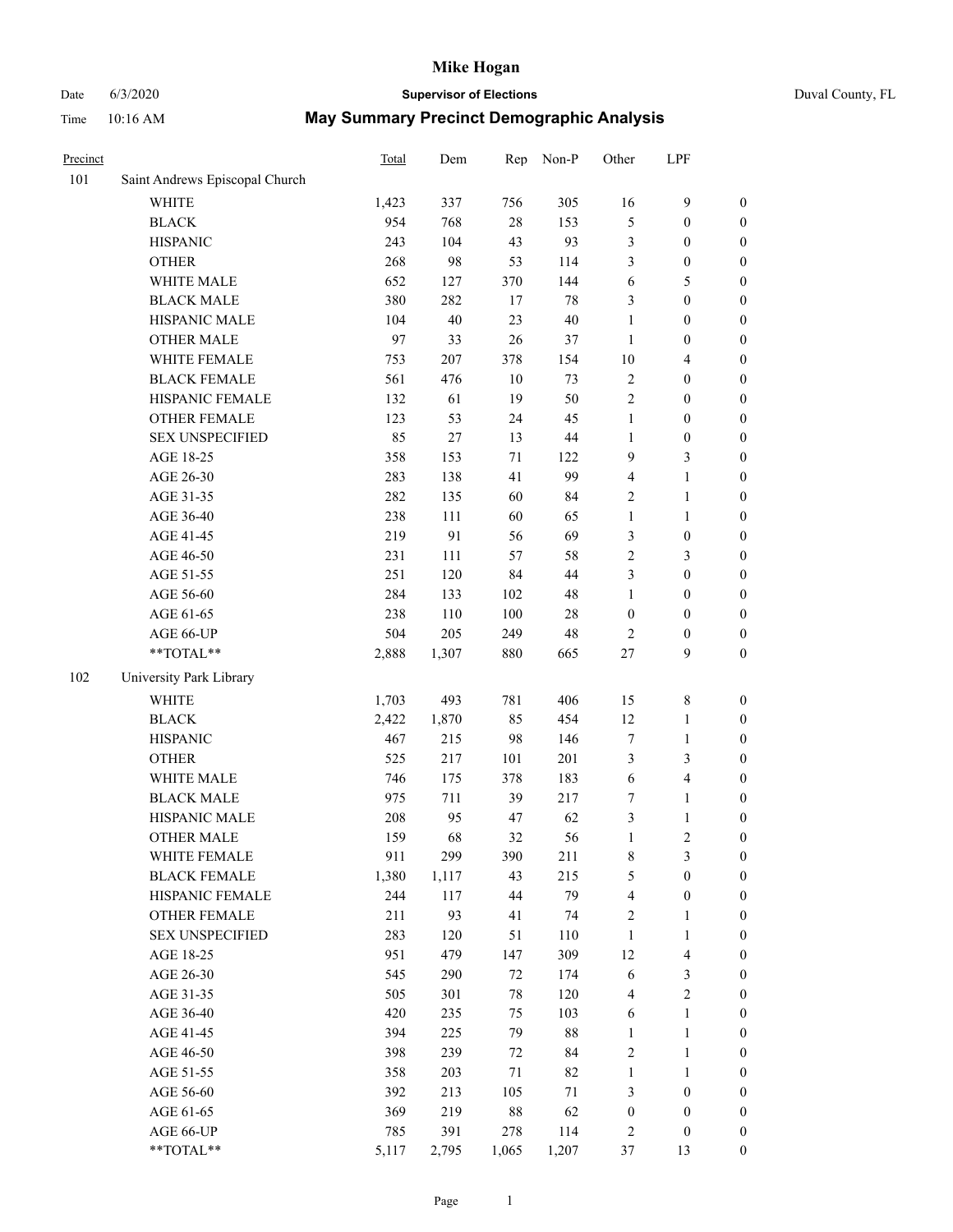## Date 6/3/2020 **Supervisor of Elections** Duval County, FL

| Precinct |                            | <b>Total</b> | Dem    | Rep    | Non-P  | Other            | LPF                     |                  |
|----------|----------------------------|--------------|--------|--------|--------|------------------|-------------------------|------------------|
| 103      | River Reach Baptist Church |              |        |        |        |                  |                         |                  |
|          | <b>WHITE</b>               | 915          | 191    | 516    | 188    | 16               | $\overline{\mathbf{4}}$ | 0                |
|          | <b>BLACK</b>               | 456          | 357    | 14     | 82     | 3                | $\boldsymbol{0}$        | $\boldsymbol{0}$ |
|          | <b>HISPANIC</b>            | 120          | 44     | 29     | 47     | $\boldsymbol{0}$ | $\boldsymbol{0}$        | $\boldsymbol{0}$ |
|          | <b>OTHER</b>               | 184          | 50     | 44     | $88\,$ | 2                | $\boldsymbol{0}$        | $\boldsymbol{0}$ |
|          | WHITE MALE                 | 439          | $72\,$ | 262    | 96     | 6                | $\mathfrak{Z}$          | $\boldsymbol{0}$ |
|          | <b>BLACK MALE</b>          | 207          | 151    | $\tau$ | 47     | $\overline{c}$   | $\boldsymbol{0}$        | $\boldsymbol{0}$ |
|          | HISPANIC MALE              | 49           | 14     | 14     | 21     | $\boldsymbol{0}$ | $\boldsymbol{0}$        | $\boldsymbol{0}$ |
|          | <b>OTHER MALE</b>          | 74           | 21     | 16     | 36     | $\mathbf{1}$     | $\boldsymbol{0}$        | $\boldsymbol{0}$ |
|          | WHITE FEMALE               | 462          | 114    | 248    | 89     | $10\,$           | $\mathbf{1}$            | $\boldsymbol{0}$ |
|          | <b>BLACK FEMALE</b>        | 242          | 201    | 6      | 34     | $\mathbf{1}$     | $\boldsymbol{0}$        | 0                |
|          | HISPANIC FEMALE            | 68           | $28\,$ | 15     | 25     | $\boldsymbol{0}$ | $\boldsymbol{0}$        | 0                |
|          | <b>OTHER FEMALE</b>        | 86           | 23     | 24     | 38     | $\mathbf{1}$     | $\boldsymbol{0}$        | $\boldsymbol{0}$ |
|          | <b>SEX UNSPECIFIED</b>     | 48           | 18     | 11     | 19     | $\boldsymbol{0}$ | $\boldsymbol{0}$        | $\boldsymbol{0}$ |
|          | AGE 18-25                  | 178          | 65     | 45     | 63     | 5                | $\boldsymbol{0}$        | $\boldsymbol{0}$ |
|          | AGE 26-30                  | 153          | 52     | 43     | 56     | 2                | $\boldsymbol{0}$        | $\boldsymbol{0}$ |
|          | AGE 31-35                  | 171          | 66     | 50     | 53     | $\mathbf{1}$     | $\mathbf{1}$            | $\boldsymbol{0}$ |
|          | AGE 36-40                  | 151          | 57     | 43     | 50     | $\mathbf{1}$     | $\boldsymbol{0}$        | $\boldsymbol{0}$ |
|          | AGE 41-45                  | 131          | 53     | 36     | $40\,$ | $\sqrt{2}$       | $\boldsymbol{0}$        | $\boldsymbol{0}$ |
|          | AGE 46-50                  | 130          | 60     | 41     | 27     | $\sqrt{2}$       | $\boldsymbol{0}$        | $\boldsymbol{0}$ |
|          | AGE 51-55                  | 171          | 67     | 68     | 33     | $\sqrt{2}$       | $\mathbf{1}$            | $\boldsymbol{0}$ |
|          | AGE 56-60                  | 155          | 50     | 73     | 30     | $\sqrt{2}$       | $\boldsymbol{0}$        | 0                |
|          | AGE 61-65                  | 104          | 43     | 45     | 13     | $\mathbf{2}$     | $\mathbf{1}$            | 0                |
|          | AGE 66-UP                  | 331          | 129    | 159    | $40\,$ | $\sqrt{2}$       | $\mathbf{1}$            | $\boldsymbol{0}$ |
|          | $**TOTAL**$                | 1,675        | 642    | 603    | 405    | 21               | $\overline{\mathbf{4}}$ | $\boldsymbol{0}$ |
| 104      | Arlington Christian Church |              |        |        |        |                  |                         |                  |
|          | <b>WHITE</b>               | 1,442        | 320    | 781    | 326    | 13               | $\sqrt{2}$              | $\boldsymbol{0}$ |
|          | <b>BLACK</b>               | 885          | 698    | 50     | 131    | 5                | $\mathbf{1}$            | $\boldsymbol{0}$ |
|          | <b>HISPANIC</b>            | 297          | 112    | 69     | 113    | $\overline{c}$   | $\mathbf{1}$            | $\boldsymbol{0}$ |
|          | <b>OTHER</b>               | 273          | 82     | 74     | 116    | $\mathbf{1}$     | $\boldsymbol{0}$        | $\boldsymbol{0}$ |
|          | WHITE MALE                 | 700          | 131    | 381    | 179    | $\tau$           | $\overline{2}$          | $\boldsymbol{0}$ |
|          | <b>BLACK MALE</b>          | 369          | 273    | 23     | $71\,$ | $\mathbf{1}$     | $\mathbf{1}$            | $\boldsymbol{0}$ |
|          | HISPANIC MALE              | 122          | 36     | 31     | 53     | $\overline{c}$   | $\boldsymbol{0}$        | 0                |
|          | <b>OTHER MALE</b>          | 103          | 27     | 33     | 42     | $\mathbf{1}$     | $\boldsymbol{0}$        | $\boldsymbol{0}$ |
|          | WHITE FEMALE               | 723          | 186    | 388    | 143    | 6                | $\boldsymbol{0}$        | 0                |
|          | <b>BLACK FEMALE</b>        | 504          | 417    | $27\,$ | 56     | 4                | $\boldsymbol{0}$        | $\boldsymbol{0}$ |
|          | HISPANIC FEMALE            | 167          | $71\,$ | 35     | 60     | $\boldsymbol{0}$ | $\mathbf{1}$            | $\overline{0}$   |
|          | OTHER FEMALE               | 128          | 42     | 35     | 51     | $\boldsymbol{0}$ | $\boldsymbol{0}$        | $\overline{0}$   |
|          | <b>SEX UNSPECIFIED</b>     | $8\sqrt{1}$  | 29     | 21     | 31     | $\boldsymbol{0}$ | $\boldsymbol{0}$        | 0                |
|          | AGE 18-25                  | 327          | 138    | 66     | 119    | 4                | $\boldsymbol{0}$        | 0                |
|          | AGE 26-30                  | 304          | 115    | 80     | 105    | 3                | $\mathbf{1}$            | 0                |
|          | AGE 31-35                  | 275          | 118    | 73     | $78\,$ | 5                | $\mathbf{1}$            | 0                |
|          | AGE 36-40                  | 263          | 102    | 72     | $88\,$ | $\mathbf{1}$     | $\boldsymbol{0}$        | 0                |
|          | AGE 41-45                  | 235          | 108    | 64     | 61     | $\sqrt{2}$       | $\boldsymbol{0}$        | 0                |
|          | AGE 46-50                  | 255          | 101    | 86     | 66     | $\sqrt{2}$       | $\boldsymbol{0}$        | 0                |
|          | AGE 51-55                  | 230          | 96     | 93     | 40     | $\mathbf{1}$     | $\boldsymbol{0}$        | $\boldsymbol{0}$ |
|          | AGE 56-60                  | 257          | 115    | 109    | 31     | $\mathbf{1}$     | $\mathbf{1}$            | $\boldsymbol{0}$ |
|          | AGE 61-65                  | 241          | 94     | 101    | 43     | $\overline{c}$   | $\mathbf{1}$            | $\boldsymbol{0}$ |
|          | AGE 66-UP                  | 510          | 225    | 230    | 55     | $\boldsymbol{0}$ | $\boldsymbol{0}$        | $\boldsymbol{0}$ |
|          | **TOTAL**                  | 2,897        | 1,212  | 974    | 686    | 21               | $\overline{4}$          | $\boldsymbol{0}$ |
|          |                            |              |        |        |        |                  |                         |                  |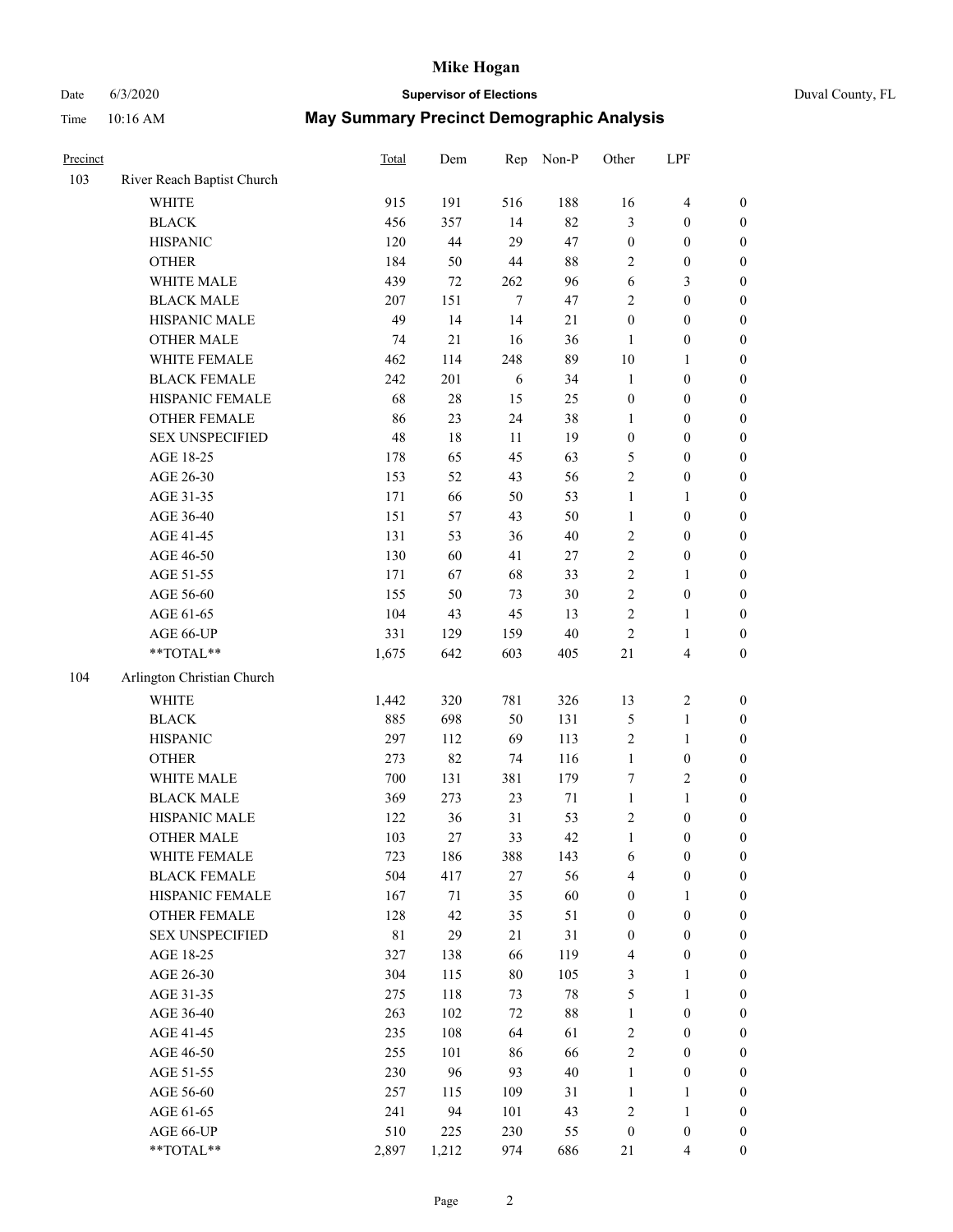# Date 6/3/2020 **Supervisor of Elections** Duval County, FL

| Precinct |                               | Total | Dem    | Rep    | Non-P  | Other            | LPF              |                  |
|----------|-------------------------------|-------|--------|--------|--------|------------------|------------------|------------------|
| 105      | Terry Parker Baptist Church   |       |        |        |        |                  |                  |                  |
|          | <b>WHITE</b>                  | 2,429 | 589    | 1,278  | 533    | 19               | 10               | $\boldsymbol{0}$ |
|          | <b>BLACK</b>                  | 1,137 | 883    | 62     | 179    | $11\,$           | $\sqrt{2}$       | $\boldsymbol{0}$ |
|          | <b>HISPANIC</b>               | 338   | 116    | 83     | 136    | 3                | $\boldsymbol{0}$ | $\boldsymbol{0}$ |
|          | <b>OTHER</b>                  | 373   | 121    | 89     | 162    | $\boldsymbol{0}$ | 1                | $\boldsymbol{0}$ |
|          | WHITE MALE                    | 1,113 | 223    | 588    | 282    | 11               | 9                | $\boldsymbol{0}$ |
|          | <b>BLACK MALE</b>             | 491   | 356    | 33     | 95     | $\sqrt{6}$       | $\mathbf{1}$     | $\boldsymbol{0}$ |
|          | HISPANIC MALE                 | 139   | $40\,$ | 39     | 58     | 2                | $\boldsymbol{0}$ | $\boldsymbol{0}$ |
|          | <b>OTHER MALE</b>             | 139   | 37     | $40\,$ | 62     | $\boldsymbol{0}$ | $\boldsymbol{0}$ | $\boldsymbol{0}$ |
|          | WHITE FEMALE                  | 1,281 | 359    | 671    | 242    | 8                | 1                | $\boldsymbol{0}$ |
|          | <b>BLACK FEMALE</b>           | 615   | 508    | 27     | 74     | 5                | $\mathbf{1}$     | 0                |
|          | HISPANIC FEMALE               | 189   | 72     | 42     | 74     | $\mathbf{1}$     | $\boldsymbol{0}$ | $\boldsymbol{0}$ |
|          | <b>OTHER FEMALE</b>           | 166   | 67     | 42     | 56     | $\boldsymbol{0}$ | $\mathbf{1}$     | $\boldsymbol{0}$ |
|          | <b>SEX UNSPECIFIED</b>        | 144   | 47     | 30     | 67     | $\boldsymbol{0}$ | $\boldsymbol{0}$ | $\boldsymbol{0}$ |
|          | AGE 18-25                     | 503   | 203    | 106    | 189    | 3                | $\sqrt{2}$       | $\boldsymbol{0}$ |
|          | AGE 26-30                     | 376   | 143    | 92     | 133    | 7                | $\mathbf{1}$     | $\boldsymbol{0}$ |
|          | AGE 31-35                     | 423   | 150    | 113    | 153    | 3                | $\overline{4}$   | $\boldsymbol{0}$ |
|          | AGE 36-40                     | 364   | 144    | 98     | 116    | 3                | 3                | $\boldsymbol{0}$ |
|          | AGE 41-45                     | 316   | 126    | 102    | 84     | 3                | $\mathbf{1}$     | $\boldsymbol{0}$ |
|          | AGE 46-50                     | 314   | 123    | 112    | 76     | $\mathbf{1}$     | $\sqrt{2}$       | $\boldsymbol{0}$ |
|          | AGE 51-55                     | 349   | 125    | 158    | 61     | 5                | $\boldsymbol{0}$ | 0                |
|          | AGE 56-60                     | 421   | 175    | 171    | 73     | 2                | $\boldsymbol{0}$ | $\boldsymbol{0}$ |
|          | AGE 61-65                     | 390   | 170    | 168    | 48     | 4                | $\boldsymbol{0}$ | $\boldsymbol{0}$ |
|          | AGE 66-UP                     | 821   | 350    | 392    | $77\,$ | $\overline{2}$   | $\boldsymbol{0}$ | $\boldsymbol{0}$ |
|          | $**TOTAL**$                   | 4,277 | 1,709  | 1,512  | 1,010  | 33               | 13               | $\boldsymbol{0}$ |
| 106      | Blue Cypress Community Center |       |        |        |        |                  |                  |                  |
|          | WHITE                         | 2,314 | 559    | 1,280  | 447    | $20\,$           | $\,$ $\,$        | $\boldsymbol{0}$ |
|          | <b>BLACK</b>                  | 1,934 | 1,591  | 63     | 273    | 6                | $\mathbf{1}$     | $\boldsymbol{0}$ |
|          | <b>HISPANIC</b>               | 249   | 104    | 53     | 89     | 3                | $\boldsymbol{0}$ | $\boldsymbol{0}$ |
|          | <b>OTHER</b>                  | 415   | 107    | 122    | 181    | 3                | $\sqrt{2}$       | $\boldsymbol{0}$ |
|          | WHITE MALE                    | 1,094 | 232    | 636    | 212    | 9                | 5                | $\boldsymbol{0}$ |
|          | <b>BLACK MALE</b>             | 706   | 535    | 33     | 134    | 4                | $\boldsymbol{0}$ | $\boldsymbol{0}$ |
|          | HISPANIC MALE                 | 112   | 46     | 25     | 38     | 3                | $\boldsymbol{0}$ | 0                |
|          | <b>OTHER MALE</b>             | 147   | 38     | 54     | 52     | $\overline{c}$   | 1                | $\boldsymbol{0}$ |
|          | WHITE FEMALE                  | 1,192 | 323    | 629    | 228    | 10               | $\boldsymbol{2}$ | $\boldsymbol{0}$ |
|          | <b>BLACK FEMALE</b>           | 1,193 | 1,027  | 28     | 135    | 2                | $\mathbf{1}$     | $\boldsymbol{0}$ |
|          | HISPANIC FEMALE               | 131   | 57     | 28     | 46     | $\boldsymbol{0}$ | $\boldsymbol{0}$ | $\overline{0}$   |
|          | <b>OTHER FEMALE</b>           | 202   | 54     | 60     | $87\,$ | $\mathbf{1}$     | $\boldsymbol{0}$ | 0                |
|          | <b>SEX UNSPECIFIED</b>        | 135   | 49     | 25     | 58     | $\mathbf{1}$     | $\sqrt{2}$       | 0                |
|          | AGE 18-25                     | 544   | 264    | 117    | 156    | 7                | $\boldsymbol{0}$ | 0                |
|          | AGE 26-30                     | 518   | 247    | 110    | 156    | $\mathbf{1}$     | $\overline{4}$   | 0                |
|          | AGE 31-35                     | 511   | 283    | 106    | 119    | 3                | $\boldsymbol{0}$ | 0                |
|          | AGE 36-40                     | 426   | 208    | 89     | 124    | 5                | $\boldsymbol{0}$ | 0                |
|          | AGE 41-45                     | 375   | 190    | 83     | 99     | $\mathbf{1}$     | $\sqrt{2}$       | 0                |
|          | AGE 46-50                     | 369   | 179    | 111    | 74     | 4                | $\mathbf{1}$     | 0                |
|          | AGE 51-55                     | 369   | 189    | 122    | 54     | 2                | $\sqrt{2}$       | $\boldsymbol{0}$ |
|          | AGE 56-60                     | 449   | 199    | 182    | 61     | 5                | $\sqrt{2}$       | $\boldsymbol{0}$ |
|          | AGE 61-65                     | 394   | 191    | 147    | 54     | 2                | $\boldsymbol{0}$ | $\boldsymbol{0}$ |
|          | AGE 66-UP                     | 957   | 411    | 451    | 93     | $\overline{c}$   | $\boldsymbol{0}$ | 0                |
|          | **TOTAL**                     | 4,912 | 2,361  | 1,518  | 990    | 32               | 11               | $\boldsymbol{0}$ |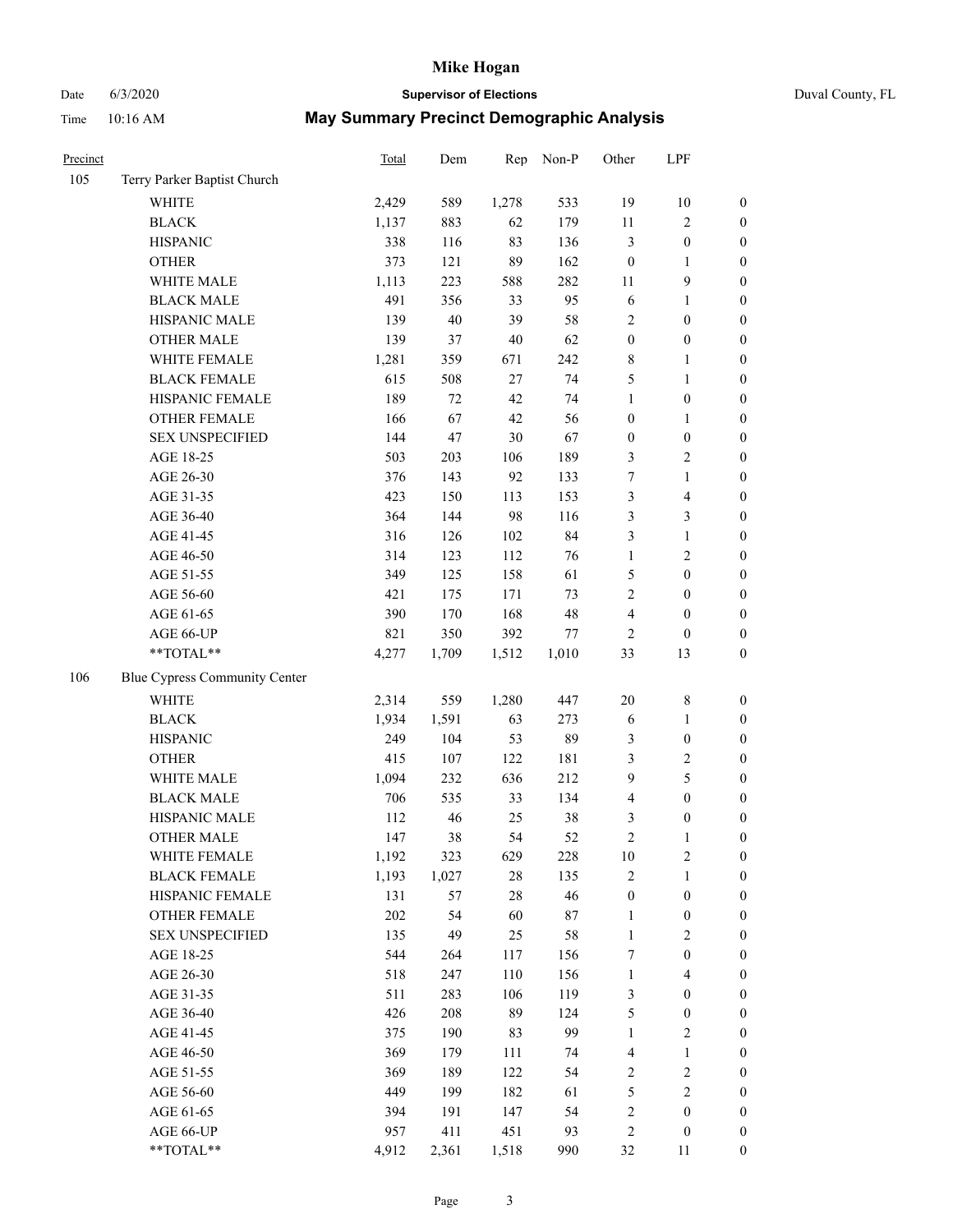Time 10:16 AM

## Date 6/3/2020 **Supervisor of Elections**

|  | Duval County, FL |  |
|--|------------------|--|
|--|------------------|--|

|  |  | May Summary Precinct Demographic Analysis |  |
|--|--|-------------------------------------------|--|
|--|--|-------------------------------------------|--|

| Precinct |                                    | <b>Total</b> | Dem | Rep            | Non-P  | Other            | LPF                     |                  |
|----------|------------------------------------|--------------|-----|----------------|--------|------------------|-------------------------|------------------|
| 107      | Arlington Baptist Church           |              |     |                |        |                  |                         |                  |
|          | <b>WHITE</b>                       | 592          | 187 | 262            | 134    | 7                | $\sqrt{2}$              | 0                |
|          | <b>BLACK</b>                       | 747          | 583 | 31             | 127    | 5                | $\mathbf{1}$            | 0                |
|          | <b>HISPANIC</b>                    | 89           | 46  | 16             | 26     | $\mathbf{1}$     | $\boldsymbol{0}$        | $\boldsymbol{0}$ |
|          | <b>OTHER</b>                       | 140          | 52  | 23             | 61     | 3                | $\mathbf{1}$            | $\boldsymbol{0}$ |
|          | WHITE MALE                         | 288          | 85  | 132            | 68     | 3                | $\boldsymbol{0}$        | $\boldsymbol{0}$ |
|          | <b>BLACK MALE</b>                  | 300          | 219 | 17             | 61     | 3                | $\boldsymbol{0}$        | $\boldsymbol{0}$ |
|          | HISPANIC MALE                      | 33           | 18  | $\overline{4}$ | 11     | $\boldsymbol{0}$ | $\boldsymbol{0}$        | $\boldsymbol{0}$ |
|          | <b>OTHER MALE</b>                  | 48           | 16  | 14             | 17     | $\boldsymbol{0}$ | $\mathbf{1}$            | $\boldsymbol{0}$ |
|          | WHITE FEMALE                       | 299          | 100 | 128            | 65     | 4                | $\overline{c}$          | $\boldsymbol{0}$ |
|          | <b>BLACK FEMALE</b>                | 431          | 352 | 13             | 63     | 2                | $\mathbf{1}$            | $\boldsymbol{0}$ |
|          | HISPANIC FEMALE                    | 55           | 28  | 11             | 15     | $\mathbf{1}$     | $\boldsymbol{0}$        | 0                |
|          | <b>OTHER FEMALE</b>                | 66           | 30  | $\,$ 8 $\,$    | 26     | $\mathbf{2}$     | $\boldsymbol{0}$        | $\boldsymbol{0}$ |
|          | <b>SEX UNSPECIFIED</b>             | 48           | 20  | 5              | 22     | $\mathbf{1}$     | $\boldsymbol{0}$        | $\boldsymbol{0}$ |
|          | AGE 18-25                          | 167          | 91  | $27\,$         | 48     | $\mathbf{1}$     | $\boldsymbol{0}$        | $\boldsymbol{0}$ |
|          | AGE 26-30                          | 143          | 78  | 13             | 49     | 3                | $\boldsymbol{0}$        | $\boldsymbol{0}$ |
|          | AGE 31-35                          | 173          | 107 | 21             | 42     | 3                | $\boldsymbol{0}$        | $\boldsymbol{0}$ |
|          | AGE 36-40                          | 122          | 69  | 15             | 36     | $\mathfrak{2}$   | $\boldsymbol{0}$        | $\boldsymbol{0}$ |
|          | AGE 41-45                          | 119          | 60  | 23             | 34     | $\mathbf{1}$     | $\mathbf{1}$            | $\boldsymbol{0}$ |
|          | AGE 46-50                          | 126          | 73  | 23             | 29     | $\mathbf{1}$     | $\boldsymbol{0}$        | $\boldsymbol{0}$ |
|          | AGE 51-55                          | 131          | 72  | 35             | $20\,$ | 2                | $\sqrt{2}$              | $\boldsymbol{0}$ |
|          | AGE 56-60                          | 146          | 94  | 32             | 19     | $\mathbf{1}$     | $\boldsymbol{0}$        | 0                |
|          | AGE 61-65                          | 148          | 80  | 36             | 30     | $\overline{c}$   | $\boldsymbol{0}$        | 0                |
|          | AGE 66-UP                          | 293          | 144 | 107            | 41     | $\boldsymbol{0}$ | $\mathbf{1}$            | $\boldsymbol{0}$ |
|          | **TOTAL**                          | 1,568        | 868 | 332            | 348    | 16               | $\overline{\mathbf{4}}$ | $\boldsymbol{0}$ |
| 108      | The Central Church of the Nazarene |              |     |                |        |                  |                         |                  |
|          | <b>WHITE</b>                       | 1,453        | 355 | 755            | 323    | 17               | $\mathfrak{Z}$          | $\boldsymbol{0}$ |
|          | <b>BLACK</b>                       | 551          | 450 | 23             | 76     | $\overline{c}$   | $\boldsymbol{0}$        | $\boldsymbol{0}$ |
|          | <b>HISPANIC</b>                    | 192          | 76  | 38             | 78     | $\boldsymbol{0}$ | $\boldsymbol{0}$        | $\boldsymbol{0}$ |
|          | <b>OTHER</b>                       | 176          | 77  | 36             | 62     | $\mathbf{1}$     | $\boldsymbol{0}$        | $\boldsymbol{0}$ |
|          | WHITE MALE                         | 655          | 136 | 362            | 153    | 3                | $\mathbf{1}$            | $\boldsymbol{0}$ |
|          | <b>BLACK MALE</b>                  | 228          | 170 | 16             | $40\,$ | $\overline{c}$   | $\boldsymbol{0}$        | $\boldsymbol{0}$ |
|          | HISPANIC MALE                      | 88           | 30  | $22\,$         | 36     | $\boldsymbol{0}$ | $\boldsymbol{0}$        | 0                |
|          | <b>OTHER MALE</b>                  | 59           | 23  | 16             | 20     | $\boldsymbol{0}$ | $\boldsymbol{0}$        | $\boldsymbol{0}$ |
|          | WHITE FEMALE                       | 790          | 218 | 390            | 166    | 14               | 2                       | 0                |
|          | <b>BLACK FEMALE</b>                | 307          | 268 | 7              | 32     | $\boldsymbol{0}$ | $\boldsymbol{0}$        | $\overline{0}$   |
|          | HISPANIC FEMALE                    | 100          | 45  | 16             | 39     | $\boldsymbol{0}$ | $\boldsymbol{0}$        | $\overline{0}$   |
|          | OTHER FEMALE                       | 76           | 39  | 16             | 20     | $\mathbf{1}$     | $\boldsymbol{0}$        | $\overline{0}$   |
|          | <b>SEX UNSPECIFIED</b>             | 69           | 29  | $\tau$         | 33     | $\boldsymbol{0}$ | $\boldsymbol{0}$        | 0                |
|          | AGE 18-25                          | 266          | 113 | 53             | 99     | $\mathbf{1}$     | $\boldsymbol{0}$        | $\theta$         |
|          | AGE 26-30                          | 198          | 88  | 43             | 64     | 3                | $\boldsymbol{0}$        | 0                |
|          | AGE 31-35                          | 223          | 95  | 55             | 69     | 4                | $\boldsymbol{0}$        | 0                |
|          | AGE 36-40                          | 190          | 76  | 59             | 51     | 4                | $\boldsymbol{0}$        | 0                |
|          | AGE 41-45                          | 173          | 64  | 50             | 55     | 3                | $\mathbf{1}$            | 0                |
|          | AGE 46-50                          | 175          | 76  | 64             | 34     | $\mathbf{1}$     | $\boldsymbol{0}$        | 0                |
|          | AGE 51-55                          | 211          | 90  | 86             | 34     | $\mathbf{1}$     | $\boldsymbol{0}$        | 0                |
|          | AGE 56-60                          | 278          | 119 | 115            | 41     | 1                | $\sqrt{2}$              | $\overline{0}$   |
|          | AGE 61-65                          | 217          | 78  | 92             | 47     | $\boldsymbol{0}$ | $\boldsymbol{0}$        | $\boldsymbol{0}$ |
|          | AGE 66-UP                          | 441          | 159 | 235            | 45     | $\overline{c}$   | $\boldsymbol{0}$        | $\boldsymbol{0}$ |
|          | **TOTAL**                          | 2,372        | 958 | 852            | 539    | $20\,$           | 3                       | $\boldsymbol{0}$ |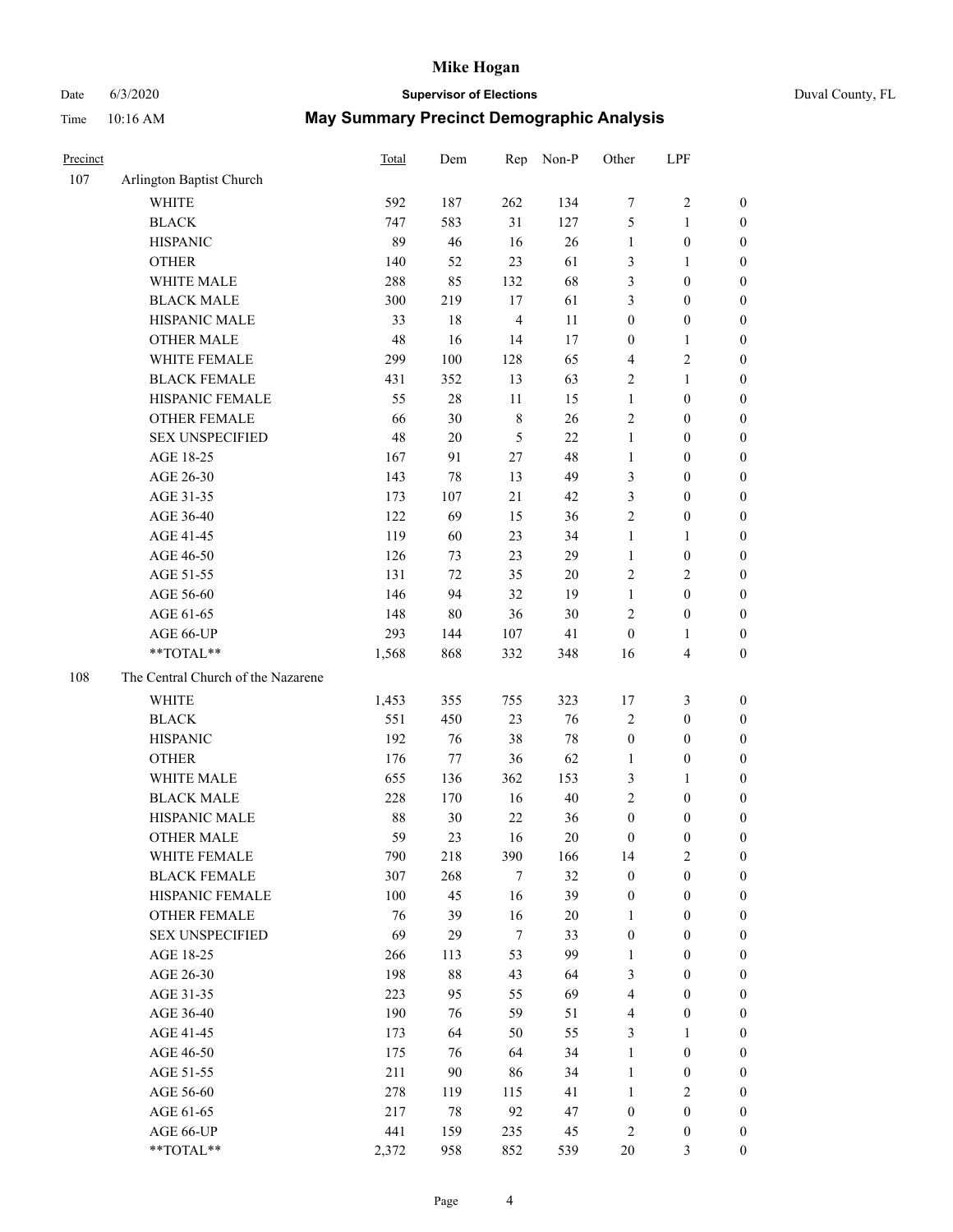## Date 6/3/2020 **Supervisor of Elections** Duval County, FL

| Precinct |                                                           | Total | Dem    | Rep            | Non-P            | Other                   | LPF              |                  |
|----------|-----------------------------------------------------------|-------|--------|----------------|------------------|-------------------------|------------------|------------------|
| 109      | Arlington Congregational Church                           |       |        |                |                  |                         |                  |                  |
|          | <b>WHITE</b>                                              | 853   | 225    | 448            | 163              | 10                      | $\boldsymbol{7}$ | 0                |
|          | <b>BLACK</b>                                              | 462   | 348    | 17             | 91               | 6                       | $\boldsymbol{0}$ | $\boldsymbol{0}$ |
|          | <b>HISPANIC</b>                                           | 92    | 48     | 18             | 24               | 1                       | 1                | $\boldsymbol{0}$ |
|          | <b>OTHER</b>                                              | 101   | 40     | 27             | 34               | $\boldsymbol{0}$        | $\boldsymbol{0}$ | $\boldsymbol{0}$ |
|          | WHITE MALE                                                | 403   | 92     | 219            | 83               | 4                       | 5                | $\boldsymbol{0}$ |
|          | <b>BLACK MALE</b>                                         | 186   | 130    | 9              | 43               | 4                       | $\boldsymbol{0}$ | $\boldsymbol{0}$ |
|          | HISPANIC MALE                                             | 39    | 18     | 7              | 13               | 0                       | $\mathbf{1}$     | $\boldsymbol{0}$ |
|          | <b>OTHER MALE</b>                                         | 30    | $\tau$ | 13             | 10               | 0                       | $\boldsymbol{0}$ | $\boldsymbol{0}$ |
|          | WHITE FEMALE                                              | 445   | 132    | 226            | 79               | 6                       | $\sqrt{2}$       | $\boldsymbol{0}$ |
|          | <b>BLACK FEMALE</b>                                       | 266   | 211    | $\,$ 8 $\,$    | 45               | 2                       | $\boldsymbol{0}$ | $\boldsymbol{0}$ |
|          | HISPANIC FEMALE                                           | 49    | 28     | $11\,$         | $\boldsymbol{9}$ | $\mathbf{1}$            | $\boldsymbol{0}$ | $\boldsymbol{0}$ |
|          | OTHER FEMALE                                              | 51    | 28     | $11\,$         | 12               | 0                       | $\boldsymbol{0}$ | $\boldsymbol{0}$ |
|          | <b>SEX UNSPECIFIED</b>                                    | 39    | 15     | 6              | 18               | $\boldsymbol{0}$        | $\boldsymbol{0}$ | $\boldsymbol{0}$ |
|          | AGE 18-25                                                 | 181   | 83     | 38             | 56               | 1                       | $\mathfrak{Z}$   | $\boldsymbol{0}$ |
|          | AGE 26-30                                                 | 164   | 72     | 42             | 46               | 4                       | $\boldsymbol{0}$ | $\boldsymbol{0}$ |
|          | AGE 31-35                                                 | 200   | 96     | 40             | 62               | $\mathbf{1}$            | $\mathbf{1}$     | $\boldsymbol{0}$ |
|          | AGE 36-40                                                 | 124   | 61     | 37             | 23               | $\overline{c}$          | $\mathbf{1}$     | $\boldsymbol{0}$ |
|          | AGE 41-45                                                 | 97    | 53     | $20\,$         | $22\,$           | $\overline{c}$          | $\boldsymbol{0}$ | $\boldsymbol{0}$ |
|          | AGE 46-50                                                 | 99    | 41     | $28\,$         | $28\,$           | $\overline{c}$          | $\boldsymbol{0}$ | $\boldsymbol{0}$ |
|          | AGE 51-55                                                 | 114   | 49     | 44             | 17               | $\overline{c}$          | $\sqrt{2}$       | $\boldsymbol{0}$ |
|          | AGE 56-60                                                 | 121   | 43     | 65             | 13               | $\boldsymbol{0}$        | $\boldsymbol{0}$ | $\boldsymbol{0}$ |
|          | AGE 61-65                                                 | 135   | 52     | 58             | 23               | 2                       | $\boldsymbol{0}$ | $\boldsymbol{0}$ |
|          | AGE 66-UP                                                 | 273   | 111    | 138            | $22\,$           | $\mathbf{1}$            | 1                | $\boldsymbol{0}$ |
|          | $\mathrm{*}\mathrm{*}\mathrm{TOTAL} \mathrm{*}\mathrm{*}$ | 1,508 | 661    | 510            | 312              | 17                      | $\,$ 8 $\,$      | $\boldsymbol{0}$ |
| 110      | St. Pauls Episcopal Church                                |       |        |                |                  |                         |                  |                  |
|          | <b>WHITE</b>                                              | 1,687 | 438    | 937            | 286              | 16                      | 10               | $\boldsymbol{0}$ |
|          | <b>BLACK</b>                                              | 198   | 148    | $\,$ $\,$      | 41               | $\mathbf{1}$            | $\boldsymbol{0}$ | $\boldsymbol{0}$ |
|          | <b>HISPANIC</b>                                           | 95    | 39     | 27             | $27\,$           | 2                       | $\boldsymbol{0}$ | $\boldsymbol{0}$ |
|          | <b>OTHER</b>                                              | 150   | 46     | 44             | 58               | $\mathbf{1}$            | $\mathbf{1}$     | $\boldsymbol{0}$ |
|          | WHITE MALE                                                | 793   | 177    | 451            | 153              | 7                       | 5                | $\boldsymbol{0}$ |
|          | <b>BLACK MALE</b>                                         | 82    | 56     | $\mathfrak{S}$ | 20               | $\mathbf{1}$            | $\boldsymbol{0}$ | $\boldsymbol{0}$ |
|          | HISPANIC MALE                                             | 38    | 18     | 13             | 7                | $\boldsymbol{0}$        | $\boldsymbol{0}$ | $\boldsymbol{0}$ |
|          | <b>OTHER MALE</b>                                         | 53    | 16     | 18             | 17               | 1                       | $\mathbf{1}$     | $\boldsymbol{0}$ |
|          | WHITE FEMALE                                              | 873   | 252    | 476            | 131              | 9                       | 5                | 0                |
|          | <b>BLACK FEMALE</b>                                       | 114   | 90     | 3              | $21\,$           | $\boldsymbol{0}$        | $\boldsymbol{0}$ | $\overline{0}$   |
|          | HISPANIC FEMALE                                           | 55    | $21\,$ | 13             | 19               | 2                       | $\boldsymbol{0}$ | $\overline{0}$   |
|          | OTHER FEMALE                                              | 74    | 26     | 23             | 25               | $\boldsymbol{0}$        | $\boldsymbol{0}$ | $\overline{0}$   |
|          | <b>SEX UNSPECIFIED</b>                                    | 48    | 15     | 14             | 19               | $\boldsymbol{0}$        | $\boldsymbol{0}$ | 0                |
|          | AGE 18-25                                                 | 170   | 44     | 70             | 54               | 2                       | $\boldsymbol{0}$ | 0                |
|          | AGE 26-30                                                 | 148   | 46     | 61             | 40               | $\boldsymbol{0}$        | $\mathbf{1}$     | 0                |
|          | AGE 31-35                                                 | 175   | 41     | 73             | 53               | 5                       | $\mathfrak z$    | 0                |
|          | AGE 36-40                                                 | 160   | 49     | 57             | 49               | $\overline{\mathbf{c}}$ | $\mathfrak{Z}$   | 0                |
|          | AGE 41-45                                                 | 127   | 31     | 60             | 34               | $\mathbf{2}$            | $\boldsymbol{0}$ | 0                |
|          | AGE 46-50                                                 | 174   | 47     | 93             | 31               | $\mathbf{2}$            | 1                | 0                |
|          | AGE 51-55                                                 | 186   | 61     | 87             | 37               | $\boldsymbol{0}$        | $\mathbf{1}$     | 0                |
|          | AGE 56-60                                                 | 204   | 63     | 106            | 32               | 3                       | $\boldsymbol{0}$ | 0                |
|          | AGE 61-65                                                 | 219   | 88     | 102            | 28               | $\boldsymbol{0}$        | $\mathbf{1}$     | 0                |
|          | AGE 66-UP                                                 | 567   | 201    | 307            | 54               | 4                       | $\mathbf{1}$     | 0                |
|          | **TOTAL**                                                 | 2,130 | 671    | 1,016          | 412              | 20                      | 11               | $\boldsymbol{0}$ |
|          |                                                           |       |        |                |                  |                         |                  |                  |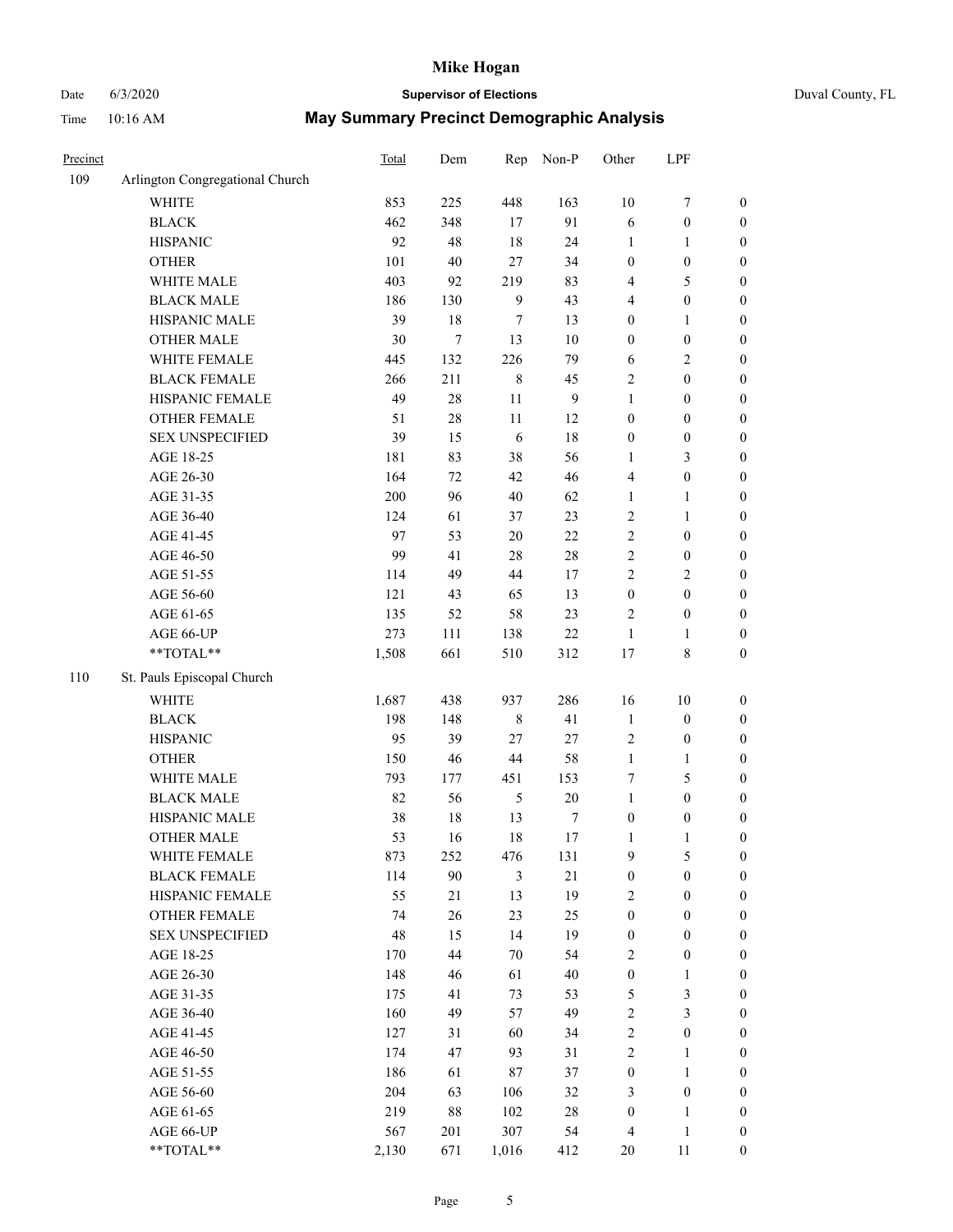# Date 6/3/2020 **Supervisor of Elections** Duval County, FL

| Precinct |                                   | <b>Total</b> | Dem           |            | Rep Non-P | Other                   | LPF              |                  |
|----------|-----------------------------------|--------------|---------------|------------|-----------|-------------------------|------------------|------------------|
| 111      | Fort Caroline Presbyterian Church |              |               |            |           |                         |                  |                  |
|          | <b>WHITE</b>                      | 1,130        | 269           | 663        | 184       | 12                      | $\sqrt{2}$       | 0                |
|          | <b>BLACK</b>                      | 316          | 245           | 13         | 55        | $\overline{c}$          | $\mathbf{1}$     | 0                |
|          | <b>HISPANIC</b>                   | 98           | 40            | 29         | 29        | $\boldsymbol{0}$        | $\boldsymbol{0}$ | $\boldsymbol{0}$ |
|          | <b>OTHER</b>                      | 112          | 31            | 36         | 45        | $\boldsymbol{0}$        | $\boldsymbol{0}$ | $\boldsymbol{0}$ |
|          | WHITE MALE                        | 529          | 100           | 335        | 87        | 5                       | $\sqrt{2}$       | $\boldsymbol{0}$ |
|          | <b>BLACK MALE</b>                 | 137          | 95            | 7          | 32        | $\overline{c}$          | $\mathbf{1}$     | $\boldsymbol{0}$ |
|          | HISPANIC MALE                     | 41           | 14            | 15         | 12        | $\boldsymbol{0}$        | $\boldsymbol{0}$ | $\boldsymbol{0}$ |
|          | <b>OTHER MALE</b>                 | 38           | $\mathfrak s$ | 17         | 16        | $\boldsymbol{0}$        | $\boldsymbol{0}$ | $\boldsymbol{0}$ |
|          | WHITE FEMALE                      | 590          | 167           | 321        | 95        | 7                       | $\boldsymbol{0}$ | $\boldsymbol{0}$ |
|          | <b>BLACK FEMALE</b>               | 176          | 148           | $\sqrt{6}$ | $22\,$    | 0                       | $\boldsymbol{0}$ | 0                |
|          | HISPANIC FEMALE                   | 53           | 23            | 14         | 16        | 0                       | $\boldsymbol{0}$ | 0                |
|          | OTHER FEMALE                      | 58           | 23            | 13         | 22        | 0                       | $\boldsymbol{0}$ | 0                |
|          | <b>SEX UNSPECIFIED</b>            | 34           | 10            | 13         | $11\,$    | $\boldsymbol{0}$        | $\boldsymbol{0}$ | $\boldsymbol{0}$ |
|          | AGE 18-25                         | 160          | 57            | 50         | 52        | 1                       | $\boldsymbol{0}$ | $\boldsymbol{0}$ |
|          | AGE 26-30                         | 128          | 43            | 43         | 40        | $\overline{\mathbf{c}}$ | $\boldsymbol{0}$ | $\boldsymbol{0}$ |
|          | AGE 31-35                         | 128          | $44\,$        | 47         | 33        | 3                       | $\mathbf{1}$     | $\boldsymbol{0}$ |
|          | AGE 36-40                         | 134          | 51            | 46         | 35        | 1                       | $\mathbf{1}$     | $\boldsymbol{0}$ |
|          | AGE 41-45                         | 120          | $40\,$        | 49         | 29        | $\mathbf{1}$            | $\mathbf{1}$     | $\boldsymbol{0}$ |
|          | AGE 46-50                         | 116          | 47            | 51         | 18        | $\boldsymbol{0}$        | $\boldsymbol{0}$ | $\boldsymbol{0}$ |
|          | AGE 51-55                         | 149          | 49            | 80         | 19        | 1                       | $\boldsymbol{0}$ | 0                |
|          | AGE 56-60                         | 155          | 46            | 84         | $22\,$    | 3                       | $\boldsymbol{0}$ | 0                |
|          | AGE 61-65                         | 161          | 46            | 89         | 25        | $\mathbf{1}$            | $\boldsymbol{0}$ | 0                |
|          | AGE 66-UP                         | 405          | 162           | 202        | 40        | $\mathbf{1}$            | $\boldsymbol{0}$ | $\boldsymbol{0}$ |
|          | $\mathrm{``TOTAL}^{\mathrm{**}}$  | 1,656        | 585           | 741        | 313       | 14                      | 3                | $\boldsymbol{0}$ |
| 112      | Regency Square Regional Library   |              |               |            |           |                         |                  |                  |
|          | <b>WHITE</b>                      | 945          | 264           | 418        | 246       | 13                      | $\overline{4}$   | $\boldsymbol{0}$ |
|          | <b>BLACK</b>                      | 812          | 613           | 34         | 162       | $\overline{\mathbf{c}}$ | $\mathbf{1}$     | $\boldsymbol{0}$ |
|          | <b>HISPANIC</b>                   | 176          | 77            | 27         | 68        | 3                       | $\mathbf{1}$     | $\boldsymbol{0}$ |
|          | <b>OTHER</b>                      | 187          | $71\,$        | 43         | 70        | $\overline{c}$          | $\mathbf{1}$     | $\boldsymbol{0}$ |
|          | WHITE MALE                        | 431          | 96            | 199        | 127       | 7                       | $\mathfrak{2}$   | $\boldsymbol{0}$ |
|          | <b>BLACK MALE</b>                 | 317          | 226           | 14         | 76        | $\mathbf{1}$            | $\boldsymbol{0}$ | $\boldsymbol{0}$ |
|          | HISPANIC MALE                     | 69           | 28            | 10         | 29        | 2                       | $\boldsymbol{0}$ | $\boldsymbol{0}$ |
|          | <b>OTHER MALE</b>                 | 65           | 22            | 14         | 28        | $\boldsymbol{0}$        | 1                | $\boldsymbol{0}$ |
|          | WHITE FEMALE                      | 505          | 164           | 216        | 117       | 6                       | $\sqrt{2}$       | 0                |
|          | <b>BLACK FEMALE</b>               | 485          | 380           | 19         | 84        | $\mathbf{1}$            | $\mathbf{1}$     | 0                |
|          | HISPANIC FEMALE                   | 102          | 47            | 17         | 36        | $\mathbf{1}$            | $\mathbf{1}$     | 0                |
|          | <b>OTHER FEMALE</b>               | 92           | 41            | 21         | $28\,$    | $\overline{\mathbf{c}}$ | $\boldsymbol{0}$ | 0                |
|          | <b>SEX UNSPECIFIED</b>            | 54           | $21\,$        | 12         | 21        | $\boldsymbol{0}$        | $\boldsymbol{0}$ | 0                |
|          | AGE 18-25                         | 274          | 125           | 41         | 101       | 5                       | $\sqrt{2}$       | 0                |
|          | AGE 26-30                         | 295          | 140           | 53         | 98        | 3                       | $\mathbf{1}$     | 0                |
|          | AGE 31-35                         | 212          | 121           | 30         | 59        | $\mathbf{1}$            | $\mathbf{1}$     | 0                |
|          | AGE 36-40                         | 177          | 77            | 41         | 57        | 2                       | $\boldsymbol{0}$ | 0                |
|          | AGE 41-45                         | 141          | 73            | 32         | 35        | $\mathbf{1}$            | $\boldsymbol{0}$ | 0                |
|          | AGE 46-50                         | 167          | 90            | 36         | 41        | $\boldsymbol{0}$        | $\boldsymbol{0}$ | 0                |
|          | AGE 51-55                         | 146          | 69            | 32         | 43        | 2                       | $\boldsymbol{0}$ | $\boldsymbol{0}$ |
|          | AGE 56-60                         | 162          | 81            | 44         | 33        | 2                       | $\sqrt{2}$       | $\overline{0}$   |
|          | AGE 61-65                         | 157          | 67            | 60         | 28        | $\overline{\mathbf{c}}$ | $\boldsymbol{0}$ | 0                |
|          | AGE 66-UP                         | 389          | 182           | 153        | 51        | 2                       | $\mathbf{1}$     | 0                |
|          | **TOTAL**                         | 2,120        | 1,025         | 522        | 546       | $20\,$                  | $\boldsymbol{7}$ | $\boldsymbol{0}$ |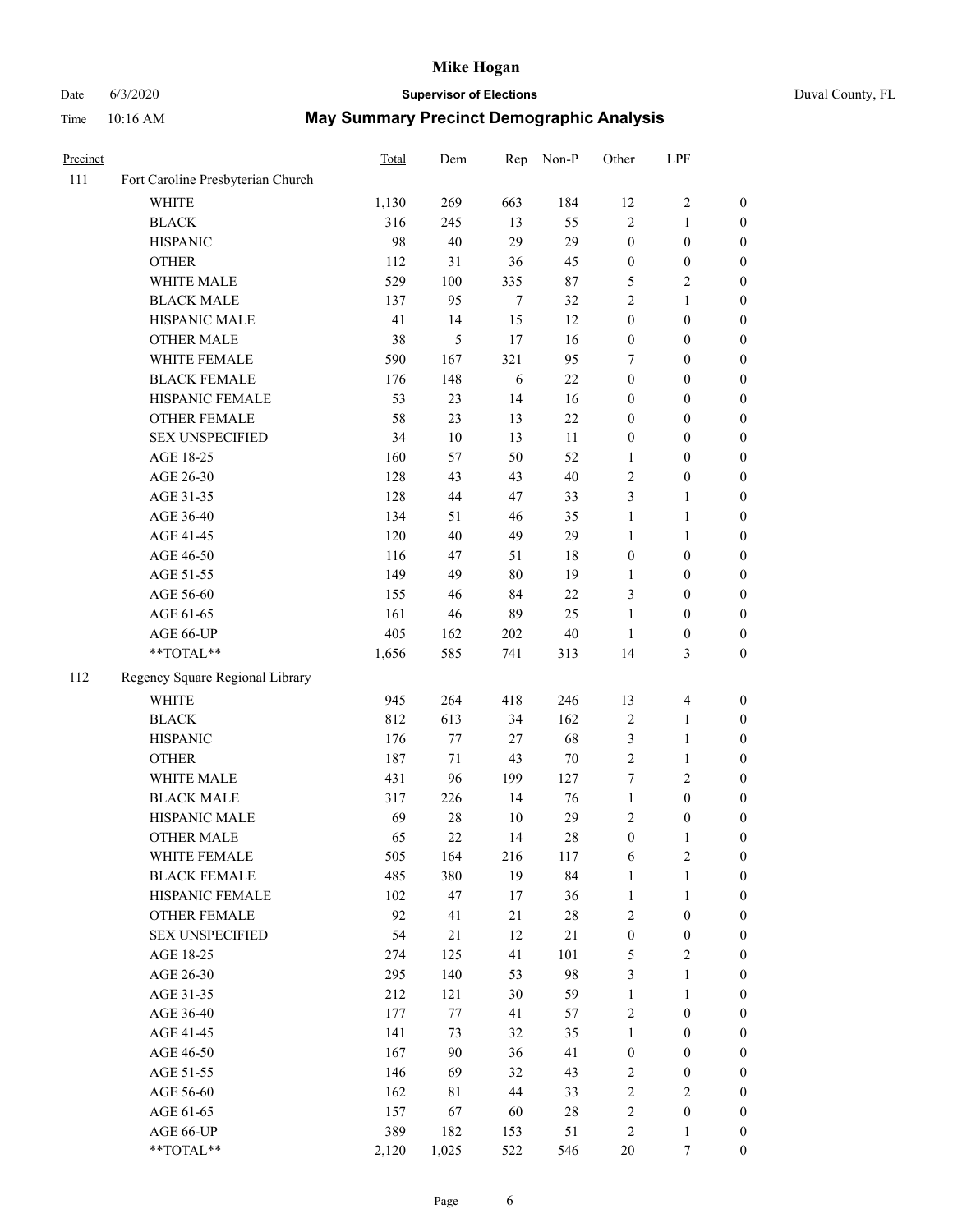# Date 6/3/2020 **Supervisor of Elections**

|  | Duval County, FL |  |
|--|------------------|--|
|--|------------------|--|

| Precinct |                                    | <b>Total</b> | Dem   | Rep   | Non-P | Other            | LPF              |                  |
|----------|------------------------------------|--------------|-------|-------|-------|------------------|------------------|------------------|
| 113      | Fort Caroline Christian Church     |              |       |       |       |                  |                  |                  |
|          | <b>WHITE</b>                       | 3,040        | 761   | 1,608 | 643   | 16               | 12               | 0                |
|          | <b>BLACK</b>                       | 1,972        | 1,555 | 71    | 330   | 15               | $\mathbf{1}$     | 0                |
|          | <b>HISPANIC</b>                    | 442          | 185   | 100   | 155   | $\mathbf{2}$     | $\boldsymbol{0}$ | 0                |
|          | <b>OTHER</b>                       | 578          | 196   | 112   | 263   | 4                | 3                | $\boldsymbol{0}$ |
|          | WHITE MALE                         | 1,380        | 286   | 755   | 319   | 10               | 10               | $\boldsymbol{0}$ |
|          | <b>BLACK MALE</b>                  | 784          | 595   | 42    | 141   | 6                | $\boldsymbol{0}$ | 0                |
|          | HISPANIC MALE                      | 211          | 80    | 54    | 75    | 2                | $\boldsymbol{0}$ | $\boldsymbol{0}$ |
|          | <b>OTHER MALE</b>                  | 238          | 79    | 55    | 102   | $\boldsymbol{0}$ | $\sqrt{2}$       | 0                |
|          | WHITE FEMALE                       | 1,629        | 468   | 839   | 314   | 6                | $\sqrt{2}$       | $\boldsymbol{0}$ |
|          | <b>BLACK FEMALE</b>                | 1,144        | 933   | 28    | 173   | 9                | $\mathbf{1}$     | 0                |
|          | HISPANIC FEMALE                    | 216          | 98    | 44    | 74    | 0                | $\boldsymbol{0}$ | 0                |
|          | OTHER FEMALE                       | 254          | 93    | 49    | 107   | 4                | $\mathbf{1}$     | 0                |
|          | <b>SEX UNSPECIFIED</b>             | 175          | 65    | 25    | 85    | $\boldsymbol{0}$ | $\boldsymbol{0}$ | $\boldsymbol{0}$ |
|          | AGE 18-25                          | 721          | 300   | 164   | 243   | 12               | $\sqrt{2}$       | $\boldsymbol{0}$ |
|          | AGE 26-30                          | 615          | 283   | 127   | 196   | 5                | $\overline{4}$   | $\boldsymbol{0}$ |
|          | AGE 31-35                          | 546          | 250   | 119   | 171   | 4                | $\sqrt{2}$       | $\boldsymbol{0}$ |
|          | AGE 36-40                          | 558          | 272   | 135   | 148   | 2                | $\mathbf{1}$     | $\boldsymbol{0}$ |
|          | AGE 41-45                          | 473          | 233   | 122   | 112   | 3                | 3                | $\overline{0}$   |
|          | AGE 46-50                          | 523          | 249   | 158   | 111   | 3                | $\overline{c}$   | 0                |
|          | AGE 51-55                          | 550          | 245   | 185   | 115   | 4                | $\mathbf{1}$     | 0                |
|          | AGE 56-60                          | 554          | 231   | 219   | 99    | 4                | $\mathbf{1}$     | 0                |
|          | AGE 61-65                          | 464          | 207   | 190   | 67    | 0                | $\boldsymbol{0}$ | 0                |
|          | AGE 66-UP                          | 1,028        | 427   | 472   | 129   | $\boldsymbol{0}$ | $\boldsymbol{0}$ | 0                |
|          | $**TOTAL**$                        | 6,032        | 2,697 | 1,891 | 1,391 | 37               | 16               | $\boldsymbol{0}$ |
| 114      | Destination Church of the Assembli |              |       |       |       |                  |                  |                  |
|          | <b>WHITE</b>                       | 956          | 249   | 409   | 285   | 10               | $\mathfrak z$    | $\boldsymbol{0}$ |
|          | <b>BLACK</b>                       | 1,228        | 952   | 45    | 222   | 7                | $\sqrt{2}$       | $\boldsymbol{0}$ |
|          | <b>HISPANIC</b>                    | 223          | 96    | 31    | 93    | 2                | $\mathbf{1}$     | $\boldsymbol{0}$ |
|          | <b>OTHER</b>                       | 217          | 86    | 31    | 100   | $\boldsymbol{0}$ | $\boldsymbol{0}$ | $\boldsymbol{0}$ |
|          | WHITE MALE                         | 469          | 103   | 214   | 145   | 5                | $\sqrt{2}$       | $\overline{0}$   |
|          | <b>BLACK MALE</b>                  | 431          | 308   | 20    | 98    | 3                | $\overline{c}$   | 0                |
|          | HISPANIC MALE                      | 94           | 42    | 14    | 38    | $\boldsymbol{0}$ | $\boldsymbol{0}$ | 0                |
|          | <b>OTHER MALE</b>                  | 74           | 30    | 14    | 30    | 0                | $\boldsymbol{0}$ | 0                |
|          | WHITE FEMALE                       | 468          | 143   | 185   | 134   | 5                | 1                | 0                |
|          | <b>BLACK FEMALE</b>                | 759          | 614   | 22    | 119   | 4                | $\boldsymbol{0}$ | $\overline{0}$   |
|          | HISPANIC FEMALE                    | 123          | 50    | 17    | 53    | 2                | $\mathbf{1}$     | $\overline{0}$   |
|          | OTHER FEMALE                       | 84           | 45    | 7     | 32    | $\boldsymbol{0}$ | $\boldsymbol{0}$ | $\overline{0}$   |
|          | <b>SEX UNSPECIFIED</b>             | 122          | 48    | 23    | 51    | $\boldsymbol{0}$ | $\boldsymbol{0}$ | 0                |
|          | AGE 18-25                          | 397          | 196   | 42    | 154   | 3                | $\sqrt{2}$       | 0                |
|          | AGE 26-30                          | 338          | 199   | 39    | 93    | 6                | $\mathbf{1}$     | 0                |
|          | AGE 31-35                          | 344          | 178   | 46    | 118   | $\overline{c}$   | $\boldsymbol{0}$ | 0                |
|          | AGE 36-40                          | 245          | 138   | 35    | 70    | 1                | $\mathbf{1}$     | 0                |
|          | AGE 41-45                          | 190          | 101   | 40    | 46    | 2                | $\mathbf{1}$     | 0                |
|          | AGE 46-50                          | 214          | 117   | 43    | 52    | $\mathbf{1}$     | $\mathbf{1}$     | 0                |
|          | AGE 51-55                          | 202          | 93    | 63    | 44    | 2                | $\boldsymbol{0}$ | 0                |
|          | AGE 56-60                          | 230          | 116   | 60    | 52    | 2                | $\boldsymbol{0}$ | $\overline{0}$   |
|          | AGE 61-65                          | 174          | 95    | 46    | 33    | $\boldsymbol{0}$ | $\boldsymbol{0}$ | $\overline{0}$   |
|          | AGE 66-UP                          | 290          | 150   | 102   | 38    | $\boldsymbol{0}$ | $\boldsymbol{0}$ | 0                |
|          | **TOTAL**                          | 2,624        | 1,383 | 516   | 700   | 19               | 6                | $\boldsymbol{0}$ |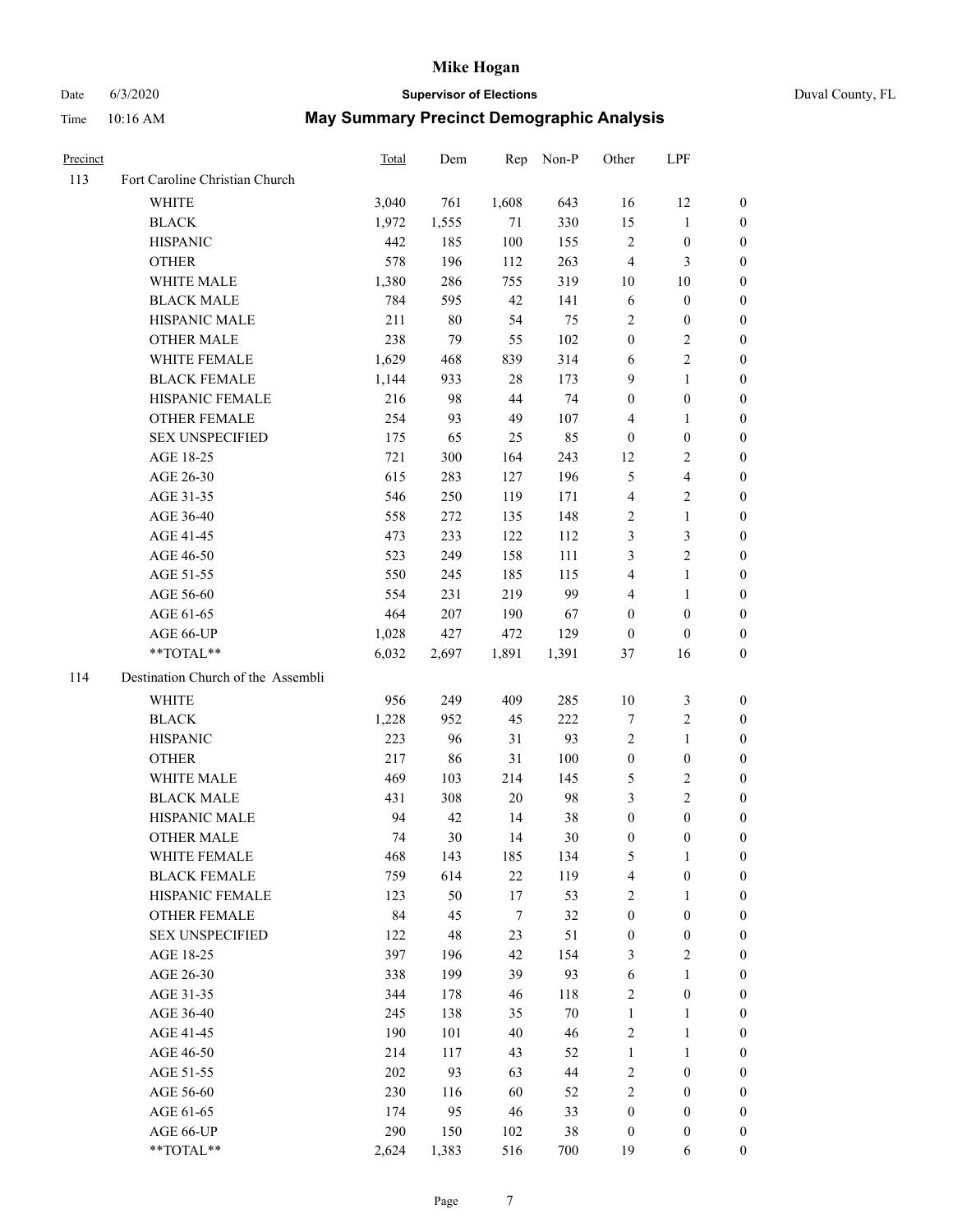### Date 6/3/2020 **Supervisor of Elections** Duval County, FL

| Precinct |                            | Total | Dem    | Rep    | Non-P  | Other            | LPF                     |                  |
|----------|----------------------------|-------|--------|--------|--------|------------------|-------------------------|------------------|
| 201      | Victory Celebration Church |       |        |        |        |                  |                         |                  |
|          | <b>WHITE</b>               | 1,911 | 342    | 1,194  | 348    | $18\,$           | 9                       | $\boldsymbol{0}$ |
|          | <b>BLACK</b>               | 865   | 675    | 39     | 139    | 12               | $\boldsymbol{0}$        | $\boldsymbol{0}$ |
|          | <b>HISPANIC</b>            | 232   | 71     | 66     | 91     | 3                | $\mathbf{1}$            | $\boldsymbol{0}$ |
|          | <b>OTHER</b>               | 270   | 93     | 84     | 91     | $\mathbf{1}$     | $\mathbf{1}$            | $\boldsymbol{0}$ |
|          | WHITE MALE                 | 919   | 139    | 587    | 178    | 10               | 5                       | $\boldsymbol{0}$ |
|          | <b>BLACK MALE</b>          | 385   | 279    | 23     | 76     | $\boldsymbol{7}$ | $\boldsymbol{0}$        | $\boldsymbol{0}$ |
|          | HISPANIC MALE              | 112   | 24     | 38     | 46     | 3                | $\mathbf{1}$            | $\boldsymbol{0}$ |
|          | <b>OTHER MALE</b>          | 117   | 36     | $38\,$ | 41     | $\mathbf{1}$     | $\mathbf{1}$            | $\boldsymbol{0}$ |
|          | WHITE FEMALE               | 971   | 199    | 596    | 164    | 8                | $\overline{\mathbf{4}}$ | $\boldsymbol{0}$ |
|          | <b>BLACK FEMALE</b>        | 469   | 391    | 16     | 57     | 5                | $\boldsymbol{0}$        | 0                |
|          | HISPANIC FEMALE            | 113   | 46     | 25     | 42     | $\boldsymbol{0}$ | $\boldsymbol{0}$        | $\boldsymbol{0}$ |
|          | OTHER FEMALE               | 123   | 51     | $40\,$ | 32     | $\boldsymbol{0}$ | $\boldsymbol{0}$        | $\boldsymbol{0}$ |
|          | <b>SEX UNSPECIFIED</b>     | 69    | 16     | $20\,$ | 33     | $\boldsymbol{0}$ | $\boldsymbol{0}$        | $\boldsymbol{0}$ |
|          | AGE 18-25                  | 368   | 138    | 106    | 117    | 4                | $\mathfrak{Z}$          | $\boldsymbol{0}$ |
|          | AGE 26-30                  | 315   | 109    | 115    | 88     | 3                | $\boldsymbol{0}$        | $\boldsymbol{0}$ |
|          | AGE 31-35                  | 320   | 110    | 135    | 69     | 3                | $\mathfrak{Z}$          | $\boldsymbol{0}$ |
|          | AGE 36-40                  | 380   | 146    | 118    | 105    | 8                | $\mathfrak{Z}$          | $\boldsymbol{0}$ |
|          | AGE 41-45                  | 296   | 107    | 125    | 63     | $\mathbf{1}$     | $\boldsymbol{0}$        | $\boldsymbol{0}$ |
|          | AGE 46-50                  | 340   | 120    | 155    | 60     | 5                | $\boldsymbol{0}$        | $\boldsymbol{0}$ |
|          | AGE 51-55                  | 296   | 122    | 125    | 48     | $\mathbf{1}$     | $\boldsymbol{0}$        | 0                |
|          | AGE 56-60                  | 291   | 104    | 144    | 37     | 5                | $\mathbf{1}$            | 0                |
|          | AGE 61-65                  | 243   | 84     | 122    | 36     | $\mathbf{1}$     | $\boldsymbol{0}$        | $\boldsymbol{0}$ |
|          | AGE 66-UP                  | 429   | 141    | 238    | 46     | 3                | 1                       | $\boldsymbol{0}$ |
|          | $**TOTAL**$                | 3,278 | 1,181  | 1,383  | 669    | 34               | $11\,$                  | $\boldsymbol{0}$ |
| 202      | Faith Bridge Church        |       |        |        |        |                  |                         |                  |
|          | <b>WHITE</b>               | 3,474 | 699    | 1,927  | 799    | 34               | 15                      | $\boldsymbol{0}$ |
|          | <b>BLACK</b>               | 819   | 604    | 58     | 151    | 6                | $\boldsymbol{0}$        | $\boldsymbol{0}$ |
|          | <b>HISPANIC</b>            | 387   | 136    | 109    | 137    | $\overline{4}$   | $\mathbf{1}$            | $\boldsymbol{0}$ |
|          | <b>OTHER</b>               | 910   | 229    | 292    | 382    | 5                | $\sqrt{2}$              | $\boldsymbol{0}$ |
|          | WHITE MALE                 | 1,674 | 283    | 955    | 410    | $17\,$           | $\boldsymbol{9}$        | $\boldsymbol{0}$ |
|          | <b>BLACK MALE</b>          | 378   | 257    | 33     | 86     | $\overline{2}$   | $\boldsymbol{0}$        | $\boldsymbol{0}$ |
|          | HISPANIC MALE              | 172   | 51     | 52     | 65     | 3                | 1                       | 0                |
|          | <b>OTHER MALE</b>          | 384   | 93     | 131    | 158    | $\mathbf{1}$     | $\mathbf{1}$            | $\boldsymbol{0}$ |
|          | WHITE FEMALE               | 1,760 | 407    | 952    | 378    | 17               | 6                       | $\boldsymbol{0}$ |
|          | <b>BLACK FEMALE</b>        | 424   | 333    | 25     | 63     | 3                | $\boldsymbol{0}$        | $\boldsymbol{0}$ |
|          | HISPANIC FEMALE            | 207   | 83     | 55     | 68     | $\mathbf{1}$     | $\boldsymbol{0}$        | $\boldsymbol{0}$ |
|          | <b>OTHER FEMALE</b>        | 429   | 117    | 140    | 167    | $\overline{4}$   | $\mathbf{1}$            | $\overline{0}$   |
|          | <b>SEX UNSPECIFIED</b>     | 162   | $44\,$ | 43     | 74     | $\mathbf{1}$     | $\boldsymbol{0}$        | 0                |
|          | AGE 18-25                  | 672   | 187    | 266    | 198    | 16               | $\mathfrak s$           | 0                |
|          | AGE 26-30                  | 546   | 150    | 206    | 180    | $\,$ $\,$        | $\sqrt{2}$              | 0                |
|          | AGE 31-35                  | 636   | 178    | 238    | 209    | $\,$ 8 $\,$      | $\mathfrak{Z}$          | 0                |
|          | AGE 36-40                  | 550   | 171    | 202    | 171    | $\overline{4}$   | $\sqrt{2}$              | 0                |
|          | AGE 41-45                  | 519   | 153    | 201    | 158    | 5                | $\sqrt{2}$              | 0                |
|          | AGE 46-50                  | 552   | 160    | 258    | 133    | $\boldsymbol{0}$ | $\mathbf{1}$            | 0                |
|          | AGE 51-55                  | 493   | 153    | 232    | 104    | 2                | $\sqrt{2}$              | $\boldsymbol{0}$ |
|          | AGE 56-60                  | 489   | 139    | 245    | 102    | 3                | $\boldsymbol{0}$        | $\boldsymbol{0}$ |
|          | AGE 61-65                  | 361   | 127    | 161    | $72\,$ | $\mathbf{1}$     | $\boldsymbol{0}$        | 0                |
|          | AGE 66-UP                  | 772   | 250    | 377    | 142    | $\sqrt{2}$       | $\mathbf{1}$            | 0                |
|          | **TOTAL**                  | 5,590 | 1,668  | 2,386  | 1,469  | 49               | 18                      | $\boldsymbol{0}$ |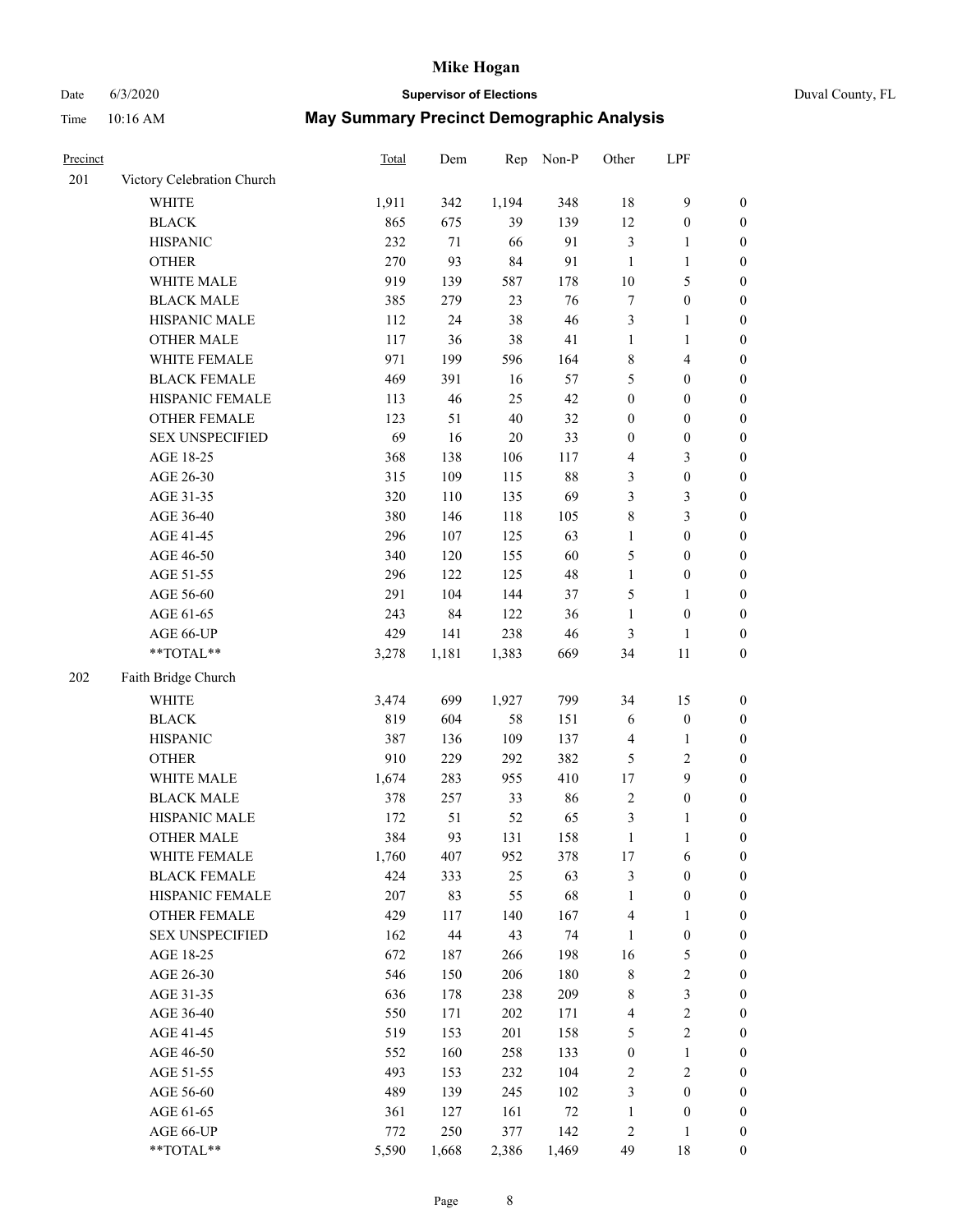### Date 6/3/2020 **Supervisor of Elections** Duval County, FL

| Precinct |                                     | Total | Dem    | Rep    | Non-P  | Other                   | LPF              |                  |
|----------|-------------------------------------|-------|--------|--------|--------|-------------------------|------------------|------------------|
| 203      | Faith Chapel Free Will Baptist Chur |       |        |        |        |                         |                  |                  |
|          | <b>WHITE</b>                        | 2,604 | 589    | 1,396  | 579    | 24                      | 16               | 0                |
|          | <b>BLACK</b>                        | 1,232 | 930    | 46     | 249    | $\sqrt{6}$              | $\mathbf{1}$     | $\boldsymbol{0}$ |
|          | <b>HISPANIC</b>                     | 363   | 160    | $70\,$ | 132    | 1                       | $\boldsymbol{0}$ | $\boldsymbol{0}$ |
|          | <b>OTHER</b>                        | 406   | 126    | 103    | 165    | 9                       | $\mathfrak{Z}$   | $\boldsymbol{0}$ |
|          | WHITE MALE                          | 1,243 | 256    | 672    | 291    | 13                      | 11               | $\boldsymbol{0}$ |
|          | <b>BLACK MALE</b>                   | 476   | 319    | 26     | 130    | $\boldsymbol{0}$        | $\mathbf{1}$     | $\boldsymbol{0}$ |
|          | HISPANIC MALE                       | 164   | 69     | 34     | 61     | $\boldsymbol{0}$        | $\boldsymbol{0}$ | $\boldsymbol{0}$ |
|          | <b>OTHER MALE</b>                   | 151   | 46     | 51     | 50     | 3                       | $\mathbf{1}$     | $\boldsymbol{0}$ |
|          | WHITE FEMALE                        | 1,329 | 322    | 712    | 279    | $11\,$                  | 5                | $\boldsymbol{0}$ |
|          | <b>BLACK FEMALE</b>                 | 736   | 600    | 20     | 110    | 6                       | $\boldsymbol{0}$ | 0                |
|          | HISPANIC FEMALE                     | 187   | 86     | 32     | 68     | $\mathbf{1}$            | $\boldsymbol{0}$ | $\boldsymbol{0}$ |
|          | <b>OTHER FEMALE</b>                 | 197   | 66     | 44     | 79     | $\sqrt{6}$              | $\sqrt{2}$       | $\boldsymbol{0}$ |
|          | <b>SEX UNSPECIFIED</b>              | 122   | 41     | 24     | 57     | $\boldsymbol{0}$        | $\boldsymbol{0}$ | $\boldsymbol{0}$ |
|          | AGE 18-25                           | 524   | 194    | 128    | 190    | $10\,$                  | $\sqrt{2}$       | $\boldsymbol{0}$ |
|          | AGE 26-30                           | 528   | 227    | 128    | 165    | 6                       | $\sqrt{2}$       | $\boldsymbol{0}$ |
|          | AGE 31-35                           | 465   | 183    | 123    | 153    | 4                       | $\sqrt{2}$       | $\boldsymbol{0}$ |
|          | AGE 36-40                           | 462   | 166    | 135    | 156    | $\mathbf{1}$            | $\overline{4}$   | $\boldsymbol{0}$ |
|          | AGE 41-45                           | 390   | 157    | 114    | 109    | 3                       | $\boldsymbol{7}$ | $\boldsymbol{0}$ |
|          | AGE 46-50                           | 352   | 130    | 146    | 69     | 7                       | $\boldsymbol{0}$ | $\boldsymbol{0}$ |
|          | AGE 51-55                           | 373   | 139    | 152    | $78\,$ | $\overline{\mathbf{4}}$ | $\boldsymbol{0}$ | 0                |
|          | AGE 56-60                           | 394   | 139    | 178    | 75     | $\mathbf{1}$            | 1                | $\boldsymbol{0}$ |
|          | AGE 61-65                           | 359   | 128    | 176    | 53     | 2                       | $\boldsymbol{0}$ | $\boldsymbol{0}$ |
|          | AGE 66-UP                           | 758   | 342    | 335    | $77\,$ | $\mathfrak{2}$          | $\sqrt{2}$       | $\boldsymbol{0}$ |
|          | $**TOTAL**$                         | 4,605 | 1,805  | 1,615  | 1,125  | 40                      | 20               | $\boldsymbol{0}$ |
| 204      | Cedar Bay Baptist Church            |       |        |        |        |                         |                  |                  |
|          | WHITE                               | 2,089 | 431    | 1,300  | 332    | 19                      | $\boldsymbol{7}$ | $\boldsymbol{0}$ |
|          | <b>BLACK</b>                        | 297   | 236    | 12     | 48     | $\boldsymbol{0}$        | $\mathbf{1}$     | $\boldsymbol{0}$ |
|          | <b>HISPANIC</b>                     | 85    | 30     | 38     | 17     | $\boldsymbol{0}$        | $\boldsymbol{0}$ | $\boldsymbol{0}$ |
|          | <b>OTHER</b>                        | 138   | $28\,$ | 47     | 60     | 3                       | $\boldsymbol{0}$ | $\boldsymbol{0}$ |
|          | WHITE MALE                          | 934   | 160    | 597    | 163    | $10\,$                  | $\overline{4}$   | $\boldsymbol{0}$ |
|          | <b>BLACK MALE</b>                   | 123   | $87\,$ | 6      | 29     | $\boldsymbol{0}$        | $\mathbf{1}$     | $\boldsymbol{0}$ |
|          | HISPANIC MALE                       | 46    | 16     | 23     | $\tau$ | $\boldsymbol{0}$        | $\boldsymbol{0}$ | 0                |
|          | <b>OTHER MALE</b>                   | 54    | 6      | 17     | $30\,$ | $\mathbf{1}$            | $\boldsymbol{0}$ | $\boldsymbol{0}$ |
|          | WHITE FEMALE                        | 1,139 | 268    | 695    | 164    | 9                       | 3                | $\overline{0}$   |
|          | <b>BLACK FEMALE</b>                 | 173   | 148    | 6      | 19     | $\boldsymbol{0}$        | $\boldsymbol{0}$ | $\overline{0}$   |
|          | HISPANIC FEMALE                     | 39    | 14     | 15     | $10\,$ | $\boldsymbol{0}$        | $\boldsymbol{0}$ | $\overline{0}$   |
|          | <b>OTHER FEMALE</b>                 | 54    | 16     | 21     | 15     | 2                       | $\boldsymbol{0}$ | 0                |
|          | <b>SEX UNSPECIFIED</b>              | 47    | $10\,$ | 17     | $20\,$ | $\boldsymbol{0}$        | $\boldsymbol{0}$ | 0                |
|          | AGE 18-25                           | 255   | 65     | 118    | 68     | 4                       | $\boldsymbol{0}$ | 0                |
|          | AGE 26-30                           | 251   | 62     | 104    | 79     | 3                       | $\mathfrak z$    | 0                |
|          | AGE 31-35                           | 212   | 61     | 92     | 53     | 3                       | $\mathfrak{Z}$   | 0                |
|          | AGE 36-40                           | 241   | 66     | 116    | 59     | $\boldsymbol{0}$        | $\boldsymbol{0}$ | 0                |
|          | AGE 41-45                           | 181   | 58     | $72\,$ | 49     | $\overline{c}$          | $\boldsymbol{0}$ | 0                |
|          | AGE 46-50                           | 209   | 59     | 117    | 32     | $\mathbf{1}$            | $\boldsymbol{0}$ | 0                |
|          | AGE 51-55                           | 200   | 53     | 121    | 23     | 2                       | 1                | 0                |
|          | AGE 56-60                           | 234   | 55     | 143    | 33     | 3                       | $\boldsymbol{0}$ | $\boldsymbol{0}$ |
|          | AGE 61-65                           | 214   | 58     | 136    | 19     | $\mathbf{1}$            | $\boldsymbol{0}$ | 0                |
|          | AGE 66-UP                           | 612   | 188    | 378    | 42     | 3                       | 1                | 0                |
|          | **TOTAL**                           | 2,609 | 725    | 1,397  | 457    | 22                      | $\,$ 8 $\,$      | $\boldsymbol{0}$ |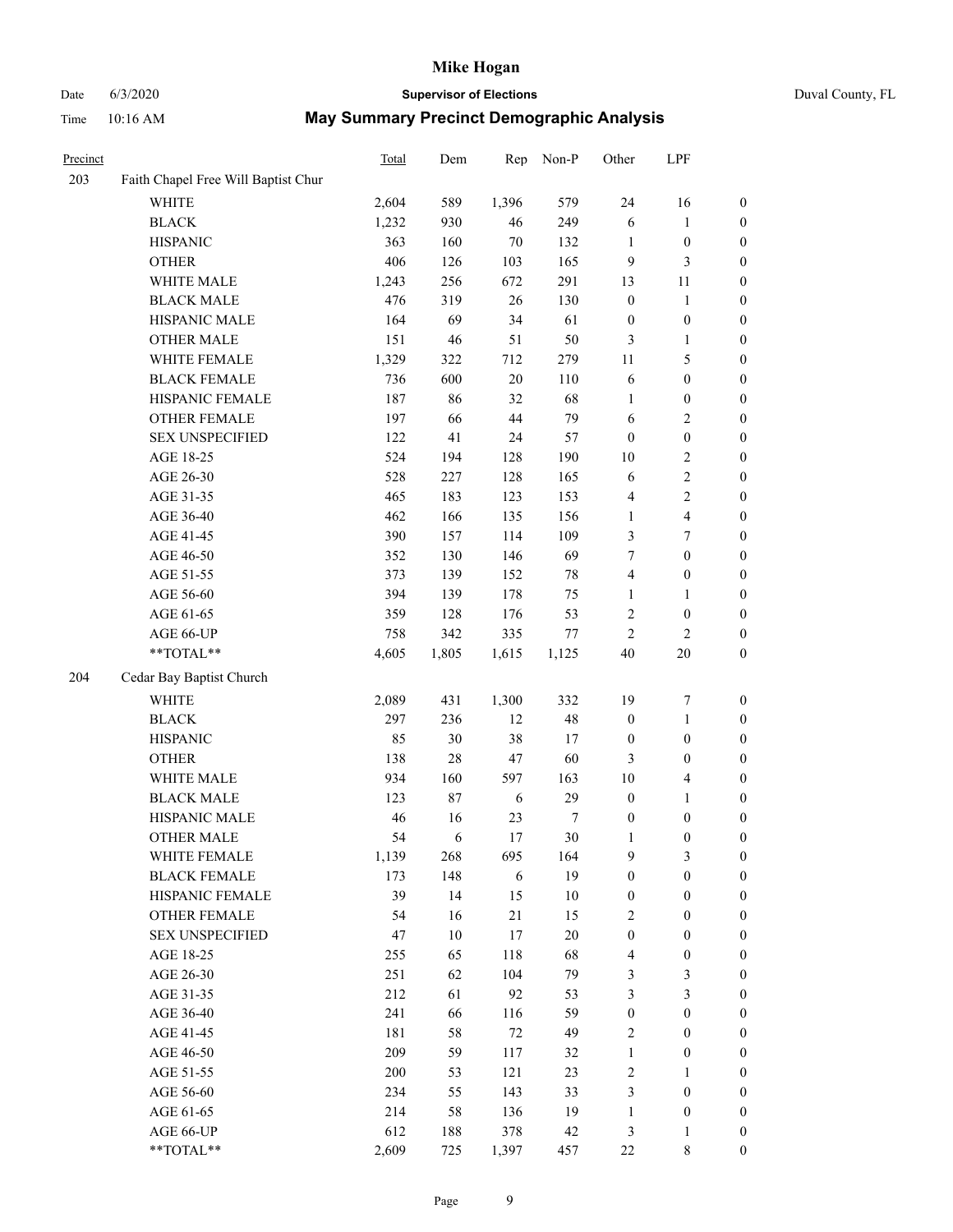# Date 6/3/2020 **Supervisor of Elections** Duval County, FL

| Precinct |                               | <b>Total</b> | Dem   | Rep    | Non-P  | Other            | LPF                     |                  |
|----------|-------------------------------|--------------|-------|--------|--------|------------------|-------------------------|------------------|
| 205      | Dunns Creek Baptist Church    |              |       |        |        |                  |                         |                  |
|          | <b>WHITE</b>                  | 5,216        | 961   | 3,108  | 1,067  | 56               | 24                      | $\boldsymbol{0}$ |
|          | <b>BLACK</b>                  | 2,434        | 1,930 | 106    | 377    | 19               | $\sqrt{2}$              | $\boldsymbol{0}$ |
|          | <b>HISPANIC</b>               | 541          | 206   | 150    | 183    | $\sqrt{2}$       | $\boldsymbol{0}$        | $\boldsymbol{0}$ |
|          | <b>OTHER</b>                  | 702          | 200   | 220    | 270    | $\tau$           | 5                       | $\boldsymbol{0}$ |
|          | WHITE MALE                    | 2,453        | 367   | 1,510  | 538    | 25               | 13                      | $\boldsymbol{0}$ |
|          | <b>BLACK MALE</b>             | 1,069        | 796   | 58     | 202    | 11               | $\sqrt{2}$              | $\boldsymbol{0}$ |
|          | HISPANIC MALE                 | 269          | 90    | 85     | 93     | $\mathbf{1}$     | $\boldsymbol{0}$        | $\boldsymbol{0}$ |
|          | <b>OTHER MALE</b>             | 278          | 85    | 92     | 93     | $\overline{4}$   | $\overline{4}$          | $\boldsymbol{0}$ |
|          | WHITE FEMALE                  | 2,704        | 589   | 1,558  | 515    | 31               | 11                      | $\boldsymbol{0}$ |
|          | <b>BLACK FEMALE</b>           | 1,335        | 1,113 | 48     | 166    | 8                | $\boldsymbol{0}$        | $\boldsymbol{0}$ |
|          | HISPANIC FEMALE               | 263          | 112   | 63     | 87     | $\mathbf{1}$     | $\boldsymbol{0}$        | 0                |
|          | OTHER FEMALE                  | 325          | 97    | 109    | 116    | $\mathbf{2}$     | $\mathbf{1}$            | $\boldsymbol{0}$ |
|          | <b>SEX UNSPECIFIED</b>        | 197          | 48    | 61     | $87\,$ | $\mathbf{1}$     | $\boldsymbol{0}$        | $\boldsymbol{0}$ |
|          | AGE 18-25                     | 1,017        | 388   | 327    | 281    | 19               | $\sqrt{2}$              | $\boldsymbol{0}$ |
|          | AGE 26-30                     | 824          | 265   | 290    | 257    | 9                | $\mathfrak{Z}$          | $\boldsymbol{0}$ |
|          | AGE 31-35                     | 935          | 272   | 347    | 296    | 14               | 6                       | $\boldsymbol{0}$ |
|          | AGE 36-40                     | 896          | 355   | 290    | 235    | 8                | $8\,$                   | $\boldsymbol{0}$ |
|          | AGE 41-45                     | 842          | 323   | 303    | 204    | $\sqrt{6}$       | $\sqrt{6}$              | $\boldsymbol{0}$ |
|          | AGE 46-50                     | 888          | 370   | 333    | 177    | 5                | $\mathfrak{Z}$          | $\boldsymbol{0}$ |
|          | AGE 51-55                     | 861          | 324   | 385    | 144    | $\sqrt{6}$       | $\sqrt{2}$              | $\boldsymbol{0}$ |
|          | AGE 56-60                     | 755          | 283   | 364    | 102    | 5                | $\mathbf{1}$            | 0                |
|          | AGE 61-65                     | 603          | 226   | 301    | 73     | 3                | $\boldsymbol{0}$        | $\boldsymbol{0}$ |
|          | AGE 66-UP                     | 1,272        | 491   | 644    | 128    | 9                | $\boldsymbol{0}$        | $\boldsymbol{0}$ |
|          | **TOTAL**                     | 8,893        | 3,297 | 3,584  | 1,897  | 84               | 31                      | $\boldsymbol{0}$ |
| 206      | Resurrection Episcopal Church |              |       |        |        |                  |                         |                  |
|          | <b>WHITE</b>                  | 3,916        | 735   | 2,533  | 600    | 30               | $18\,$                  | $\boldsymbol{0}$ |
|          | <b>BLACK</b>                  | 319          | 251   | 22     | 45     | $\boldsymbol{0}$ | $\mathbf{1}$            | $\boldsymbol{0}$ |
|          | <b>HISPANIC</b>               | 176          | 48    | 68     | 59     | $\mathbf{1}$     | $\boldsymbol{0}$        | $\boldsymbol{0}$ |
|          | <b>OTHER</b>                  | 311          | 84    | 119    | 107    | $\mathbf{1}$     | $\boldsymbol{0}$        | $\boldsymbol{0}$ |
|          | WHITE MALE                    | 1,898        | 295   | 1,250  | 325    | 15               | 13                      | $\boldsymbol{0}$ |
|          | <b>BLACK MALE</b>             | 154          | 114   | 13     | $26\,$ | $\boldsymbol{0}$ | $\mathbf{1}$            | $\boldsymbol{0}$ |
|          | HISPANIC MALE                 | 75           | 14    | $28\,$ | 33     | $\boldsymbol{0}$ | $\boldsymbol{0}$        | 0                |
|          | <b>OTHER MALE</b>             | 122          | 28    | 46     | 47     | $\mathbf{1}$     | $\boldsymbol{0}$        | $\boldsymbol{0}$ |
|          | WHITE FEMALE                  | 1,990        | 436   | 1,264  | 270    | 15               | 5                       | 0                |
|          | <b>BLACK FEMALE</b>           | 161          | 133   | 9      | 19     | $\boldsymbol{0}$ | $\boldsymbol{0}$        | $\boldsymbol{0}$ |
|          | HISPANIC FEMALE               | 96           | 32    | 39     | 24     | 1                | $\boldsymbol{0}$        | $\overline{0}$   |
|          | OTHER FEMALE                  | 150          | 47    | 65     | 38     | $\boldsymbol{0}$ | $\boldsymbol{0}$        | $\overline{0}$   |
|          | <b>SEX UNSPECIFIED</b>        | 76           | 19    | 28     | 29     | $\boldsymbol{0}$ | $\boldsymbol{0}$        | 0                |
|          | AGE 18-25                     | 433          | 100   | 199    | 125    | 6                | $\mathfrak{Z}$          | 0                |
|          | AGE 26-30                     | 321          | 95    | 149    | 74     | $\boldsymbol{0}$ | 3                       | 0                |
|          | AGE 31-35                     | 367          | 89    | 175    | 94     | 6                | $\mathfrak{Z}$          | 0                |
|          | AGE 36-40                     | 347          | 82    | 168    | 89     | 4                | $\overline{\mathbf{4}}$ | 0                |
|          | AGE 41-45                     | 303          | 67    | 160    | 75     | $\mathbf{1}$     | $\boldsymbol{0}$        | 0                |
|          | AGE 46-50                     | 344          | 79    | 195    | 64     | 2                | $\overline{\mathbf{4}}$ | 0                |
|          | AGE 51-55                     | 474          | 96    | 306    | 71     | $\mathbf{1}$     | $\boldsymbol{0}$        | 0                |
|          | AGE 56-60                     | 526          | 123   | 345    | 54     | 3                | 1                       | $\boldsymbol{0}$ |
|          | AGE 61-65                     | 436          | 90    | 293    | 51     | 2                | $\boldsymbol{0}$        | $\boldsymbol{0}$ |
|          | AGE 66-UP                     | 1,171        | 297   | 752    | 114    | 7                | $\mathbf{1}$            | 0                |
|          | **TOTAL**                     | 4,722        | 1,118 | 2,742  | 811    | 32               | 19                      | $\boldsymbol{0}$ |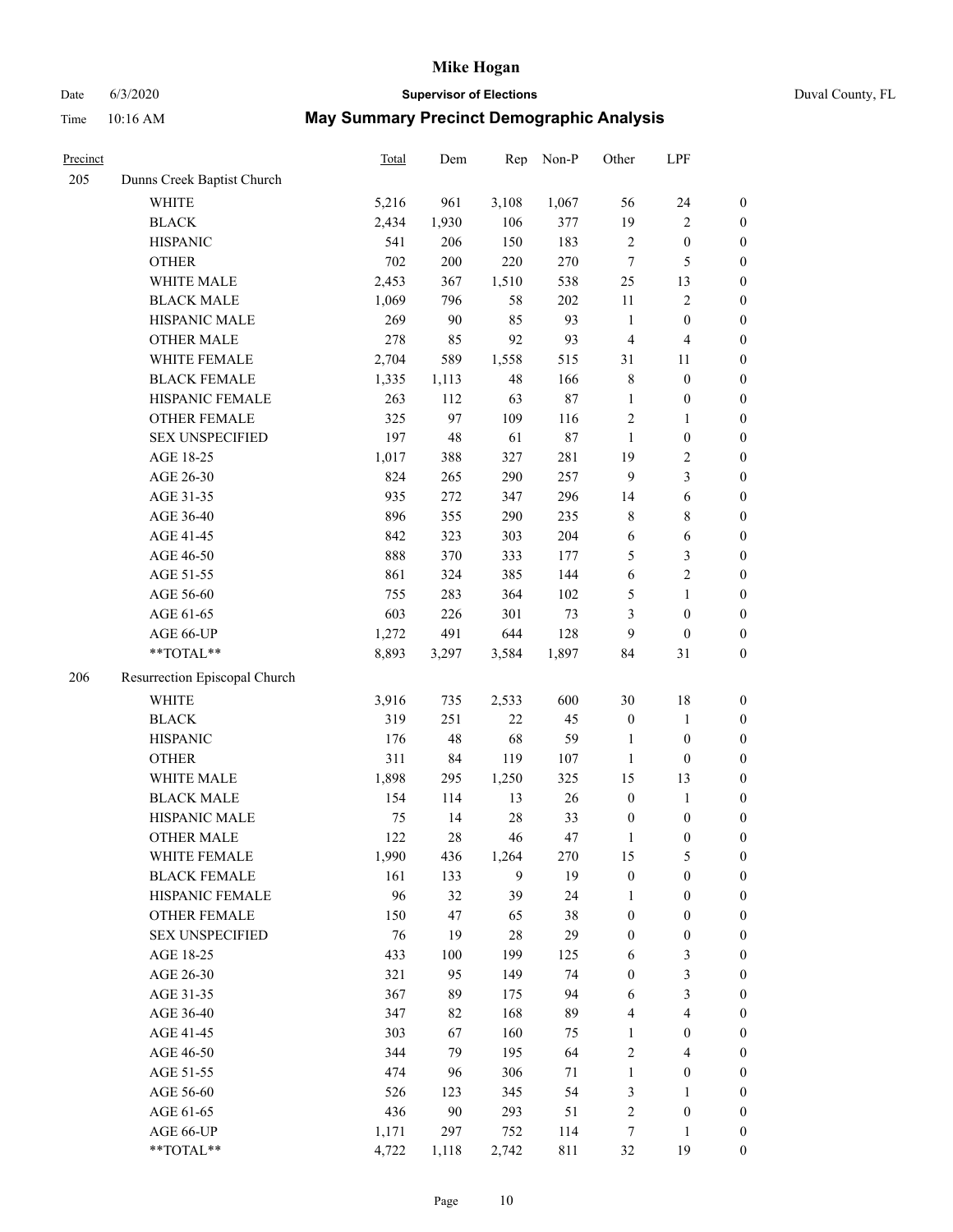# Date 6/3/2020 **Supervisor of Elections** Duval County, FL

| Precinct |                        | <b>Total</b> | Dem                     | Rep         | Non-P                   | Other            | LPF                     |                  |
|----------|------------------------|--------------|-------------------------|-------------|-------------------------|------------------|-------------------------|------------------|
| 207      | Police Athletic League |              |                         |             |                         |                  |                         |                  |
|          | <b>WHITE</b>           | 3,508        | 762                     | 1,923       | 777                     | 35               | 11                      | 0                |
|          | <b>BLACK</b>           | 1,061        | 830                     | 29          | 192                     | 9                | $\mathbf{1}$            | 0                |
|          | <b>HISPANIC</b>        | 400          | 153                     | 97          | 148                     | $\mathbf{1}$     | $\mathbf{1}$            | $\boldsymbol{0}$ |
|          | <b>OTHER</b>           | 535          | 138                     | 179         | 214                     | 3                | $\mathbf{1}$            | $\boldsymbol{0}$ |
|          | WHITE MALE             | 1,643        | 295                     | 961         | 358                     | $22\,$           | 7                       | $\boldsymbol{0}$ |
|          | <b>BLACK MALE</b>      | 448          | 321                     | 18          | 103                     | 5                | $\mathbf{1}$            | $\boldsymbol{0}$ |
|          | HISPANIC MALE          | 169          | 55                      | 47          | 67                      | $\boldsymbol{0}$ | $\boldsymbol{0}$        | $\boldsymbol{0}$ |
|          | <b>OTHER MALE</b>      | 216          | 50                      | 79          | 86                      | $\mathbf{1}$     | $\boldsymbol{0}$        | $\boldsymbol{0}$ |
|          | WHITE FEMALE           | 1,832        | 462                     | 950         | 403                     | 13               | $\overline{\mathbf{4}}$ | $\boldsymbol{0}$ |
|          | <b>BLACK FEMALE</b>    | 596          | 497                     | $10\,$      | 85                      | 4                | $\boldsymbol{0}$        | 0                |
|          | HISPANIC FEMALE        | 218          | 94                      | 48          | 74                      | $\mathbf{1}$     | $\mathbf{1}$            | 0                |
|          | <b>OTHER FEMALE</b>    | 248          | 78                      | $8\sqrt{1}$ | $87\,$                  | 2                | $\boldsymbol{0}$        | $\boldsymbol{0}$ |
|          | <b>SEX UNSPECIFIED</b> | 134          | 31                      | 34          | 68                      | $\boldsymbol{0}$ | $\mathbf{1}$            | $\boldsymbol{0}$ |
|          | AGE 18-25              | 521          | 179                     | 144         | 191                     | 7                | $\boldsymbol{0}$        | $\boldsymbol{0}$ |
|          | AGE 26-30              | 548          | 181                     | 172         | 181                     | 9                | $\mathfrak{S}$          | $\boldsymbol{0}$ |
|          | AGE 31-35              | 556          | 196                     | 168         | 184                     | 5                | $\mathfrak{Z}$          | $\boldsymbol{0}$ |
|          | AGE 36-40              | 522          | 178                     | 174         | 162                     | 5                | $\mathfrak{Z}$          | $\boldsymbol{0}$ |
|          | AGE 41-45              | 425          | 156                     | 137         | 128                     | $\overline{4}$   | $\boldsymbol{0}$        | $\boldsymbol{0}$ |
|          | AGE 46-50              | 422          | 152                     | 165         | 101                     | 2                | $\sqrt{2}$              | $\boldsymbol{0}$ |
|          | AGE 51-55              | 473          | 162                     | 209         | 97                      | 4                | $\mathbf{1}$            | $\boldsymbol{0}$ |
|          | AGE 56-60              | 519          | 185                     | 247         | 84                      | 3                | $\boldsymbol{0}$        | 0                |
|          | AGE 61-65              | 467          | 166                     | 219         | 79                      | 3                | $\boldsymbol{0}$        | $\boldsymbol{0}$ |
|          | AGE 66-UP              | 1,051        | 328                     | 593         | 124                     | 6                | $\boldsymbol{0}$        | $\boldsymbol{0}$ |
|          | **TOTAL**              | 5,504        | 1,883                   | 2,228       | 1,331                   | 48               | 14                      | $\boldsymbol{0}$ |
| 208      | Fire Station #49       |              |                         |             |                         |                  |                         |                  |
|          | <b>WHITE</b>           | 1,912        | 286                     | 1,326       | 284                     | 12               | $\overline{\mathbf{4}}$ | $\boldsymbol{0}$ |
|          | <b>BLACK</b>           | 171          | 123                     | 16          | 29                      | 3                | $\boldsymbol{0}$        | $\boldsymbol{0}$ |
|          | <b>HISPANIC</b>        | 51           | 12                      | 28          | 11                      | $\boldsymbol{0}$ | $\boldsymbol{0}$        | $\boldsymbol{0}$ |
|          | <b>OTHER</b>           | 90           | 28                      | 39          | 22                      | $\mathbf{1}$     | $\boldsymbol{0}$        | $\boldsymbol{0}$ |
|          | WHITE MALE             | 908          | 123                     | 634         | 144                     | 6                | $\mathbf{1}$            | $\boldsymbol{0}$ |
|          | <b>BLACK MALE</b>      | 84           | 51                      | $10\,$      | $20\,$                  | 3                | $\boldsymbol{0}$        | $\boldsymbol{0}$ |
|          | HISPANIC MALE          | 26           | $\overline{\mathbf{4}}$ | 18          | $\overline{\mathbf{4}}$ | $\boldsymbol{0}$ | $\boldsymbol{0}$        | 0                |
|          | <b>OTHER MALE</b>      | 30           | 8                       | 13          | 9                       | $\boldsymbol{0}$ | $\boldsymbol{0}$        | $\boldsymbol{0}$ |
|          | WHITE FEMALE           | 977          | 160                     | 675         | 134                     | 5                | 3                       | 0                |
|          | <b>BLACK FEMALE</b>    | 84           | $71\,$                  | 6           | 7                       | $\boldsymbol{0}$ | $\boldsymbol{0}$        | $\boldsymbol{0}$ |
|          | HISPANIC FEMALE        | 24           | 8                       | 9           | 7                       | $\boldsymbol{0}$ | $\boldsymbol{0}$        | $\overline{0}$   |
|          | <b>OTHER FEMALE</b>    | 38           | 16                      | 15          | 6                       | $\mathbf{1}$     | $\boldsymbol{0}$        | $\overline{0}$   |
|          | <b>SEX UNSPECIFIED</b> | 53           | 8                       | 29          | 15                      | $\mathbf{1}$     | $\boldsymbol{0}$        | $\overline{0}$   |
|          | AGE 18-25              | 199          | 37                      | 104         | 55                      | 3                | $\boldsymbol{0}$        | $\theta$         |
|          | AGE 26-30              | 121          | 27                      | 58          | 35                      | $\boldsymbol{0}$ | $\mathbf{1}$            | 0                |
|          | AGE 31-35              | 119          | 24                      | 66          | 29                      | $\boldsymbol{0}$ | $\boldsymbol{0}$        | 0                |
|          | AGE 36-40              | 143          | 16                      | 90          | 34                      | $\mathbf{1}$     | $\sqrt{2}$              | 0                |
|          | AGE 41-45              | 148          | 27                      | 95          | 24                      | 2                | $\boldsymbol{0}$        | 0                |
|          | AGE 46-50              | 175          | 33                      | 119         | 21                      | 2                | $\boldsymbol{0}$        | 0                |
|          | AGE 51-55              | 239          | 49                      | 156         | $30\,$                  | $\overline{4}$   | $\boldsymbol{0}$        | $\overline{0}$   |
|          | AGE 56-60              | 249          | 55                      | 153         | 39                      | 2                | $\boldsymbol{0}$        | $\overline{0}$   |
|          | AGE 61-65              | 275          | 62                      | 180         | 30                      | 2                | 1                       | $\boldsymbol{0}$ |
|          | AGE 66-UP              | 556          | 119                     | 388         | 49                      | $\boldsymbol{0}$ | $\boldsymbol{0}$        | 0                |
|          | **TOTAL**              | 2,224        | 449                     | 1,409       | 346                     | 16               | $\overline{4}$          | $\boldsymbol{0}$ |
|          |                        |              |                         |             |                         |                  |                         |                  |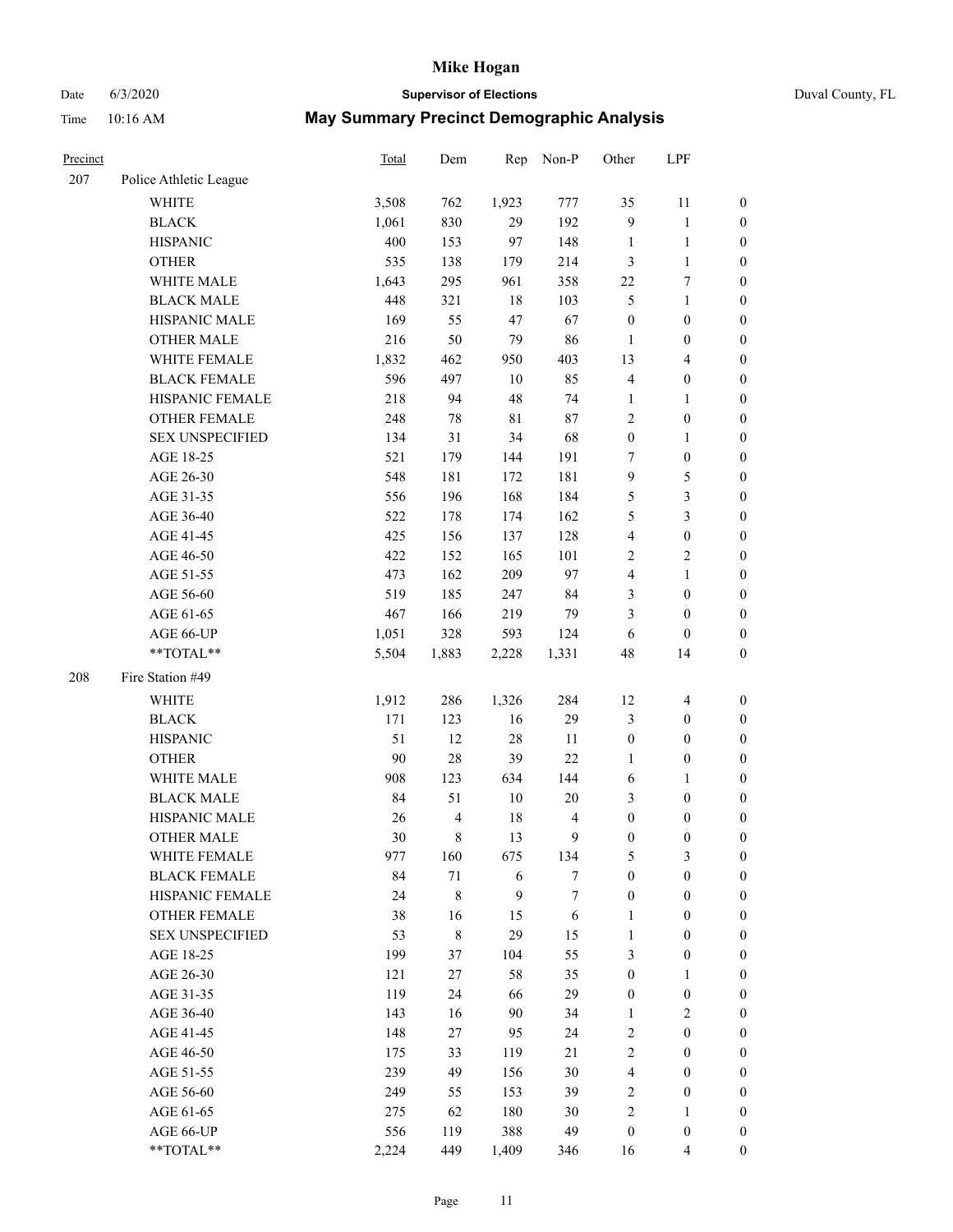### Date 6/3/2020 **Supervisor of Elections** Duval County, FL Time 10:16 AM **May Summary Precinct Demographic Analysis**

| Precinct |                            | Total  | Dem            | Rep                     | Non-P            | Other            | LPF              |                  |
|----------|----------------------------|--------|----------------|-------------------------|------------------|------------------|------------------|------------------|
| 209      | Monument Pointe Fellowship |        |                |                         |                  |                  |                  |                  |
|          | <b>WHITE</b>               | 2,209  | 455            | 1,355                   | 370              | 19               | 10               | 0                |
|          | <b>BLACK</b>               | 130    | 99             | 15                      | 16               | $\boldsymbol{0}$ | $\boldsymbol{0}$ | 0                |
|          | <b>HISPANIC</b>            | 89     | 38             | 27                      | 24               | $\boldsymbol{0}$ | $\boldsymbol{0}$ | $\boldsymbol{0}$ |
|          | <b>OTHER</b>               | 164    | 30             | $77\,$                  | 55               | $\mathbf{2}$     | $\boldsymbol{0}$ | $\boldsymbol{0}$ |
|          | WHITE MALE                 | 1,083  | 182            | 695                     | 187              | $10\,$           | 9                | $\boldsymbol{0}$ |
|          | <b>BLACK MALE</b>          | 72     | 50             | 11                      | 11               | $\boldsymbol{0}$ | $\boldsymbol{0}$ | $\boldsymbol{0}$ |
|          | HISPANIC MALE              | 42     | 13             | 15                      | 14               | $\boldsymbol{0}$ | $\boldsymbol{0}$ | $\boldsymbol{0}$ |
|          | <b>OTHER MALE</b>          | 58     | 12             | 23                      | $22\,$           | $\mathbf{1}$     | $\boldsymbol{0}$ | $\boldsymbol{0}$ |
|          | WHITE FEMALE               | 1,102  | 268            | 646                     | 178              | $\mathbf{9}$     | $\mathbf{1}$     | $\boldsymbol{0}$ |
|          | <b>BLACK FEMALE</b>        | 58     | 49             | $\overline{4}$          | $\mathfrak{S}$   | $\boldsymbol{0}$ | $\boldsymbol{0}$ | $\boldsymbol{0}$ |
|          | HISPANIC FEMALE            | 46     | 25             | 12                      | $\boldsymbol{9}$ | $\mathbf{0}$     | $\boldsymbol{0}$ | $\boldsymbol{0}$ |
|          | OTHER FEMALE               | 76     | 15             | 41                      | 19               | $\mathbf{1}$     | $\boldsymbol{0}$ | $\boldsymbol{0}$ |
|          | <b>SEX UNSPECIFIED</b>     | 55     | $\,$ 8 $\,$    | $27\,$                  | $20\,$           | $\boldsymbol{0}$ | $\boldsymbol{0}$ | $\boldsymbol{0}$ |
|          | AGE 18-25                  | 227    | 60             | 110                     | 54               | 3                | $\boldsymbol{0}$ | $\boldsymbol{0}$ |
|          | AGE 26-30                  | 185    | 50             | 80                      | 52               | $\overline{c}$   | $\mathbf{1}$     | $\boldsymbol{0}$ |
|          | AGE 31-35                  | 225    | 37             | 116                     | 69               | 3                | $\boldsymbol{0}$ | $\boldsymbol{0}$ |
|          | AGE 36-40                  | 217    | 52             | 96                      | 61               | 3                | 5                | $\boldsymbol{0}$ |
|          | AGE 41-45                  | 190    | 32             | 104                     | 50               | 3                | $\mathbf{1}$     | $\boldsymbol{0}$ |
|          | AGE 46-50                  | 187    | 35             | 115                     | 35               | $\mathbf{1}$     | $\mathbf{1}$     | $\boldsymbol{0}$ |
|          | AGE 51-55                  | 214    | 51             | 134                     | $26\,$           | 3                | $\boldsymbol{0}$ | 0                |
|          | AGE 56-60                  | 273    | 60             | 172                     | 39               | $\mathbf{1}$     | $\mathbf{1}$     | 0                |
|          | AGE 61-65                  | 275    | 73             | 178                     | 21               | $\mathbf{2}$     | $\mathbf{1}$     | 0                |
|          | AGE 66-UP                  | 599    | 172            | 369                     | 58               | $\boldsymbol{0}$ | $\boldsymbol{0}$ | $\boldsymbol{0}$ |
|          | **TOTAL**                  | 2,592  | 622            | 1,474                   | 465              | 21               | 10               | $\boldsymbol{0}$ |
| 210      | Sisters Creek Marina       |        |                |                         |                  |                  |                  |                  |
|          | <b>WHITE</b>               | 1,291  | 243            | 853                     | 176              | $10\,$           | $\overline{9}$   | $\boldsymbol{0}$ |
|          | <b>BLACK</b>               | 70     | 52             | $\overline{\mathbf{4}}$ | 13               | $\mathbf{1}$     | $\boldsymbol{0}$ | $\boldsymbol{0}$ |
|          | <b>HISPANIC</b>            | 39     | 12             | 14                      | 13               | $\boldsymbol{0}$ | $\boldsymbol{0}$ | $\boldsymbol{0}$ |
|          | <b>OTHER</b>               | $80\,$ | 19             | 41                      | $20\,$           | $\boldsymbol{0}$ | $\boldsymbol{0}$ | $\boldsymbol{0}$ |
|          | WHITE MALE                 | 648    | 104            | 443                     | 91               | 5                | 5                | $\boldsymbol{0}$ |
|          | <b>BLACK MALE</b>          | 38     | 27             | $\boldsymbol{0}$        | 11               | $\boldsymbol{0}$ | $\boldsymbol{0}$ | $\boldsymbol{0}$ |
|          | HISPANIC MALE              | 17     | $\overline{4}$ | 6                       | 7                | $\boldsymbol{0}$ | $\boldsymbol{0}$ | 0                |
|          | <b>OTHER MALE</b>          | 34     | 6              | 20                      | 8                | $\boldsymbol{0}$ | $\boldsymbol{0}$ | $\boldsymbol{0}$ |
|          | WHITE FEMALE               | 628    | 135            | 404                     | 80               | 5                | 4                | 0                |
|          | <b>BLACK FEMALE</b>        | 31     | 24             | $\overline{4}$          | $\mathbf{2}$     | $\mathbf{1}$     | $\boldsymbol{0}$ | $\overline{0}$   |
|          | HISPANIC FEMALE            | 21     | $\tau$         | $\,$ 8 $\,$             | $\sqrt{6}$       | $\boldsymbol{0}$ | $\boldsymbol{0}$ | $\overline{0}$   |
|          | OTHER FEMALE               | 38     | 12             | $17\,$                  | 9                | $\boldsymbol{0}$ | $\boldsymbol{0}$ | $\theta$         |
|          | <b>SEX UNSPECIFIED</b>     | 25     | 7              | $10\,$                  | 8                | $\boldsymbol{0}$ | $\boldsymbol{0}$ | 0                |
|          | AGE 18-25                  | 111    | 23             | 63                      | 24               | $\mathbf{1}$     | $\boldsymbol{0}$ | 0                |
|          | AGE 26-30                  | $70\,$ | 17             | 36                      | 17               | $\boldsymbol{0}$ | $\boldsymbol{0}$ | 0                |
|          | AGE 31-35                  | 86     | $\,8\,$        | 54                      | 19               | 3                | $\sqrt{2}$       | 0                |
|          | AGE 36-40                  | 75     | 15             | 38                      | 21               | $\mathbf{1}$     | $\boldsymbol{0}$ | 0                |
|          | AGE 41-45                  | 93     | 22             | 53                      | 14               | $\mathbf{1}$     | $\mathfrak{Z}$   | 0                |
|          | AGE 46-50                  | 104    | 15             | $72\,$                  | 14               | $\mathfrak{2}$   | $\mathbf{1}$     | 0                |
|          | AGE 51-55                  | 142    | 21             | 102                     | $18\,$           | $\mathbf{1}$     | $\boldsymbol{0}$ | 0                |
|          | AGE 56-60                  | 184    | 37             | 124                     | 21               | $\mathbf{1}$     | $\mathbf{1}$     | 0                |
|          | AGE 61-65                  | 207    | 54             | 122                     | 30               | $\boldsymbol{0}$ | $\mathbf{1}$     | 0                |
|          | AGE 66-UP                  | 408    | 114            | 248                     | 44               | $\mathbf{1}$     | $\mathbf{1}$     | 0                |
|          | **TOTAL**                  | 1,480  | 326            | 912                     | 222              | 11               | 9                | $\overline{0}$   |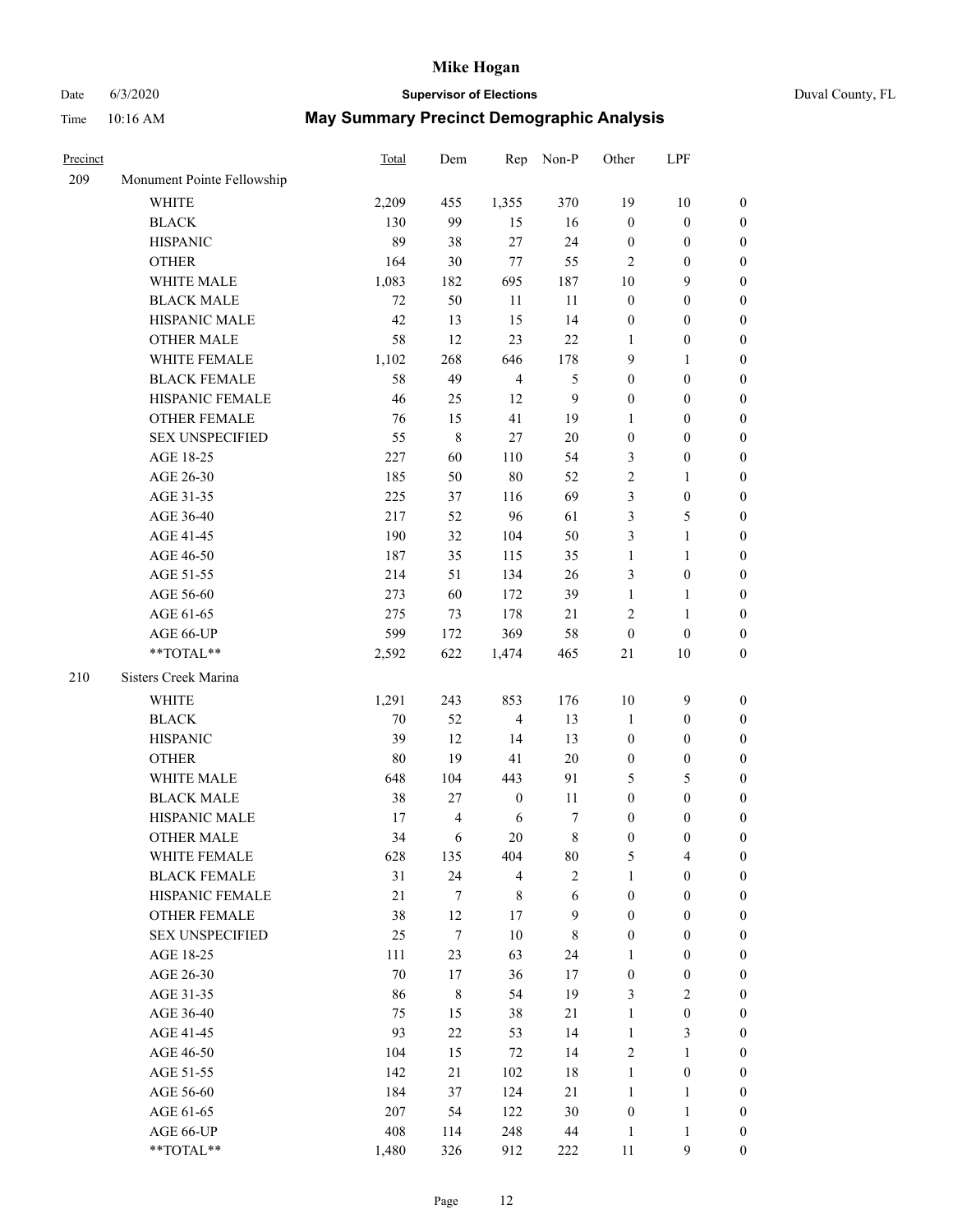# Date 6/3/2020 **Supervisor of Elections** Duval County, FL

| Precinct |                                     | <b>Total</b>   | Dem                      | Rep              | Non-P            | Other            | LPF                     |                  |
|----------|-------------------------------------|----------------|--------------------------|------------------|------------------|------------------|-------------------------|------------------|
| 211      | Spirit of Life Lutheran Church      |                |                          |                  |                  |                  |                         |                  |
|          | <b>WHITE</b>                        | 3,111          | 562                      | 1,857            | 659              | 28               | $\mathfrak{S}$          | 0                |
|          | <b>BLACK</b>                        | 1,372          | 1,040                    | 60               | 260              | 11               | $\mathbf{1}$            | 0                |
|          | <b>HISPANIC</b>                     | 311            | 125                      | 87               | 98               | $\mathbf{1}$     | $\boldsymbol{0}$        | $\boldsymbol{0}$ |
|          | <b>OTHER</b>                        | 448            | 118                      | 138              | 187              | $\mathfrak{2}$   | 3                       | $\boldsymbol{0}$ |
|          | WHITE MALE                          | 1,494          | 226                      | 925              | 328              | 11               | $\overline{\mathbf{4}}$ | $\boldsymbol{0}$ |
|          | <b>BLACK MALE</b>                   | 624            | 437                      | 31               | 146              | 9                | $\mathbf{1}$            | $\boldsymbol{0}$ |
|          | HISPANIC MALE                       | 160            | 67                       | 45               | 48               | $\boldsymbol{0}$ | $\boldsymbol{0}$        | $\boldsymbol{0}$ |
|          | <b>OTHER MALE</b>                   | 188            | 46                       | 63               | 76               | $\mathbf{1}$     | $\overline{2}$          | $\boldsymbol{0}$ |
|          | WHITE FEMALE                        | 1,580          | 331                      | 911              | 320              | 17               | $\mathbf{1}$            | $\boldsymbol{0}$ |
|          | <b>BLACK FEMALE</b>                 | 727            | 585                      | 29               | 111              | $\sqrt{2}$       | $\boldsymbol{0}$        | 0                |
|          | HISPANIC FEMALE                     | 147            | 55                       | 41               | 50               | $\mathbf{1}$     | $\boldsymbol{0}$        | 0                |
|          | <b>OTHER FEMALE</b>                 | 181            | 60                       | 53               | 67               | $\mathbf{1}$     | $\boldsymbol{0}$        | 0                |
|          | <b>SEX UNSPECIFIED</b>              | 141            | 38                       | 44               | 58               | $\boldsymbol{0}$ | $\mathbf{1}$            | $\boldsymbol{0}$ |
|          | AGE 18-25                           | 619            | 209                      | 174              | 226              | 9                | $\mathbf{1}$            | $\boldsymbol{0}$ |
|          | AGE 26-30                           | 451            | 167                      | 142              | 135              | 7                | $\boldsymbol{0}$        | $\boldsymbol{0}$ |
|          | AGE 31-35                           | 528            | 172                      | 198              | 153              | 4                | $\mathbf{1}$            | $\boldsymbol{0}$ |
|          | AGE 36-40                           | 616            | 213                      | 220              | 173              | 6                | $\overline{\mathbf{4}}$ | $\boldsymbol{0}$ |
|          | AGE 41-45                           | 585            | 217                      | 227              | 136              | 4                | $\mathbf{1}$            | $\boldsymbol{0}$ |
|          | AGE 46-50                           | 579            | 247                      | 216              | 116              | $\boldsymbol{0}$ | $\boldsymbol{0}$        | $\boldsymbol{0}$ |
|          | AGE 51-55                           | 505            | 190                      | 213              | 96               | 5                | 1                       | 0                |
|          | AGE 56-60                           | 385            | 126                      | 206              | 51               | $\overline{c}$   | $\boldsymbol{0}$        | 0                |
|          | AGE 61-65                           | 334            | 98                       | 192              | 42               | 2                | $\boldsymbol{0}$        | 0                |
|          | AGE 66-UP                           | 640            | 206                      | 354              | 76               | 3                | 1                       | $\boldsymbol{0}$ |
|          | **TOTAL**                           | 5,242          | 1,845                    | 2,142            | 1,204            | 42               | $\boldsymbol{9}$        | $\boldsymbol{0}$ |
|          |                                     |                |                          |                  |                  |                  |                         |                  |
| 212      | Black Hammock Island Community Cent |                |                          |                  |                  |                  |                         |                  |
|          | WHITE                               | 676            | 117                      | 447              | 108              | $\overline{4}$   | $\boldsymbol{0}$        | $\boldsymbol{0}$ |
|          | <b>BLACK</b>                        | 6              | 5                        | $\boldsymbol{0}$ | $\mathbf{1}$     | $\boldsymbol{0}$ | $\boldsymbol{0}$        | $\boldsymbol{0}$ |
|          | <b>HISPANIC</b>                     | 3              | $\mathbf{1}$             | $\overline{c}$   | $\boldsymbol{0}$ | $\boldsymbol{0}$ | $\boldsymbol{0}$        | $\boldsymbol{0}$ |
|          | <b>OTHER</b>                        | 24             | 5                        | $\,8\,$          | 11               | $\boldsymbol{0}$ | $\boldsymbol{0}$        | $\boldsymbol{0}$ |
|          | WHITE MALE                          | 333            | 44                       | 230              | 58               | $\mathbf{1}$     | $\boldsymbol{0}$        | $\boldsymbol{0}$ |
|          | <b>BLACK MALE</b>                   | $\overline{4}$ | $\overline{4}$           | $\boldsymbol{0}$ | $\boldsymbol{0}$ | $\boldsymbol{0}$ | $\boldsymbol{0}$        | $\boldsymbol{0}$ |
|          | HISPANIC MALE                       | $\mathfrak{2}$ | $\mathbf{1}$             | $\mathbf{1}$     | $\boldsymbol{0}$ | $\boldsymbol{0}$ | $\boldsymbol{0}$        | 0                |
|          | OTHER MALE                          | 10             | $\overline{c}$           | 5                | 3                | $\boldsymbol{0}$ | $\boldsymbol{0}$        | $\boldsymbol{0}$ |
|          | WHITE FEMALE                        | 333            | 72                       | 209              | 49               | 3                | $\boldsymbol{0}$        | 0                |
|          | <b>BLACK FEMALE</b>                 | $\overline{c}$ | 1                        | $\boldsymbol{0}$ | $\mathbf{1}$     | $\boldsymbol{0}$ | $\boldsymbol{0}$        | $\overline{0}$   |
|          | HISPANIC FEMALE                     | $\mathbf{0}$   | $\boldsymbol{0}$         | $\boldsymbol{0}$ | $\boldsymbol{0}$ | $\boldsymbol{0}$ | $\boldsymbol{0}$        | $\overline{0}$   |
|          | <b>OTHER FEMALE</b>                 | 8              | 3                        | $\overline{c}$   | 3                | $\boldsymbol{0}$ | $\boldsymbol{0}$        | $\overline{0}$   |
|          | <b>SEX UNSPECIFIED</b>              | 17             | $\mathbf{1}$             | 10               | 6                | $\boldsymbol{0}$ | $\boldsymbol{0}$        | $\overline{0}$   |
|          | AGE 18-25                           | 53             | 4                        | 33               | 15               | 1                | $\boldsymbol{0}$        | $\theta$         |
|          | AGE 26-30                           | 52             | $\overline{\mathcal{L}}$ | 32               | 16               | $\boldsymbol{0}$ | $\boldsymbol{0}$        | $\overline{0}$   |
|          | AGE 31-35                           | 54             | $10\,$                   | 33               | 11               | $\boldsymbol{0}$ | $\boldsymbol{0}$        | 0                |
|          | AGE 36-40                           | 37             | $\overline{\mathbf{4}}$  | 21               | 12               | $\boldsymbol{0}$ | $\boldsymbol{0}$        | 0                |
|          | AGE 41-45                           | 35             | 8                        | 17               | 9                | 1                | $\boldsymbol{0}$        | 0                |
|          | AGE 46-50                           | 70             | 12                       | 42               | 15               | 1                | $\boldsymbol{0}$        | 0                |
|          | AGE 51-55                           | 80             | 13                       | 56               | 11               | $\boldsymbol{0}$ | $\boldsymbol{0}$        | $\overline{0}$   |
|          | AGE 56-60                           | 100            | 17                       | 74               | 9                | $\boldsymbol{0}$ | $\boldsymbol{0}$        | $\overline{0}$   |
|          | AGE 61-65                           | 87             | 24                       | 56               | 6                | 1                | $\boldsymbol{0}$        | $\overline{0}$   |
|          | AGE 66-UP                           | 141            | 32                       | 93               | 16               | $\boldsymbol{0}$ | $\boldsymbol{0}$        | $\overline{0}$   |
|          | **TOTAL**                           | 709            | 128                      | 457              | 120              | 4                | $\boldsymbol{0}$        | $\boldsymbol{0}$ |
|          |                                     |                |                          |                  |                  |                  |                         |                  |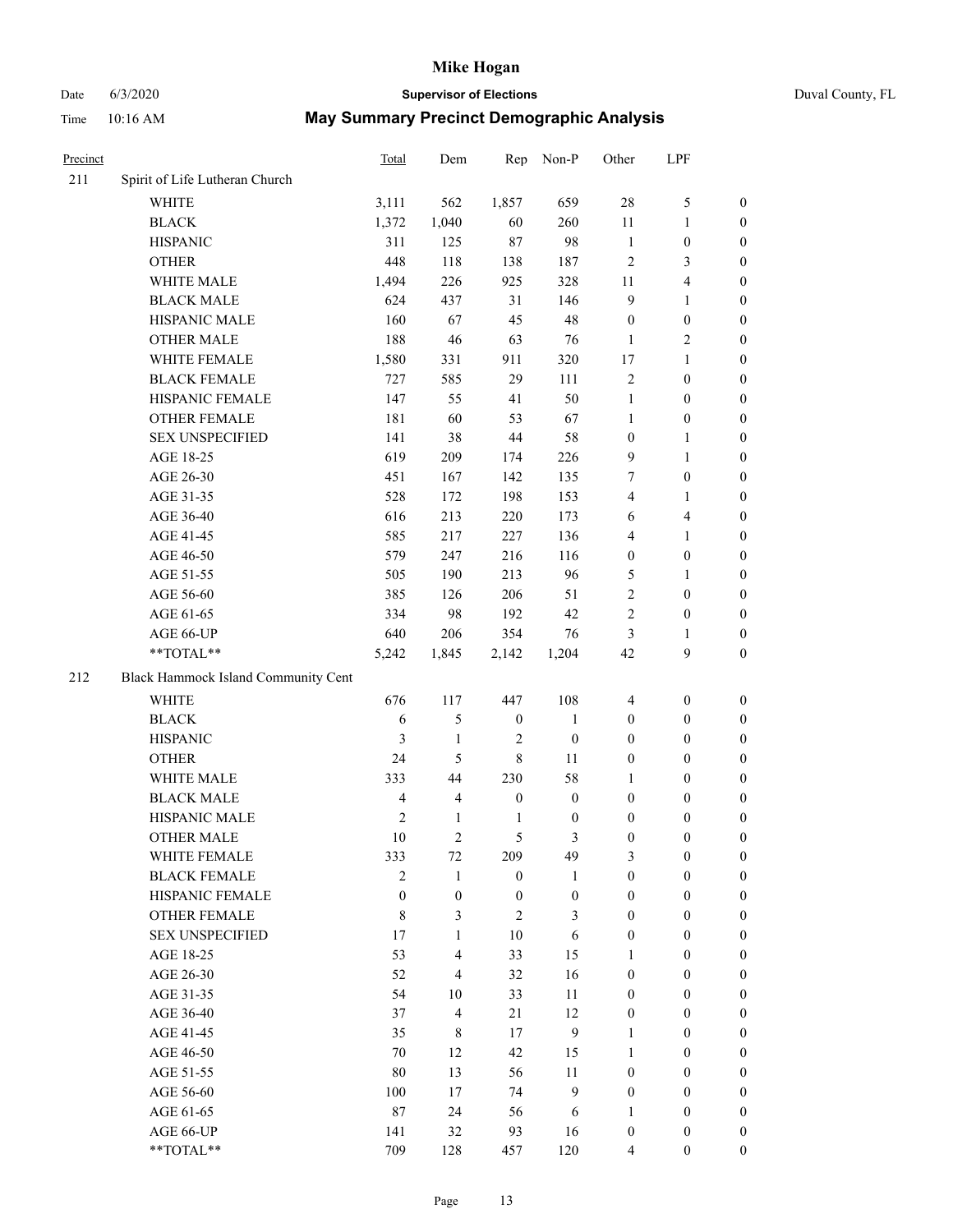### Date 6/3/2020 **Supervisor of Elections** Duval County, FL

| Precinct |                                     | Total  | Dem            | Rep            | Non-P          | Other            | LPF              |                  |
|----------|-------------------------------------|--------|----------------|----------------|----------------|------------------|------------------|------------------|
| 213      | Hidden Hills Country Club           |        |                |                |                |                  |                  |                  |
|          | <b>WHITE</b>                        | 981    | 174            | 667            | 131            | 8                | $\mathbf{1}$     | 0                |
|          | <b>BLACK</b>                        | 197    | 159            | 14             | 21             | 3                | $\boldsymbol{0}$ | $\boldsymbol{0}$ |
|          | <b>HISPANIC</b>                     | 45     | 14             | 23             | $\tau$         | 1                | $\boldsymbol{0}$ | $\boldsymbol{0}$ |
|          | <b>OTHER</b>                        | 121    | 25             | 64             | 32             | $\boldsymbol{0}$ | $\boldsymbol{0}$ | $\boldsymbol{0}$ |
|          | WHITE MALE                          | 469    | 77             | 330            | 58             | 4                | $\boldsymbol{0}$ | $\boldsymbol{0}$ |
|          | <b>BLACK MALE</b>                   | 91     | 66             | 10             | 14             | $\mathbf{1}$     | $\boldsymbol{0}$ | $\boldsymbol{0}$ |
|          | HISPANIC MALE                       | 22     | $\,$ 8 $\,$    | 11             | $\sqrt{2}$     | 1                | $\boldsymbol{0}$ | $\boldsymbol{0}$ |
|          | <b>OTHER MALE</b>                   | 46     | 9              | 26             | 11             | $\boldsymbol{0}$ | $\boldsymbol{0}$ | $\boldsymbol{0}$ |
|          | WHITE FEMALE                        | 504    | 96             | 332            | $71\,$         | 4                | 1                | $\boldsymbol{0}$ |
|          | <b>BLACK FEMALE</b>                 | 102    | 90             | $\overline{4}$ | $\sqrt{6}$     | 2                | $\boldsymbol{0}$ | $\boldsymbol{0}$ |
|          | HISPANIC FEMALE                     | 22     | 6              | 11             | 5              | $\boldsymbol{0}$ | $\boldsymbol{0}$ | $\boldsymbol{0}$ |
|          | <b>OTHER FEMALE</b>                 | 56     | 12             | 29             | 15             | $\boldsymbol{0}$ | $\boldsymbol{0}$ | $\boldsymbol{0}$ |
|          | <b>SEX UNSPECIFIED</b>              | 32     | $\,8\,$        | 15             | 9              | $\boldsymbol{0}$ | $\boldsymbol{0}$ | $\boldsymbol{0}$ |
|          | AGE 18-25                           | 132    | 39             | 64             | 26             | 3                | $\boldsymbol{0}$ | $\boldsymbol{0}$ |
|          | AGE 26-30                           | 74     | $28\,$         | 29             | 12             | 4                | $\mathbf{1}$     | $\boldsymbol{0}$ |
|          | AGE 31-35                           | 49     | 11             | 30             | $\,8\,$        | $\boldsymbol{0}$ | $\boldsymbol{0}$ | $\boldsymbol{0}$ |
|          | AGE 36-40                           | 53     | 12             | 22             | 19             | $\boldsymbol{0}$ | $\boldsymbol{0}$ | $\boldsymbol{0}$ |
|          | AGE 41-45                           | 86     | 33             | 37             | 16             | $\boldsymbol{0}$ | $\boldsymbol{0}$ | $\boldsymbol{0}$ |
|          | AGE 46-50                           | 123    | 39             | 57             | $26\,$         | $\mathbf{1}$     | $\boldsymbol{0}$ | $\boldsymbol{0}$ |
|          | AGE 51-55                           | 126    | 32             | 71             | 23             | $\boldsymbol{0}$ | $\boldsymbol{0}$ | $\boldsymbol{0}$ |
|          | AGE 56-60                           | 160    | 36             | 105            | 16             | 3                | $\boldsymbol{0}$ | 0                |
|          | AGE 61-65                           | 148    | 47             | 86             | 15             | $\boldsymbol{0}$ | $\boldsymbol{0}$ | $\boldsymbol{0}$ |
|          | AGE 66-UP                           | 393    | 95             | 267            | $30\,$         | 1                | $\boldsymbol{0}$ | $\boldsymbol{0}$ |
|          | **TOTAL**                           | 1,344  | 372            | 768            | 191            | 12               | $\mathbf{1}$     | $\boldsymbol{0}$ |
| 301      | Queen's Harbor Yacht & Country Club |        |                |                |                |                  |                  |                  |
|          | <b>WHITE</b>                        | 1,711  | 280            | 1,173          | 243            | 13               | $\sqrt{2}$       | $\boldsymbol{0}$ |
|          | <b>BLACK</b>                        | 134    | 102            | $11\,$         | $20\,$         | $\mathbf{1}$     | $\boldsymbol{0}$ | $\boldsymbol{0}$ |
|          | <b>HISPANIC</b>                     | 47     | 9              | 26             | 12             | $\boldsymbol{0}$ | $\boldsymbol{0}$ | $\boldsymbol{0}$ |
|          | <b>OTHER</b>                        | 161    | $40\,$         | 65             | 54             | 2                | $\boldsymbol{0}$ | $\boldsymbol{0}$ |
|          | WHITE MALE                          | 850    | 111            | 606            | 126            | 6                | $\mathbf{1}$     | $\boldsymbol{0}$ |
|          | <b>BLACK MALE</b>                   | 63     | 45             | 9              | $\mathbf{9}$   | $\boldsymbol{0}$ | $\boldsymbol{0}$ | $\boldsymbol{0}$ |
|          | HISPANIC MALE                       | 19     | $\overline{4}$ | $10\,$         | $\mathfrak{S}$ | $\boldsymbol{0}$ | $\boldsymbol{0}$ | $\boldsymbol{0}$ |
|          | <b>OTHER MALE</b>                   | 58     | 10             | 27             | 21             | $\boldsymbol{0}$ | $\boldsymbol{0}$ | $\boldsymbol{0}$ |
|          | WHITE FEMALE                        | 843    | 166            | 561            | 108            | 7                | 1                | 0                |
|          | <b>BLACK FEMALE</b>                 | $70\,$ | 57             | $\sqrt{2}$     | $10\,$         | $\mathbf{1}$     | $\boldsymbol{0}$ | $\overline{0}$   |
|          | HISPANIC FEMALE                     | 26     | 5              | 16             | 5              | $\boldsymbol{0}$ | $\boldsymbol{0}$ | $\overline{0}$   |
|          | OTHER FEMALE                        | 81     | 23             | 32             | 24             | 2                | $\boldsymbol{0}$ | $\overline{0}$   |
|          | <b>SEX UNSPECIFIED</b>              | 43     | $10\,$         | 12             | 21             | $\boldsymbol{0}$ | $\boldsymbol{0}$ | 0                |
|          | AGE 18-25                           | 196    | 57             | 99             | 36             | 4                | $\boldsymbol{0}$ | $\theta$         |
|          | AGE 26-30                           | 83     | 22             | 48             | 13             | $\boldsymbol{0}$ | $\boldsymbol{0}$ | 0                |
|          | AGE 31-35                           | 61     | 12             | 30             | 19             | $\boldsymbol{0}$ | $\boldsymbol{0}$ | 0                |
|          | AGE 36-40                           | 106    | 22             | 53             | 31             | $\boldsymbol{0}$ | $\boldsymbol{0}$ | 0                |
|          | AGE 41-45                           | 105    | 24             | 54             | 27             | $\boldsymbol{0}$ | $\boldsymbol{0}$ | 0                |
|          | AGE 46-50                           | 168    | 42             | 90             | 33             | 3                | $\boldsymbol{0}$ | 0                |
|          | AGE 51-55                           | 192    | 37             | 127            | 25             | 3                | $\boldsymbol{0}$ | $\overline{0}$   |
|          | AGE 56-60                           | 242    | 37             | 170            | 35             | $\boldsymbol{0}$ | $\boldsymbol{0}$ | $\overline{0}$   |
|          | AGE 61-65                           | 221    | 45             | 131            | 39             | 6                | $\boldsymbol{0}$ | 0                |
|          | AGE 66-UP                           | 679    | 133            | 473            | 71             | $\boldsymbol{0}$ | $\mathfrak{2}$   | 0                |
|          | **TOTAL**                           | 2,053  | 431            | 1,275          | 329            | 16               | $\mathbf{2}$     | $\boldsymbol{0}$ |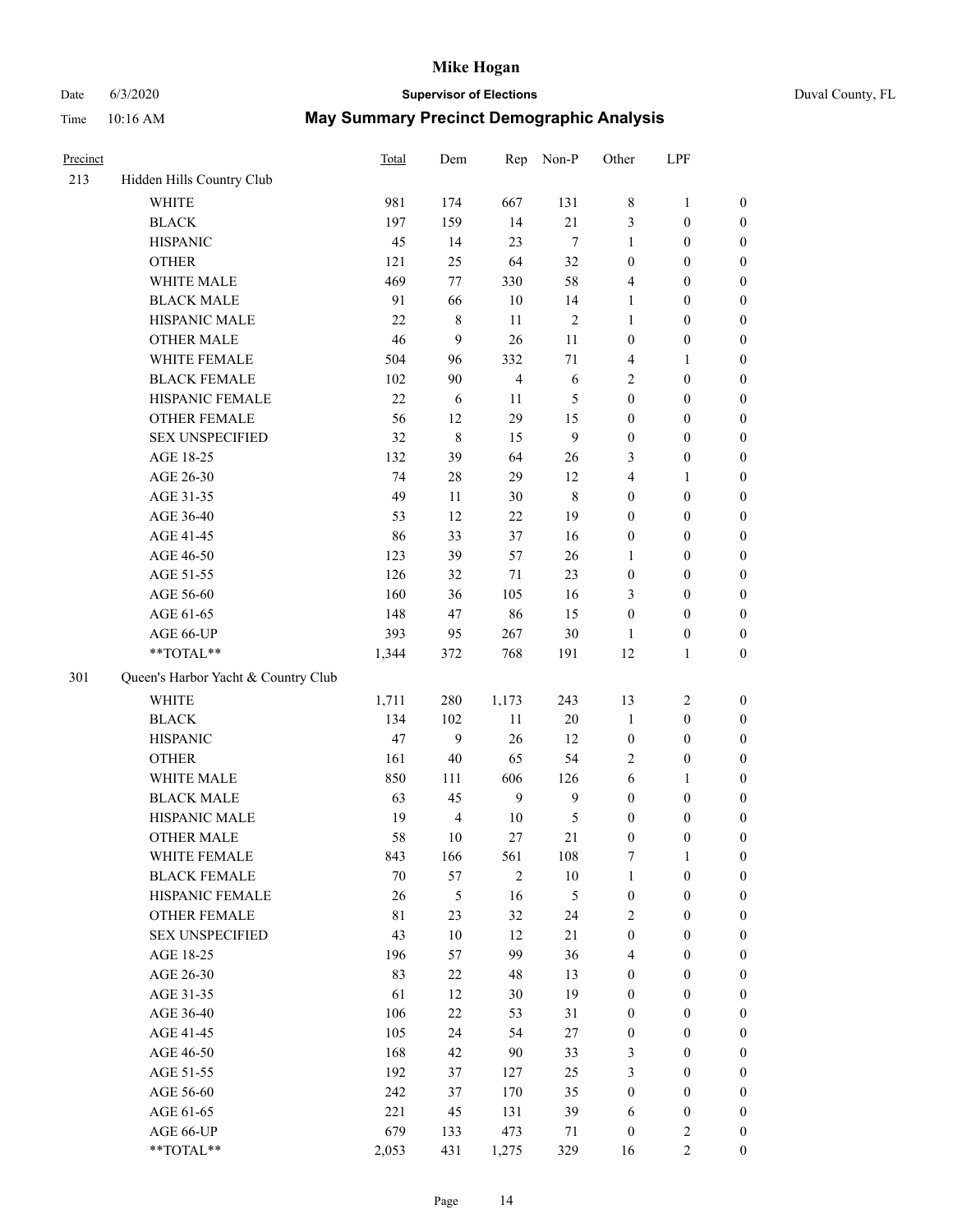### Date 6/3/2020 **Supervisor of Elections** Duval County, FL

| Precinct |                        | Total | Dem    | Rep            | Non-P  | Other            | LPF                     |                  |
|----------|------------------------|-------|--------|----------------|--------|------------------|-------------------------|------------------|
| 302      | Fire Station #58       |       |        |                |        |                  |                         |                  |
|          | <b>WHITE</b>           | 1,660 | 390    | 846            | 407    | 9                | $\,$ 8 $\,$             | 0                |
|          | <b>BLACK</b>           | 244   | 183    | 14             | 45     | $\sqrt{2}$       | $\boldsymbol{0}$        | 0                |
|          | <b>HISPANIC</b>        | 157   | 48     | 55             | 53     | $\mathbf{1}$     | $\boldsymbol{0}$        | $\boldsymbol{0}$ |
|          | <b>OTHER</b>           | 294   | $70\,$ | 112            | 110    | $\overline{c}$   | $\boldsymbol{0}$        | $\boldsymbol{0}$ |
|          | WHITE MALE             | 808   | 151    | 444            | 199    | 7                | 7                       | $\boldsymbol{0}$ |
|          | <b>BLACK MALE</b>      | 113   | 78     | $\,$ 8 $\,$    | 25     | $\mathfrak{2}$   | $\boldsymbol{0}$        | $\boldsymbol{0}$ |
|          | HISPANIC MALE          | 79    | 19     | 24             | 36     | $\boldsymbol{0}$ | $\boldsymbol{0}$        | $\boldsymbol{0}$ |
|          | <b>OTHER MALE</b>      | 123   | 31     | 46             | $44\,$ | $\mathbf{2}$     | $\boldsymbol{0}$        | $\boldsymbol{0}$ |
|          | <b>WHITE FEMALE</b>    | 835   | 235    | 396            | 201    | $\overline{c}$   | $\mathbf{1}$            | $\boldsymbol{0}$ |
|          | <b>BLACK FEMALE</b>    | 128   | 103    | 6              | 19     | $\boldsymbol{0}$ | $\boldsymbol{0}$        | 0                |
|          | HISPANIC FEMALE        | 73    | 25     | 31             | 16     | 1                | $\boldsymbol{0}$        | 0                |
|          | <b>OTHER FEMALE</b>    | 133   | 31     | 54             | 48     | $\boldsymbol{0}$ | $\boldsymbol{0}$        | 0                |
|          | <b>SEX UNSPECIFIED</b> | 63    | 18     | 18             | $27\,$ | $\boldsymbol{0}$ | $\boldsymbol{0}$        | $\boldsymbol{0}$ |
|          | AGE 18-25              | 212   | 63     | 63             | 84     | 1                | $\mathbf{1}$            | $\boldsymbol{0}$ |
|          | AGE 26-30              | 232   | 75     | 78             | 77     | $\mathbf{1}$     | $\mathbf{1}$            | $\boldsymbol{0}$ |
|          | AGE 31-35              | 239   | 55     | 91             | $88\,$ | 3                | $\sqrt{2}$              | $\boldsymbol{0}$ |
|          | AGE 36-40              | 203   | 61     | 79             | 58     | 3                | $\sqrt{2}$              | $\boldsymbol{0}$ |
|          | AGE 41-45              | 239   | 73     | 89             | 73     | 3                | $\mathbf{1}$            | $\boldsymbol{0}$ |
|          | AGE 46-50              | 188   | 45     | 98             | 43     | $\mathfrak{2}$   | $\boldsymbol{0}$        | $\boldsymbol{0}$ |
|          | AGE 51-55              | 186   | 50     | 87             | 48     | $\mathbf{1}$     | $\boldsymbol{0}$        | 0                |
|          | AGE 56-60              | 223   | 68     | 112            | 43     | $\boldsymbol{0}$ | $\boldsymbol{0}$        | 0                |
|          | AGE 61-65              | 226   | 76     | 112            | 38     | $\boldsymbol{0}$ | $\boldsymbol{0}$        | 0                |
|          | AGE 66-UP              | 407   | 125    | 218            | 63     | $\boldsymbol{0}$ | $\mathbf{1}$            | 0                |
|          | $**TOTAL**$            | 2,355 | 691    | 1,027          | 615    | 14               | $\,$ 8 $\,$             | $\boldsymbol{0}$ |
| 303      | Isle of Faith          |       |        |                |        |                  |                         |                  |
|          | <b>WHITE</b>           | 2,746 | 615    | 1,515          | 571    | 32               | 13                      | $\boldsymbol{0}$ |
|          | <b>BLACK</b>           | 158   | 119    | 9              | 29     | $\mathbf{1}$     | $\boldsymbol{0}$        | $\boldsymbol{0}$ |
|          | <b>HISPANIC</b>        | 143   | 44     | 55             | 41     | 2                | $\mathbf{1}$            | $\boldsymbol{0}$ |
|          | <b>OTHER</b>           | 251   | 65     | 99             | 86     | $\mathbf{1}$     | $\boldsymbol{0}$        | $\boldsymbol{0}$ |
|          | WHITE MALE             | 1,311 | 242    | 753            | 285    | $21\,$           | $10\,$                  | $\boldsymbol{0}$ |
|          | <b>BLACK MALE</b>      | 76    | 49     | $\overline{4}$ | $22\,$ | $\mathbf{1}$     | $\boldsymbol{0}$        | 0                |
|          | HISPANIC MALE          | 67    | 15     | 26             | 24     | $\mathbf{1}$     | 1                       | 0                |
|          | <b>OTHER MALE</b>      | 96    | 25     | 35             | 36     | $\boldsymbol{0}$ | $\boldsymbol{0}$        | 0                |
|          | WHITE FEMALE           | 1,397 | 366    | 744            | 273    | 11               | 3                       | 0                |
|          | <b>BLACK FEMALE</b>    | 79    | 67     | 5              | 7      | $\boldsymbol{0}$ | $\boldsymbol{0}$        | $\boldsymbol{0}$ |
|          | HISPANIC FEMALE        | 70    | 27     | $28\,$         | 15     | $\boldsymbol{0}$ | $\boldsymbol{0}$        | $\overline{0}$   |
|          | <b>OTHER FEMALE</b>    | 121   | 35     | 50             | 35     | $\mathbf{1}$     | $\boldsymbol{0}$        | $\overline{0}$   |
|          | <b>SEX UNSPECIFIED</b> | 81    | 17     | 33             | 30     | $\mathbf{1}$     | $\boldsymbol{0}$        | 0                |
|          | AGE 18-25              | 305   | 73     | 140            | 89     | 3                | $\boldsymbol{0}$        | 0                |
|          | AGE 26-30              | 300   | 83     | 136            | 71     | 7                | $\mathfrak{Z}$          | 0                |
|          | AGE 31-35              | 281   | 77     | 105            | 91     | 7                | $\mathbf{1}$            | 0                |
|          | AGE 36-40              | 308   | 74     | 121            | 109    | 2                | $\sqrt{2}$              | 0                |
|          | AGE 41-45              | 249   | 65     | 107            | 71     | $\sqrt{2}$       | $\overline{\mathbf{4}}$ | 0                |
|          | AGE 46-50              | 259   | 60     | 131            | 62     | 4                | $\sqrt{2}$              | 0                |
|          | AGE 51-55              | 277   | 59     | 165            | 49     | $\sqrt{2}$       | $\overline{2}$          | $\overline{0}$   |
|          | AGE 56-60              | 317   | 73     | 201            | 40     | 3                | $\boldsymbol{0}$        | $\overline{0}$   |
|          | AGE 61-65              | 304   | 72     | 177            | 54     | $\mathbf{1}$     | $\boldsymbol{0}$        | $\overline{0}$   |
|          | AGE 66-UP              | 698   | 207    | 395            | 91     | 5                | $\boldsymbol{0}$        | 0                |
|          | **TOTAL**              | 3,298 | 843    | 1,678          | 727    | 36               | 14                      | $\boldsymbol{0}$ |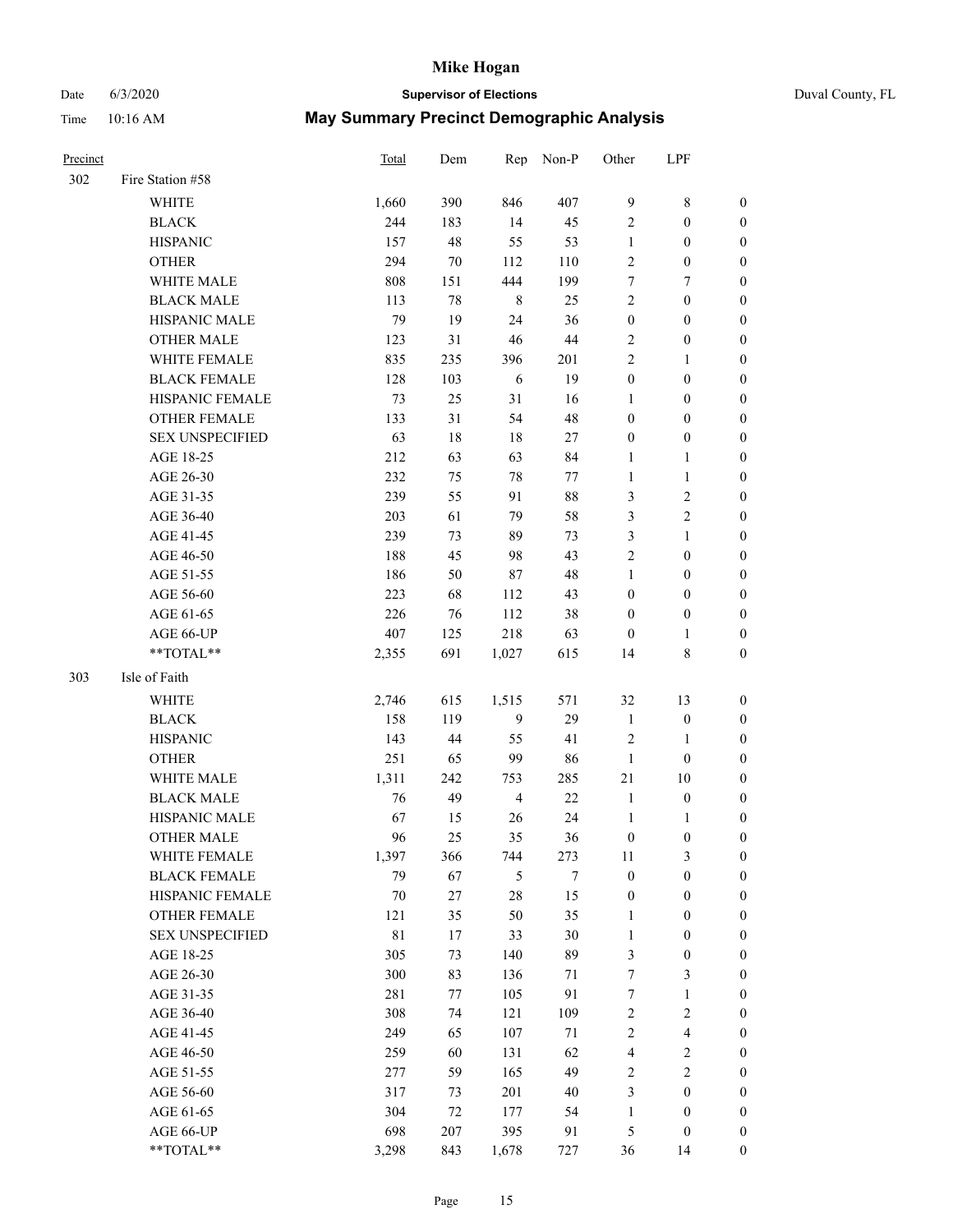# Date 6/3/2020 **Supervisor of Elections** Duval County, FL

| Precinct |                                    | <b>Total</b> | Dem    | Rep            | Non-P        | Other            | LPF              |                  |
|----------|------------------------------------|--------------|--------|----------------|--------------|------------------|------------------|------------------|
| 304      | Jacksonville Golf and Country Club |              |        |                |              |                  |                  |                  |
|          | <b>WHITE</b>                       | 1,765        | 282    | 1,169          | 300          | 11               | $\mathfrak{Z}$   | 0                |
|          | <b>BLACK</b>                       | 56           | $40\,$ | $\tau$         | 9            | $\boldsymbol{0}$ | $\boldsymbol{0}$ | 0                |
|          | <b>HISPANIC</b>                    | 51           | 12     | 25             | 12           | 2                | $\boldsymbol{0}$ | $\boldsymbol{0}$ |
|          | <b>OTHER</b>                       | 167          | 30     | 62             | 75           | $\boldsymbol{0}$ | $\boldsymbol{0}$ | $\boldsymbol{0}$ |
|          | WHITE MALE                         | 866          | 100    | 605            | 156          | 4                | 1                | $\boldsymbol{0}$ |
|          | <b>BLACK MALE</b>                  | 27           | 16     | $\overline{4}$ | 7            | $\boldsymbol{0}$ | $\boldsymbol{0}$ | $\boldsymbol{0}$ |
|          | HISPANIC MALE                      | 25           | 7      | 11             | 6            | 1                | $\boldsymbol{0}$ | $\boldsymbol{0}$ |
|          | <b>OTHER MALE</b>                  | 72           | 13     | 29             | $30\,$       | $\boldsymbol{0}$ | $\boldsymbol{0}$ | $\boldsymbol{0}$ |
|          | WHITE FEMALE                       | 880          | 178    | 553            | 141          | 6                | $\mathfrak{2}$   | $\boldsymbol{0}$ |
|          | <b>BLACK FEMALE</b>                | 28           | 24     | $\mathfrak{Z}$ | $\mathbf{1}$ | $\boldsymbol{0}$ | $\boldsymbol{0}$ | $\boldsymbol{0}$ |
|          | HISPANIC FEMALE                    | 24           | 5      | 14             | 5            | $\boldsymbol{0}$ | $\boldsymbol{0}$ | 0                |
|          | <b>OTHER FEMALE</b>                | 71           | 14     | 24             | 33           | $\boldsymbol{0}$ | $\boldsymbol{0}$ | $\boldsymbol{0}$ |
|          | <b>SEX UNSPECIFIED</b>             | 46           | $\tau$ | 20             | 17           | $\overline{c}$   | $\boldsymbol{0}$ | $\boldsymbol{0}$ |
|          | AGE 18-25                          | 214          | 45     | 122            | 44           | 3                | $\boldsymbol{0}$ | $\boldsymbol{0}$ |
|          | AGE 26-30                          | 98           | 24     | 48             | 25           | $\mathbf{1}$     | $\boldsymbol{0}$ | $\boldsymbol{0}$ |
|          | AGE 31-35                          | 78           | 11     | 51             | 16           | $\boldsymbol{0}$ | $\boldsymbol{0}$ | $\boldsymbol{0}$ |
|          | AGE 36-40                          | 137          | 26     | 69             | 38           | 3                | $\mathbf{1}$     | $\boldsymbol{0}$ |
|          | AGE 41-45                          | 119          | 19     | 72             | $28\,$       | $\boldsymbol{0}$ | $\boldsymbol{0}$ | $\boldsymbol{0}$ |
|          | AGE 46-50                          | 161          | 31     | 95             | 33           | $\boldsymbol{0}$ | $\mathfrak{2}$   | $\boldsymbol{0}$ |
|          | AGE 51-55                          | 204          | 25     | 147            | 31           | 1                | $\boldsymbol{0}$ | $\boldsymbol{0}$ |
|          | AGE 56-60                          | 252          | 43     | 161            | 47           | $\mathbf{1}$     | $\boldsymbol{0}$ | 0                |
|          | AGE 61-65                          | 220          | 40     | 139            | 40           | $\mathbf{1}$     | $\boldsymbol{0}$ | 0                |
|          | AGE 66-UP                          | 556          | 100    | 359            | 94           | 3                | $\boldsymbol{0}$ | $\boldsymbol{0}$ |
|          | **TOTAL**                          | 2,039        | 364    | 1,263          | 396          | 13               | $\mathfrak{Z}$   | $\boldsymbol{0}$ |
| 305      | Chets Creek Church                 |              |        |                |              |                  |                  |                  |
|          | <b>WHITE</b>                       | 4,245        | 1,003  | 2,235          | 931          | 54               | $22\,$           | $\boldsymbol{0}$ |
|          | <b>BLACK</b>                       | 362          | 261    | 26             | $71\,$       | 3                | $\mathbf{1}$     | $\boldsymbol{0}$ |
|          | <b>HISPANIC</b>                    | 311          | 107    | 82             | 116          | 6                | $\boldsymbol{0}$ | $\boldsymbol{0}$ |
|          | <b>OTHER</b>                       | 501          | 148    | 163            | 186          | 3                | 1                | $\boldsymbol{0}$ |
|          | WHITE MALE                         | 1,956        | 366    | 1,078          | 471          | 27               | 14               | $\boldsymbol{0}$ |
|          | <b>BLACK MALE</b>                  | 170          | 117    | 17             | 34           | $\mathbf{1}$     | $\mathbf{1}$     | $\boldsymbol{0}$ |
|          | HISPANIC MALE                      | 135          | 41     | 35             | 55           | 4                | $\boldsymbol{0}$ | 0                |
|          | <b>OTHER MALE</b>                  | 175          | 46     | 59             | 68           | 2                | $\boldsymbol{0}$ | $\boldsymbol{0}$ |
|          | WHITE FEMALE                       | 2,235        | 620    | 1,136          | 446          | 27               | 6                | 0                |
|          | <b>BLACK FEMALE</b>                | 188          | 141    | 9              | 36           | 2                | $\boldsymbol{0}$ | $\boldsymbol{0}$ |
|          | HISPANIC FEMALE                    | 172          | 64     | 46             | 60           | $\overline{c}$   | $\boldsymbol{0}$ | $\boldsymbol{0}$ |
|          | OTHER FEMALE                       | 237          | 85     | 79             | $72\,$       | 1                | $\boldsymbol{0}$ | $\overline{0}$   |
|          | <b>SEX UNSPECIFIED</b>             | 151          | 39     | 47             | 62           | $\boldsymbol{0}$ | $\mathfrak{Z}$   | 0                |
|          | AGE 18-25                          | 629          | 198    | 225            | 190          | 13               | $\sqrt{3}$       | 0                |
|          | AGE 26-30                          | 572          | 178    | 233            | 151          | 8                | $\sqrt{2}$       | 0                |
|          | AGE 31-35                          | 528          | 161    | 194            | 166          | 4                | $\sqrt{3}$       | 0                |
|          | AGE 36-40                          | 459          | 141    | 161            | 147          | 8                | $\sqrt{2}$       | 0                |
|          | AGE 41-45                          | 429          | 114    | 186            | 121          | 2                | 6                | 0                |
|          | AGE 46-50                          | 501          | 110    | 251            | 127          | 9                | $\overline{4}$   | 0                |
|          | AGE 51-55                          | 458          | 107    | 245            | 98           | 7                | $\mathbf{1}$     | $\boldsymbol{0}$ |
|          | AGE 56-60                          | 435          | 114    | 229            | 84           | 7                | $\mathbf{1}$     | $\boldsymbol{0}$ |
|          | AGE 61-65                          | 377          | 113    | 198            | 61           | 3                | $\sqrt{2}$       | $\boldsymbol{0}$ |
|          | AGE 66-UP                          | 1,031        | 283    | 584            | 159          | 5                | $\boldsymbol{0}$ | 0                |
|          | **TOTAL**                          | 5,419        | 1,519  | 2,506          | 1,304        | 66               | 24               | $\boldsymbol{0}$ |
|          |                                    |              |        |                |              |                  |                  |                  |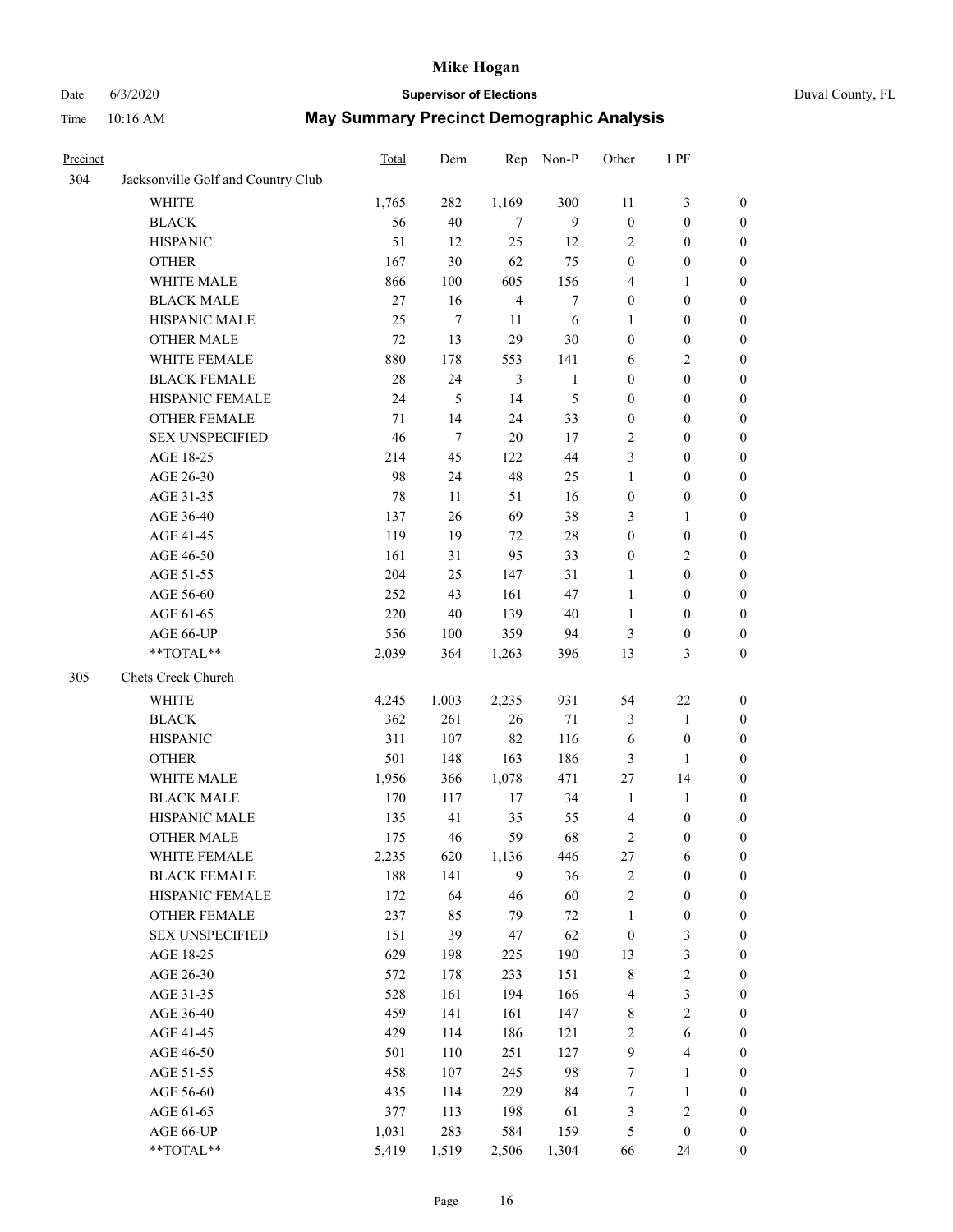### Date 6/3/2020 **Supervisor of Elections** Duval County, FL

| Precinct |                              | Total | Dem    | Rep         | Non-P  | Other            | LPF              |                  |
|----------|------------------------------|-------|--------|-------------|--------|------------------|------------------|------------------|
| 306      | East Pointe Baptist Church   |       |        |             |        |                  |                  |                  |
|          | <b>WHITE</b>                 | 2,215 | 569    | 1,035       | 578    | $20\,$           | 13               | $\boldsymbol{0}$ |
|          | <b>BLACK</b>                 | 770   | 556    | $28\,$      | 180    | 3                | $\mathfrak{Z}$   | $\boldsymbol{0}$ |
|          | <b>HISPANIC</b>              | 395   | 137    | 103         | 150    | 5                | $\boldsymbol{0}$ | $\boldsymbol{0}$ |
|          | <b>OTHER</b>                 | 975   | 266    | 289         | 407    | 11               | $\sqrt{2}$       | $\boldsymbol{0}$ |
|          | WHITE MALE                   | 1,039 | 228    | 512         | 280    | $\,$ 8 $\,$      | 11               | $\boldsymbol{0}$ |
|          | <b>BLACK MALE</b>            | 364   | 246    | $20\,$      | 94     | $\overline{c}$   | $\sqrt{2}$       | $\boldsymbol{0}$ |
|          | HISPANIC MALE                | 173   | 48     | 50          | 71     | $\overline{4}$   | $\boldsymbol{0}$ | $\boldsymbol{0}$ |
|          | <b>OTHER MALE</b>            | 428   | 110    | 133         | 177    | 6                | $\sqrt{2}$       | $\boldsymbol{0}$ |
|          | WHITE FEMALE                 | 1,145 | 336    | 509         | 286    | 12               | $\sqrt{2}$       | $\boldsymbol{0}$ |
|          | <b>BLACK FEMALE</b>          | 392   | 298    | $\,$ 8 $\,$ | 84     | $\mathbf{1}$     | $\mathbf{1}$     | 0                |
|          | HISPANIC FEMALE              | 206   | 85     | 50          | $70\,$ | $\mathbf{1}$     | $\boldsymbol{0}$ | $\boldsymbol{0}$ |
|          | OTHER FEMALE                 | 447   | 137    | 140         | 166    | 4                | $\boldsymbol{0}$ | $\boldsymbol{0}$ |
|          | <b>SEX UNSPECIFIED</b>       | 161   | 40     | 33          | $87\,$ | $\mathbf{1}$     | $\boldsymbol{0}$ | $\boldsymbol{0}$ |
|          | AGE 18-25                    | 526   | 193    | 121         | 204    | 7                | $\mathbf{1}$     | $\boldsymbol{0}$ |
|          | AGE 26-30                    | 446   | 146    | 136         | 157    | 5                | $\sqrt{2}$       | $\boldsymbol{0}$ |
|          | AGE 31-35                    | 481   | 179    | 143         | 146    | 6                | $\boldsymbol{7}$ | $\boldsymbol{0}$ |
|          | AGE 36-40                    | 449   | 146    | 136         | 157    | 8                | $\sqrt{2}$       | $\boldsymbol{0}$ |
|          | AGE 41-45                    | 428   | 142    | 142         | 140    | $\sqrt{2}$       | $\sqrt{2}$       | $\boldsymbol{0}$ |
|          | AGE 46-50                    | 451   | 166    | 154         | 126    | 4                | $\mathbf{1}$     | $\boldsymbol{0}$ |
|          | AGE 51-55                    | 381   | 148    | 133         | 98     | $\mathbf{1}$     | $\mathbf{1}$     | 0                |
|          | AGE 56-60                    | 377   | 122    | 154         | 98     | 3                | $\boldsymbol{0}$ | $\boldsymbol{0}$ |
|          | AGE 61-65                    | 291   | 90     | 127         | $71\,$ | $\mathbf{1}$     | $\mathbf{2}$     | $\boldsymbol{0}$ |
|          | AGE 66-UP                    | 525   | 196    | 209         | 118    | $\overline{c}$   | $\boldsymbol{0}$ | $\boldsymbol{0}$ |
|          | $**TOTAL**$                  | 4,355 | 1,528  | 1,455       | 1,315  | 39               | 18               | $\boldsymbol{0}$ |
| 307      | Pablo Creek Regional Library |       |        |             |        |                  |                  |                  |
|          | <b>WHITE</b>                 | 1,973 | 466    | 932         | 536    | 26               | 13               | $\boldsymbol{0}$ |
|          | <b>BLACK</b>                 | 297   | 205    | 21          | 67     | $\overline{4}$   | $\boldsymbol{0}$ | $\boldsymbol{0}$ |
|          | <b>HISPANIC</b>              | 347   | 151    | 67          | 125    | $\mathbf{1}$     | $\mathfrak{Z}$   | $\boldsymbol{0}$ |
|          | <b>OTHER</b>                 | 272   | 66     | 72          | 128    | 6                | $\boldsymbol{0}$ | $\boldsymbol{0}$ |
|          | WHITE MALE                   | 902   | 166    | 459         | 253    | 14               | $10\,$           | $\boldsymbol{0}$ |
|          | <b>BLACK MALE</b>            | 138   | $88\,$ | 14          | 34     | $\sqrt{2}$       | $\boldsymbol{0}$ | $\boldsymbol{0}$ |
|          | HISPANIC MALE                | 154   | 64     | 32          | 56     | $\mathbf{1}$     | $\mathbf{1}$     | 0                |
|          | <b>OTHER MALE</b>            | 108   | 27     | 32          | 48     | $\mathbf{1}$     | $\boldsymbol{0}$ | $\boldsymbol{0}$ |
|          | WHITE FEMALE                 | 1,047 | 295    | 459         | 278    | 12               | $\mathfrak{Z}$   | $\boldsymbol{0}$ |
|          | <b>BLACK FEMALE</b>          | 155   | 114    | $\tau$      | 32     | $\sqrt{2}$       | $\boldsymbol{0}$ | $\overline{0}$   |
|          | HISPANIC FEMALE              | 187   | 84     | 34          | 67     | $\boldsymbol{0}$ | $\sqrt{2}$       | $\overline{0}$   |
|          | <b>OTHER FEMALE</b>          | 129   | 34     | 36          | 54     | 5                | $\boldsymbol{0}$ | 0                |
|          | <b>SEX UNSPECIFIED</b>       | 69    | 16     | 19          | 34     | $\boldsymbol{0}$ | $\boldsymbol{0}$ | $\overline{0}$   |
|          | AGE 18-25                    | 401   | 120    | 108         | 162    | $10\,$           | $\mathbf{1}$     | 0                |
|          | AGE 26-30                    | 362   | 113    | 120         | 119    | $\overline{4}$   | 6                | 0                |
|          | AGE 31-35                    | 339   | 100    | 105         | 124    | 5                | $\mathfrak{S}$   | 0                |
|          | AGE 36-40                    | 281   | 83     | 96          | 96     | $\overline{4}$   | $\sqrt{2}$       | 0                |
|          | AGE 41-45                    | 225   | 72     | 79          | 70     | 3                | $\mathbf{1}$     | 0                |
|          | AGE 46-50                    | 239   | 75     | 99          | 63     | $\mathbf{1}$     | $\mathbf{1}$     | 0                |
|          | AGE 51-55                    | 217   | 66     | 90          | 59     | $\overline{c}$   | $\boldsymbol{0}$ | $\boldsymbol{0}$ |
|          | AGE 56-60                    | 251   | 77     | 119         | 53     | $\overline{c}$   | $\boldsymbol{0}$ | $\overline{0}$   |
|          | AGE 61-65                    | 186   | 61     | 82          | 41     | $\sqrt{2}$       | $\boldsymbol{0}$ | $\boldsymbol{0}$ |
|          | AGE 66-UP                    | 388   | 121    | 194         | 69     | 4                | $\boldsymbol{0}$ | $\boldsymbol{0}$ |
|          | **TOTAL**                    | 2,889 | 888    | 1,092       | 856    | 37               | 16               | $\boldsymbol{0}$ |
|          |                              |       |        |             |        |                  |                  |                  |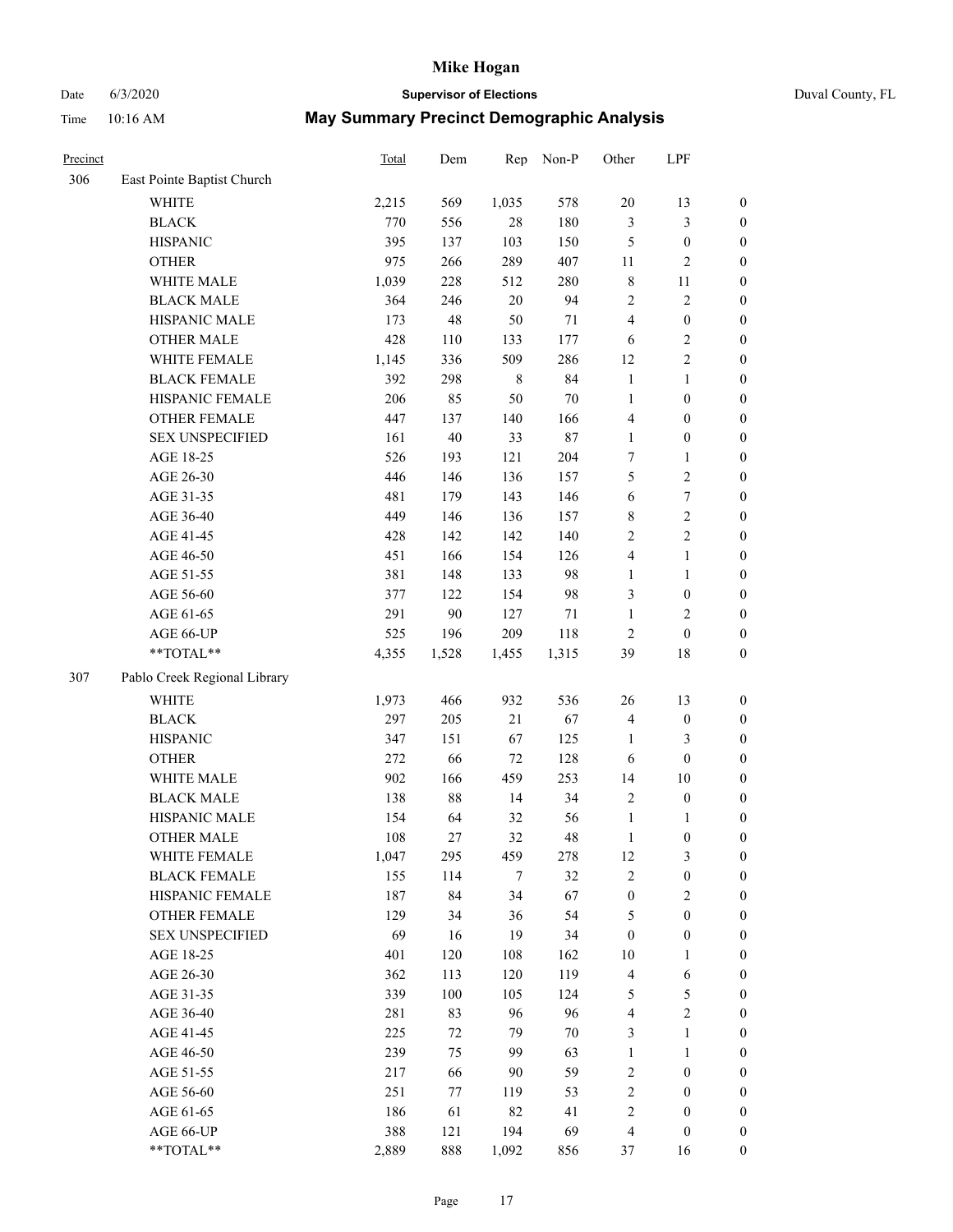## Date 6/3/2020 **Supervisor of Elections**

|  | Duval County, FL |  |
|--|------------------|--|
|--|------------------|--|

| Precinct |                            | <b>Total</b> | Dem   | Rep            | Non-P                   | Other            | LPF                     |                  |
|----------|----------------------------|--------------|-------|----------------|-------------------------|------------------|-------------------------|------------------|
| 308      | The Woods Community Center |              |       |                |                         |                  |                         |                  |
|          | <b>WHITE</b>               | 1,435        | 305   | 832            | 271                     | 14               | 13                      | 0                |
|          | <b>BLACK</b>               | 95           | 72    | $\,8\,$        | 14                      | $\mathbf{1}$     | $\boldsymbol{0}$        | $\boldsymbol{0}$ |
|          | <b>HISPANIC</b>            | 63           | 22    | 25             | 16                      | $\boldsymbol{0}$ | $\boldsymbol{0}$        | $\boldsymbol{0}$ |
|          | <b>OTHER</b>               | 132          | 36    | 41             | 52                      | $\boldsymbol{0}$ | 3                       | $\boldsymbol{0}$ |
|          | WHITE MALE                 | 684          | 125   | 400            | 142                     | 8                | 9                       | $\boldsymbol{0}$ |
|          | <b>BLACK MALE</b>          | 46           | 34    | 5              | $\boldsymbol{7}$        | $\boldsymbol{0}$ | $\boldsymbol{0}$        | $\boldsymbol{0}$ |
|          | HISPANIC MALE              | 25           | 9     | 12             | $\overline{\mathbf{4}}$ | $\boldsymbol{0}$ | $\boldsymbol{0}$        | $\boldsymbol{0}$ |
|          | <b>OTHER MALE</b>          | 51           | 12    | 21             | 16                      | $\boldsymbol{0}$ | $\overline{2}$          | $\boldsymbol{0}$ |
|          | WHITE FEMALE               | 734          | 177   | 426            | 122                     | 5                | $\overline{\mathbf{4}}$ | $\boldsymbol{0}$ |
|          | <b>BLACK FEMALE</b>        | 47           | 37    | $\mathfrak{Z}$ | $\sqrt{6}$              | $\mathbf{1}$     | $\boldsymbol{0}$        | $\boldsymbol{0}$ |
|          | HISPANIC FEMALE            | 37           | 13    | 12             | 12                      | $\boldsymbol{0}$ | $\boldsymbol{0}$        | 0                |
|          | <b>OTHER FEMALE</b>        | 65           | 22    | 17             | 25                      | $\boldsymbol{0}$ | $\mathbf{1}$            | $\boldsymbol{0}$ |
|          | <b>SEX UNSPECIFIED</b>     | 36           | 6     | 10             | 19                      | $\mathbf{1}$     | $\boldsymbol{0}$        | $\boldsymbol{0}$ |
|          | AGE 18-25                  | 152          | 44    | 52             | 50                      | $\mathbf{1}$     | $\mathfrak{S}$          | $\boldsymbol{0}$ |
|          | AGE 26-30                  | 102          | 27    | 47             | 24                      | 2                | $\sqrt{2}$              | $\boldsymbol{0}$ |
|          | AGE 31-35                  | 167          | 43    | 79             | 42                      | $\mathbf{1}$     | $\sqrt{2}$              | $\boldsymbol{0}$ |
|          | AGE 36-40                  | 166          | 31    | 94             | 35                      | 2                | $\overline{\mathbf{4}}$ | $\boldsymbol{0}$ |
|          | AGE 41-45                  | 179          | 44    | 92             | $40\,$                  | $\overline{2}$   | $\mathbf{1}$            | $\boldsymbol{0}$ |
|          | AGE 46-50                  | 150          | 33    | 76             | $40\,$                  | $\boldsymbol{0}$ | $\mathbf{1}$            | $\boldsymbol{0}$ |
|          | AGE 51-55                  | 134          | 23    | 78             | 32                      | 1                | $\boldsymbol{0}$        | $\boldsymbol{0}$ |
|          | AGE 56-60                  | 154          | 39    | 95             | 18                      | $\mathbf{1}$     | 1                       | 0                |
|          | AGE 61-65                  | 139          | 31    | 82             | 25                      | $\mathbf{1}$     | $\boldsymbol{0}$        | 0                |
|          | AGE 66-UP                  | 382          | 120   | 211            | $47\,$                  | 4                | $\boldsymbol{0}$        | $\boldsymbol{0}$ |
|          | **TOTAL**                  | 1,725        | 435   | 906            | 353                     | 15               | 16                      | $\boldsymbol{0}$ |
| 309      | Watson Realty Corporation  |              |       |                |                         |                  |                         |                  |
|          | <b>WHITE</b>               | 2,143        | 494   | 1,071          | 540                     | $20\,$           | $18\,$                  | $\boldsymbol{0}$ |
|          | <b>BLACK</b>               | 513          | 390   | 25             | 93                      | 4                | $\mathbf{1}$            | $\boldsymbol{0}$ |
|          | <b>HISPANIC</b>            | 250          | 95    | 73             | $78\,$                  | 4                | $\boldsymbol{0}$        | $\boldsymbol{0}$ |
|          | <b>OTHER</b>               | 465          | 161   | 137            | 163                     | 4                | $\boldsymbol{0}$        | $\boldsymbol{0}$ |
|          | WHITE MALE                 | 1,000        | 178   | 535            | 260                     | 12               | 15                      | $\boldsymbol{0}$ |
|          | <b>BLACK MALE</b>          | 221          | 155   | 14             | 48                      | 3                | $\mathbf{1}$            | $\boldsymbol{0}$ |
|          | HISPANIC MALE              | 98           | 33    | 31             | 32                      | $\sqrt{2}$       | $\boldsymbol{0}$        | $\boldsymbol{0}$ |
|          | OTHER MALE                 | 200          | 63    | 56             | $78\,$                  | 3                | $\boldsymbol{0}$        | $\boldsymbol{0}$ |
|          | WHITE FEMALE               | 1,113        | 308   | 525            | 271                     | 8                | 1                       | 0                |
|          | <b>BLACK FEMALE</b>        | 290          | 234   | 11             | 44                      | $\mathbf{1}$     | $\boldsymbol{0}$        | $\boldsymbol{0}$ |
|          | HISPANIC FEMALE            | 144          | 60    | 40             | 42                      | $\overline{c}$   | $\boldsymbol{0}$        | $\overline{0}$   |
|          | <b>OTHER FEMALE</b>        | 217          | 84    | 69             | 63                      | $\mathbf{1}$     | $\boldsymbol{0}$        | 0                |
|          | <b>SEX UNSPECIFIED</b>     | 88           | 25    | 25             | 36                      | $\boldsymbol{0}$ | $\mathbf{2}$            | 0                |
|          | AGE 18-25                  | 377          | 118   | 120            | 133                     | 5                | $\mathbf{1}$            | 0                |
|          | AGE 26-30                  | 362          | 126   | 118            | 112                     | $\overline{4}$   | $\sqrt{2}$              | 0                |
|          | AGE 31-35                  | 375          | 140   | 103            | 121                     | 6                | $\mathfrak s$           | 0                |
|          | AGE 36-40                  | 337          | 117   | 118            | 93                      | 2                | $\boldsymbol{7}$        | 0                |
|          | AGE 41-45                  | 235          | 100   | 57             | 75                      | 3                | $\boldsymbol{0}$        | 0                |
|          | AGE 46-50                  | 249          | 78    | 107            | 61                      | 2                | 1                       | 0                |
|          | AGE 51-55                  | 276          | 87    | 134            | 52                      | 2                | $\mathbf{1}$            | 0                |
|          | AGE 56-60                  | 286          | 72    | 139            | 75                      | $\boldsymbol{0}$ | $\boldsymbol{0}$        | 0                |
|          | AGE 61-65                  | 326          | 106   | 164            | 53                      | 2                | 1                       | $\boldsymbol{0}$ |
|          | AGE 66-UP                  | 548          | 196   | 246            | 99                      | 6                | $\mathbf{1}$            | 0                |
|          | **TOTAL**                  | 3,371        | 1,140 | 1,306          | 874                     | 32               | 19                      | $\boldsymbol{0}$ |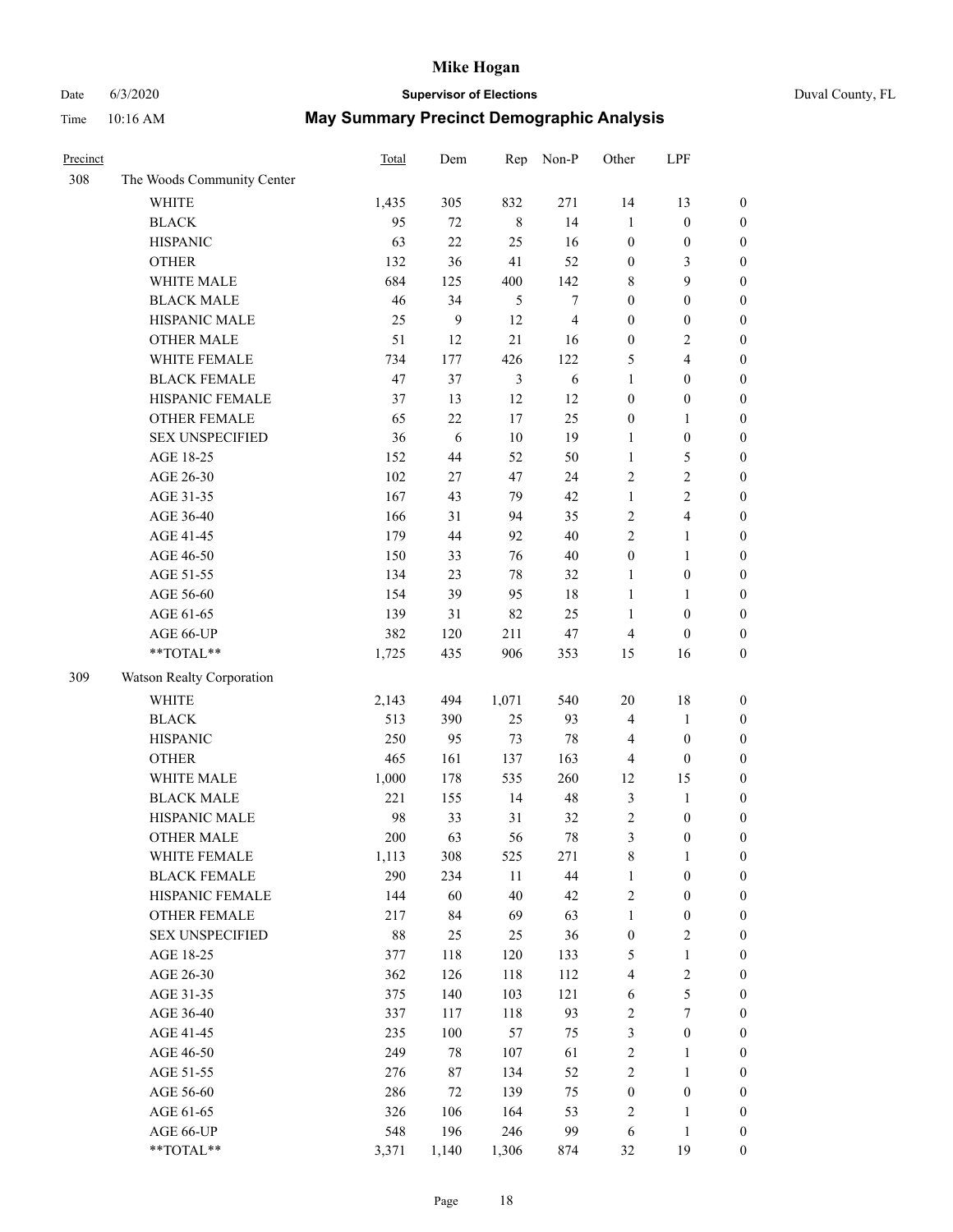### Date 6/3/2020 **Supervisor of Elections** Duval County, FL

| Precinct |                                     | Total  | Dem         |                | Rep Non-P      | Other            | LPF                     |                  |
|----------|-------------------------------------|--------|-------------|----------------|----------------|------------------|-------------------------|------------------|
| 310      | Fire Station #59                    |        |             |                |                |                  |                         |                  |
|          | WHITE                               | 2,465  | 496         | 1,488          | 455            | 19               | 7                       | $\boldsymbol{0}$ |
|          | <b>BLACK</b>                        | $88\,$ | 62          | $\tau$         | 17             | $\sqrt{2}$       | $\boldsymbol{0}$        | $\boldsymbol{0}$ |
|          | <b>HISPANIC</b>                     | 101    | 23          | 35             | 42             | 1                | $\boldsymbol{0}$        | $\boldsymbol{0}$ |
|          | <b>OTHER</b>                        | 211    | 65          | 70             | 71             | $\mathbf{2}$     | 3                       | $\boldsymbol{0}$ |
|          | WHITE MALE                          | 1,089  | 171         | 673            | 233            | 7                | 5                       | $\boldsymbol{0}$ |
|          | <b>BLACK MALE</b>                   | 41     | 28          | $\overline{2}$ | $10\,$         | $\mathbf{1}$     | $\boldsymbol{0}$        | $\boldsymbol{0}$ |
|          | HISPANIC MALE                       | 39     | $\,$ 8 $\,$ | 14             | 17             | $\boldsymbol{0}$ | $\boldsymbol{0}$        | $\boldsymbol{0}$ |
|          | <b>OTHER MALE</b>                   | 77     | 22          | 28             | 25             | 1                | $\mathbf{1}$            | 0                |
|          | WHITE FEMALE                        | 1,358  | 318         | 807            | 219            | 12               | $\sqrt{2}$              | 0                |
|          | <b>BLACK FEMALE</b>                 | 47     | 34          | 5              | $\tau$         | $\mathbf{1}$     | $\boldsymbol{0}$        | 0                |
|          | HISPANIC FEMALE                     | 62     | 15          | 21             | 25             | $\mathbf{1}$     | $\boldsymbol{0}$        | 0                |
|          | OTHER FEMALE                        | 117    | 43          | 36             | 35             | $\mathbf{1}$     | $\sqrt{2}$              | 0                |
|          | <b>SEX UNSPECIFIED</b>              | 35     | $\tau$      | 14             | 14             | $\boldsymbol{0}$ | $\boldsymbol{0}$        | $\boldsymbol{0}$ |
|          | AGE 18-25                           | 155    | 42          | 62             | 48             | 3                | $\boldsymbol{0}$        | $\boldsymbol{0}$ |
|          | AGE 26-30                           | 120    | 24          | 57             | 37             | 2                | $\boldsymbol{0}$        | $\boldsymbol{0}$ |
|          | AGE 31-35                           | 194    | 41          | 96             | 51             | 3                | $\mathfrak{Z}$          | $\boldsymbol{0}$ |
|          | AGE 36-40                           | 263    | 66          | 113            | $80\,$         | 3                | $\mathbf{1}$            | $\boldsymbol{0}$ |
|          | AGE 41-45                           | 218    | 46          | 110            | 57             | 3                | $\sqrt{2}$              | $\boldsymbol{0}$ |
|          | AGE 46-50                           | 224    | 51          | 124            | 48             | $\mathbf{1}$     | $\boldsymbol{0}$        | 0                |
|          | AGE 51-55                           | 217    | 33          | 131            | 49             | 2                | $\mathfrak{2}$          | 0                |
|          | AGE 56-60                           | 210    | 37          | 131            | 41             | $\boldsymbol{0}$ | $\mathbf{1}$            | 0                |
|          | AGE 61-65                           | 166    | 47          | 96             | 23             | $\boldsymbol{0}$ | $\boldsymbol{0}$        | 0                |
|          | AGE 66-UP                           | 1,098  | 259         | 680            | 151            | 7                | 1                       | 0                |
|          | **TOTAL**                           | 2,865  | 646         | 1,600          | 585            | 24               | $10\,$                  | $\boldsymbol{0}$ |
| 311      | Isle of Faith United Methodist Chur |        |             |                |                |                  |                         |                  |
|          | WHITE                               | 2,360  | 486         | 1,344          | 497            | 18               | 15                      | $\boldsymbol{0}$ |
|          | <b>BLACK</b>                        | 103    | $80\,$      | 6              | 15             | $\mathfrak{2}$   | $\boldsymbol{0}$        | $\boldsymbol{0}$ |
|          | <b>HISPANIC</b>                     | 79     | 30          | 27             | $22\,$         | $\boldsymbol{0}$ | $\boldsymbol{0}$        | 0                |
|          | <b>OTHER</b>                        | 165    | 53          | 63             | 47             | $\mathbf{1}$     | $\mathbf{1}$            | $\boldsymbol{0}$ |
|          | WHITE MALE                          | 1,094  | 160         | 645            | 270            | 8                | 11                      | 0                |
|          | <b>BLACK MALE</b>                   | 47     | 34          | $\overline{4}$ | $\overline{9}$ | $\boldsymbol{0}$ | $\boldsymbol{0}$        | 0                |
|          | HISPANIC MALE                       | 37     | 14          | 11             | 12             | $\boldsymbol{0}$ | $\boldsymbol{0}$        | 0                |
|          | <b>OTHER MALE</b>                   | 63     | 17          | 28             | 17             | 1                | $\boldsymbol{0}$        | 0                |
|          | WHITE FEMALE                        | 1,244  | 320         | 688            | 222            | $10\,$           | $\overline{\mathbf{4}}$ | $\boldsymbol{0}$ |
|          | <b>BLACK FEMALE</b>                 | 55     | 45          | $\sqrt{2}$     | 6              | 2                | $\boldsymbol{0}$        | $\overline{0}$   |
|          | HISPANIC FEMALE                     | 38     | 14          | 16             | 8              | $\boldsymbol{0}$ | $\boldsymbol{0}$        | $\overline{0}$   |
|          | OTHER FEMALE                        | $78\,$ | 26          | 29             | 23             | $\boldsymbol{0}$ | $\boldsymbol{0}$        | 0                |
|          | <b>SEX UNSPECIFIED</b>              | 51     | 19          | 17             | 14             | $\boldsymbol{0}$ | $\mathbf{1}$            | 0                |
|          | AGE 18-25                           | 243    | 52          | 112            | $70\,$         | $\sqrt{6}$       | $\mathfrak{Z}$          | 0                |
|          | AGE 26-30                           | 259    | 58          | 123            | 73             | $\overline{c}$   | $\mathfrak{Z}$          | 0                |
|          | AGE 31-35                           | 216    | 62          | 80             | $71\,$         | $\mathbf{1}$     | $\sqrt{2}$              | 0                |
|          | AGE 36-40                           | 231    | 53          | 110            | 64             | 2                | $\sqrt{2}$              | 0                |
|          | AGE 41-45                           | 190    | 50          | 86             | 52             | $\boldsymbol{0}$ | $\boldsymbol{2}$        | 0                |
|          | AGE 46-50                           | 191    | 44          | 106            | 37             | $\mathbf{1}$     | $\mathfrak{Z}$          | 0                |
|          | AGE 51-55                           | 222    | 48          | 125            | 46             | $\sqrt{2}$       | 1                       | $\boldsymbol{0}$ |
|          | AGE 56-60                           | 289    | 64          | 172            | 52             | $\mathbf{1}$     | $\boldsymbol{0}$        | $\boldsymbol{0}$ |
|          | AGE 61-65                           | 238    | 50          | 151            | 36             | $\mathbf{1}$     | $\boldsymbol{0}$        | 0                |
|          | AGE 66-UP                           | 628    | 168         | 375            | $80\,$         | 5                | $\boldsymbol{0}$        | $\boldsymbol{0}$ |
|          | **TOTAL**                           | 2,707  | 649         | 1,440          | 581            | 21               | 16                      | $\boldsymbol{0}$ |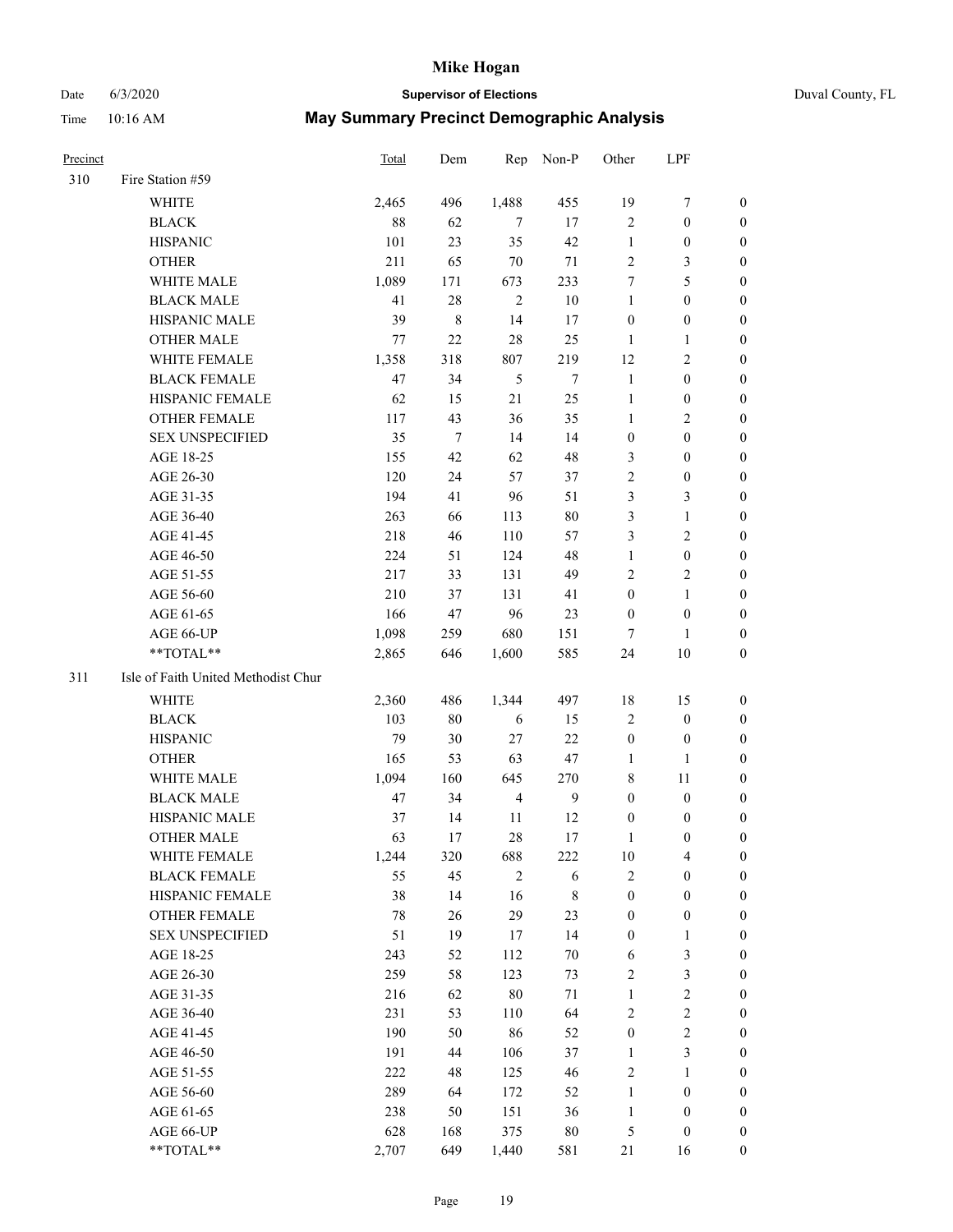Time 10:16 AM

### Date 6/3/2020 **Supervisor of Elections** Duval County, FL

|  |  | <b>May Summary Precinct Demographic Analysis</b> |  |
|--|--|--------------------------------------------------|--|
|--|--|--------------------------------------------------|--|

| Precinct |                              | Total | Dem   | Rep    | Non-P  | Other                   | LPF                     |                  |
|----------|------------------------------|-------|-------|--------|--------|-------------------------|-------------------------|------------------|
| 312      | Pablo Creek Regional Library |       |       |        |        |                         |                         |                  |
|          | <b>WHITE</b>                 | 5,834 | 1,260 | 3,163  | 1,307  | 69                      | 35                      | 0                |
|          | <b>BLACK</b>                 | 776   | 562   | 34     | 169    | $10\,$                  | $\mathbf{1}$            | $\boldsymbol{0}$ |
|          | <b>HISPANIC</b>              | 595   | 216   | 154    | 215    | $10\,$                  | $\boldsymbol{0}$        | $\boldsymbol{0}$ |
|          | <b>OTHER</b>                 | 1,253 | 358   | 386    | 502    | 5                       | $\mathbf{2}$            | $\boldsymbol{0}$ |
|          | WHITE MALE                   | 2,697 | 457   | 1,577  | 607    | 30                      | 26                      | $\boldsymbol{0}$ |
|          | <b>BLACK MALE</b>            | 371   | 244   | 20     | 99     | $\tau$                  | $\mathbf{1}$            | $\boldsymbol{0}$ |
|          | HISPANIC MALE                | 265   | 82    | $72\,$ | 103    | 8                       | $\boldsymbol{0}$        | $\boldsymbol{0}$ |
|          | <b>OTHER MALE</b>            | 514   | 136   | 163    | 211    | $\mathbf{2}$            | $\overline{2}$          | $\boldsymbol{0}$ |
|          | WHITE FEMALE                 | 3,074 | 784   | 1,556  | 686    | 39                      | $\boldsymbol{9}$        | $\boldsymbol{0}$ |
|          | <b>BLACK FEMALE</b>          | 391   | 312   | 11     | 65     | 3                       | $\boldsymbol{0}$        | $\boldsymbol{0}$ |
|          | HISPANIC FEMALE              | 317   | 132   | 78     | 105    | $\mathbf{2}$            | $\boldsymbol{0}$        | 0                |
|          | OTHER FEMALE                 | 608   | 194   | 189    | 223    | $\overline{c}$          | $\boldsymbol{0}$        | $\boldsymbol{0}$ |
|          | <b>SEX UNSPECIFIED</b>       | 221   | 55    | $71\,$ | 94     | $\mathbf{1}$            | $\boldsymbol{0}$        | $\boldsymbol{0}$ |
|          | AGE 18-25                    | 928   | 296   | 315    | 294    | $17\,$                  | 6                       | $\boldsymbol{0}$ |
|          | AGE 26-30                    | 906   | 248   | 337    | 302    | 9                       | $10\,$                  | $\boldsymbol{0}$ |
|          | AGE 31-35                    | 779   | 211   | 283    | 271    | $\,8\,$                 | 6                       | $\boldsymbol{0}$ |
|          | AGE 36-40                    | 794   | 230   | 316    | 231    | 13                      | $\overline{\mathbf{4}}$ | $\boldsymbol{0}$ |
|          | AGE 41-45                    | 684   | 201   | 270    | 204    | $\sqrt{6}$              | $\mathfrak{Z}$          | $\boldsymbol{0}$ |
|          | AGE 46-50                    | 802   | 222   | 362    | 205    | $\overline{9}$          | $\overline{4}$          | $\boldsymbol{0}$ |
|          | AGE 51-55                    | 775   | 193   | 402    | 174    | $\mathfrak{S}$          | $\mathbf{1}$            | $\boldsymbol{0}$ |
|          | AGE 56-60                    | 714   | 180   | 370    | 152    | $10\,$                  | $\sqrt{2}$              | 0                |
|          | AGE 61-65                    | 680   | 200   | 342    | 131    | 6                       | $\mathbf{1}$            | 0                |
|          | AGE 66-UP                    | 1,396 | 415   | 740    | 229    | 11                      | $\mathbf{1}$            | $\boldsymbol{0}$ |
|          | **TOTAL**                    | 8,458 | 2,396 | 3,737  | 2,193  | 94                      | $38\,$                  | $\boldsymbol{0}$ |
| 313      | Coastal Baptist Church       |       |       |        |        |                         |                         |                  |
|          | <b>WHITE</b>                 | 2,954 | 628   | 1,624  | 666    | 26                      | $10\,$                  | $\boldsymbol{0}$ |
|          | <b>BLACK</b>                 | 766   | 609   | 34     | 121    | $\sqrt{2}$              | $\boldsymbol{0}$        | $\boldsymbol{0}$ |
|          | <b>HISPANIC</b>              | 385   | 154   | 115    | 113    | 3                       | $\boldsymbol{0}$        | $\boldsymbol{0}$ |
|          | <b>OTHER</b>                 | 947   | 233   | 309    | 397    | 7                       | $\mathbf{1}$            | $\boldsymbol{0}$ |
|          | WHITE MALE                   | 1,432 | 240   | 852    | 323    | $11\,$                  | 6                       | $\boldsymbol{0}$ |
|          | <b>BLACK MALE</b>            | 348   | 257   | 18     | $72\,$ | $\mathbf{1}$            | $\boldsymbol{0}$        | $\boldsymbol{0}$ |
|          | HISPANIC MALE                | 169   | 53    | 64     | 51     | $\mathbf{1}$            | $\boldsymbol{0}$        | $\boldsymbol{0}$ |
|          | <b>OTHER MALE</b>            | 388   | 95    | 128    | 163    | 2                       | $\boldsymbol{0}$        | $\boldsymbol{0}$ |
|          | WHITE FEMALE                 | 1,480 | 385   | 753    | 324    | 14                      | 4                       | 0                |
|          | <b>BLACK FEMALE</b>          | 404   | 344   | 15     | 44     | $\mathbf{1}$            | $\boldsymbol{0}$        | $\boldsymbol{0}$ |
|          | HISPANIC FEMALE              | 209   | 98    | 51     | 58     | $\sqrt{2}$              | $\boldsymbol{0}$        | $\overline{0}$   |
|          | OTHER FEMALE                 | 460   | 115   | 163    | 177    | 4                       | $\mathbf{1}$            | $\overline{0}$   |
|          | <b>SEX UNSPECIFIED</b>       | 161   | 37    | 38     | 84     | 2                       | $\boldsymbol{0}$        | 0                |
|          | AGE 18-25                    | 552   | 189   | 159    | 191    | 12                      | $\mathbf{1}$            | 0                |
|          | AGE 26-30                    | 519   | 159   | 192    | 158    | 7                       | $\mathfrak{Z}$          | 0                |
|          | AGE 31-35                    | 516   | 159   | 197    | 156    | 3                       | $\mathbf{1}$            | 0                |
|          | AGE 36-40                    | 548   | 160   | 216    | 166    | $\overline{\mathbf{4}}$ | $\sqrt{2}$              | 0                |
|          | AGE 41-45                    | 413   | 135   | 148    | 125    | 2                       | $\mathfrak{Z}$          | 0                |
|          | AGE 46-50                    | 432   | 122   | 195    | 112    | 2                       | $\mathbf{1}$            | 0                |
|          | AGE 51-55                    | 489   | 171   | 204    | 111    | 3                       | $\boldsymbol{0}$        | $\boldsymbol{0}$ |
|          | AGE 56-60                    | 513   | 165   | 242    | 104    | $\sqrt{2}$              | $\boldsymbol{0}$        | $\boldsymbol{0}$ |
|          | AGE 61-65                    | 416   | 147   | 184    | 83     | 2                       | $\boldsymbol{0}$        | $\boldsymbol{0}$ |
|          | AGE 66-UP                    | 654   | 217   | 345    | 91     | $\mathbf{1}$            | $\boldsymbol{0}$        | $\boldsymbol{0}$ |
|          | **TOTAL**                    | 5,052 | 1,624 | 2,082  | 1,297  | 38                      | 11                      | $\boldsymbol{0}$ |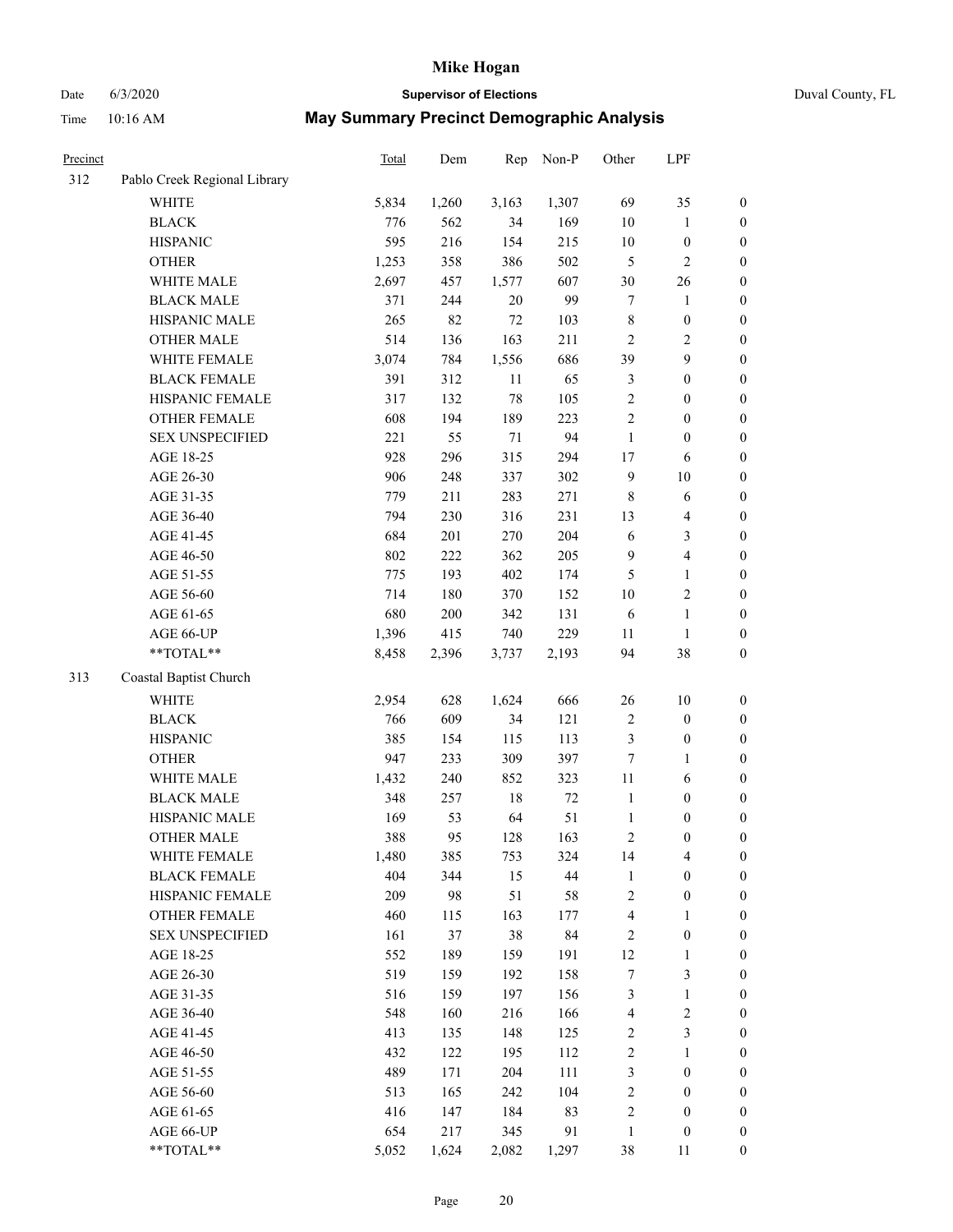## Date 6/3/2020 **Supervisor of Elections**

|  | Duval County, FL |  |
|--|------------------|--|
|--|------------------|--|

| Precinct |                                   | Total | Dem    | Rep            | Non-P       | Other            | LPF                     |                  |
|----------|-----------------------------------|-------|--------|----------------|-------------|------------------|-------------------------|------------------|
| 315      | Lighthouse Church of the Nazarene |       |        |                |             |                  |                         |                  |
|          | <b>WHITE</b>                      | 1,226 | 232    | 676            | 301         | 13               | $\overline{\mathbf{4}}$ | $\boldsymbol{0}$ |
|          | <b>BLACK</b>                      | 255   | 207    | 17             | 30          | $\mathbf{1}$     | $\boldsymbol{0}$        | $\boldsymbol{0}$ |
|          | <b>HISPANIC</b>                   | 113   | 31     | 44             | 38          | $\boldsymbol{0}$ | $\boldsymbol{0}$        | $\boldsymbol{0}$ |
|          | <b>OTHER</b>                      | 214   | 51     | 65             | 97          | $\mathbf{1}$     | $\boldsymbol{0}$        | $\boldsymbol{0}$ |
|          | WHITE MALE                        | 597   | 83     | 341            | 162         | 7                | $\overline{4}$          | $\boldsymbol{0}$ |
|          | <b>BLACK MALE</b>                 | 122   | 91     | 11             | 19          | $\mathbf{1}$     | $\boldsymbol{0}$        | $\boldsymbol{0}$ |
|          | HISPANIC MALE                     | 48    | 12     | 18             | 18          | $\boldsymbol{0}$ | $\boldsymbol{0}$        | $\boldsymbol{0}$ |
|          | OTHER MALE                        | 92    | 23     | 31             | 38          | $\boldsymbol{0}$ | $\boldsymbol{0}$        | $\boldsymbol{0}$ |
|          | WHITE FEMALE                      | 612   | 148    | 322            | 136         | 6                | $\boldsymbol{0}$        | 0                |
|          | <b>BLACK FEMALE</b>               | 130   | 114    | $\mathfrak{S}$ | 11          | 0                | $\boldsymbol{0}$        | 0                |
|          | HISPANIC FEMALE                   | 63    | 19     | 25             | 19          | $\boldsymbol{0}$ | $\boldsymbol{0}$        | $\boldsymbol{0}$ |
|          | OTHER FEMALE                      | 90    | 21     | 29             | $40\,$      | $\boldsymbol{0}$ | $\boldsymbol{0}$        | $\boldsymbol{0}$ |
|          | <b>SEX UNSPECIFIED</b>            | 54    | $10\,$ | 20             | 23          | $\mathbf{1}$     | $\boldsymbol{0}$        | $\boldsymbol{0}$ |
|          | AGE 18-25                         | 185   | 50     | 62             | $71\,$      | 2                | $\boldsymbol{0}$        | $\boldsymbol{0}$ |
|          | AGE 26-30                         | 155   | 46     | 57             | 48          | 3                | $\mathbf{1}$            | $\boldsymbol{0}$ |
|          | AGE 31-35                         | 170   | 56     | 61             | 50          | $\overline{c}$   | $\mathbf{1}$            | $\boldsymbol{0}$ |
|          | AGE 36-40                         | 168   | 48     | 59             | 59          | $\overline{c}$   | $\boldsymbol{0}$        | $\boldsymbol{0}$ |
|          | AGE 41-45                         | 162   | 33     | $80\,$         | 46          | 3                | $\boldsymbol{0}$        | $\boldsymbol{0}$ |
|          | AGE 46-50                         | 152   | 41     | 76             | 32          | $\mathbf{1}$     | $\sqrt{2}$              | 0                |
|          | AGE 51-55                         | 158   | 44     | 79             | 35          | $\boldsymbol{0}$ | $\boldsymbol{0}$        | 0                |
|          | AGE 56-60                         | 214   | 62     | 108            | 43          | 1                | $\boldsymbol{0}$        | $\boldsymbol{0}$ |
|          | AGE 61-65                         | 173   | 54     | 84             | 34          | $\mathbf{1}$     | $\boldsymbol{0}$        | $\boldsymbol{0}$ |
|          | AGE 66-UP                         | 271   | 87     | 136            | 48          | $\boldsymbol{0}$ | $\boldsymbol{0}$        | $\boldsymbol{0}$ |
|          | **TOTAL**                         | 1,808 | 521    | 802            | 466         | 15               | $\overline{4}$          | $\boldsymbol{0}$ |
| 401      | Glendale Community Church         |       |        |                |             |                  |                         |                  |
|          | <b>WHITE</b>                      | 1,050 | 255    | 602            | 178         | 11               | $\overline{4}$          | $\boldsymbol{0}$ |
|          | <b>BLACK</b>                      | 232   | 175    | 12             | $44\,$      | $\boldsymbol{0}$ | $\mathbf{1}$            | $\boldsymbol{0}$ |
|          | <b>HISPANIC</b>                   | 73    | 29     | 16             | $28\,$      | $\boldsymbol{0}$ | $\boldsymbol{0}$        | $\boldsymbol{0}$ |
|          | <b>OTHER</b>                      | 92    | 24     | 26             | 41          | $\boldsymbol{0}$ | $\mathbf{1}$            | $\boldsymbol{0}$ |
|          | WHITE MALE                        | 496   | 108    | 286            | 94          | 5                | $\mathfrak{Z}$          | $\boldsymbol{0}$ |
|          | <b>BLACK MALE</b>                 | 92    | 65     | $\overline{c}$ | 24          | $\boldsymbol{0}$ | $\mathbf{1}$            | 0                |
|          | HISPANIC MALE                     | 42    | 17     | $\,$ 8 $\,$    | 17          | 0                | $\boldsymbol{0}$        | 0                |
|          | OTHER MALE                        | 33    | 6      | 12             | 14          | $\boldsymbol{0}$ | $\mathbf{1}$            | $\boldsymbol{0}$ |
|          | WHITE FEMALE                      | 546   | 145    | 313            | $8\sqrt{1}$ | 6                | $\mathbf{1}$            | $\boldsymbol{0}$ |
|          | <b>BLACK FEMALE</b>               | 136   | 107    | $10\,$         | 19          | $\boldsymbol{0}$ | $\boldsymbol{0}$        | $\overline{0}$   |
|          | HISPANIC FEMALE                   | 28    | $10\,$ | $\,$ $\,$      | $10\,$      | $\boldsymbol{0}$ | $\boldsymbol{0}$        | $\overline{0}$   |
|          | <b>OTHER FEMALE</b>               | 43    | 15     | 14             | 14          | $\boldsymbol{0}$ | $\boldsymbol{0}$        | $\overline{0}$   |
|          | <b>SEX UNSPECIFIED</b>            | 31    | $10\,$ | $\mathfrak{Z}$ | 18          | $\boldsymbol{0}$ | $\boldsymbol{0}$        | $\overline{0}$   |
|          | AGE 18-25                         | 152   | 54     | 43             | 52          | $\overline{c}$   | $\mathbf{1}$            | 0                |
|          | AGE 26-30                         | 121   | 36     | 43             | 40          | $\boldsymbol{0}$ | $\sqrt{2}$              | 0                |
|          | AGE 31-35                         | 124   | 51     | 31             | $40\,$      | $\overline{c}$   | $\boldsymbol{0}$        | 0                |
|          | AGE 36-40                         | 104   | 30     | 44             | $28\,$      | $\overline{c}$   | $\boldsymbol{0}$        | 0                |
|          | AGE 41-45                         | 98    | 30     | 35             | 31          | $\boldsymbol{0}$ | $\sqrt{2}$              | 0                |
|          | AGE 46-50                         | 113   | 33     | 57             | 21          | $\overline{c}$   | $\boldsymbol{0}$        | $\overline{0}$   |
|          | AGE 51-55                         | 118   | 39     | 57             | 21          | $\mathbf{1}$     | $\boldsymbol{0}$        | $\boldsymbol{0}$ |
|          | AGE 56-60                         | 143   | 39     | 84             | 18          | 2                | $\boldsymbol{0}$        | $\overline{0}$   |
|          | AGE 61-65                         | 129   | 45     | 71             | 12          | $\boldsymbol{0}$ | $\mathbf{1}$            | $\boldsymbol{0}$ |
|          | AGE 66-UP                         | 345   | 126    | 191            | $28\,$      | $\boldsymbol{0}$ | $\boldsymbol{0}$        | $\boldsymbol{0}$ |
|          | **TOTAL**                         | 1,447 | 483    | 656            | 291         | 11               | 6                       | $\boldsymbol{0}$ |
|          |                                   |       |        |                |             |                  |                         |                  |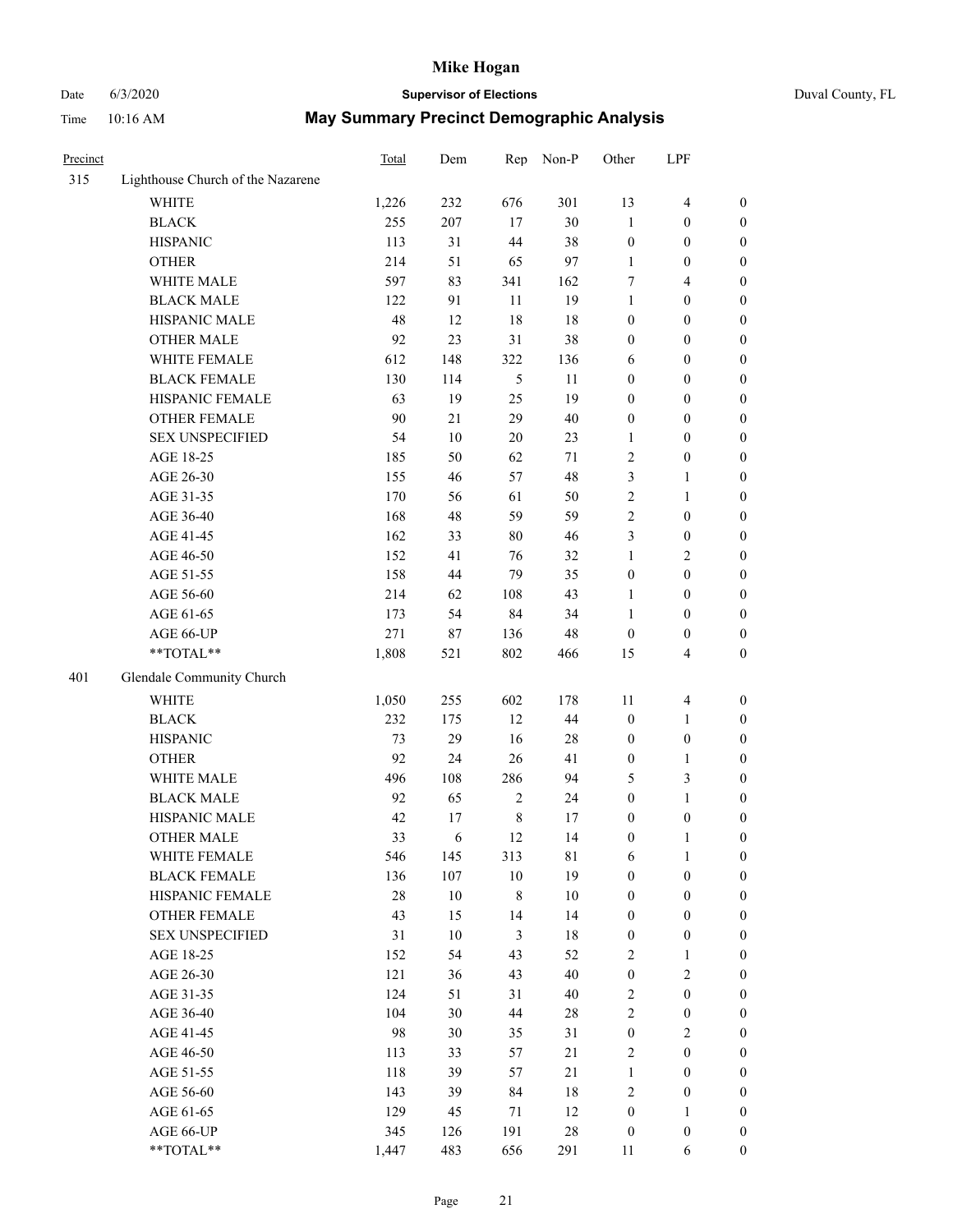### Date 6/3/2020 **Supervisor of Elections** Duval County, FL

| Precinct |                                     | Total          | Dem          | Rep          | Non-P      | Other            | LPF                            |                                      |
|----------|-------------------------------------|----------------|--------------|--------------|------------|------------------|--------------------------------|--------------------------------------|
| 402      | Iglesia Pentecostal Presencia De Di |                |              |              |            |                  |                                |                                      |
|          | <b>WHITE</b>                        | 2,268          | 554          | 1,076        | 599        | 26               | 13                             | $\boldsymbol{0}$                     |
|          | <b>BLACK</b>                        | 808            | 627          | 38           | 138        | 5                | $\boldsymbol{0}$               | $\boldsymbol{0}$                     |
|          | <b>HISPANIC</b>                     | 455            | 185          | 96           | 168        | 6                | $\boldsymbol{0}$               | $\boldsymbol{0}$                     |
|          | <b>OTHER</b>                        | 608            | 180          | 168          | 255        | 3                | $\mathbf{2}$                   | $\boldsymbol{0}$                     |
|          | WHITE MALE                          | 1,050          | 204          | 524          | 297        | 16               | $\mathbf{9}$                   | $\boldsymbol{0}$                     |
|          | <b>BLACK MALE</b>                   | 340            | 241          | 19           | 79         | $\mathbf{1}$     | $\boldsymbol{0}$               | $\boldsymbol{0}$                     |
|          | HISPANIC MALE                       | 196            | 70           | 57           | 65         | 4                | $\boldsymbol{0}$               | 0                                    |
|          | <b>OTHER MALE</b>                   | 243            | $70\,$       | 72           | 100        | $\boldsymbol{0}$ | $\mathbf{1}$                   | 0                                    |
|          | WHITE FEMALE                        | 1,188          | 349          | 532          | 293        | 10               | $\overline{\mathbf{4}}$        | 0                                    |
|          | <b>BLACK FEMALE</b>                 | 459            | 378          | 19           | 58         | 4                | $\boldsymbol{0}$               | 0                                    |
|          | HISPANIC FEMALE                     | 245            | 107          | 38           | 98         | $\overline{c}$   | $\boldsymbol{0}$               | $\boldsymbol{0}$                     |
|          | OTHER FEMALE                        | 290            | 96           | 82           | 108        | 3                | $\mathbf{1}$                   | $\boldsymbol{0}$                     |
|          | <b>SEX UNSPECIFIED</b>              | 128            | 31           | 35           | 62         | $\boldsymbol{0}$ | $\boldsymbol{0}$               | $\boldsymbol{0}$                     |
|          | AGE 18-25                           | 453            | 173          | 90           | 180        | 9                | $\mathbf{1}$                   | $\boldsymbol{0}$                     |
|          | AGE 26-30                           | 457            | 151          | 114          | 181        | 9                | $\sqrt{2}$                     | $\boldsymbol{0}$                     |
|          | AGE 31-35                           | 398            | 150          | 92           | 148        | 5                | $\mathfrak{Z}$                 | $\boldsymbol{0}$                     |
|          | AGE 36-40                           | 373            | 146          | 108          | 113        | 6                | $\boldsymbol{0}$               | $\boldsymbol{0}$                     |
|          | AGE 41-45                           | 325            | 124          | 103          | 96         | 2                | $\boldsymbol{0}$               | 0                                    |
|          | AGE 46-50                           | 329            | 118          | 116          | 90         | 3                | $\sqrt{2}$                     | 0                                    |
|          | AGE 51-55                           | 343            | 136          | 128          | 78         | $\boldsymbol{0}$ | $\mathbf{1}$                   | 0                                    |
|          | AGE 56-60                           | 420            | 155          | 173          | 90         | $\overline{c}$   | $\boldsymbol{0}$               | $\boldsymbol{0}$                     |
|          | AGE 61-65                           | 323            | 128          | 124          | 68         | 2                | $\mathbf{1}$                   | $\boldsymbol{0}$                     |
|          | AGE 66-UP                           | 718            | 265          | 330          | 116        | $\overline{c}$   | $\mathfrak{S}$                 | $\boldsymbol{0}$                     |
|          | $**TOTAL**$                         | 4,139          | 1,546        | 1,378        | 1,160      | 40               | 15                             | $\boldsymbol{0}$                     |
| 403      | Restoration Church                  |                |              |              |            |                  |                                |                                      |
|          | <b>WHITE</b>                        | 3,149          | 840          | 1,543        | 722        | 28               | 16                             | $\boldsymbol{0}$                     |
|          | <b>BLACK</b>                        | 1,351          | 1,052        | 55           | 239        | 5                | $\boldsymbol{0}$               | $\boldsymbol{0}$                     |
|          | <b>HISPANIC</b>                     | 653            | 275          | 134          | 239        | 2                | 3                              | $\overline{0}$                       |
|          | <b>OTHER</b>                        | 752            | 286          | 147          | 313        | 6                | $\boldsymbol{0}$               | $\boldsymbol{0}$                     |
|          | WHITE MALE                          | 1,473          | 340          | 777          | 332        | 11               | 13                             |                                      |
|          | <b>BLACK MALE</b>                   | 531            | 375          | 28           | 126        | $\mathfrak{2}$   | $\boldsymbol{0}$               | 0<br>0                               |
|          | HISPANIC MALE                       | 272            | 102          | 68           | 100        | $\mathbf{1}$     | 1                              | 0                                    |
|          | <b>OTHER MALE</b>                   | 306            | 118          | 57           | 127        | 4                | $\boldsymbol{0}$               | $\boldsymbol{0}$                     |
|          | WHITE FEMALE                        | 1,643          | 490          | 754          | 379        | $17\,$           | $\mathfrak{Z}$                 | $\boldsymbol{0}$                     |
|          | <b>BLACK FEMALE</b>                 | 803            | 665          | $27\,$       | 108        | 3                | $\boldsymbol{0}$               | $\boldsymbol{0}$                     |
|          | HISPANIC FEMALE                     | 362            | 168          | 62           | 129        | $\mathbf{1}$     | $\mathfrak{2}$                 | $\overline{0}$                       |
|          | <b>OTHER FEMALE</b>                 | 324            | 137          | 71           | 114        | $\sqrt{2}$       | $\boldsymbol{0}$               | $\overline{0}$                       |
|          | <b>SEX UNSPECIFIED</b>              | 191            | 58           | 35           | 98         | $\boldsymbol{0}$ | $\boldsymbol{0}$               | $\overline{0}$                       |
|          | AGE 18-25                           | 629            | 261          |              | 224        | $11\,$           |                                | 0                                    |
|          | AGE 26-30                           | 603            | 252          | 132<br>133   | 210        | 6                | $\mathbf{1}$<br>$\sqrt{2}$     |                                      |
|          | AGE 31-35                           | 537            | 219          | 134          | 180        | 3                | $\mathbf{1}$                   | 0<br>0                               |
|          | AGE 36-40                           | 531            | 230          | 122          | 170        | 5                | $\overline{\mathbf{4}}$        | 0                                    |
|          | AGE 41-45                           | 450            | 201          | 102          | 142        | 2                | $\mathfrak{Z}$                 | $\boldsymbol{0}$                     |
|          |                                     | 472            | 179          | 158          | 129        | 3                | $\mathfrak{Z}$                 |                                      |
|          | AGE 46-50                           |                |              |              |            |                  |                                | $\boldsymbol{0}$                     |
|          | AGE 51-55                           | 500<br>606     | 210          | 179          | 110<br>109 | $\boldsymbol{0}$ | $\mathbf{1}$<br>$\mathfrak{Z}$ | $\boldsymbol{0}$                     |
|          | AGE 56-60                           | 529            | 240          | 250          | 94         | $\overline{4}$   |                                | $\boldsymbol{0}$                     |
|          | AGE 61-65                           |                | 203          | 228          |            | 3                | $\mathbf{1}$                   | $\boldsymbol{0}$<br>$\boldsymbol{0}$ |
|          | AGE 66-UP<br>**TOTAL**              | 1,048<br>5,905 | 458<br>2,453 | 441<br>1,879 | 145        | $\overline{4}$   | $\boldsymbol{0}$<br>19         | $\overline{0}$                       |
|          |                                     |                |              |              | 1,513      | 41               |                                |                                      |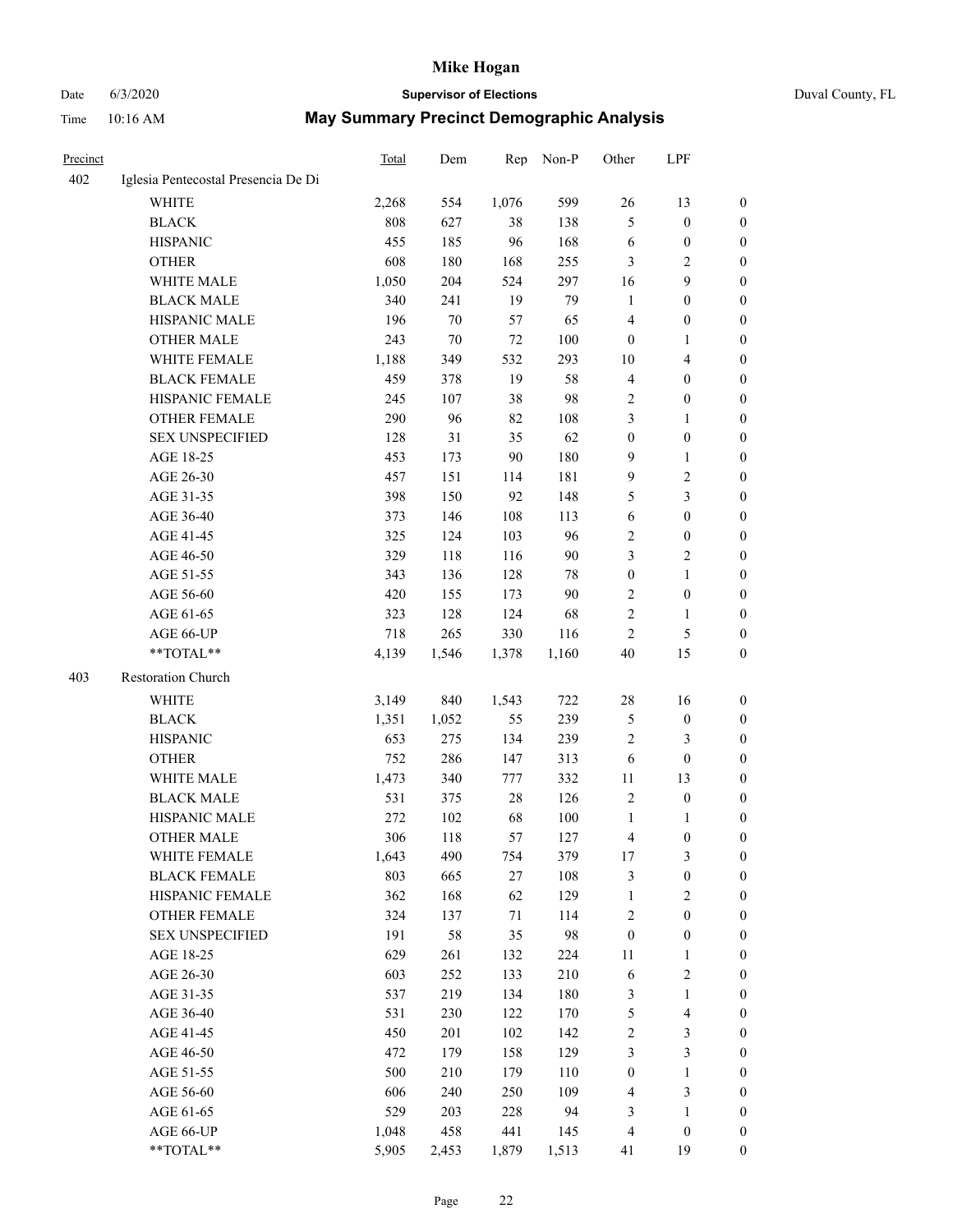### Date 6/3/2020 **Supervisor of Elections** Duval County, FL

| Precinct |                                    | Total  | Dem    | Rep            | Non-P       | Other            | LPF                     |                  |
|----------|------------------------------------|--------|--------|----------------|-------------|------------------|-------------------------|------------------|
| 404      | Holiday Hill Baptist Church        |        |        |                |             |                  |                         |                  |
|          | <b>WHITE</b>                       | 2,431  | 575    | 1,429          | 390         | 21               | 16                      | $\boldsymbol{0}$ |
|          | <b>BLACK</b>                       | 182    | 151    | 9              | 19          | 3                | $\boldsymbol{0}$        | $\boldsymbol{0}$ |
|          | <b>HISPANIC</b>                    | 104    | 41     | 31             | 31          | $\mathbf{1}$     | $\boldsymbol{0}$        | $\boldsymbol{0}$ |
|          | <b>OTHER</b>                       | 179    | 53     | 47             | $77 \,$     | $\mathbf{1}$     | 1                       | $\boldsymbol{0}$ |
|          | WHITE MALE                         | 1,127  | 232    | 667            | 206         | 12               | $10\,$                  | $\boldsymbol{0}$ |
|          | <b>BLACK MALE</b>                  | 95     | 75     | $\overline{4}$ | 13          | 3                | $\boldsymbol{0}$        | $\boldsymbol{0}$ |
|          | HISPANIC MALE                      | 55     | $20\,$ | 14             | $20\,$      | $\mathbf{1}$     | $\boldsymbol{0}$        | $\boldsymbol{0}$ |
|          | OTHER MALE                         | $71\,$ | 17     | 18             | 34          | $\mathbf{1}$     | $\mathbf{1}$            | $\boldsymbol{0}$ |
|          | WHITE FEMALE                       | 1,270  | 337    | 743            | 175         | $\mathbf{9}$     | 6                       | 0                |
|          | <b>BLACK FEMALE</b>                | 84     | 74     | 5              | 5           | $\boldsymbol{0}$ | $\boldsymbol{0}$        | 0                |
|          | HISPANIC FEMALE                    | 48     | 21     | 17             | $10\,$      | $\boldsymbol{0}$ | $\boldsymbol{0}$        | $\boldsymbol{0}$ |
|          | OTHER FEMALE                       | 71     | 27     | 19             | 25          | $\boldsymbol{0}$ | $\boldsymbol{0}$        | $\boldsymbol{0}$ |
|          | <b>SEX UNSPECIFIED</b>             | 75     | 17     | 29             | 29          | $\boldsymbol{0}$ | $\boldsymbol{0}$        | $\boldsymbol{0}$ |
|          | AGE 18-25                          | 246    | 63     | 97             | 82          | 2                | $\sqrt{2}$              | $\boldsymbol{0}$ |
|          | AGE 26-30                          | 230    | 50     | 105            | 67          | 5                | $\mathfrak{Z}$          | $\boldsymbol{0}$ |
|          | AGE 31-35                          | 252    | $72\,$ | 106            | 66          | 3                | 5                       | $\boldsymbol{0}$ |
|          | AGE 36-40                          | 242    | 75     | 111            | 51          | $\overline{4}$   | $\mathbf{1}$            | $\boldsymbol{0}$ |
|          | AGE 41-45                          | 197    | 58     | 91             | 41          | 5                | $\sqrt{2}$              | $\boldsymbol{0}$ |
|          | AGE 46-50                          | 217    | 60     | 112            | 44          | $\mathbf{1}$     | $\boldsymbol{0}$        | $\boldsymbol{0}$ |
|          | AGE 51-55                          | 217    | 50     | 129            | 35          | 3                | $\boldsymbol{0}$        | 0                |
|          | AGE 56-60                          | 271    | 70     | 146            | 49          | 3                | 3                       | $\boldsymbol{0}$ |
|          | AGE 61-65                          | 284    | 86     | 172            | 25          | $\boldsymbol{0}$ | $\mathbf{1}$            | $\boldsymbol{0}$ |
|          | AGE 66-UP                          | 740    | 236    | 447            | 57          | $\boldsymbol{0}$ | $\boldsymbol{0}$        | $\boldsymbol{0}$ |
|          | **TOTAL**                          | 2,896  | 820    | 1,516          | 517         | 26               | $17\,$                  | $\boldsymbol{0}$ |
| 405      | Harvest Time Christian Fellowship, |        |        |                |             |                  |                         |                  |
|          | <b>WHITE</b>                       | 980    | 294    | 445            | 222         | 13               | 6                       | $\boldsymbol{0}$ |
|          | <b>BLACK</b>                       | 576    | 443    | 22             | 108         | $\mathbf{1}$     | $\sqrt{2}$              | $\boldsymbol{0}$ |
|          | <b>HISPANIC</b>                    | 175    | 75     | 34             | 65          | $\mathbf{1}$     | $\boldsymbol{0}$        | $\boldsymbol{0}$ |
|          | <b>OTHER</b>                       | 177    | 55     | 41             | $8\sqrt{1}$ | $\boldsymbol{0}$ | $\boldsymbol{0}$        | $\boldsymbol{0}$ |
|          | WHITE MALE                         | 453    | 118    | 227            | 99          | 6                | $\mathfrak{Z}$          | $\boldsymbol{0}$ |
|          | <b>BLACK MALE</b>                  | 246    | 175    | 17             | 53          | $\boldsymbol{0}$ | $\mathbf{1}$            | $\boldsymbol{0}$ |
|          | HISPANIC MALE                      | 72     | 32     | 14             | 25          | 1                | $\boldsymbol{0}$        | 0                |
|          | OTHER MALE                         | 59     | 17     | 13             | 29          | $\boldsymbol{0}$ | $\boldsymbol{0}$        | $\boldsymbol{0}$ |
|          | WHITE FEMALE                       | 511    | 171    | 211            | 119         | 7                | 3                       | $\boldsymbol{0}$ |
|          | <b>BLACK FEMALE</b>                | 315    | 259    | 5              | 49          | $\mathbf{1}$     | $\mathbf{1}$            | $\overline{0}$   |
|          | HISPANIC FEMALE                    | 99     | 42     | 17             | $40\,$      | $\boldsymbol{0}$ | $\boldsymbol{0}$        | $\overline{0}$   |
|          | <b>OTHER FEMALE</b>                | 86     | 31     | 21             | 34          | $\boldsymbol{0}$ | $\boldsymbol{0}$        | 0                |
|          | <b>SEX UNSPECIFIED</b>             | 67     | $22\,$ | 17             | $28\,$      | $\boldsymbol{0}$ | $\boldsymbol{0}$        | $\overline{0}$   |
|          | AGE 18-25                          | 242    | 101    | 43             | 97          | $\mathbf{1}$     | $\boldsymbol{0}$        | 0                |
|          | AGE 26-30                          | 197    | 92     | 41             | 64          | $\boldsymbol{0}$ | $\boldsymbol{0}$        | 0                |
|          | AGE 31-35                          | 229    | 112    | 43             | 67          | 4                | $\mathfrak{Z}$          | 0                |
|          | AGE 36-40                          | 177    | 84     | 48             | 39          | 2                | $\overline{\mathbf{4}}$ | 0                |
|          | AGE 41-45                          | 142    | 58     | 28             | 53          | 3                | $\boldsymbol{0}$        | 0                |
|          | AGE 46-50                          | 151    | 69     | 42             | $40\,$      | $\boldsymbol{0}$ | $\boldsymbol{0}$        | $\overline{0}$   |
|          | AGE 51-55                          | 154    | 81     | 41             | 31          | $\mathbf{1}$     | $\boldsymbol{0}$        | $\boldsymbol{0}$ |
|          | AGE 56-60                          | 201    | 84     | 88             | 27          | $\mathbf{1}$     | $\mathbf{1}$            | $\overline{0}$   |
|          | AGE 61-65                          | 137    | 58     | 62             | 16          | $\mathbf{1}$     | $\boldsymbol{0}$        | 0                |
|          | AGE 66-UP                          | 278    | 128    | 106            | 42          | $\sqrt{2}$       | $\boldsymbol{0}$        | 0                |
|          | **TOTAL**                          | 1,908  | 867    | 542            | 476         | 15               | 8                       | $\boldsymbol{0}$ |
|          |                                    |        |        |                |             |                  |                         |                  |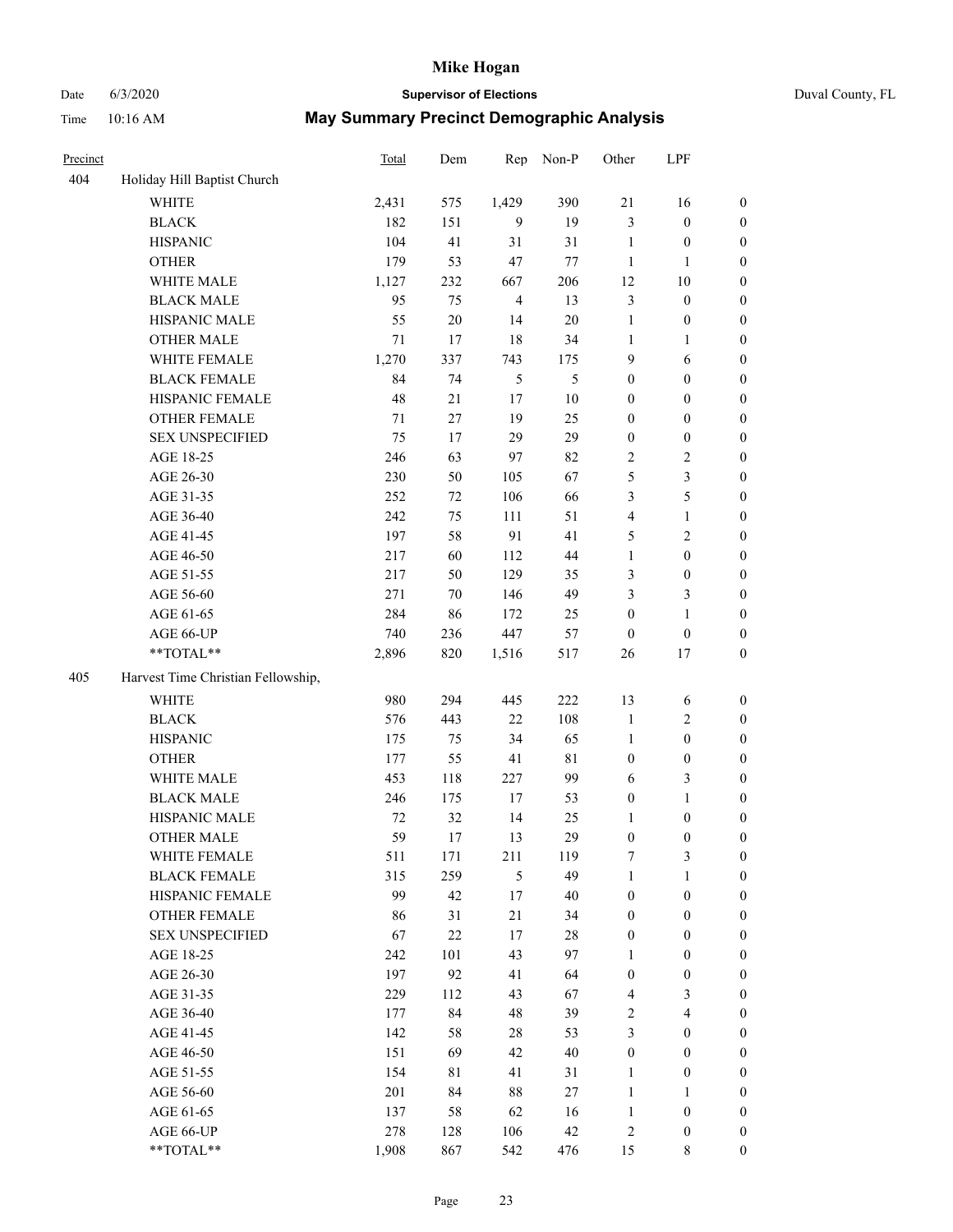### Date 6/3/2020 **Supervisor of Elections** Duval County, FL

| Precinct |                            | Total | Dem    | Rep    | Non-P  | Other            | LPF                     |                  |
|----------|----------------------------|-------|--------|--------|--------|------------------|-------------------------|------------------|
| 407      | Southpoint Baptist Church  |       |        |        |        |                  |                         |                  |
|          | <b>WHITE</b>               | 3,952 | 982    | 2,073  | 819    | 47               | 31                      | $\boldsymbol{0}$ |
|          | <b>BLACK</b>               | 958   | 747    | 39     | 157    | 15               | $\boldsymbol{0}$        | $\boldsymbol{0}$ |
|          | <b>HISPANIC</b>            | 392   | 157    | 86     | 144    | 4                | 1                       | $\boldsymbol{0}$ |
|          | <b>OTHER</b>               | 848   | 298    | 185    | 354    | 9                | $\mathbf{2}$            | $\boldsymbol{0}$ |
|          | WHITE MALE                 | 1,858 | 383    | 1,015  | 417    | 24               | 19                      | $\boldsymbol{0}$ |
|          | <b>BLACK MALE</b>          | 375   | 279    | 15     | 76     | 5                | $\boldsymbol{0}$        | $\boldsymbol{0}$ |
|          | HISPANIC MALE              | 162   | 64     | $40\,$ | 57     | $\mathbf{1}$     | $\boldsymbol{0}$        | $\boldsymbol{0}$ |
|          | <b>OTHER MALE</b>          | 358   | 117    | 73     | 163    | $\overline{4}$   | $\mathbf{1}$            | $\boldsymbol{0}$ |
|          | WHITE FEMALE               | 2,049 | 584    | 1,043  | 388    | 22               | 12                      | 0                |
|          | <b>BLACK FEMALE</b>        | 570   | 458    | 23     | 79     | 10               | $\boldsymbol{0}$        | 0                |
|          | HISPANIC FEMALE            | 224   | $90\,$ | 45     | 85     | 3                | $\mathbf{1}$            | $\boldsymbol{0}$ |
|          | OTHER FEMALE               | 382   | 154    | 92     | 131    | 5                | $\boldsymbol{0}$        | $\boldsymbol{0}$ |
|          | <b>SEX UNSPECIFIED</b>     | 172   | 55     | 37     | 78     | $\mathbf{1}$     | $\mathbf{1}$            | $\boldsymbol{0}$ |
|          | AGE 18-25                  | 684   | 269    | 216    | 184    | 13               | $\sqrt{2}$              | $\boldsymbol{0}$ |
|          | AGE 26-30                  | 850   | 320    | 274    | 235    | 13               | $\,8\,$                 | $\boldsymbol{0}$ |
|          | AGE 31-35                  | 758   | 288    | 218    | 235    | 14               | $\mathfrak{Z}$          | $\boldsymbol{0}$ |
|          | AGE 36-40                  | 577   | 212    | 177    | 174    | $\overline{9}$   | $\mathfrak s$           | $\boldsymbol{0}$ |
|          | AGE 41-45                  | 476   | 168    | 145    | 149    | $\,$ 8 $\,$      | $\sqrt{6}$              | $\boldsymbol{0}$ |
|          | AGE 46-50                  | 474   | 164    | 185    | 121    | $\overline{c}$   | $\sqrt{2}$              | $\boldsymbol{0}$ |
|          | AGE 51-55                  | 472   | 157    | 220    | 92     | $\mathbf{1}$     | $\sqrt{2}$              | 0                |
|          | AGE 56-60                  | 446   | 136    | 218    | 84     | 4                | $\overline{\mathbf{4}}$ | $\boldsymbol{0}$ |
|          | AGE 61-65                  | 396   | 138    | 192    | 59     | 5                | $\mathfrak{2}$          | $\boldsymbol{0}$ |
|          | AGE 66-UP                  | 1,017 | 332    | 538    | 141    | 6                | $\boldsymbol{0}$        | $\boldsymbol{0}$ |
|          | $**TOTAL**$                | 6,150 | 2,184  | 2,383  | 1,474  | 75               | 34                      | $\boldsymbol{0}$ |
| 408      | Dean Road Church of Christ |       |        |        |        |                  |                         |                  |
|          | <b>WHITE</b>               | 2,951 | 669    | 1,655  | 589    | $27\,$           | 11                      | $\boldsymbol{0}$ |
|          | <b>BLACK</b>               | 551   | 431    | 23     | 93     | 3                | $\mathbf{1}$            | $\boldsymbol{0}$ |
|          | <b>HISPANIC</b>            | 273   | 106    | 61     | 104    | $\mathbf{1}$     | $\mathbf{1}$            | $\boldsymbol{0}$ |
|          | <b>OTHER</b>               | 337   | 92     | 102    | 142    | $\mathbf{1}$     | $\boldsymbol{0}$        | $\boldsymbol{0}$ |
|          | WHITE MALE                 | 1,367 | 257    | 788    | 304    | 10               | $\,$ 8 $\,$             | 0                |
|          | <b>BLACK MALE</b>          | 194   | 139    | $11\,$ | 42     | $\mathbf{1}$     | $\mathbf{1}$            | $\boldsymbol{0}$ |
|          | HISPANIC MALE              | 118   | 41     | $28\,$ | 49     | $\boldsymbol{0}$ | $\boldsymbol{0}$        | 0                |
|          | <b>OTHER MALE</b>          | 132   | 29     | 39     | 64     | $\boldsymbol{0}$ | $\boldsymbol{0}$        | $\boldsymbol{0}$ |
|          | WHITE FEMALE               | 1,546 | 403    | 851    | 272    | $17\,$           | $\mathfrak{Z}$          | $\boldsymbol{0}$ |
|          | <b>BLACK FEMALE</b>        | 346   | 285    | $11\,$ | 48     | $\sqrt{2}$       | $\boldsymbol{0}$        | $\boldsymbol{0}$ |
|          | HISPANIC FEMALE            | 146   | 63     | 30     | 51     | $\mathbf{1}$     | $\mathbf{1}$            | $\overline{0}$   |
|          | <b>OTHER FEMALE</b>        | 147   | 48     | 52     | 46     | $\mathbf{1}$     | $\boldsymbol{0}$        | 0                |
|          | <b>SEX UNSPECIFIED</b>     | 116   | 33     | 31     | 52     | $\boldsymbol{0}$ | $\boldsymbol{0}$        | 0                |
|          | AGE 18-25                  | 390   | 123    | 109    | 149    | $\,$ 8 $\,$      | $\mathbf{1}$            | 0                |
|          | AGE 26-30                  | 361   | 108    | 130    | 117    | 5                | $\mathbf{1}$            | 0                |
|          | AGE 31-35                  | 400   | 132    | 133    | 130    | 4                | $\mathbf{1}$            | 0                |
|          | AGE 36-40                  | 340   | 101    | 131    | 102    | 4                | $\sqrt{2}$              | 0                |
|          | AGE 41-45                  | 268   | 79     | 115    | 69     | $\sqrt{2}$       | $\mathfrak{Z}$          | 0                |
|          | AGE 46-50                  | 298   | 91     | 137    | 64     | 3                | $\mathfrak{Z}$          | $\boldsymbol{0}$ |
|          | AGE 51-55                  | 343   | $90\,$ | 184    | 67     | $\mathbf{1}$     | $\mathbf{1}$            | $\boldsymbol{0}$ |
|          | AGE 56-60                  | 405   | 112    | 213    | $80\,$ | $\boldsymbol{0}$ | $\boldsymbol{0}$        | $\boldsymbol{0}$ |
|          | AGE 61-65                  | 388   | 115    | 207    | 64     | $\boldsymbol{2}$ | $\boldsymbol{0}$        | $\boldsymbol{0}$ |
|          | AGE 66-UP                  | 919   | 347    | 482    | 86     | $\mathfrak{Z}$   | $\mathbf{1}$            | $\boldsymbol{0}$ |
|          | **TOTAL**                  | 4,112 | 1,298  | 1,841  | 928    | 32               | 13                      | $\boldsymbol{0}$ |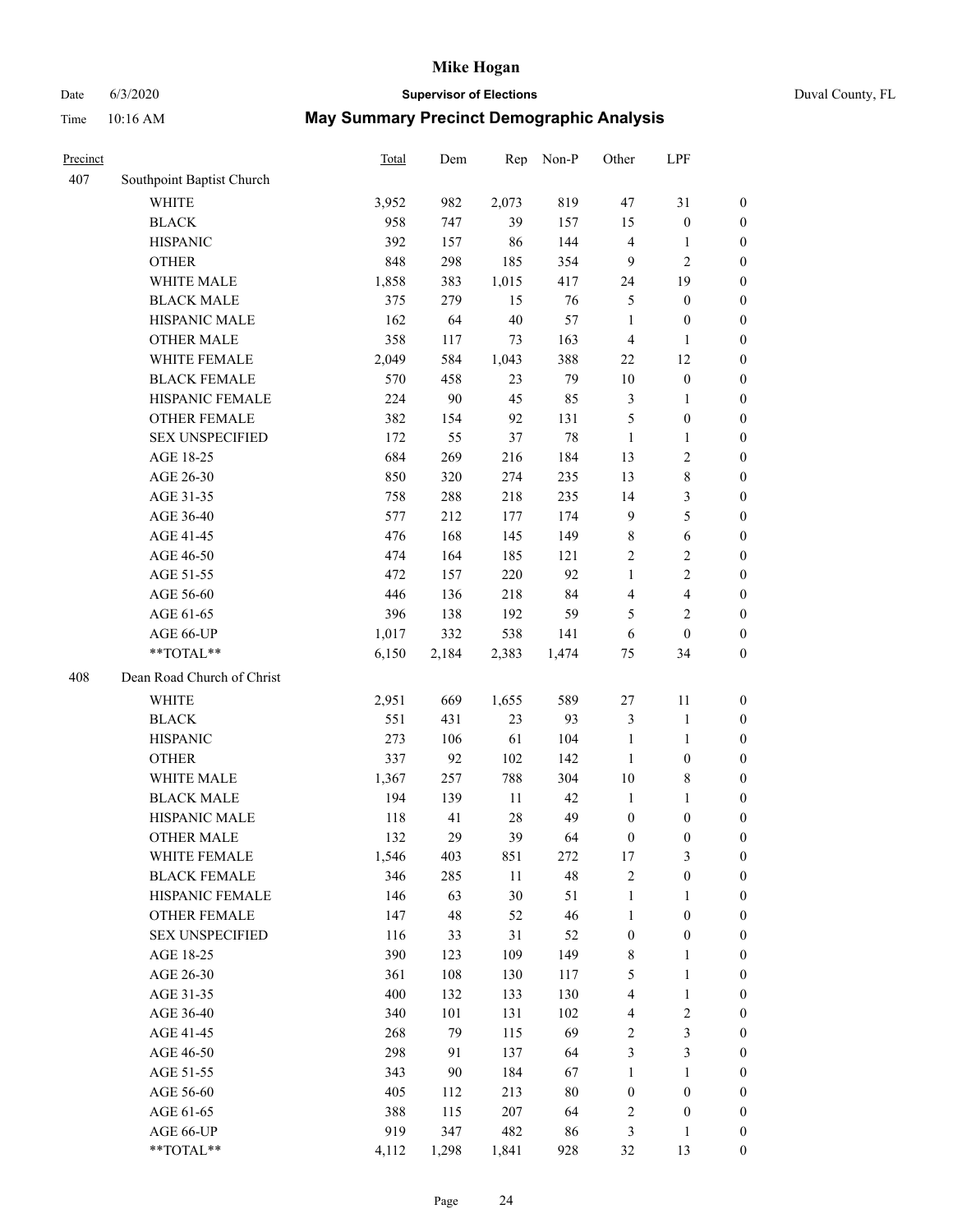## Date 6/3/2020 **Supervisor of Elections** Duval County, FL

| Precinct |                                     | <b>Total</b> | Dem   | Rep    | Non-P  | Other            | LPF              |                  |
|----------|-------------------------------------|--------------|-------|--------|--------|------------------|------------------|------------------|
| 409      | Ramallah American Club of Jacksonvi |              |       |        |        |                  |                  |                  |
|          | <b>WHITE</b>                        | 1,788        | 495   | 901    | 372    | 9                | 11               | 0                |
|          | <b>BLACK</b>                        | 650          | 510   | 25     | 111    | 3                | $\mathbf{1}$     | 0                |
|          | <b>HISPANIC</b>                     | 257          | 114   | 46     | 93     | 3                | $\mathbf{1}$     | 0                |
|          | <b>OTHER</b>                        | 361          | 96    | 81     | 181    | $\mathbf{1}$     | $\sqrt{2}$       | $\boldsymbol{0}$ |
|          | WHITE MALE                          | 786          | 191   | 408    | 176    | 4                | $\tau$           | $\boldsymbol{0}$ |
|          | <b>BLACK MALE</b>                   | 269          | 196   | 14     | 56     | 2                | $\mathbf{1}$     | $\boldsymbol{0}$ |
|          | HISPANIC MALE                       | 89           | 36    | 23     | $30\,$ | 0                | $\boldsymbol{0}$ | $\boldsymbol{0}$ |
|          | <b>OTHER MALE</b>                   | 134          | 34    | 36     | 62     | $\boldsymbol{0}$ | $\mathfrak{2}$   | $\boldsymbol{0}$ |
|          | WHITE FEMALE                        | 983          | 300   | 484    | 191    | 5                | 3                | $\boldsymbol{0}$ |
|          | <b>BLACK FEMALE</b>                 | 365          | 303   | 10     | 51     | $\mathbf{1}$     | $\boldsymbol{0}$ | 0                |
|          | HISPANIC FEMALE                     | 166          | 77    | 22     | 63     | 3                | 1                | 0                |
|          | <b>OTHER FEMALE</b>                 | 160          | 52    | 36     | $71\,$ | $\mathbf{1}$     | $\boldsymbol{0}$ | 0                |
|          | <b>SEX UNSPECIFIED</b>              | 104          | 26    | 20     | 57     | $\boldsymbol{0}$ | $\mathbf{1}$     | $\boldsymbol{0}$ |
|          | AGE 18-25                           | 297          | 121   | 61     | 109    | 4                | $\sqrt{2}$       | $\boldsymbol{0}$ |
|          | AGE 26-30                           | 299          | 115   | 69     | 111    | $\boldsymbol{0}$ | $\overline{4}$   | $\boldsymbol{0}$ |
|          | AGE 31-35                           | 249          | 84    | 71     | 90     | $\mathbf{1}$     | $\mathfrak{Z}$   | $\boldsymbol{0}$ |
|          | AGE 36-40                           | 256          | 101   | 78     | 72     | 3                | $\sqrt{2}$       | $\boldsymbol{0}$ |
|          | AGE 41-45                           | 211          | 83    | 64     | 61     | $\mathbf{1}$     | $\sqrt{2}$       | $\overline{0}$   |
|          | AGE 46-50                           | 224          | 96    | $71\,$ | 53     | $\overline{2}$   | $\overline{c}$   | $\boldsymbol{0}$ |
|          | AGE 51-55                           | 262          | 95    | 105    | 61     | $\mathbf{1}$     | $\boldsymbol{0}$ | 0                |
|          | AGE 56-60                           | 271          | 114   | 103    | 54     | $\boldsymbol{0}$ | $\boldsymbol{0}$ | 0                |
|          | AGE 61-65                           | 271          | 103   | 120    | 48     | $\boldsymbol{0}$ | $\boldsymbol{0}$ | 0                |
|          | AGE 66-UP                           | 716          | 303   | 311    | 98     | 4                | $\boldsymbol{0}$ | $\boldsymbol{0}$ |
|          | $**TOTAL**$                         | 3,056        | 1,215 | 1,053  | 757    | 16               | 15               | $\boldsymbol{0}$ |
| 410      | St. Barnabas Anglican Church        |              |       |        |        |                  |                  |                  |
|          | <b>WHITE</b>                        | 2,483        | 573   | 1,282  | 584    | 31               | 13               | $\boldsymbol{0}$ |
|          | <b>BLACK</b>                        | 843          | 625   | 44     | 166    | 7                | $\mathbf{1}$     | $\boldsymbol{0}$ |
|          | <b>HISPANIC</b>                     | 400          | 182   | 78     | 138    | 2                | $\boldsymbol{0}$ | $\boldsymbol{0}$ |
|          | <b>OTHER</b>                        | 725          | 207   | 196    | 315    | 4                | $\mathfrak{Z}$   | $\boldsymbol{0}$ |
|          | WHITE MALE                          | 1,195        | 237   | 652    | 282    | 17               | $\tau$           | $\overline{0}$   |
|          | <b>BLACK MALE</b>                   | 353          | 248   | 23     | $77\,$ | 4                | $\mathbf{1}$     | $\boldsymbol{0}$ |
|          | HISPANIC MALE                       | 175          | 69    | 38     | 67     | 1                | $\boldsymbol{0}$ | 0                |
|          | <b>OTHER MALE</b>                   | 303          | 80    | 93     | 128    | 2                | $\boldsymbol{0}$ | 0                |
|          | WHITE FEMALE                        | 1,237        | 325   | 607    | 285    | 14               | 6                | 0                |
|          | <b>BLACK FEMALE</b>                 | 478          | 367   | 19     | 89     | 3                | $\boldsymbol{0}$ | $\boldsymbol{0}$ |
|          | HISPANIC FEMALE                     | 212          | 108   | 35     | 68     | $\mathbf{1}$     | $\boldsymbol{0}$ | $\overline{0}$   |
|          | <b>OTHER FEMALE</b>                 | 326          | 98    | 90     | 133    | 2                | $\mathfrak{Z}$   | 0                |
|          | <b>SEX UNSPECIFIED</b>              | 172          | 55    | 43     | 74     | $\boldsymbol{0}$ | $\boldsymbol{0}$ | 0                |
|          | AGE 18-25                           | 545          | 190   | 139    | 206    | 8                | $\sqrt{2}$       | 0                |
|          | AGE 26-30                           | 462          | 175   | 122    | 155    | 8                | $\sqrt{2}$       | 0                |
|          | AGE 31-35                           | 400          | 144   | 126    | 124    | 4                | $\sqrt{2}$       | 0                |
|          | AGE 36-40                           | 375          | 136   | 96     | 135    | 6                | $\sqrt{2}$       | 0                |
|          | AGE 41-45                           | 290          | 96    | $90\,$ | 99     | 4                | $\mathbf{1}$     | 0                |
|          | AGE 46-50                           | 378          | 128   | 140    | 102    | 3                | $\mathfrak s$    | 0                |
|          | AGE 51-55                           | 384          | 133   | 160    | 89     | $\mathbf{1}$     | $\mathbf{1}$     | 0                |
|          | AGE 56-60                           | 441          | 154   | 182    | 101    | 4                | $\boldsymbol{0}$ | 0                |
|          | AGE 61-65                           | 385          | 120   | 181    | 79     | 4                | 1                | 0                |
|          | AGE 66-UP                           | 791          | 311   | 364    | 113    | 2                | $\,1$            | 0                |
|          | **TOTAL**                           | 4,451        | 1,587 | 1,600  | 1,203  | 44               | 17               | $\boldsymbol{0}$ |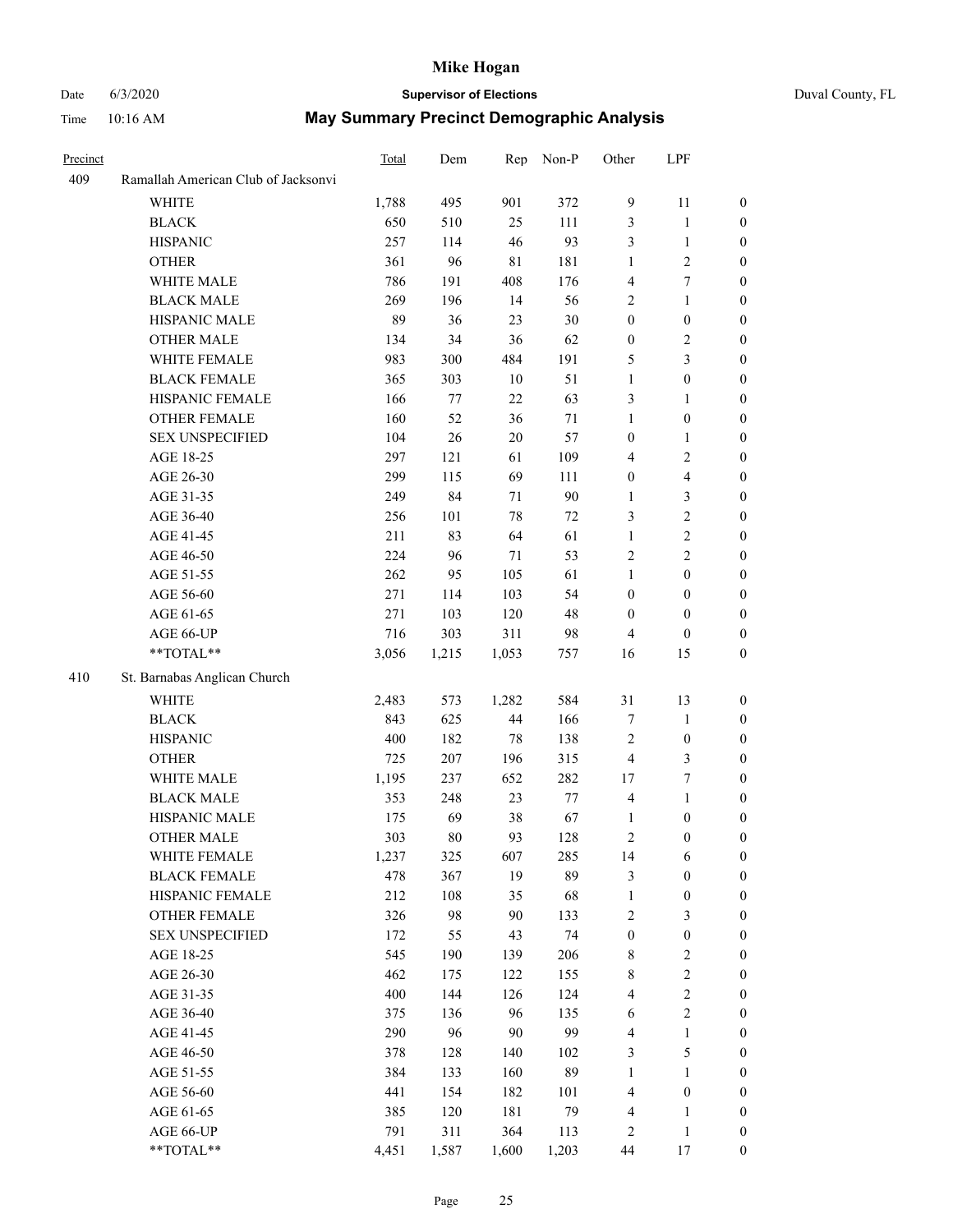# Date 6/3/2020 **Supervisor of Elections** Duval County, FL

| Precinct |                             | Total | Dem   | Rep    | Non-P   | Other                   | LPF              |                  |
|----------|-----------------------------|-------|-------|--------|---------|-------------------------|------------------|------------------|
| 411      | Windy Hill Community Center |       |       |        |         |                         |                  |                  |
|          | <b>WHITE</b>                | 3,072 | 774   | 1,424  | 810     | 46                      | 18               | 0                |
|          | <b>BLACK</b>                | 710   | 513   | 33     | 156     | $\,$ 8 $\,$             | $\boldsymbol{0}$ | 0                |
|          | <b>HISPANIC</b>             | 661   | 278   | 125    | 255     | 3                       | $\boldsymbol{0}$ | $\boldsymbol{0}$ |
|          | <b>OTHER</b>                | 583   | 187   | 138    | 252     | 3                       | $\mathfrak{Z}$   | $\boldsymbol{0}$ |
|          | WHITE MALE                  | 1,468 | 302   | 739    | 394     | 22                      | 11               | $\boldsymbol{0}$ |
|          | <b>BLACK MALE</b>           | 292   | 191   | 20     | $77 \,$ | $\overline{\mathbf{4}}$ | $\boldsymbol{0}$ | $\boldsymbol{0}$ |
|          | HISPANIC MALE               | 301   | 124   | 65     | 109     | 3                       | $\boldsymbol{0}$ | $\boldsymbol{0}$ |
|          | <b>OTHER MALE</b>           | 244   | 74    | $70\,$ | 95      | $\overline{c}$          | 3                | $\boldsymbol{0}$ |
|          | WHITE FEMALE                | 1,556 | 464   | 664    | 398     | 23                      | $\boldsymbol{7}$ | $\boldsymbol{0}$ |
|          | <b>BLACK FEMALE</b>         | 409   | 318   | 11     | 76      | 4                       | $\boldsymbol{0}$ | $\boldsymbol{0}$ |
|          | HISPANIC FEMALE             | 339   | 148   | 55     | 136     | $\boldsymbol{0}$        | $\boldsymbol{0}$ | $\boldsymbol{0}$ |
|          | OTHER FEMALE                | 257   | 96    | 50     | 110     | $\mathbf{1}$            | $\boldsymbol{0}$ | $\boldsymbol{0}$ |
|          | <b>SEX UNSPECIFIED</b>      | 160   | 35    | 46     | 78      | $\mathbf{1}$            | $\boldsymbol{0}$ | $\boldsymbol{0}$ |
|          | AGE 18-25                   | 652   | 223   | 163    | 244     | 19                      | $\mathfrak{Z}$   | $\boldsymbol{0}$ |
|          | AGE 26-30                   | 659   | 235   | 171    | 241     | 9                       | $\mathfrak{Z}$   | $\boldsymbol{0}$ |
|          | AGE 31-35                   | 563   | 191   | 163    | 199     | 5                       | 5                | $\boldsymbol{0}$ |
|          | AGE 36-40                   | 415   | 149   | 111    | 143     | 8                       | $\overline{4}$   | $\boldsymbol{0}$ |
|          | AGE 41-45                   | 383   | 136   | 113    | 126     | 5                       | 3                | $\boldsymbol{0}$ |
|          | AGE 46-50                   | 386   | 132   | 141    | 107     | 5                       | $\mathbf{1}$     | $\boldsymbol{0}$ |
|          | AGE 51-55                   | 384   | 129   | 138    | 112     | 4                       | $\mathbf{1}$     | $\boldsymbol{0}$ |
|          | AGE 56-60                   | 454   | 157   | 182    | 112     | 3                       | $\boldsymbol{0}$ | 0                |
|          | AGE 61-65                   | 384   | 131   | 171    | 80      | $\mathbf{1}$            | 1                | $\boldsymbol{0}$ |
|          | AGE 66-UP                   | 746   | 269   | 367    | 109     | $\mathbf{1}$            | $\boldsymbol{0}$ | $\boldsymbol{0}$ |
|          | $**TOTAL**$                 | 5,026 | 1,752 | 1,720  | 1,473   | 60                      | $21\,$           | $\boldsymbol{0}$ |
| 412      | CrossRoad Church, UMC       |       |       |        |         |                         |                  |                  |
|          | <b>WHITE</b>                | 2,125 | 590   | 903    | 574     | 41                      | 17               | $\boldsymbol{0}$ |
|          | <b>BLACK</b>                | 517   | 383   | 23     | 101     | 9                       | $\mathbf{1}$     | $\boldsymbol{0}$ |
|          | <b>HISPANIC</b>             | 267   | 94    | 69     | 95      | 8                       | $\mathbf{1}$     | $\boldsymbol{0}$ |
|          | <b>OTHER</b>                | 348   | 132   | 72     | 141     | 3                       | $\boldsymbol{0}$ | $\boldsymbol{0}$ |
|          | WHITE MALE                  | 1,013 | 242   | 445    | 291     | 24                      | 11               | $\boldsymbol{0}$ |
|          | <b>BLACK MALE</b>           | 209   | 136   | $10\,$ | 54      | $\,$ $\,$               | $\mathbf{1}$     | $\boldsymbol{0}$ |
|          | HISPANIC MALE               | 128   | 42    | 37     | 46      | 2                       | 1                | 0                |
|          | <b>OTHER MALE</b>           | 135   | 41    | 36     | 56      | $\overline{c}$          | $\boldsymbol{0}$ | $\boldsymbol{0}$ |
|          | WHITE FEMALE                | 1,087 | 335   | 453    | 276     | 17                      | 6                | 0                |
|          | <b>BLACK FEMALE</b>         | 301   | 241   | 13     | 46      | 1                       | $\boldsymbol{0}$ | $\boldsymbol{0}$ |
|          | HISPANIC FEMALE             | 132   | 49    | 31     | 46      | 6                       | $\boldsymbol{0}$ | $\overline{0}$   |
|          | OTHER FEMALE                | 176   | 80    | 32     | 63      | 1                       | $\boldsymbol{0}$ | $\overline{0}$   |
|          | <b>SEX UNSPECIFIED</b>      | 76    | 33    | 10     | 33      | $\boldsymbol{0}$        | $\boldsymbol{0}$ | 0                |
|          | AGE 18-25                   | 537   | 203   | 155    | 166     | 9                       | $\overline{4}$   | 0                |
|          | AGE 26-30                   | 618   | 220   | 194    | 184     | 14                      | 6                | 0                |
|          | AGE 31-35                   | 414   | 146   | 121    | 138     | 7                       | $\sqrt{2}$       | 0                |
|          | AGE 36-40                   | 295   | 100   | 84     | 102     | 6                       | $\mathfrak{Z}$   | 0                |
|          | AGE 41-45                   | 241   | 108   | 67     | 64      | 1                       | $\mathbf{1}$     | 0                |
|          | AGE 46-50                   | 233   | 99    | 69     | 55      | 8                       | $\sqrt{2}$       | 0                |
|          | AGE 51-55                   | 239   | 83    | 94     | 57      | 4                       | $\mathbf{1}$     | 0                |
|          | AGE 56-60                   | 204   | 76    | 76     | 48      | 4                       | $\boldsymbol{0}$ | $\overline{0}$   |
|          | AGE 61-65                   | 172   | 65    | 65     | 37      | 5                       | $\boldsymbol{0}$ | $\overline{0}$   |
|          | AGE 66-UP                   | 304   | 99    | 142    | 60      | 3                       | $\boldsymbol{0}$ | 0                |
|          | **TOTAL**                   | 3,257 | 1,199 | 1,067  | 911     | 61                      | 19               | $\boldsymbol{0}$ |
|          |                             |       |       |        |         |                         |                  |                  |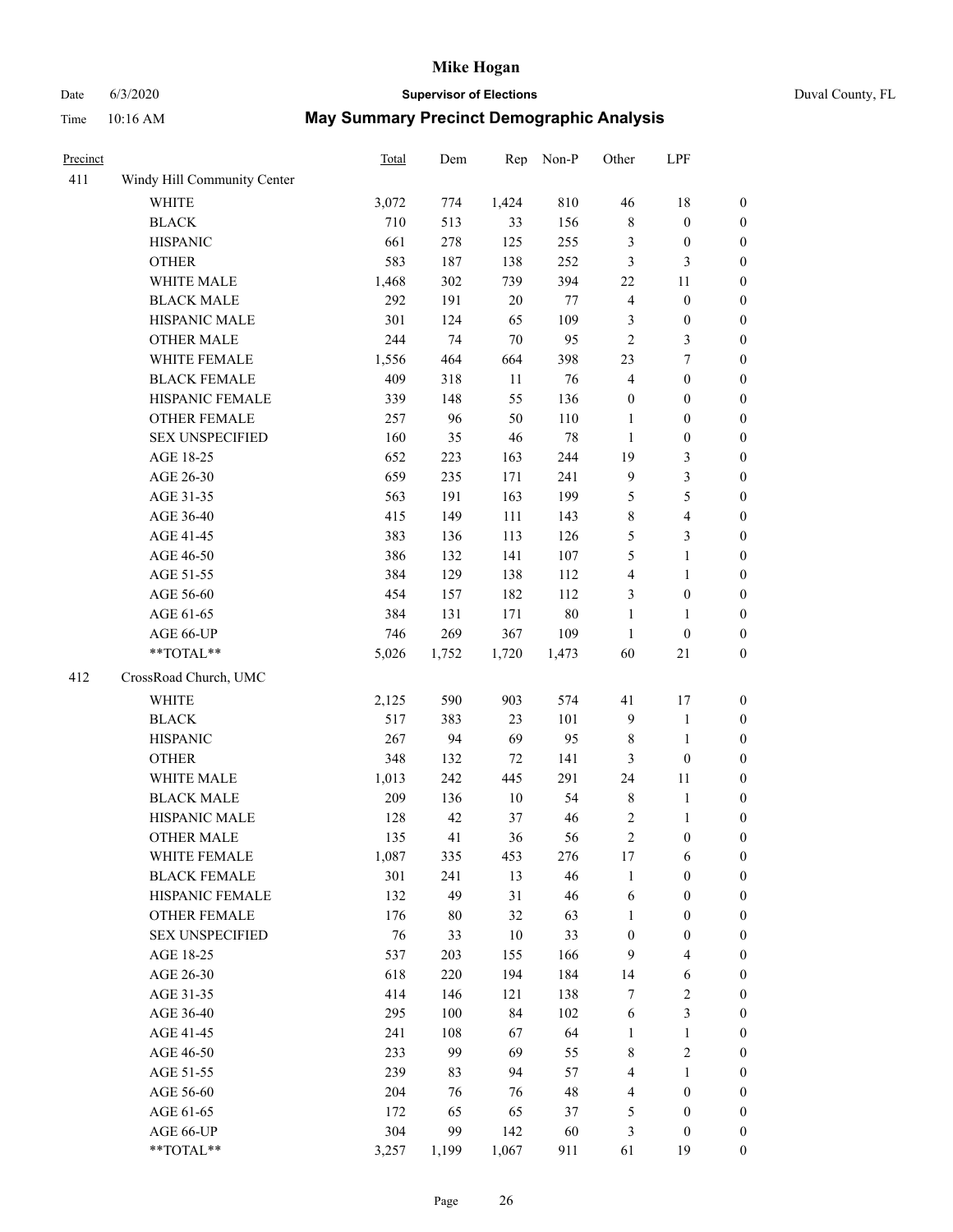# Date 6/3/2020 **Supervisor of Elections**

|  | Duval County, FL |  |
|--|------------------|--|
|--|------------------|--|

| Precinct |                                    | Total | Dem    | Rep            | Non-P                   | Other            | LPF                     |                  |
|----------|------------------------------------|-------|--------|----------------|-------------------------|------------------|-------------------------|------------------|
| 501      | <b>Balis Community Center</b>      |       |        |                |                         |                  |                         |                  |
|          | <b>WHITE</b>                       | 2,619 | 839    | 1,202          | 528                     | 28               | 22                      | $\boldsymbol{0}$ |
|          | <b>BLACK</b>                       | 202   | 139    | 11             | 45                      | $\sqrt{6}$       | $\mathbf{1}$            | $\boldsymbol{0}$ |
|          | <b>HISPANIC</b>                    | 117   | 44     | 40             | 32                      | 1                | $\boldsymbol{0}$        | $\boldsymbol{0}$ |
|          | <b>OTHER</b>                       | 241   | 75     | $70\,$         | 91                      | 3                | $\mathbf{2}$            | $\boldsymbol{0}$ |
|          | WHITE MALE                         | 1,251 | 366    | 586            | 274                     | 10               | 15                      | $\boldsymbol{0}$ |
|          | <b>BLACK MALE</b>                  | 89    | 58     | 5              | 23                      | 3                | $\boldsymbol{0}$        | $\boldsymbol{0}$ |
|          | HISPANIC MALE                      | 50    | 19     | 16             | 15                      | $\boldsymbol{0}$ | $\boldsymbol{0}$        | $\boldsymbol{0}$ |
|          | <b>OTHER MALE</b>                  | 91    | 24     | 29             | 36                      | $\mathbf{1}$     | $\mathbf{1}$            | $\boldsymbol{0}$ |
|          | WHITE FEMALE                       | 1,332 | 462    | 602            | 243                     | 18               | 7                       | $\boldsymbol{0}$ |
|          | <b>BLACK FEMALE</b>                | 111   | $80\,$ | 6              | 21                      | 3                | $\mathbf{1}$            | 0                |
|          | HISPANIC FEMALE                    | 64    | 24     | 23             | 16                      | $\mathbf{1}$     | $\boldsymbol{0}$        | $\boldsymbol{0}$ |
|          | OTHER FEMALE                       | 112   | 39     | 36             | 36                      | $\boldsymbol{0}$ | $\mathbf{1}$            | $\boldsymbol{0}$ |
|          | <b>SEX UNSPECIFIED</b>             | 79    | 25     | $20\,$         | 32                      | 2                | $\boldsymbol{0}$        | $\boldsymbol{0}$ |
|          | AGE 18-25                          | 243   | 81     | 77             | $78\,$                  | 6                | $\mathbf{1}$            | $\boldsymbol{0}$ |
|          | AGE 26-30                          | 326   | 106    | 116            | 95                      | 5                | $\overline{\mathbf{4}}$ | $\boldsymbol{0}$ |
|          | AGE 31-35                          | 391   | 152    | 128            | 97                      | 6                | $8\,$                   | $\boldsymbol{0}$ |
|          | AGE 36-40                          | 253   | 90     | 83             | $72\,$                  | 5                | $\mathfrak{Z}$          | $\boldsymbol{0}$ |
|          | AGE 41-45                          | 222   | 67     | 85             | 65                      | 3                | $\sqrt{2}$              | $\boldsymbol{0}$ |
|          | AGE 46-50                          | 246   | 73     | 104            | 64                      | $\overline{2}$   | $\mathfrak{Z}$          | $\boldsymbol{0}$ |
|          | AGE 51-55                          | 245   | 61     | 131            | 47                      | 6                | $\boldsymbol{0}$        | 0                |
|          | AGE 56-60                          | 285   | 111    | 125            | 45                      | $\mathbf{1}$     | 3                       | $\boldsymbol{0}$ |
|          | AGE 61-65                          | 281   | 104    | 131            | 44                      | $\sqrt{2}$       | $\boldsymbol{0}$        | $\boldsymbol{0}$ |
|          | AGE 66-UP                          | 687   | 252    | 343            | 89                      | $\mathbf{2}$     | $\mathbf{1}$            | $\boldsymbol{0}$ |
|          | **TOTAL**                          | 3,179 | 1,097  | 1,323          | 696                     | 38               | 25                      | $\boldsymbol{0}$ |
| 502      | St. Nicholas Park Christian Church |       |        |                |                         |                  |                         |                  |
|          | WHITE                              | 926   | 284    | 482            | 146                     | $\,$ 8 $\,$      | 6                       | $\boldsymbol{0}$ |
|          | <b>BLACK</b>                       | 43    | $28\,$ | $\mathfrak{S}$ | $\mathbf{9}$            | $\mathbf{1}$     | $\boldsymbol{0}$        | $\boldsymbol{0}$ |
|          | <b>HISPANIC</b>                    | 32    | 13     | $\,8\,$        | 9                       | $\mathbf{1}$     | $\mathbf{1}$            | $\boldsymbol{0}$ |
|          | <b>OTHER</b>                       | 54    | 15     | 18             | $20\,$                  | $\mathbf{1}$     | $\boldsymbol{0}$        | $\boldsymbol{0}$ |
|          | WHITE MALE                         | 425   | 119    | 218            | $80\,$                  | 2                | 6                       | $\boldsymbol{0}$ |
|          | <b>BLACK MALE</b>                  | 18    | 11     | $\sqrt{2}$     | $\overline{\mathbf{4}}$ | $\mathbf{1}$     | $\boldsymbol{0}$        | $\boldsymbol{0}$ |
|          | HISPANIC MALE                      | 15    | $\tau$ | $\mathfrak{S}$ | 3                       | $\boldsymbol{0}$ | $\boldsymbol{0}$        | 0                |
|          | <b>OTHER MALE</b>                  | 18    | 6      | $\overline{4}$ | $\tau$                  | $\mathbf{1}$     | $\boldsymbol{0}$        | $\boldsymbol{0}$ |
|          | WHITE FEMALE                       | 490   | 163    | 257            | 64                      | 6                | $\boldsymbol{0}$        | $\overline{0}$   |
|          | <b>BLACK FEMALE</b>                | 25    | 17     | 3              | 5                       | $\boldsymbol{0}$ | $\boldsymbol{0}$        | $\overline{0}$   |
|          | HISPANIC FEMALE                    | 16    | 5      | $\mathfrak{Z}$ | 6                       | 1                | $\mathbf{1}$            | $\overline{0}$   |
|          | <b>OTHER FEMALE</b>                | 22    | 6      | 10             | 6                       | $\boldsymbol{0}$ | $\boldsymbol{0}$        | 0                |
|          | <b>SEX UNSPECIFIED</b>             | 26    | 6      | 11             | $\mathbf{9}$            | $\boldsymbol{0}$ | $\boldsymbol{0}$        | 0                |
|          | AGE 18-25                          | 69    | 24     | 29             | 14                      | 2                | $\boldsymbol{0}$        | 0                |
|          | AGE 26-30                          | 96    | 36     | 44             | 15                      | $\boldsymbol{0}$ | $\mathbf{1}$            | 0                |
|          | AGE 31-35                          | 118   | 36     | 57             | 23                      | $\mathbf{1}$     | $\mathbf{1}$            | 0                |
|          | AGE 36-40                          | 126   | 40     | 46             | 35                      | 3                | $\mathfrak{2}$          | 0                |
|          | AGE 41-45                          | 44    | 10     | 15             | 18                      | $\boldsymbol{0}$ | $\mathbf{1}$            | 0                |
|          | AGE 46-50                          | 79    | 21     | 43             | 15                      | $\boldsymbol{0}$ | $\boldsymbol{0}$        | 0                |
|          | AGE 51-55                          | 82    | $28\,$ | 47             | $\tau$                  | $\boldsymbol{0}$ | $\boldsymbol{0}$        | $\overline{0}$   |
|          | AGE 56-60                          | 95    | 25     | 51             | 14                      | 4                | 1                       | $\overline{0}$   |
|          | AGE 61-65                          | 97    | 24     | 62             | 11                      | $\boldsymbol{0}$ | $\boldsymbol{0}$        | 0                |
|          | AGE 66-UP                          | 249   | 96     | 119            | $32\,$                  | $\mathbf{1}$     | $\mathbf{1}$            | 0                |
|          | **TOTAL**                          | 1,055 | 340    | 513            | 184                     | 11               | $\tau$                  | $\overline{0}$   |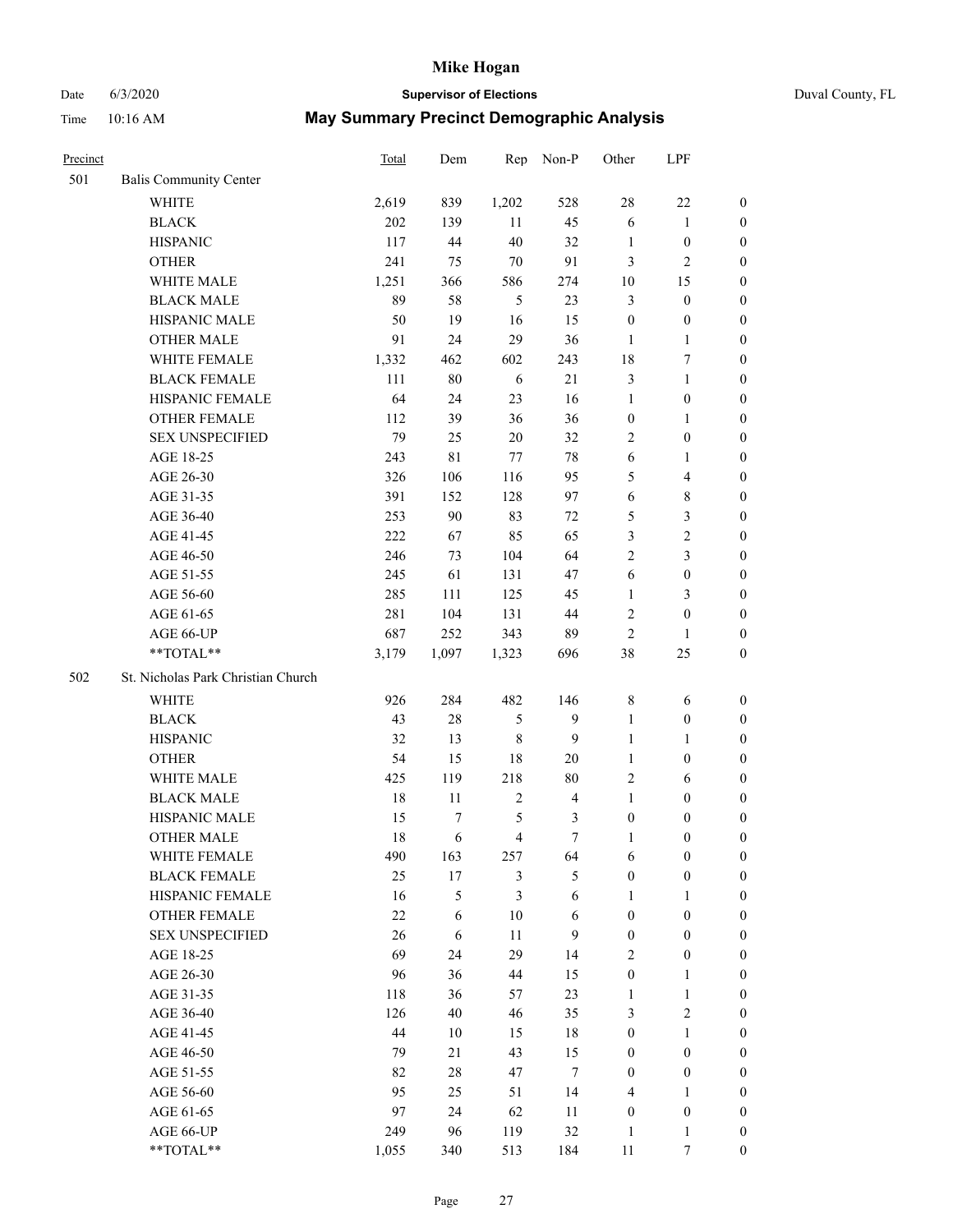# Date 6/3/2020 **Supervisor of Elections**

|  | Duval County, FL |  |
|--|------------------|--|
|--|------------------|--|

| Precinct |                                   | <b>Total</b> | Dem        | Rep              | Non-P          | Other            | LPF              |                  |
|----------|-----------------------------------|--------------|------------|------------------|----------------|------------------|------------------|------------------|
| 503      | Jacksonville Community Church     |              |            |                  |                |                  |                  |                  |
|          | <b>WHITE</b>                      | 1,242        | 377        | 519              | 328            | 12               | 6                | 0                |
|          | <b>BLACK</b>                      | 990          | 766        | 36               | 181            | 6                | $\mathbf{1}$     | 0                |
|          | <b>HISPANIC</b>                   | 309          | 135        | 54               | 118            | 2                | $\boldsymbol{0}$ | $\boldsymbol{0}$ |
|          | <b>OTHER</b>                      | 261          | 103        | 44               | 111            | 3                | $\boldsymbol{0}$ | $\boldsymbol{0}$ |
|          | WHITE MALE                        | 532          | 135        | 221              | 166            | 5                | 5                | $\boldsymbol{0}$ |
|          | <b>BLACK MALE</b>                 | 385          | 267        | 22               | 93             | 3                | $\boldsymbol{0}$ | $\boldsymbol{0}$ |
|          | HISPANIC MALE                     | 130          | 54         | 26               | 49             | $\mathbf{1}$     | $\boldsymbol{0}$ | $\boldsymbol{0}$ |
|          | <b>OTHER MALE</b>                 | 109          | 46         | $27\,$           | 36             | $\boldsymbol{0}$ | $\boldsymbol{0}$ | $\boldsymbol{0}$ |
|          | WHITE FEMALE                      | 685          | 230        | 292              | 155            | 7                | 1                | $\boldsymbol{0}$ |
|          | <b>BLACK FEMALE</b>               | 583          | 481        | 13               | 85             | 3                | $\mathbf{1}$     | 0                |
|          | HISPANIC FEMALE                   | 173          | $80\,$     | 28               | 64             | $\mathbf{1}$     | $\boldsymbol{0}$ | 0                |
|          | <b>OTHER FEMALE</b>               | 100          | 46         | 13               | 38             | 3                | $\boldsymbol{0}$ | $\boldsymbol{0}$ |
|          | <b>SEX UNSPECIFIED</b>            | 105          | 42         | $11\,$           | 52             | $\boldsymbol{0}$ | $\boldsymbol{0}$ | $\boldsymbol{0}$ |
|          | AGE 18-25                         | 337          | 180        | 47               | 104            | 6                | $\boldsymbol{0}$ | $\boldsymbol{0}$ |
|          | AGE 26-30                         | 331          | 159        | 49               | 115            | 5                | $\mathfrak{Z}$   | $\boldsymbol{0}$ |
|          | AGE 31-35                         | 301          | 146        | 42               | 109            | 3                | $\mathbf{1}$     | $\boldsymbol{0}$ |
|          | AGE 36-40                         | 254          | 120        | 43               | 90             | $\mathbf{1}$     | $\boldsymbol{0}$ | $\boldsymbol{0}$ |
|          | AGE 41-45                         | 180          | $87\,$     | 38               | 52             | 2                | $\mathbf{1}$     | $\boldsymbol{0}$ |
|          | AGE 46-50                         | 194          | 106        | 35               | 52             | $\boldsymbol{0}$ | $\mathbf{1}$     | $\boldsymbol{0}$ |
|          | AGE 51-55                         | 207          | 104        | 47               | 55             | 1                | $\boldsymbol{0}$ | 0                |
|          | AGE 56-60                         | 210          | 114        | 51               | 43             | 2                | $\boldsymbol{0}$ | 0                |
|          | AGE 61-65                         | 193          | 102        | 64               | 26             | $\mathbf{1}$     | $\boldsymbol{0}$ | 0                |
|          | AGE 66-UP                         | 595          | 263        | 237              | 92             | $\sqrt{2}$       | $\mathbf{1}$     | $\boldsymbol{0}$ |
|          | **TOTAL**                         | 2,802        | 1,381      | 653              | 738            | 23               | $\boldsymbol{7}$ | $\boldsymbol{0}$ |
| 504      | Southside United Methodist Church |              |            |                  |                |                  |                  |                  |
|          | <b>WHITE</b>                      | 1,589        | 476        | 865              | 226            | 13               | $\mathbf{9}$     | $\boldsymbol{0}$ |
|          | <b>BLACK</b>                      | 59           | 44         | $\overline{4}$   | $10\,$         | $\mathbf{1}$     | $\boldsymbol{0}$ | $\boldsymbol{0}$ |
|          | <b>HISPANIC</b>                   | 59           | 16         | 25               | 17             | $\boldsymbol{0}$ | $\mathbf{1}$     | $\boldsymbol{0}$ |
|          | <b>OTHER</b>                      | 93           | 34         | 31               | $28\,$         | $\boldsymbol{0}$ | $\boldsymbol{0}$ | $\boldsymbol{0}$ |
|          | WHITE MALE                        | 763          | 211        | 418              | 120            | 6                | $\,$ 8 $\,$      | $\overline{0}$   |
|          | <b>BLACK MALE</b>                 | 21           | 14         | $\sqrt{2}$       | $\mathfrak{S}$ | $\boldsymbol{0}$ | $\boldsymbol{0}$ | $\boldsymbol{0}$ |
|          | HISPANIC MALE                     | 29           | $10\,$     | $\boldsymbol{9}$ | $\mathbf{9}$   | $\boldsymbol{0}$ | 1                | 0                |
|          | <b>OTHER MALE</b>                 | 41           | 12         | 16               | 13             | $\boldsymbol{0}$ | $\boldsymbol{0}$ | $\boldsymbol{0}$ |
|          | WHITE FEMALE                      | 811          | 262        | 438              | 103            | 7                | 1                | 0                |
|          | <b>BLACK FEMALE</b>               | 35           | $28\,$     | $\mathfrak{2}$   | $\overline{4}$ | $\mathbf{1}$     | $\boldsymbol{0}$ | $\overline{0}$   |
|          | HISPANIC FEMALE                   | 29           | $\sqrt{6}$ | 16               | 7              | $\boldsymbol{0}$ | $\boldsymbol{0}$ | $\overline{0}$   |
|          | <b>OTHER FEMALE</b>               | 33           | 17         | $10\,$           | 6              | $\boldsymbol{0}$ | $\boldsymbol{0}$ | $\overline{0}$   |
|          | <b>SEX UNSPECIFIED</b>            | 38           | $10\,$     | 14               | 14             | $\boldsymbol{0}$ | $\boldsymbol{0}$ | 0                |
|          | AGE 18-25                         | 161          | 52         | 75               | 32             | 2                | $\boldsymbol{0}$ | 0                |
|          | AGE 26-30                         | 147          | 51         | 63               | $28\,$         | $\overline{c}$   | $\mathfrak{Z}$   | 0                |
|          | AGE 31-35                         | 185          | 58         | 73               | 48             | $\overline{2}$   | $\overline{4}$   | 0                |
|          | AGE 36-40                         | 164          | 52         | 87               | 24             | $\mathbf{1}$     | $\boldsymbol{0}$ | 0                |
|          | AGE 41-45                         | 164          | 54         | 76               | 31             | 3                | $\boldsymbol{0}$ | 0                |
|          | AGE 46-50                         | 156          | 35         | 91               | 29             | $\boldsymbol{0}$ | 1                | 0                |
|          | AGE 51-55                         | 153          | 49         | 84               | 18             | $\mathbf{1}$     | $\mathbf{1}$     | 0                |
|          | AGE 56-60                         | 150          | 47         | 83               | 19             | $\mathbf{1}$     | $\boldsymbol{0}$ | 0                |
|          | AGE 61-65                         | 168          | 55         | 94               | 19             | $\boldsymbol{0}$ | $\boldsymbol{0}$ | 0                |
|          | AGE 66-UP                         | 352          | 117        | 199              | 33             | 2                | $\mathbf{1}$     | 0                |
|          | **TOTAL**                         | 1,800        | 570        | 925              | 281            | 14               | 10               | $\boldsymbol{0}$ |
|          |                                   |              |            |                  |                |                  |                  |                  |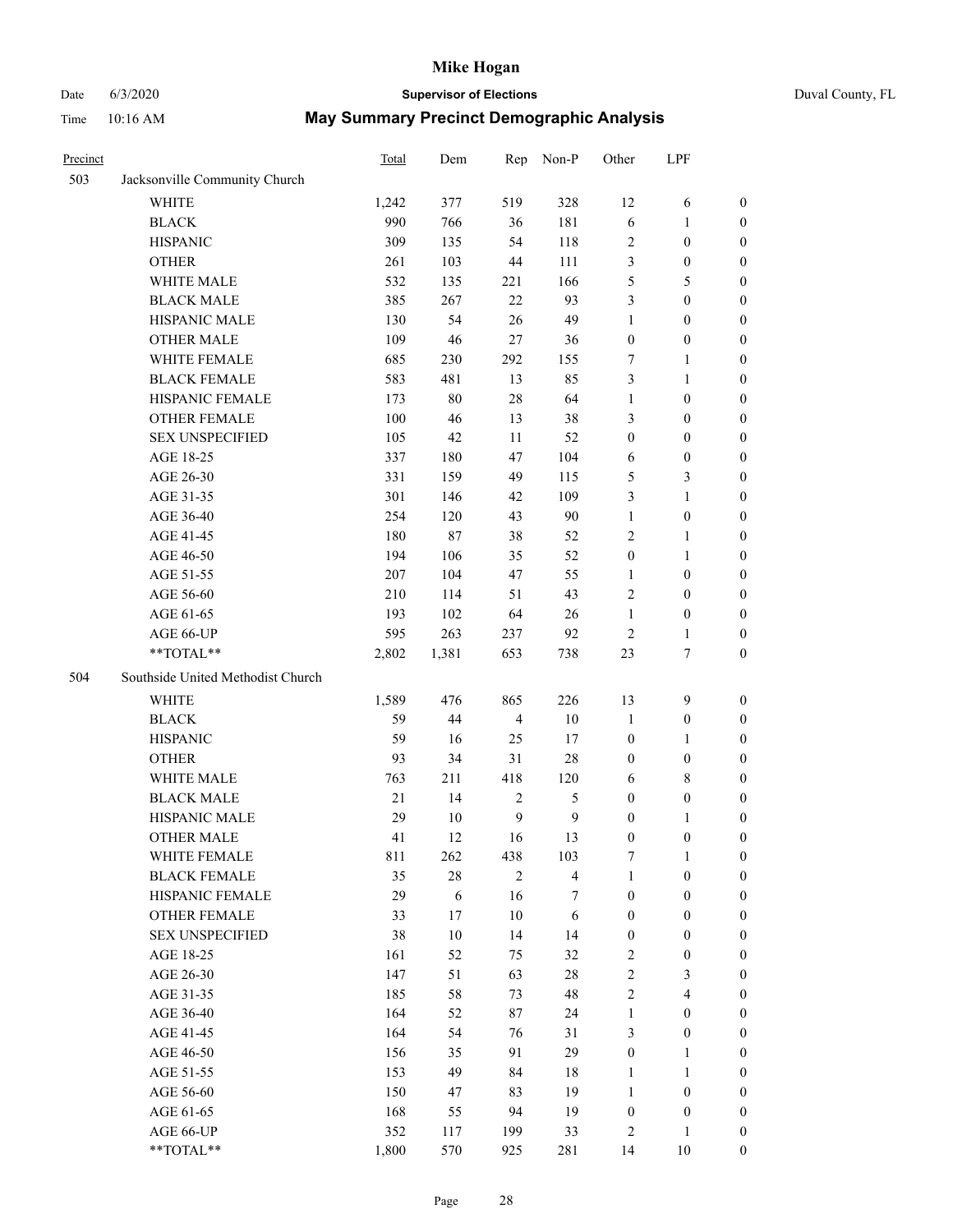#### Date 6/3/2020 **Supervisor of Elections** Duval County, FL

| Precinct |                                     | <b>Total</b> | Dem     | Rep              | Non-P          | Other            | LPF                     |                  |
|----------|-------------------------------------|--------------|---------|------------------|----------------|------------------|-------------------------|------------------|
| 505      | Saint Mark's Lutheran Church - ELCA |              |         |                  |                |                  |                         |                  |
|          | <b>WHITE</b>                        | 2,182        | 557     | 1,314            | 297            | 6                | $\,$ 8 $\,$             | $\boldsymbol{0}$ |
|          | <b>BLACK</b>                        | 19           | 10      | -1               | 8              | $\boldsymbol{0}$ | $\boldsymbol{0}$        | $\boldsymbol{0}$ |
|          | <b>HISPANIC</b>                     | 65           | 16      | 29               | 20             | $\boldsymbol{0}$ | $\boldsymbol{0}$        | $\boldsymbol{0}$ |
|          | <b>OTHER</b>                        | 122          | 43      | 38               | 39             | 2                | $\boldsymbol{0}$        | $\boldsymbol{0}$ |
|          | WHITE MALE                          | 1,009        | 217     | 632              | 151            | $\mathfrak{2}$   | 7                       | 0                |
|          | <b>BLACK MALE</b>                   | 12           | 7       | $\mathbf{1}$     | $\overline{4}$ | $\boldsymbol{0}$ | $\boldsymbol{0}$        | $\boldsymbol{0}$ |
|          | HISPANIC MALE                       | 37           | 12      | 15               | 10             | $\boldsymbol{0}$ | $\boldsymbol{0}$        | $\boldsymbol{0}$ |
|          | <b>OTHER MALE</b>                   | 58           | 17      | $20\,$           | 20             | 1                | $\boldsymbol{0}$        | 0                |
|          | WHITE FEMALE                        | 1,148        | 334     | 669              | 140            | 4                | $\mathbf{1}$            | 0                |
|          | <b>BLACK FEMALE</b>                 | 7            | 3       | $\boldsymbol{0}$ | $\overline{4}$ | $\boldsymbol{0}$ | $\boldsymbol{0}$        | 0                |
|          | HISPANIC FEMALE                     | 26           | 4       | 13               | 9              | $\boldsymbol{0}$ | $\boldsymbol{0}$        | 0                |
|          | OTHER FEMALE                        | 50           | 23      | 14               | 13             | $\boldsymbol{0}$ | $\boldsymbol{0}$        | 0                |
|          | <b>SEX UNSPECIFIED</b>              | 41           | 9       | 18               | 13             | 1                | $\boldsymbol{0}$        | $\boldsymbol{0}$ |
|          | AGE 18-25                           | 219          | 46      | 129              | 41             | 3                | $\boldsymbol{0}$        | $\boldsymbol{0}$ |
|          | AGE 26-30                           | 143          | 31      | 76               | 34             | $\boldsymbol{0}$ | $\sqrt{2}$              | 0                |
|          | AGE 31-35                           | 222          | 64      | 117              | 40             | $\boldsymbol{0}$ | $\mathbf{1}$            | $\boldsymbol{0}$ |
|          | AGE 36-40                           | 239          | 68      | 116              | 53             | $\mathbf{1}$     | $\mathbf{1}$            | $\boldsymbol{0}$ |
|          | AGE 41-45                           | 187          | 35      | 95               | 52             | $\mathbf{1}$     | $\overline{4}$          | 0                |
|          | AGE 46-50                           | 209          | 59      | 119              | 31             | $\boldsymbol{0}$ | $\boldsymbol{0}$        | 0                |
|          | AGE 51-55                           | 207          | 45      | 131              | 30             | 1                | $\boldsymbol{0}$        | 0                |
|          | AGE 56-60                           | 218          | 38      | 150              | 29             | $\mathbf{1}$     | $\boldsymbol{0}$        | 0                |
|          | AGE 61-65                           | 186          | 50      | 121              | 14             | 1                | $\boldsymbol{0}$        | 0                |
|          | AGE 66-UP                           | 558          | 190     | 328              | 40             | $\boldsymbol{0}$ | $\boldsymbol{0}$        | $\boldsymbol{0}$ |
|          | **TOTAL**                           | 2,388        | 626     | 1,382            | 364            | 8                | $\,8\,$                 | $\boldsymbol{0}$ |
| 506      | St. John the Divine Greek Orthodox  |              |         |                  |                |                  |                         |                  |
|          | WHITE                               | 2,116        | 652     | 947              | 491            | $21\,$           | 5                       | $\boldsymbol{0}$ |
|          | <b>BLACK</b>                        | 1,259        | 1,020   | 44               | 185            | 7                | $\mathfrak{Z}$          | $\boldsymbol{0}$ |
|          | <b>HISPANIC</b>                     | 269          | 119     | 53               | 95             | $\mathbf{1}$     | $\mathbf{1}$            | 0                |
|          | <b>OTHER</b>                        | 375          | 125     | $78\,$           | 169            | $\mathbf{2}$     | $\mathbf{1}$            | $\boldsymbol{0}$ |
|          | WHITE MALE                          | 967          | 259     | 463              | 234            | 7                | $\overline{\mathbf{4}}$ | 0                |
|          | <b>BLACK MALE</b>                   | 486          | 363     | 19               | 97             | $\overline{4}$   | 3                       | 0                |
|          | HISPANIC MALE                       | 136          | 60      | 32               | 44             | $\boldsymbol{0}$ | $\boldsymbol{0}$        | 0                |
|          | <b>OTHER MALE</b>                   | 127          | 36      | 30               | 58             | 2                | 1                       | 0                |
|          | WHITE FEMALE                        | 1,119        | 384     | 472              | 249            | 13               | $\mathbf{1}$            | $\boldsymbol{0}$ |
|          | <b>BLACK FEMALE</b>                 | 751          | 642     | 24               | 82             | 3                | $\boldsymbol{0}$        | $\boldsymbol{0}$ |
|          | HISPANIC FEMALE                     | 125          | 56      | 19               | 48             | $\mathbf{1}$     | $\mathbf{1}$            | $\overline{0}$   |
|          | <b>OTHER FEMALE</b>                 | 167          | 65      | 42               | 60             | $\boldsymbol{0}$ | $\boldsymbol{0}$        | $\overline{0}$   |
|          | <b>SEX UNSPECIFIED</b>              | 141          | 51      | 21               | 68             | $\mathbf{1}$     | $\boldsymbol{0}$        | $\overline{0}$   |
|          | AGE 18-25                           | 446          | $202\,$ | $71\,$           | 161            | $11\,$           | $\mathbf{1}$            | 0                |
|          | AGE 26-30                           | 475          | 210     | 79               | 174            | 6                | 6                       | 0                |
|          | AGE 31-35                           | 393          | 195     | 91               | 103            | 3                | $\mathbf{1}$            | 0                |
|          | AGE 36-40                           | 374          | 175     | 85               | 112            | $\mathbf{1}$     | $\mathbf{1}$            | 0                |
|          | AGE 41-45                           | 310          | 154     | $87\,$           | 66             | 2                | $\mathbf{1}$            | 0                |
|          | AGE 46-50                           | 321          | 133     | 108              | $78\,$         | $\sqrt{2}$       | $\boldsymbol{0}$        | 0                |
|          | AGE 51-55                           | 351          | 149     | 124              | $78\,$         | $\boldsymbol{0}$ | $\boldsymbol{0}$        | $\boldsymbol{0}$ |
|          | AGE 56-60                           | 359          | 178     | 118              | 61             | 2                | $\boldsymbol{0}$        | $\overline{0}$   |
|          | AGE 61-65                           | 343          | 200     | 109              | 34             | $\boldsymbol{0}$ | $\boldsymbol{0}$        | $\boldsymbol{0}$ |
|          | AGE 66-UP                           | 647          | 320     | 250              | 73             | 4                | $\boldsymbol{0}$        | $\boldsymbol{0}$ |
|          | **TOTAL**                           | 4,019        | 1,916   | 1,122            | 940            | 31               | 10                      | $\boldsymbol{0}$ |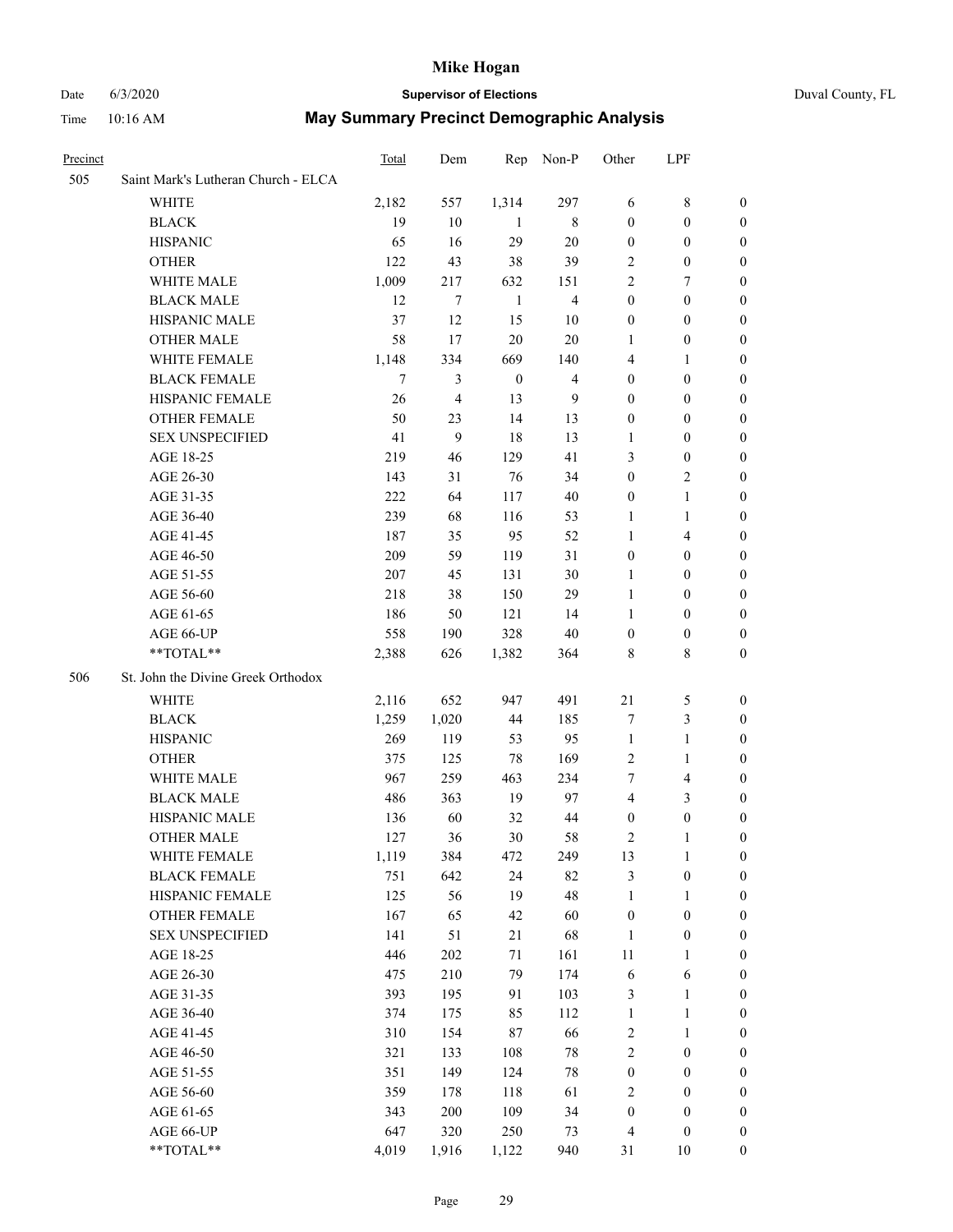## Date 6/3/2020 **Supervisor of Elections**

| Duval County, FL |  |  |  |
|------------------|--|--|--|
|------------------|--|--|--|

| Precinct |                                 | Total | Dem    | Rep            | Non-P  | Other            | LPF              |                  |
|----------|---------------------------------|-------|--------|----------------|--------|------------------|------------------|------------------|
| 507      | Hendricks Avenue Baptist Church |       |        |                |        |                  |                  |                  |
|          | <b>WHITE</b>                    | 934   | 272    | 471            | 178    | 5                | $8\,$            | 0                |
|          | <b>BLACK</b>                    | 726   | 610    | 26             | 86     | 3                | $\mathbf{1}$     | $\boldsymbol{0}$ |
|          | <b>HISPANIC</b>                 | 71    | 34     | $\,8\,$        | 29     | $\boldsymbol{0}$ | $\boldsymbol{0}$ | $\boldsymbol{0}$ |
|          | <b>OTHER</b>                    | 130   | 42     | 29             | 55     | 4                | $\boldsymbol{0}$ | $\boldsymbol{0}$ |
|          | WHITE MALE                      | 412   | 89     | 233            | 86     | 2                | $\sqrt{2}$       | $\boldsymbol{0}$ |
|          | <b>BLACK MALE</b>               | 311   | 248    | 16             | 45     | $\mathbf{1}$     | $\mathbf{1}$     | $\boldsymbol{0}$ |
|          | HISPANIC MALE                   | 36    | 13     | $\mathfrak{S}$ | 18     | $\boldsymbol{0}$ | $\boldsymbol{0}$ | $\boldsymbol{0}$ |
|          | <b>OTHER MALE</b>               | 46    | 15     | 15             | 16     | $\boldsymbol{0}$ | $\boldsymbol{0}$ | $\boldsymbol{0}$ |
|          | WHITE FEMALE                    | 511   | 178    | 236            | $88\,$ | 3                | 6                | $\boldsymbol{0}$ |
|          | <b>BLACK FEMALE</b>             | 401   | 352    | $10\,$         | 38     | $\mathbf{1}$     | $\boldsymbol{0}$ | $\boldsymbol{0}$ |
|          | HISPANIC FEMALE                 | 32    | $18\,$ | 3              | 11     | $\boldsymbol{0}$ | $\boldsymbol{0}$ | $\boldsymbol{0}$ |
|          | <b>OTHER FEMALE</b>             | 63    | 24     | 9              | 26     | 4                | $\boldsymbol{0}$ | $\boldsymbol{0}$ |
|          | <b>SEX UNSPECIFIED</b>          | 49    | 21     | $\tau$         | 20     | $\mathbf{1}$     | $\boldsymbol{0}$ | $\boldsymbol{0}$ |
|          | AGE 18-25                       | 167   | 84     | 37             | 43     | 2                | 1                | $\boldsymbol{0}$ |
|          | AGE 26-30                       | 187   | 96     | 43             | 46     | $\mathbf{1}$     | $\mathbf{1}$     | $\boldsymbol{0}$ |
|          | AGE 31-35                       | 193   | 86     | 49             | 55     | $\sqrt{2}$       | $\mathbf{1}$     | $\boldsymbol{0}$ |
|          | AGE 36-40                       | 160   | 84     | 34             | 37     | $\overline{c}$   | 3                | $\boldsymbol{0}$ |
|          | AGE 41-45                       | 130   | 62     | 25             | 42     | $\boldsymbol{0}$ | $\mathbf{1}$     | $\boldsymbol{0}$ |
|          | AGE 46-50                       | 140   | 61     | 57             | 19     | 3                | $\boldsymbol{0}$ | $\boldsymbol{0}$ |
|          | AGE 51-55                       | 145   | 66     | 49             | 29     | $\mathbf{1}$     | $\boldsymbol{0}$ | 0                |
|          | AGE 56-60                       | 208   | 114    | 66             | 27     | $\boldsymbol{0}$ | 1                | 0                |
|          | AGE 61-65                       | 159   | 84     | 52             | 22     | $\boldsymbol{0}$ | $\mathbf{1}$     | 0                |
|          | AGE 66-UP                       | 372   | 221    | 122            | $28\,$ | 1                | $\boldsymbol{0}$ | $\boldsymbol{0}$ |
|          | **TOTAL**                       | 1,861 | 958    | 534            | 348    | 12               | 9                | $\boldsymbol{0}$ |
| 508      | San Jose Church of Christ       |       |        |                |        |                  |                  |                  |
|          | <b>WHITE</b>                    | 4,081 | 1,249  | 2,069          | 709    | 32               | $22\,$           | $\boldsymbol{0}$ |
|          | <b>BLACK</b>                    | 230   | 159    | 9              | 61     | $\mathbf{1}$     | $\boldsymbol{0}$ | $\boldsymbol{0}$ |
|          | <b>HISPANIC</b>                 | 266   | 102    | 74             | 85     | 4                | $\mathbf{1}$     | $\boldsymbol{0}$ |
|          | <b>OTHER</b>                    | 318   | 92     | 104            | 118    | 4                | $\boldsymbol{0}$ | $\boldsymbol{0}$ |
|          | WHITE MALE                      | 1,895 | 520    | 993            | 347    | $20\,$           | 15               | $\boldsymbol{0}$ |
|          | <b>BLACK MALE</b>               | 108   | 71     | $\mathfrak s$  | 31     | $\mathbf{1}$     | $\boldsymbol{0}$ | $\boldsymbol{0}$ |
|          | HISPANIC MALE                   | 122   | 47     | 39             | 34     | $\mathbf{1}$     | 1                | 0                |
|          | OTHER MALE                      | 124   | 29     | 48             | 45     | 2                | $\boldsymbol{0}$ | $\boldsymbol{0}$ |
|          | WHITE FEMALE                    | 2,155 | 722    | 1,062          | 353    | 12               | 6                | 0                |
|          | <b>BLACK FEMALE</b>             | 121   | 88     | $\overline{4}$ | 29     | $\boldsymbol{0}$ | $\boldsymbol{0}$ | $\boldsymbol{0}$ |
|          | HISPANIC FEMALE                 | 138   | 55     | 32             | 48     | 3                | $\boldsymbol{0}$ | $\overline{0}$   |
|          | OTHER FEMALE                    | 143   | 53     | 43             | 45     | 2                | $\boldsymbol{0}$ | $\overline{0}$   |
|          | <b>SEX UNSPECIFIED</b>          | 89    | 17     | 30             | 41     | $\boldsymbol{0}$ | $\mathbf{1}$     | 0                |
|          | AGE 18-25                       | 408   | 121    | 145            | 132    | 7                | $\mathfrak{Z}$   | 0                |
|          | AGE 26-30                       | 403   | 129    | 154            | 112    | 3                | $\mathfrak s$    | 0                |
|          | AGE 31-35                       | 486   | 160    | 190            | 127    | 6                | $\mathfrak{Z}$   | 0                |
|          | AGE 36-40                       | 352   | 117    | 137            | 92     | 3                | $\mathfrak{Z}$   | 0                |
|          | AGE 41-45                       | 324   | 107    | 129            | 77     | $\boldsymbol{9}$ | $\sqrt{2}$       | 0                |
|          | AGE 46-50                       | 374   | 119    | 159            | 94     | $\boldsymbol{0}$ | $\sqrt{2}$       | 0                |
|          | AGE 51-55                       | 385   | 86     | 220            | 77     | 1                | $\mathbf{1}$     | 0                |
|          | AGE 56-60                       | 449   | 140    | 230            | 71     | 6                | $\sqrt{2}$       | $\boldsymbol{0}$ |
|          | AGE 61-65                       | 466   | 153    | 245            | 63     | 4                | $\mathbf{1}$     | $\boldsymbol{0}$ |
|          | AGE 66-UP                       | 1,248 | 470    | 647            | 128    | 2                | $\mathbf{1}$     | 0                |
|          | **TOTAL**                       | 4,895 | 1,602  | 2,256          | 973    | 41               | 23               | $\boldsymbol{0}$ |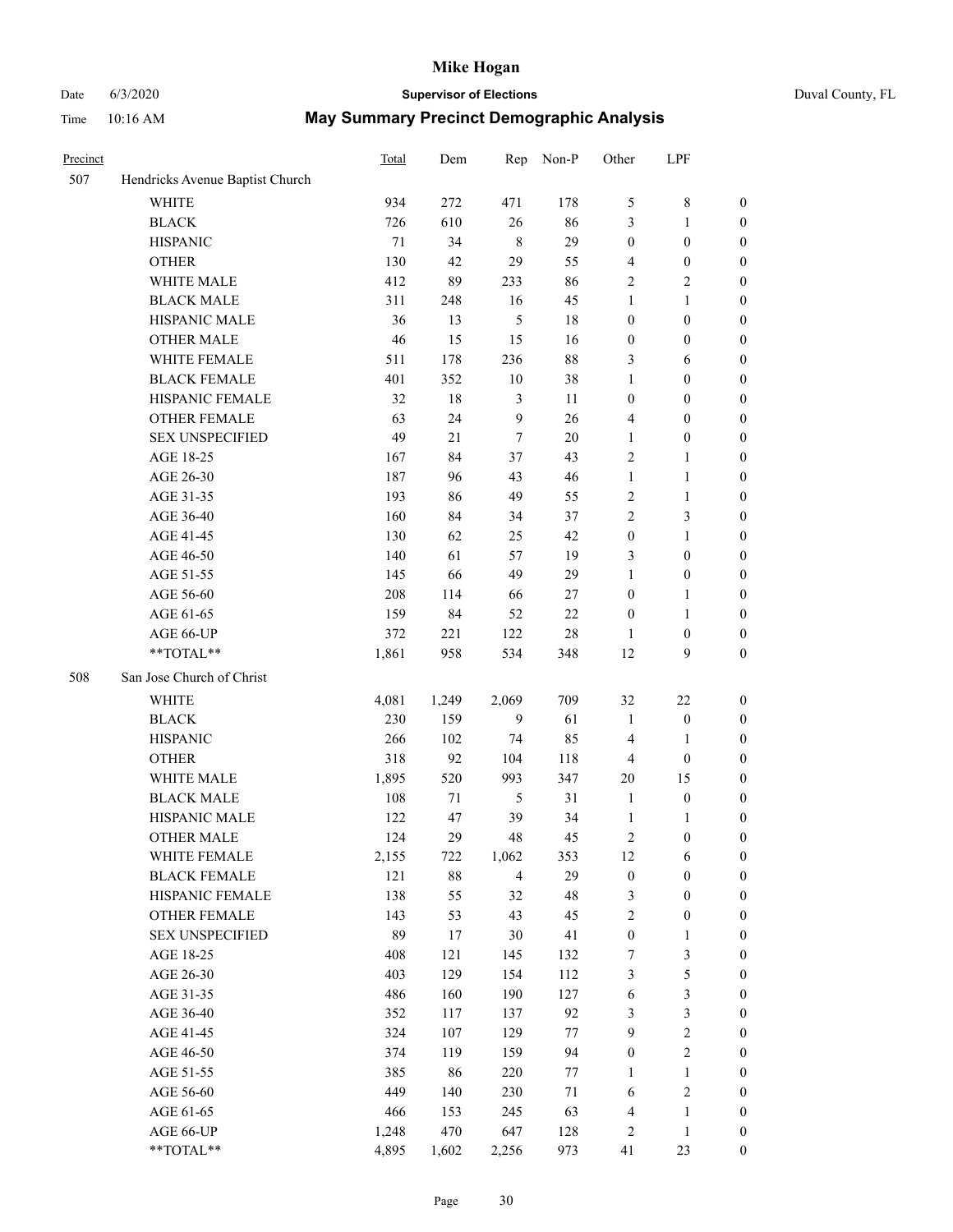# Date 6/3/2020 **Supervisor of Elections** Duval County, FL

| Precinct |                                               | <b>Total</b> | Dem       | Rep            | Non-P    | Other                                | LPF                              |                                      |
|----------|-----------------------------------------------|--------------|-----------|----------------|----------|--------------------------------------|----------------------------------|--------------------------------------|
| 509      | Christ the Messiah Church                     |              |           |                |          |                                      |                                  |                                      |
|          | <b>WHITE</b>                                  | 3,389        | 940       | 1,912          | 505      | 19                                   | 13                               | 0                                    |
|          | <b>BLACK</b>                                  | 354          | 258       | 19             | 76       | $\mathbf{1}$                         | $\boldsymbol{0}$                 | 0                                    |
|          | <b>HISPANIC</b>                               | 204          | 75        | 66             | 61       | $\sqrt{2}$                           | $\boldsymbol{0}$                 | $\boldsymbol{0}$                     |
|          | <b>OTHER</b>                                  | 281          | 90        | 94             | 96       | $\mathbf{1}$                         | $\boldsymbol{0}$                 | $\boldsymbol{0}$                     |
|          | WHITE MALE                                    | 1,561        | 370       | 906            | 270      | 8                                    | 7                                | $\boldsymbol{0}$                     |
|          | <b>BLACK MALE</b>                             | 152          | 102       | 9              | 41       | $\boldsymbol{0}$                     | $\boldsymbol{0}$                 | $\boldsymbol{0}$                     |
|          | HISPANIC MALE                                 | 90           | 34        | 32             | 24       | $\boldsymbol{0}$                     | $\boldsymbol{0}$                 | $\boldsymbol{0}$                     |
|          | <b>OTHER MALE</b>                             | 116          | 31        | 50             | 35       | $\boldsymbol{0}$                     | $\boldsymbol{0}$                 | $\boldsymbol{0}$                     |
|          | WHITE FEMALE                                  | 1,798        | 564       | 993            | 226      | 11                                   | $\overline{\mathbf{4}}$          | $\boldsymbol{0}$                     |
|          | <b>BLACK FEMALE</b>                           | 197          | 154       | $10\,$         | 32       | $\mathbf{1}$                         | $\boldsymbol{0}$                 | $\boldsymbol{0}$                     |
|          | HISPANIC FEMALE                               | 111          | 41        | 33             | 35       | $\sqrt{2}$                           | $\boldsymbol{0}$                 | 0                                    |
|          | OTHER FEMALE                                  | 127          | 52        | 38             | 36       | $\mathbf{1}$                         | $\boldsymbol{0}$                 | $\boldsymbol{0}$                     |
|          | <b>SEX UNSPECIFIED</b>                        | 76           | 15        | $20\,$         | 39       | $\boldsymbol{0}$                     | $\sqrt{2}$                       | $\boldsymbol{0}$                     |
|          | AGE 18-25                                     | 385          | 126       | 148            | 106      | 4                                    | $\mathbf{1}$                     | $\boldsymbol{0}$                     |
|          | AGE 26-30                                     | 338          | 94        | 147            | 91       | 5                                    | $\mathbf{1}$                     | $\boldsymbol{0}$                     |
|          | AGE 31-35                                     | 323          | 114       | 123            | 83       | $\mathbf{1}$                         | $\sqrt{2}$                       | $\boldsymbol{0}$                     |
|          | AGE 36-40                                     | 302          | 96        | 114            | 85       | 4                                    | 3                                | $\boldsymbol{0}$                     |
|          | AGE 41-45                                     | 258          | 94        | 97             | 64       | $\overline{c}$                       | $\mathbf{1}$                     | $\boldsymbol{0}$                     |
|          | AGE 46-50                                     | 314          | 109       | 139            | 64       | $\overline{2}$                       | $\boldsymbol{0}$                 | $\boldsymbol{0}$                     |
|          | AGE 51-55                                     | 348          | 100       | 186            | 59       | $\boldsymbol{0}$                     | $\mathfrak{Z}$                   | 0                                    |
|          | AGE 56-60                                     | 338          | 103       | 191            | 43       | $\boldsymbol{0}$                     | $\mathbf{1}$                     | 0                                    |
|          | AGE 61-65                                     | 391          | 133       | 213            | 45       | $\boldsymbol{0}$                     | $\boldsymbol{0}$                 | 0                                    |
|          | AGE 66-UP                                     | 1,231        | 394       | 733            | 98       | 5                                    | $\mathbf{1}$                     | $\boldsymbol{0}$                     |
|          | **TOTAL**                                     | 4,228        | 1,363     | 2,091          | 738      | 23                                   | 13                               | $\boldsymbol{0}$                     |
| 510      | Wayman Chapel AME Church                      |              |           |                |          |                                      |                                  |                                      |
|          | <b>WHITE</b>                                  | 2,666        | 705       | 1,434          | 496      | 17                                   | 14                               | $\boldsymbol{0}$                     |
|          | <b>BLACK</b>                                  | 386          | 302       | 13             | 69       | $\mathbf{1}$                         |                                  |                                      |
|          | <b>HISPANIC</b>                               | 202          | 83        | 45             | 72       | $\mathbf{1}$                         | $\mathbf{1}$<br>$\mathbf{1}$     | $\boldsymbol{0}$<br>$\boldsymbol{0}$ |
|          | <b>OTHER</b>                                  | 217          | 55        | 69             | 93       | $\boldsymbol{0}$                     | $\boldsymbol{0}$                 | $\boldsymbol{0}$                     |
|          | WHITE MALE                                    |              | 278       | 695            | 249      | $11\,$                               | $\tau$                           |                                      |
|          | <b>BLACK MALE</b>                             | 1,240<br>155 | 116       | $\mathfrak{H}$ | 33       | $\mathbf{1}$                         | $\boldsymbol{0}$                 | $\boldsymbol{0}$<br>$\boldsymbol{0}$ |
|          | HISPANIC MALE                                 |              | 41        | 26             | 34       |                                      |                                  |                                      |
|          |                                               | 103<br>86    | $20\,$    | 32             |          | 1                                    | $\mathbf{1}$<br>$\boldsymbol{0}$ | 0<br>$\boldsymbol{0}$                |
|          | <b>OTHER MALE</b>                             |              |           |                | 34       | $\boldsymbol{0}$                     |                                  | 0                                    |
|          | WHITE FEMALE<br><b>BLACK FEMALE</b>           | 1,405<br>227 | 424       | 731            | 237      | 6                                    | 7                                |                                      |
|          | HISPANIC FEMALE                               | 96           | 182<br>40 | 8<br>19        | 36<br>37 | $\boldsymbol{0}$<br>$\boldsymbol{0}$ | $\mathbf{1}$<br>$\boldsymbol{0}$ | $\boldsymbol{0}$<br>$\overline{0}$   |
|          |                                               | 93           | 24        | 31             | 38       |                                      | $\boldsymbol{0}$                 | $\overline{0}$                       |
|          | <b>OTHER FEMALE</b><br><b>SEX UNSPECIFIED</b> | 66           | $20\,$    | 14             | 32       | $\boldsymbol{0}$<br>$\boldsymbol{0}$ | $\boldsymbol{0}$                 | 0                                    |
|          | AGE 18-25                                     | 340          | 116       | 113            | 106      | 4                                    | $\mathbf{1}$                     | 0                                    |
|          | AGE 26-30                                     | 293          | 98        | 101            | $88\,$   | 2                                    | $\overline{\mathbf{4}}$          | 0                                    |
|          | AGE 31-35                                     | 297          | 118       | 103            | $72\,$   | 3                                    | $\mathbf{1}$                     | 0                                    |
|          | AGE 36-40                                     | 249          | $70\,$    | $80\,$         | 95       | 3                                    | $\mathbf{1}$                     | 0                                    |
|          | AGE 41-45                                     | 209          | 65        | 67             | 74       | $\mathbf{1}$                         | $\sqrt{2}$                       | 0                                    |
|          | AGE 46-50                                     | 245          | 79        | 102            | 62       | $\boldsymbol{0}$                     | $\sqrt{2}$                       | 0                                    |
|          | AGE 51-55                                     | 250          | 81        | 112            | 53       | $\mathbf{1}$                         | 3                                | 0                                    |
|          | AGE 56-60                                     | 316          | 99        | 167            | 47       | 2                                    | 1                                | 0                                    |
|          | AGE 61-65                                     | 358          | 119       | 197            | 41       | $\mathbf{1}$                         | $\boldsymbol{0}$                 | 0                                    |
|          | AGE 66-UP                                     | 914          | 300       | 519            | 92       | 2                                    | $\mathbf{1}$                     | 0                                    |
|          | $**TOTAL**$                                   | 3,471        | 1,145     | 1,561          | 730      | 19                                   | 16                               | $\boldsymbol{0}$                     |
|          |                                               |              |           |                |          |                                      |                                  |                                      |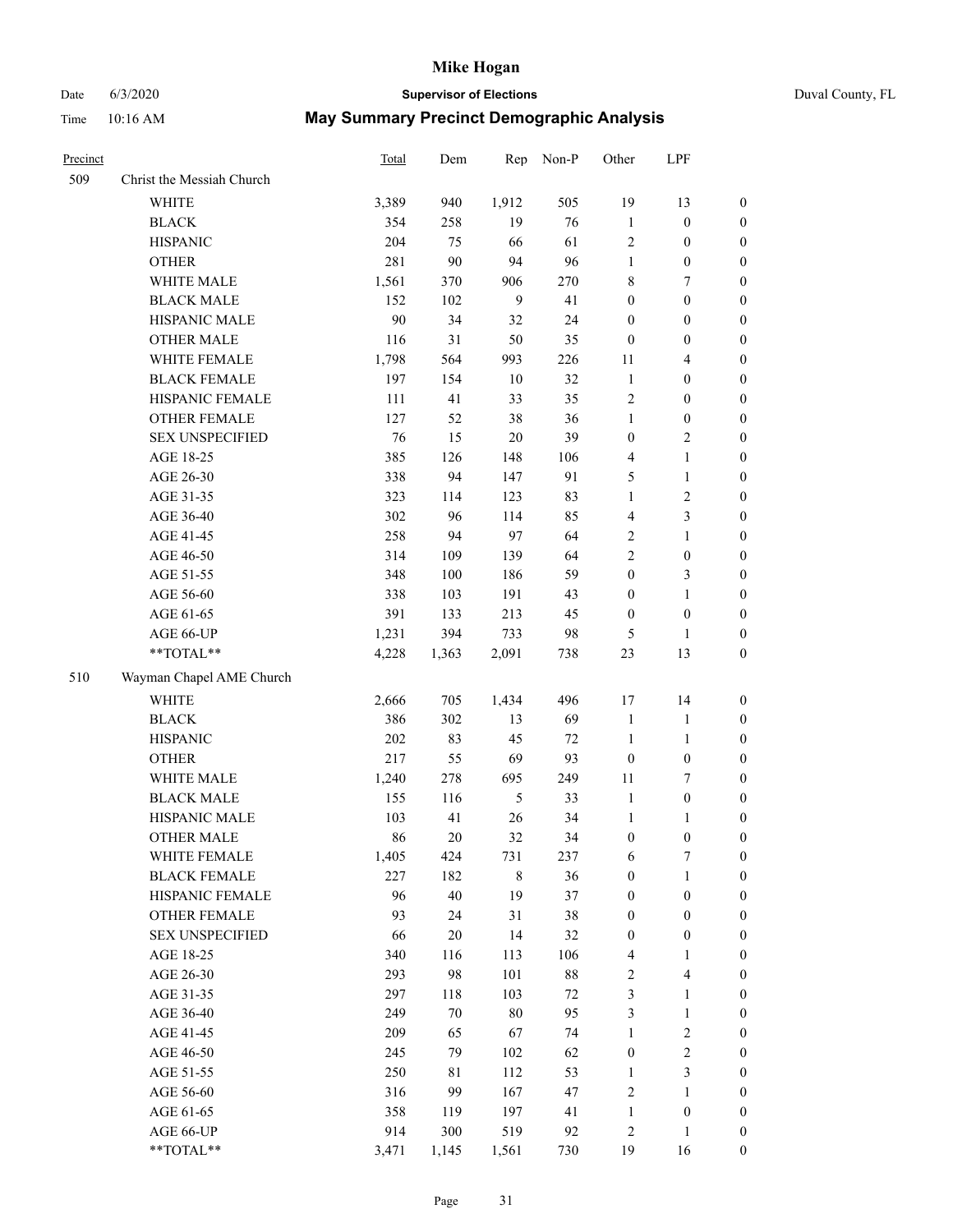# Date 6/3/2020 **Supervisor of Elections** Duval County, FL

| Precinct |                              | Total        | Dem        | Rep       | Non-P      | Other            | LPF              |                                      |
|----------|------------------------------|--------------|------------|-----------|------------|------------------|------------------|--------------------------------------|
| 511      | Cuba Hunter Community Center |              |            |           |            |                  |                  |                                      |
|          | <b>WHITE</b>                 | 1,825        | 559        | 847       | 396        | 19               | $\overline{4}$   | 0                                    |
|          | <b>BLACK</b>                 | 762          | 612        | 33        | 114        | $\mathbf{2}$     | $\mathbf{1}$     | $\boldsymbol{0}$                     |
|          | <b>HISPANIC</b>              | 248          | 115        | 42        | 88         | $\mathbf{1}$     | $\sqrt{2}$       | $\boldsymbol{0}$                     |
|          | <b>OTHER</b>                 | 328          | 93         | 84        | 142        | 7                | $\sqrt{2}$       | $\boldsymbol{0}$                     |
|          | WHITE MALE                   | 825          | 212        | 412       | 191        | 8                | $\sqrt{2}$       | $\boldsymbol{0}$                     |
|          | <b>BLACK MALE</b>            | 317          | 240        | $18\,$    | 58         | $\boldsymbol{0}$ | $\mathbf{1}$     | $\boldsymbol{0}$                     |
|          | HISPANIC MALE                | 98           | 38         | 22        | 35         | $\mathbf{1}$     | $\sqrt{2}$       | $\boldsymbol{0}$                     |
|          | <b>OTHER MALE</b>            | 128          | 38         | $40\,$    | 47         | 2                | $\mathbf{1}$     | $\boldsymbol{0}$                     |
|          | WHITE FEMALE                 | 972          | 338        | 425       | 196        | $11\,$           | $\sqrt{2}$       | $\boldsymbol{0}$                     |
|          | <b>BLACK FEMALE</b>          | 436          | 367        | 14        | 53         | $\mathbf{2}$     | $\boldsymbol{0}$ | $\boldsymbol{0}$                     |
|          | HISPANIC FEMALE              | 137          | 71         | 19        | 47         | $\boldsymbol{0}$ | $\boldsymbol{0}$ | $\boldsymbol{0}$                     |
|          | OTHER FEMALE                 | 134          | 39         | 36        | 57         | $\mathbf{2}$     | $\boldsymbol{0}$ | $\boldsymbol{0}$                     |
|          | <b>SEX UNSPECIFIED</b>       | 115          | 36         | $20\,$    | 55         | 3                | $\mathbf{1}$     | $\boldsymbol{0}$                     |
|          | AGE 18-25                    | 282          | 121        | 53        | 102        | 5                | $\mathbf{1}$     | $\boldsymbol{0}$                     |
|          | AGE 26-30                    | 285          | 102        | 73        | 100        | 9                | $\mathbf{1}$     | $\boldsymbol{0}$                     |
|          | AGE 31-35                    | 281          | 118        | 70        | 90         | $\overline{c}$   | $\mathbf{1}$     | $\boldsymbol{0}$                     |
|          | AGE 36-40                    | 233          | 97         | 68        | 64         | $\mathbf{1}$     | 3                | $\boldsymbol{0}$                     |
|          | AGE 41-45                    | 225          | 84         | 63        | 74         | 4                | $\boldsymbol{0}$ | $\boldsymbol{0}$                     |
|          | AGE 46-50                    | 238          | 103        | 68        | 64         | 1                | $\sqrt{2}$       | $\boldsymbol{0}$                     |
|          | AGE 51-55                    | 244          | 104        | 78        | 60         | $\mathbf{1}$     | $\mathbf{1}$     | $\boldsymbol{0}$                     |
|          | AGE 56-60                    | 342          | 153        | 129       | 58         | $\mathbf{2}$     | $\boldsymbol{0}$ | 0                                    |
|          | AGE 61-65                    | 305          | 128        | 122       | 53         | $\mathbf{2}$     | $\boldsymbol{0}$ | $\boldsymbol{0}$                     |
|          | AGE 66-UP                    | 728          | 369        | 282       | 75         | $\overline{c}$   | $\boldsymbol{0}$ | $\boldsymbol{0}$                     |
|          | $**TOTAL**$                  | 3,163        | 1,379      | 1,006     | 740        | 29               | 9                | $\boldsymbol{0}$                     |
| 512      | Community Hospice of NE FL   |              |            |           |            |                  |                  |                                      |
|          | <b>WHITE</b>                 | 2,912        | 786        | 1,399     | 686        | 29               | 12               |                                      |
|          | <b>BLACK</b>                 |              | 841        | 32        | 217        |                  | $\boldsymbol{0}$ | $\boldsymbol{0}$                     |
|          | <b>HISPANIC</b>              | 1,098<br>484 | 207        | 94        | 180        | 8<br>2           | $\mathbf{1}$     | $\boldsymbol{0}$<br>$\boldsymbol{0}$ |
|          |                              | 534          | 181        | 130       | 216        |                  | $\mathbf{1}$     | $\boldsymbol{0}$                     |
|          | <b>OTHER</b><br>WHITE MALE   | 1,287        | 295        | 630       | 335        | 6<br>16          | 11               | $\boldsymbol{0}$                     |
|          | <b>BLACK MALE</b>            | 409          | 289        | 14        | 103        | 3                | $\boldsymbol{0}$ | $\boldsymbol{0}$                     |
|          | HISPANIC MALE                | 198          | 78         | 42        | 76         | $\mathbf{1}$     | 1                | 0                                    |
|          | <b>OTHER MALE</b>            | 204          | 66         | 54        | 81         | 3                | $\boldsymbol{0}$ | $\boldsymbol{0}$                     |
|          | WHITE FEMALE                 |              |            |           |            |                  | 1                | 0                                    |
|          | <b>BLACK FEMALE</b>          | 1,590<br>673 | 478<br>541 | 758<br>18 | 340<br>109 | 13<br>5          | $\boldsymbol{0}$ | $\overline{0}$                       |
|          | HISPANIC FEMALE              | 276          | 125        | 48        | 102        | 1                | $\boldsymbol{0}$ | $\overline{0}$                       |
|          | OTHER FEMALE                 | 249          | 96         | 63        | 87         | 2                | $\mathbf{1}$     | $\overline{0}$                       |
|          | <b>SEX UNSPECIFIED</b>       | 142          | 47         | 28        | 66         | $\mathbf{1}$     | $\boldsymbol{0}$ | 0                                    |
|          | AGE 18-25                    | 539          | 218        | 111       | 198        | 8                | $\overline{4}$   | 0                                    |
|          | AGE 26-30                    | 583          | 236        | 131       | 206        | 6                | $\overline{4}$   | 0                                    |
|          | AGE 31-35                    | 488          | 228        | 109       | 148        | 3                | $\boldsymbol{0}$ | 0                                    |
|          | AGE 36-40                    | 465          | 189        | 119       | 153        | 4                | $\boldsymbol{0}$ | 0                                    |
|          | AGE 41-45                    | 368          | 155        | 94        | 115        | 3                | $\mathbf{1}$     | 0                                    |
|          | AGE 46-50                    | 363          | 150        | 118       | 91         | 3                | $\mathbf{1}$     | 0                                    |
|          | AGE 51-55                    | 370          | 137        | 140       | 88         | 4                | $\mathbf{1}$     | 0                                    |
|          | AGE 56-60                    | 450          | 167        | 192       | 85         | 5                | $\mathbf{1}$     | 0                                    |
|          | AGE 61-65                    | 433          | 194        | 161       | 74         | 4                | $\boldsymbol{0}$ | 0                                    |
|          | AGE 66-UP                    | 969          | 341        | 480       | 141        | 5                | $\mathfrak{2}$   | 0                                    |
|          | **TOTAL**                    | 5,028        | 2,015      | 1,655     | 1,299      | 45               | 14               | $\boldsymbol{0}$                     |
|          |                              |              |            |           |            |                  |                  |                                      |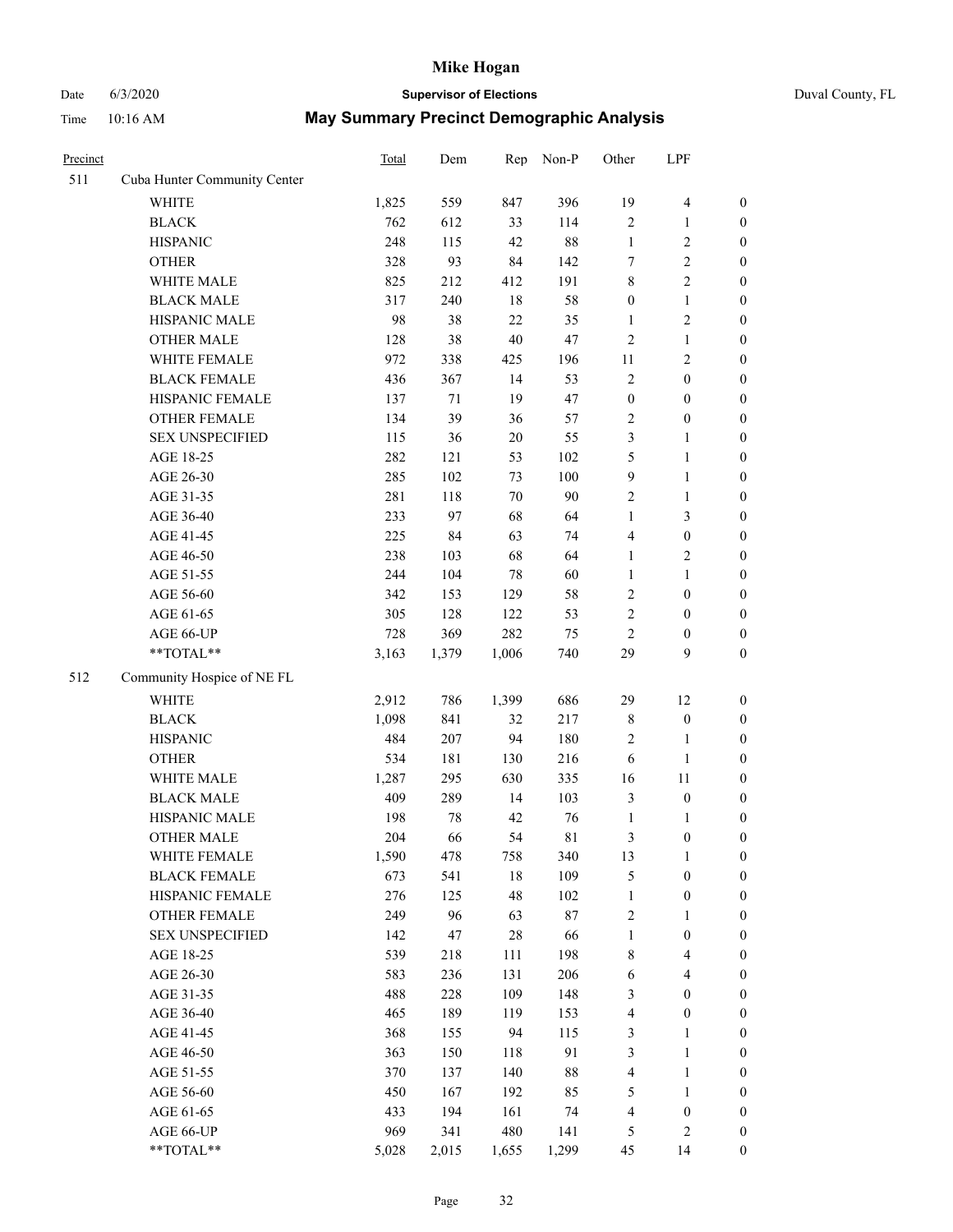#### Date 6/3/2020 **Supervisor of Elections** Duval County, FL Time 10:16 AM **May Summary Precinct Demographic Analysis**

| Time     | 10:16 AM | <b>May Summary Precinct Demographic Analysis</b> |     |           |       |            |
|----------|----------|--------------------------------------------------|-----|-----------|-------|------------|
| Precinct |          | Total                                            | Dem | Rep Non-P | Other | <b>LPF</b> |

| 513 | Englewood Baptist Church |       |     |                |     |                         |                  |                  |
|-----|--------------------------|-------|-----|----------------|-----|-------------------------|------------------|------------------|
|     | <b>WHITE</b>             | 1,465 | 403 | 729            | 324 | $\mathfrak{S}$          | 4                | $\boldsymbol{0}$ |
|     | <b>BLACK</b>             | 541   | 414 | 27             | 96  | 3                       | $\mathbf{1}$     | $\boldsymbol{0}$ |
|     | <b>HISPANIC</b>          | 221   | 94  | 56             | 70  | $\mathbf{1}$            | $\boldsymbol{0}$ | $\boldsymbol{0}$ |
|     | <b>OTHER</b>             | 322   | 79  | 87             | 155 | $\mathbf{1}$            | $\boldsymbol{0}$ | $\boldsymbol{0}$ |
|     | WHITE MALE               | 681   | 168 | 353            | 156 | $\sqrt{2}$              | $\mathbf{2}$     | 0                |
|     | <b>BLACK MALE</b>        | 257   | 186 | $18\,$         | 50  | $\sqrt{2}$              | $\mathbf{1}$     | $\boldsymbol{0}$ |
|     | HISPANIC MALE            | 105   | 38  | 33             | 33  | $\mathbf{1}$            | $\boldsymbol{0}$ | $\boldsymbol{0}$ |
|     | <b>OTHER MALE</b>        | 132   | 31  | 46             | 55  | $\boldsymbol{0}$        | $\boldsymbol{0}$ | $\boldsymbol{0}$ |
|     | WHITE FEMALE             | 758   | 229 | 365            | 159 | 3                       | $\mathbf{2}$     | $\boldsymbol{0}$ |
|     | <b>BLACK FEMALE</b>      | 278   | 222 | 9              | 46  | $\mathbf{1}$            | $\boldsymbol{0}$ | $\boldsymbol{0}$ |
|     | HISPANIC FEMALE          | 106   | 51  | 21             | 34  | $\boldsymbol{0}$        | $\boldsymbol{0}$ | $\boldsymbol{0}$ |
|     | <b>OTHER FEMALE</b>      | 124   | 33  | $28\,$         | 62  | $\mathbf{1}$            | $\boldsymbol{0}$ | $\boldsymbol{0}$ |
|     | <b>SEX UNSPECIFIED</b>   | 108   | 32  | 26             | 50  | $\boldsymbol{0}$        | $\boldsymbol{0}$ | $\boldsymbol{0}$ |
|     | AGE 18-25                | 232   | 105 | 48             | 78  | $\mathbf{1}$            | $\boldsymbol{0}$ | $\boldsymbol{0}$ |
|     | AGE 26-30                | 213   | 73  | 47             | 90  | $\sqrt{2}$              | 1                | 0                |
|     | AGE 31-35                | 230   | 91  | 69             | 65  | $\sqrt{2}$              | $\mathfrak{Z}$   | $\boldsymbol{0}$ |
|     | AGE 36-40                | 178   | 63  | 53             | 59  | $\mathfrak{Z}$          | $\boldsymbol{0}$ | $\boldsymbol{0}$ |
|     | AGE 41-45                | 192   | 64  | 64             | 64  | $\boldsymbol{0}$        | $\boldsymbol{0}$ | $\boldsymbol{0}$ |
|     | AGE 46-50                | 223   | 85  | 68             | 67  | $\overline{c}$          | $\mathbf{1}$     | $\boldsymbol{0}$ |
|     | AGE 51-55                | 196   | 77  | 71             | 48  | $\boldsymbol{0}$        | $\boldsymbol{0}$ | $\boldsymbol{0}$ |
|     | AGE 56-60                | 246   | 96  | 93             | 57  | $\boldsymbol{0}$        | $\boldsymbol{0}$ | $\boldsymbol{0}$ |
|     | AGE 61-65                | 263   | 103 | 113            | 47  | $\boldsymbol{0}$        | $\boldsymbol{0}$ | $\boldsymbol{0}$ |
|     | AGE 66-UP                | 575   | 232 | 273            | 70  | $\boldsymbol{0}$        | $\boldsymbol{0}$ | 0                |
|     | **TOTAL**                | 2,549 | 990 | 899            | 645 | $10\,$                  | 5                | $\boldsymbol{0}$ |
| 601 | Italian American Club    |       |     |                |     |                         |                  |                  |
|     | WHITE                    | 3,028 | 569 | 1,959          | 469 | 18                      | 13               | $\boldsymbol{0}$ |
|     | <b>BLACK</b>             | 132   | 94  | 15             | 23  | $\boldsymbol{0}$        | $\boldsymbol{0}$ | 0                |
|     | <b>HISPANIC</b>          | 112   | 33  | 48             | 27  | 4                       | $\boldsymbol{0}$ | 0                |
|     | <b>OTHER</b>             | 201   | 44  | 102            | 54  | $\boldsymbol{0}$        | $\mathbf{1}$     | $\boldsymbol{0}$ |
|     | WHITE MALE               | 1,466 | 232 | 962            | 251 | 11                      | 10               | $\boldsymbol{0}$ |
|     | <b>BLACK MALE</b>        | 60    | 38  | 10             | 12  | $\boldsymbol{0}$        | $\boldsymbol{0}$ | $\boldsymbol{0}$ |
|     | HISPANIC MALE            | 56    | 15  | 25             | 14  | $\overline{c}$          | $\boldsymbol{0}$ | $\boldsymbol{0}$ |
|     | <b>OTHER MALE</b>        | 80    | 16  | 43             | 20  | $\boldsymbol{0}$        | $\mathbf{1}$     | $\boldsymbol{0}$ |
|     | WHITE FEMALE             | 1,533 | 333 | 979            | 211 | 7                       | 3                | $\boldsymbol{0}$ |
|     | <b>BLACK FEMALE</b>      | 71    | 56  | $\overline{4}$ | 11  | $\boldsymbol{0}$        | $\boldsymbol{0}$ | 0                |
|     | HISPANIC FEMALE          | 52    | 15  | 23             | 12  | $\sqrt{2}$              | $\boldsymbol{0}$ | 0                |
|     | <b>OTHER FEMALE</b>      | 98    | 26  | 49             | 23  | $\boldsymbol{0}$        | $\boldsymbol{0}$ | 0                |
|     | <b>SEX UNSPECIFIED</b>   | 57    | 9   | 29             | 19  | $\boldsymbol{0}$        | $\boldsymbol{0}$ | 0                |
|     | AGE 18-25                | 335   | 66  | 188            | 73  | 6                       | $\mathbf{2}$     | 0                |
|     | AGE 26-30                | 191   | 29  | 105            | 56  | $\boldsymbol{0}$        | $\mathbf{1}$     | $\overline{0}$   |
|     | AGE 31-35                | 222   | 63  | 106            | 52  | $\boldsymbol{0}$        | $\mathbf{1}$     | 0                |
|     | AGE 36-40                | 237   | 48  | 124            | 60  | 3                       | $\overline{c}$   | 0                |
|     | AGE 41-45                | 204   | 42  | 115            | 45  | $\mathbf{1}$            | $\mathbf{1}$     | 0                |
|     | AGE 46-50                | 247   | 45  | 145            | 51  | $\mathfrak{Z}$          | $\mathfrak{Z}$   | 0                |
|     | AGE 51-55                | 310   | 53  | 203            | 48  | $\overline{\mathbf{4}}$ | $\overline{c}$   | 0                |
|     | AGE 56-60                | 372   | 60  | 256            | 54  | $\sqrt{2}$              | $\boldsymbol{0}$ | 0                |
|     | AGE 61-65                | 356   | 78  | 241            | 36  | $\boldsymbol{0}$        | 1                | 0                |
|     | AGE 66-UP                | 999   | 256 | 641            | 98  | 3                       | $\mathbf{1}$     | 0                |
|     | **TOTAL**                | 3,473 | 740 | 2,124          | 573 | 22                      | 14               | $\boldsymbol{0}$ |
|     |                          |       |     |                |     |                         |                  |                  |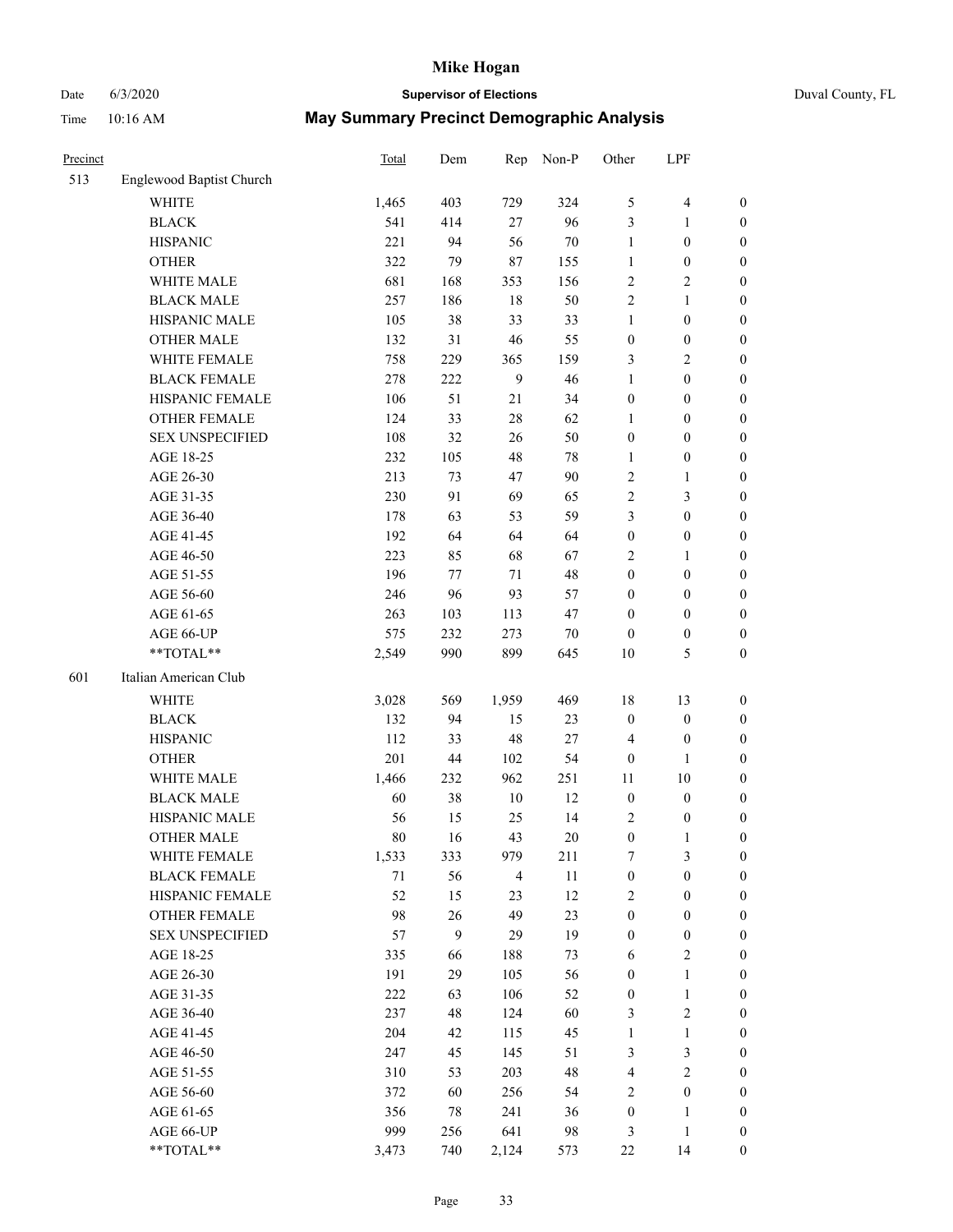### Date 6/3/2020 **Supervisor of Elections** Duval County, FL

| Precinct |                           | <b>Total</b> | Dem    | Rep            | Non-P  | Other            | LPF                     |                  |
|----------|---------------------------|--------------|--------|----------------|--------|------------------|-------------------------|------------------|
| 602      | All Souls Anglican Church |              |        |                |        |                  |                         |                  |
|          | <b>WHITE</b>              | 3,273        | 767    | 1,822          | 642    | 28               | 14                      | 0                |
|          | <b>BLACK</b>              | 375          | 296    | 27             | 46     | $\sqrt{6}$       | $\boldsymbol{0}$        | 0                |
|          | <b>HISPANIC</b>           | 278          | 90     | 84             | 97     | 7                | $\boldsymbol{0}$        | $\boldsymbol{0}$ |
|          | <b>OTHER</b>              | 459          | 121    | 140            | 191    | 7                | $\boldsymbol{0}$        | $\boldsymbol{0}$ |
|          | WHITE MALE                | 1,554        | 312    | 897            | 326    | 9                | $10\,$                  | $\boldsymbol{0}$ |
|          | <b>BLACK MALE</b>         | 175          | 123    | 19             | 29     | 4                | $\boldsymbol{0}$        | $\boldsymbol{0}$ |
|          | HISPANIC MALE             | 114          | 35     | 35             | $40\,$ | 4                | $\boldsymbol{0}$        | $\boldsymbol{0}$ |
|          | <b>OTHER MALE</b>         | 202          | 46     | 63             | 90     | 3                | $\boldsymbol{0}$        | $\boldsymbol{0}$ |
|          | WHITE FEMALE              | 1,694        | 450    | 910            | 313    | 18               | $\mathfrak{Z}$          | $\boldsymbol{0}$ |
|          | <b>BLACK FEMALE</b>       | 197          | 171    | $\tau$         | 17     | $\sqrt{2}$       | $\boldsymbol{0}$        | $\boldsymbol{0}$ |
|          | HISPANIC FEMALE           | 163          | 55     | 49             | 56     | 3                | $\boldsymbol{0}$        | $\boldsymbol{0}$ |
|          | OTHER FEMALE              | 201          | 66     | 63             | 69     | 3                | $\boldsymbol{0}$        | $\boldsymbol{0}$ |
|          | <b>SEX UNSPECIFIED</b>    | 85           | 16     | 30             | 36     | $\sqrt{2}$       | $\mathbf{1}$            | $\boldsymbol{0}$ |
|          | AGE 18-25                 | 435          | 109    | 161            | 154    | 7                | $\overline{\mathbf{4}}$ | $\boldsymbol{0}$ |
|          | AGE 26-30                 | 305          | 90     | 126            | 85     | $\sqrt{2}$       | $\sqrt{2}$              | $\boldsymbol{0}$ |
|          | AGE 31-35                 | 431          | 129    | 170            | 124    | 5                | $\mathfrak{Z}$          | $\boldsymbol{0}$ |
|          | AGE 36-40                 | 404          | 125    | 165            | 105    | 7                | $\overline{c}$          | $\boldsymbol{0}$ |
|          | AGE 41-45                 | 320          | 94     | 130            | 90     | $\sqrt{6}$       | $\boldsymbol{0}$        | $\boldsymbol{0}$ |
|          | AGE 46-50                 | 357          | 101    | 179            | $72\,$ | 4                | $\mathbf{1}$            | $\boldsymbol{0}$ |
|          | AGE 51-55                 | 406          | 98     | 210            | 94     | 3                | $\mathbf{1}$            | $\boldsymbol{0}$ |
|          | AGE 56-60                 | 454          | 133    | 247            | $72\,$ | $\overline{c}$   | $\boldsymbol{0}$        | 0                |
|          | AGE 61-65                 | 476          | 153    | 256            | 62     | 4                | $\mathbf{1}$            | 0                |
|          | AGE 66-UP                 | 797          | 242    | 429            | 118    | 8                | $\boldsymbol{0}$        | $\boldsymbol{0}$ |
|          | **TOTAL**                 | 4,385        | 1,274  | 2,073          | 976    | 48               | 14                      | $\boldsymbol{0}$ |
| 603      | Mandarin Regional Library |              |        |                |        |                  |                         |                  |
|          | <b>WHITE</b>              | 3,376        | 916    | 1,971          | 466    | 16               | $\boldsymbol{7}$        | $\boldsymbol{0}$ |
|          | <b>BLACK</b>              | 111          | 76     | $\tau$         | $28\,$ | $\boldsymbol{0}$ | $\boldsymbol{0}$        | $\boldsymbol{0}$ |
|          | <b>HISPANIC</b>           | 142          | 51     | 47             | $44\,$ | $\boldsymbol{0}$ | $\boldsymbol{0}$        | $\boldsymbol{0}$ |
|          | <b>OTHER</b>              | 266          | 72     | 98             | 96     | $\boldsymbol{0}$ | $\boldsymbol{0}$        | $\boldsymbol{0}$ |
|          | WHITE MALE                | 1,526        | 348    | 937            | 232    | 4                | $\mathfrak{S}$          | $\boldsymbol{0}$ |
|          | <b>BLACK MALE</b>         | 51           | 30     | $\overline{4}$ | 17     | $\boldsymbol{0}$ | $\boldsymbol{0}$        | $\boldsymbol{0}$ |
|          | HISPANIC MALE             | 59           | $20\,$ | $20\,$         | 19     | $\boldsymbol{0}$ | $\boldsymbol{0}$        | $\boldsymbol{0}$ |
|          | OTHER MALE                | 106          | 19     | 51             | 36     | $\boldsymbol{0}$ | $\boldsymbol{0}$        | $\boldsymbol{0}$ |
|          | WHITE FEMALE              | 1,828        | 563    | 1,024          | 227    | 12               | 2                       | 0                |
|          | <b>BLACK FEMALE</b>       | 58           | 44     | 3              | 11     | $\boldsymbol{0}$ | $\boldsymbol{0}$        | $\boldsymbol{0}$ |
|          | HISPANIC FEMALE           | 80           | 29     | 27             | 24     | $\boldsymbol{0}$ | $\boldsymbol{0}$        | $\overline{0}$   |
|          | OTHER FEMALE              | 121          | 43     | 36             | 42     | $\boldsymbol{0}$ | $\boldsymbol{0}$        | $\overline{0}$   |
|          | <b>SEX UNSPECIFIED</b>    | 66           | 19     | 21             | 26     | $\boldsymbol{0}$ | $\boldsymbol{0}$        | 0                |
|          | AGE 18-25                 | 357          | 104    | 164            | 86     | 3                | $\boldsymbol{0}$        | $\overline{0}$   |
|          | AGE 26-30                 | 241          | 49     | 130            | 61     | $\mathbf{1}$     | $\boldsymbol{0}$        | 0                |
|          | AGE 31-35                 | 259          | 79     | 110            | 65     | $\mathbf{1}$     | $\overline{\mathbf{4}}$ | 0                |
|          | AGE 36-40                 | 248          | 76     | 105            | 64     | $\mathbf{1}$     | $\sqrt{2}$              | 0                |
|          | AGE 41-45                 | 268          | 70     | 132            | 65     | $\boldsymbol{0}$ | $\mathbf{1}$            | 0                |
|          | AGE 46-50                 | 297          | 69     | 174            | 53     | $\mathbf{1}$     | $\boldsymbol{0}$        | 0                |
|          | AGE 51-55                 | 278          | 68     | 157            | 53     | $\boldsymbol{0}$ | $\boldsymbol{0}$        | 0                |
|          | AGE 56-60                 | 342          | 91     | 203            | 46     | 2                | $\boldsymbol{0}$        | $\boldsymbol{0}$ |
|          | AGE 61-65                 | 358          | 123    | 196            | 36     | 3                | $\boldsymbol{0}$        | $\boldsymbol{0}$ |
|          | AGE 66-UP                 | 1,247        | 386    | 752            | 105    | 4                | $\boldsymbol{0}$        | 0                |
|          | **TOTAL**                 | 3,895        | 1,115  | 2,123          | 634    | 16               | 7                       | $\boldsymbol{0}$ |
|          |                           |              |        |                |        |                  |                         |                  |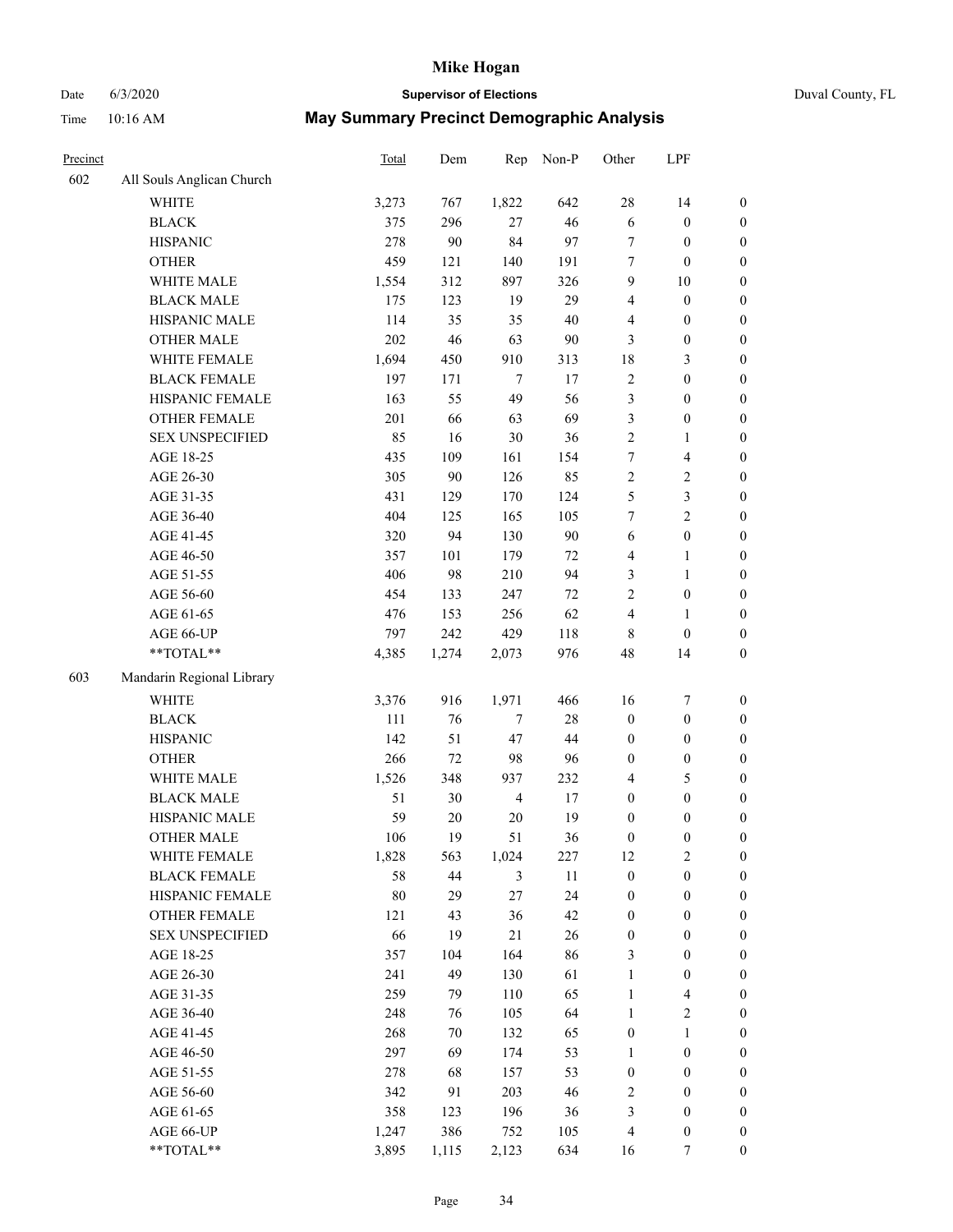## Date 6/3/2020 **Supervisor of Elections** Duval County, FL

| Precinct |                                | Total | Dem         | Rep            | Non-P          | Other                   | LPF              |                  |
|----------|--------------------------------|-------|-------------|----------------|----------------|-------------------------|------------------|------------------|
| 604      | Mandarin Presbyterian Church   |       |             |                |                |                         |                  |                  |
|          | <b>WHITE</b>                   | 1,692 | 360         | 1,048          | 273            | 6                       | $\mathfrak s$    | 0                |
|          | <b>BLACK</b>                   | 31    | 17          | $\overline{4}$ | 10             | 0                       | $\boldsymbol{0}$ | 0                |
|          | <b>HISPANIC</b>                | 75    | 27          | 26             | $21\,$         | $\boldsymbol{0}$        | $\mathbf{1}$     | $\boldsymbol{0}$ |
|          | <b>OTHER</b>                   | 105   | 34          | 44             | 26             | 1                       | $\boldsymbol{0}$ | $\boldsymbol{0}$ |
|          | WHITE MALE                     | 816   | 137         | 522            | 148            | 4                       | 5                | $\boldsymbol{0}$ |
|          | <b>BLACK MALE</b>              | 17    | $\,8\,$     | $\overline{c}$ | 7              | 0                       | $\boldsymbol{0}$ | $\boldsymbol{0}$ |
|          | HISPANIC MALE                  | 30    | 12          | 10             | 7              | 0                       | 1                | $\boldsymbol{0}$ |
|          | <b>OTHER MALE</b>              | 45    | 12          | 21             | 11             | 1                       | $\boldsymbol{0}$ | $\boldsymbol{0}$ |
|          | WHITE FEMALE                   | 859   | 218         | 519            | 120            | 2                       | $\boldsymbol{0}$ | $\boldsymbol{0}$ |
|          | <b>BLACK FEMALE</b>            | 13    | $\,$ 8 $\,$ | $\sqrt{2}$     | $\mathfrak{Z}$ | $\boldsymbol{0}$        | $\boldsymbol{0}$ | 0                |
|          | HISPANIC FEMALE                | 45    | 15          | 16             | 14             | 0                       | $\boldsymbol{0}$ | 0                |
|          | OTHER FEMALE                   | 46    | 17          | 19             | 10             | 0                       | $\boldsymbol{0}$ | $\boldsymbol{0}$ |
|          | <b>SEX UNSPECIFIED</b>         | 32    | 11          | $11\,$         | 10             | $\boldsymbol{0}$        | $\boldsymbol{0}$ | $\boldsymbol{0}$ |
|          | AGE 18-25                      | 148   | 34          | 69             | 43             | 1                       | 1                | $\boldsymbol{0}$ |
|          | AGE 26-30                      | 126   | 34          | 52             | 39             | 1                       | $\boldsymbol{0}$ | $\boldsymbol{0}$ |
|          | AGE 31-35                      | 140   | 30          | 84             | 26             | $\boldsymbol{0}$        | $\boldsymbol{0}$ | $\boldsymbol{0}$ |
|          | AGE 36-40                      | 115   | 23          | 58             | 32             | 1                       | $\mathbf{1}$     | $\boldsymbol{0}$ |
|          | AGE 41-45                      | 139   | $27\,$      | 82             | 30             | $\boldsymbol{0}$        | $\boldsymbol{0}$ | $\boldsymbol{0}$ |
|          | AGE 46-50                      | 137   | 29          | 80             | 26             | 0                       | $\sqrt{2}$       | $\boldsymbol{0}$ |
|          | AGE 51-55                      | 148   | 27          | 87             | 33             | 1                       | $\boldsymbol{0}$ | $\boldsymbol{0}$ |
|          | AGE 56-60                      | 179   | 40          | 109            | 30             | 0                       | $\boldsymbol{0}$ | 0                |
|          | AGE 61-65                      | 191   | 55          | 122            | 14             | $\boldsymbol{0}$        | $\boldsymbol{0}$ | 0                |
|          | AGE 66-UP                      | 580   | 139         | 379            | 57             | 3                       | $\overline{c}$   | $\boldsymbol{0}$ |
|          | $**TOTAL**$                    | 1,903 | 438         | 1,122          | 330            | 7                       | 6                | $\boldsymbol{0}$ |
| 605      | Episcopal Church of Our Savior |       |             |                |                |                         |                  |                  |
|          | <b>WHITE</b>                   | 3,429 | 682         | 2,195          | 516            | 18                      | 18               | $\boldsymbol{0}$ |
|          | <b>BLACK</b>                   | 146   | 98          | 14             | 32             | $\overline{\mathbf{c}}$ | $\boldsymbol{0}$ | $\boldsymbol{0}$ |
|          | <b>HISPANIC</b>                | 138   | 29          | 69             | 38             | 2                       | $\boldsymbol{0}$ | $\boldsymbol{0}$ |
|          | <b>OTHER</b>                   | 256   | 62          | 106            | 84             | $\overline{c}$          | $\sqrt{2}$       | $\boldsymbol{0}$ |
|          | WHITE MALE                     | 1,635 | 272         | 1,085          | 260            | 9                       | 9                | $\boldsymbol{0}$ |
|          | <b>BLACK MALE</b>              | 76    | 48          | 9              | 18             | 1                       | $\boldsymbol{0}$ | $\boldsymbol{0}$ |
|          | HISPANIC MALE                  | 56    | 13          | 31             | 12             | $\boldsymbol{0}$        | $\boldsymbol{0}$ | 0                |
|          | <b>OTHER MALE</b>              | 92    | 27          | 32             | 33             | 0                       | $\boldsymbol{0}$ | $\boldsymbol{0}$ |
|          | WHITE FEMALE                   | 1,760 | 404         | 1,089          | 249            | 9                       | 9                | 0                |
|          | <b>BLACK FEMALE</b>            | 68    | 49          | 5              | 13             | 1                       | $\boldsymbol{0}$ | $\boldsymbol{0}$ |
|          | HISPANIC FEMALE                | 78    | 14          | 38             | 24             | $\overline{c}$          | $\boldsymbol{0}$ | $\overline{0}$   |
|          | OTHER FEMALE                   | 127   | 30          | 67             | 28             | $\boldsymbol{0}$        | $\sqrt{2}$       | 0                |
|          | <b>SEX UNSPECIFIED</b>         | 77    | 14          | 28             | 33             | 2                       | $\boldsymbol{0}$ | 0                |
|          | AGE 18-25                      | 385   | 93          | 191            | 94             | 6                       | $\mathbf{1}$     | 0                |
|          | AGE 26-30                      | 229   | 47          | 119            | 56             | 3                       | $\overline{4}$   | 0                |
|          | AGE 31-35                      | 270   | 52          | 149            | 64             | 3                       | $\sqrt{2}$       | 0                |
|          | AGE 36-40                      | 252   | 44          | 152            | 50             | $\overline{c}$          | $\overline{4}$   | 0                |
|          | AGE 41-45                      | 220   | 42          | 121            | 52             | $\mathbf{1}$            | $\overline{4}$   | 0                |
|          | AGE 46-50                      | 311   | 52          | 189            | 65             | 2                       | $\mathfrak{Z}$   | 0                |
|          | AGE 51-55                      | 323   | 61          | 203            | 56             | $\mathbf{2}$            | $\mathbf{1}$     | $\boldsymbol{0}$ |
|          | AGE 56-60                      | 409   | 80          | 252            | $77 \,$        | $\boldsymbol{0}$        | $\boldsymbol{0}$ | 0                |
|          | AGE 61-65                      | 452   | 125         | 290            | 37             | $\boldsymbol{0}$        | $\boldsymbol{0}$ | 0                |
|          | AGE 66-UP                      | 1,118 | 275         | 718            | 119            | 5                       | $\mathbf{1}$     | 0                |
|          | **TOTAL**                      | 3,969 | 871         | 2,384          | 670            | 24                      | 20               | $\boldsymbol{0}$ |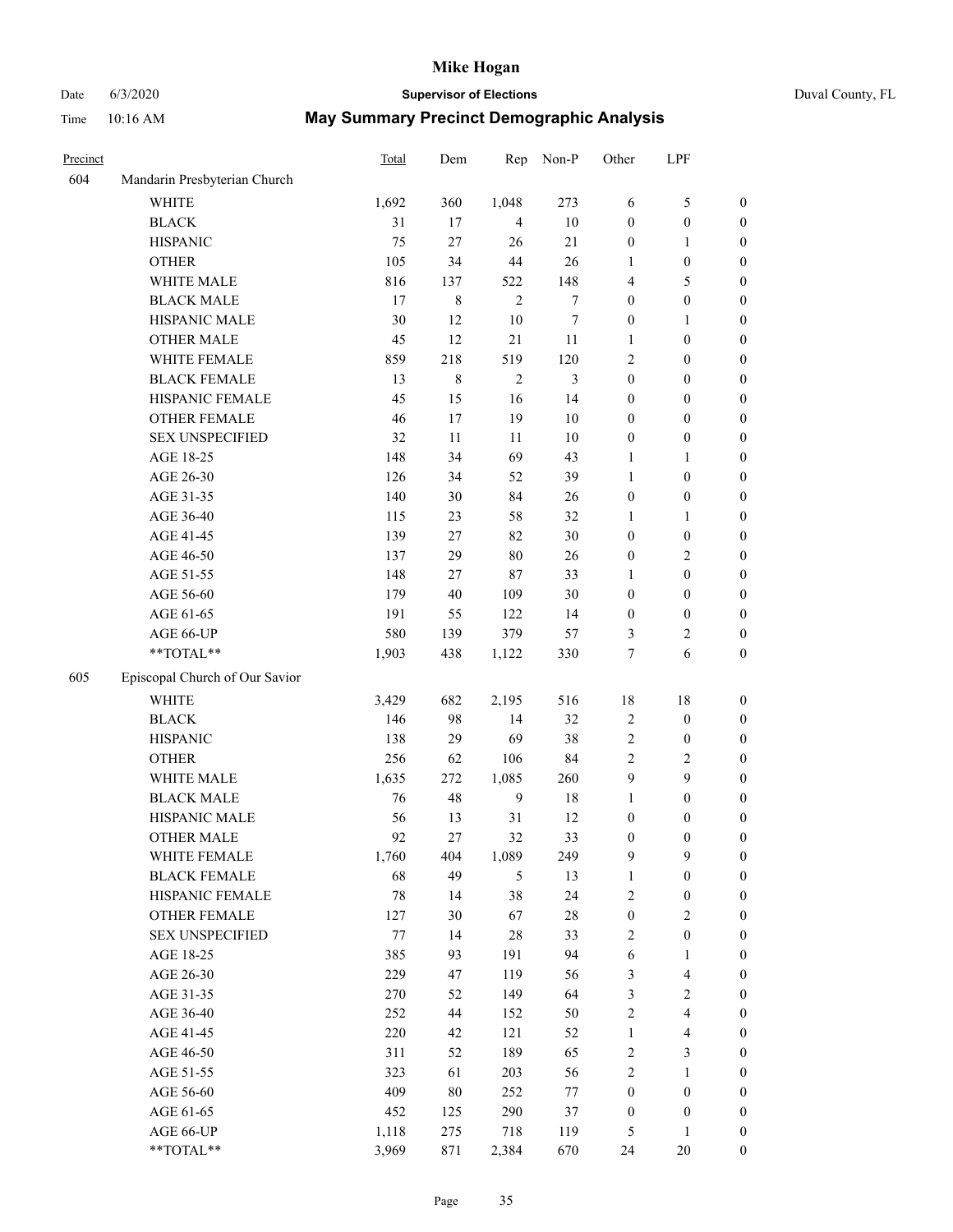## Date 6/3/2020 **Supervisor of Elections** Duval County, FL

| Precinct |                                                           | <b>Total</b> | Dem    | Rep            | Non-P  | Other            | LPF              |                  |
|----------|-----------------------------------------------------------|--------------|--------|----------------|--------|------------------|------------------|------------------|
| 606      | South Mandarin Regional Library                           |              |        |                |        |                  |                  |                  |
|          | <b>WHITE</b>                                              | 4,879        | 1,012  | 3,022          | 791    | 32               | $22\,$           | $\boldsymbol{0}$ |
|          | <b>BLACK</b>                                              | 271          | 202    | 17             | 49     | $\overline{c}$   | $\mathbf{1}$     | $\boldsymbol{0}$ |
|          | <b>HISPANIC</b>                                           | 185          | 62     | 69             | 52     | $\mathbf{1}$     | $\mathbf{1}$     | $\boldsymbol{0}$ |
|          | <b>OTHER</b>                                              | 335          | 86     | 123            | 122    | 3                | $\mathbf{1}$     | $\boldsymbol{0}$ |
|          | WHITE MALE                                                | 2,334        | 399    | 1,486          | 423    | 12               | 14               | $\boldsymbol{0}$ |
|          | <b>BLACK MALE</b>                                         | 136          | 93     | 13             | 29     | $\mathbf{1}$     | $\boldsymbol{0}$ | $\boldsymbol{0}$ |
|          | HISPANIC MALE                                             | 88           | 24     | 39             | 23     | $\mathbf{1}$     | $\mathbf{1}$     | $\boldsymbol{0}$ |
|          | <b>OTHER MALE</b>                                         | 133          | 29     | 52             | 50     | 2                | $\boldsymbol{0}$ | 0                |
|          | WHITE FEMALE                                              | 2,511        | 607    | 1,516          | 360    | $20\,$           | $\,$ 8 $\,$      | 0                |
|          | <b>BLACK FEMALE</b>                                       | 133          | 108    | $\overline{4}$ | 19     | $\mathbf{1}$     | $\mathbf{1}$     | $\boldsymbol{0}$ |
|          | HISPANIC FEMALE                                           | 90           | 36     | 29             | 25     | $\boldsymbol{0}$ | $\boldsymbol{0}$ | $\boldsymbol{0}$ |
|          | <b>OTHER FEMALE</b>                                       | 154          | 53     | 55             | 44     | 1                | 1                | $\boldsymbol{0}$ |
|          | <b>SEX UNSPECIFIED</b>                                    | 91           | 13     | 37             | 41     | $\boldsymbol{0}$ | $\boldsymbol{0}$ | $\boldsymbol{0}$ |
|          | AGE 18-25                                                 | 508          | 107    | 264            | 131    | 5                | $\mathbf{1}$     | $\boldsymbol{0}$ |
|          | AGE 26-30                                                 | 378          | 95     | 184            | 90     | 4                | $\mathfrak s$    | $\boldsymbol{0}$ |
|          | AGE 31-35                                                 | 426          | 96     | 212            | 117    | $\mathbf{1}$     | $\boldsymbol{0}$ | $\boldsymbol{0}$ |
|          | AGE 36-40                                                 | 405          | 104    | 183            | 112    | 3                | $\mathfrak{Z}$   | $\boldsymbol{0}$ |
|          | AGE 41-45                                                 | 368          | 90     | 177            | 92     | 6                | $\mathfrak{Z}$   | $\boldsymbol{0}$ |
|          | AGE 46-50                                                 | 440          | 104    | 241            | $87\,$ | $\overline{4}$   | $\overline{4}$   | 0                |
|          | AGE 51-55                                                 | 469          | 85     | 312            | 67     | $\overline{c}$   | $\mathfrak{Z}$   | $\boldsymbol{0}$ |
|          | AGE 56-60                                                 | 587          | 139    | 367            | 76     | 5                | $\boldsymbol{0}$ | $\boldsymbol{0}$ |
|          | AGE 61-65                                                 | 566          | 134    | 344            | 83     | $\overline{c}$   | $\mathfrak{Z}$   | $\boldsymbol{0}$ |
|          | AGE 66-UP                                                 | 1,523        | 408    | 947            | 159    | 6                | $\mathfrak{Z}$   | $\boldsymbol{0}$ |
|          | $\mathrm{*}\mathrm{*}\mathrm{TOTAL} \mathrm{*}\mathrm{*}$ | 5,670        | 1,362  | 3,231          | 1,014  | 38               | 25               | $\boldsymbol{0}$ |
| 607      | Mandarin Regional Library                                 |              |        |                |        |                  |                  |                  |
|          | <b>WHITE</b>                                              | 1,590        | 380    | 852            | 315    | 25               | 18               | $\boldsymbol{0}$ |
|          | <b>BLACK</b>                                              | 246          | 187    | 9              | 47     | 3                | $\boldsymbol{0}$ | $\boldsymbol{0}$ |
|          | <b>HISPANIC</b>                                           | 162          | 58     | 55             | 47     | $\overline{c}$   | $\boldsymbol{0}$ | $\boldsymbol{0}$ |
|          | <b>OTHER</b>                                              | 145          | 48     | 46             | 48     | $\mathbf{1}$     | $\mathfrak{2}$   | $\boldsymbol{0}$ |
|          | WHITE MALE                                                | 696          | 131    | 392            | 156    | 7                | 10               | $\boldsymbol{0}$ |
|          | <b>BLACK MALE</b>                                         | 85           | 65     | 3              | 15     | $\overline{c}$   | $\boldsymbol{0}$ | 0                |
|          | HISPANIC MALE                                             | 70           | 22     | 29             | 18     | $\mathbf{1}$     | $\boldsymbol{0}$ | 0                |
|          | <b>OTHER MALE</b>                                         | 54           | 16     | 18             | 18     | $\boldsymbol{0}$ | $\sqrt{2}$       | $\boldsymbol{0}$ |
|          | WHITE FEMALE                                              | 880          | 245    | 453            | 156    | 18               | $\,$ $\,$        | $\boldsymbol{0}$ |
|          | <b>BLACK FEMALE</b>                                       | 156          | 119    | 5              | 31     | 1                | $\boldsymbol{0}$ | $\overline{0}$   |
|          | HISPANIC FEMALE                                           | $88\,$       | 34     | 25             | $28\,$ | $\mathbf{1}$     | $\boldsymbol{0}$ | $\overline{0}$   |
|          | <b>OTHER FEMALE</b>                                       | 64           | $22\,$ | 23             | 18     | $\mathbf{1}$     | $\boldsymbol{0}$ | $\overline{0}$   |
|          | <b>SEX UNSPECIFIED</b>                                    | 50           | 19     | 14             | 17     | $\boldsymbol{0}$ | $\boldsymbol{0}$ | $\theta$         |
|          | AGE 18-25                                                 | 194          | 63     | 61             | 62     | 6                | $\sqrt{2}$       | 0                |
|          | AGE 26-30                                                 | 193          | 62     | $70\,$         | 52     | 5                | $\overline{4}$   | 0                |
|          | AGE 31-35                                                 | 198          | 60     | 68             | 61     | $\mathfrak{Z}$   | 6                | 0                |
|          | AGE 36-40                                                 | 177          | 50     | 64             | 58     | 3                | $\sqrt{2}$       | 0                |
|          | AGE 41-45                                                 | 118          | 38     | 49             | 26     | 3                | $\sqrt{2}$       | $\overline{0}$   |
|          | AGE 46-50                                                 | 141          | 48     | 56             | 31     | 3                | $\mathfrak{Z}$   | $\overline{0}$   |
|          | AGE 51-55                                                 | 154          | 45     | 83             | 26     | $\boldsymbol{0}$ | $\boldsymbol{0}$ | $\overline{0}$   |
|          | AGE 56-60                                                 | 168          | 44     | 83             | 37     | 3                | $\mathbf{1}$     | $\overline{0}$   |
|          | AGE 61-65                                                 | 189          | 69     | 91             | 27     | 2                | $\boldsymbol{0}$ | $\overline{0}$   |
|          | AGE 66-UP                                                 | 611          | 194    | 337            | 77     | 3                | $\boldsymbol{0}$ | $\overline{0}$   |
|          | **TOTAL**                                                 | 2,143        | 673    | 962            | 457    | 31               | 20               | $\boldsymbol{0}$ |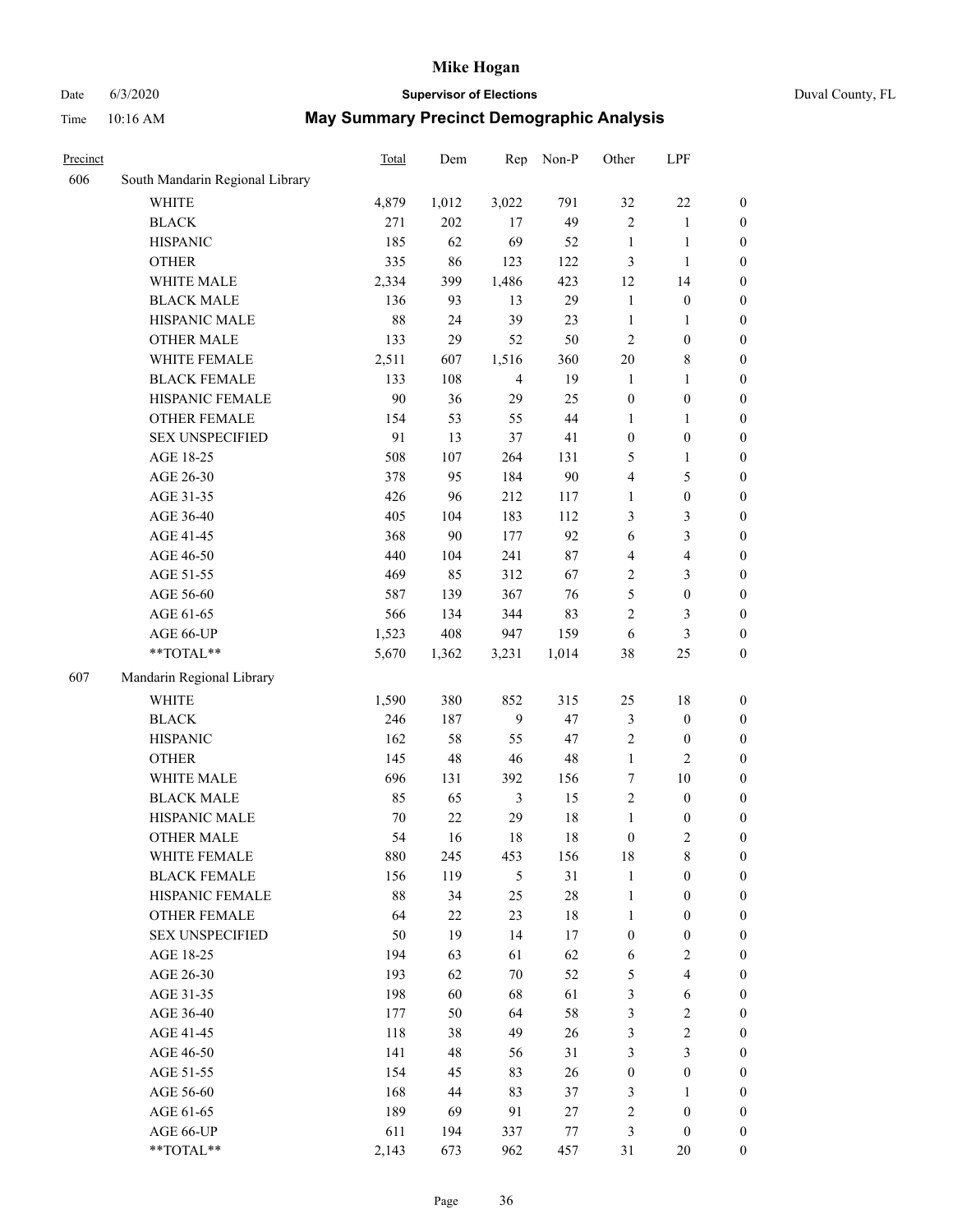# Date 6/3/2020 **Supervisor of Elections** Duval County, FL

| Precinct |                                       | Total | Dem         | Rep          | Non-P  | Other            | LPF                     |                  |
|----------|---------------------------------------|-------|-------------|--------------|--------|------------------|-------------------------|------------------|
| 608      | Freedom Christian Fellowship          |       |             |              |        |                  |                         |                  |
|          | <b>WHITE</b>                          | 4,808 | 1,089       | 2,598        | 1,042  | 52               | $27\,$                  | $\boldsymbol{0}$ |
|          | <b>BLACK</b>                          | 629   | 442         | 36           | 143    | $\sqrt{6}$       | $\sqrt{2}$              | $\boldsymbol{0}$ |
|          | <b>HISPANIC</b>                       | 500   | 172         | 125          | 199    | 3                | $\mathbf{1}$            | $\boldsymbol{0}$ |
|          | <b>OTHER</b>                          | 506   | 158         | 150          | 189    | 7                | $\mathfrak{2}$          | $\boldsymbol{0}$ |
|          | WHITE MALE                            | 2,176 | 396         | 1,220        | 518    | 25               | 17                      | $\boldsymbol{0}$ |
|          | <b>BLACK MALE</b>                     | 252   | 171         | 17           | 62     | $\mathfrak{2}$   | $\boldsymbol{0}$        | $\boldsymbol{0}$ |
|          | HISPANIC MALE                         | 237   | 71          | 65           | 99     | $\mathbf{1}$     | 1                       | $\boldsymbol{0}$ |
|          | <b>OTHER MALE</b>                     | 193   | 68          | 49           | $72\,$ | $\sqrt{2}$       | $\sqrt{2}$              | 0                |
|          | WHITE FEMALE                          | 2,585 | 680         | 1,360        | 508    | $27\,$           | $10\,$                  | 0                |
|          | <b>BLACK FEMALE</b>                   | 371   | 266         | 19           | $80\,$ | 4                | $\sqrt{2}$              | $\boldsymbol{0}$ |
|          | HISPANIC FEMALE                       | 251   | 97          | 59           | 93     | 2                | $\boldsymbol{0}$        | $\boldsymbol{0}$ |
|          | OTHER FEMALE                          | 244   | 76          | 85           | $78\,$ | 5                | $\boldsymbol{0}$        | $\boldsymbol{0}$ |
|          | <b>SEX UNSPECIFIED</b>                | 134   | 36          | 35           | 63     | $\boldsymbol{0}$ | $\boldsymbol{0}$        | $\boldsymbol{0}$ |
|          | AGE 18-25                             | 652   | 182         | 241          | 217    | 11               | $\mathbf{1}$            | $\boldsymbol{0}$ |
|          | AGE 26-30                             | 624   | 172         | 237          | 194    | 17               | $\overline{\mathbf{4}}$ | $\boldsymbol{0}$ |
|          | AGE 31-35                             | 570   | 174         | 224          | 154    | $\mathfrak{S}$   | 13                      | $\boldsymbol{0}$ |
|          | AGE 36-40                             | 575   | 160         | 233          | 169    | $\mathbf{9}$     | $\overline{\mathbf{4}}$ | $\boldsymbol{0}$ |
|          | AGE 41-45                             | 521   | 135         | 207          | 173    | 3                | $\mathfrak{Z}$          | $\boldsymbol{0}$ |
|          | AGE 46-50                             | 519   | 135         | 239          | 137    | $\boldsymbol{7}$ | $\mathbf{1}$            | 0                |
|          | AGE 51-55                             | 539   | 141         | 259          | 134    | 3                | $\sqrt{2}$              | 0                |
|          | AGE 56-60                             | 570   | 149         | 308          | 110    | 3                | $\boldsymbol{0}$        | $\boldsymbol{0}$ |
|          | AGE 61-65                             | 488   | 146         | 247          | 89     | 3                | $\mathfrak{Z}$          | $\boldsymbol{0}$ |
|          | AGE 66-UP                             | 1,385 | 467         | 714          | 196    | 7                | $\mathbf{1}$            | $\boldsymbol{0}$ |
|          | **TOTAL**                             | 6,443 | 1,861       | 2,909        | 1,573  | 68               | 32                      | $\boldsymbol{0}$ |
| 609      | <b>Burnett Park Recreation Center</b> |       |             |              |        |                  |                         |                  |
|          | WHITE                                 | 1,507 | 403         | 749          | 320    | 23               | 12                      | $\boldsymbol{0}$ |
|          | <b>BLACK</b>                          | 225   | 170         | $\tau$       | 47     | $\mathbf{1}$     | $\boldsymbol{0}$        | $\boldsymbol{0}$ |
|          | <b>HISPANIC</b>                       | 198   | $8\sqrt{1}$ | 47           | 67     | 3                | $\boldsymbol{0}$        | $\boldsymbol{0}$ |
|          | <b>OTHER</b>                          | 172   | 48          | 48           | 74     | $\mathbf{1}$     | $\mathbf{1}$            | $\boldsymbol{0}$ |
|          | WHITE MALE                            | 679   | 165         | 349          | 150    | 8                | 7                       | 0                |
|          | <b>BLACK MALE</b>                     | 94    | 65          | 6            | 22     | $\mathbf{1}$     | $\boldsymbol{0}$        | 0                |
|          | HISPANIC MALE                         | 93    | 33          | 27           | 31     | 2                | $\boldsymbol{0}$        | 0                |
|          | <b>OTHER MALE</b>                     | 59    | 15          | 16           | $27\,$ | $\boldsymbol{0}$ | $\mathbf{1}$            | $\boldsymbol{0}$ |
|          | WHITE FEMALE                          | 808   | 230         | 394          | 164    | 15               | 5                       | $\boldsymbol{0}$ |
|          | <b>BLACK FEMALE</b>                   | 129   | 103         | $\mathbf{1}$ | 25     | $\boldsymbol{0}$ | $\boldsymbol{0}$        | $\overline{0}$   |
|          | HISPANIC FEMALE                       | 101   | 48          | 20           | 32     | $\mathbf{1}$     | $\boldsymbol{0}$        | $\overline{0}$   |
|          | <b>OTHER FEMALE</b>                   | 89    | 30          | 25           | 34     | $\boldsymbol{0}$ | $\boldsymbol{0}$        | $\theta$         |
|          | <b>SEX UNSPECIFIED</b>                | 50    | 13          | 13           | 23     | $\mathbf{1}$     | $\boldsymbol{0}$        | 0                |
|          | AGE 18-25                             | 229   | 69          | 75           | $78\,$ | 6                | $\mathbf{1}$            | 0                |
|          | AGE 26-30                             | 215   | 78          | 61           | 71     | 4                | $\mathbf{1}$            | 0                |
|          | AGE 31-35                             | 185   | 59          | 56           | 63     | 2                | $\mathfrak{S}$          | 0                |
|          | AGE 36-40                             | 166   | 50          | 62           | 49     | 3                | $\sqrt{2}$              | 0                |
|          | AGE 41-45                             | 166   | 59          | 46           | 56     | $\sqrt{2}$       | $\mathfrak{Z}$          | 0                |
|          | AGE 46-50                             | 157   | 55          | 70           | 28     | 4                | $\boldsymbol{0}$        | $\boldsymbol{0}$ |
|          | AGE 51-55                             | 171   | 42          | 84           | 42     | $\overline{c}$   | $\mathbf{1}$            | $\boldsymbol{0}$ |
|          | AGE 56-60                             | 166   | 51          | 85           | 28     | 2                | $\boldsymbol{0}$        | 0                |
|          | AGE 61-65                             | 167   | 60          | $8\sqrt{1}$  | 26     | $\boldsymbol{0}$ | $\boldsymbol{0}$        | 0                |
|          | AGE 66-UP                             | 480   | 179         | 231          | 67     | 3                | $\boldsymbol{0}$        | $\boldsymbol{0}$ |
|          | **TOTAL**                             | 2,102 | 702         | 851          | 508    | $28\,$           | 13                      | $\overline{0}$   |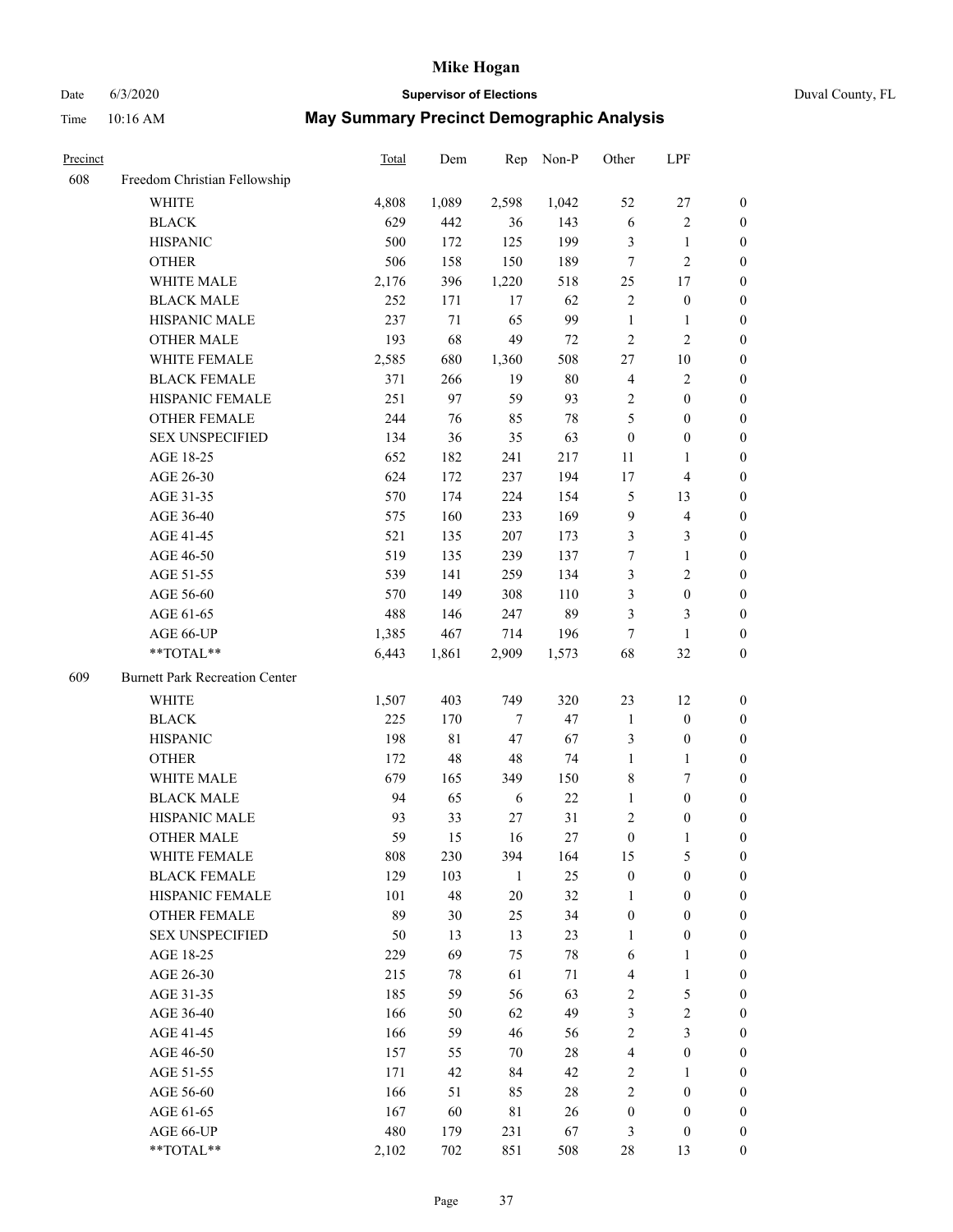Date 6/3/2020 **Supervisor of Elections** Duval County, FL

| Precinct |                        | <b>Total</b> | Dem    | Rep              | Non-P  | Other            | LPF                     |                  |
|----------|------------------------|--------------|--------|------------------|--------|------------------|-------------------------|------------------|
| 610      | St Justin Martyr       |              |        |                  |        |                  |                         |                  |
|          | <b>WHITE</b>           | 4,711        | 953    | 2,786            | 911    | 41               | $20\,$                  | 0                |
|          | <b>BLACK</b>           | 287          | 224    | 15               | 45     | $\mathfrak{Z}$   | $\boldsymbol{0}$        | 0                |
|          | <b>HISPANIC</b>        | 241          | 84     | 85               | 67     | $\overline{c}$   | 3                       | $\boldsymbol{0}$ |
|          | <b>OTHER</b>           | 352          | 96     | 133              | 120    | $\overline{c}$   | $\mathbf{1}$            | $\boldsymbol{0}$ |
|          | WHITE MALE             | 2,289        | 362    | 1,419            | 469    | 22               | 17                      | $\boldsymbol{0}$ |
|          | <b>BLACK MALE</b>      | 144          | 107    | $\,8\,$          | $28\,$ | $\mathbf{1}$     | $\boldsymbol{0}$        | $\boldsymbol{0}$ |
|          | HISPANIC MALE          | 113          | 30     | 49               | 31     | $\mathbf{1}$     | $\sqrt{2}$              | $\boldsymbol{0}$ |
|          | <b>OTHER MALE</b>      | 140          | $40\,$ | 53               | 45     | $\mathbf{1}$     | $\mathbf{1}$            | $\boldsymbol{0}$ |
|          | WHITE FEMALE           | 2,376        | 582    | 1,338            | 435    | 18               | $\mathfrak{Z}$          | $\boldsymbol{0}$ |
|          | <b>BLACK FEMALE</b>    | 139          | 114    | $\tau$           | 16     | $\overline{c}$   | $\boldsymbol{0}$        | 0                |
|          | HISPANIC FEMALE        | 128          | 54     | 36               | 36     | $\mathbf{1}$     | $\mathbf{1}$            | 0                |
|          | <b>OTHER FEMALE</b>    | 159          | 47     | 66               | 45     | $\mathbf{1}$     | $\boldsymbol{0}$        | $\boldsymbol{0}$ |
|          | <b>SEX UNSPECIFIED</b> | 103          | 21     | 43               | 38     | $\mathbf{1}$     | $\boldsymbol{0}$        | $\boldsymbol{0}$ |
|          | AGE 18-25              | 575          | 125    | 270              | 170    | 8                | $\sqrt{2}$              | $\boldsymbol{0}$ |
|          | AGE 26-30              | 404          | 103    | 172              | 121    | 7                | $\mathbf{1}$            | $\boldsymbol{0}$ |
|          | AGE 31-35              | 483          | 105    | 229              | 133    | $\,$ $\,$        | $\,8\,$                 | $\boldsymbol{0}$ |
|          | AGE 36-40              | 432          | 104    | 198              | 119    | 7                | $\overline{\mathbf{4}}$ | $\boldsymbol{0}$ |
|          | AGE 41-45              | 412          | 96     | 207              | 103    | 3                | $\mathfrak{Z}$          | $\boldsymbol{0}$ |
|          | AGE 46-50              | 482          | 110    | 277              | 94     | $\mathbf{1}$     | $\boldsymbol{0}$        | $\boldsymbol{0}$ |
|          | AGE 51-55              | 534          | 109    | 320              | 101    | 4                | $\boldsymbol{0}$        | $\boldsymbol{0}$ |
|          | AGE 56-60              | 589          | 116    | 372              | 98     | $\mathbf{1}$     | $\sqrt{2}$              | 0                |
|          | AGE 61-65              | 549          | 147    | 309              | 89     | $\mathbf{1}$     | $\mathfrak{Z}$          | $\boldsymbol{0}$ |
|          | AGE 66-UP              | 1,131        | 342    | 665              | 115    | 8                | $\mathbf{1}$            | $\boldsymbol{0}$ |
|          | **TOTAL**              | 5,591        | 1,357  | 3,019            | 1,143  | 48               | 24                      | $\boldsymbol{0}$ |
| 611      | Mandarin Senior Center |              |        |                  |        |                  |                         |                  |
|          | <b>WHITE</b>           | 1,925        | 492    | 1,008            | 396    | 14               | 15                      | $\boldsymbol{0}$ |
|          | <b>BLACK</b>           | 191          | 137    | 11               | 42     | $\boldsymbol{0}$ | $\mathbf{1}$            | $\boldsymbol{0}$ |
|          | <b>HISPANIC</b>        | 166          | 67     | 39               | 58     | $\overline{c}$   | $\boldsymbol{0}$        | $\boldsymbol{0}$ |
|          | <b>OTHER</b>           | 186          | 66     | $46\,$           | $72\,$ | $\sqrt{2}$       | $\boldsymbol{0}$        | $\boldsymbol{0}$ |
|          | WHITE MALE             | 867          | 176    | 487              | 186    | 8                | $10\,$                  | $\boldsymbol{0}$ |
|          | <b>BLACK MALE</b>      | 78           | 53     | $\boldsymbol{7}$ | $18\,$ | $\boldsymbol{0}$ | $\boldsymbol{0}$        | $\boldsymbol{0}$ |
|          | HISPANIC MALE          | 71           | 29     | $18\,$           | 24     | $\boldsymbol{0}$ | $\boldsymbol{0}$        | 0                |
|          | <b>OTHER MALE</b>      | 80           | 23     | 23               | 33     | 1                | $\boldsymbol{0}$        | $\boldsymbol{0}$ |
|          | WHITE FEMALE           | 1,042        | 313    | 514              | 204    | 6                | 5                       | 0                |
|          | <b>BLACK FEMALE</b>    | 108          | 81     | $\overline{4}$   | 22     | $\boldsymbol{0}$ | $\mathbf{1}$            | $\boldsymbol{0}$ |
|          | HISPANIC FEMALE        | 93           | 37     | $20\,$           | 34     | $\sqrt{2}$       | $\boldsymbol{0}$        | $\overline{0}$   |
|          | OTHER FEMALE           | 79           | 34     | 17               | 27     | $\mathbf{1}$     | $\boldsymbol{0}$        | $\overline{0}$   |
|          | <b>SEX UNSPECIFIED</b> | 50           | 16     | 14               | 20     | $\boldsymbol{0}$ | $\boldsymbol{0}$        | 0                |
|          | AGE 18-25              | 218          | 62     | 70               | 81     | 3                | $\sqrt{2}$              | 0                |
|          | AGE 26-30              | 219          | 75     | 75               | 61     | 6                | $\sqrt{2}$              | 0                |
|          | AGE 31-35              | 234          | 79     | $8\sqrt{1}$      | $70\,$ | $\mathbf{1}$     | $\mathfrak{Z}$          | 0                |
|          | AGE 36-40              | 216          | 62     | $8\sqrt{1}$      | 67     | $\overline{c}$   | $\overline{\mathbf{4}}$ | 0                |
|          | AGE 41-45              | 172          | 47     | 68               | 55     | $\mathbf{1}$     | $\mathbf{1}$            | 0                |
|          | AGE 46-50              | 198          | 43     | 98               | 54     | $\mathbf{1}$     | $\sqrt{2}$              | 0                |
|          | AGE 51-55              | 169          | 59     | 85               | 23     | $\mathbf{2}$     | $\boldsymbol{0}$        | 0                |
|          | AGE 56-60              | 238          | 66     | 125              | 46     | $\boldsymbol{0}$ | $\mathbf{1}$            | 0                |
|          | AGE 61-65              | 236          | 86     | 113              | 36     | 1                | $\boldsymbol{0}$        | $\overline{0}$   |
|          | AGE 66-UP              | 568          | 183    | 308              | 75     | $\mathbf{1}$     | $\mathbf{1}$            | 0                |
|          | **TOTAL**              | 2,468        | 762    | 1,104            | 568    | 18               | 16                      | $\boldsymbol{0}$ |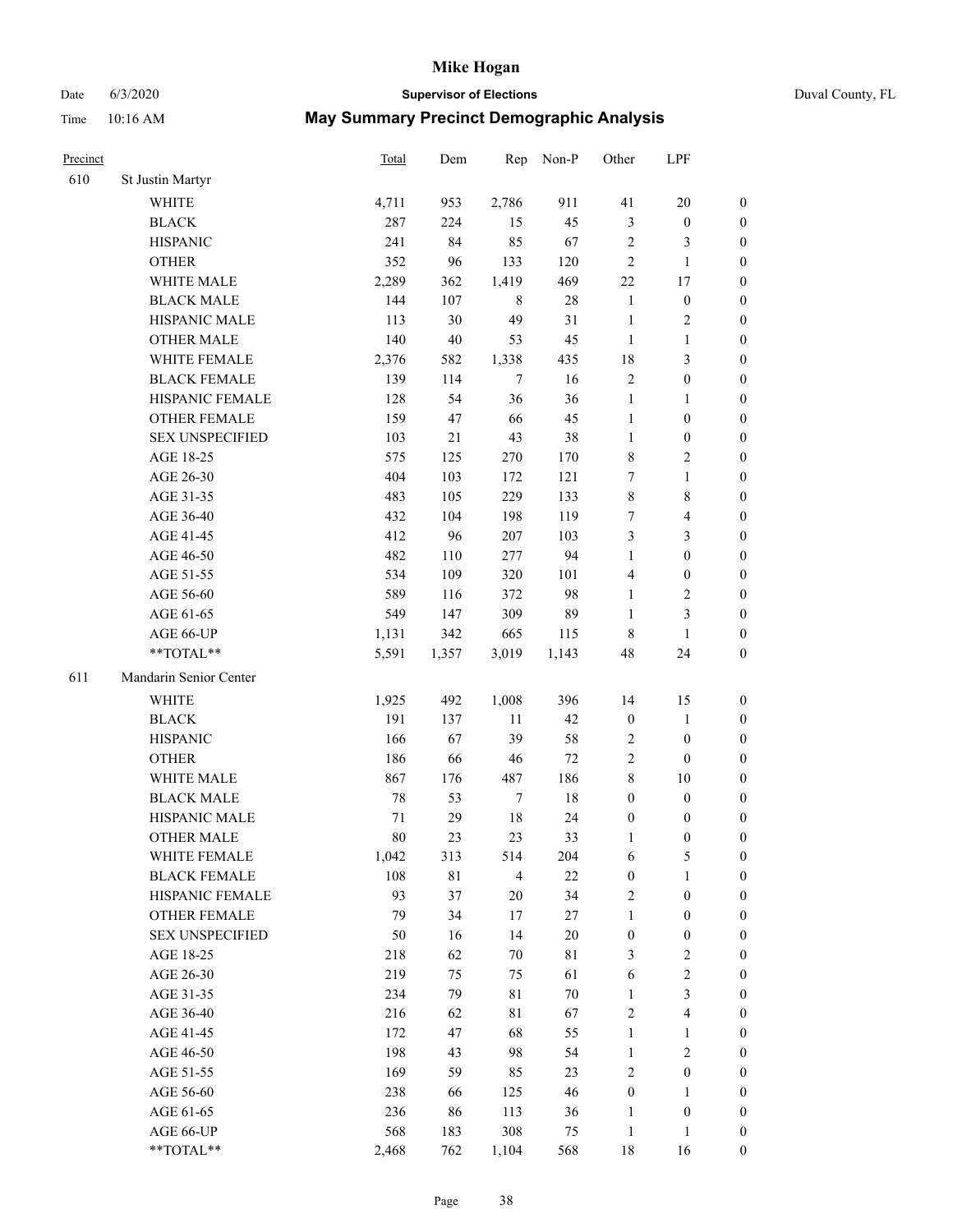# Date 6/3/2020 **Supervisor of Elections** Duval County, FL

| Precinct |                           | Total | Dem     | Rep         | Non-P  | Other            | LPF                     |                  |
|----------|---------------------------|-------|---------|-------------|--------|------------------|-------------------------|------------------|
| 612      | Mandarin Church of Christ |       |         |             |        |                  |                         |                  |
|          | <b>WHITE</b>              | 3,257 | 685     | 1,878       | 654    | $27\,$           | 13                      | $\boldsymbol{0}$ |
|          | <b>BLACK</b>              | 468   | 372     | 25          | 69     | $\sqrt{2}$       | $\boldsymbol{0}$        | $\boldsymbol{0}$ |
|          | <b>HISPANIC</b>           | 289   | 88      | 96          | 102    | 3                | $\boldsymbol{0}$        | $\boldsymbol{0}$ |
|          | <b>OTHER</b>              | 712   | 199     | 210         | 299    | 3                | $\mathbf{1}$            | $\boldsymbol{0}$ |
|          | WHITE MALE                | 1,547 | 282     | 911         | 335    | 10               | $\mathbf{9}$            | $\boldsymbol{0}$ |
|          | <b>BLACK MALE</b>         | 217   | 157     | 17          | 41     | $\mathfrak{2}$   | $\boldsymbol{0}$        | $\boldsymbol{0}$ |
|          | HISPANIC MALE             | 138   | 35      | 48          | 54     | $\mathbf{1}$     | $\boldsymbol{0}$        | $\boldsymbol{0}$ |
|          | <b>OTHER MALE</b>         | 292   | $70\,$  | 100         | 121    | $\mathbf{1}$     | $\boldsymbol{0}$        | 0                |
|          | WHITE FEMALE              | 1,679 | 400     | 947         | 311    | $17$             | $\overline{\mathbf{4}}$ | 0                |
|          | <b>BLACK FEMALE</b>       | 248   | 213     | $\,$ 8 $\,$ | $27\,$ | $\boldsymbol{0}$ | $\boldsymbol{0}$        | $\boldsymbol{0}$ |
|          | HISPANIC FEMALE           | 146   | 52      | 46          | 46     | $\overline{c}$   | $\boldsymbol{0}$        | $\boldsymbol{0}$ |
|          | OTHER FEMALE              | 345   | 118     | 92          | 133    | $\overline{c}$   | $\boldsymbol{0}$        | $\boldsymbol{0}$ |
|          | <b>SEX UNSPECIFIED</b>    | 114   | 17      | $40\,$      | 56     | $\boldsymbol{0}$ | $\mathbf{1}$            | $\boldsymbol{0}$ |
|          | AGE 18-25                 | 564   | 185     | 195         | 174    | $10\,$           | $\boldsymbol{0}$        | $\boldsymbol{0}$ |
|          | AGE 26-30                 | 327   | $100\,$ | 129         | 95     | $\mathbf{1}$     | $\sqrt{2}$              | $\boldsymbol{0}$ |
|          | AGE 31-35                 | 404   | 112     | 160         | 128    | $\mathbf{1}$     | $\mathfrak{Z}$          | $\boldsymbol{0}$ |
|          | AGE 36-40                 | 374   | 95      | 149         | 119    | $\mathfrak s$    | $\sqrt{6}$              | $\boldsymbol{0}$ |
|          | AGE 41-45                 | 382   | 124     | 146         | 109    | 3                | $\boldsymbol{0}$        | 0                |
|          | AGE 46-50                 | 489   | 135     | 228         | 123    | 3                | $\boldsymbol{0}$        | 0                |
|          | AGE 51-55                 | 496   | 128     | 253         | 111    | 3                | $\mathbf{1}$            | $\boldsymbol{0}$ |
|          | AGE 56-60                 | 475   | 118     | 258         | 97     | $\mathbf{1}$     | $\mathbf{1}$            | $\boldsymbol{0}$ |
|          | AGE 61-65                 | 399   | 103     | 219         | 72     | 4                | $\mathbf{1}$            | $\boldsymbol{0}$ |
|          | AGE 66-UP                 | 816   | 244     | 472         | 96     | $\overline{4}$   | $\boldsymbol{0}$        | $\boldsymbol{0}$ |
|          | $**TOTAL**$               | 4,726 | 1,344   | 2,209       | 1,124  | 35               | 14                      | $\boldsymbol{0}$ |
| 613      | Mandarin Moose Lodge #42  |       |         |             |        |                  |                         |                  |
|          | <b>WHITE</b>              | 2,465 | 530     | 1,346       | 555    | $22\,$           | 12                      | $\boldsymbol{0}$ |
|          | <b>BLACK</b>              | 336   | 256     | 14          | 63     | 3                | $\boldsymbol{0}$        | $\boldsymbol{0}$ |
|          | <b>HISPANIC</b>           | 229   | 85      | 56          | 84     | $\overline{4}$   | $\boldsymbol{0}$        | $\boldsymbol{0}$ |
|          | <b>OTHER</b>              | 305   | 95      | 91          | 116    | 3                | $\boldsymbol{0}$        | $\boldsymbol{0}$ |
|          | WHITE MALE                | 1,174 | 215     | 645         | 292    | 15               | 7                       | 0                |
|          | <b>BLACK MALE</b>         | 154   | 107     | 7           | 38     | $\sqrt{2}$       | $\boldsymbol{0}$        | 0                |
|          | HISPANIC MALE             | 103   | 37      | $28\,$      | 35     | $\mathfrak{Z}$   | $\boldsymbol{0}$        | $\boldsymbol{0}$ |
|          | <b>OTHER MALE</b>         | 123   | 34      | 34          | 55     | $\boldsymbol{0}$ | $\boldsymbol{0}$        | $\boldsymbol{0}$ |
|          | WHITE FEMALE              | 1,274 | 313     | 692         | 257    | 7                | 5                       | $\boldsymbol{0}$ |
|          | <b>BLACK FEMALE</b>       | 178   | 146     | $\tau$      | 24     | $\mathbf{1}$     | $\boldsymbol{0}$        | $\overline{0}$   |
|          | HISPANIC FEMALE           | 121   | 48      | 26          | 46     | $\mathbf{1}$     | $\boldsymbol{0}$        | $\overline{0}$   |
|          | <b>OTHER FEMALE</b>       | 142   | 51      | 48          | 42     | $\mathbf{1}$     | $\boldsymbol{0}$        | 0                |
|          | <b>SEX UNSPECIFIED</b>    | 66    | 15      | $20\,$      | 29     | $\sqrt{2}$       | $\boldsymbol{0}$        | 0                |
|          | AGE 18-25                 | 379   | $100\,$ | 133         | 140    | $\mathfrak s$    | $\mathbf{1}$            | 0                |
|          | AGE 26-30                 | 319   | 79      | 121         | 111    | $\mathfrak s$    | $\mathfrak{Z}$          | 0                |
|          | AGE 31-35                 | 332   | 92      | 120         | 115    | 3                | $\sqrt{2}$              | 0                |
|          | AGE 36-40                 | 285   | 84      | 116         | $80\,$ | 4                | $\mathbf{1}$            | 0                |
|          | AGE 41-45                 | 274   | 76      | 118         | 75     | $\mathfrak{Z}$   | $\sqrt{2}$              | 0                |
|          | AGE 46-50                 | 282   | 76      | 129         | 74     | 3                | $\boldsymbol{0}$        | $\boldsymbol{0}$ |
|          | AGE 51-55                 | 264   | 72      | 128         | 59     | $\overline{4}$   | $\mathbf{1}$            | $\boldsymbol{0}$ |
|          | AGE 56-60                 | 284   | 86      | 150         | 47     | $\mathbf{1}$     | $\boldsymbol{0}$        | 0                |
|          | AGE 61-65                 | 287   | 93      | 153         | 39     | 2                | $\boldsymbol{0}$        | $\overline{0}$   |
|          | AGE 66-UP                 | 629   | 208     | 339         | 78     | $\sqrt{2}$       | $\sqrt{2}$              | $\boldsymbol{0}$ |
|          | **TOTAL**                 | 3,335 | 966     | 1,507       | 818    | 32               | 12                      | $\boldsymbol{0}$ |
|          |                           |       |         |             |        |                  |                         |                  |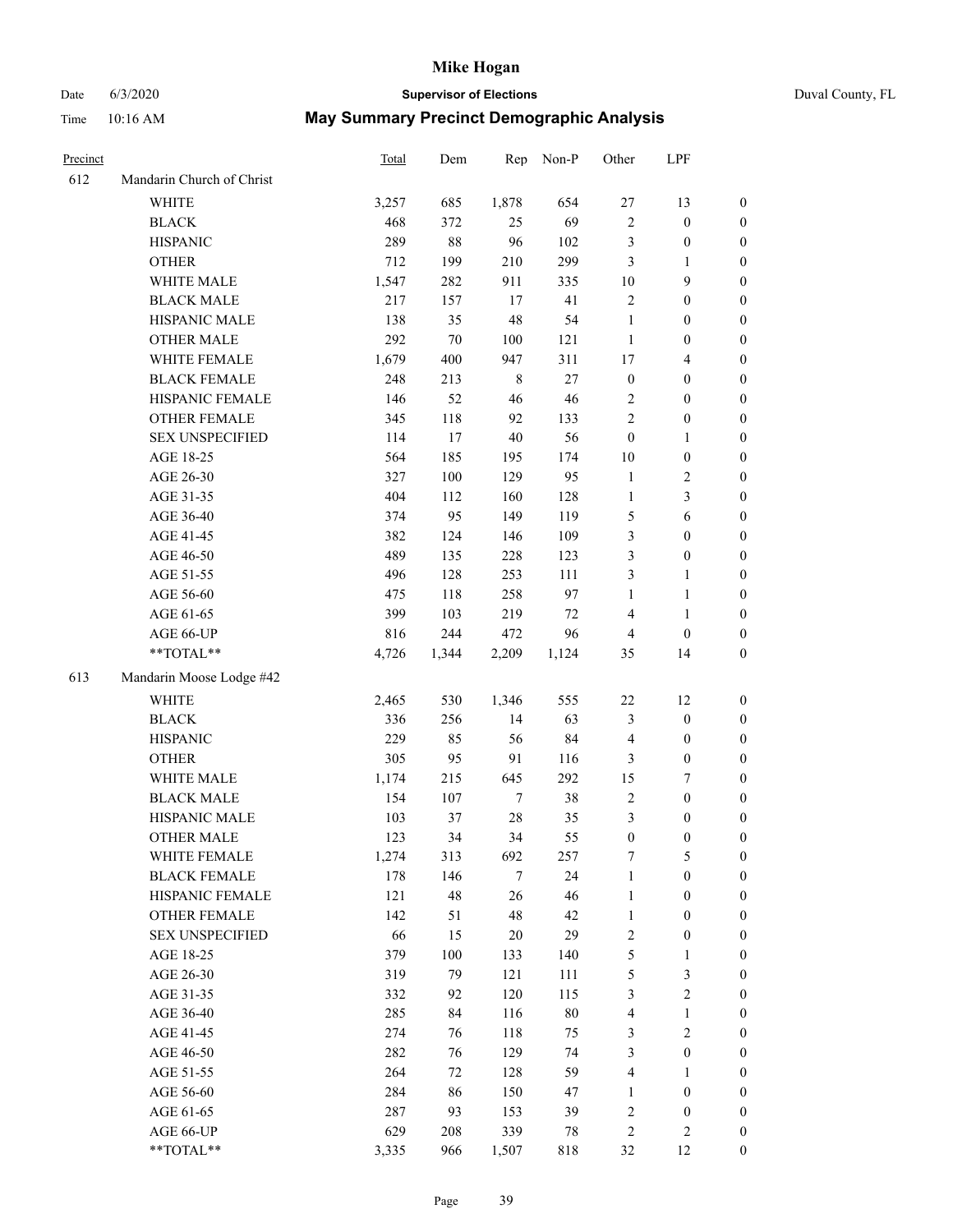# Date 6/3/2020 **Supervisor of Elections** Duval County, FL

| Precinct |                                     | Total      | Dem                             | Rep             | Non-P                | Other                                | LPF                                  |                                      |
|----------|-------------------------------------|------------|---------------------------------|-----------------|----------------------|--------------------------------------|--------------------------------------|--------------------------------------|
| 614      | Mandarin Senior Center              |            |                                 |                 |                      |                                      |                                      |                                      |
|          | <b>WHITE</b>                        | 1,189      | 234                             | 695             | 242                  | 13                                   | $\mathfrak{S}$                       | 0                                    |
|          | <b>BLACK</b>                        | 181        | 146                             | 6               | $28\,$               | $\mathbf{1}$                         | $\boldsymbol{0}$                     | 0                                    |
|          | <b>HISPANIC</b>                     | 127        | 44                              | 39              | 42                   | $\sqrt{2}$                           | $\boldsymbol{0}$                     | $\boldsymbol{0}$                     |
|          | <b>OTHER</b>                        | 245        | 63                              | 77              | 102                  | 1                                    | $\sqrt{2}$                           | $\boldsymbol{0}$                     |
|          | WHITE MALE                          | 581        | 92                              | 349             | 132                  | 6                                    | $\sqrt{2}$                           | $\boldsymbol{0}$                     |
|          | <b>BLACK MALE</b>                   | 81         | 66                              | $\sqrt{2}$      | 12                   | $\mathbf{1}$                         | $\boldsymbol{0}$                     | $\boldsymbol{0}$                     |
|          | HISPANIC MALE                       | 60         | 16                              | 24              | 18                   | 2                                    | $\boldsymbol{0}$                     | $\boldsymbol{0}$                     |
|          | <b>OTHER MALE</b>                   | 124        | 34                              | 45              | $44\,$               | $\mathbf{1}$                         | $\boldsymbol{0}$                     | $\boldsymbol{0}$                     |
|          | WHITE FEMALE                        | 601        | 142                             | 341             | 108                  | 7                                    | $\mathfrak{Z}$                       | $\boldsymbol{0}$                     |
|          | <b>BLACK FEMALE</b>                 | 97         | 78                              | $\overline{4}$  | 15                   | $\boldsymbol{0}$                     | $\boldsymbol{0}$                     | $\boldsymbol{0}$                     |
|          | HISPANIC FEMALE                     | 64         | $28\,$                          | 14              | 22                   | $\boldsymbol{0}$                     | $\boldsymbol{0}$                     | 0                                    |
|          | OTHER FEMALE                        | 99         | $28\,$                          | 26              | 43                   | $\boldsymbol{0}$                     | $\sqrt{2}$                           | $\boldsymbol{0}$                     |
|          | <b>SEX UNSPECIFIED</b>              | 35         | 3                               | 12              | $20\,$               | $\boldsymbol{0}$                     | $\boldsymbol{0}$                     | $\boldsymbol{0}$                     |
|          | AGE 18-25                           | 134        | 36                              | 55              | 43                   | $\boldsymbol{0}$                     | $\boldsymbol{0}$                     | $\boldsymbol{0}$                     |
|          | AGE 26-30                           | 162        | 43                              | 72              | 43                   | 3                                    | $\mathbf{1}$                         | $\boldsymbol{0}$                     |
|          | AGE 31-35                           | 204        | 61                              | 79              | 59                   | 4                                    | $\mathbf{1}$                         | $\boldsymbol{0}$                     |
|          | AGE 36-40                           | 200        | 47                              | 91              | 55                   | 3                                    | $\overline{\mathbf{4}}$              | $\boldsymbol{0}$                     |
|          | AGE 41-45                           | 168        | 43                              | 65              | 57                   | 2                                    | $\mathbf{1}$                         | $\boldsymbol{0}$                     |
|          | AGE 46-50                           | 137        | 43                              | 63              | 31                   | $\boldsymbol{0}$                     | $\boldsymbol{0}$                     | $\boldsymbol{0}$                     |
|          | AGE 51-55                           | 171        | 41                              | 98              | 32                   | $\boldsymbol{0}$                     | $\boldsymbol{0}$                     | $\boldsymbol{0}$                     |
|          | AGE 56-60                           | 171        | 54                              | 82              | 35                   | $\boldsymbol{0}$                     | $\boldsymbol{0}$                     | 0                                    |
|          | AGE 61-65                           | 117        | 23                              | 72              | 21                   | 1                                    | $\boldsymbol{0}$                     | 0                                    |
|          | AGE 66-UP                           | 278        | 96                              | 140             | 38                   | 4                                    | $\boldsymbol{0}$                     | $\boldsymbol{0}$                     |
|          | **TOTAL**                           | 1,742      | 487                             | 817             | 414                  | 17                                   | $\tau$                               | $\boldsymbol{0}$                     |
| 701      | Charlie T. Joseph Senior Center     |            |                                 |                 |                      |                                      |                                      |                                      |
|          | <b>WHITE</b>                        | 458        | 130                             | 228             | 93                   |                                      | $\sqrt{2}$                           |                                      |
|          | <b>BLACK</b>                        | 662        | 562                             | $20\,$          | 76                   | 5                                    |                                      | $\boldsymbol{0}$                     |
|          | <b>HISPANIC</b>                     | 30         | 18                              | $\overline{4}$  | $\,$ 8 $\,$          | 3<br>$\boldsymbol{0}$                | $\mathbf{1}$<br>$\boldsymbol{0}$     | $\boldsymbol{0}$<br>$\boldsymbol{0}$ |
|          |                                     |            |                                 |                 |                      |                                      |                                      |                                      |
|          | <b>OTHER</b><br>WHITE MALE          | 69         | 36                              | 9               | 24                   | $\boldsymbol{0}$                     | $\boldsymbol{0}$                     | $\boldsymbol{0}$                     |
|          | <b>BLACK MALE</b>                   | 205<br>251 | 43<br>209                       | 118<br>$11\,$   | 42<br>29             | 2<br>$\mathbf{1}$                    | $\boldsymbol{0}$                     | $\boldsymbol{0}$<br>$\boldsymbol{0}$ |
|          | HISPANIC MALE                       | 19         | 12                              |                 |                      |                                      | 1                                    |                                      |
|          | OTHER MALE                          | 20         | 9                               | $\sqrt{2}$<br>3 | 5<br>$\,$ 8 $\,$     | $\boldsymbol{0}$<br>$\boldsymbol{0}$ | $\boldsymbol{0}$<br>$\boldsymbol{0}$ | 0<br>$\boldsymbol{0}$                |
|          |                                     |            |                                 |                 |                      |                                      |                                      | 0                                    |
|          | WHITE FEMALE<br><b>BLACK FEMALE</b> | 244<br>400 | 86                              | 106             | 47                   | 3<br>$\mathbf{1}$                    | 2<br>$\boldsymbol{0}$                | $\overline{0}$                       |
|          | HISPANIC FEMALE                     | 9          | 345<br>$\overline{\mathcal{L}}$ | 8<br>$\sqrt{2}$ | 46<br>$\mathfrak{Z}$ | $\boldsymbol{0}$                     | $\boldsymbol{0}$                     | $\overline{0}$                       |
|          | <b>OTHER FEMALE</b>                 | 33         | 23                              | $\overline{4}$  | 6                    | $\boldsymbol{0}$                     | $\boldsymbol{0}$                     | $\overline{0}$                       |
|          | <b>SEX UNSPECIFIED</b>              | 38         | 15                              | 7               | 15                   | $\mathbf{1}$                         | $\boldsymbol{0}$                     | $\overline{0}$                       |
|          | AGE 18-25                           | 142        | 77                              | 16              | 47                   | 2                                    | $\boldsymbol{0}$                     | $\overline{0}$                       |
|          | AGE 26-30                           | 94         | 60                              | $\overline{9}$  | 23                   | $\mathbf{1}$                         | $\mathbf{1}$                         | $\overline{0}$                       |
|          | AGE 31-35                           | 117        | 77                              | 8               | 32                   | $\boldsymbol{0}$                     | $\boldsymbol{0}$                     | 0                                    |
|          | AGE 36-40                           | 91         | 59                              | 17              | 15                   | $\boldsymbol{0}$                     | $\boldsymbol{0}$                     | 0                                    |
|          | AGE 41-45                           | 94         | 59                              | 19              | 14                   | $\mathbf{1}$                         | $\mathbf{1}$                         | 0                                    |
|          | AGE 46-50                           | 96         | 54                              | 24              | 17                   | $\boldsymbol{0}$                     | $\mathbf{1}$                         | 0                                    |
|          | AGE 51-55                           |            | 73                              | 29              | 11                   |                                      | $\boldsymbol{0}$                     | $\overline{0}$                       |
|          | AGE 56-60                           | 113<br>129 | 81                              | 33              | 14                   | $\boldsymbol{0}$<br>1                | $\boldsymbol{0}$                     | $\overline{0}$                       |
|          | AGE 61-65                           | 111        | 77                              | 26              | 6                    | 2                                    | $\boldsymbol{0}$                     | $\overline{0}$                       |
|          | AGE 66-UP                           | 232        | 129                             | $80\,$          | $22\,$               | $\mathbf{1}$                         | $\boldsymbol{0}$                     | 0                                    |
|          | **TOTAL**                           | 1,219      | 746                             | 261             | 201                  | $\,8\,$                              | $\mathfrak{Z}$                       | $\boldsymbol{0}$                     |
|          |                                     |            |                                 |                 |                      |                                      |                                      |                                      |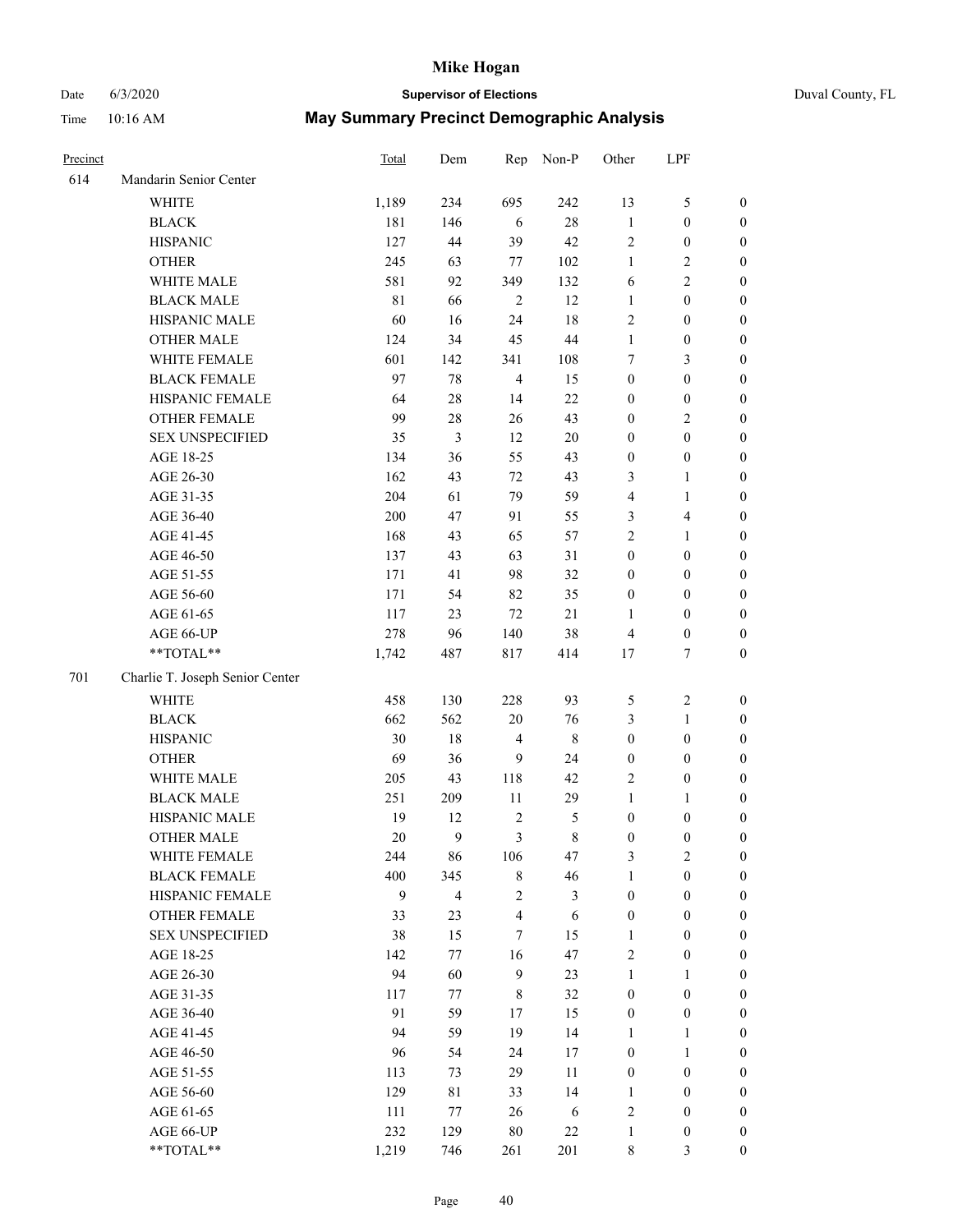# Date 6/3/2020 **Supervisor of Elections**

|  | Duval County, FL |  |
|--|------------------|--|
|--|------------------|--|

| Precinct |                                 | <b>Total</b> | Dem            | Rep              | Non-P  | Other            | LPF                     |                  |
|----------|---------------------------------|--------------|----------------|------------------|--------|------------------|-------------------------|------------------|
| 702      | Unity Missionary Baptist Church |              |                |                  |        |                  |                         |                  |
|          | <b>WHITE</b>                    | 244          | 87             | 89               | 64     | $\overline{4}$   | $\boldsymbol{0}$        | 0                |
|          | <b>BLACK</b>                    | 876          | 771            | $20\,$           | 81     | 3                | $\mathbf{1}$            | $\boldsymbol{0}$ |
|          | <b>HISPANIC</b>                 | 23           | 9              | $\overline{4}$   | 10     | $\boldsymbol{0}$ | $\boldsymbol{0}$        | $\boldsymbol{0}$ |
|          | <b>OTHER</b>                    | 81           | 37             | $\overline{7}$   | 37     | $\boldsymbol{0}$ | $\boldsymbol{0}$        | $\boldsymbol{0}$ |
|          | WHITE MALE                      | 110          | 40             | 40               | 29     | 1                | $\boldsymbol{0}$        | $\boldsymbol{0}$ |
|          | <b>BLACK MALE</b>               | 342          | 293            | 10               | 38     | $\mathbf{1}$     | $\boldsymbol{0}$        | $\boldsymbol{0}$ |
|          | HISPANIC MALE                   | 13           | $\overline{c}$ | $\overline{4}$   | $\tau$ | $\boldsymbol{0}$ | $\boldsymbol{0}$        | $\boldsymbol{0}$ |
|          | <b>OTHER MALE</b>               | 32           | 13             | $\mathfrak{Z}$   | 16     | $\boldsymbol{0}$ | $\boldsymbol{0}$        | $\boldsymbol{0}$ |
|          | WHITE FEMALE                    | 131          | 47             | 47               | 34     | 3                | $\boldsymbol{0}$        | $\boldsymbol{0}$ |
|          | <b>BLACK FEMALE</b>             | 512          | 460            | 10               | 39     | 2                | $\mathbf{1}$            | $\boldsymbol{0}$ |
|          | HISPANIC FEMALE                 | 10           | $\tau$         | $\boldsymbol{0}$ | 3      | $\boldsymbol{0}$ | $\boldsymbol{0}$        | $\boldsymbol{0}$ |
|          | <b>OTHER FEMALE</b>             | 32           | $18\,$         | $\sqrt{2}$       | 12     | $\boldsymbol{0}$ | $\boldsymbol{0}$        | $\boldsymbol{0}$ |
|          | <b>SEX UNSPECIFIED</b>          | 42           | 24             | $\overline{4}$   | 14     | $\boldsymbol{0}$ | $\boldsymbol{0}$        | $\boldsymbol{0}$ |
|          | AGE 18-25                       | 118          | 73             | 7                | 36     | 1                | 1                       | $\boldsymbol{0}$ |
|          | AGE 26-30                       | 85           | 59             | 8                | 18     | $\boldsymbol{0}$ | $\boldsymbol{0}$        | $\boldsymbol{0}$ |
|          | AGE 31-35                       | 108          | 72             | 5                | 30     | $\mathbf{1}$     | $\boldsymbol{0}$        | $\boldsymbol{0}$ |
|          | AGE 36-40                       | 85           | 61             | 4                | 19     | $\mathbf{1}$     | $\boldsymbol{0}$        | $\boldsymbol{0}$ |
|          | AGE 41-45                       | 65           | 51             | $\overline{4}$   | $10\,$ | $\boldsymbol{0}$ | $\boldsymbol{0}$        | $\boldsymbol{0}$ |
|          | AGE 46-50                       | 91           | 64             | $10\,$           | 16     | $\mathbf{1}$     | $\boldsymbol{0}$        | $\boldsymbol{0}$ |
|          | AGE 51-55                       | 93           | 66             | 11               | 15     | $\mathbf{1}$     | $\boldsymbol{0}$        | $\boldsymbol{0}$ |
|          | AGE 56-60                       | 148          | 102            | 26               | 19     | $\mathbf{1}$     | $\boldsymbol{0}$        | 0                |
|          | AGE 61-65                       | 131          | 103            | 15               | 12     | 1                | $\boldsymbol{0}$        | $\boldsymbol{0}$ |
|          | AGE 66-UP                       | 300          | 253            | 30               | 17     | $\boldsymbol{0}$ | $\boldsymbol{0}$        | $\boldsymbol{0}$ |
|          | **TOTAL**                       | 1,224        | 904            | 120              | 192    | 7                | $\mathbf{1}$            | $\boldsymbol{0}$ |
| 703      | Oceanway Community Center       |              |                |                  |        |                  |                         |                  |
|          | WHITE                           | 4,833        | 975            | 2,626            | 1,122  | 78               | 32                      | $\boldsymbol{0}$ |
|          | <b>BLACK</b>                    | 2,572        | 2,013          | 84               | 465    | 10               | $\boldsymbol{0}$        | $\boldsymbol{0}$ |
|          | <b>HISPANIC</b>                 | 499          | 190            | 108              | 192    | 6                | 3                       | $\boldsymbol{0}$ |
|          | <b>OTHER</b>                    | 596          | 178            | 149              | 261    | 4                | $\overline{4}$          | $\boldsymbol{0}$ |
|          | WHITE MALE                      | 2,351        | 398            | 1,328            | 566    | 38               | 21                      | $\boldsymbol{0}$ |
|          | <b>BLACK MALE</b>               | 1,078        | 788            | 50               | 236    | $\overline{4}$   | $\boldsymbol{0}$        | $\boldsymbol{0}$ |
|          | HISPANIC MALE                   | 222          | 71             | 56               | 90     | $\overline{c}$   | 3                       | $\boldsymbol{0}$ |
|          | <b>OTHER MALE</b>               | 197          | 55             | 52               | $88\,$ | $\boldsymbol{0}$ | $\overline{c}$          | $\boldsymbol{0}$ |
|          | WHITE FEMALE                    | 2,433        | 568            | 1,272            | 542    | 40               | 11                      | 0                |
|          | <b>BLACK FEMALE</b>             | 1,464        | 1,210          | 32               | 216    | 6                | $\boldsymbol{0}$        | 0                |
|          | HISPANIC FEMALE                 | 272          | 119            | 51               | 98     | 4                | $\boldsymbol{0}$        | $\boldsymbol{0}$ |
|          | <b>OTHER FEMALE</b>             | 294          | 103            | 79               | 107    | 4                | $\mathbf{1}$            | $\overline{0}$   |
|          | <b>SEX UNSPECIFIED</b>          | 189          | $44\,$         | 47               | 97     | $\boldsymbol{0}$ | $\mathbf{1}$            | 0                |
|          | AGE 18-25                       | 1,019        | 370            | 256              | 372    | 15               | 6                       | 0                |
|          | AGE 26-30                       | 848          | 296            | 243              | 287    | 14               | $8\,$                   | 0                |
|          | AGE 31-35                       | 850          | 300            | 265              | 262    | 12               | $11\,$                  | 0                |
|          | AGE 36-40                       | 837          | 336            | 248              | 241    | 10               | $\sqrt{2}$              | 0                |
|          | AGE 41-45                       | 778          | 333            | 239              | 196    | 6                | $\overline{\mathbf{4}}$ | 0                |
|          | AGE 46-50                       | 866          | 358            | 306              | 189    | 10               | $\mathfrak{Z}$          | 0                |
|          | AGE 51-55                       | 822          | 359            | 301              | 150    | 9                | 3                       | 0                |
|          | AGE 56-60                       | 717          | 261            | 321              | 127    | 8                | $\boldsymbol{0}$        | 0                |
|          | AGE 61-65                       | 569          | 227            | 249              | 90     | $\overline{c}$   | 1                       | 0                |
|          | AGE 66-UP                       | 1,194        | 516            | 539              | 126    | 12               | $\mathbf{1}$            | 0                |
|          | **TOTAL**                       | 8,500        | 3,356          | 2,967            | 2,040  | 98               | 39                      | $\boldsymbol{0}$ |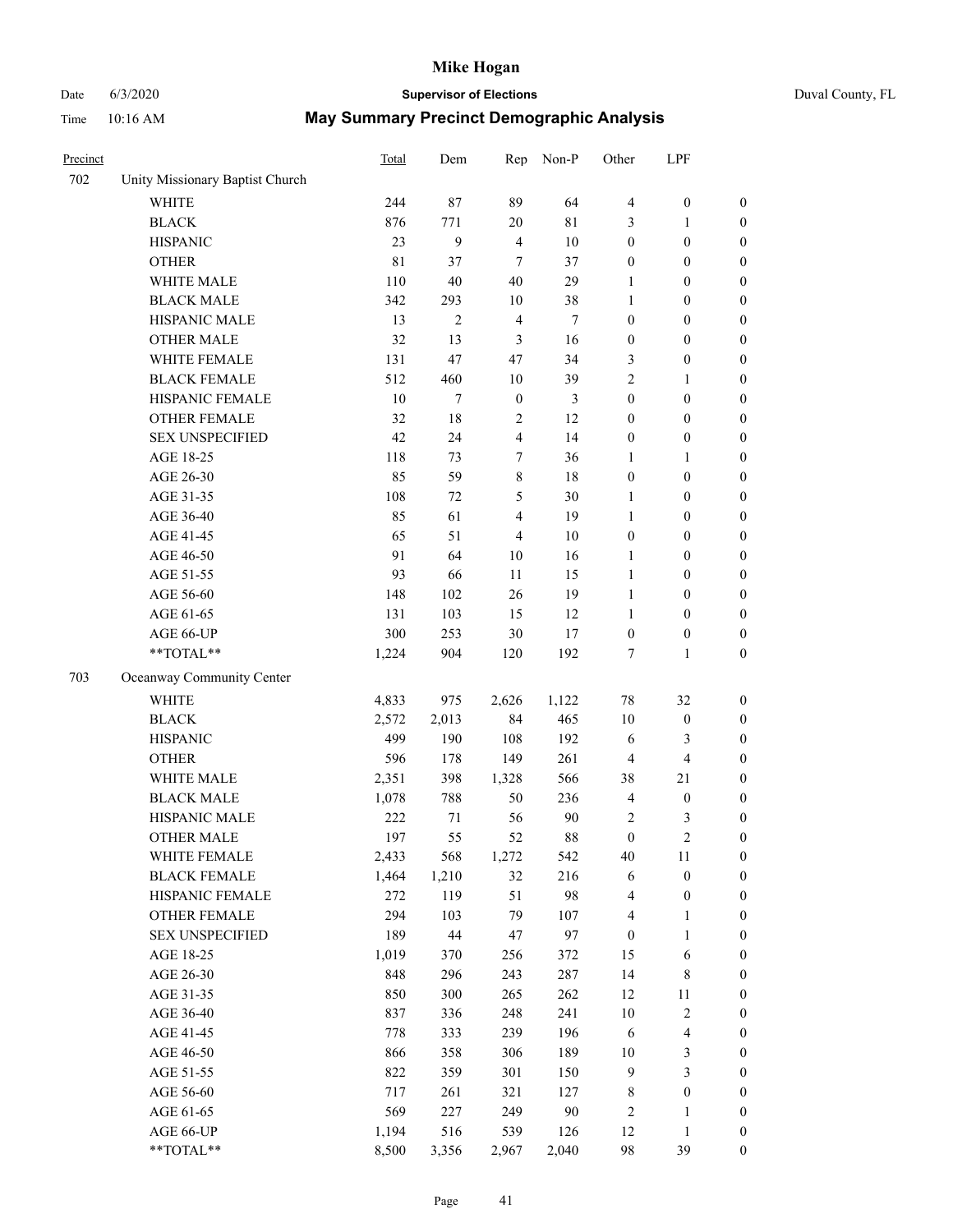# Date 6/3/2020 **Supervisor of Elections** Duval County, FL

| Precinct |                                                           | <b>Total</b> | Dem    | Rep            | Non-P  | Other            | LPF                     |                  |
|----------|-----------------------------------------------------------|--------------|--------|----------------|--------|------------------|-------------------------|------------------|
| 704      | Westside Church of Christ                                 |              |        |                |        |                  |                         |                  |
|          | <b>WHITE</b>                                              | 1,233        | 624    | 317            | 262    | 15               | 15                      | 0                |
|          | <b>BLACK</b>                                              | 1,497        | 1,211  | 68             | 209    | 9                | $\boldsymbol{0}$        | 0                |
|          | <b>HISPANIC</b>                                           | 96           | 47     | $20\,$         | 28     | $\mathbf{1}$     | $\boldsymbol{0}$        | 0                |
|          | <b>OTHER</b>                                              | 254          | 126    | 21             | 103    | 1                | 3                       | $\boldsymbol{0}$ |
|          | WHITE MALE                                                | 626          | 277    | 175            | 153    | 8                | 13                      | $\boldsymbol{0}$ |
|          | <b>BLACK MALE</b>                                         | 631          | 500    | 34             | 92     | 5                | $\boldsymbol{0}$        | $\boldsymbol{0}$ |
|          | HISPANIC MALE                                             | 45           | $20\,$ | 10             | 15     | $\boldsymbol{0}$ | $\boldsymbol{0}$        | $\boldsymbol{0}$ |
|          | <b>OTHER MALE</b>                                         | 85           | 37     | $\mathfrak{S}$ | 41     | $\boldsymbol{0}$ | $\overline{2}$          | $\boldsymbol{0}$ |
|          | WHITE FEMALE                                              | 594          | 343    | 138            | 105    | 6                | $\overline{2}$          | $\boldsymbol{0}$ |
|          | <b>BLACK FEMALE</b>                                       | 833          | 690    | 34             | 105    | 4                | $\boldsymbol{0}$        | 0                |
|          | HISPANIC FEMALE                                           | 48           | 25     | 10             | 12     | $\mathbf{1}$     | $\boldsymbol{0}$        | 0                |
|          | OTHER FEMALE                                              | 120          | 73     | 14             | 31     | $\mathbf{1}$     | $\mathbf{1}$            | 0                |
|          | <b>SEX UNSPECIFIED</b>                                    | 98           | 43     | 6              | 48     | $\mathbf{1}$     | $\boldsymbol{0}$        | $\boldsymbol{0}$ |
|          | AGE 18-25                                                 | 340          | 181    | 25             | 128    | 6                | $\boldsymbol{0}$        | $\boldsymbol{0}$ |
|          | AGE 26-30                                                 | 312          | 190    | 44             | 74     | 3                | $\mathbf{1}$            | $\boldsymbol{0}$ |
|          | AGE 31-35                                                 | 409          | 253    | 55             | 92     | 5                | $\overline{\mathbf{4}}$ | $\boldsymbol{0}$ |
|          | AGE 36-40                                                 | 336          | 233    | 33             | 65     | $\overline{c}$   | $\mathfrak{Z}$          | $\boldsymbol{0}$ |
|          | AGE 41-45                                                 | 265          | 164    | 38             | 58     | $\mathbf{1}$     | $\overline{4}$          | $\boldsymbol{0}$ |
|          | AGE 46-50                                                 | 260          | 158    | $44\,$         | 54     | 4                | $\boldsymbol{0}$        | $\boldsymbol{0}$ |
|          | AGE 51-55                                                 | 219          | 151    | 42             | 24     | $\mathbf{1}$     | $\mathbf{1}$            | 0                |
|          | AGE 56-60                                                 | 236          | 161    | 31             | 39     | 3                | $\sqrt{2}$              | 0                |
|          | AGE 61-65                                                 | 240          | 163    | 43             | 32     | $\boldsymbol{0}$ | $\sqrt{2}$              | 0                |
|          | AGE 66-UP                                                 | 463          | 354    | 71             | 36     | $\mathbf{1}$     | $\mathbf{1}$            | 0                |
|          | **TOTAL**                                                 | 3,080        | 2,008  | 426            | 602    | $26\,$           | $18\,$                  | $\boldsymbol{0}$ |
|          |                                                           |              |        |                |        |                  |                         |                  |
| 705      | Garden City United Methodist Church                       |              |        |                |        |                  |                         |                  |
|          | <b>WHITE</b>                                              | 1,910        | 362    | 1,123          | 401    | 16               | $\,$ 8 $\,$             | $\boldsymbol{0}$ |
|          | <b>BLACK</b>                                              | 2,487        | 2,117  | 67             | 291    | 12               | $\boldsymbol{0}$        | $\boldsymbol{0}$ |
|          | <b>HISPANIC</b>                                           | 184          | $88\,$ | 28             | 67     | $\mathbf{1}$     | $\boldsymbol{0}$        | $\boldsymbol{0}$ |
|          | <b>OTHER</b>                                              | 258          | 110    | 44             | 100    | $\sqrt{2}$       | $\sqrt{2}$              | $\boldsymbol{0}$ |
|          | WHITE MALE                                                | 904          | 142    | 553            | 197    | 5                | $\tau$                  | $\boldsymbol{0}$ |
|          | <b>BLACK MALE</b>                                         | 1,032        | 840    | 36             | 151    | 5                | $\boldsymbol{0}$        | $\boldsymbol{0}$ |
|          | HISPANIC MALE                                             | 77           | 37     | 12             | $28\,$ | $\boldsymbol{0}$ | $\boldsymbol{0}$        | 0                |
|          | <b>OTHER MALE</b>                                         | 91           | 46     | 17             | 25     | 2                | 1                       | 0                |
|          | WHITE FEMALE                                              | 988          | 216    | 561            | 199    | 11               | 1                       | 0                |
|          | <b>BLACK FEMALE</b>                                       | 1,423        | 1,257  | 30             | 129    | 7                | $\boldsymbol{0}$        | $\boldsymbol{0}$ |
|          | HISPANIC FEMALE                                           | 103          | 50     | 14             | 38     | $\mathbf{1}$     | $\boldsymbol{0}$        | $\overline{0}$   |
|          | <b>OTHER FEMALE</b>                                       | 94           | 41     | 19             | 33     | $\boldsymbol{0}$ | $\mathbf{1}$            | $\overline{0}$   |
|          | <b>SEX UNSPECIFIED</b>                                    | 127          | 48     | 20             | 59     | $\boldsymbol{0}$ | $\boldsymbol{0}$        | 0                |
|          | AGE 18-25                                                 | 577          | 257    | 121            | 189    | 9                | $\mathbf{1}$            | $\theta$         |
|          | AGE 26-30                                                 | 443          | 217    | 105            | 115    | 6                | $\boldsymbol{0}$        | 0                |
|          | AGE 31-35                                                 | 424          | 245    | 79             | 94     | 3                | $\mathfrak{Z}$          | 0                |
|          | AGE 36-40                                                 | 471          | 288    | 84             | 94     | 4                | $\mathbf{1}$            | 0                |
|          | AGE 41-45                                                 | 429          | 261    | 89             | 74     | 3                | $\mathfrak{2}$          | 0                |
|          | AGE 46-50                                                 | 471          | 260    | 131            | $80\,$ | $\boldsymbol{0}$ | $\boldsymbol{0}$        | 0                |
|          | AGE 51-55                                                 | 407          | 224    | 134            | 47     | $\mathbf{1}$     | $\mathbf{1}$            | 0                |
|          | AGE 56-60                                                 | 429          | 248    | 131            | 48     | $\mathbf{1}$     | $\mathbf{1}$            | $\boldsymbol{0}$ |
|          | AGE 61-65                                                 | 404          | 224    | 132            | 47     | $\boldsymbol{0}$ | $\mathbf{1}$            | $\overline{0}$   |
|          | AGE 66-UP                                                 | 784          | 453    | 256            | 71     | 4                | $\boldsymbol{0}$        | 0                |
|          | $\mathrm{*}\mathrm{*}\mathrm{TOTAL} \mathrm{*}\mathrm{*}$ | 4,839        | 2,677  | 1,262          | 859    | 31               | 10                      | $\boldsymbol{0}$ |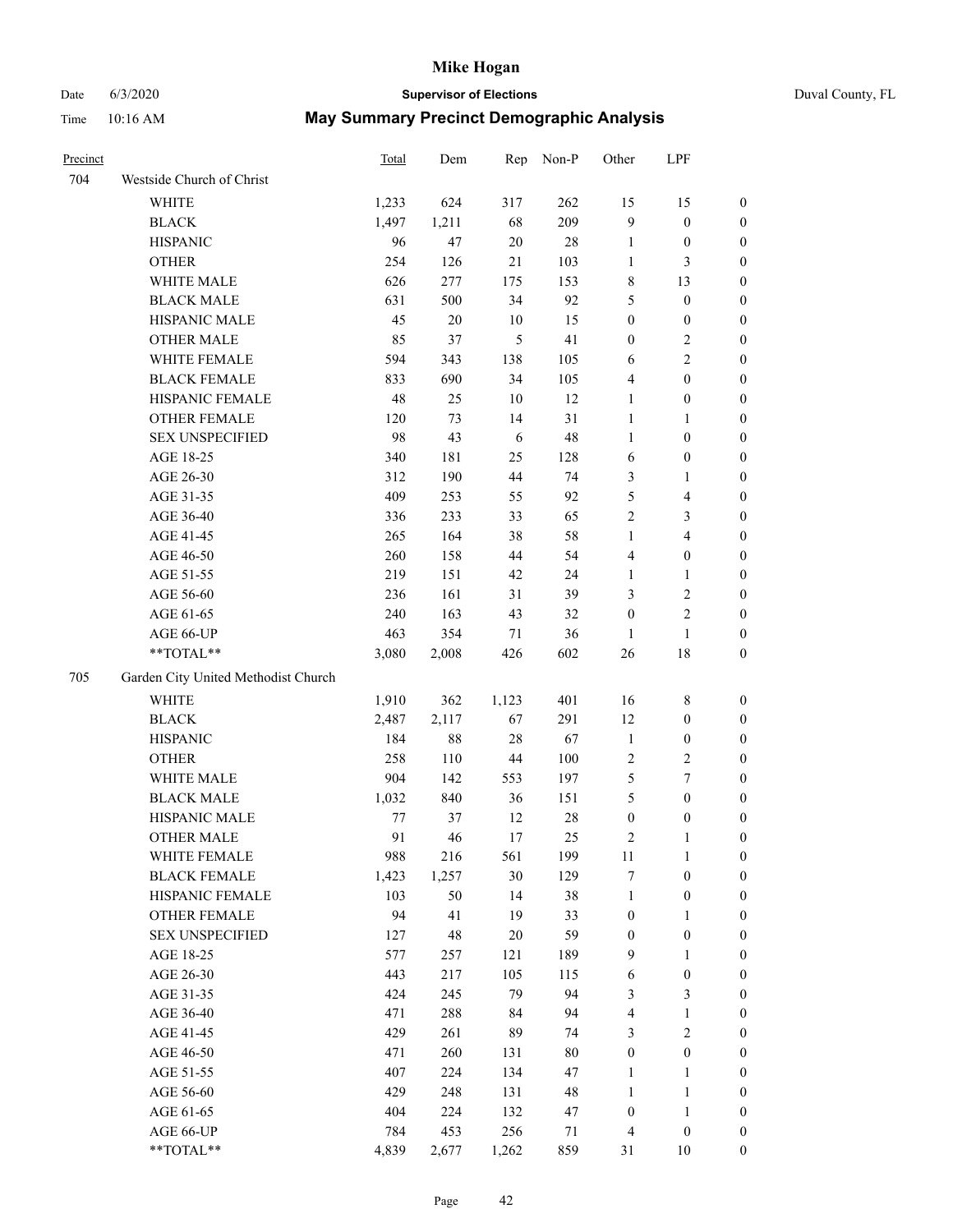# Date 6/3/2020 **Supervisor of Elections** Duval County, FL

| Precinct |                             | Total      | Dem              | Rep              | Non-P          | Other                 | LPF                                  |                            |
|----------|-----------------------------|------------|------------------|------------------|----------------|-----------------------|--------------------------------------|----------------------------|
| 706      | Long Branch Senior Center   |            |                  |                  |                |                       |                                      |                            |
|          | <b>WHITE</b>                | 36         | 15               | $\,8\,$          | 13             | $\boldsymbol{0}$      | $\boldsymbol{0}$                     | $\boldsymbol{0}$           |
|          | <b>BLACK</b>                | 1,061      | 935              | 19               | 100            | 4                     | 3                                    | $\boldsymbol{0}$           |
|          | <b>HISPANIC</b>             | 12         | $\,$ 8 $\,$      | $\mathbf{1}$     | 3              | $\boldsymbol{0}$      | $\boldsymbol{0}$                     | $\boldsymbol{0}$           |
|          | <b>OTHER</b>                | 80         | 37               | $\mathbf{1}$     | 41             | 0                     | 1                                    | $\boldsymbol{0}$           |
|          | WHITE MALE                  | 13         | 3                | 4                | 6              | $\boldsymbol{0}$      | $\boldsymbol{0}$                     | $\boldsymbol{0}$           |
|          | <b>BLACK MALE</b>           | 415        | 360              | 10               | 43             | $\boldsymbol{0}$      | $\sqrt{2}$                           | $\boldsymbol{0}$           |
|          | HISPANIC MALE               | 5          | $\overline{c}$   | $\mathbf{1}$     | $\mathfrak{2}$ | $\boldsymbol{0}$      | $\boldsymbol{0}$                     | $\boldsymbol{0}$           |
|          | <b>OTHER MALE</b>           | 22         | $\,$ 8 $\,$      | $\boldsymbol{0}$ | 13             | $\boldsymbol{0}$      | $\mathbf{1}$                         | $\boldsymbol{0}$           |
|          | WHITE FEMALE                | 23         | 12               | $\overline{4}$   | $\tau$         | $\boldsymbol{0}$      | $\boldsymbol{0}$                     | $\boldsymbol{0}$           |
|          | <b>BLACK FEMALE</b>         | 623        | 554              | $\overline{9}$   | 55             | 4                     | $\mathbf{1}$                         | $\boldsymbol{0}$           |
|          | HISPANIC FEMALE             | 6          | 5                | $\boldsymbol{0}$ | $\mathbf{1}$   | $\boldsymbol{0}$      | $\boldsymbol{0}$                     | 0                          |
|          | <b>OTHER FEMALE</b>         | 31         | 21               | $\boldsymbol{0}$ | 10             | $\boldsymbol{0}$      | $\boldsymbol{0}$                     | $\boldsymbol{0}$           |
|          | <b>SEX UNSPECIFIED</b>      | 51         | 30               | $\mathbf{1}$     | 20             | $\boldsymbol{0}$      | $\boldsymbol{0}$                     | $\boldsymbol{0}$           |
|          | AGE 18-25                   | 150        | 102              | 3                | 45             | $\boldsymbol{0}$      | $\boldsymbol{0}$                     | $\boldsymbol{0}$           |
|          | AGE 26-30                   | 126        | 100              | $\overline{c}$   | $22\,$         | $\mathbf{1}$          | $\mathbf{1}$                         | $\boldsymbol{0}$           |
|          | AGE 31-35                   | 96         | 79               | 3                | 12             | $\mathbf{1}$          | $\mathbf{1}$                         | $\boldsymbol{0}$           |
|          | AGE 36-40                   | 100        | 78               | 4                | 16             | $\mathbf{1}$          | $\mathbf{1}$                         | $\boldsymbol{0}$           |
|          | AGE 41-45                   | 90         | 71               | $\overline{4}$   | 15             | $\boldsymbol{0}$      | $\boldsymbol{0}$                     | $\boldsymbol{0}$           |
|          | AGE 46-50                   | 90         | 77               | 1                | 11             | 1                     | $\boldsymbol{0}$                     | $\boldsymbol{0}$           |
|          | AGE 51-55                   | 86         | 70               | 5                | 11             | $\boldsymbol{0}$      | $\boldsymbol{0}$                     | $\boldsymbol{0}$           |
|          | AGE 56-60                   | 109        | 97               | 3                | 9              | $\boldsymbol{0}$      | $\boldsymbol{0}$                     | 0                          |
|          | AGE 61-65                   | 100        | 89               | $\boldsymbol{0}$ | 11             | $\boldsymbol{0}$      | $\boldsymbol{0}$                     | 0                          |
|          | AGE 66-UP                   | 242        | 232              | $\overline{4}$   | 5              | $\boldsymbol{0}$      | $\mathbf{1}$                         | $\boldsymbol{0}$           |
|          | **TOTAL**                   | 1,189      | 995              | 29               | 157            | 4                     | $\overline{\mathbf{4}}$              | $\boldsymbol{0}$           |
| 707      | Joseph Lee Community Center |            |                  |                  |                |                       |                                      |                            |
|          | <b>WHITE</b>                | 256        | 105              | 83               | 65             |                       |                                      |                            |
|          | <b>BLACK</b>                | 2,527      |                  | 65               | 262            | $\overline{c}$        | $\mathbf{1}$<br>$\boldsymbol{0}$     | $\boldsymbol{0}$           |
|          | <b>HISPANIC</b>             | 41         | 2,195<br>23      | 5                | 12             | 5<br>$\mathbf{1}$     | $\boldsymbol{0}$                     | $\boldsymbol{0}$           |
|          |                             |            |                  |                  |                |                       |                                      | $\boldsymbol{0}$           |
|          | <b>OTHER</b><br>WHITE MALE  | 176        | 92               | 11               | 71             | $\mathbf{1}$          | $\mathbf{1}$                         | $\boldsymbol{0}$           |
|          | <b>BLACK MALE</b>           | 94         | 28<br>781        | 41<br>32         | 24<br>121      | $\boldsymbol{0}$      | $\mathbf{1}$                         | $\boldsymbol{0}$           |
|          |                             | 935        | $\boldsymbol{9}$ |                  |                | 1                     | $\boldsymbol{0}$                     | $\boldsymbol{0}$           |
|          | HISPANIC MALE               | 13         |                  | $\mathbf{1}$     | $\mathfrak{Z}$ | $\boldsymbol{0}$      | $\boldsymbol{0}$                     | $\boldsymbol{0}$           |
|          | OTHER MALE                  | 52         | 28               | 3                | 21             | $\boldsymbol{0}$      | $\boldsymbol{0}$                     | $\boldsymbol{0}$           |
|          | WHITE FEMALE                | 156        | 76               | 42               | 36             | 2                     | $\boldsymbol{0}$                     | 0                          |
|          | <b>BLACK FEMALE</b>         | 1,550      | 1,378            | 33               | 135            | 4                     | $\boldsymbol{0}$                     | $\boldsymbol{0}$           |
|          | HISPANIC FEMALE             | 28         | 14               | $\overline{4}$   | $\mathbf{9}$   | $\mathbf{1}$          | $\boldsymbol{0}$                     | $\overline{0}$             |
|          | OTHER FEMALE                | 80         | 49               | 7                | 23             | $\boldsymbol{0}$      | $\mathbf{1}$                         | $\overline{0}$             |
|          | <b>SEX UNSPECIFIED</b>      | 92         | 52               | $\mathbf{1}$     | 38             | $\mathbf{1}$          | $\boldsymbol{0}$                     | $\overline{0}$<br>$\theta$ |
|          | AGE 18-25                   | 342        | 224              | 14               | 103            | $\mathbf{1}$          | $\boldsymbol{0}$                     |                            |
|          | AGE 26-30                   | 290<br>286 | 208<br>216       | 18<br>$10\,$     | 64<br>58       | $\boldsymbol{0}$      | $\boldsymbol{0}$                     | 0                          |
|          | AGE 31-35<br>AGE 36-40      |            |                  |                  |                | $\mathbf{1}$          | 1                                    | 0                          |
|          |                             | 239<br>209 | 183              | 16<br>12         | $40\,$<br>31   | $\boldsymbol{0}$<br>2 | $\boldsymbol{0}$<br>$\boldsymbol{0}$ | 0                          |
|          | AGE 41-45                   |            | 164              |                  |                |                       |                                      | 0                          |
|          | AGE 46-50                   | 228        | 183              | 14               | $30\,$         | $\mathbf{1}$          | $\boldsymbol{0}$                     | 0                          |
|          | AGE 51-55                   | 212        | 174              | 20               | 17             | $\boldsymbol{0}$      | 1                                    | $\boldsymbol{0}$           |
|          | AGE 56-60                   | 267        | 226              | 17               | 23             | 1                     | $\boldsymbol{0}$                     | $\overline{0}$             |
|          | AGE 61-65                   | 324        | 285              | 19               | 17             | 3                     | $\boldsymbol{0}$                     | $\overline{0}$             |
|          | AGE 66-UP                   | 603        | 552              | 24               | 27             | $\boldsymbol{0}$      | $\boldsymbol{0}$                     | 0                          |
|          | **TOTAL**                   | 3,000      | 2,415            | 164              | 410            | 9                     | $\mathbf{2}$                         | $\boldsymbol{0}$           |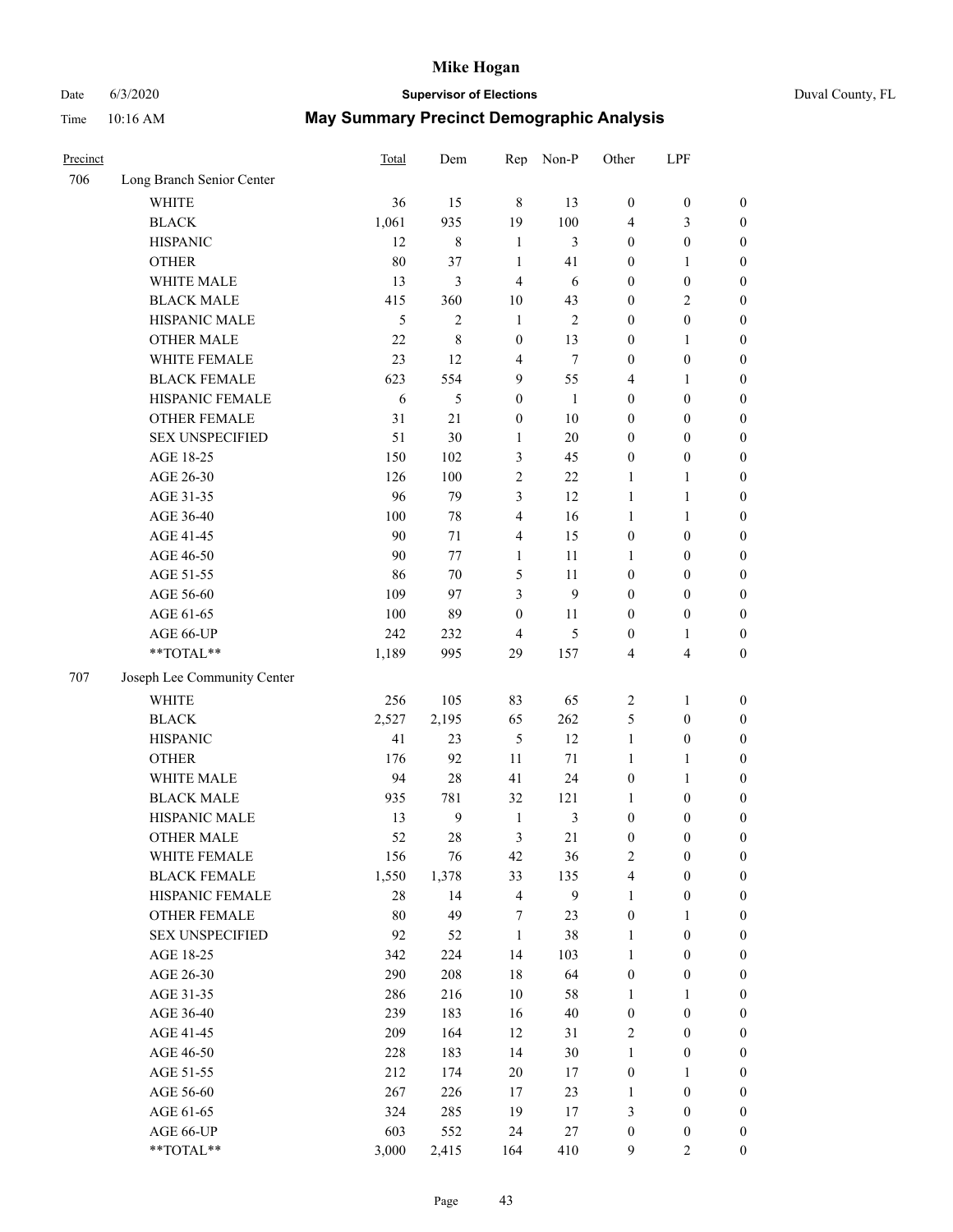# Date 6/3/2020 **Supervisor of Elections**

|  | Duval County, FL |  |
|--|------------------|--|
|--|------------------|--|

| Precinct |                               | <b>Total</b> | Dem            | Rep              | Non-P        | Other            | LPF              |                  |
|----------|-------------------------------|--------------|----------------|------------------|--------------|------------------|------------------|------------------|
| 708      | Brown Eastside Branch Library |              |                |                  |              |                  |                  |                  |
|          | <b>WHITE</b>                  | 176          | 63             | 68               | 45           | $\boldsymbol{0}$ | $\boldsymbol{0}$ | 0                |
|          | <b>BLACK</b>                  | 1,014        | 855            | 33               | 123          | 2                | $\mathbf{1}$     | $\boldsymbol{0}$ |
|          | <b>HISPANIC</b>               | 14           | 10             | $\mathbf{1}$     | 3            | $\boldsymbol{0}$ | $\boldsymbol{0}$ | $\boldsymbol{0}$ |
|          | <b>OTHER</b>                  | 86           | 41             | 5                | 40           | $\boldsymbol{0}$ | $\boldsymbol{0}$ | $\boldsymbol{0}$ |
|          | WHITE MALE                    | 77           | 21             | 40               | 16           | $\boldsymbol{0}$ | $\boldsymbol{0}$ | $\boldsymbol{0}$ |
|          | <b>BLACK MALE</b>             | 408          | 325            | 19               | 62           | 2                | $\boldsymbol{0}$ | $\boldsymbol{0}$ |
|          | HISPANIC MALE                 | 5            | $\overline{4}$ | $\boldsymbol{0}$ | $\mathbf{1}$ | 0                | $\boldsymbol{0}$ | $\boldsymbol{0}$ |
|          | <b>OTHER MALE</b>             | 34           | 18             | 3                | 13           | $\boldsymbol{0}$ | $\boldsymbol{0}$ | $\boldsymbol{0}$ |
|          | WHITE FEMALE                  | 95           | $40\,$         | 27               | $28\,$       | $\boldsymbol{0}$ | $\boldsymbol{0}$ | $\boldsymbol{0}$ |
|          | <b>BLACK FEMALE</b>           | 587          | 517            | 13               | 57           | $\boldsymbol{0}$ | $\boldsymbol{0}$ | $\boldsymbol{0}$ |
|          | HISPANIC FEMALE               | 9            | 6              | $\mathbf{1}$     | $\sqrt{2}$   | $\boldsymbol{0}$ | $\boldsymbol{0}$ | $\boldsymbol{0}$ |
|          | <b>OTHER FEMALE</b>           | 33           | 17             | $\sqrt{2}$       | 14           | $\boldsymbol{0}$ | $\boldsymbol{0}$ | $\boldsymbol{0}$ |
|          | <b>SEX UNSPECIFIED</b>        | 42           | 21             | $\sqrt{2}$       | 18           | $\boldsymbol{0}$ | $\mathbf{1}$     | $\boldsymbol{0}$ |
|          | AGE 18-25                     | 157          | 92             | 7                | 57           | $\boldsymbol{0}$ | $\mathbf{1}$     | $\boldsymbol{0}$ |
|          | AGE 26-30                     | 126          | 89             | 9                | $28\,$       | $\boldsymbol{0}$ | $\boldsymbol{0}$ | $\boldsymbol{0}$ |
|          | AGE 31-35                     | 118          | 85             | 10               | 23           | $\boldsymbol{0}$ | $\boldsymbol{0}$ | $\boldsymbol{0}$ |
|          | AGE 36-40                     | 118          | 86             | 9                | 23           | $\boldsymbol{0}$ | $\boldsymbol{0}$ | $\boldsymbol{0}$ |
|          | AGE 41-45                     | 92           | 66             | $10\,$           | 15           | $\mathbf{1}$     | $\boldsymbol{0}$ | $\boldsymbol{0}$ |
|          | AGE 46-50                     | 112          | 89             | $\tau$           | 16           | $\boldsymbol{0}$ | $\boldsymbol{0}$ | $\boldsymbol{0}$ |
|          | AGE 51-55                     | 102          | 78             | 12               | 12           | $\boldsymbol{0}$ | $\boldsymbol{0}$ | $\boldsymbol{0}$ |
|          | AGE 56-60                     | 149          | 115            | 16               | 18           | $\boldsymbol{0}$ | $\boldsymbol{0}$ | 0                |
|          | AGE 61-65                     | 115          | 95             | 10               | 9            | $\mathbf{1}$     | $\boldsymbol{0}$ | $\boldsymbol{0}$ |
|          | AGE 66-UP                     | 201          | 174            | 17               | $10\,$       | $\boldsymbol{0}$ | $\boldsymbol{0}$ | $\boldsymbol{0}$ |
|          | **TOTAL**                     | 1,290        | 969            | 107              | 211          | $\overline{c}$   | $\mathbf{1}$     | $\boldsymbol{0}$ |
| 709      | First Timothy Baptist Church  |              |                |                  |              |                  |                  |                  |
|          | <b>WHITE</b>                  | 233          | 75             | 86               | 67           | 5                | $\boldsymbol{0}$ | $\boldsymbol{0}$ |
|          | <b>BLACK</b>                  | 4,164        | 3,602          | 120              | 420          | 21               | $\mathbf{1}$     | $\boldsymbol{0}$ |
|          | <b>HISPANIC</b>               | 124          | 58             | $18\,$           | 46           | 2                | $\boldsymbol{0}$ | $\boldsymbol{0}$ |
|          | <b>OTHER</b>                  | 280          | 155            | 21               | 101          | $\overline{c}$   | $\mathbf{1}$     | $\boldsymbol{0}$ |
|          | WHITE MALE                    | 96           | 22             | 48               | 25           | $\mathbf{1}$     | $\boldsymbol{0}$ | $\boldsymbol{0}$ |
|          | <b>BLACK MALE</b>             | 1,672        | 1,370          | 57               | 235          | 9                | $\mathbf{1}$     | $\boldsymbol{0}$ |
|          | HISPANIC MALE                 | 56           | $28\,$         | 11               | 16           | $\mathbf{1}$     | $\boldsymbol{0}$ | $\boldsymbol{0}$ |
|          | <b>OTHER MALE</b>             | 81           | 51             | 5                | 24           | $\mathbf{1}$     | $\boldsymbol{0}$ | $\boldsymbol{0}$ |
|          | WHITE FEMALE                  | 134          | 53             | 37               | 40           | 4                | 0                | 0                |
|          | <b>BLACK FEMALE</b>           | 2,429        | 2,178          | 63               | 176          | 12               | $\boldsymbol{0}$ | $\boldsymbol{0}$ |
|          | HISPANIC FEMALE               | 64           | 29             | 7                | $27\,$       | $\mathbf{1}$     | $\boldsymbol{0}$ | $\overline{0}$   |
|          | <b>OTHER FEMALE</b>           | 128          | 75             | 11               | 40           | 1                | $\mathbf{1}$     | $\overline{0}$   |
|          | <b>SEX UNSPECIFIED</b>        | 141          | 84             | 6                | 51           | $\boldsymbol{0}$ | $\boldsymbol{0}$ | 0                |
|          | AGE 18-25                     | 602          | 397            | 28               | 169          | 7                | $\mathbf{1}$     | $\overline{0}$   |
|          | AGE 26-30                     | 509          | 398            | 17               | 91           | $\overline{2}$   | $\mathbf{1}$     | $\overline{0}$   |
|          | AGE 31-35                     | 440          | 348            | 15               | $71\,$       | 6                | $\boldsymbol{0}$ | 0                |
|          | AGE 36-40                     | 382          | 294            | 18               | 66           | 4                | $\boldsymbol{0}$ | 0                |
|          | AGE 41-45                     | 372          | 303            | 18               | 51           | $\boldsymbol{0}$ | $\boldsymbol{0}$ | 0                |
|          | AGE 46-50                     | 416          | 332            | 32               | 50           | 2                | $\boldsymbol{0}$ | 0                |
|          | AGE 51-55                     | 432          | 374            | 21               | 33           | 4                | $\boldsymbol{0}$ | $\boldsymbol{0}$ |
|          | AGE 56-60                     | 425          | 357            | 30               | 38           | $\boldsymbol{0}$ | $\boldsymbol{0}$ | $\boldsymbol{0}$ |
|          | AGE 61-65                     | 441          | 375            | 25               | 37           | 4                | $\boldsymbol{0}$ | $\overline{0}$   |
|          | AGE 66-UP                     | 782          | 712            | 41               | $28\,$       | $\mathbf{1}$     | $\boldsymbol{0}$ | 0                |
|          | **TOTAL**                     | 4,801        | 3,890          | 245              | 634          | 30               | $\mathfrak{2}$   | $\boldsymbol{0}$ |
|          |                               |              |                |                  |              |                  |                  |                  |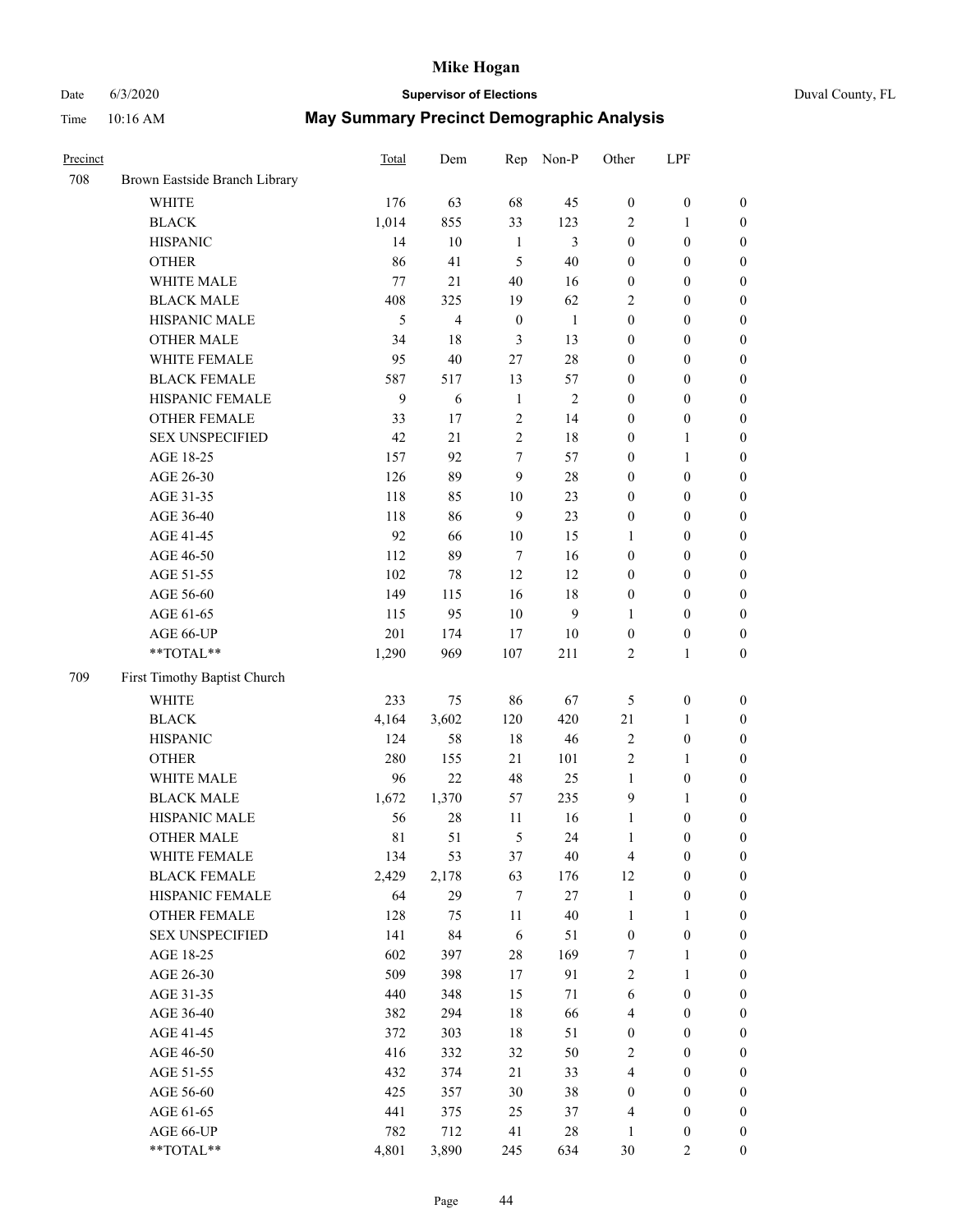# Date 6/3/2020 **Supervisor of Elections** Duval County, FL

| Precinct |                                     | <b>Total</b> | Dem         | Rep            | Non-P        | Other            | LPF              |                  |
|----------|-------------------------------------|--------------|-------------|----------------|--------------|------------------|------------------|------------------|
| 710      | Highlands Regional Library          |              |             |                |              |                  |                  |                  |
|          | <b>WHITE</b>                        | 390          | 91          | 190            | 97           | $\,8\,$          | $\overline{4}$   | 0                |
|          | <b>BLACK</b>                        | 3,297        | 2,870       | $80\,$         | 334          | 11               | $\overline{c}$   | $\boldsymbol{0}$ |
|          | <b>HISPANIC</b>                     | 98           | 50          | 6              | 42           | $\boldsymbol{0}$ | $\boldsymbol{0}$ | $\boldsymbol{0}$ |
|          | <b>OTHER</b>                        | 235          | $118\,$     | 18             | 99           | $\boldsymbol{0}$ | $\boldsymbol{0}$ | $\boldsymbol{0}$ |
|          | WHITE MALE                          | 192          | 39          | 94             | 52           | 5                | $\sqrt{2}$       | $\boldsymbol{0}$ |
|          | <b>BLACK MALE</b>                   | 1,329        | 1,097       | 51             | 174          | 6                | $\mathbf{1}$     | $\boldsymbol{0}$ |
|          | HISPANIC MALE                       | 41           | 21          | $\overline{4}$ | 16           | $\boldsymbol{0}$ | $\boldsymbol{0}$ | $\boldsymbol{0}$ |
|          | <b>OTHER MALE</b>                   | 71           | 37          | 5              | 29           | $\boldsymbol{0}$ | $\boldsymbol{0}$ | $\boldsymbol{0}$ |
|          | WHITE FEMALE                        | 191          | 50          | 95             | 41           | 3                | $\overline{2}$   | $\boldsymbol{0}$ |
|          | <b>BLACK FEMALE</b>                 | 1,915        | 1,736       | 26             | 147          | 5                | $\mathbf{1}$     | $\boldsymbol{0}$ |
|          | HISPANIC FEMALE                     | 48           | 25          | $\sqrt{2}$     | 21           | $\boldsymbol{0}$ | $\boldsymbol{0}$ | $\boldsymbol{0}$ |
|          | <b>OTHER FEMALE</b>                 | 107          | 63          | 11             | 33           | $\boldsymbol{0}$ | $\boldsymbol{0}$ | $\boldsymbol{0}$ |
|          | <b>SEX UNSPECIFIED</b>              | 126          | 61          | 6              | 59           | $\boldsymbol{0}$ | $\boldsymbol{0}$ | $\boldsymbol{0}$ |
|          | AGE 18-25                           | 596          | 411         | 28             | 151          | 4                | $\sqrt{2}$       | $\boldsymbol{0}$ |
|          | AGE 26-30                           | 404          | 281         | 30             | 89           | 2                | $\sqrt{2}$       | $\boldsymbol{0}$ |
|          | AGE 31-35                           | 319          | 239         | 21             | 57           | $\overline{c}$   | $\boldsymbol{0}$ | $\boldsymbol{0}$ |
|          | AGE 36-40                           | 343          | 279         | 17             | 44           | $\overline{c}$   | $\mathbf{1}$     | $\boldsymbol{0}$ |
|          | AGE 41-45                           | 313          | 238         | 18             | 56           | $\mathbf{1}$     | $\boldsymbol{0}$ | $\boldsymbol{0}$ |
|          | AGE 46-50                           | 386          | 305         | 25             | 54           | 2                | $\boldsymbol{0}$ | $\boldsymbol{0}$ |
|          | AGE 51-55                           | 348          | 285         | 24             | 35           | 4                | $\boldsymbol{0}$ | $\boldsymbol{0}$ |
|          | AGE 56-60                           | 358          | 290         | 34             | 32           | $\overline{2}$   | $\boldsymbol{0}$ | 0                |
|          | AGE 61-65                           | 315          | 271         | 24             | 19           | $\boldsymbol{0}$ | $\mathbf{1}$     | 0                |
|          | AGE 66-UP                           | 638          | 530         | 73             | 35           | $\boldsymbol{0}$ | $\boldsymbol{0}$ | $\boldsymbol{0}$ |
|          | **TOTAL**                           | 4,020        | 3,129       | 294            | 572          | 19               | 6                | $\boldsymbol{0}$ |
| 711      | Robert F. Kennedy Community Center, |              |             |                |              |                  |                  |                  |
|          | <b>WHITE</b>                        | 138          | 46          | 39             | 49           | 3                | $\mathbf{1}$     | $\boldsymbol{0}$ |
|          | <b>BLACK</b>                        | 1,038        | 884         | 33             | 115          | 6                | $\boldsymbol{0}$ | $\boldsymbol{0}$ |
|          | <b>HISPANIC</b>                     | 14           | $\,$ 8 $\,$ | $\sqrt{2}$     | 3            | $\boldsymbol{0}$ | $\mathbf{1}$     | $\boldsymbol{0}$ |
|          | <b>OTHER</b>                        | 83           | 42          | 9              | 32           | $\boldsymbol{0}$ | $\boldsymbol{0}$ | $\boldsymbol{0}$ |
|          | WHITE MALE                          | 60           | 15          | 22             | 21           | $\mathbf{1}$     | $\mathbf{1}$     | $\boldsymbol{0}$ |
|          | <b>BLACK MALE</b>                   | 424          | 341         | 18             | 61           | 4                | $\boldsymbol{0}$ | $\boldsymbol{0}$ |
|          | HISPANIC MALE                       | 6            | $\sqrt{2}$  | $\mathbf{1}$   | $\sqrt{2}$   | $\boldsymbol{0}$ | 1                | $\boldsymbol{0}$ |
|          | <b>OTHER MALE</b>                   | 28           | $\,8\,$     | 5              | 15           | $\boldsymbol{0}$ | $\boldsymbol{0}$ | $\boldsymbol{0}$ |
|          | WHITE FEMALE                        | 69           | 28          | 14             | 25           | 2                | 0                | 0                |
|          | <b>BLACK FEMALE</b>                 | 597          | 528         | 15             | 52           | $\overline{2}$   | $\boldsymbol{0}$ | $\overline{0}$   |
|          | HISPANIC FEMALE                     | 8            | 6           | $\mathbf{1}$   | $\mathbf{1}$ | $\boldsymbol{0}$ | $\boldsymbol{0}$ | $\overline{0}$   |
|          | <b>OTHER FEMALE</b>                 | 36           | 24          | 4              | $\,$ 8 $\,$  | $\boldsymbol{0}$ | $\boldsymbol{0}$ | $\overline{0}$   |
|          | <b>SEX UNSPECIFIED</b>              | 44           | $28\,$      | 3              | 13           | $\boldsymbol{0}$ | $\boldsymbol{0}$ | $\overline{0}$   |
|          | AGE 18-25                           | 187          | 132         | $10\,$         | 42           | 3                | $\boldsymbol{0}$ | $\overline{0}$   |
|          | AGE 26-30                           | 128          | $88\,$      | $\mathfrak{S}$ | 33           | $\mathbf{1}$     | $\mathbf{1}$     | $\overline{0}$   |
|          | AGE 31-35                           | 136          | 102         | $\,$ $\,$      | 25           | $\boldsymbol{0}$ | $\mathbf{1}$     | $\overline{0}$   |
|          | AGE 36-40                           | 117          | 90          | 8              | 19           | $\boldsymbol{0}$ | $\boldsymbol{0}$ | 0                |
|          | AGE 41-45                           | 93           | 67          | 6              | 20           | $\boldsymbol{0}$ | $\boldsymbol{0}$ | 0                |
|          | AGE 46-50                           | 82           | 57          | 9              | 16           | $\boldsymbol{0}$ | $\boldsymbol{0}$ | $\boldsymbol{0}$ |
|          | AGE 51-55                           | 118          | 92          | 9              | 17           | $\boldsymbol{0}$ | $\boldsymbol{0}$ | $\boldsymbol{0}$ |
|          | AGE 56-60                           | 99           | 85          | 7              | 6            | 1                | $\boldsymbol{0}$ | $\boldsymbol{0}$ |
|          | AGE 61-65                           | 122          | 99          | 13             | 7            | 3                | $\boldsymbol{0}$ | $\boldsymbol{0}$ |
|          | AGE 66-UP                           | 191          | 168         | 8              | 14           | $\mathbf{1}$     | $\boldsymbol{0}$ | $\boldsymbol{0}$ |
|          | **TOTAL**                           | 1,273        | 980         | 83             | 199          | 9                | $\mathfrak{2}$   | $\overline{0}$   |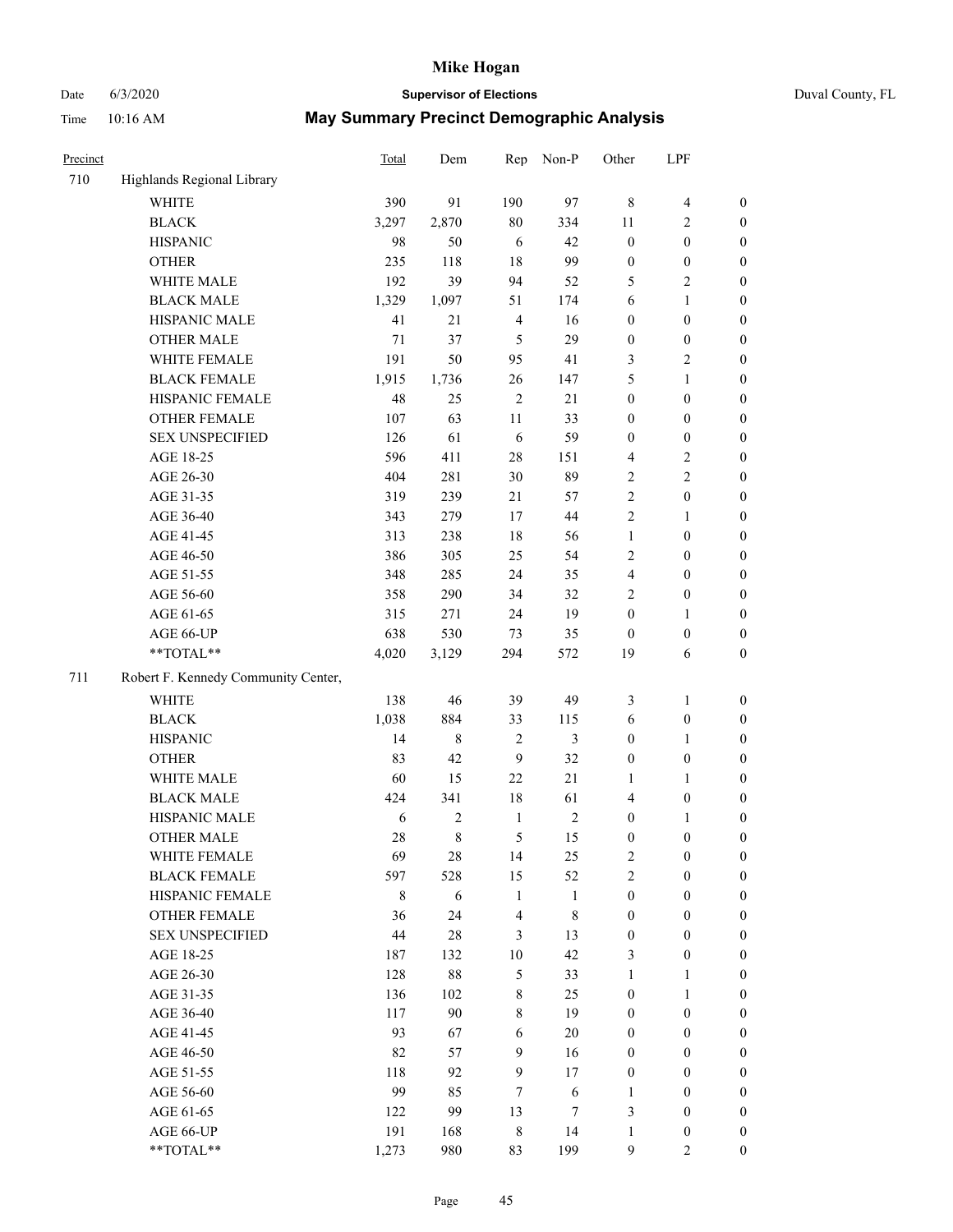# Date 6/3/2020 **Supervisor of Elections** Duval County, FL

| Precinct |                                     | <b>Total</b> | Dem    | Rep            | Non-P       | Other            | LPF              |                  |
|----------|-------------------------------------|--------------|--------|----------------|-------------|------------------|------------------|------------------|
| 712      | Mary Singleton Senior Citizen Cente |              |        |                |             |                  |                  |                  |
|          | <b>WHITE</b>                        | 522          | 232    | 162            | 117         | 8                | $\mathfrak{Z}$   | 0                |
|          | <b>BLACK</b>                        | 1,053        | 897    | 32             | 118         | 4                | $\sqrt{2}$       | 0                |
|          | <b>HISPANIC</b>                     | 69           | 36     | 11             | 22          | $\boldsymbol{0}$ | $\boldsymbol{0}$ | $\boldsymbol{0}$ |
|          | <b>OTHER</b>                        | 106          | 54     | 9              | 40          | 1                | $\sqrt{2}$       | $\boldsymbol{0}$ |
|          | WHITE MALE                          | 280          | 116    | 93             | 65          | 3                | $\mathfrak{Z}$   | $\boldsymbol{0}$ |
|          | <b>BLACK MALE</b>                   | 446          | 366    | 17             | 57          | 4                | $\sqrt{2}$       | $\boldsymbol{0}$ |
|          | HISPANIC MALE                       | 31           | 15     | $\mathfrak{S}$ | 11          | $\boldsymbol{0}$ | $\boldsymbol{0}$ | $\boldsymbol{0}$ |
|          | <b>OTHER MALE</b>                   | 49           | 25     | $\mathfrak{S}$ | 18          | $\boldsymbol{0}$ | $\mathbf{1}$     | $\boldsymbol{0}$ |
|          | WHITE FEMALE                        | 235          | 112    | 68             | 50          | 5                | $\boldsymbol{0}$ | $\boldsymbol{0}$ |
|          | <b>BLACK FEMALE</b>                 | 583          | 514    | 15             | 54          | $\boldsymbol{0}$ | $\boldsymbol{0}$ | 0                |
|          | HISPANIC FEMALE                     | 35           | 19     | 6              | $10\,$      | $\boldsymbol{0}$ | $\boldsymbol{0}$ | 0                |
|          | <b>OTHER FEMALE</b>                 | 43           | 25     | $\overline{4}$ | 13          | $\boldsymbol{0}$ | $\mathbf{1}$     | $\boldsymbol{0}$ |
|          | <b>SEX UNSPECIFIED</b>              | 48           | 27     | $\mathbf{1}$   | 19          | $\mathbf{1}$     | $\boldsymbol{0}$ | $\boldsymbol{0}$ |
|          | AGE 18-25                           | 147          | 102    | 12             | 33          | $\boldsymbol{0}$ | $\boldsymbol{0}$ | $\boldsymbol{0}$ |
|          | AGE 26-30                           | 168          | 110    | 16             | 37          | 3                | $\sqrt{2}$       | $\boldsymbol{0}$ |
|          | AGE 31-35                           | 194          | 124    | 28             | 38          | 4                | $\boldsymbol{0}$ | $\boldsymbol{0}$ |
|          | AGE 36-40                           | 171          | 110    | 20             | 36          | 3                | $\sqrt{2}$       | $\boldsymbol{0}$ |
|          | AGE 41-45                           | 128          | $90\,$ | 13             | 24          | $\mathbf{1}$     | $\boldsymbol{0}$ | $\boldsymbol{0}$ |
|          | AGE 46-50                           | 124          | 77     | 22             | 24          | $\boldsymbol{0}$ | $\mathbf{1}$     | $\boldsymbol{0}$ |
|          | AGE 51-55                           | 146          | 95     | $22\,$         | $28\,$      | $\boldsymbol{0}$ | $\mathbf{1}$     | 0                |
|          | AGE 56-60                           | 193          | 133    | 37             | 21          | 2                | $\boldsymbol{0}$ | 0                |
|          | AGE 61-65                           | 193          | 140    | 23             | $30\,$      | $\boldsymbol{0}$ | $\boldsymbol{0}$ | 0                |
|          | AGE 66-UP                           | 286          | 238    | 21             | 26          | $\boldsymbol{0}$ | $\mathbf{1}$     | $\boldsymbol{0}$ |
|          | **TOTAL**                           | 1,750        | 1,219  | 214            | 297         | 13               | $\boldsymbol{7}$ | $\boldsymbol{0}$ |
| 713      | SOE Main Office                     |              |        |                |             |                  |                  |                  |
|          | <b>WHITE</b>                        | 1,961        | 629    | 835            | 452         | 36               | $\mathbf{9}$     | $\boldsymbol{0}$ |
|          | <b>BLACK</b>                        | 1,431        | 1,100  | 88             | 230         | 13               | $\boldsymbol{0}$ | $\boldsymbol{0}$ |
|          | <b>HISPANIC</b>                     | 164          | 71     | 33             | 54          | 2                | $\overline{4}$   | $\boldsymbol{0}$ |
|          | <b>OTHER</b>                        | 413          | 192    | 69             | 146         | 6                | $\boldsymbol{0}$ | $\boldsymbol{0}$ |
|          | WHITE MALE                          | 1,112        | 312    | 494            | 277         | 23               | 6                | $\boldsymbol{0}$ |
|          | <b>BLACK MALE</b>                   | 696          | 503    | 51             | 137         | 5                | $\boldsymbol{0}$ | $\boldsymbol{0}$ |
|          | HISPANIC MALE                       | 95           | 37     | 22             | 31          | $\sqrt{2}$       | $\mathfrak{Z}$   | $\boldsymbol{0}$ |
|          | OTHER MALE                          | 192          | 88     | 37             | 65          | $\overline{c}$   | $\boldsymbol{0}$ | $\boldsymbol{0}$ |
|          | WHITE FEMALE                        | 824          | 305    | 333            | 170         | 13               | 3                | 0                |
|          | <b>BLACK FEMALE</b>                 | 702          | 574    | 32             | 89          | 7                | $\boldsymbol{0}$ | $\boldsymbol{0}$ |
|          | HISPANIC FEMALE                     | 68           | 34     | $11\,$         | $22\,$      | $\boldsymbol{0}$ | 1                | $\overline{0}$   |
|          | OTHER FEMALE                        | 154          | $88\,$ | 23             | 41          | 2                | $\boldsymbol{0}$ | $\overline{0}$   |
|          | <b>SEX UNSPECIFIED</b>              | 126          | 51     | 22             | 50          | 3                | $\boldsymbol{0}$ | 0                |
|          | AGE 18-25                           | 252          | 127    | 48             | 69          | 6                | $\sqrt{2}$       | 0                |
|          | AGE 26-30                           | 415          | 196    | 89             | 121         | 4                | 5                | 0                |
|          | AGE 31-35                           | 398          | 182    | 86             | 117         | 11               | $\overline{2}$   | 0                |
|          | AGE 36-40                           | 385          | 177    | 99             | 101         | 7                | $\mathbf{1}$     | 0                |
|          | AGE 41-45                           | 379          | 152    | 112            | 112         | 2                | $\mathbf{1}$     | 0                |
|          | AGE 46-50                           | 409          | 159    | 152            | 91          | $\sqrt{6}$       | $\mathbf{1}$     | 0                |
|          | AGE 51-55                           | 361          | 165    | 111            | $78\,$      | 7                | $\boldsymbol{0}$ | 0                |
|          | AGE 56-60                           | 323          | 152    | 96             | 68          | 6                | 1                | 0                |
|          | AGE 61-65                           | 292          | 185    | 61             | $44\,$      | 2                | $\boldsymbol{0}$ | $\overline{0}$   |
|          | AGE 66-UP                           | 755          | 497    | 171            | $8\sqrt{1}$ | 6                | $\boldsymbol{0}$ | 0                |
|          | **TOTAL**                           | 3,969        | 1,992  | 1,025          | 882         | 57               | 13               | $\boldsymbol{0}$ |
|          |                                     |              |        |                |             |                  |                  |                  |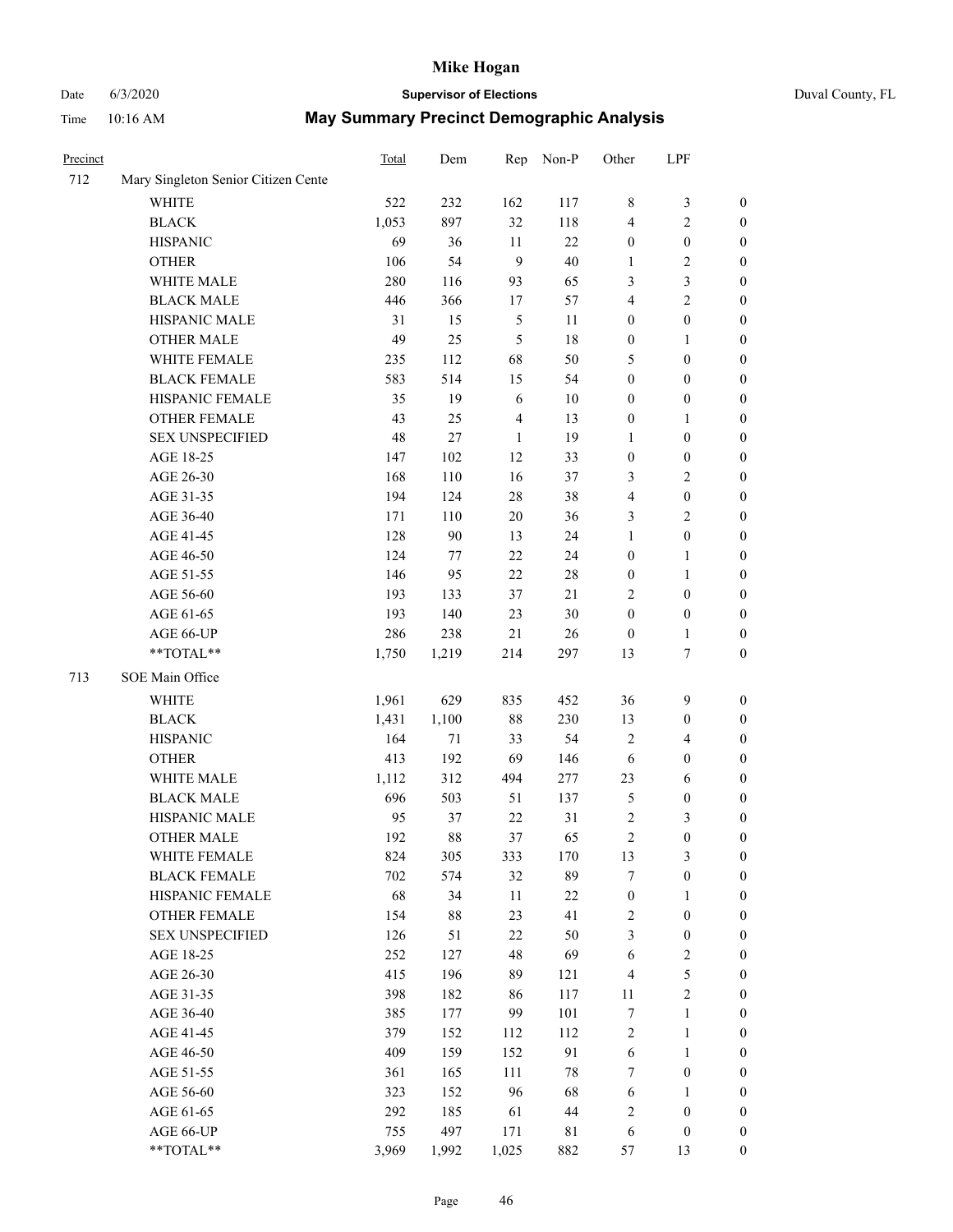# Date 6/3/2020 **Supervisor of Elections** Duval County, FL

| Precinct |                                  | <b>Total</b> | Dem                     | Rep                     | Non-P          | Other            | LPF                     |                  |
|----------|----------------------------------|--------------|-------------------------|-------------------------|----------------|------------------|-------------------------|------------------|
| 714      | Grace Baptist Church             |              |                         |                         |                |                  |                         |                  |
|          | <b>WHITE</b>                     | 251          | 97                      | 76                      | 70             | 6                | $\sqrt{2}$              | 0                |
|          | <b>BLACK</b>                     | 1,541        | 1,313                   | 45                      | 179            | $\overline{2}$   | $\sqrt{2}$              | $\boldsymbol{0}$ |
|          | <b>HISPANIC</b>                  | 38           | 19                      | $\overline{4}$          | 12             | $\overline{2}$   | $\mathbf{1}$            | $\boldsymbol{0}$ |
|          | <b>OTHER</b>                     | 123          | 65                      | 5                       | 52             | $\mathbf{1}$     | $\boldsymbol{0}$        | $\boldsymbol{0}$ |
|          | WHITE MALE                       | 126          | 41                      | 47                      | 34             | 3                | $\mathbf{1}$            | $\boldsymbol{0}$ |
|          | <b>BLACK MALE</b>                | 621          | 505                     | $22\,$                  | $90\,$         | $\overline{c}$   | $\sqrt{2}$              | $\boldsymbol{0}$ |
|          | HISPANIC MALE                    | 16           | $\mathfrak{S}$          | $\sqrt{2}$              | $\,$ 8 $\,$    | $\mathbf{1}$     | $\boldsymbol{0}$        | $\boldsymbol{0}$ |
|          | <b>OTHER MALE</b>                | 46           | $20\,$                  | 3                       | 23             | $\boldsymbol{0}$ | $\boldsymbol{0}$        | $\boldsymbol{0}$ |
|          | WHITE FEMALE                     | 117          | 52                      | 26                      | 35             | 3                | $\mathbf{1}$            | $\boldsymbol{0}$ |
|          | <b>BLACK FEMALE</b>              | 889          | 788                     | 23                      | $78\,$         | $\boldsymbol{0}$ | $\boldsymbol{0}$        | 0                |
|          | HISPANIC FEMALE                  | 22           | 14                      | $\sqrt{2}$              | $\overline{4}$ | 1                | $\mathbf{1}$            | 0                |
|          | <b>OTHER FEMALE</b>              | 50           | 34                      | $\mathfrak{2}$          | 14             | $\boldsymbol{0}$ | $\boldsymbol{0}$        | $\boldsymbol{0}$ |
|          | <b>SEX UNSPECIFIED</b>           | 66           | 35                      | 3                       | 27             | $\mathbf{1}$     | $\boldsymbol{0}$        | $\boldsymbol{0}$ |
|          | AGE 18-25                        | 253          | 157                     | 15                      | $77\,$         | 3                | $\mathbf{1}$            | $\boldsymbol{0}$ |
|          | AGE 26-30                        | 194          | 144                     | 11                      | 37             | $\mathbf{1}$     | $\mathbf{1}$            | $\boldsymbol{0}$ |
|          | AGE 31-35                        | 173          | 122                     | 14                      | 36             | $\boldsymbol{0}$ | $\mathbf{1}$            | $\boldsymbol{0}$ |
|          | AGE 36-40                        | 195          | 145                     | 9                       | 40             | $\boldsymbol{0}$ | $\mathbf{1}$            | $\boldsymbol{0}$ |
|          | AGE 41-45                        | 148          | 112                     | $10\,$                  | 24             | 2                | $\boldsymbol{0}$        | $\boldsymbol{0}$ |
|          | AGE 46-50                        | 125          | 96                      | $\tau$                  | 22             | $\boldsymbol{0}$ | $\boldsymbol{0}$        | $\boldsymbol{0}$ |
|          | AGE 51-55                        | 166          | 129                     | 13                      | 24             | $\boldsymbol{0}$ | $\boldsymbol{0}$        | $\boldsymbol{0}$ |
|          | AGE 56-60                        | 208          | 169                     | 14                      | 20             | 4                | 1                       | 0                |
|          | AGE 61-65                        | 177          | 147                     | 14                      | 15             | $\mathbf{1}$     | $\boldsymbol{0}$        | 0                |
|          | AGE 66-UP                        | 314          | 273                     | 23                      | 18             | $\boldsymbol{0}$ | $\boldsymbol{0}$        | $\boldsymbol{0}$ |
|          | **TOTAL**                        | 1,953        | 1,494                   | 130                     | 313            | 11               | $\mathfrak s$           | $\boldsymbol{0}$ |
| 801      | North Jacksonville Church of God |              |                         |                         |                |                  |                         |                  |
|          | <b>WHITE</b>                     | 342          | 107                     | 178                     | 52             | $\overline{c}$   | $\mathfrak z$           | $\boldsymbol{0}$ |
|          | <b>BLACK</b>                     | 1,748        | 1,518                   | 50                      | 175            | 4                | $\mathbf{1}$            | $\boldsymbol{0}$ |
|          | <b>HISPANIC</b>                  | 25           | 10                      | 5                       | 10             | $\boldsymbol{0}$ | $\boldsymbol{0}$        | $\boldsymbol{0}$ |
|          | <b>OTHER</b>                     | 131          | 65                      | $\boldsymbol{7}$        | 59             | $\boldsymbol{0}$ | $\boldsymbol{0}$        | $\boldsymbol{0}$ |
|          | WHITE MALE                       | 162          | 46                      | 89                      | 25             | $\boldsymbol{0}$ | $\mathbf{2}$            | $\boldsymbol{0}$ |
|          | <b>BLACK MALE</b>                | 708          | 579                     | 23                      | 103            | 2                | $\mathbf{1}$            | $\boldsymbol{0}$ |
|          | HISPANIC MALE                    | $10\,$       | $\overline{\mathbf{4}}$ | $\overline{4}$          | $\sqrt{2}$     | $\boldsymbol{0}$ | $\boldsymbol{0}$        | $\boldsymbol{0}$ |
|          | <b>OTHER MALE</b>                | 35           | 18                      | $\mathbf{2}$            | 15             | $\boldsymbol{0}$ | $\boldsymbol{0}$        | $\boldsymbol{0}$ |
|          | WHITE FEMALE                     | 175          | 60                      | 87                      | 25             | 2                | 1                       | 0                |
|          | <b>BLACK FEMALE</b>              | 1,007        | 913                     | 26                      | 66             | $\overline{c}$   | $\boldsymbol{0}$        | $\boldsymbol{0}$ |
|          | HISPANIC FEMALE                  | 13           | $\mathfrak{S}$          | $\mathbf{1}$            | 7              | $\boldsymbol{0}$ | $\boldsymbol{0}$        | $\overline{0}$   |
|          | <b>OTHER FEMALE</b>              | 55           | 32                      | 4                       | 19             | $\boldsymbol{0}$ | $\boldsymbol{0}$        | $\overline{0}$   |
|          | <b>SEX UNSPECIFIED</b>           | 81           | 43                      | $\overline{\mathbf{4}}$ | 34             | $\boldsymbol{0}$ | $\boldsymbol{0}$        | $\overline{0}$   |
|          | AGE 18-25                        | 255          | 171                     | 9                       | 73             | 2                | $\boldsymbol{0}$        | $\overline{0}$   |
|          | AGE 26-30                        | 195          | 144                     | $\sqrt{6}$              | 44             | $\boldsymbol{0}$ | $\mathbf{1}$            | 0                |
|          | AGE 31-35                        | 219          | 164                     | 18                      | 37             | $\boldsymbol{0}$ | $\boldsymbol{0}$        | 0                |
|          | AGE 36-40                        | 182          | 134                     | 19                      | 26             | 2                | $\mathbf{1}$            | 0                |
|          | AGE 41-45                        | 147          | 116                     | 13                      | 18             | $\boldsymbol{0}$ | $\boldsymbol{0}$        | 0                |
|          | AGE 46-50                        | 170          | 124                     | 22                      | 24             | $\boldsymbol{0}$ | $\boldsymbol{0}$        | 0                |
|          | AGE 51-55                        | 177          | 138                     | 20                      | 16             | $\mathbf{1}$     | $\mathfrak{2}$          | $\overline{0}$   |
|          | AGE 56-60                        | 204          | 152                     | 26                      | 26             | $\boldsymbol{0}$ | $\boldsymbol{0}$        | $\overline{0}$   |
|          | AGE 61-65                        | 237          | 198                     | 24                      | 14             | 1                | $\boldsymbol{0}$        | $\overline{0}$   |
|          | AGE 66-UP                        | 459          | 358                     | 83                      | 18             | $\boldsymbol{0}$ | $\boldsymbol{0}$        | $\boldsymbol{0}$ |
|          | **TOTAL**                        | 2,246        | 1,700                   | 240                     | 296            | 6                | $\overline{\mathbf{4}}$ | $\boldsymbol{0}$ |
|          |                                  |              |                         |                         |                |                  |                         |                  |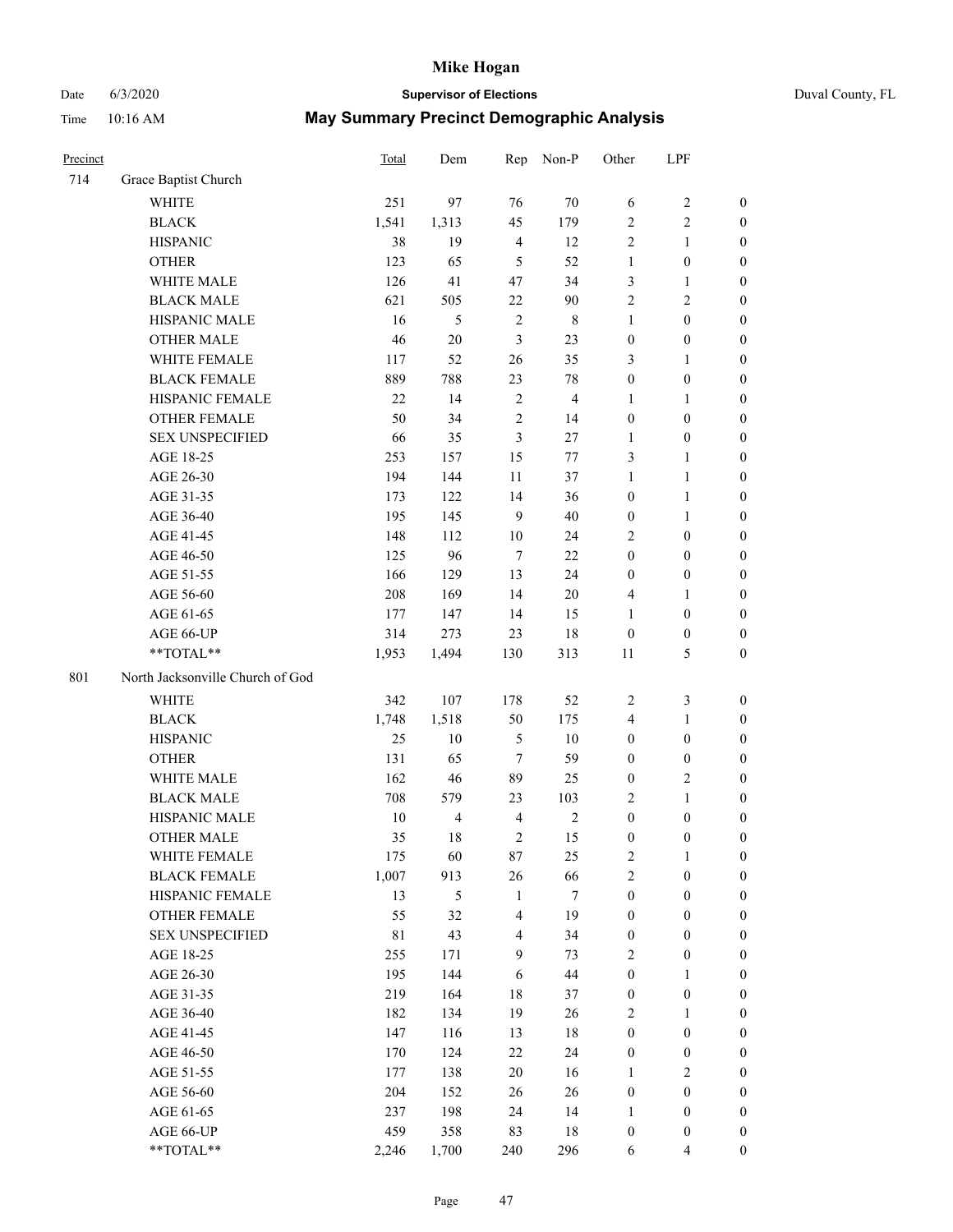# Date 6/3/2020 **Supervisor of Elections** Duval County, FL

| Precinct |                                   | Total | Dem            | Rep            | Non-P          | Other            | LPF                     |                  |
|----------|-----------------------------------|-------|----------------|----------------|----------------|------------------|-------------------------|------------------|
| 802      | St Paul Missionary Baptist Church |       |                |                |                |                  |                         |                  |
|          | <b>WHITE</b>                      | 85    | 42             | 23             | 19             | $\mathbf{1}$     | $\boldsymbol{0}$        | 0                |
|          | $\operatorname{BLACK}$            | 2,392 | 2,129          | 41             | 215            | 6                | $\mathbf{1}$            | $\boldsymbol{0}$ |
|          | <b>HISPANIC</b>                   | 17    | 8              | $\overline{2}$ | $\tau$         | $\boldsymbol{0}$ | $\boldsymbol{0}$        | $\boldsymbol{0}$ |
|          | <b>OTHER</b>                      | 106   | 57             | 6              | 42             | 1                | $\boldsymbol{0}$        | $\boldsymbol{0}$ |
|          | WHITE MALE                        | 36    | 14             | 12             | 9              | $\mathbf{1}$     | $\boldsymbol{0}$        | $\boldsymbol{0}$ |
|          | <b>BLACK MALE</b>                 | 950   | 806            | 23             | 115            | 6                | $\boldsymbol{0}$        | $\boldsymbol{0}$ |
|          | HISPANIC MALE                     | 6     | $\overline{c}$ | $\mathbf{1}$   | 3              | $\boldsymbol{0}$ | $\boldsymbol{0}$        | $\boldsymbol{0}$ |
|          | <b>OTHER MALE</b>                 | 38    | 21             | 3              | 14             | $\boldsymbol{0}$ | $\boldsymbol{0}$        | $\boldsymbol{0}$ |
|          | WHITE FEMALE                      | 49    | 28             | 11             | $10\,$         | $\boldsymbol{0}$ | $\boldsymbol{0}$        | $\boldsymbol{0}$ |
|          | <b>BLACK FEMALE</b>               | 1,406 | 1,294          | 18             | 93             | $\boldsymbol{0}$ | $\mathbf{1}$            | $\boldsymbol{0}$ |
|          | HISPANIC FEMALE                   | 11    | 6              | $\mathbf{1}$   | $\overline{4}$ | $\boldsymbol{0}$ | $\boldsymbol{0}$        | 0                |
|          | <b>OTHER FEMALE</b>               | 46    | 27             | $\sqrt{2}$     | 16             | $\mathbf{1}$     | $\boldsymbol{0}$        | $\boldsymbol{0}$ |
|          | <b>SEX UNSPECIFIED</b>            | 58    | 38             | $\mathbf{1}$   | 19             | $\boldsymbol{0}$ | $\boldsymbol{0}$        | $\boldsymbol{0}$ |
|          | AGE 18-25                         | 276   | 195            | 5              | 76             | $\boldsymbol{0}$ | $\boldsymbol{0}$        | $\boldsymbol{0}$ |
|          | AGE 26-30                         | 182   | 135            | 4              | 42             | $\mathbf{1}$     | $\boldsymbol{0}$        | $\boldsymbol{0}$ |
|          | AGE 31-35                         | 191   | 152            | 12             | 27             | $\boldsymbol{0}$ | $\boldsymbol{0}$        | $\boldsymbol{0}$ |
|          | AGE 36-40                         | 201   | 172            | $\sqrt{2}$     | 27             | $\boldsymbol{0}$ | $\boldsymbol{0}$        | $\boldsymbol{0}$ |
|          | AGE 41-45                         | 182   | 152            | $\,$ $\,$      | 19             | 3                | $\boldsymbol{0}$        | $\boldsymbol{0}$ |
|          | AGE 46-50                         | 210   | 176            | $\tau$         | 25             | $\overline{c}$   | $\boldsymbol{0}$        | $\boldsymbol{0}$ |
|          | AGE 51-55                         | 208   | 185            | 6              | 17             | $\boldsymbol{0}$ | $\boldsymbol{0}$        | $\boldsymbol{0}$ |
|          | AGE 56-60                         | 220   | 192            | 8              | 19             | 1                | $\boldsymbol{0}$        | 0                |
|          | AGE 61-65                         | 203   | 185            | 6              | 12             | $\boldsymbol{0}$ | $\boldsymbol{0}$        | $\boldsymbol{0}$ |
|          | AGE 66-UP                         | 727   | 692            | 14             | 19             | 1                | $\mathbf{1}$            | $\boldsymbol{0}$ |
|          | **TOTAL**                         | 2,600 | 2,236          | $72\,$         | 283            | 8                | $\mathbf{1}$            | $\boldsymbol{0}$ |
| 803      | New Life Community Church         |       |                |                |                |                  |                         |                  |
|          | <b>WHITE</b>                      | 824   | 219            | 421            | 174            | 4                | 6                       | $\boldsymbol{0}$ |
|          | <b>BLACK</b>                      | 3,472 | 3,016          | 93             | 345            | 14               | $\overline{\mathbf{4}}$ | $\boldsymbol{0}$ |
|          | <b>HISPANIC</b>                   | 104   | 45             | 24             | 34             | $\mathbf{1}$     | $\boldsymbol{0}$        | $\boldsymbol{0}$ |
|          | <b>OTHER</b>                      | 260   | 127            | 24             | 105            | 3                | $\mathbf{1}$            | $\boldsymbol{0}$ |
|          | WHITE MALE                        | 380   | $80\,$         | 200            | 94             | $\mathbf{2}$     | $\overline{4}$          | $\boldsymbol{0}$ |
|          | <b>BLACK MALE</b>                 | 1,311 | 1,076          | 53             | 169            | $10\,$           | 3                       | $\boldsymbol{0}$ |
|          | HISPANIC MALE                     | 49    | $20\,$         | 13             | 16             | $\boldsymbol{0}$ | $\boldsymbol{0}$        | $\boldsymbol{0}$ |
|          | <b>OTHER MALE</b>                 | 82    | 41             | 14             | 26             | $\boldsymbol{0}$ | $\mathbf{1}$            | $\boldsymbol{0}$ |
|          | WHITE FEMALE                      | 433   | 137            | 218            | 74             | 2                | 2                       | 0                |
|          | <b>BLACK FEMALE</b>               | 2,103 | 1,892          | 39             | 167            | 4                | $\mathbf{1}$            | $\boldsymbol{0}$ |
|          | HISPANIC FEMALE                   | 53    | 24             | 10             | 18             | $\mathbf{1}$     | $\boldsymbol{0}$        | $\overline{0}$   |
|          | <b>OTHER FEMALE</b>               | 102   | 58             | 6              | 37             | $\mathbf{1}$     | $\boldsymbol{0}$        | $\overline{0}$   |
|          | <b>SEX UNSPECIFIED</b>            | 147   | 79             | $\overline{9}$ | 57             | 2                | $\boldsymbol{0}$        | 0                |
|          | AGE 18-25                         | 555   | 360            | 34             | 157            | $\overline{c}$   | $\sqrt{2}$              | 0                |
|          | AGE 26-30                         | 389   | 279            | 28             | 77             | 2                | $\mathfrak{Z}$          | 0                |
|          | AGE 31-35                         | 406   | 278            | 40             | 84             | 4                | $\boldsymbol{0}$        | 0                |
|          | AGE 36-40                         | 416   | 296            | 40             | 74             | 3                | $\mathfrak{Z}$          | 0                |
|          | AGE 41-45                         | 380   | 284            | 42             | 52             | 2                | $\boldsymbol{0}$        | 0                |
|          | AGE 46-50                         | 441   | 345            | 43             | 50             | $\mathbf{1}$     | $\overline{c}$          | 0                |
|          | AGE 51-55                         | 401   | 305            | 46             | 43             | 6                | $\mathbf{1}$            | 0                |
|          | AGE 56-60                         | 455   | 350            | 63             | 41             | 1                | $\boldsymbol{0}$        | 0                |
|          | AGE 61-65                         | 395   | 296            | 66             | 33             | $\boldsymbol{0}$ | $\boldsymbol{0}$        | $\overline{0}$   |
|          | AGE 66-UP                         | 822   | 614            | 160            | 47             | $\mathbf{1}$     | $\boldsymbol{0}$        | 0                |
|          | **TOTAL**                         | 4,660 | 3,407          | 562            | 658            | $22\,$           | 11                      | $\boldsymbol{0}$ |
|          |                                   |       |                |                |                |                  |                         |                  |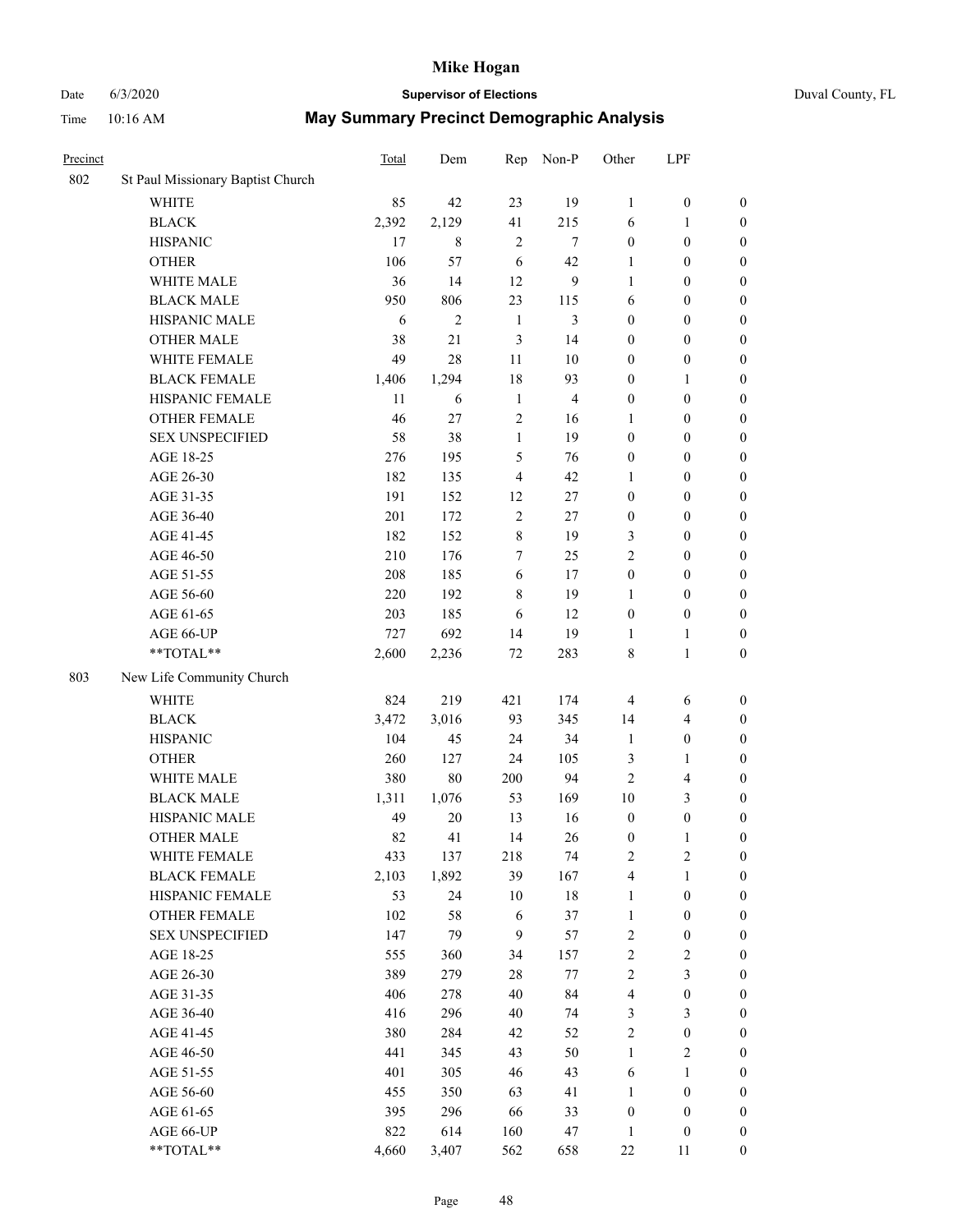# Date 6/3/2020 **Supervisor of Elections** Duval County, FL

| Precinct |                         | Total  | Dem          |                  | Rep Non-P      | Other            | LPF              |                  |
|----------|-------------------------|--------|--------------|------------------|----------------|------------------|------------------|------------------|
| 804      | Universal Church        |        |              |                  |                |                  |                  |                  |
|          | <b>WHITE</b>            | 910    | 257          | 446              | 186            | 12               | $\boldsymbol{9}$ | $\boldsymbol{0}$ |
|          | <b>BLACK</b>            | 1,412  | 1,190        | 43               | 176            | 3                | $\boldsymbol{0}$ | 0                |
|          | <b>HISPANIC</b>         | 56     | 17           | 17               | 22             | $\boldsymbol{0}$ | $\boldsymbol{0}$ | $\boldsymbol{0}$ |
|          | <b>OTHER</b>            | 166    | 59           | $30\,$           | $77\,$         | $\boldsymbol{0}$ | $\boldsymbol{0}$ | $\boldsymbol{0}$ |
|          | WHITE MALE              | 408    | 105          | 218              | 75             | 5                | 5                | $\boldsymbol{0}$ |
|          | <b>BLACK MALE</b>       | 527    | 418          | 19               | $87\,$         | 3                | $\boldsymbol{0}$ | $\boldsymbol{0}$ |
|          | HISPANIC MALE           | 29     | $\,$ 8 $\,$  | 10               | 11             | $\boldsymbol{0}$ | $\boldsymbol{0}$ | $\boldsymbol{0}$ |
|          | <b>OTHER MALE</b>       | 62     | 22           | 12               | $28\,$         | $\boldsymbol{0}$ | $\boldsymbol{0}$ | $\boldsymbol{0}$ |
|          | WHITE FEMALE            | 496    | 150          | 226              | 109            | 7                | $\overline{4}$   | $\boldsymbol{0}$ |
|          | <b>BLACK FEMALE</b>     | 861    | 754          | $22\,$           | 85             | $\boldsymbol{0}$ | $\boldsymbol{0}$ | $\boldsymbol{0}$ |
|          | HISPANIC FEMALE         | 27     | $\mathbf{9}$ | $\tau$           | 11             | 0                | $\boldsymbol{0}$ | 0                |
|          | <b>OTHER FEMALE</b>     | 63     | $28\,$       | 16               | 19             | $\boldsymbol{0}$ | $\boldsymbol{0}$ | $\boldsymbol{0}$ |
|          | <b>SEX UNSPECIFIED</b>  | 71     | 29           | 6                | 36             | $\boldsymbol{0}$ | $\boldsymbol{0}$ | $\boldsymbol{0}$ |
|          | AGE 18-25               | 257    | 138          | 34               | 82             | 2                | 1                | $\boldsymbol{0}$ |
|          | AGE 26-30               | 261    | 154          | 41               | 64             | 2                | $\boldsymbol{0}$ | $\boldsymbol{0}$ |
|          | AGE 31-35               | 241    | 140          | 39               | 57             | 3                | $\sqrt{2}$       | $\boldsymbol{0}$ |
|          | AGE 36-40               | 186    | 113          | 29               | $40\,$         | 3                | $\mathbf{1}$     | $\boldsymbol{0}$ |
|          | AGE 41-45               | 173    | 95           | 34               | 41             | 2                | $\mathbf{1}$     | $\boldsymbol{0}$ |
|          | AGE 46-50               | 188    | 111          | 40               | 36             | $\boldsymbol{0}$ | $\mathbf{1}$     | $\boldsymbol{0}$ |
|          | AGE 51-55               | 219    | 134          | 44               | 38             | 2                | $\mathbf{1}$     | 0                |
|          | AGE 56-60               | 283    | 190          | 64               | 27             | $\boldsymbol{0}$ | $\sqrt{2}$       | 0                |
|          | AGE 61-65               | 267    | 163          | 67               | 37             | $\boldsymbol{0}$ | $\boldsymbol{0}$ | 0                |
|          | AGE 66-UP               | 469    | 285          | 144              | 39             | 1                | $\boldsymbol{0}$ | 0                |
|          | $**TOTAL**$             | 2,544  | 1,523        | 536              | 461            | 15               | 9                | $\boldsymbol{0}$ |
| 805      | Riverview Senior Center |        |              |                  |                |                  |                  |                  |
|          | <b>WHITE</b>            | 627    | 169          | 297              | 156            | 3                | $\sqrt{2}$       | $\boldsymbol{0}$ |
|          | <b>BLACK</b>            | 1,854  | 1,578        | 54               | 216            | 6                | $\boldsymbol{0}$ | $\boldsymbol{0}$ |
|          | <b>HISPANIC</b>         | 44     | 17           | $\overline{9}$   | 17             | $\mathbf{1}$     | $\boldsymbol{0}$ | $\boldsymbol{0}$ |
|          | <b>OTHER</b>            | 149    | 71           | 15               | 62             | $\mathbf{1}$     | $\boldsymbol{0}$ | $\boldsymbol{0}$ |
|          | WHITE MALE              | 295    | 71           | 149              | $71\,$         | 2                | $\mathfrak{2}$   | $\boldsymbol{0}$ |
|          | <b>BLACK MALE</b>       | 727    | 596          | 23               | 104            | 4                | $\boldsymbol{0}$ | $\boldsymbol{0}$ |
|          | HISPANIC MALE           | 23     | $\,$ 8 $\,$  | 5                | $10\,$         | $\boldsymbol{0}$ | $\boldsymbol{0}$ | 0                |
|          | <b>OTHER MALE</b>       | 55     | 26           | $\boldsymbol{7}$ | 21             | 1                | $\boldsymbol{0}$ | 0                |
|          | WHITE FEMALE            | 320    | 93           | 143              | 83             | $\mathbf{1}$     | 0                | 0                |
|          | <b>BLACK FEMALE</b>     | 1,098  | 961          | 31               | 104            | 2                | $\boldsymbol{0}$ | $\boldsymbol{0}$ |
|          | HISPANIC FEMALE         | $18\,$ | $\mathbf{9}$ | 3                | $\mathfrak{S}$ | $\mathbf{1}$     | $\boldsymbol{0}$ | $\overline{0}$   |
|          | OTHER FEMALE            | 55     | 35           | 4                | 16             | $\boldsymbol{0}$ | $\boldsymbol{0}$ | $\overline{0}$   |
|          | <b>SEX UNSPECIFIED</b>  | 83     | 36           | $10\,$           | 37             | $\boldsymbol{0}$ | $\boldsymbol{0}$ | 0                |
|          | AGE 18-25               | 344    | 213          | 21               | 107            | 2                | $\mathbf{1}$     | 0                |
|          | AGE 26-30               | 255    | 149          | 28               | 77             | $\mathbf{1}$     | $\boldsymbol{0}$ | 0                |
|          | AGE 31-35               | 224    | 155          | 23               | 45             | $\mathbf{1}$     | $\boldsymbol{0}$ | 0                |
|          | AGE 36-40               | 226    | 158          | 27               | 36             | 4                | 1                | 0                |
|          | AGE 41-45               | 189    | 139          | 18               | 31             | $\mathbf{1}$     | $\boldsymbol{0}$ | 0                |
|          | AGE 46-50               | 213    | 153          | 24               | 36             | $\boldsymbol{0}$ | $\boldsymbol{0}$ | 0                |
|          | AGE 51-55               | 223    | 153          | 35               | 35             | $\boldsymbol{0}$ | $\boldsymbol{0}$ | 0                |
|          | AGE 56-60               | 251    | 168          | 52               | $30\,$         | 1                | $\boldsymbol{0}$ | $\boldsymbol{0}$ |
|          | AGE 61-65               | 241    | 185          | 38               | 18             | $\boldsymbol{0}$ | $\boldsymbol{0}$ | $\boldsymbol{0}$ |
|          | AGE 66-UP               | 508    | 362          | 109              | 36             | $\mathbf{1}$     | $\boldsymbol{0}$ | 0                |
|          | **TOTAL**               | 2,674  | 1,835        | 375              | 451            | 11               | $\mathbf{2}$     | $\boldsymbol{0}$ |
|          |                         |        |              |                  |                |                  |                  |                  |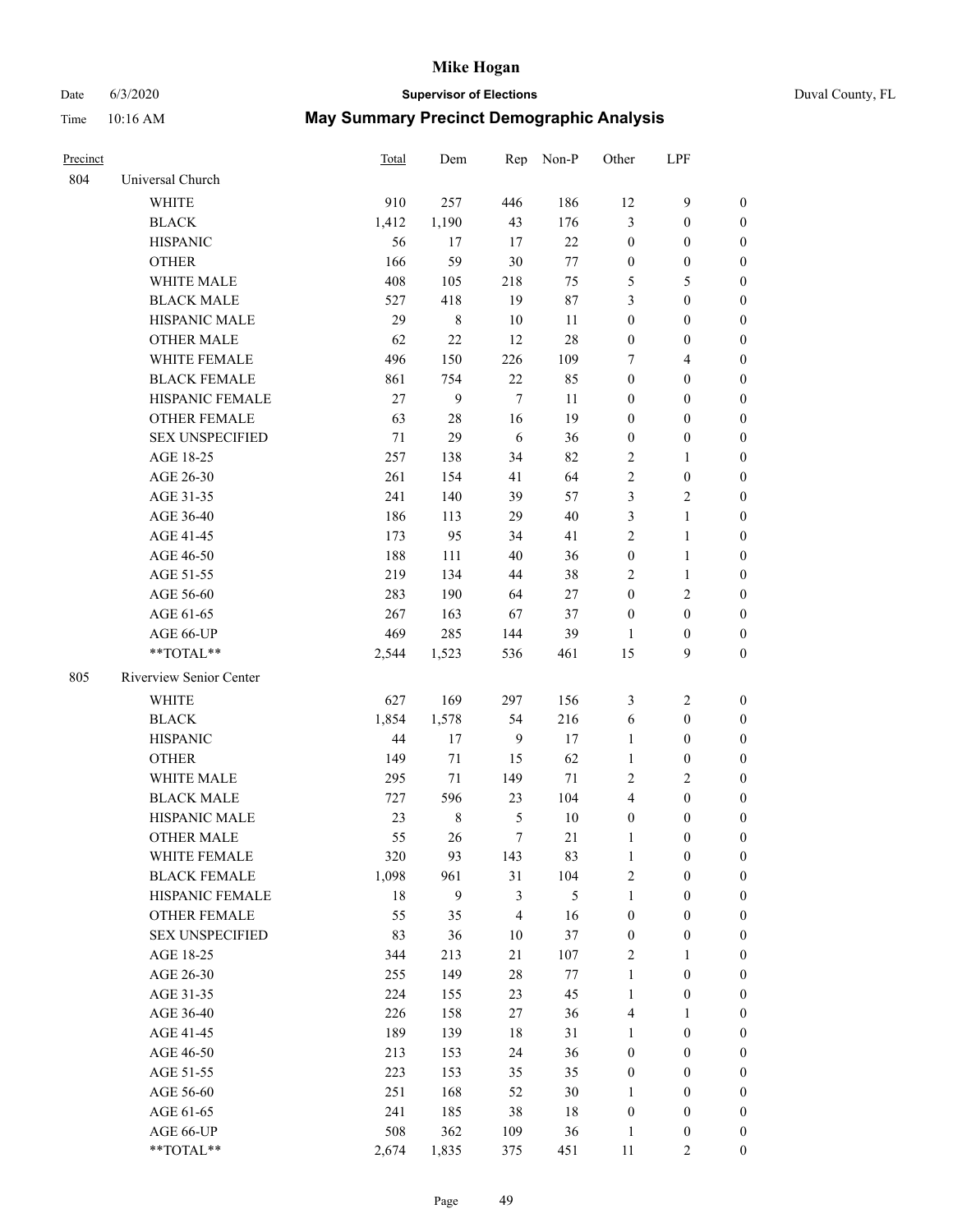# Date 6/3/2020 **Supervisor of Elections** Duval County, FL

| Precinct |                                   | Total            | Dem                     | Rep                     | Non-P                   | Other            | LPF              |                  |
|----------|-----------------------------------|------------------|-------------------------|-------------------------|-------------------------|------------------|------------------|------------------|
| 806      | Clanzel T. Brown Community Center |                  |                         |                         |                         |                  |                  |                  |
|          | <b>WHITE</b>                      | 18               | 5                       | $\,8\,$                 | 5                       | $\boldsymbol{0}$ | $\boldsymbol{0}$ | $\boldsymbol{0}$ |
|          | <b>BLACK</b>                      | 791              | 686                     | 21                      | 83                      | 1                | $\boldsymbol{0}$ | $\boldsymbol{0}$ |
|          | <b>HISPANIC</b>                   | $\overline{4}$   | $\mathbf{2}$            | $\boldsymbol{0}$        | $\sqrt{2}$              | $\boldsymbol{0}$ | $\boldsymbol{0}$ | $\boldsymbol{0}$ |
|          | <b>OTHER</b>                      | 74               | 43                      | 3                       | $28\,$                  | $\boldsymbol{0}$ | $\boldsymbol{0}$ | $\boldsymbol{0}$ |
|          | WHITE MALE                        | 6                | $\mathfrak{Z}$          | 2                       | 1                       | $\boldsymbol{0}$ | $\boldsymbol{0}$ | $\boldsymbol{0}$ |
|          | <b>BLACK MALE</b>                 | 308              | 270                     | 7                       | 31                      | $\boldsymbol{0}$ | $\boldsymbol{0}$ | $\boldsymbol{0}$ |
|          | HISPANIC MALE                     | $\boldsymbol{0}$ | $\boldsymbol{0}$        | $\boldsymbol{0}$        | $\boldsymbol{0}$        | $\boldsymbol{0}$ | $\boldsymbol{0}$ | $\boldsymbol{0}$ |
|          | <b>OTHER MALE</b>                 | 23               | 13                      | 2                       | $\,$ 8 $\,$             | $\boldsymbol{0}$ | $\boldsymbol{0}$ | $\boldsymbol{0}$ |
|          | WHITE FEMALE                      | 12               | $\overline{2}$          | 6                       | $\overline{4}$          | $\boldsymbol{0}$ | $\boldsymbol{0}$ | 0                |
|          | <b>BLACK FEMALE</b>               | 471              | 405                     | 14                      | 51                      | 1                | $\boldsymbol{0}$ | $\boldsymbol{0}$ |
|          | HISPANIC FEMALE                   | 4                | $\mathbf{2}$            | $\boldsymbol{0}$        | $\overline{2}$          | $\boldsymbol{0}$ | $\boldsymbol{0}$ | $\boldsymbol{0}$ |
|          | <b>OTHER FEMALE</b>               | 31               | 22                      | $\mathbf{1}$            | 8                       | $\boldsymbol{0}$ | $\boldsymbol{0}$ | $\boldsymbol{0}$ |
|          | <b>SEX UNSPECIFIED</b>            | 32               | 19                      | $\boldsymbol{0}$        | 13                      | $\boldsymbol{0}$ | $\boldsymbol{0}$ | $\boldsymbol{0}$ |
|          | AGE 18-25                         | 131              | 88                      | $\overline{4}$          | 39                      | $\boldsymbol{0}$ | $\boldsymbol{0}$ | $\boldsymbol{0}$ |
|          | AGE 26-30                         | 84               | 59                      | 7                       | 18                      | $\boldsymbol{0}$ | $\boldsymbol{0}$ | $\boldsymbol{0}$ |
|          | AGE 31-35                         | 77               | 55                      | 3                       | 18                      | $\mathbf{1}$     | $\boldsymbol{0}$ | $\boldsymbol{0}$ |
|          | AGE 36-40                         | 68               | 53                      | $\mathbf{1}$            | 14                      | $\boldsymbol{0}$ | $\boldsymbol{0}$ | $\boldsymbol{0}$ |
|          | AGE 41-45                         | 77               | 66                      | 3                       | $\,$ 8 $\,$             | $\boldsymbol{0}$ | $\boldsymbol{0}$ | $\boldsymbol{0}$ |
|          | AGE 46-50                         | 62               | 54                      | $\overline{2}$          | 6                       | $\boldsymbol{0}$ | $\boldsymbol{0}$ | 0                |
|          | AGE 51-55                         | 60               | 51                      | 3                       | 6                       | $\boldsymbol{0}$ | $\boldsymbol{0}$ | $\boldsymbol{0}$ |
|          | AGE 56-60                         | 85               | 74                      | 6                       | $\mathfrak{S}$          | $\boldsymbol{0}$ | $\boldsymbol{0}$ | $\boldsymbol{0}$ |
|          | AGE 61-65                         | 69               | 67                      | $\boldsymbol{0}$        | $\mathbf{2}$            | $\boldsymbol{0}$ | $\boldsymbol{0}$ | $\boldsymbol{0}$ |
|          | AGE 66-UP                         | 174              | 169                     | 3                       | $\mathbf{2}$            | $\boldsymbol{0}$ | $\boldsymbol{0}$ | $\boldsymbol{0}$ |
|          | **TOTAL**                         | 887              | 736                     | 32                      | 118                     | $\mathbf{1}$     | $\boldsymbol{0}$ | $\boldsymbol{0}$ |
| 807      | Bradham Brooks Regional Library   |                  |                         |                         |                         |                  |                  |                  |
|          | <b>WHITE</b>                      | 25               | $\overline{4}$          | 14                      | 5                       | $\overline{2}$   | $\boldsymbol{0}$ | $\boldsymbol{0}$ |
|          | <b>BLACK</b>                      | 1,036            | 936                     | 24                      | 75                      | $\boldsymbol{0}$ | $\mathbf{1}$     | $\boldsymbol{0}$ |
|          | <b>HISPANIC</b>                   | 11               | $\mathfrak{S}$          | $\mathfrak{Z}$          | $\mathfrak{Z}$          | $\boldsymbol{0}$ | $\boldsymbol{0}$ | $\boldsymbol{0}$ |
|          | <b>OTHER</b>                      | 50               | 23                      | $\overline{4}$          | 23                      | $\boldsymbol{0}$ | $\boldsymbol{0}$ | $\boldsymbol{0}$ |
|          | WHITE MALE                        | 12               | $\overline{c}$          | 7                       | $\mathbf{1}$            | 2                | $\boldsymbol{0}$ | $\boldsymbol{0}$ |
|          | <b>BLACK MALE</b>                 | 388              | 336                     | 14                      | 38                      | $\boldsymbol{0}$ | $\boldsymbol{0}$ | 0                |
|          | HISPANIC MALE                     | 3                | $\mathbf{1}$            | $\sqrt{2}$              | $\boldsymbol{0}$        | $\boldsymbol{0}$ | $\boldsymbol{0}$ | 0                |
|          | <b>OTHER MALE</b>                 | 14               | 9                       | $\boldsymbol{0}$        | 5                       | $\boldsymbol{0}$ | $\boldsymbol{0}$ | $\boldsymbol{0}$ |
|          | WHITE FEMALE                      | $12\,$           | $\sqrt{2}$              | 6                       | $\overline{\mathbf{4}}$ | $\boldsymbol{0}$ | $\boldsymbol{0}$ | $\boldsymbol{0}$ |
|          | <b>BLACK FEMALE</b>               | 631              | 586                     | 9                       | 35                      | $\boldsymbol{0}$ | $\mathbf{1}$     | $\overline{0}$   |
|          | HISPANIC FEMALE                   | 8                | $\overline{\mathbf{4}}$ | $\mathbf{1}$            | 3                       | $\boldsymbol{0}$ | $\boldsymbol{0}$ | $\overline{0}$   |
|          | <b>OTHER FEMALE</b>               | 16               | $11\,$                  | 3                       | $\sqrt{2}$              | $\boldsymbol{0}$ | $\boldsymbol{0}$ | $\overline{0}$   |
|          | <b>SEX UNSPECIFIED</b>            | 38               | 17                      | 3                       | 18                      | $\boldsymbol{0}$ | $\boldsymbol{0}$ | $\overline{0}$   |
|          | AGE 18-25                         | 103              | 75                      | $\boldsymbol{2}$        | 26                      | $\boldsymbol{0}$ | $\boldsymbol{0}$ | $\overline{0}$   |
|          | AGE 26-30                         | 71               | 53                      | $\mathbf{2}$            | 16                      | $\boldsymbol{0}$ | $\boldsymbol{0}$ | 0                |
|          | AGE 31-35                         | 83               | 65                      | $\overline{2}$          | 15                      | $\mathbf{1}$     | $\boldsymbol{0}$ | 0                |
|          | AGE 36-40                         | 66               | 55                      | $\overline{\mathbf{4}}$ | 7                       | $\boldsymbol{0}$ | $\boldsymbol{0}$ | $\boldsymbol{0}$ |
|          | AGE 41-45                         | 66               | 55                      | 3                       | $\,$ 8 $\,$             | $\boldsymbol{0}$ | $\boldsymbol{0}$ | $\overline{0}$   |
|          | AGE 46-50                         | 75               | 60                      | 6                       | 9                       | $\boldsymbol{0}$ | $\boldsymbol{0}$ | $\boldsymbol{0}$ |
|          | AGE 51-55                         | 81               | 65                      | 6                       | $\mathbf{9}$            | 1                | $\boldsymbol{0}$ | $\boldsymbol{0}$ |
|          | AGE 56-60                         | 85               | 75                      | 5                       | $\overline{4}$          | $\boldsymbol{0}$ | $\mathbf{1}$     | $\overline{0}$   |
|          | AGE 61-65                         | 92               | $8\sqrt{1}$             | $\overline{4}$          | 7                       | $\boldsymbol{0}$ | $\boldsymbol{0}$ | $\overline{0}$   |
|          | AGE 66-UP                         | 400              | 384                     | 11                      | $\mathfrak{S}$          | $\boldsymbol{0}$ | $\boldsymbol{0}$ | $\overline{0}$   |
|          | **TOTAL**                         | 1,122            | 968                     | 45                      | 106                     | $\overline{c}$   | $\mathbf{1}$     | $\boldsymbol{0}$ |
|          |                                   |                  |                         |                         |                         |                  |                  |                  |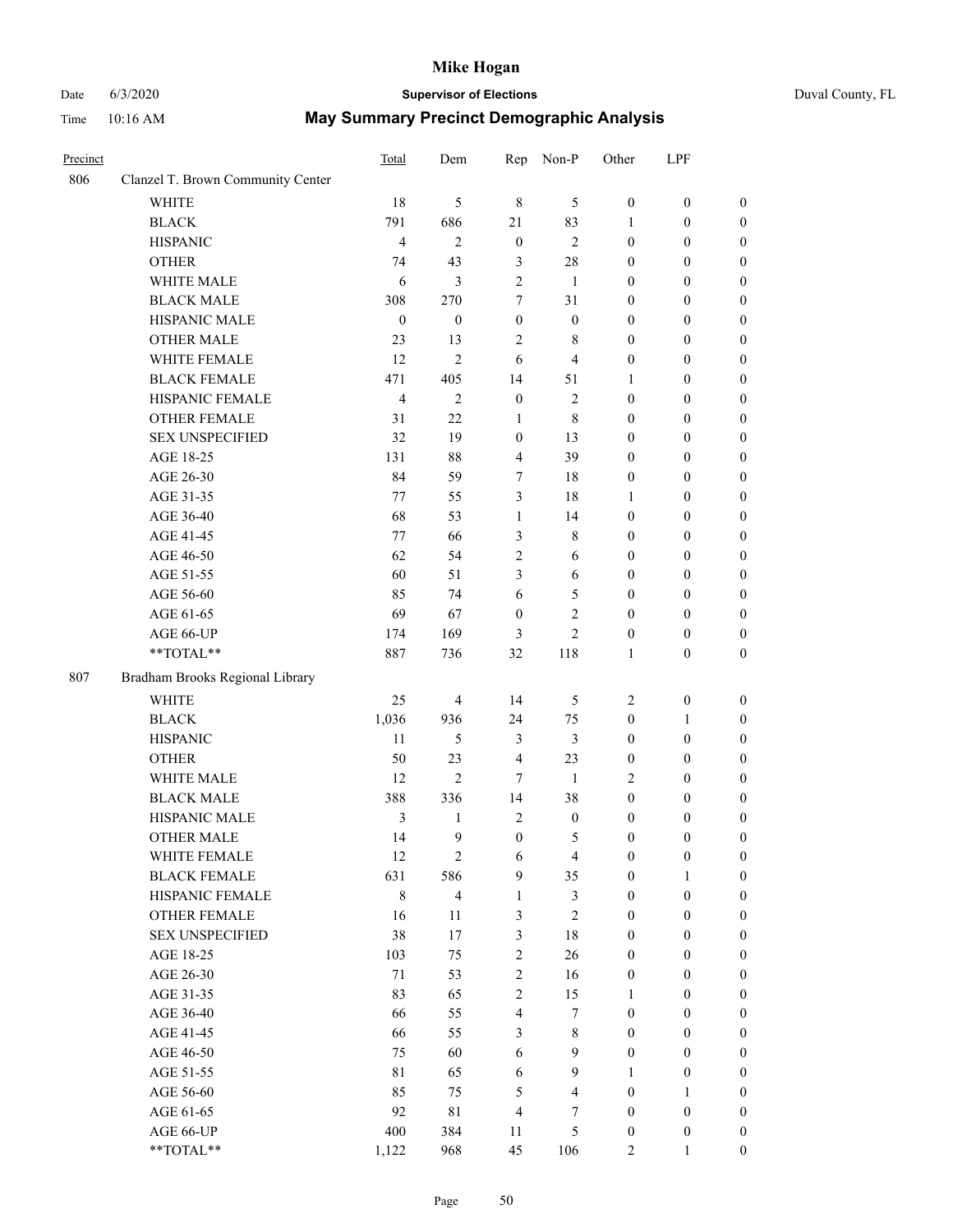# Date 6/3/2020 **Supervisor of Elections** Duval County, FL

| Precinct |                                  | Total | Dem            | Rep              | Non-P          | Other            | LPF              |                  |
|----------|----------------------------------|-------|----------------|------------------|----------------|------------------|------------------|------------------|
| 808      | Fairway Oaks                     |       |                |                  |                |                  |                  |                  |
|          | <b>WHITE</b>                     | 52    | 18             | 14               | 18             | $\overline{2}$   | $\boldsymbol{0}$ | $\boldsymbol{0}$ |
|          | <b>BLACK</b>                     | 1,732 | 1,492          | 33               | 201            | 6                | $\boldsymbol{0}$ | $\boldsymbol{0}$ |
|          | <b>HISPANIC</b>                  | 18    | 6              | $\mathbf{1}$     | 11             | $\boldsymbol{0}$ | $\boldsymbol{0}$ | $\boldsymbol{0}$ |
|          | <b>OTHER</b>                     | 106   | 52             | 6                | 47             | $\boldsymbol{0}$ | $\mathbf{1}$     | $\boldsymbol{0}$ |
|          | WHITE MALE                       | 12    | $\overline{4}$ | 4                | 3              | 1                | $\boldsymbol{0}$ | $\boldsymbol{0}$ |
|          | <b>BLACK MALE</b>                | 648   | 538            | 18               | 89             | 3                | $\boldsymbol{0}$ | $\boldsymbol{0}$ |
|          | HISPANIC MALE                    | 6     | $\overline{4}$ | $\boldsymbol{0}$ | $\overline{2}$ | $\boldsymbol{0}$ | $\boldsymbol{0}$ | $\boldsymbol{0}$ |
|          | <b>OTHER MALE</b>                | 30    | 17             | 3                | $10\,$         | $\boldsymbol{0}$ | $\boldsymbol{0}$ | $\boldsymbol{0}$ |
|          | WHITE FEMALE                     | 40    | 14             | 10               | 15             | $\mathbf{1}$     | $\boldsymbol{0}$ | 0                |
|          | <b>BLACK FEMALE</b>              | 1,062 | 938            | 15               | 106            | 3                | $\boldsymbol{0}$ | $\boldsymbol{0}$ |
|          | HISPANIC FEMALE                  | 12    | $\mathbf{2}$   | $\mathbf{1}$     | 9              | $\boldsymbol{0}$ | $\boldsymbol{0}$ | $\boldsymbol{0}$ |
|          | <b>OTHER FEMALE</b>              | 40    | 25             | 3                | 11             | $\boldsymbol{0}$ | 1                | $\boldsymbol{0}$ |
|          | <b>SEX UNSPECIFIED</b>           | 58    | 26             | $\boldsymbol{0}$ | 32             | $\boldsymbol{0}$ | $\boldsymbol{0}$ | $\boldsymbol{0}$ |
|          | AGE 18-25                        | 272   | 179            | $\tau$           | 86             | $\boldsymbol{0}$ | $\boldsymbol{0}$ | $\boldsymbol{0}$ |
|          | AGE 26-30                        | 252   | 184            | $\sqrt{6}$       | 59             | 3                | $\boldsymbol{0}$ | $\boldsymbol{0}$ |
|          | AGE 31-35                        | 230   | 183            | 7                | 38             | $\mathbf{1}$     | $\mathbf{1}$     | $\boldsymbol{0}$ |
|          | AGE 36-40                        | 153   | 120            | 5                | 26             | 2                | $\boldsymbol{0}$ | $\boldsymbol{0}$ |
|          | AGE 41-45                        | 126   | 102            | $\,$ 8 $\,$      | 16             | $\boldsymbol{0}$ | $\boldsymbol{0}$ | $\boldsymbol{0}$ |
|          | AGE 46-50                        | 134   | 112            | 6                | 15             | 1                | $\boldsymbol{0}$ | 0                |
|          | AGE 51-55                        | 145   | 133            | $\mathbf{2}$     | $10\,$         | $\boldsymbol{0}$ | $\boldsymbol{0}$ | $\boldsymbol{0}$ |
|          | AGE 56-60                        | 171   | 158            | $\overline{4}$   | 9              | $\boldsymbol{0}$ | $\boldsymbol{0}$ | $\boldsymbol{0}$ |
|          | AGE 61-65                        | 169   | 159            | $\overline{4}$   | 6              | $\boldsymbol{0}$ | $\boldsymbol{0}$ | $\boldsymbol{0}$ |
|          | AGE 66-UP                        | 256   | 238            | 5                | 12             | 1                | $\boldsymbol{0}$ | $\boldsymbol{0}$ |
|          | **TOTAL**                        | 1,908 | 1,568          | 54               | 277            | 8                | $\mathbf{1}$     | $\boldsymbol{0}$ |
| 809      | Simonds-Johnson Community Center |       |                |                  |                |                  |                  |                  |
|          | <b>WHITE</b>                     | 83    | 29             | 27               | 25             | $\overline{c}$   | $\boldsymbol{0}$ | $\boldsymbol{0}$ |
|          | <b>BLACK</b>                     | 2,235 | 1,921          | 54               | 251            | 9                | $\boldsymbol{0}$ | $\boldsymbol{0}$ |
|          | <b>HISPANIC</b>                  | 29    | 17             | $\sqrt{2}$       | $\overline{9}$ | $\mathbf{1}$     | $\boldsymbol{0}$ | $\boldsymbol{0}$ |
|          | <b>OTHER</b>                     | 179   | 72             | 13               | 92             | $\mathbf{1}$     | 1                | $\boldsymbol{0}$ |
|          | WHITE MALE                       | 39    | 12             | 16               | $10\,$         | $\mathbf{1}$     | $\boldsymbol{0}$ | 0                |
|          | <b>BLACK MALE</b>                | 869   | 725            | 23               | 118            | 3                | $\boldsymbol{0}$ | 0                |
|          | HISPANIC MALE                    | 13    | $\mathbf{9}$   | $\boldsymbol{0}$ | $\mathfrak{Z}$ | $\mathbf{1}$     | $\boldsymbol{0}$ | 0                |
|          | <b>OTHER MALE</b>                | 55    | 22             | 7                | 25             | $\mathbf{1}$     | $\boldsymbol{0}$ | $\boldsymbol{0}$ |
|          | WHITE FEMALE                     | 42    | 16             | 11               | 14             | $\mathbf{1}$     | $\boldsymbol{0}$ | $\boldsymbol{0}$ |
|          | <b>BLACK FEMALE</b>              | 1,321 | 1,165          | 31               | 119            | 6                | $\boldsymbol{0}$ | $\overline{0}$   |
|          | HISPANIC FEMALE                  | 15    | $\,$ 8 $\,$    | 2                | 5              | $\boldsymbol{0}$ | $\boldsymbol{0}$ | $\overline{0}$   |
|          | <b>OTHER FEMALE</b>              | 71    | 37             | $\sqrt{6}$       | 27             | $\boldsymbol{0}$ | $\mathbf{1}$     | $\overline{0}$   |
|          | <b>SEX UNSPECIFIED</b>           | 101   | 45             | $\boldsymbol{0}$ | 56             | $\boldsymbol{0}$ | $\boldsymbol{0}$ | $\overline{0}$   |
|          | AGE 18-25                        | 433   | 287            | 18               | 123            | 5                | $\boldsymbol{0}$ | $\overline{0}$   |
|          | AGE 26-30                        | 290   | 215            | $11\,$           | 63             | $\mathbf{1}$     | $\boldsymbol{0}$ | 0                |
|          | AGE 31-35                        | 259   | 181            | 14               | 61             | 3                | $\boldsymbol{0}$ | 0                |
|          | AGE 36-40                        | 206   | 164            | $10\,$           | 31             | $\boldsymbol{0}$ | $\mathbf{1}$     | $\boldsymbol{0}$ |
|          | AGE 41-45                        | 183   | 151            | $\mathfrak s$    | 25             | 2                | $\boldsymbol{0}$ | $\overline{0}$   |
|          | AGE 46-50                        | 182   | 150            | $\tau$           | 24             | $\mathbf{1}$     | $\boldsymbol{0}$ | $\boldsymbol{0}$ |
|          | AGE 51-55                        | 171   | 144            | 13               | 14             | $\boldsymbol{0}$ | $\boldsymbol{0}$ | $\boldsymbol{0}$ |
|          | AGE 56-60                        | 218   | 198            | 5                | 15             | $\boldsymbol{0}$ | $\boldsymbol{0}$ | $\overline{0}$   |
|          | AGE 61-65                        | 186   | 174            | 5                | 7              | $\boldsymbol{0}$ | $\boldsymbol{0}$ | $\overline{0}$   |
|          | AGE 66-UP                        | 398   | 375            | $\,$ 8 $\,$      | 14             | $\mathbf{1}$     | $\boldsymbol{0}$ | $\overline{0}$   |
|          | **TOTAL**                        | 2,526 | 2,039          | 96               | 377            | 13               | 1                | $\boldsymbol{0}$ |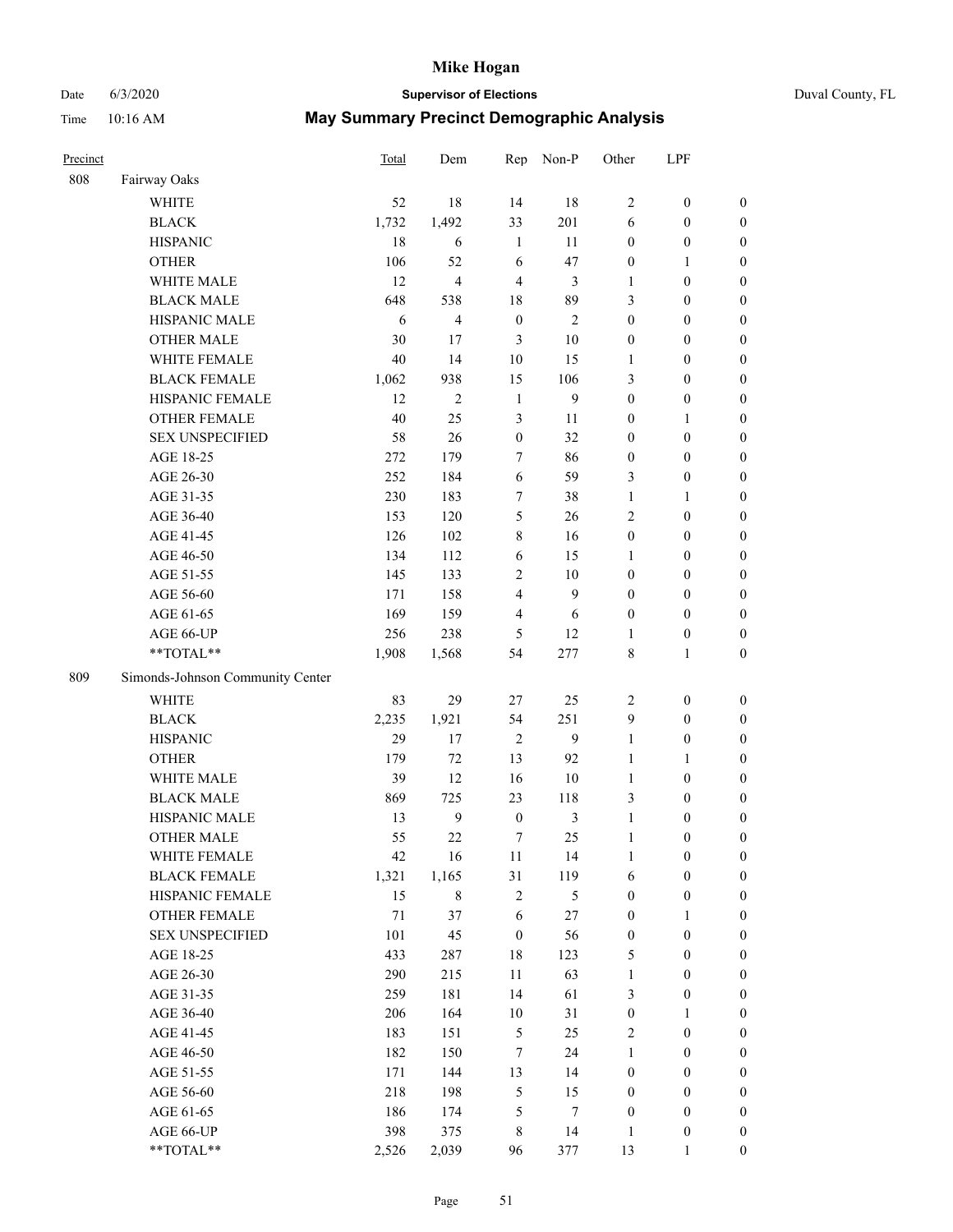# Date 6/3/2020 **Supervisor of Elections** Duval County, FL

| Precinct |                                     | Total        | Dem              | Rep                     | Non-P          | Other            | LPF              |                  |
|----------|-------------------------------------|--------------|------------------|-------------------------|----------------|------------------|------------------|------------------|
| 810      | Temple Baptist Church               |              |                  |                         |                |                  |                  |                  |
|          | <b>WHITE</b>                        | 1,034        | 123              | 767                     | 135            | $\overline{4}$   | $\mathfrak s$    | 0                |
|          | <b>BLACK</b>                        | 129          | 101              | $\mathfrak{S}$          | 23             | 0                | $\boldsymbol{0}$ | $\boldsymbol{0}$ |
|          | <b>HISPANIC</b>                     | 18           | $\tau$           | 8                       | 3              | $\boldsymbol{0}$ | $\boldsymbol{0}$ | $\boldsymbol{0}$ |
|          | <b>OTHER</b>                        | 62           | 13               | 21                      | 28             | $\boldsymbol{0}$ | $\boldsymbol{0}$ | $\boldsymbol{0}$ |
|          | WHITE MALE                          | 506          | 57               | 373                     | 70             | 3                | $\mathfrak{Z}$   | $\boldsymbol{0}$ |
|          | <b>BLACK MALE</b>                   | 50           | 36               | $\mathbf{2}$            | 12             | $\boldsymbol{0}$ | $\boldsymbol{0}$ | $\boldsymbol{0}$ |
|          | HISPANIC MALE                       | 9            | $\mathfrak{Z}$   | 4                       | $\overline{2}$ | 0                | $\boldsymbol{0}$ | $\boldsymbol{0}$ |
|          | <b>OTHER MALE</b>                   | 23           | 5                | 8                       | 10             | 0                | $\boldsymbol{0}$ | $\boldsymbol{0}$ |
|          | WHITE FEMALE                        | 513          | 65               | 387                     | 58             | $\mathbf{1}$     | $\mathbf{2}$     | $\boldsymbol{0}$ |
|          | <b>BLACK FEMALE</b>                 | 76           | 62               | 3                       | 11             | 0                | $\boldsymbol{0}$ | $\boldsymbol{0}$ |
|          | HISPANIC FEMALE                     | 9            | $\overline{4}$   | $\overline{4}$          | $\mathbf{1}$   | 0                | $\boldsymbol{0}$ | $\boldsymbol{0}$ |
|          | OTHER FEMALE                        | 25           | 6                | 9                       | 10             | 0                | $\boldsymbol{0}$ | $\boldsymbol{0}$ |
|          | <b>SEX UNSPECIFIED</b>              | 32           | 6                | $11\,$                  | 15             | $\boldsymbol{0}$ | $\boldsymbol{0}$ | $\boldsymbol{0}$ |
|          | AGE 18-25                           | 122          | 21               | 64                      | 36             | 1                | $\boldsymbol{0}$ | $\boldsymbol{0}$ |
|          | AGE 26-30                           | 88           | 19               | 47                      | 20             | $\boldsymbol{0}$ | $\sqrt{2}$       | $\boldsymbol{0}$ |
|          | AGE 31-35                           | 99           | 20               | 43                      | 35             | $\boldsymbol{0}$ | $\mathbf{1}$     | $\boldsymbol{0}$ |
|          | AGE 36-40                           | 104          | 16               | 66                      | 19             | 1                | $\mathfrak{2}$   | $\boldsymbol{0}$ |
|          | AGE 41-45                           | 100          | 24               | 56                      | 20             | $\boldsymbol{0}$ | $\boldsymbol{0}$ | $\boldsymbol{0}$ |
|          | AGE 46-50                           | 102          | 23               | 69                      | 10             | $\boldsymbol{0}$ | $\boldsymbol{0}$ | $\boldsymbol{0}$ |
|          | AGE 51-55                           | 118          | 19               | 86                      | 13             | $\boldsymbol{0}$ | $\boldsymbol{0}$ | $\boldsymbol{0}$ |
|          | AGE 56-60                           | 124          | 18               | 89                      | 16             | 1                | $\boldsymbol{0}$ | $\boldsymbol{0}$ |
|          | AGE 61-65                           | 140          | $27\,$           | 103                     | 10             | $\boldsymbol{0}$ | $\boldsymbol{0}$ | $\boldsymbol{0}$ |
|          | AGE 66-UP                           | 246          | 57               | 178                     | 10             | 1                | $\boldsymbol{0}$ | $\boldsymbol{0}$ |
|          | $**TOTAL**$                         | 1,243        | 244              | 801                     | 189            | 4                | $\mathfrak s$    | $\boldsymbol{0}$ |
| 811      | Police Athletic League of Jacksonvi |              |                  |                         |                |                  |                  |                  |
|          | WHITE                               | 45           | 18               | 14                      | 13             | $\boldsymbol{0}$ | $\boldsymbol{0}$ | $\boldsymbol{0}$ |
|          | <b>BLACK</b>                        | 1,303        | 1,140            | 27                      | 129            | 6                | $\mathbf{1}$     | $\boldsymbol{0}$ |
|          | <b>HISPANIC</b>                     | $\tau$       | $\mathfrak{2}$   | $\mathbf{1}$            | $\overline{4}$ | $\boldsymbol{0}$ | $\boldsymbol{0}$ | $\boldsymbol{0}$ |
|          | <b>OTHER</b>                        | 82           | 44               | 2                       | 35             | 1                | $\boldsymbol{0}$ | $\boldsymbol{0}$ |
|          | WHITE MALE                          | 15           | 6                | 6                       | 3              | $\boldsymbol{0}$ | $\boldsymbol{0}$ | $\boldsymbol{0}$ |
|          | <b>BLACK MALE</b>                   | 521          | 433              | 17                      | 67             | 4                | $\boldsymbol{0}$ | $\boldsymbol{0}$ |
|          | HISPANIC MALE                       | $\mathbf{1}$ | $\boldsymbol{0}$ | $\boldsymbol{0}$        | $\mathbf{1}$   | $\boldsymbol{0}$ | $\boldsymbol{0}$ | $\boldsymbol{0}$ |
|          | <b>OTHER MALE</b>                   | 30           | 17               | $\boldsymbol{0}$        | 13             | $\boldsymbol{0}$ | $\boldsymbol{0}$ | $\boldsymbol{0}$ |
|          | WHITE FEMALE                        | 28           | 11               | 7                       | 10             | 0                | 0                | 0                |
|          | <b>BLACK FEMALE</b>                 | 766          | 696              | 10                      | 57             | 2                | $\mathbf{1}$     | $\boldsymbol{0}$ |
|          | HISPANIC FEMALE                     | 6            | $\sqrt{2}$       | $\mathbf{1}$            | 3              | $\boldsymbol{0}$ | $\boldsymbol{0}$ | $\overline{0}$   |
|          | OTHER FEMALE                        | 28           | 15               | $\mathbf{1}$            | 12             | $\boldsymbol{0}$ | $\boldsymbol{0}$ | $\overline{0}$   |
|          | <b>SEX UNSPECIFIED</b>              | 42           | 24               | 2                       | 15             | $\mathbf{1}$     | $\boldsymbol{0}$ | $\overline{0}$   |
|          | AGE 18-25                           | 191          | 131              | 8                       | 50             | $\overline{c}$   | $\boldsymbol{0}$ | $\overline{0}$   |
|          | AGE 26-30                           | 150          | 119              | $\overline{\mathbf{4}}$ | 25             | $\mathbf{1}$     | $\mathbf{1}$     | $\overline{0}$   |
|          | AGE 31-35                           | 140          | 101              | 9                       | 28             | $\overline{c}$   | $\boldsymbol{0}$ | $\overline{0}$   |
|          | AGE 36-40                           | 118          | 87               | $\sqrt{2}$              | 29             | $\boldsymbol{0}$ | $\boldsymbol{0}$ | 0                |
|          | AGE 41-45                           | 113          | 100              | $\mathfrak{Z}$          | 10             | $\boldsymbol{0}$ | $\boldsymbol{0}$ | 0                |
|          | AGE 46-50                           | 105          | 91               | $\mathbf{2}$            | 12             | $\boldsymbol{0}$ | $\boldsymbol{0}$ | $\boldsymbol{0}$ |
|          | AGE 51-55                           | 115          | 103              | 6                       | $\mathfrak s$  | $\mathbf{1}$     | $\boldsymbol{0}$ | $\boldsymbol{0}$ |
|          | AGE 56-60                           | 124          | 113              | $\mathbf{2}$            | 9              | $\boldsymbol{0}$ | $\boldsymbol{0}$ | $\overline{0}$   |
|          | AGE 61-65                           | 111          | 101              | 6                       | $\overline{4}$ | $\boldsymbol{0}$ | $\boldsymbol{0}$ | $\overline{0}$   |
|          | AGE 66-UP                           | 270          | 258              | 2                       | 9              | $\mathbf{1}$     | $\boldsymbol{0}$ | $\boldsymbol{0}$ |
|          | **TOTAL**                           | 1,437        | 1,204            | 44                      | 181            | $\boldsymbol{7}$ | $\mathbf{1}$     | $\boldsymbol{0}$ |
|          |                                     |              |                  |                         |                |                  |                  |                  |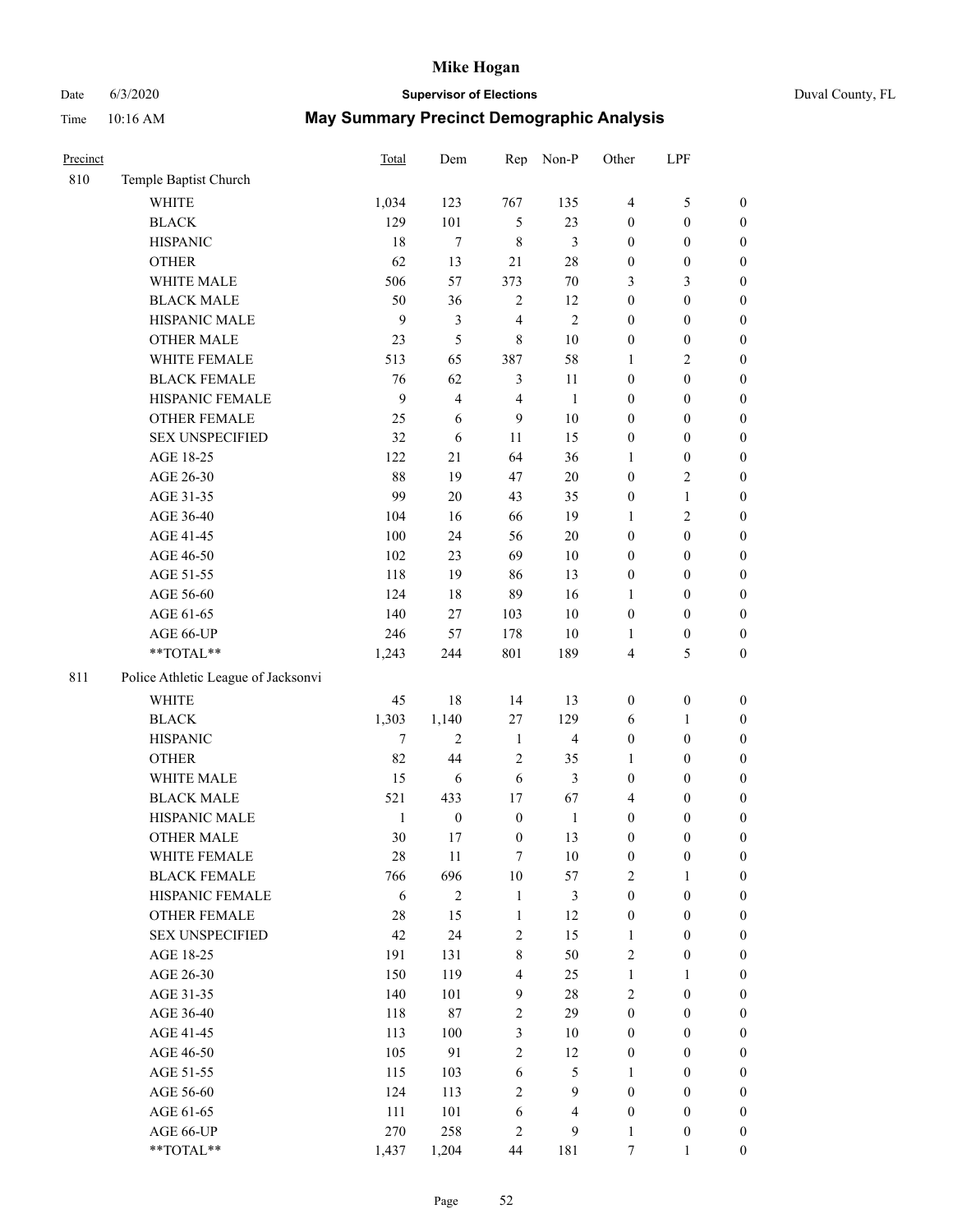# Date 6/3/2020 **Supervisor of Elections** Duval County, FL

| Precinct |                              | <b>Total</b> | Dem    | Rep            | Non-P          | Other            | LPF              |                  |
|----------|------------------------------|--------------|--------|----------------|----------------|------------------|------------------|------------------|
| 812      | <b>Emmett Reed Center</b>    |              |        |                |                |                  |                  |                  |
|          | <b>WHITE</b>                 | 66           | 23     | 20             | 23             | $\boldsymbol{0}$ | $\boldsymbol{0}$ | 0                |
|          | <b>BLACK</b>                 | 1,178        | 1,030  | 21             | 126            | 1                | $\boldsymbol{0}$ | 0                |
|          | <b>HISPANIC</b>              | 22           | 13     | $\sqrt{2}$     | $\tau$         | $\boldsymbol{0}$ | $\boldsymbol{0}$ | $\boldsymbol{0}$ |
|          | <b>OTHER</b>                 | 67           | 33     | $\mathfrak{Z}$ | $30\,$         | 1                | $\boldsymbol{0}$ | $\boldsymbol{0}$ |
|          | WHITE MALE                   | 24           | 9      | 8              | $\tau$         | $\boldsymbol{0}$ | $\boldsymbol{0}$ | $\boldsymbol{0}$ |
|          | <b>BLACK MALE</b>            | 474          | 392    | 11             | 70             | 1                | $\boldsymbol{0}$ | $\boldsymbol{0}$ |
|          | HISPANIC MALE                | 9            | $\tau$ | $\mathbf{0}$   | $\sqrt{2}$     | $\boldsymbol{0}$ | $\boldsymbol{0}$ | $\boldsymbol{0}$ |
|          | <b>OTHER MALE</b>            | 22           | 11     | $\overline{c}$ | $\,$ 8 $\,$    | $\mathbf{1}$     | $\boldsymbol{0}$ | $\boldsymbol{0}$ |
|          | WHITE FEMALE                 | 41           | 14     | 12             | 15             | $\boldsymbol{0}$ | $\boldsymbol{0}$ | $\boldsymbol{0}$ |
|          | <b>BLACK FEMALE</b>          | 686          | 626    | $\overline{9}$ | 51             | $\boldsymbol{0}$ | $\boldsymbol{0}$ | 0                |
|          | HISPANIC FEMALE              | 12           | 6      | $\sqrt{2}$     | $\overline{4}$ | $\boldsymbol{0}$ | $\boldsymbol{0}$ | 0                |
|          | <b>OTHER FEMALE</b>          | 19           | 14     | $\mathbf{1}$   | $\overline{4}$ | $\boldsymbol{0}$ | $\boldsymbol{0}$ | $\boldsymbol{0}$ |
|          | <b>SEX UNSPECIFIED</b>       | 46           | 20     | $\mathbf{1}$   | 25             | $\boldsymbol{0}$ | $\boldsymbol{0}$ | $\boldsymbol{0}$ |
|          | AGE 18-25                    | 133          | 76     | $\overline{4}$ | 53             | $\boldsymbol{0}$ | $\boldsymbol{0}$ | $\boldsymbol{0}$ |
|          | AGE 26-30                    | 113          | 82     | 3              | $28\,$         | $\boldsymbol{0}$ | $\boldsymbol{0}$ | $\boldsymbol{0}$ |
|          | AGE 31-35                    | 113          | 95     | 3              | 15             | $\boldsymbol{0}$ | $\boldsymbol{0}$ | $\boldsymbol{0}$ |
|          | AGE 36-40                    | 94           | 78     | $\overline{2}$ | 14             | $\boldsymbol{0}$ | $\boldsymbol{0}$ | $\boldsymbol{0}$ |
|          | AGE 41-45                    | 105          | 76     | $11\,$         | 17             | $\mathbf{1}$     | $\boldsymbol{0}$ | $\boldsymbol{0}$ |
|          | AGE 46-50                    | 98           | 80     | $\mathfrak{Z}$ | 15             | $\boldsymbol{0}$ | $\boldsymbol{0}$ | $\boldsymbol{0}$ |
|          | AGE 51-55                    | 96           | 78     | 6              | 11             | 1                | $\boldsymbol{0}$ | $\boldsymbol{0}$ |
|          | AGE 56-60                    | 130          | 116    | 6              | $\,8\,$        | $\boldsymbol{0}$ | $\boldsymbol{0}$ | 0                |
|          | AGE 61-65                    | 138          | 121    | $\overline{4}$ | 13             | $\boldsymbol{0}$ | $\boldsymbol{0}$ | 0                |
|          | AGE 66-UP                    | 313          | 297    | $\overline{4}$ | 12             | $\boldsymbol{0}$ | $\boldsymbol{0}$ | $\boldsymbol{0}$ |
|          | **TOTAL**                    | 1,333        | 1,099  | 46             | 186            | $\overline{c}$   | $\boldsymbol{0}$ | $\boldsymbol{0}$ |
| 813      | Our Redeemer Lutheran Church |              |        |                |                |                  |                  |                  |
|          | <b>WHITE</b>                 | 2,206        | 404    | 1,386          | 390            | 19               | $\boldsymbol{7}$ | $\boldsymbol{0}$ |
|          | <b>BLACK</b>                 | 3,285        | 2,807  | 90             | 370            | 16               | $\sqrt{2}$       | $\boldsymbol{0}$ |
|          | <b>HISPANIC</b>              | 136          | 52     | 40             | 43             | $\mathbf{1}$     | $\boldsymbol{0}$ | $\boldsymbol{0}$ |
|          | <b>OTHER</b>                 | 300          | 128    | 49             | 122            | $\boldsymbol{0}$ | $\mathbf{1}$     | $\boldsymbol{0}$ |
|          | WHITE MALE                   | 1,067        | 167    | 696            | 191            | 8                | $\mathfrak{S}$   | $\overline{0}$   |
|          | <b>BLACK MALE</b>            | 1,411        | 1,141  | 57             | 201            | $10\,$           | $\overline{2}$   | $\boldsymbol{0}$ |
|          | HISPANIC MALE                | 66           | $20\,$ | 22             | 24             | $\boldsymbol{0}$ | $\boldsymbol{0}$ | 0                |
|          | <b>OTHER MALE</b>            | 111          | 36     | 22             | 52             | $\boldsymbol{0}$ | $\mathbf{1}$     | 0                |
|          | WHITE FEMALE                 | 1,113        | 235    | 673            | 192            | 11               | 2                | 0                |
|          | <b>BLACK FEMALE</b>          | 1,839        | 1,645  | 32             | 156            | 6                | $\boldsymbol{0}$ | $\boldsymbol{0}$ |
|          | HISPANIC FEMALE              | 69           | 32     | 17             | 19             | $\mathbf{1}$     | $\boldsymbol{0}$ | $\overline{0}$   |
|          | OTHER FEMALE                 | 123          | 64     | 24             | 35             | $\boldsymbol{0}$ | $\boldsymbol{0}$ | $\overline{0}$   |
|          | <b>SEX UNSPECIFIED</b>       | 128          | 51     | 22             | 55             | $\boldsymbol{0}$ | $\boldsymbol{0}$ | 0                |
|          | AGE 18-25                    | 719          | 409    | 116            | 185            | 7                | $\sqrt{2}$       | 0                |
|          | AGE 26-30                    | 456          | 232    | 95             | 126            | $\overline{c}$   | $\mathbf{1}$     | 0                |
|          | AGE 31-35                    | 444          | 239    | 105            | 97             | $\mathbf{1}$     | $\sqrt{2}$       | 0                |
|          | AGE 36-40                    | 550          | 336    | 106            | 106            | $\mathbf{1}$     | $\mathbf{1}$     | 0                |
|          | AGE 41-45                    | 485          | 328    | $80\,$         | 69             | 7                | $\mathbf{1}$     | 0                |
|          | AGE 46-50                    | 623          | 379    | 159            | 84             | $\mathbf{1}$     | $\boldsymbol{0}$ | 0                |
|          | AGE 51-55                    | 585          | 351    | 169            | 59             | 6                | $\boldsymbol{0}$ | 0                |
|          | AGE 56-60                    | 587          | 303    | 195            | 84             | 5                | $\boldsymbol{0}$ | $\boldsymbol{0}$ |
|          | AGE 61-65                    | 535          | 297    | 178            | 54             | 4                | $\sqrt{2}$       | $\boldsymbol{0}$ |
|          | AGE 66-UP                    | 943          | 517    | 362            | 61             | 2                | $\mathbf{1}$     | $\boldsymbol{0}$ |
|          | **TOTAL**                    | 5,927        | 3,391  | 1,565          | 925            | 36               | 10               | $\boldsymbol{0}$ |
|          |                              |              |        |                |                |                  |                  |                  |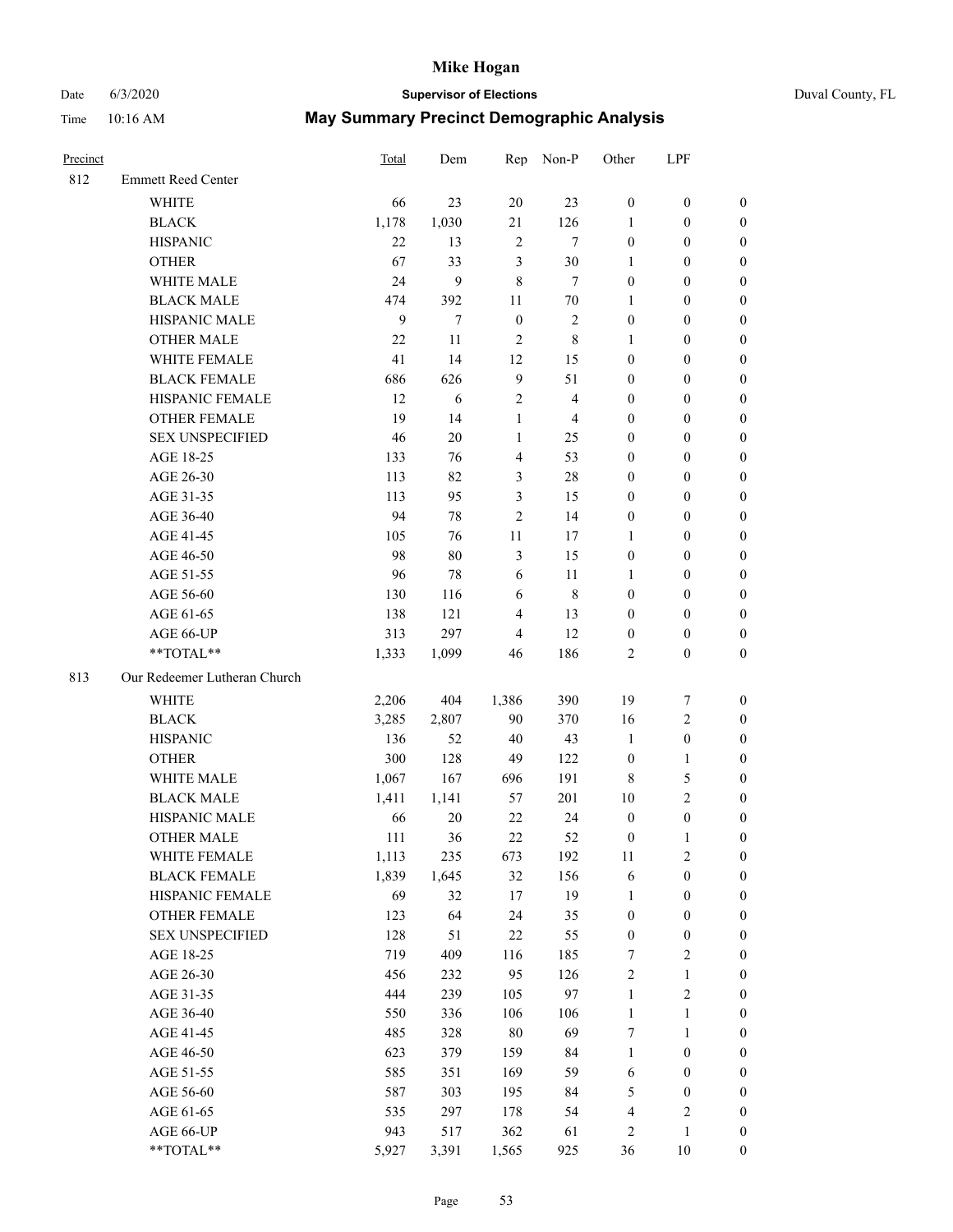# Date 6/3/2020 **Supervisor of Elections** Duval County, FL

| Precinct |                               | <b>Total</b> | Dem        | Rep                     | Non-P                   | Other                              | LPF                                  |                  |
|----------|-------------------------------|--------------|------------|-------------------------|-------------------------|------------------------------------|--------------------------------------|------------------|
| 814      | Cisco Garden Community Center |              |            |                         |                         |                                    |                                      |                  |
|          | <b>WHITE</b>                  | 2,728        | 442        | 1,919                   | 359                     | 6                                  | $\sqrt{2}$                           | 0                |
|          | <b>BLACK</b>                  | 388          | 334        | 14                      | 38                      | 2                                  | $\boldsymbol{0}$                     | $\boldsymbol{0}$ |
|          | <b>HISPANIC</b>               | 46           | 15         | 17                      | 14                      | $\boldsymbol{0}$                   | $\boldsymbol{0}$                     | $\boldsymbol{0}$ |
|          | <b>OTHER</b>                  | 122          | 32         | 44                      | 46                      | $\boldsymbol{0}$                   | $\boldsymbol{0}$                     | $\boldsymbol{0}$ |
|          | WHITE MALE                    | 1,297        | 174        | 940                     | 177                     | 4                                  | $\sqrt{2}$                           | $\boldsymbol{0}$ |
|          | <b>BLACK MALE</b>             | 180          | 151        | 10                      | 19                      | $\boldsymbol{0}$                   | $\boldsymbol{0}$                     | $\boldsymbol{0}$ |
|          | HISPANIC MALE                 | 27           | 9          | 9                       | 9                       | $\boldsymbol{0}$                   | $\boldsymbol{0}$                     | $\boldsymbol{0}$ |
|          | <b>OTHER MALE</b>             | 43           | 11         | 19                      | 13                      | $\boldsymbol{0}$                   | $\boldsymbol{0}$                     | $\boldsymbol{0}$ |
|          | WHITE FEMALE                  | 1,397        | 264        | 958                     | 173                     | 2                                  | $\boldsymbol{0}$                     | $\boldsymbol{0}$ |
|          | <b>BLACK FEMALE</b>           | 206          | 181        | $\overline{4}$          | 19                      | 2                                  | $\boldsymbol{0}$                     | $\boldsymbol{0}$ |
|          | HISPANIC FEMALE               | 17           | 5          | 7                       | 5                       | $\boldsymbol{0}$                   | $\boldsymbol{0}$                     | $\boldsymbol{0}$ |
|          | <b>OTHER FEMALE</b>           | 53           | 15         | 18                      | $20\,$                  | $\boldsymbol{0}$                   | $\boldsymbol{0}$                     | $\boldsymbol{0}$ |
|          | <b>SEX UNSPECIFIED</b>        | 64           | 13         | 29                      | 22                      | $\boldsymbol{0}$                   | $\boldsymbol{0}$                     | $\boldsymbol{0}$ |
|          | AGE 18-25                     | 349          | 75         | 188                     | 82                      | 3                                  | 1                                    | $\boldsymbol{0}$ |
|          | AGE 26-30                     | 207          | 37         | 122                     | 46                      | $\mathbf{1}$                       | $\mathbf{1}$                         | $\boldsymbol{0}$ |
|          | AGE 31-35                     | 245          | 54         | 150                     | 41                      | $\boldsymbol{0}$                   | $\boldsymbol{0}$                     | $\boldsymbol{0}$ |
|          | AGE 36-40                     | 246          | 62         | 141                     | 43                      | $\boldsymbol{0}$                   | $\boldsymbol{0}$                     | $\boldsymbol{0}$ |
|          | AGE 41-45                     | 202          | 41         | 118                     | 43                      | $\boldsymbol{0}$                   | $\boldsymbol{0}$                     | $\boldsymbol{0}$ |
|          | AGE 46-50                     | 273          | 77         | 157                     | 38                      | $\mathbf{1}$                       | $\boldsymbol{0}$                     | $\boldsymbol{0}$ |
|          | AGE 51-55                     | 319          | 93         | 185                     | 40                      | $\mathbf{1}$                       | $\boldsymbol{0}$                     | $\boldsymbol{0}$ |
|          | AGE 56-60                     | 359          | 77         | 236                     | 45                      | $\mathbf{1}$                       | $\boldsymbol{0}$                     | 0                |
|          | AGE 61-65                     | 323          | 89         | 203                     | 31                      | $\boldsymbol{0}$                   | $\boldsymbol{0}$                     | 0                |
|          | AGE 66-UP                     | 761          | 218        | 494                     | $48\,$                  | 1                                  | $\boldsymbol{0}$                     | $\boldsymbol{0}$ |
|          | **TOTAL**                     | 3,284        | 823        | 1,994                   | 457                     | 8                                  | $\overline{2}$                       | $\boldsymbol{0}$ |
| 815      | Graham Branch Library         |              |            |                         |                         |                                    |                                      |                  |
|          | WHITE                         |              |            |                         |                         |                                    |                                      |                  |
|          |                               | 72           | $28\,$     | 19                      | 23                      | $\overline{c}$                     | $\boldsymbol{0}$                     | $\boldsymbol{0}$ |
|          | <b>BLACK</b>                  | 1,537        | 1,318      | 37                      | 177                     | 5                                  | $\boldsymbol{0}$                     | $\boldsymbol{0}$ |
|          | <b>HISPANIC</b>               | 20           | 13         | $\boldsymbol{0}$        | $\tau$                  | $\boldsymbol{0}$                   | $\boldsymbol{0}$                     | $\boldsymbol{0}$ |
|          | <b>OTHER</b>                  | 112          | 59         | $\overline{4}$          | 49                      | $\boldsymbol{0}$                   | $\boldsymbol{0}$                     | $\boldsymbol{0}$ |
|          | WHITE MALE                    | 21           | $\sqrt{6}$ | 9                       | 6                       | $\boldsymbol{0}$                   | $\boldsymbol{0}$                     | $\boldsymbol{0}$ |
|          | <b>BLACK MALE</b>             | 655          | 549        | $20\,$                  | 84                      | 2                                  | $\boldsymbol{0}$                     | $\boldsymbol{0}$ |
|          | HISPANIC MALE                 | 10           | 7          | $\boldsymbol{0}$        | $\mathfrak{Z}$          | $\boldsymbol{0}$                   | $\boldsymbol{0}$                     | $\boldsymbol{0}$ |
|          | OTHER MALE                    | 28           | 14         | $\mathbf{1}$            | 13                      | $\boldsymbol{0}$                   | $\boldsymbol{0}$                     | $\boldsymbol{0}$ |
|          | WHITE FEMALE                  | 50           | 22         | 10                      | 16                      | 2                                  | $\boldsymbol{0}$                     | 0                |
|          | <b>BLACK FEMALE</b>           | 858          | 750        | 17                      | $88\,$                  | 3                                  | $\boldsymbol{0}$                     | $\boldsymbol{0}$ |
|          | HISPANIC FEMALE               | 10           | 6          | $\boldsymbol{0}$        | $\overline{\mathbf{4}}$ | $\boldsymbol{0}$                   | $\boldsymbol{0}$                     | $\overline{0}$   |
|          | OTHER FEMALE                  | 53           | 35         | 3                       | 15                      | $\boldsymbol{0}$                   | $\boldsymbol{0}$                     | $\overline{0}$   |
|          | <b>SEX UNSPECIFIED</b>        | 56           | 29         | $\boldsymbol{0}$        | 27                      | $\boldsymbol{0}$                   | $\boldsymbol{0}$                     | $\overline{0}$   |
|          | AGE 18-25<br>AGE 26-30        | 214          | 140        | $\overline{\mathbf{4}}$ | 68                      | 2                                  | $\boldsymbol{0}$                     | $\overline{0}$   |
|          |                               | 154<br>167   | 113<br>122 | 7<br>$\,8\,$            | 34                      | $\boldsymbol{0}$<br>2              | $\boldsymbol{0}$                     | $\overline{0}$   |
|          | AGE 31-35                     |              |            |                         | 35                      |                                    | $\boldsymbol{0}$                     | 0                |
|          | AGE 36-40                     | 163<br>135   | 125        | 3<br>5                  | 35<br>17                | $\boldsymbol{0}$<br>$\overline{c}$ | $\boldsymbol{0}$<br>$\boldsymbol{0}$ | 0                |
|          | AGE 41-45                     |              | 111        |                         |                         |                                    |                                      | 0                |
|          | AGE 46-50                     | 120          | 97         | 6                       | 17                      | $\boldsymbol{0}$                   | $\boldsymbol{0}$                     | 0                |
|          | AGE 51-55                     | 130          | 111        | 6                       | 13                      | $\boldsymbol{0}$                   | $\boldsymbol{0}$                     | $\boldsymbol{0}$ |
|          | AGE 56-60                     | 158          | 136        | 8                       | 14                      | $\boldsymbol{0}$                   | $\boldsymbol{0}$                     | $\overline{0}$   |
|          | AGE 61-65                     | 173          | 161        | 6                       | $\mathfrak{S}$          | 1                                  | $\boldsymbol{0}$                     | $\overline{0}$   |
|          | AGE 66-UP                     | 327          | 302        | 7                       | 18                      | $\boldsymbol{0}$                   | $\boldsymbol{0}$                     | $\boldsymbol{0}$ |
|          | **TOTAL**                     | 1,741        | 1,418      | 60                      | 256                     | $\tau$                             | $\boldsymbol{0}$                     | $\boldsymbol{0}$ |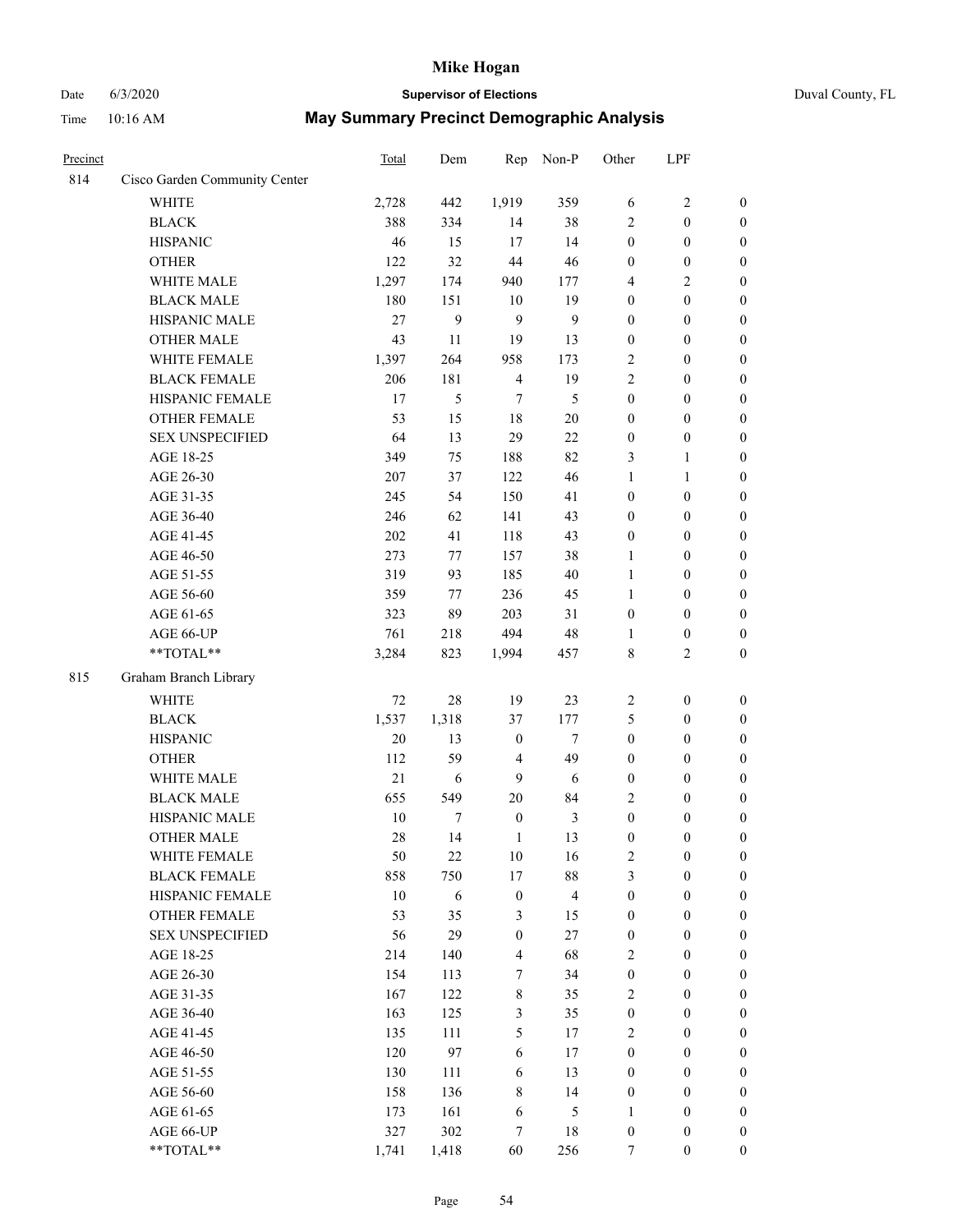# Date 6/3/2020 **Supervisor of Elections**

| Precinct |                                     | <b>Total</b>   | Dem            | Rep                     | Non-P          | Other                 | LPF                                  |                                      |
|----------|-------------------------------------|----------------|----------------|-------------------------|----------------|-----------------------|--------------------------------------|--------------------------------------|
| 816      | Norwood Community Church            |                |                |                         |                |                       |                                      |                                      |
|          | <b>WHITE</b>                        | 104            | 32             | 36                      | 32             | 4                     | $\boldsymbol{0}$                     | 0                                    |
|          | <b>BLACK</b>                        | 622            | 527            | 16                      | $78\,$         | $\mathbf{1}$          | $\boldsymbol{0}$                     | $\boldsymbol{0}$                     |
|          | <b>HISPANIC</b>                     | 15             | $10\,$         | $\boldsymbol{0}$        | $\overline{4}$ | $\boldsymbol{0}$      | 1                                    | $\boldsymbol{0}$                     |
|          | <b>OTHER</b>                        | 66             | 26             | 3                       | 37             | $\boldsymbol{0}$      | $\boldsymbol{0}$                     | $\boldsymbol{0}$                     |
|          | WHITE MALE                          | 49             | 17             | 18                      | 13             | 1                     | $\boldsymbol{0}$                     | $\boldsymbol{0}$                     |
|          | <b>BLACK MALE</b>                   | 254            | 199            | $\boldsymbol{9}$        | 45             | $\mathbf{1}$          | $\boldsymbol{0}$                     | $\boldsymbol{0}$                     |
|          | HISPANIC MALE                       | $\,8\,$        | $\overline{4}$ | $\boldsymbol{0}$        | $\mathfrak{Z}$ | $\boldsymbol{0}$      | $\mathbf{1}$                         | $\boldsymbol{0}$                     |
|          | <b>OTHER MALE</b>                   | 24             | 9              | $\mathfrak{2}$          | 13             | $\boldsymbol{0}$      | $\boldsymbol{0}$                     | $\boldsymbol{0}$                     |
|          | WHITE FEMALE                        | 52             | 14             | 16                      | 19             | 3                     | $\boldsymbol{0}$                     | $\boldsymbol{0}$                     |
|          | <b>BLACK FEMALE</b>                 | 354            | 316            | 7                       | 31             | $\boldsymbol{0}$      | $\boldsymbol{0}$                     | $\boldsymbol{0}$                     |
|          | HISPANIC FEMALE                     | $\tau$         | 6              | $\boldsymbol{0}$        | 1              | $\boldsymbol{0}$      | $\boldsymbol{0}$                     | $\boldsymbol{0}$                     |
|          | <b>OTHER FEMALE</b>                 | 18             | 12             | $\boldsymbol{0}$        | 6              | $\boldsymbol{0}$      | $\boldsymbol{0}$                     | $\boldsymbol{0}$                     |
|          | <b>SEX UNSPECIFIED</b>              | 41             | 18             | 3                       | $20\,$         | $\boldsymbol{0}$      | $\boldsymbol{0}$                     | $\boldsymbol{0}$                     |
|          | AGE 18-25                           | 110            | 58             | $\overline{\mathbf{4}}$ | 47             | 1                     | $\boldsymbol{0}$                     | $\boldsymbol{0}$                     |
|          | AGE 26-30                           | 81             | 61             | 4                       | 15             | $\mathbf{1}$          | $\boldsymbol{0}$                     | $\boldsymbol{0}$                     |
|          | AGE 31-35                           | 73             | 52             | $\sqrt{2}$              | 19             | $\boldsymbol{0}$      | $\boldsymbol{0}$                     | $\boldsymbol{0}$                     |
|          | AGE 36-40                           | 75             | 53             | $\overline{c}$          | $20\,$         | $\boldsymbol{0}$      | $\boldsymbol{0}$                     | $\boldsymbol{0}$                     |
|          | AGE 41-45                           | 67             | 51             | 3                       | 11             | $\mathbf{1}$          | $\mathbf{1}$                         | $\boldsymbol{0}$                     |
|          | AGE 46-50                           | 74             | 56             | $\overline{\mathbf{4}}$ | 13             | $\mathbf{1}$          | $\boldsymbol{0}$                     | $\boldsymbol{0}$                     |
|          | AGE 51-55                           | 60             | 48             | 5                       | $\tau$         | $\boldsymbol{0}$      | $\boldsymbol{0}$                     | $\boldsymbol{0}$                     |
|          | AGE 56-60                           | 76             | 53             | 11                      | 12             | $\boldsymbol{0}$      | $\boldsymbol{0}$                     | 0                                    |
|          | AGE 61-65                           | 66             | 59             | $\mathfrak{H}$          | $\sqrt{2}$     | $\boldsymbol{0}$      | $\boldsymbol{0}$                     | $\boldsymbol{0}$                     |
|          | AGE 66-UP                           | 125            | 104            | 15                      | $\mathfrak{S}$ | 1                     | $\boldsymbol{0}$                     | $\boldsymbol{0}$                     |
|          | **TOTAL**                           | 807            | 595            | 55                      | 151            | 5                     | $\mathbf{1}$                         | $\boldsymbol{0}$                     |
| 817      | Highlands Baptist Church            |                |                |                         |                |                       |                                      |                                      |
|          | <b>WHITE</b>                        |                | 347            | 683                     | 357            |                       |                                      |                                      |
|          | <b>BLACK</b>                        | 1,406<br>2,306 | 1,940          | 55                      | 301            | 14                    | $\mathfrak s$<br>$\sqrt{2}$          | $\boldsymbol{0}$                     |
|          | <b>HISPANIC</b>                     | 162            | 72             | 29                      | 58             | 8                     | $\boldsymbol{0}$                     | $\boldsymbol{0}$                     |
|          |                                     |                |                |                         |                | 3                     |                                      | $\boldsymbol{0}$                     |
|          | <b>OTHER</b><br>WHITE MALE          | 248            | 92             | 41                      | 114            | $\mathbf{1}$          | $\boldsymbol{0}$                     | $\boldsymbol{0}$                     |
|          | <b>BLACK MALE</b>                   | 628            | 132            | 327<br>$28\,$           | 160<br>143     | 5<br>6                | $\overline{4}$<br>$\sqrt{2}$         | $\boldsymbol{0}$                     |
|          | HISPANIC MALE                       | 881<br>$72\,$  | 702<br>25      | 19                      | $28\,$         |                       | $\boldsymbol{0}$                     | $\boldsymbol{0}$                     |
|          |                                     | 84             | 30             | 18                      | 36             | $\boldsymbol{0}$      | $\boldsymbol{0}$                     | $\boldsymbol{0}$<br>$\boldsymbol{0}$ |
|          | <b>OTHER MALE</b>                   |                |                |                         |                | $\boldsymbol{0}$      |                                      | 0                                    |
|          | WHITE FEMALE<br><b>BLACK FEMALE</b> | 759            | 208            | 348                     | 193<br>149     | 9<br>$\overline{c}$   | 1                                    |                                      |
|          | HISPANIC FEMALE                     | 1,379<br>86    | 1,202<br>45    | 26<br>9                 | 29             | 3                     | $\boldsymbol{0}$<br>$\boldsymbol{0}$ | $\boldsymbol{0}$<br>$\overline{0}$   |
|          | OTHER FEMALE                        | 107            | 45             | 16                      | 45             | $\mathbf{1}$          | $\boldsymbol{0}$                     | $\overline{0}$                       |
|          | <b>SEX UNSPECIFIED</b>              | 126            | 62             | 17                      | 47             | $\boldsymbol{0}$      | $\boldsymbol{0}$                     | 0                                    |
|          | AGE 18-25                           | 592            | 314            | 74                      | 196            | 8                     | $\boldsymbol{0}$                     | 0                                    |
|          | AGE 26-30                           | 470            | 261            | 73                      | 131            | 4                     | $\mathbf{1}$                         | 0                                    |
|          | AGE 31-35                           | 415            | 244            | 51                      | 117            | $\mathbf{1}$          | $\sqrt{2}$                           | 0                                    |
|          | AGE 36-40                           | 351            | 218            | 51                      | 82             |                       | $\boldsymbol{0}$                     | 0                                    |
|          | AGE 41-45                           | 307            | 202            | 41                      | 61             | $\boldsymbol{0}$<br>3 | $\boldsymbol{0}$                     | 0                                    |
|          | AGE 46-50                           | 307            | 185            | 62                      | 56             | 3                     | $\mathbf{1}$                         | 0                                    |
|          | AGE 51-55                           | 333            | 207            | 75                      | 46             | 3                     | $\sqrt{2}$                           | 0                                    |
|          | AGE 56-60                           | 351            | 228            | 85                      | 36             | $\overline{c}$        | $\boldsymbol{0}$                     | $\boldsymbol{0}$                     |
|          | AGE 61-65                           | 326            | 203            | $8\sqrt{1}$             | 42             | $\boldsymbol{0}$      | $\boldsymbol{0}$                     | $\boldsymbol{0}$                     |
|          | AGE 66-UP                           | 670            | 389            | 215                     | 63             | 2                     | $\mathbf{1}$                         | 0                                    |
|          | **TOTAL**                           | 4,122          | 2,451          | 808                     | 830            | 26                    | 7                                    | $\boldsymbol{0}$                     |
|          |                                     |                |                |                         |                |                       |                                      |                                      |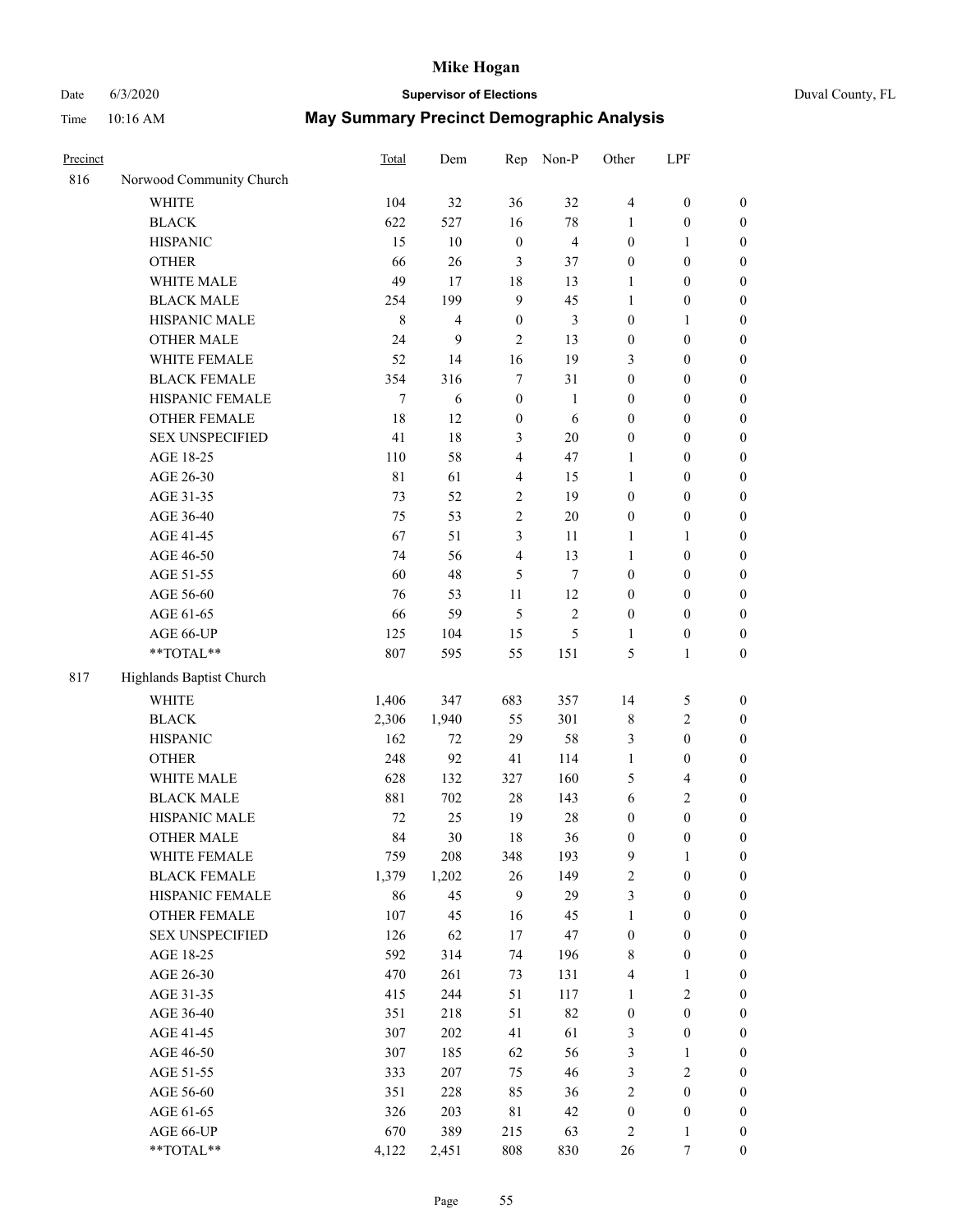# Date 6/3/2020 **Supervisor of Elections** Duval County, FL

| Precinct |                                     | <b>Total</b> | Dem            | Rep            | Non-P        | Other            | LPF              |                  |
|----------|-------------------------------------|--------------|----------------|----------------|--------------|------------------|------------------|------------------|
| 818      | Greater Harvest Christian Fellowshi |              |                |                |              |                  |                  |                  |
|          | <b>WHITE</b>                        | 307          | 83             | 153            | 71           | $\boldsymbol{0}$ | $\boldsymbol{0}$ | 0                |
|          | <b>BLACK</b>                        | 945          | 824            | 26             | 94           | 1                | $\boldsymbol{0}$ | 0                |
|          | <b>HISPANIC</b>                     | 18           | $\overline{4}$ | $\mathfrak{H}$ | 9            | $\boldsymbol{0}$ | $\boldsymbol{0}$ | $\boldsymbol{0}$ |
|          | <b>OTHER</b>                        | 77           | 33             | $10\,$         | 34           | $\overline{0}$   | $\boldsymbol{0}$ | $\boldsymbol{0}$ |
|          | WHITE MALE                          | 142          | 26             | 75             | 41           | $\boldsymbol{0}$ | $\boldsymbol{0}$ | $\boldsymbol{0}$ |
|          | <b>BLACK MALE</b>                   | 382          | 319            | 17             | 45           | 1                | $\boldsymbol{0}$ | $\boldsymbol{0}$ |
|          | HISPANIC MALE                       | $\,8\,$      | $\mathbf{2}$   | $\overline{4}$ | $\sqrt{2}$   | $\boldsymbol{0}$ | $\boldsymbol{0}$ | $\boldsymbol{0}$ |
|          | <b>OTHER MALE</b>                   | 27           | 14             | $\overline{4}$ | $\mathbf{9}$ | $\boldsymbol{0}$ | $\boldsymbol{0}$ | $\boldsymbol{0}$ |
|          | WHITE FEMALE                        | 161          | 55             | 77             | 29           | $\boldsymbol{0}$ | $\boldsymbol{0}$ | $\boldsymbol{0}$ |
|          | <b>BLACK FEMALE</b>                 | 549          | 492            | $\,$ 8 $\,$    | 49           | $\boldsymbol{0}$ | $\boldsymbol{0}$ | $\boldsymbol{0}$ |
|          | HISPANIC FEMALE                     | $\,8\,$      | $\overline{2}$ | $\mathbf{1}$   | 5            | $\boldsymbol{0}$ | $\boldsymbol{0}$ | 0                |
|          | <b>OTHER FEMALE</b>                 | 28           | 15             | 5              | $\,$ 8 $\,$  | $\boldsymbol{0}$ | $\boldsymbol{0}$ | $\boldsymbol{0}$ |
|          | <b>SEX UNSPECIFIED</b>              | 42           | 19             | 3              | $20\,$       | $\boldsymbol{0}$ | $\boldsymbol{0}$ | $\boldsymbol{0}$ |
|          | AGE 18-25                           | 158          | 97             | 13             | 48           | $\boldsymbol{0}$ | $\boldsymbol{0}$ | $\boldsymbol{0}$ |
|          | AGE 26-30                           | 114          | 72             | 15             | $27\,$       | $\boldsymbol{0}$ | $\boldsymbol{0}$ | $\boldsymbol{0}$ |
|          | AGE 31-35                           | 102          | 61             | 11             | 30           | 0                | $\boldsymbol{0}$ | $\boldsymbol{0}$ |
|          | AGE 36-40                           | 150          | 110            | 17             | 23           | 0                | $\boldsymbol{0}$ | $\boldsymbol{0}$ |
|          | AGE 41-45                           | 136          | 105            | 15             | 16           | $\boldsymbol{0}$ | $\boldsymbol{0}$ | $\boldsymbol{0}$ |
|          | AGE 46-50                           | 98           | 74             | $\,8\,$        | 16           | $\boldsymbol{0}$ | $\boldsymbol{0}$ | $\boldsymbol{0}$ |
|          | AGE 51-55                           | 107          | 70             | 19             | 17           | 1                | $\boldsymbol{0}$ | $\boldsymbol{0}$ |
|          | AGE 56-60                           | 106          | 76             | 20             | 10           | $\boldsymbol{0}$ | $\boldsymbol{0}$ | 0                |
|          | AGE 61-65                           | 124          | 86             | 27             | 11           | $\boldsymbol{0}$ | $\boldsymbol{0}$ | 0                |
|          | AGE 66-UP                           | 252          | 193            | 49             | $10\,$       | $\boldsymbol{0}$ | $\boldsymbol{0}$ | $\boldsymbol{0}$ |
|          | $**TOTAL**$                         | 1,347        | 944            | 194            | 208          | $\mathbf{1}$     | $\boldsymbol{0}$ | $\boldsymbol{0}$ |
| 901      | CWA AFL-CIO Local #3106             |              |                |                |              |                  |                  |                  |
|          | <b>WHITE</b>                        | 1,561        | 694            | 452            | 376          | 23               | 16               | $\boldsymbol{0}$ |
|          | <b>BLACK</b>                        | 1,255        | 1,019          | 49             | 179          | 7                | $\mathbf{1}$     | $\boldsymbol{0}$ |
|          | <b>HISPANIC</b>                     | 118          | 56             | 20             | $40\,$       | $\mathbf{1}$     | $\mathbf{1}$     | $\boldsymbol{0}$ |
|          | <b>OTHER</b>                        | 237          | 94             | 39             | 97           | 6                | $\mathbf{1}$     | $\boldsymbol{0}$ |
|          | WHITE MALE                          | 757          | 308            | 243            | 186          | $11\,$           | 9                | $\overline{0}$   |
|          | <b>BLACK MALE</b>                   | 531          | 406            | $28\,$         | 91           | 5                | $\mathbf{1}$     | $\boldsymbol{0}$ |
|          | HISPANIC MALE                       | 63           | 31             | 10             | $21\,$       | $\mathbf{1}$     | $\boldsymbol{0}$ | 0                |
|          | <b>OTHER MALE</b>                   | 86           | 37             | 16             | 31           | $\mathbf{1}$     | 1                | 0                |
|          | WHITE FEMALE                        | 783          | 376            | 206            | 182          | 12               | 7                | 0                |
|          | <b>BLACK FEMALE</b>                 | 702          | 598            | 21             | $8\sqrt{1}$  | 2                | $\boldsymbol{0}$ | $\boldsymbol{0}$ |
|          | HISPANIC FEMALE                     | 51           | 24             | $10\,$         | 16           | $\boldsymbol{0}$ | $\mathbf{1}$     | $\overline{0}$   |
|          | OTHER FEMALE                        | 99           | 37             | 18             | 39           | 5                | $\boldsymbol{0}$ | $\overline{0}$   |
|          | <b>SEX UNSPECIFIED</b>              | 99           | 46             | $\,$ 8 $\,$    | 45           | $\boldsymbol{0}$ | $\boldsymbol{0}$ | 0                |
|          | AGE 18-25                           | 326          | 168            | 34             | 117          | 5                | $\sqrt{2}$       | 0                |
|          | AGE 26-30                           | 436          | 239            | 59             | 125          | 9                | $\overline{4}$   | 0                |
|          | AGE 31-35                           | 409          | 249            | 47             | 99           | 8                | 6                | 0                |
|          | AGE 36-40                           | 315          | 198            | 41             | 70           | 4                | $\sqrt{2}$       | 0                |
|          | AGE 41-45                           | 258          | 143            | 47             | 65           | 3                | $\boldsymbol{0}$ | 0                |
|          | AGE 46-50                           | 249          | 134            | 57             | 53           | 3                | $\sqrt{2}$       | 0                |
|          | AGE 51-55                           | 245          | 138            | 49             | 57           | $\mathbf{1}$     | $\boldsymbol{0}$ | 0                |
|          | AGE 56-60                           | 282          | 176            | 72             | 32           | $\mathbf{1}$     | $\mathbf{1}$     | 0                |
|          | AGE 61-65                           | 246          | 152            | 56             | 35           | 2                | $\mathbf{1}$     | 0                |
|          | AGE 66-UP                           | 405          | 266            | 98             | 39           | $\mathbf{1}$     | $\mathbf{1}$     | 0                |
|          | **TOTAL**                           | 3,171        | 1,863          | 560            | 692          | 37               | 19               | $\boldsymbol{0}$ |
|          |                                     |              |                |                |              |                  |                  |                  |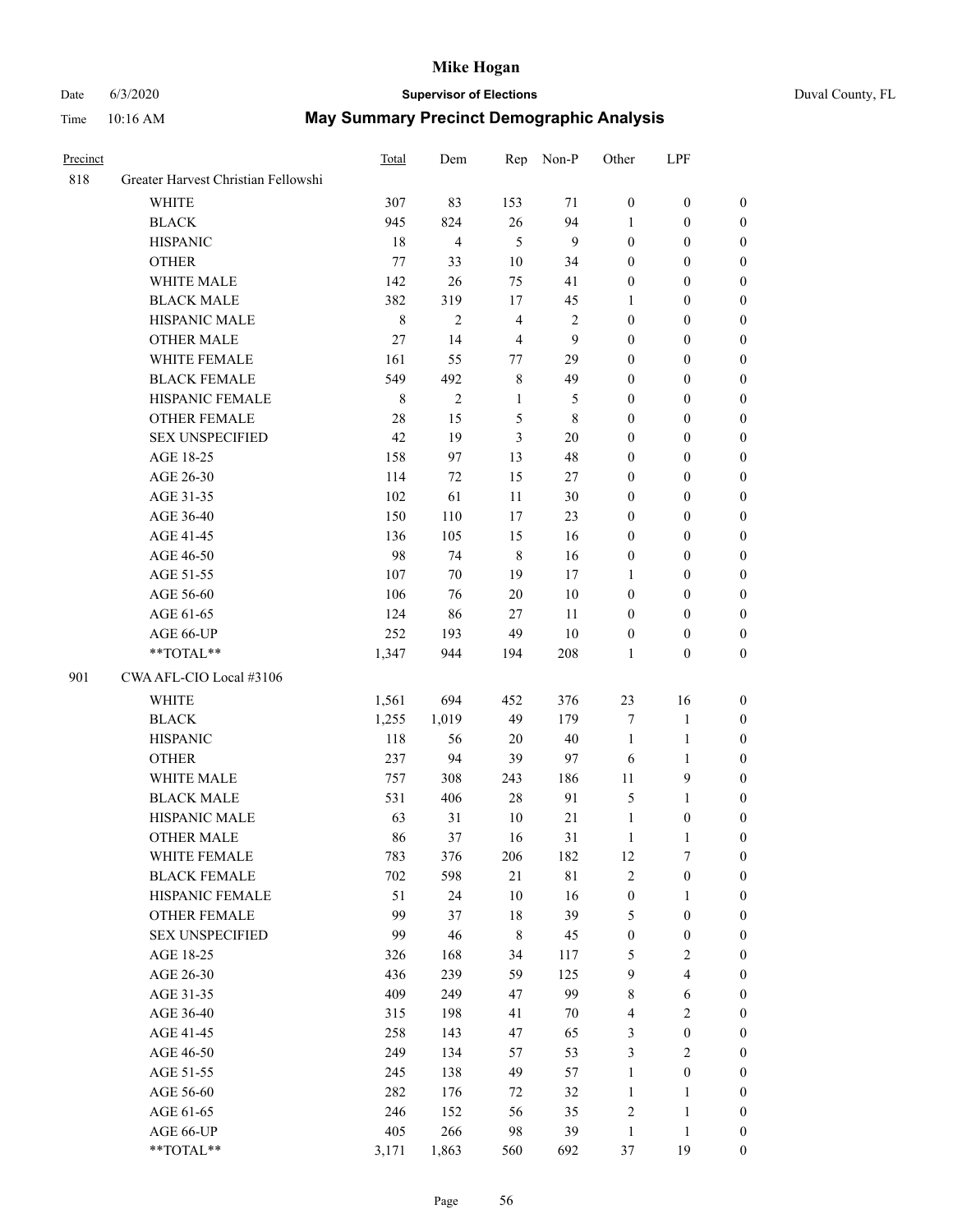# Date 6/3/2020 **Supervisor of Elections** Duval County, FL

| Precinct |                                                           | Total | Dem   | Rep              | Non-P                   | Other                   | LPF              |                  |
|----------|-----------------------------------------------------------|-------|-------|------------------|-------------------------|-------------------------|------------------|------------------|
| 902      | Schell-Sweet Resource Wellness Cent                       |       |       |                  |                         |                         |                  |                  |
|          | WHITE                                                     | 74    | 32    | 11               | 31                      | $\boldsymbol{0}$        | $\boldsymbol{0}$ | $\boldsymbol{0}$ |
|          | <b>BLACK</b>                                              | 2,551 | 2,237 | 71               | 234                     | 7                       | $\mathfrak{2}$   | $\boldsymbol{0}$ |
|          | <b>HISPANIC</b>                                           | 20    | 11    | $\mathbf{1}$     | $\,$ 8 $\,$             | $\boldsymbol{0}$        | $\boldsymbol{0}$ | $\boldsymbol{0}$ |
|          | <b>OTHER</b>                                              | 156   | 73    | 7                | 74                      | 2                       | $\boldsymbol{0}$ | $\boldsymbol{0}$ |
|          | WHITE MALE                                                | 32    | 10    | 9                | 13                      | $\boldsymbol{0}$        | $\boldsymbol{0}$ | $\boldsymbol{0}$ |
|          | <b>BLACK MALE</b>                                         | 1,015 | 858   | 35               | 119                     | 2                       | 1                | $\boldsymbol{0}$ |
|          | HISPANIC MALE                                             | 9     | 6     | $\mathbf{1}$     | $\mathfrak{2}$          | $\boldsymbol{0}$        | $\boldsymbol{0}$ | $\boldsymbol{0}$ |
|          | <b>OTHER MALE</b>                                         | 58    | 30    | $\mathfrak{S}$   | $22\,$                  | 1                       | $\boldsymbol{0}$ | 0                |
|          | WHITE FEMALE                                              | 41    | 22    | $\mathfrak{2}$   | 17                      | $\boldsymbol{0}$        | $\boldsymbol{0}$ | 0                |
|          | <b>BLACK FEMALE</b>                                       | 1,490 | 1,344 | 34               | 106                     | 5                       | 1                | $\boldsymbol{0}$ |
|          | HISPANIC FEMALE                                           | 9     | 5     | $\boldsymbol{0}$ | $\overline{\mathbf{4}}$ | $\boldsymbol{0}$        | $\boldsymbol{0}$ | $\boldsymbol{0}$ |
|          | OTHER FEMALE                                              | 55    | 30    | $\mathbf{1}$     | 23                      | $\mathbf{1}$            | $\boldsymbol{0}$ | $\boldsymbol{0}$ |
|          | <b>SEX UNSPECIFIED</b>                                    | 92    | 48    | 3                | 41                      | $\boldsymbol{0}$        | $\boldsymbol{0}$ | $\boldsymbol{0}$ |
|          | AGE 18-25                                                 | 308   | 186   | 17               | 100                     | 4                       | $\mathbf{1}$     | $\boldsymbol{0}$ |
|          | AGE 26-30                                                 | 271   | 211   | $11\,$           | 48                      | $\boldsymbol{0}$        | $\mathbf{1}$     | $\boldsymbol{0}$ |
|          | AGE 31-35                                                 | 260   | 210   | $\tau$           | 41                      | 2                       | $\boldsymbol{0}$ | $\boldsymbol{0}$ |
|          | AGE 36-40                                                 | 234   | 187   | $10\,$           | 36                      | 1                       | $\boldsymbol{0}$ | $\boldsymbol{0}$ |
|          | AGE 41-45                                                 | 176   | 142   | $\overline{4}$   | 30                      | $\boldsymbol{0}$        | $\boldsymbol{0}$ | 0                |
|          | AGE 46-50                                                 | 176   | 159   | 3                | 14                      | $\boldsymbol{0}$        | $\boldsymbol{0}$ | 0                |
|          | AGE 51-55                                                 | 230   | 203   | $\,8\,$          | 19                      | $\boldsymbol{0}$        | $\boldsymbol{0}$ | $\boldsymbol{0}$ |
|          | AGE 56-60                                                 | 234   | 207   | 11               | 15                      | 1                       | $\boldsymbol{0}$ | $\boldsymbol{0}$ |
|          | AGE 61-65                                                 | 223   | 202   | 3                | 18                      | $\boldsymbol{0}$        | $\boldsymbol{0}$ | $\boldsymbol{0}$ |
|          | AGE 66-UP                                                 | 689   | 646   | 16               | 26                      | 1                       | $\boldsymbol{0}$ | $\boldsymbol{0}$ |
|          | $\mathrm{*}\mathrm{*}\mathrm{TOTAL} \mathrm{*}\mathrm{*}$ | 2,801 | 2,353 | $90\,$           | 347                     | 9                       | $\overline{2}$   | $\boldsymbol{0}$ |
| 903      | Redemption Church                                         |       |       |                  |                         |                         |                  |                  |
|          | <b>WHITE</b>                                              | 1,208 | 362   | 587              | 241                     | 15                      | $\sqrt{3}$       | $\boldsymbol{0}$ |
|          | <b>BLACK</b>                                              | 1,381 | 1,105 | 50               | 218                     | 7                       | $\mathbf{1}$     | $\boldsymbol{0}$ |
|          | <b>HISPANIC</b>                                           | 164   | 62    | 17               | $80\,$                  | $\overline{\mathbf{4}}$ | $\mathbf{1}$     | $\boldsymbol{0}$ |
|          | <b>OTHER</b>                                              | 250   | 99    | 49               | 96                      | 5                       | $\mathbf{1}$     | $\boldsymbol{0}$ |
|          | WHITE MALE                                                | 528   | 144   | 262              | 110                     | $\mathbf{9}$            | $\mathfrak{Z}$   | 0                |
|          | <b>BLACK MALE</b>                                         | 515   | 387   | 22               | 104                     | $\overline{2}$          | $\boldsymbol{0}$ | 0                |
|          | HISPANIC MALE                                             | 72    | 24    | $10\,$           | 36                      | $\mathbf{1}$            | 1                | 0                |
|          | <b>OTHER MALE</b>                                         | 91    | 31    | 20               | 38                      | 2                       | $\boldsymbol{0}$ | $\boldsymbol{0}$ |
|          | WHITE FEMALE                                              | 670   | 214   | 320              | 130                     | 6                       | $\boldsymbol{0}$ | $\boldsymbol{0}$ |
|          | <b>BLACK FEMALE</b>                                       | 837   | 692   | 27               | 112                     | 5                       | $\mathbf{1}$     | $\overline{0}$   |
|          | HISPANIC FEMALE                                           | 85    | 35    | 7                | 41                      | $\overline{c}$          | $\boldsymbol{0}$ | $\overline{0}$   |
|          | <b>OTHER FEMALE</b>                                       | 116   | 58    | 22               | 34                      | $\overline{c}$          | $\boldsymbol{0}$ | $\theta$         |
|          | <b>SEX UNSPECIFIED</b>                                    | 89    | 43    | 13               | $30\,$                  | $\overline{c}$          | $\mathbf{1}$     | $\overline{0}$   |
|          | AGE 18-25                                                 | 373   | 193   | 53               | 118                     | 8                       | $\mathbf{1}$     | $\overline{0}$   |
|          | AGE 26-30                                                 | 348   | 192   | 53               | 99                      | 3                       | $\mathbf{1}$     | 0                |
|          | AGE 31-35                                                 | 282   | 144   | 38               | 90                      | 8                       | $\sqrt{2}$       | 0                |
|          | AGE 36-40                                                 | 232   | 133   | 33               | 65                      | $\boldsymbol{0}$        | $\mathbf{1}$     | $\boldsymbol{0}$ |
|          | AGE 41-45                                                 | 216   | 118   | 46               | 47                      | 4                       | $\mathbf{1}$     | $\overline{0}$   |
|          | AGE 46-50                                                 | 229   | 130   | 54               | 42                      | 3                       | $\boldsymbol{0}$ | $\boldsymbol{0}$ |
|          | AGE 51-55                                                 | 240   | 129   | 66               | 43                      | 2                       | $\boldsymbol{0}$ | $\overline{0}$   |
|          | AGE 56-60                                                 | 262   | 152   | 73               | 36                      | $\mathbf{1}$            | $\boldsymbol{0}$ | $\overline{0}$   |
|          | AGE 61-65                                                 | 256   | 141   | 79               | 36                      | $\boldsymbol{0}$        | $\boldsymbol{0}$ | $\overline{0}$   |
|          | AGE 66-UP                                                 | 565   | 296   | 208              | 59                      | 2                       | $\boldsymbol{0}$ | $\overline{0}$   |
|          | **TOTAL**                                                 | 3,003 | 1,628 | 703              | 635                     | 31                      | 6                | $\boldsymbol{0}$ |
|          |                                                           |       |       |                  |                         |                         |                  |                  |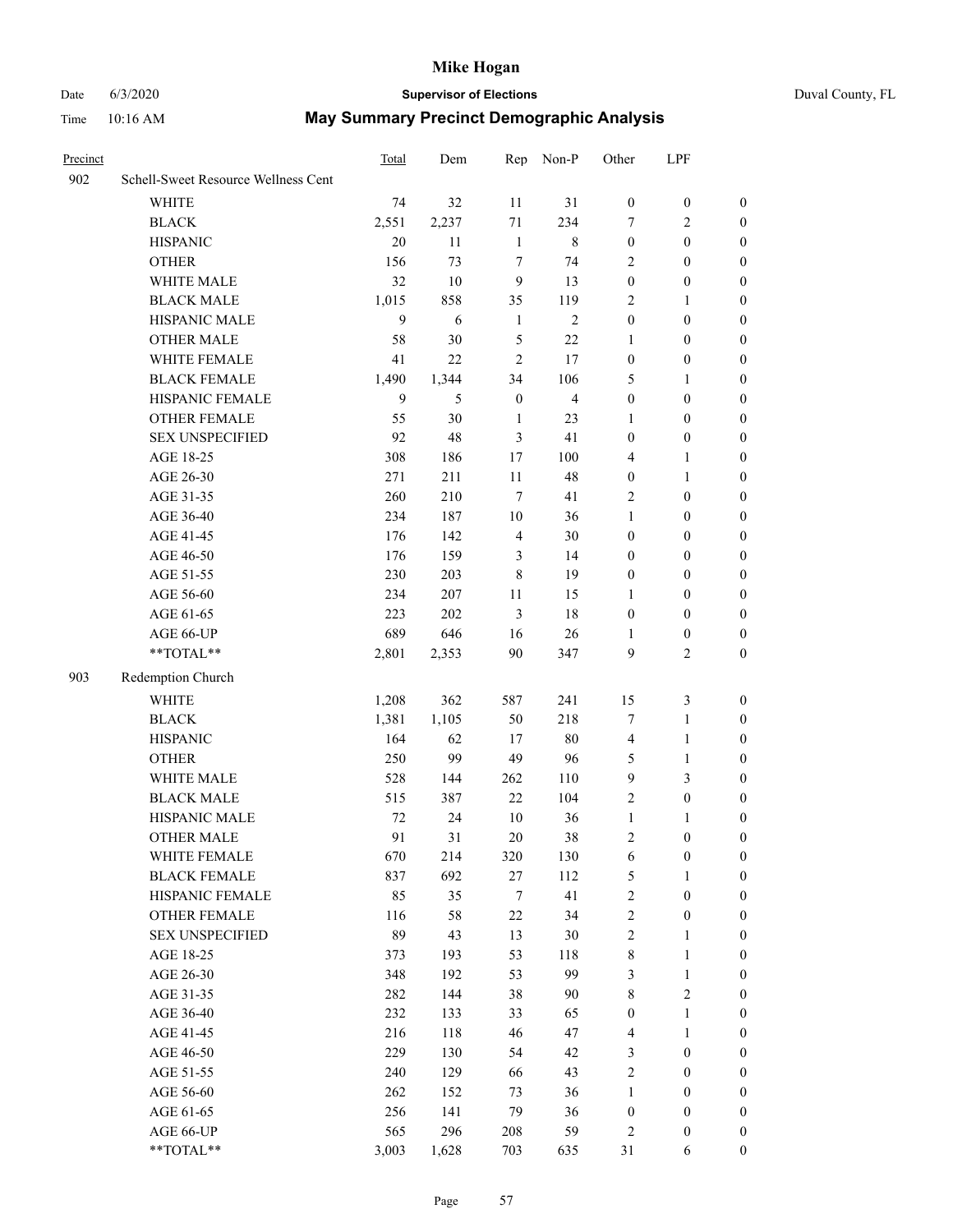# Date 6/3/2020 **Supervisor of Elections** Duval County, FL Time 10:16 AM **May Summary Precinct Demographic Analysis**

| .        | 101101111                          |       |       |    |           |          |            |  |  |
|----------|------------------------------------|-------|-------|----|-----------|----------|------------|--|--|
| Precinct |                                    | Total | Dem   |    | Rep Non-P | Other    | <b>LPF</b> |  |  |
| 904      | Johnnie W. Walker Community Center |       |       |    |           |          |            |  |  |
|          | WHITE                              | 37    | 23    | 6  | 8         | $\theta$ | $\left($   |  |  |
|          | <b>BLACK</b>                       | 2.361 | 2.094 | 44 | 218       | 4        |            |  |  |
|          | <b>HISPANIC</b>                    |       |       |    |           | $\theta$ |            |  |  |

|     | <b>HISPANIC</b>                                           | 8              | 5              | $\boldsymbol{0}$ | 3              | $\boldsymbol{0}$ | $\boldsymbol{0}$ | $\boldsymbol{0}$ |
|-----|-----------------------------------------------------------|----------------|----------------|------------------|----------------|------------------|------------------|------------------|
|     | <b>OTHER</b>                                              | 120            | 64             | $\mathfrak{Z}$   | 53             | $\boldsymbol{0}$ | $\boldsymbol{0}$ | $\boldsymbol{0}$ |
|     | WHITE MALE                                                | 19             | 9              | 5                | 5              | $\boldsymbol{0}$ | $\boldsymbol{0}$ | $\boldsymbol{0}$ |
|     | <b>BLACK MALE</b>                                         | 921            | 795            | 16               | 108            | 2                | $\boldsymbol{0}$ | $\boldsymbol{0}$ |
|     | HISPANIC MALE                                             | 3              | $\mathfrak{2}$ | $\boldsymbol{0}$ | $\mathbf{1}$   | $\boldsymbol{0}$ | $\boldsymbol{0}$ | $\boldsymbol{0}$ |
|     | <b>OTHER MALE</b>                                         | 36             | $21\,$         | $\boldsymbol{0}$ | 15             | $\boldsymbol{0}$ | $\boldsymbol{0}$ | $\boldsymbol{0}$ |
|     | WHITE FEMALE                                              | $17\,$         | 13             | $\mathbf{1}$     | $\mathfrak{Z}$ | $\boldsymbol{0}$ | $\boldsymbol{0}$ | $\boldsymbol{0}$ |
|     | <b>BLACK FEMALE</b>                                       | 1,411          | 1,278          | 26               | 104            | 2                | 1                | 0                |
|     | HISPANIC FEMALE                                           | $\overline{4}$ | 3              | $\boldsymbol{0}$ | $\mathbf{1}$   | $\boldsymbol{0}$ | $\boldsymbol{0}$ | $\boldsymbol{0}$ |
|     | <b>OTHER FEMALE</b>                                       | 47             | 29             | 3                | 15             | $\boldsymbol{0}$ | $\boldsymbol{0}$ | $\boldsymbol{0}$ |
|     | <b>SEX UNSPECIFIED</b>                                    | 68             | 36             | $\sqrt{2}$       | 30             | $\boldsymbol{0}$ | $\boldsymbol{0}$ | $\boldsymbol{0}$ |
|     | AGE 18-25                                                 | 259            | 184            | $\mathfrak{S}$   | 68             | 1                | $\mathbf{1}$     | $\boldsymbol{0}$ |
|     | AGE 26-30                                                 | 224            | 173            | $\mathfrak s$    | 45             | $\mathbf{1}$     | $\boldsymbol{0}$ | $\boldsymbol{0}$ |
|     | AGE 31-35                                                 | 208            | 163            | $\mathfrak{Z}$   | $40\,$         | 2                | $\boldsymbol{0}$ | $\boldsymbol{0}$ |
|     | AGE 36-40                                                 | 165            | 135            | $\mathfrak{S}$   | 25             | $\boldsymbol{0}$ | $\boldsymbol{0}$ | $\boldsymbol{0}$ |
|     | AGE 41-45                                                 | 161            | 136            | 3                | $22\,$         | $\boldsymbol{0}$ | $\boldsymbol{0}$ | $\boldsymbol{0}$ |
|     | AGE 46-50                                                 | 201            | 178            | $\sqrt{2}$       | 21             | $\boldsymbol{0}$ | $\boldsymbol{0}$ | $\boldsymbol{0}$ |
|     | AGE 51-55                                                 | 203            | 176            | $8\,$            | 19             | $\boldsymbol{0}$ | $\boldsymbol{0}$ | 0                |
|     | AGE 56-60                                                 | 234            | 217            | 3                | 14             | $\boldsymbol{0}$ | $\boldsymbol{0}$ | $\boldsymbol{0}$ |
|     | AGE 61-65                                                 | 225            | 204            | 9                | 12             | $\boldsymbol{0}$ | $\boldsymbol{0}$ | $\boldsymbol{0}$ |
|     | AGE 66-UP                                                 | 646            | 620            | 10               | 16             | $\boldsymbol{0}$ | $\boldsymbol{0}$ | $\boldsymbol{0}$ |
|     | $\mathrm{*}\mathrm{*}\mathrm{TOTAL} \mathrm{*}\mathrm{*}$ | 2,526          | 2,186          | 53               | 282            | $\overline{4}$   | $\mathbf{1}$     | $\boldsymbol{0}$ |
| 905 | Webb Wesconnett Regional Library                          |                |                |                  |                |                  |                  |                  |
|     | <b>WHITE</b>                                              | 777            | 192            | 380              | 192            | $\,$ $\,$        | $\mathfrak{S}$   | $\boldsymbol{0}$ |
|     | <b>BLACK</b>                                              | 1,241          | 994            | 42               | 197            | $\,$ 8 $\,$      | $\boldsymbol{0}$ | $\boldsymbol{0}$ |
|     | <b>HISPANIC</b>                                           | 175            | 64             | 38               | $70\,$         | $\mathbf{1}$     | $\mathbf{2}$     | $\boldsymbol{0}$ |
|     | <b>OTHER</b>                                              | 212            | 69             | 41               | 96             | 4                | $\overline{2}$   | $\boldsymbol{0}$ |
|     | WHITE MALE                                                | 327            | 74             | 160              | $87\,$         | 4                | $\overline{c}$   | $\boldsymbol{0}$ |
|     | <b>BLACK MALE</b>                                         | 468            | 332            | 21               | 107            | $\,$ 8 $\,$      | $\boldsymbol{0}$ | $\boldsymbol{0}$ |
|     | HISPANIC MALE                                             | $78\,$         | $22\,$         | 16               | 39             | $\boldsymbol{0}$ | 1                | 0                |
|     | <b>OTHER MALE</b>                                         | 79             | 25             | 21               | 33             | $\boldsymbol{0}$ | $\boldsymbol{0}$ | $\boldsymbol{0}$ |
|     | WHITE FEMALE                                              | 434            | 114            | 213              | 100            | 4                | 3                | $\boldsymbol{0}$ |
|     | <b>BLACK FEMALE</b>                                       | 759            | 652            | 21               | 86             | $\boldsymbol{0}$ | $\boldsymbol{0}$ | $\boldsymbol{0}$ |
|     | HISPANIC FEMALE                                           | 96             | 41             | $22\,$           | 31             | 1                | 1                | $\boldsymbol{0}$ |
|     | <b>OTHER FEMALE</b>                                       | 103            | 39             | 16               | 42             | 4                | $\mathfrak{2}$   | $\boldsymbol{0}$ |
|     | <b>SEX UNSPECIFIED</b>                                    | 61             | 20             | 11               | 30             | $\boldsymbol{0}$ | $\boldsymbol{0}$ | $\mathbf{0}$     |
|     | AGE 18-25                                                 | 287            | 165            | 30               | 88             | 1                | 3                | 0                |
|     | AGE 26-30                                                 | 270            | 139            | 32               | 92             | $\overline{4}$   | 3                | 0                |
|     | AGE 31-35                                                 | 254            | 145            | 35               | $70\,$         | $\overline{4}$   | $\boldsymbol{0}$ | 0                |
|     | AGE 36-40                                                 | 226            | 118            | 34               | $70\,$         | 3                | $\mathbf{1}$     | 0                |
|     | AGE 41-45                                                 | 189            | 115            | 29               | 42             | $\mathbf{2}$     | $\mathbf{1}$     | 0                |
|     | AGE 46-50                                                 | 197            | 109            | 43               | 42             | $\sqrt{2}$       | $\mathbf{1}$     | 0                |
|     | AGE 51-55                                                 | 226            | 122            | 56               | 47             | $\mathbf{1}$     | $\boldsymbol{0}$ | $\boldsymbol{0}$ |
|     | AGE 56-60                                                 | 199            | 102            | 66               | 31             | $\boldsymbol{0}$ | $\boldsymbol{0}$ | $\boldsymbol{0}$ |
|     | AGE 61-65                                                 | 163            | $90\,$         | 42               | 28             | 3                | $\boldsymbol{0}$ | $\boldsymbol{0}$ |
|     | AGE 66-UP                                                 | 394            | 214            | 134              | 45             | $\mathbf{1}$     | $\boldsymbol{0}$ | $\boldsymbol{0}$ |
|     | **TOTAL**                                                 | 2,405          | 1,319          | 501              | 555            | 21               | 9                | $\boldsymbol{0}$ |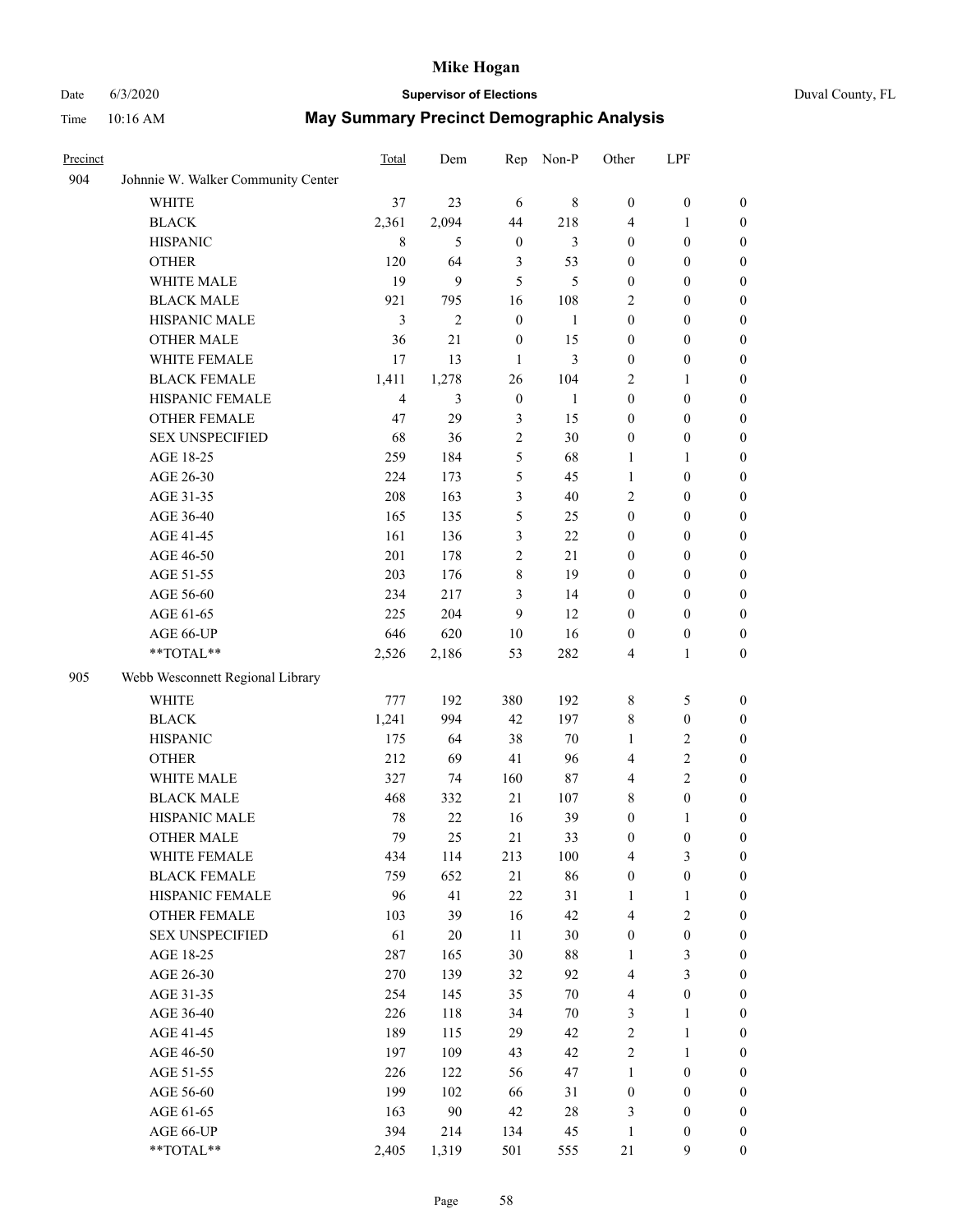# Date 6/3/2020 **Supervisor of Elections** Duval County, FL

| Precinct |                                | <b>Total</b> | Dem    | Rep            | Non-P        | Other            | LPF              |                  |
|----------|--------------------------------|--------------|--------|----------------|--------------|------------------|------------------|------------------|
| 906      | St Andrews Presbyterian Church |              |        |                |              |                  |                  |                  |
|          | <b>WHITE</b>                   | 1,043        | 255    | 530            | 236          | 15               | $\boldsymbol{7}$ | 0                |
|          | <b>BLACK</b>                   | 343          | 279    | 9              | 50           | 5                | $\boldsymbol{0}$ | 0                |
|          | <b>HISPANIC</b>                | 82           | 24     | 16             | 42           | $\boldsymbol{0}$ | $\boldsymbol{0}$ | $\boldsymbol{0}$ |
|          | <b>OTHER</b>                   | 112          | 35     | 39             | 35           | 2                | 1                | $\boldsymbol{0}$ |
|          | WHITE MALE                     | 502          | 105    | 267            | 118          | 8                | $\overline{4}$   | $\boldsymbol{0}$ |
|          | <b>BLACK MALE</b>              | 138          | 109    | $\overline{4}$ | 24           | $\mathbf{1}$     | $\boldsymbol{0}$ | $\boldsymbol{0}$ |
|          | HISPANIC MALE                  | 40           | 11     | 12             | 17           | $\boldsymbol{0}$ | $\boldsymbol{0}$ | $\boldsymbol{0}$ |
|          | <b>OTHER MALE</b>              | 48           | 13     | 18             | 16           | $\mathbf{1}$     | $\boldsymbol{0}$ | $\boldsymbol{0}$ |
|          | WHITE FEMALE                   | 526          | 144    | 259            | 115          | 6                | $\mathbf{2}$     | $\boldsymbol{0}$ |
|          | <b>BLACK FEMALE</b>            | 202          | 169    | 5              | 24           | 4                | $\boldsymbol{0}$ | $\boldsymbol{0}$ |
|          | HISPANIC FEMALE                | 42           | 13     | $\overline{4}$ | 25           | $\boldsymbol{0}$ | $\boldsymbol{0}$ | 0                |
|          | <b>OTHER FEMALE</b>            | 49           | 16     | 18             | 13           | 1                | $\mathbf{1}$     | $\boldsymbol{0}$ |
|          | <b>SEX UNSPECIFIED</b>         | 33           | 13     | $\tau$         | 11           | $\mathbf{1}$     | $\mathbf{1}$     | $\boldsymbol{0}$ |
|          | AGE 18-25                      | 153          | 57     | 33             | 61           | 2                | $\boldsymbol{0}$ | $\boldsymbol{0}$ |
|          | AGE 26-30                      | 129          | 49     | 30             | 46           | 2                | $\sqrt{2}$       | $\boldsymbol{0}$ |
|          | AGE 31-35                      | 124          | 57     | 22             | 38           | 5                | $\sqrt{2}$       | $\boldsymbol{0}$ |
|          | AGE 36-40                      | 139          | 52     | 48             | 37           | $\overline{c}$   | $\boldsymbol{0}$ | $\boldsymbol{0}$ |
|          | AGE 41-45                      | 134          | 50     | 44             | 38           | $\overline{2}$   | $\boldsymbol{0}$ | $\boldsymbol{0}$ |
|          | AGE 46-50                      | 130          | 63     | 37             | $27\,$       | 3                | $\boldsymbol{0}$ | $\boldsymbol{0}$ |
|          | AGE 51-55                      | 121          | 39     | 52             | 29           | $\boldsymbol{0}$ | 1                | $\boldsymbol{0}$ |
|          | AGE 56-60                      | 161          | 47     | 82             | 27           | 5                | $\boldsymbol{0}$ | 0                |
|          | AGE 61-65                      | 150          | 56     | 67             | 25           | 1                | $\mathbf{1}$     | 0                |
|          | AGE 66-UP                      | 339          | 123    | 179            | 35           | $\boldsymbol{0}$ | $\sqrt{2}$       | $\boldsymbol{0}$ |
|          | **TOTAL**                      | 1,580        | 593    | 594            | 363          | $22\,$           | $\,$ 8 $\,$      | $\boldsymbol{0}$ |
| 907      | Wesconnett Church of Christ    |              |        |                |              |                  |                  |                  |
|          | <b>WHITE</b>                   | 959          | 235    | 528            | 182          | $10\,$           | $\overline{4}$   | $\boldsymbol{0}$ |
|          | <b>BLACK</b>                   | 754          | 603    | 25             | 118          | 7                | $\mathbf{1}$     | $\boldsymbol{0}$ |
|          | <b>HISPANIC</b>                | 79           | 41     | 10             | $27\,$       | $\mathbf{1}$     | $\boldsymbol{0}$ | $\boldsymbol{0}$ |
|          | <b>OTHER</b>                   | 139          | 44     | 35             | 59           | $\boldsymbol{0}$ | $\mathbf{1}$     | $\boldsymbol{0}$ |
|          | WHITE MALE                     | 456          | 86     | 266            | 96           | 5                | 3                | $\boldsymbol{0}$ |
|          | <b>BLACK MALE</b>              | 290          | 221    | 12             | 51           | 5                | $\mathbf{1}$     | $\boldsymbol{0}$ |
|          | HISPANIC MALE                  | 30           | 16     | $\overline{4}$ | $\mathbf{9}$ | $\mathbf{1}$     | $\boldsymbol{0}$ | 0                |
|          | <b>OTHER MALE</b>              | 56           | 15     | 12             | 29           | $\boldsymbol{0}$ | $\boldsymbol{0}$ | $\boldsymbol{0}$ |
|          | WHITE FEMALE                   | 491          | 146    | 259            | 80           | 5                | 1                | 0                |
|          | <b>BLACK FEMALE</b>            | 452          | 373    | 12             | 65           | $\overline{2}$   | $\boldsymbol{0}$ | $\overline{0}$   |
|          | HISPANIC FEMALE                | 47           | 24     | 6              | 17           | $\boldsymbol{0}$ | $\boldsymbol{0}$ | $\overline{0}$   |
|          | <b>OTHER FEMALE</b>            | 67           | $20\,$ | 22             | 24           | $\boldsymbol{0}$ | $\mathbf{1}$     | $\overline{0}$   |
|          | <b>SEX UNSPECIFIED</b>         | 42           | $22\,$ | $\mathfrak{S}$ | 15           | $\boldsymbol{0}$ | $\boldsymbol{0}$ | 0                |
|          | AGE 18-25                      | 198          | $88\,$ | 43             | 63           | 3                | $\mathbf{1}$     | $\theta$         |
|          | AGE 26-30                      | 193          | 112    | 35             | 44           | 2                | $\boldsymbol{0}$ | 0                |
|          | AGE 31-35                      | 196          | 112    | 26             | 54           | 3                | $\mathbf{1}$     | 0                |
|          | AGE 36-40                      | 195          | 95     | 43             | 50           | 4                | $\mathfrak{Z}$   | 0                |
|          | AGE 41-45                      | 155          | 99     | 24             | 29           | 3                | $\boldsymbol{0}$ | 0                |
|          | AGE 46-50                      | 150          | 74     | 41             | 35           | $\boldsymbol{0}$ | $\boldsymbol{0}$ | 0                |
|          | AGE 51-55                      | 144          | 56     | 58             | $28\,$       | $\mathbf{1}$     | 1                | $\overline{0}$   |
|          | AGE 56-60                      | 148          | 64     | 60             | 23           | $\mathbf{1}$     | $\boldsymbol{0}$ | $\overline{0}$   |
|          | AGE 61-65                      | 171          | 72     | 79             | $20\,$       | $\boldsymbol{0}$ | $\boldsymbol{0}$ | $\overline{0}$   |
|          | AGE 66-UP                      | 381          | 151    | 189            | $40\,$       | $\mathbf{1}$     | $\boldsymbol{0}$ | 0                |
|          | **TOTAL**                      | 1,931        | 923    | 598            | 386          | $18\,$           | 6                | $\boldsymbol{0}$ |
|          |                                |              |        |                |              |                  |                  |                  |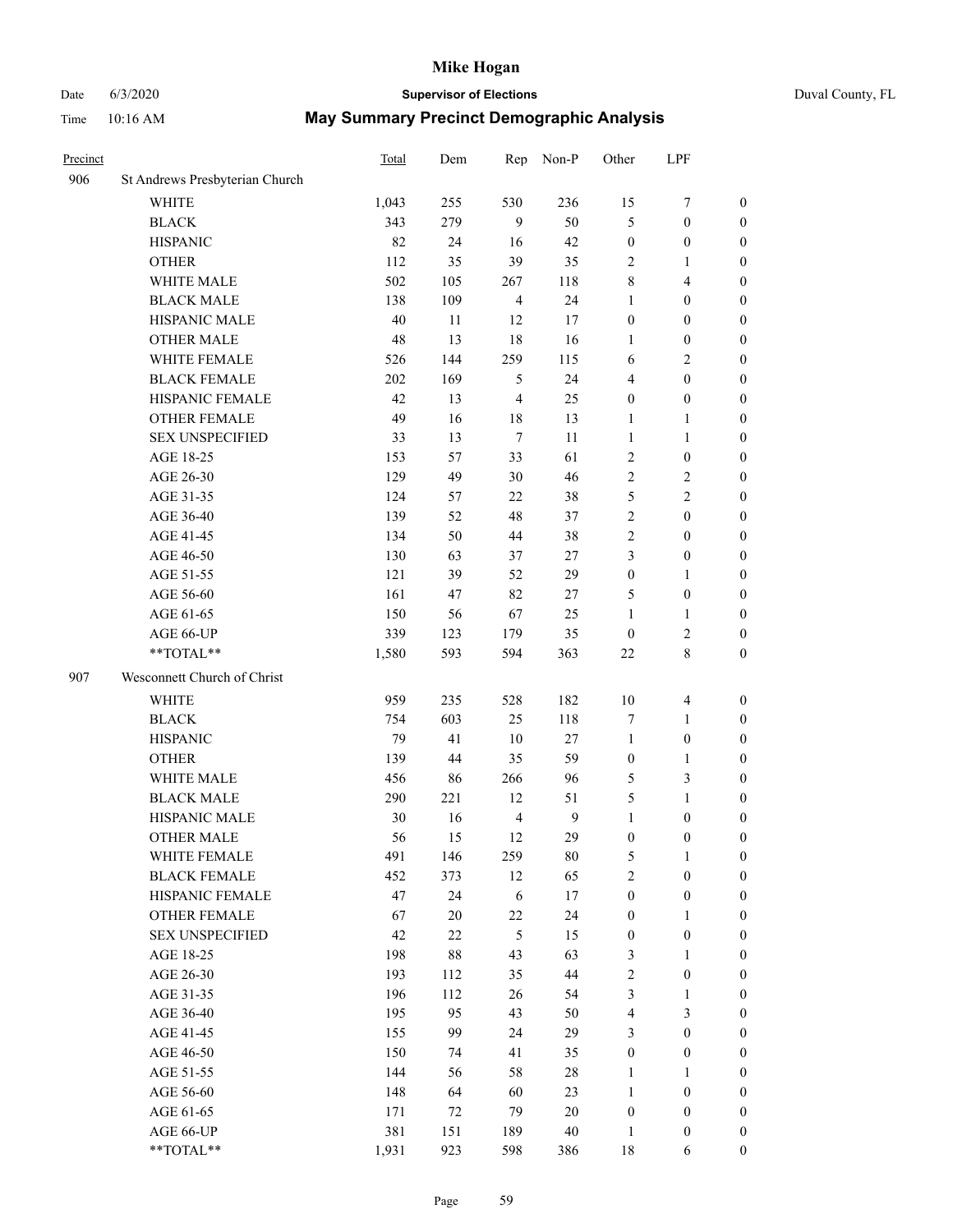# Date 6/3/2020 **Supervisor of Elections**

|  | Duval County, FL |  |
|--|------------------|--|
|--|------------------|--|

| Precinct |                                  | <b>Total</b> | Dem    | Rep            | Non-P          | Other            | LPF                              |                       |
|----------|----------------------------------|--------------|--------|----------------|----------------|------------------|----------------------------------|-----------------------|
| 908      | West Jacksonville Baptist Church |              |        |                |                |                  |                                  |                       |
|          | <b>WHITE</b>                     | 2,057        | 647    | 887            | 476            | 31               | 16                               | $\boldsymbol{0}$      |
|          | <b>BLACK</b>                     | 1,503        | 1,152  | 65             | 276            | 9                | $\mathbf{1}$                     | $\boldsymbol{0}$      |
|          | <b>HISPANIC</b>                  | 159          | 66     | 32             | 57             | 4                | $\boldsymbol{0}$                 | $\boldsymbol{0}$      |
|          | <b>OTHER</b>                     | 325          | 112    | 54             | 155            | 4                | $\boldsymbol{0}$                 | $\boldsymbol{0}$      |
|          | WHITE MALE                       | 937          | 256    | 439            | 218            | 14               | 10                               | $\boldsymbol{0}$      |
|          | <b>BLACK MALE</b>                | 510          | 355    | 28             | 124            | 3                | $\boldsymbol{0}$                 | $\boldsymbol{0}$      |
|          | HISPANIC MALE                    | 51           | 14     | 16             | 19             | $\sqrt{2}$       | $\boldsymbol{0}$                 | $\boldsymbol{0}$      |
|          | OTHER MALE                       | 105          | 34     | 24             | 46             | $\mathbf{1}$     | $\boldsymbol{0}$                 | $\boldsymbol{0}$      |
|          | WHITE FEMALE                     | 1,096        | 382    | 439            | 252            | 17               | 6                                | $\boldsymbol{0}$      |
|          | <b>BLACK FEMALE</b>              | 971          | 780    | 37             | 147            | 6                | $\mathbf{1}$                     | 0                     |
|          | HISPANIC FEMALE                  | 99           | 47     | 15             | 35             | 2                | $\boldsymbol{0}$                 | $\boldsymbol{0}$      |
|          | OTHER FEMALE                     | 157          | 61     | 23             | $70\,$         | 3                | $\boldsymbol{0}$                 | $\boldsymbol{0}$      |
|          | <b>SEX UNSPECIFIED</b>           | 118          | 48     | 17             | 53             | $\boldsymbol{0}$ | $\boldsymbol{0}$                 | $\boldsymbol{0}$      |
|          | AGE 18-25                        | 532          | 249    | 64             | 202            | 16               | $\mathbf{1}$                     | $\boldsymbol{0}$      |
|          | AGE 26-30                        | 479          | 228    | 95             | 144            | 10               | $\sqrt{2}$                       | $\boldsymbol{0}$      |
|          | AGE 31-35                        | 456          | 258    | 61             | 127            | 6                | $\overline{\mathbf{4}}$          | $\boldsymbol{0}$      |
|          | AGE 36-40                        | 372          | 182    | 72             | 108            | 6                | $\overline{\mathbf{4}}$          | $\boldsymbol{0}$      |
|          | AGE 41-45                        | 329          | 174    | 79             | 69             | 3                | $\overline{\mathbf{4}}$          | $\boldsymbol{0}$      |
|          | AGE 46-50                        | 315          | 167    | 69             | 77             | $\mathbf{1}$     | $\mathbf{1}$                     | $\boldsymbol{0}$      |
|          | AGE 51-55                        | 316          | 152    | 106            | 56             | 2                | $\boldsymbol{0}$                 | 0                     |
|          | AGE 56-60                        | 353          | 183    | 114            | 54             | $\mathbf{1}$     |                                  |                       |
|          |                                  | 280          | 126    | 109            | 44             | $\mathbf{1}$     | $\mathbf{1}$<br>$\boldsymbol{0}$ | 0<br>$\boldsymbol{0}$ |
|          | AGE 61-65                        |              |        |                |                |                  |                                  |                       |
|          | AGE 66-UP<br>**TOTAL**           | 612          | 258    | 269            | 83             | $\mathbf{2}$     | $\boldsymbol{0}$                 | $\boldsymbol{0}$      |
|          |                                  | 4,044        | 1,977  | 1,038          | 964            | 48               | 17                               | $\boldsymbol{0}$      |
| 909      | City Rescue Mission              |              |        |                |                |                  |                                  |                       |
|          | WHITE                            | 162          | 55     | 41             | 61             | 4                | $\mathbf{1}$                     | $\boldsymbol{0}$      |
|          | <b>BLACK</b>                     | 1,319        | 1,135  | 29             | 150            | 4                | $\mathbf{1}$                     | $\boldsymbol{0}$      |
|          | <b>HISPANIC</b>                  | 34           | 19     | 5              | $10\,$         | $\boldsymbol{0}$ | $\boldsymbol{0}$                 | $\boldsymbol{0}$      |
|          | <b>OTHER</b>                     | 114          | 67     | 6              | 41             | $\boldsymbol{0}$ | $\boldsymbol{0}$                 | $\boldsymbol{0}$      |
|          | WHITE MALE                       | 65           | 19     | 18             | 26             | 1                | $\mathbf{1}$                     | $\boldsymbol{0}$      |
|          | <b>BLACK MALE</b>                | 507          | 423    | 13             | 68             | 2                | $\mathbf{1}$                     | $\boldsymbol{0}$      |
|          | HISPANIC MALE                    | 15           | $8\,$  | $\mathfrak{Z}$ | $\overline{4}$ | $\boldsymbol{0}$ | $\boldsymbol{0}$                 | 0                     |
|          | <b>OTHER MALE</b>                | 34           | 18     | $\overline{c}$ | 14             | $\boldsymbol{0}$ | $\boldsymbol{0}$                 | $\boldsymbol{0}$      |
|          | WHITE FEMALE                     | 96           | 36     | 22             | 35             | 3                | $\boldsymbol{0}$                 | $\boldsymbol{0}$      |
|          | <b>BLACK FEMALE</b>              | 790          | 695    | 14             | 79             | $\overline{c}$   | $\boldsymbol{0}$                 | $\overline{0}$        |
|          | HISPANIC FEMALE                  | 18           | $11\,$ | $\mathbf{1}$   | 6              | $\boldsymbol{0}$ | $\boldsymbol{0}$                 | $\overline{0}$        |
|          | <b>OTHER FEMALE</b>              | 55           | 39     | $\sqrt{2}$     | 14             | $\boldsymbol{0}$ | $\boldsymbol{0}$                 | $\overline{0}$        |
|          | <b>SEX UNSPECIFIED</b>           | 49           | 27     | $\sqrt{6}$     | 16             | $\boldsymbol{0}$ | $\boldsymbol{0}$                 | $\overline{0}$        |
|          | AGE 18-25                        | 203          | 138    | $\,$ 8 $\,$    | 56             | $\mathbf{1}$     | $\boldsymbol{0}$                 | $\overline{0}$        |
|          | AGE 26-30                        | 190          | 134    | $\,$ $\,$      | 47             | $\mathbf{1}$     | $\boldsymbol{0}$                 | 0                     |
|          | AGE 31-35                        | 188          | 140    | 5              | 41             | 2                | $\boldsymbol{0}$                 | 0                     |
|          | AGE 36-40                        | 138          | 96     | 13             | 29             | $\boldsymbol{0}$ | $\boldsymbol{0}$                 | 0                     |
|          | AGE 41-45                        | 118          | 94     | $\mathfrak{Z}$ | $20\,$         | $\mathbf{1}$     | $\boldsymbol{0}$                 | 0                     |
|          | AGE 46-50                        | 131          | 100    | 6              | 23             | $\mathbf{1}$     | 1                                | $\boldsymbol{0}$      |
|          | AGE 51-55                        | 138          | 111    | $10\,$         | 17             | $\boldsymbol{0}$ | $\boldsymbol{0}$                 | $\boldsymbol{0}$      |
|          | AGE 56-60                        | 139          | 119    | 6              | 13             | $\mathbf{1}$     | $\boldsymbol{0}$                 | $\boldsymbol{0}$      |
|          | AGE 61-65                        | 133          | 112    | 11             | 8              | $\mathbf{1}$     | $\mathbf{1}$                     | $\boldsymbol{0}$      |
|          | AGE 66-UP                        | 251          | 232    | $11\,$         | $8\,$          | $\boldsymbol{0}$ | $\boldsymbol{0}$                 | 0                     |
|          | **TOTAL**                        | 1,629        | 1,276  | 81             | 262            | 8                | $\overline{2}$                   | $\boldsymbol{0}$      |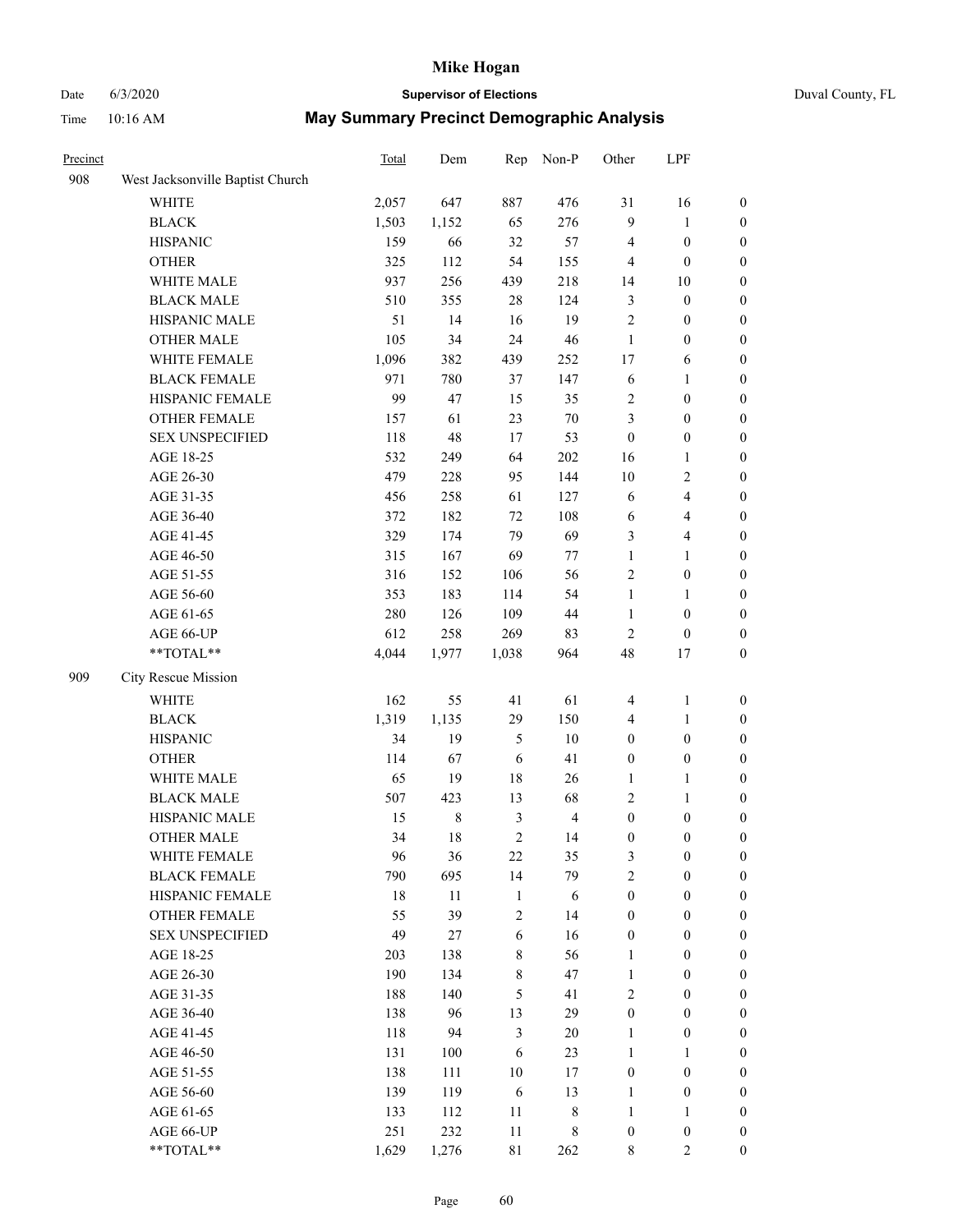# Date 6/3/2020 **Supervisor of Elections** Duval County, FL

| Precinct |                                     | Total   | Dem    |              | Rep Non-P | Other                   | LPF              |                  |
|----------|-------------------------------------|---------|--------|--------------|-----------|-------------------------|------------------|------------------|
| 910      | Wallace Smalls Senior Citizen Cente |         |        |              |           |                         |                  |                  |
|          | <b>WHITE</b>                        | 291     | 108    | 110          | 69        | $\overline{4}$          | $\boldsymbol{0}$ | $\boldsymbol{0}$ |
|          | <b>BLACK</b>                        | 2,044   | 1,726  | $70\,$       | 241       | 6                       | 1                | $\boldsymbol{0}$ |
|          | <b>HISPANIC</b>                     | 30      | 18     | 3            | 9         | $\boldsymbol{0}$        | $\boldsymbol{0}$ | $\boldsymbol{0}$ |
|          | <b>OTHER</b>                        | 164     | 85     | 8            | 71        | $\boldsymbol{0}$        | $\boldsymbol{0}$ | $\boldsymbol{0}$ |
|          | WHITE MALE                          | 122     | 40     | 51           | 28        | 3                       | $\boldsymbol{0}$ | $\boldsymbol{0}$ |
|          | <b>BLACK MALE</b>                   | 784     | 649    | 26           | 103       | 5                       | $\mathbf{1}$     | $\boldsymbol{0}$ |
|          | HISPANIC MALE                       | 9       | 6      | $\mathbf{0}$ | 3         | $\boldsymbol{0}$        | $\boldsymbol{0}$ | $\boldsymbol{0}$ |
|          | <b>OTHER MALE</b>                   | 56      | 29     | 3            | 24        | $\boldsymbol{0}$        | $\boldsymbol{0}$ | 0                |
|          | WHITE FEMALE                        | 163     | 67     | 59           | 36        | 1                       | $\boldsymbol{0}$ | 0                |
|          | <b>BLACK FEMALE</b>                 | 1,216   | 1,049  | 41           | 125       | $\mathbf{1}$            | $\boldsymbol{0}$ | $\boldsymbol{0}$ |
|          | HISPANIC FEMALE                     | 19      | 11     | 3            | 5         | $\boldsymbol{0}$        | $\boldsymbol{0}$ | $\boldsymbol{0}$ |
|          | OTHER FEMALE                        | 72      | 48     | 5            | 19        | 0                       | $\boldsymbol{0}$ | $\boldsymbol{0}$ |
|          | <b>SEX UNSPECIFIED</b>              | 88      | 38     | 3            | 47        | 0                       | $\boldsymbol{0}$ | $\boldsymbol{0}$ |
|          | AGE 18-25                           | 330     | 222    | 21           | 83        | 4                       | $\boldsymbol{0}$ | $\boldsymbol{0}$ |
|          | AGE 26-30                           | 270     | 191    | 18           | 61        | 0                       | $\boldsymbol{0}$ | $\boldsymbol{0}$ |
|          | AGE 31-35                           | 272     | 185    | 14           | 71        | 1                       | $\mathbf{1}$     | $\boldsymbol{0}$ |
|          | AGE 36-40                           | 229     | 169    | 13           | 47        | $\boldsymbol{0}$        | $\boldsymbol{0}$ | $\boldsymbol{0}$ |
|          | AGE 41-45                           | 191     | 153    | 14           | 23        | 1                       | $\boldsymbol{0}$ | $\boldsymbol{0}$ |
|          | AGE 46-50                           | 204     | 155    | 21           | 27        | $\mathbf{1}$            | $\boldsymbol{0}$ | 0                |
|          | AGE 51-55                           | 212     | 169    | 15           | $27\,$    | $\mathbf{1}$            | $\boldsymbol{0}$ | $\boldsymbol{0}$ |
|          | AGE 56-60                           | 237     | 193    | 22           | 21        | $\mathbf{1}$            | $\boldsymbol{0}$ | $\boldsymbol{0}$ |
|          | AGE 61-65                           | 213     | 175    | 21           | 17        | $\boldsymbol{0}$        | $\boldsymbol{0}$ | $\boldsymbol{0}$ |
|          | AGE 66-UP                           | 371     | 325    | 32           | 13        | 1                       | $\boldsymbol{0}$ | $\boldsymbol{0}$ |
|          | **TOTAL**                           | 2,529   | 1,937  | 191          | 390       | 10                      | $\mathbf{1}$     | $\boldsymbol{0}$ |
| 911      | Edith Brown Ford Community Center   |         |        |              |           |                         |                  |                  |
|          | <b>WHITE</b>                        | 764     | 241    | 305          | 204       | 12                      | $\sqrt{2}$       | $\boldsymbol{0}$ |
|          | <b>BLACK</b>                        | 2,532   | 2,098  | 92           | 329       | 11                      | $\sqrt{2}$       | $\boldsymbol{0}$ |
|          | <b>HISPANIC</b>                     | $77 \,$ | 39     | $11\,$       | $27\,$    | $\boldsymbol{0}$        | $\boldsymbol{0}$ | $\boldsymbol{0}$ |
|          | <b>OTHER</b>                        | 241     | 100    | 34           | 107       | $\boldsymbol{0}$        | $\boldsymbol{0}$ | $\boldsymbol{0}$ |
|          | WHITE MALE                          | 359     | 91     | 165          | 97        | 6                       | $\boldsymbol{0}$ | 0                |
|          | <b>BLACK MALE</b>                   | 967     | 757    | 45           | 160       | 4                       | 1                | 0                |
|          | HISPANIC MALE                       | 33      | 15     | 7            | 11        | 0                       | $\boldsymbol{0}$ | 0                |
|          | <b>OTHER MALE</b>                   | 83      | 34     | 11           | 38        | 0                       | $\boldsymbol{0}$ | $\boldsymbol{0}$ |
|          | WHITE FEMALE                        | 394     | 147    | 139          | 101       | 5                       | $\sqrt{2}$       | $\boldsymbol{0}$ |
|          | <b>BLACK FEMALE</b>                 | 1,498   | 1,290  | 43           | 158       | 6                       | $\mathbf{1}$     | $\boldsymbol{0}$ |
|          | HISPANIC FEMALE                     | 43      | 23     | 4            | 16        | $\boldsymbol{0}$        | $\boldsymbol{0}$ | $\overline{0}$   |
|          | <b>OTHER FEMALE</b>                 | 96      | 49     | 15           | 32        | $\boldsymbol{0}$        | $\boldsymbol{0}$ | $\overline{0}$   |
|          | <b>SEX UNSPECIFIED</b>              | 141     | $72\,$ | 13           | 54        | 2                       | $\boldsymbol{0}$ | $\overline{0}$   |
|          | AGE 18-25                           | 472     | 258    | 39           | 170       | 5                       | $\boldsymbol{0}$ | $\overline{0}$   |
|          | AGE 26-30                           | 370     | 249    | 29           | 88        | $\overline{\mathbf{c}}$ | $\sqrt{2}$       | 0                |
|          | AGE 31-35                           | 357     | 239    | 30           | 84        | 4                       | $\boldsymbol{0}$ | 0                |
|          | AGE 36-40                           | 309     | 222    | $20\,$       | 66        | 0                       | 1                | 0                |
|          | AGE 41-45                           | 280     | 185    | 29           | 64        | 2                       | $\boldsymbol{0}$ | $\boldsymbol{0}$ |
|          | AGE 46-50                           | 270     | 182    | 35           | 50        | 3                       | $\boldsymbol{0}$ | $\boldsymbol{0}$ |
|          | AGE 51-55                           | 287     | 206    | 37           | 41        | 3                       | $\boldsymbol{0}$ | $\boldsymbol{0}$ |
|          | AGE 56-60                           | 357     | 259    | 59           | 36        | $\overline{\mathbf{c}}$ | $\mathbf{1}$     | $\boldsymbol{0}$ |
|          | AGE 61-65                           | 337     | 241    | 60           | 35        | 1                       | $\boldsymbol{0}$ | $\overline{0}$   |
|          | AGE 66-UP                           | 575     | 437    | 104          | 33        | $\mathbf{1}$            | $\boldsymbol{0}$ | $\boldsymbol{0}$ |
|          | **TOTAL**                           | 3,614   | 2,478  | 442          | 667       | 23                      | 4                | $\overline{0}$   |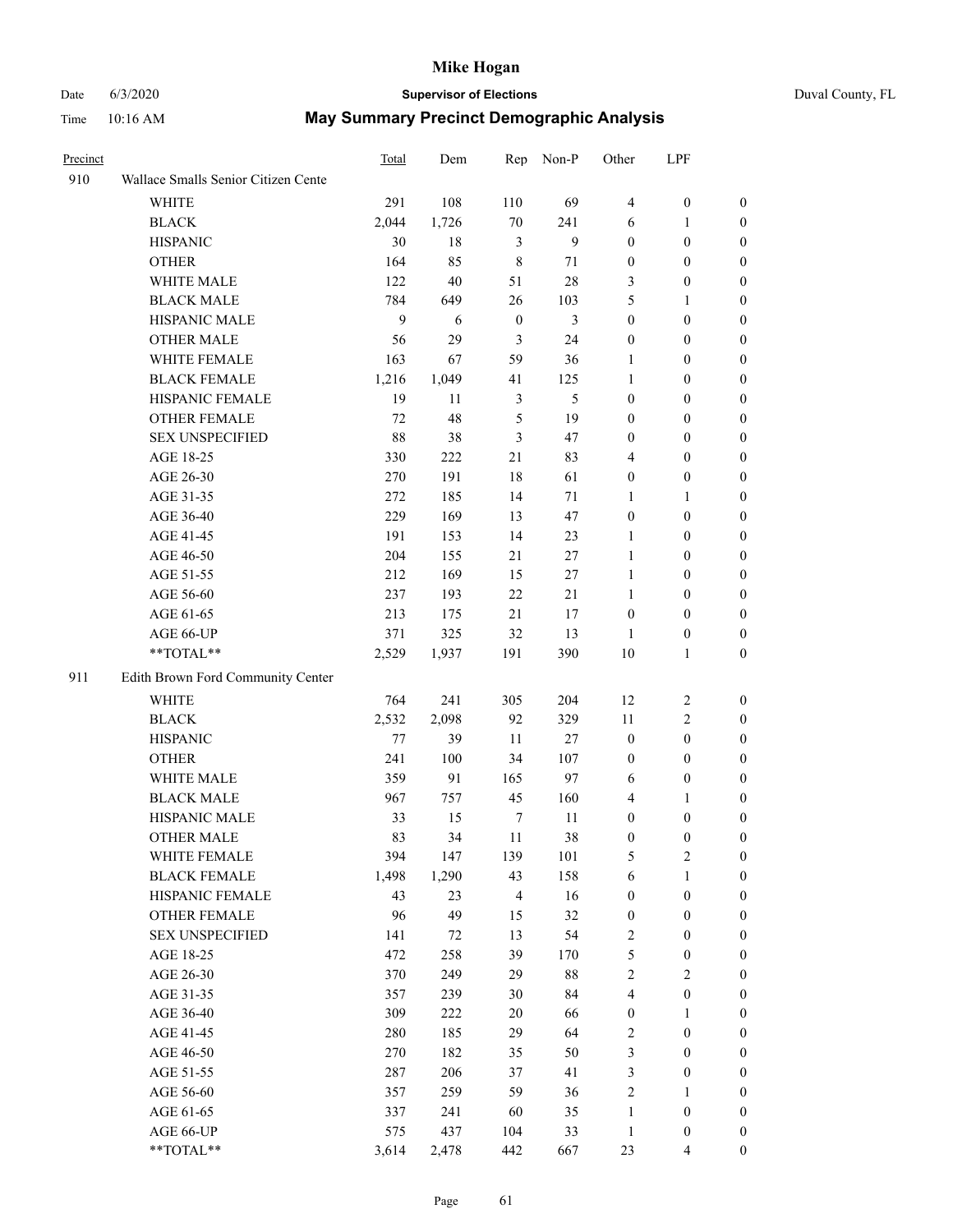Date 6/3/2020 **Supervisor of Elections** Duval County, FL

| Precinct |                             | Total   | Dem            | Rep              | Non-P          | Other            | LPF                     |                  |
|----------|-----------------------------|---------|----------------|------------------|----------------|------------------|-------------------------|------------------|
| 912      | Beaver St Enterprise Center |         |                |                  |                |                  |                         |                  |
|          | <b>WHITE</b>                | 47      | 11             | 14               | 21             | 1                | $\boldsymbol{0}$        | $\boldsymbol{0}$ |
|          | <b>BLACK</b>                | 1,585   | 1,322          | 31               | 225            | 5                | $\sqrt{2}$              | $\boldsymbol{0}$ |
|          | <b>HISPANIC</b>             | 18      | $\tau$         | $\sqrt{2}$       | 9              | $\boldsymbol{0}$ | $\boldsymbol{0}$        | $\boldsymbol{0}$ |
|          | <b>OTHER</b>                | 169     | 79             | 3                | 85             | 1                | $\mathbf{1}$            | $\boldsymbol{0}$ |
|          | WHITE MALE                  | 14      | 3              | 5                | 5              | 1                | $\boldsymbol{0}$        | $\boldsymbol{0}$ |
|          | <b>BLACK MALE</b>           | 693     | 554            | 12               | 122            | 3                | $\sqrt{2}$              | $\boldsymbol{0}$ |
|          | HISPANIC MALE               | $\,8\,$ | 3              | $\boldsymbol{0}$ | $\mathfrak{S}$ | $\boldsymbol{0}$ | $\boldsymbol{0}$        | $\boldsymbol{0}$ |
|          | <b>OTHER MALE</b>           | 59      | 35             | $\boldsymbol{0}$ | 23             | $\boldsymbol{0}$ | 1                       | $\boldsymbol{0}$ |
|          | WHITE FEMALE                | 30      | $\,8\,$        | 7                | 15             | $\boldsymbol{0}$ | $\boldsymbol{0}$        | $\boldsymbol{0}$ |
|          | <b>BLACK FEMALE</b>         | 854     | 743            | 19               | 90             | 2                | $\boldsymbol{0}$        | 0                |
|          | HISPANIC FEMALE             | 10      | $\overline{4}$ | $\sqrt{2}$       | $\overline{4}$ | $\boldsymbol{0}$ | $\boldsymbol{0}$        | $\boldsymbol{0}$ |
|          | OTHER FEMALE                | 50      | 26             | $\mathfrak{Z}$   | 21             | $\boldsymbol{0}$ | $\boldsymbol{0}$        | $\boldsymbol{0}$ |
|          | <b>SEX UNSPECIFIED</b>      | 101     | 43             | $\sqrt{2}$       | 55             | 1                | $\boldsymbol{0}$        | $\boldsymbol{0}$ |
|          | AGE 18-25                   | 418     | 285            | $\mathfrak{Z}$   | 126            | 3                | $\mathbf{1}$            | $\boldsymbol{0}$ |
|          | AGE 26-30                   | 258     | 191            | $\mathbf{2}$     | 64             | $\boldsymbol{0}$ | $\mathbf{1}$            | $\boldsymbol{0}$ |
|          | AGE 31-35                   | 190     | 146            | $\sqrt{6}$       | 37             | $\boldsymbol{0}$ | $\mathbf{1}$            | $\boldsymbol{0}$ |
|          | AGE 36-40                   | 162     | 116            | $\overline{4}$   | 40             | 2                | $\boldsymbol{0}$        | $\boldsymbol{0}$ |
|          | AGE 41-45                   | 96      | $8\sqrt{1}$    | $\overline{4}$   | 11             | $\boldsymbol{0}$ | $\boldsymbol{0}$        | $\boldsymbol{0}$ |
|          | AGE 46-50                   | 112     | 89             | $\overline{4}$   | 18             | 1                | $\boldsymbol{0}$        | $\boldsymbol{0}$ |
|          | AGE 51-55                   | 106     | 82             | 10               | 14             | $\boldsymbol{0}$ | $\boldsymbol{0}$        | $\boldsymbol{0}$ |
|          | AGE 56-60                   | 140     | 119            | 5                | 16             | $\boldsymbol{0}$ | $\boldsymbol{0}$        | $\boldsymbol{0}$ |
|          | AGE 61-65                   | 128     | 115            | $\overline{4}$   | $\,$ 8 $\,$    | 1                | $\boldsymbol{0}$        | $\boldsymbol{0}$ |
|          | AGE 66-UP                   | 209     | 195            | $\,8\,$          | 6              | $\boldsymbol{0}$ | $\boldsymbol{0}$        | $\boldsymbol{0}$ |
|          | **TOTAL**                   | 1,819   | 1,419          | 50               | 340            | 7                | $\mathfrak{Z}$          | $\boldsymbol{0}$ |
| 913      | Wesconnett Assembly of God  |         |                |                  |                |                  |                         |                  |
|          | <b>WHITE</b>                | 792     | 218            | 371              | 184            | 15               | $\overline{4}$          | $\boldsymbol{0}$ |
|          | <b>BLACK</b>                | 1,129   | 886            | 51               | 185            | 5                | $\overline{2}$          | $\boldsymbol{0}$ |
|          | <b>HISPANIC</b>             | 221     | 96             | 24               | 99             | $\overline{c}$   | $\boldsymbol{0}$        | $\boldsymbol{0}$ |
|          | <b>OTHER</b>                | 169     | 54             | 40               | 75             | $\boldsymbol{0}$ | $\boldsymbol{0}$        | $\boldsymbol{0}$ |
|          | WHITE MALE                  | 343     | 77             | 180              | 73             | 9                | $\overline{\mathbf{4}}$ | $\boldsymbol{0}$ |
|          | <b>BLACK MALE</b>           | 347     | 250            | 27               | 67             | 2                | $\mathbf{1}$            | $\boldsymbol{0}$ |
|          | HISPANIC MALE               | 83      | 34             | 13               | 35             | $\mathbf{1}$     | $\boldsymbol{0}$        | 0                |
|          | <b>OTHER MALE</b>           | 52      | 12             | 14               | 26             | $\boldsymbol{0}$ | $\boldsymbol{0}$        | $\boldsymbol{0}$ |
|          | WHITE FEMALE                | 440     | 139            | 188              | 107            | 6                | $\boldsymbol{0}$        | $\boldsymbol{0}$ |
|          | <b>BLACK FEMALE</b>         | 761     | 621            | 22               | 114            | 3                | 1                       | $\boldsymbol{0}$ |
|          | HISPANIC FEMALE             | 135     | 59             | 11               | 64             | $\mathbf{1}$     | $\boldsymbol{0}$        | $\overline{0}$   |
|          | <b>OTHER FEMALE</b>         | 94      | 38             | 24               | 32             | $\boldsymbol{0}$ | $\boldsymbol{0}$        | $\overline{0}$   |
|          | <b>SEX UNSPECIFIED</b>      | 56      | 24             | $\tau$           | 25             | $\boldsymbol{0}$ | $\boldsymbol{0}$        | 0                |
|          | AGE 18-25                   | 277     | 132            | 36               | 105            | 4                | $\boldsymbol{0}$        | $\theta$         |
|          | AGE 26-30                   | 325     | 179            | 48               | 90             | 4                | $\overline{\mathbf{4}}$ | 0                |
|          | AGE 31-35                   | 231     | 123            | 30               | 76             | 2                | $\boldsymbol{0}$        | 0                |
|          | AGE 36-40                   | 207     | 118            | 39               | 48             | 2                | $\boldsymbol{0}$        | 0                |
|          | AGE 41-45                   | 172     | 100            | 33               | 35             | 3                | $\mathbf{1}$            | 0                |
|          | AGE 46-50                   | 195     | 108            | 39               | 46             | $\mathbf{1}$     | $\mathbf{1}$            | 0                |
|          | AGE 51-55                   | 182     | 104            | 39               | 38             | $\mathbf{1}$     | $\boldsymbol{0}$        | $\boldsymbol{0}$ |
|          | AGE 56-60                   | 188     | 110            | 42               | 33             | 3                | $\boldsymbol{0}$        | $\boldsymbol{0}$ |
|          | AGE 61-65                   | 172     | 94             | 49               | 29             | $\boldsymbol{0}$ | $\boldsymbol{0}$        | 0                |
|          | AGE 66-UP                   | 362     | 186            | 131              | 43             | $\sqrt{2}$       | $\boldsymbol{0}$        | 0                |
|          | **TOTAL**                   | 2,311   | 1,254          | 486              | 543            | $22\,$           | 6                       | $\boldsymbol{0}$ |
|          |                             |         |                |                  |                |                  |                         |                  |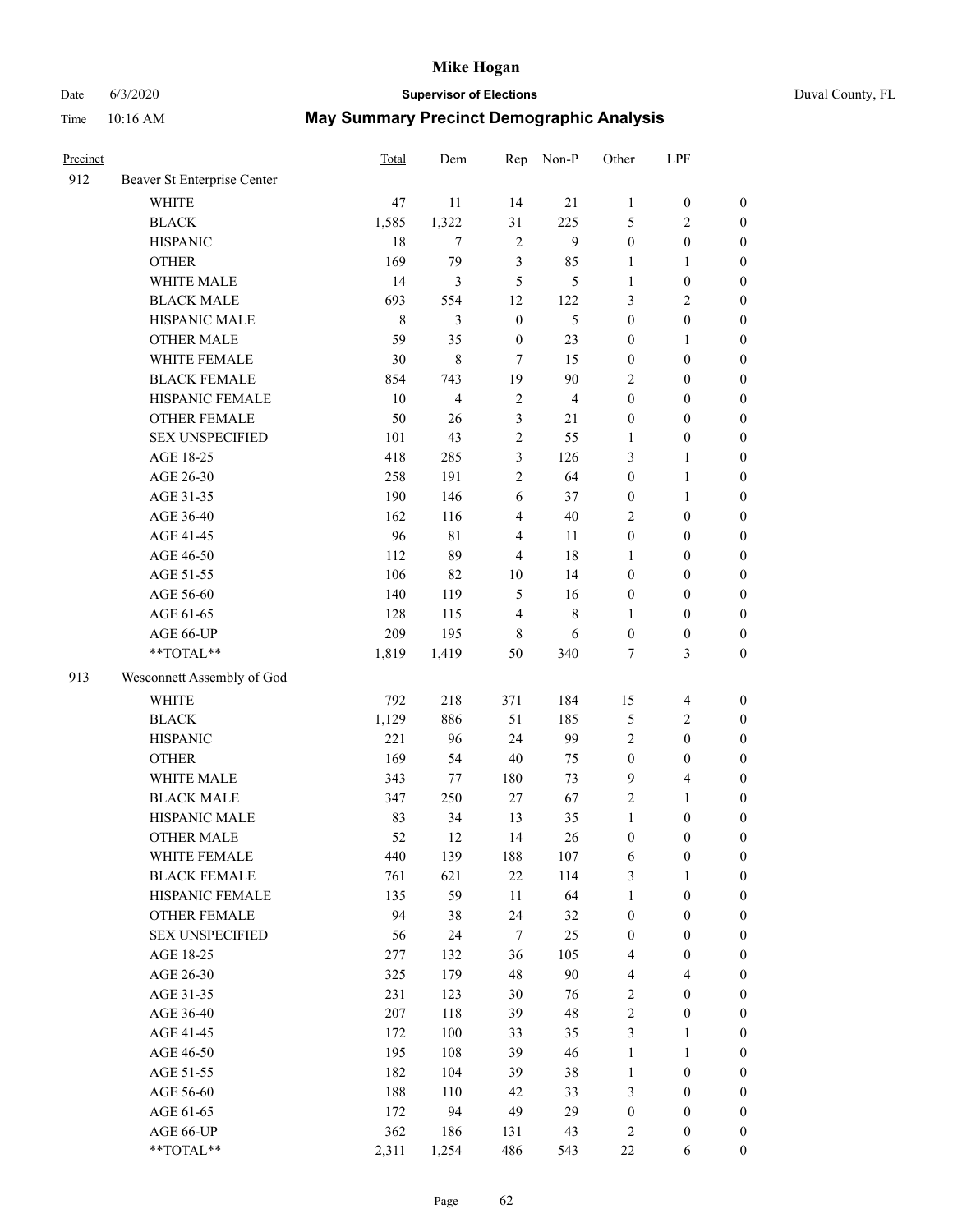## Date 6/3/2020 **Supervisor of Elections** Time 10:16 AM **May Summary Precinct Demographic Analysis**

|  | Duval County, FL |  |
|--|------------------|--|
|--|------------------|--|

| 11me     | 10:16 AM | <b>May Summary Precinct Demographic Analysis</b> |     |           |       |            |
|----------|----------|--------------------------------------------------|-----|-----------|-------|------------|
| Precinct |          | Total                                            | Dem | Rep Non-P | Other | <b>LPF</b> |

| 914  | Elks Lodge #2605               |       |         |                |                |                  |                  |                  |
|------|--------------------------------|-------|---------|----------------|----------------|------------------|------------------|------------------|
|      | <b>WHITE</b>                   | 1,853 | 413     | 945            | 455            | 27               | 13               | $\boldsymbol{0}$ |
|      | <b>BLACK</b>                   | 1,956 | 1,487   | $70\,$         | 383            | 15               | $\mathbf{1}$     | $\boldsymbol{0}$ |
|      | <b>HISPANIC</b>                | 476   | 192     | 78             | 199            | $\tau$           | $\boldsymbol{0}$ | $\boldsymbol{0}$ |
|      | <b>OTHER</b>                   | 590   | 192     | 147            | 240            | 10               | $\mathbf{1}$     | $\boldsymbol{0}$ |
|      | WHITE MALE                     | 876   | 156     | 476            | 220            | 16               | $\,$ 8 $\,$      | $\boldsymbol{0}$ |
|      | <b>BLACK MALE</b>              | 758   | 523     | 34             | 194            | $\boldsymbol{7}$ | $\boldsymbol{0}$ | $\boldsymbol{0}$ |
|      | HISPANIC MALE                  | 222   | 86      | 44             | 87             | 5                | $\boldsymbol{0}$ | $\boldsymbol{0}$ |
|      | <b>OTHER MALE</b>              | 200   | 57      | 53             | 86             | $\overline{4}$   | $\boldsymbol{0}$ | 0                |
|      | WHITE FEMALE                   | 951   | 249     | 456            | 230            | 11               | $\mathfrak s$    | 0                |
|      | <b>BLACK FEMALE</b>            | 1,170 | 942     | 36             | 183            | $\,$ 8 $\,$      | $\mathbf{1}$     | 0                |
|      | HISPANIC FEMALE                | 234   | 99      | 32             | 103            | $\boldsymbol{0}$ | $\boldsymbol{0}$ | $\boldsymbol{0}$ |
|      | OTHER FEMALE                   | 310   | 111     | 84             | 110            | $\mathfrak s$    | $\boldsymbol{0}$ | $\boldsymbol{0}$ |
|      | <b>SEX UNSPECIFIED</b>         | 154   | 61      | 25             | 64             | $\mathfrak{Z}$   | $\mathbf{1}$     | $\boldsymbol{0}$ |
|      | AGE 18-25                      | 589   | 251     | 112            | 209            | 16               | $\mathbf{1}$     | $\boldsymbol{0}$ |
|      | AGE 26-30                      | 585   | 266     | 115            | 193            | $\,$ $\,$        | $\mathfrak{Z}$   | $\boldsymbol{0}$ |
|      | AGE 31-35                      | 552   | 283     | 101            | 162            | 6                | $\boldsymbol{0}$ | $\boldsymbol{0}$ |
|      | AGE 36-40                      | 522   | 262     | 101            | 149            | $\tau$           | $\mathfrak{Z}$   | $\boldsymbol{0}$ |
|      | AGE 41-45                      | 433   | 225     | 78             | 124            | 5                | $\mathbf{1}$     | $\boldsymbol{0}$ |
|      | AGE 46-50                      | 418   | 210     | 106            | 99             | $\sqrt{2}$       | $\mathbf{1}$     | 0                |
|      | AGE 51-55                      | 369   | 184     | 92             | 87             | 5                | $\mathbf{1}$     | 0                |
|      | AGE 56-60                      | 406   | 184     | 131            | 85             | 3                | $\mathfrak{Z}$   | $\boldsymbol{0}$ |
|      | AGE 61-65                      | 343   | 158     | 119            | 62             | 3                | $\mathbf{1}$     | $\boldsymbol{0}$ |
|      | AGE 66-UP                      | 658   | 261     | 285            | 107            | 4                | $\mathbf{1}$     | $\boldsymbol{0}$ |
|      | **TOTAL**                      | 4,875 | 2,284   | 1,240          | 1,277          | 59               | 15               | $\boldsymbol{0}$ |
| 1001 | Charles Clark Community Center |       |         |                |                |                  |                  |                  |
|      |                                |       |         |                |                |                  |                  |                  |
|      | <b>WHITE</b>                   | 229   | 65      | 98             | 60             | $\mathfrak s$    | $\mathbf{1}$     | $\boldsymbol{0}$ |
|      | <b>BLACK</b>                   | 2,760 | 2,416   | 74             | 258            | 11               | $\mathbf{1}$     | $\boldsymbol{0}$ |
|      | <b>HISPANIC</b>                | 39    | 16      | 10             | 13             | $\boldsymbol{0}$ | $\boldsymbol{0}$ | $\boldsymbol{0}$ |
|      | <b>OTHER</b>                   | 180   | 102     | 10             | 65             | 1                | $\mathfrak{2}$   | $\boldsymbol{0}$ |
|      | WHITE MALE                     | 103   | $28\,$  | 43             | $28\,$         | 3                | $\mathbf{1}$     | $\boldsymbol{0}$ |
|      | <b>BLACK MALE</b>              | 1,118 | 940     | 39             | 133            | 6                | $\boldsymbol{0}$ | $\boldsymbol{0}$ |
|      | HISPANIC MALE                  | 19    | 5       | 5              | $\mathbf{9}$   | $\boldsymbol{0}$ | $\boldsymbol{0}$ | 0                |
|      | <b>OTHER MALE</b>              | 67    | 35      | 7              | 23             | $\boldsymbol{0}$ | $\overline{c}$   | 0                |
|      | WHITE FEMALE                   | 121   | 35      | 52             | 32             | 2                | $\boldsymbol{0}$ | $\boldsymbol{0}$ |
|      | <b>BLACK FEMALE</b>            | 1,590 | 1,435   | 33             | 116            | 5                | $\mathbf{1}$     | $\boldsymbol{0}$ |
|      | HISPANIC FEMALE                | 18    | 11      | $\mathfrak{Z}$ | $\overline{4}$ | $\boldsymbol{0}$ | $\boldsymbol{0}$ | $\boldsymbol{0}$ |
|      | <b>OTHER FEMALE</b>            | 66    | 45      | $\mathfrak{Z}$ | 17             | 1                | $\boldsymbol{0}$ | $\overline{0}$   |
|      | <b>SEX UNSPECIFIED</b>         | 106   | 65      | 7              | 34             | $\boldsymbol{0}$ | $\boldsymbol{0}$ | 0                |
|      | AGE 18-25                      | 353   | 215     | $21\,$         | 113            | 3                | $\mathbf{1}$     | 0                |
|      | AGE 26-30                      | 285   | $207\,$ | 16             | 59             | $\sqrt{2}$       | $\mathbf{1}$     | 0                |
|      | AGE 31-35                      | 245   | 177     | 21             | 42             | $\overline{4}$   | $\mathbf{1}$     | 0                |
|      | AGE 36-40                      | 217   | 167     | 16             | 34             | $\boldsymbol{0}$ | $\boldsymbol{0}$ | 0                |
|      | AGE 41-45                      | 227   | 180     | 21             | 24             | $\overline{c}$   | $\boldsymbol{0}$ | 0                |
|      | AGE 46-50                      | 269   | 212     | 15             | 40             | $\sqrt{2}$       | $\boldsymbol{0}$ | $\boldsymbol{0}$ |
|      | AGE 51-55                      | 222   | 182     | 14             | 24             | $\sqrt{2}$       | $\boldsymbol{0}$ | $\boldsymbol{0}$ |
|      | AGE 56-60                      | 295   | 250     | 20             | 25             | $\boldsymbol{0}$ | $\boldsymbol{0}$ | $\boldsymbol{0}$ |
|      | AGE 61-65                      | 269   | 232     | 16             | 19             | $\overline{c}$   | $\boldsymbol{0}$ | $\boldsymbol{0}$ |
|      | AGE 66-UP                      | 826   | 777     | 32             | 16             | $\boldsymbol{0}$ | $\mathbf{1}$     | $\boldsymbol{0}$ |
|      | **TOTAL**                      | 3,208 | 2,599   | 192            | 396            | 17               | $\overline{4}$   | $\boldsymbol{0}$ |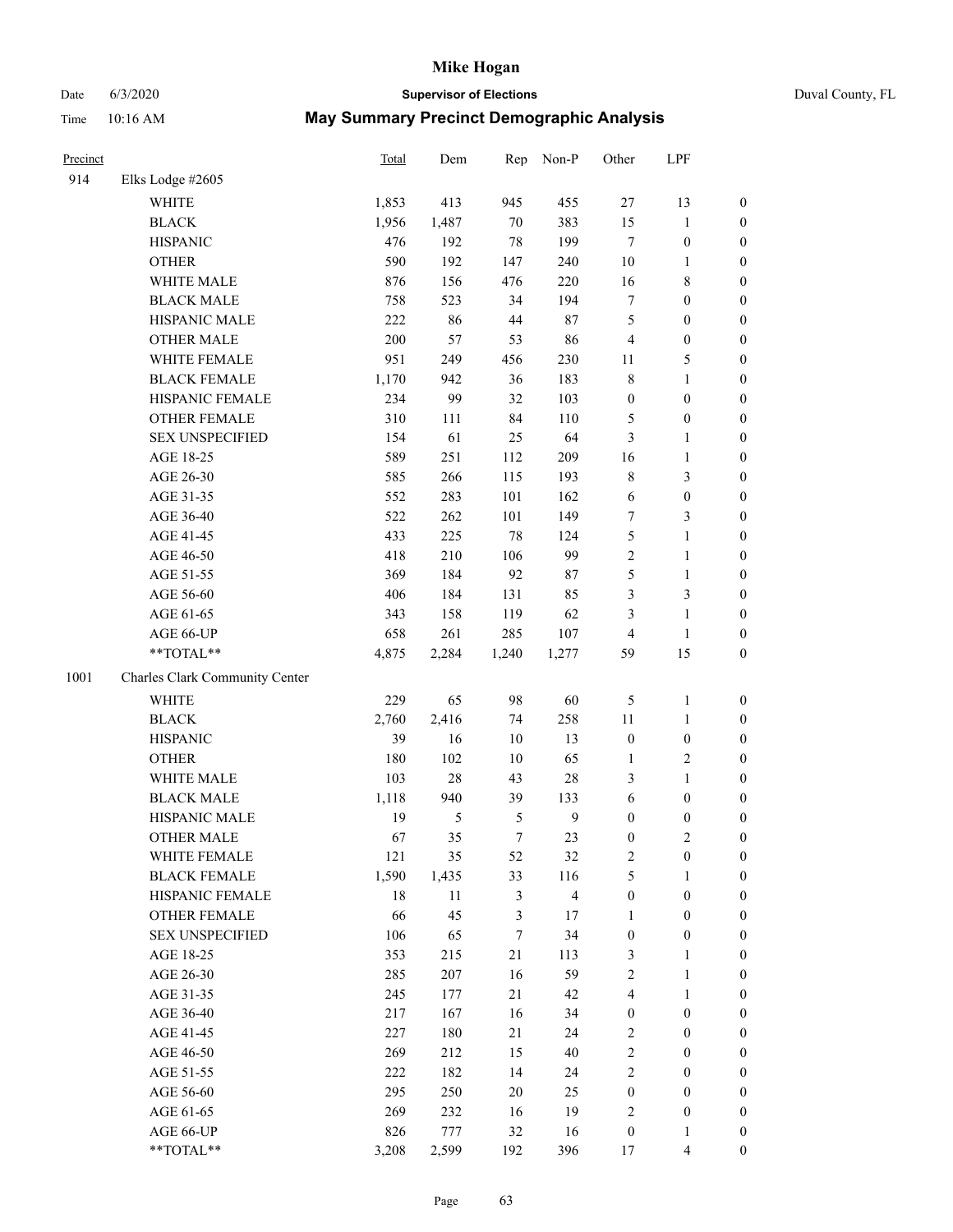# Date 6/3/2020 **Supervisor of Elections**

|  | Duval County, FL |
|--|------------------|
|--|------------------|

| Precinct |                                     | <b>Total</b>   | Dem            | Rep                     | Non-P          | Other            | LPF              |                  |
|----------|-------------------------------------|----------------|----------------|-------------------------|----------------|------------------|------------------|------------------|
| 1002     | Woodlawn Presbyterian Church        |                |                |                         |                |                  |                  |                  |
|          | <b>WHITE</b>                        | 70             | 31             | 25                      | 10             | 4                | $\boldsymbol{0}$ | 0                |
|          | <b>BLACK</b>                        | 3,123          | 2,753          | 71                      | 292            | 5                | $\overline{c}$   | 0                |
|          | <b>HISPANIC</b>                     | 12             | 6              | $\mathbf{1}$            | $\mathfrak{H}$ | $\boldsymbol{0}$ | $\boldsymbol{0}$ | $\boldsymbol{0}$ |
|          | <b>OTHER</b>                        | 172            | 90             | 5                       | 76             | 1                | $\boldsymbol{0}$ | $\boldsymbol{0}$ |
|          | WHITE MALE                          | 27             | 10             | 11                      | $\overline{4}$ | 2                | $\boldsymbol{0}$ | $\boldsymbol{0}$ |
|          | <b>BLACK MALE</b>                   | 1,235          | 1,058          | 37                      | 135            | 4                | 1                | $\boldsymbol{0}$ |
|          | HISPANIC MALE                       | $\overline{2}$ | $\mathbf{1}$   | $\boldsymbol{0}$        | $\mathbf{1}$   | 0                | $\boldsymbol{0}$ | $\boldsymbol{0}$ |
|          | <b>OTHER MALE</b>                   | 63             | 36             | $\mathbf{1}$            | 26             | $\boldsymbol{0}$ | $\boldsymbol{0}$ | $\boldsymbol{0}$ |
|          | WHITE FEMALE                        | 40             | $20\,$         | 12                      | 6              | 2                | $\boldsymbol{0}$ | $\boldsymbol{0}$ |
|          | <b>BLACK FEMALE</b>                 | 1,842          | 1,660          | 34                      | 146            | 1                | 1                | $\boldsymbol{0}$ |
|          | HISPANIC FEMALE                     | 10             | 5              | $\mathbf{1}$            | $\overline{4}$ | 0                | $\boldsymbol{0}$ | 0                |
|          | <b>OTHER FEMALE</b>                 | 62             | 34             | $\mathbf{1}$            | 26             | 1                | $\boldsymbol{0}$ | $\boldsymbol{0}$ |
|          | <b>SEX UNSPECIFIED</b>              | 96             | 56             | 5                       | 35             | $\boldsymbol{0}$ | $\boldsymbol{0}$ | $\boldsymbol{0}$ |
|          | AGE 18-25                           | 367            | 256            | $11\,$                  | 98             | 1                | 1                | $\boldsymbol{0}$ |
|          | AGE 26-30                           | 287            | 217            | $10\,$                  | 60             | $\boldsymbol{0}$ | $\boldsymbol{0}$ | $\boldsymbol{0}$ |
|          | AGE 31-35                           | 277            | 224            | $\mathfrak{Z}$          | 48             | 2                | $\boldsymbol{0}$ | $\boldsymbol{0}$ |
|          | AGE 36-40                           | 242            | 201            | 7                       | 32             | $\mathbf{1}$     | $\mathbf{1}$     | $\boldsymbol{0}$ |
|          | AGE 41-45                           | 245            | 203            | 9                       | 33             | $\boldsymbol{0}$ | $\boldsymbol{0}$ | $\boldsymbol{0}$ |
|          | AGE 46-50                           | 247            | 213            | $8\,$                   | 25             | $\mathbf{1}$     | $\boldsymbol{0}$ | $\boldsymbol{0}$ |
|          | AGE 51-55                           | 229            | 195            | 6                       | 26             | $\mathbf{2}$     | $\boldsymbol{0}$ | $\boldsymbol{0}$ |
|          | AGE 56-60                           | 325            | 285            | 17                      | 21             | $\overline{c}$   | $\boldsymbol{0}$ | 0                |
|          | AGE 61-65                           | 297            | 264            | 11                      | 21             | $\mathbf{1}$     | $\boldsymbol{0}$ | 0                |
|          | AGE 66-UP                           | 861            | 822            | $20\,$                  | 19             | $\boldsymbol{0}$ | $\boldsymbol{0}$ | $\boldsymbol{0}$ |
|          | $**TOTAL**$                         | 3,377          | 2,880          | 102                     | 383            | $10\,$           | $\sqrt{2}$       | $\boldsymbol{0}$ |
| 1003     | Zion Hope Missionary Baptist Church |                |                |                         |                |                  |                  |                  |
|          | <b>WHITE</b>                        | 25             | 9              | 9                       | 6              | $\mathbf{1}$     | $\boldsymbol{0}$ | $\boldsymbol{0}$ |
|          | <b>BLACK</b>                        | 1,927          | 1,699          | 45                      | 176            | 7                | $\boldsymbol{0}$ | $\boldsymbol{0}$ |
|          | <b>HISPANIC</b>                     | 11             | $\tau$         | $\boldsymbol{0}$        | $\overline{4}$ | $\boldsymbol{0}$ | $\boldsymbol{0}$ | $\boldsymbol{0}$ |
|          | <b>OTHER</b>                        | 103            | 50             | $\overline{\mathbf{4}}$ | 49             | 0                | $\boldsymbol{0}$ | $\boldsymbol{0}$ |
|          | WHITE MALE                          | $10\,$         | $\overline{2}$ | 5                       | $\mathfrak{Z}$ | $\boldsymbol{0}$ | $\boldsymbol{0}$ | $\boldsymbol{0}$ |
|          | <b>BLACK MALE</b>                   | 705            | 600            | $20\,$                  | 79             | 6                | $\boldsymbol{0}$ | $\boldsymbol{0}$ |
|          | HISPANIC MALE                       | $\overline{4}$ | $\mathfrak{Z}$ | $\boldsymbol{0}$        | $\mathbf{1}$   | 0                | $\boldsymbol{0}$ | 0                |
|          | <b>OTHER MALE</b>                   | 42             | 23             | $\mathbf{1}$            | 18             | $\boldsymbol{0}$ | $\boldsymbol{0}$ | $\boldsymbol{0}$ |
|          | WHITE FEMALE                        | 15             | 7              | 4                       | 3              | 1                | 0                | 0                |
|          | <b>BLACK FEMALE</b>                 | 1,193          | 1,079          | 24                      | 89             | $\mathbf{1}$     | $\boldsymbol{0}$ | $\overline{0}$   |
|          | HISPANIC FEMALE                     | 5              | $\overline{4}$ | $\boldsymbol{0}$        | $\mathbf{1}$   | $\boldsymbol{0}$ | $\boldsymbol{0}$ | $\overline{0}$   |
|          | OTHER FEMALE                        | 38             | 18             | $\sqrt{2}$              | 18             | $\boldsymbol{0}$ | $\boldsymbol{0}$ | $\overline{0}$   |
|          | <b>SEX UNSPECIFIED</b>              | 54             | 29             | $\sqrt{2}$              | 23             | $\boldsymbol{0}$ | $\boldsymbol{0}$ | $\overline{0}$   |
|          | AGE 18-25                           | 250            | 176            | 7                       | 66             | $\mathbf{1}$     | $\boldsymbol{0}$ | $\overline{0}$   |
|          | AGE 26-30                           | 211            | 174            | $\mathfrak{S}$          | 30             | $\overline{c}$   | $\boldsymbol{0}$ | 0                |
|          | AGE 31-35                           | 191            | 158            | 5                       | $28\,$         | $\boldsymbol{0}$ | $\boldsymbol{0}$ | 0                |
|          | AGE 36-40                           | 161            | 122            | $\overline{4}$          | 35             | 0                | $\boldsymbol{0}$ | 0                |
|          | AGE 41-45                           | 138            | 109            | 5                       | 23             | $\mathbf{1}$     | $\boldsymbol{0}$ | 0                |
|          | AGE 46-50                           | 145            | 128            | $\,$ 8 $\,$             | $\,$ 8 $\,$    | $\mathbf{1}$     | $\boldsymbol{0}$ | 0                |
|          | AGE 51-55                           | 146            | 129            | 5                       | 12             | $\boldsymbol{0}$ | $\boldsymbol{0}$ | $\boldsymbol{0}$ |
|          | AGE 56-60                           | 192            | 177            | $\overline{\mathbf{4}}$ | 9              | 2                | $\boldsymbol{0}$ | $\boldsymbol{0}$ |
|          | AGE 61-65                           | 170            | 151            | $\,$ 8 $\,$             | 10             | $\mathbf{1}$     | $\boldsymbol{0}$ | $\overline{0}$   |
|          | AGE 66-UP                           | 462            | 441            | $\boldsymbol{7}$        | 14             | 0                | $\boldsymbol{0}$ | $\boldsymbol{0}$ |
|          | **TOTAL**                           | 2,066          | 1,765          | 58                      | 235            | 8                | $\boldsymbol{0}$ | $\boldsymbol{0}$ |
|          |                                     |                |                |                         |                |                  |                  |                  |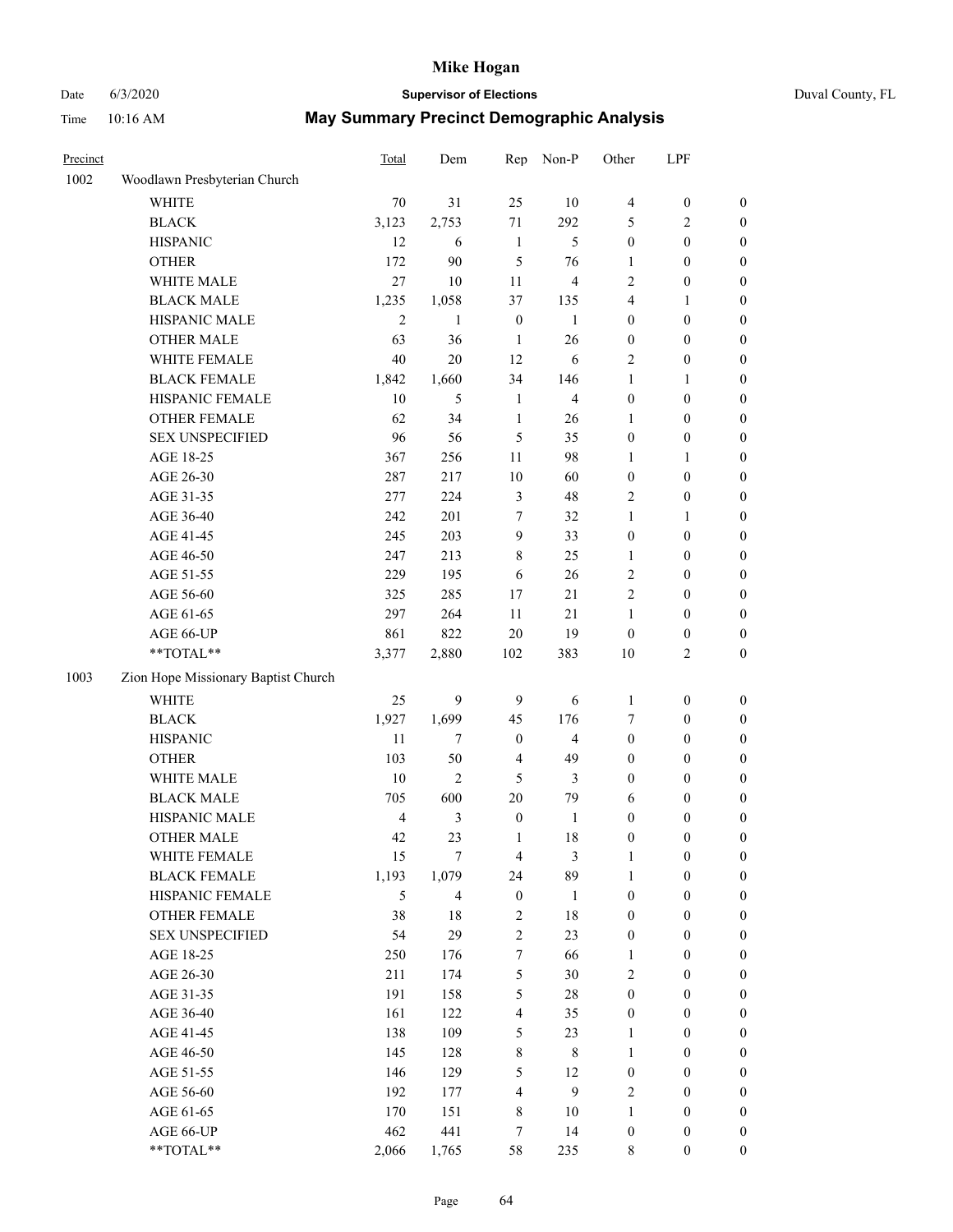# Date 6/3/2020 **Supervisor of Elections** Duval County, FL Time 10:16 AM **May Summary Precinct Demographic Analysis**

| Precinct |                          | Total     | Dem            | Rep              | Non-P                   | Other            | LPF              |                  |
|----------|--------------------------|-----------|----------------|------------------|-------------------------|------------------|------------------|------------------|
| 1004     | St Paul AME Church       |           |                |                  |                         |                  |                  |                  |
|          | <b>WHITE</b>             | 23        | 13             | 3                | 6                       | $\mathbf{1}$     | $\boldsymbol{0}$ | $\boldsymbol{0}$ |
|          | <b>BLACK</b>             | 2,397     | 2,181          | 29               | 181                     | 6                | $\boldsymbol{0}$ | $\boldsymbol{0}$ |
|          | <b>HISPANIC</b>          | 8         | $\overline{4}$ | 1                | 3                       | $\boldsymbol{0}$ | $\boldsymbol{0}$ | $\boldsymbol{0}$ |
|          | <b>OTHER</b>             | 116       | 67             | 7                | 42                      | $\boldsymbol{0}$ | $\boldsymbol{0}$ | $\boldsymbol{0}$ |
|          | WHITE MALE               | $\,$ $\,$ | 3              | 1                | $\overline{\mathbf{4}}$ | $\boldsymbol{0}$ | $\boldsymbol{0}$ | $\boldsymbol{0}$ |
|          | <b>BLACK MALE</b>        | 924       | 805            | 16               | 99                      | $\overline{4}$   | $\boldsymbol{0}$ | $\boldsymbol{0}$ |
|          | HISPANIC MALE            | 3         | 1              | $\boldsymbol{0}$ | $\overline{2}$          | $\overline{0}$   | $\boldsymbol{0}$ | $\boldsymbol{0}$ |
|          | <b>OTHER MALE</b>        | 28        | 16             | 2                | 10                      | $\boldsymbol{0}$ | $\boldsymbol{0}$ | $\boldsymbol{0}$ |
|          | WHITE FEMALE             | 14        | 10             | 2                | $\mathbf{1}$            | $\mathbf{1}$     | $\boldsymbol{0}$ | $\boldsymbol{0}$ |
|          | <b>BLACK FEMALE</b>      | 1,443     | 1,352          | 13               | 76                      | $\mathfrak{2}$   | $\boldsymbol{0}$ | $\boldsymbol{0}$ |
|          | HISPANIC FEMALE          | 5         | 3              | 1                | $\mathbf{1}$            | $\boldsymbol{0}$ | $\boldsymbol{0}$ | $\boldsymbol{0}$ |
|          | OTHER FEMALE             | 57        | 44             | 4                | 9                       | $\boldsymbol{0}$ | $\boldsymbol{0}$ | $\boldsymbol{0}$ |
|          | <b>SEX UNSPECIFIED</b>   | 62        | 31             | $\mathbf{1}$     | 30                      | $\boldsymbol{0}$ | $\boldsymbol{0}$ | $\boldsymbol{0}$ |
|          | AGE 18-25                | 229       | 175            | 4                | 49                      | $\mathbf{1}$     | $\boldsymbol{0}$ | $\boldsymbol{0}$ |
|          | AGE 26-30                | 201       | 159            | 5                | 37                      | $\boldsymbol{0}$ | $\boldsymbol{0}$ | $\boldsymbol{0}$ |
|          | AGE 31-35                | 208       | 168            | 5                | 32                      | 3                | $\boldsymbol{0}$ | $\boldsymbol{0}$ |
|          | AGE 36-40                | 156       | 133            | 5                | 18                      | $\boldsymbol{0}$ | $\boldsymbol{0}$ | $\boldsymbol{0}$ |
|          | AGE 41-45                | 140       | 117            | 2                | 19                      | $\overline{2}$   | $\boldsymbol{0}$ | $\boldsymbol{0}$ |
|          | AGE 46-50                | 168       | 146            | 2                | 19                      | $\mathbf{1}$     | $\boldsymbol{0}$ | $\boldsymbol{0}$ |
|          | AGE 51-55                | 208       | 192            | 4                | 12                      | $\boldsymbol{0}$ | $\boldsymbol{0}$ | $\boldsymbol{0}$ |
|          | AGE 56-60                | 238       | 220            | 6                | 12                      | $\boldsymbol{0}$ | $\boldsymbol{0}$ | $\boldsymbol{0}$ |
|          | AGE 61-65                | 196       | 177            | 4                | 15                      | $\boldsymbol{0}$ | $\boldsymbol{0}$ | $\boldsymbol{0}$ |
|          | AGE 66-UP                | 800       | 778            | 3                | 19                      | $\boldsymbol{0}$ | $\boldsymbol{0}$ | $\boldsymbol{0}$ |
|          | **TOTAL**                | 2,544     | 2,265          | 40               | 232                     | 7                | $\boldsymbol{0}$ | $\boldsymbol{0}$ |
| 1005     | Legends Community Center |           |                |                  |                         |                  |                  |                  |
|          | <b>WHITE</b>             | 133       | 40             | 51               | 34                      | 7                | $\mathbf{1}$     | $\boldsymbol{0}$ |
|          | <b>BLACK</b>             | 3,521     | 3,142          | 69               | 304                     | 5                | $\mathbf{1}$     | $\boldsymbol{0}$ |
|          | <b>HISPANIC</b>          | 30        | 19             | 5                | 6                       | $\boldsymbol{0}$ | $\boldsymbol{0}$ | $\boldsymbol{0}$ |
|          | <b>OTHER</b>             | 168       | 96             | 8                | 64                      | $\boldsymbol{0}$ | $\boldsymbol{0}$ | $\boldsymbol{0}$ |
|          | WHITE MALE               | 61        | $20\,$         | 22               | 16                      | 3                | $\boldsymbol{0}$ | $\boldsymbol{0}$ |
|          | <b>BLACK MALE</b>        | 1,375     | 1,178          | 35               | 159                     | $\sqrt{2}$       | 1                | $\boldsymbol{0}$ |
|          | HISPANIC MALE            | 13        | 6              | 3                | 4                       | $\boldsymbol{0}$ | $\boldsymbol{0}$ | $\boldsymbol{0}$ |
|          | <b>OTHER MALE</b>        | 58        | 32             | 1                | 25                      | $\overline{0}$   | $\Omega$         | $\Omega$         |
|          | WHITE FEMALE             | 71        | 20             | 28               | 18                      | 4                | 1                | $\boldsymbol{0}$ |
|          | <b>BLACK FEMALE</b>      | 2,096     | 1,920          | 33               | 140                     | 3                | $\boldsymbol{0}$ | $\boldsymbol{0}$ |
|          | HISPANIC FEMALE          | 15        | 12             | 1                | $\sqrt{2}$              | $\boldsymbol{0}$ | $\boldsymbol{0}$ | $\boldsymbol{0}$ |
|          | <b>OTHER FEMALE</b>      | 62        | 41             | 5                | 16                      | $\boldsymbol{0}$ | $\boldsymbol{0}$ | $\boldsymbol{0}$ |
|          | <b>SEX UNSPECIFIED</b>   | 101       | 68             | 5                | $28\,$                  | $\boldsymbol{0}$ | $\boldsymbol{0}$ | $\boldsymbol{0}$ |
|          | AGE 18-25                | 418       | 297            | 16               | 101                     | 3                | 1                | $\boldsymbol{0}$ |

AGE 26-30 279 213 10 56 0 0 0 AGE 31-35 312 258 9 44 1 0 0 AGE 36-40 272 217 11 40 4 0 0 AGE 41-45 277 230 9 38 0 0 0 AGE 46-50 276 222 15 38 1 0 0 AGE 51-55 300 262 10 27 1 0 0 AGE 56-60 356 311 18 26 1 0 0 AGE 61-65 319 291 12 16 0 0 0 AGE 66-UP 1,043 996 23 22 1 1 0 \*\*TOTAL\*\* 3,852 3,297 133 408 12 2 0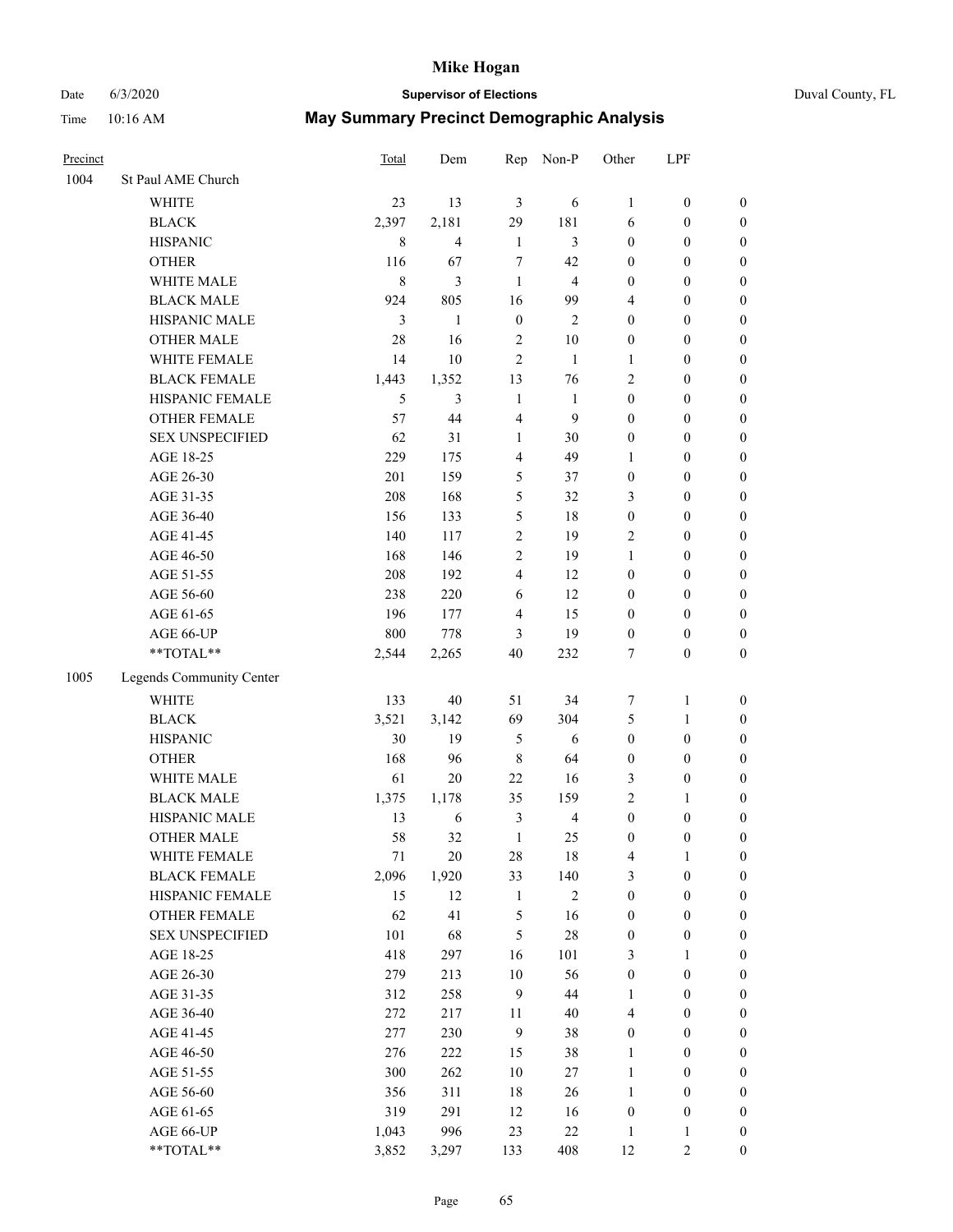# Date 6/3/2020 **Supervisor of Elections** Duval County, FL Time 10:16 AM **May Summary Precinct Demographic Analysis**

| Precinct |                                | <b>Total</b> | Dem    | Rep            | Non-P  | Other                   | LPF                     |                  |
|----------|--------------------------------|--------------|--------|----------------|--------|-------------------------|-------------------------|------------------|
| 1006     | Church of God - N Lane Ave     |              |        |                |        |                         |                         |                  |
|          | WHITE                          | 1,068        | 248    | 565            | 239    | 12                      | $\overline{\mathbf{4}}$ | 0                |
|          | <b>BLACK</b>                   | 779          | 640    | 32             | 104    | 3                       | $\boldsymbol{0}$        | 0                |
|          | <b>HISPANIC</b>                | 66           | 24     | 14             | 26     | $\boldsymbol{0}$        | $\mathfrak{2}$          | $\boldsymbol{0}$ |
|          | <b>OTHER</b>                   | 136          | 49     | $27\,$         | 59     | 1                       | $\boldsymbol{0}$        | $\boldsymbol{0}$ |
|          | WHITE MALE                     | 478          | 101    | 262            | 109    | 3                       | $\mathfrak{Z}$          | $\boldsymbol{0}$ |
|          | <b>BLACK MALE</b>              | 305          | 237    | 21             | 45     | $\sqrt{2}$              | $\boldsymbol{0}$        | $\boldsymbol{0}$ |
|          | HISPANIC MALE                  | 35           | 14     | 6              | 14     | $\boldsymbol{0}$        | $\mathbf{1}$            | $\boldsymbol{0}$ |
|          | <b>OTHER MALE</b>              | 57           | 16     | 14             | 27     | $\boldsymbol{0}$        | $\boldsymbol{0}$        | $\boldsymbol{0}$ |
|          | WHITE FEMALE                   | 575          | 146    | 295            | 124    | 9                       | $\mathbf{1}$            | $\boldsymbol{0}$ |
|          | <b>BLACK FEMALE</b>            | 459          | 392    | 11             | 55     | $\mathbf{1}$            | $\boldsymbol{0}$        | 0                |
|          | HISPANIC FEMALE                | 30           | 10     | $\tau$         | 12     | $\boldsymbol{0}$        | $\mathbf{1}$            | 0                |
|          | OTHER FEMALE                   | 50           | 23     | 10             | 16     | $\mathbf{1}$            | $\boldsymbol{0}$        | 0                |
|          | <b>SEX UNSPECIFIED</b>         | 60           | 22     | 12             | 26     | $\boldsymbol{0}$        | $\boldsymbol{0}$        | $\boldsymbol{0}$ |
|          | AGE 18-25                      | 217          | 107    | 33             | 71     | 4                       | $\sqrt{2}$              | $\boldsymbol{0}$ |
|          | AGE 26-30                      | 211          | 92     | 53             | 64     | 2                       | $\boldsymbol{0}$        | $\boldsymbol{0}$ |
|          | AGE 31-35                      | 190          | 94     | 46             | 46     | $\mathfrak{2}$          | $\sqrt{2}$              | $\boldsymbol{0}$ |
|          | AGE 36-40                      | 183          | 93     | 39             | 49     | $\mathbf{1}$            | $\mathbf{1}$            | $\boldsymbol{0}$ |
|          | AGE 41-45                      | 146          | 76     | 47             | 22     | $\mathbf{1}$            | $\boldsymbol{0}$        | $\boldsymbol{0}$ |
|          | AGE 46-50                      | 195          | 94     | 63             | 36     | $\overline{c}$          | $\boldsymbol{0}$        | $\boldsymbol{0}$ |
|          | AGE 51-55                      | 183          | 81     | 67             | 35     | $\boldsymbol{0}$        | $\boldsymbol{0}$        | 0                |
|          | AGE 56-60                      | 203          | 84     | 76             | 40     | 2                       | $\mathbf{1}$            | 0                |
|          | AGE 61-65                      | 162          | 72     | 56             | 32     | $\mathfrak{2}$          | $\boldsymbol{0}$        | 0                |
|          | AGE 66-UP                      | 359          | 168    | 158            | 33     | $\boldsymbol{0}$        | $\boldsymbol{0}$        | 0                |
|          | **TOTAL**                      | 2,049        | 961    | 638            | 428    | 16                      | 6                       | $\boldsymbol{0}$ |
| 1007     | Evangel Temple Assembly of God |              |        |                |        |                         |                         |                  |
|          | <b>WHITE</b>                   | 912          | 250    | 458            | 190    | 13                      | $\mathbf{1}$            | $\boldsymbol{0}$ |
|          | <b>BLACK</b>                   | 552          | 434    | 25             | 91     | $\overline{c}$          | $\boldsymbol{0}$        | $\boldsymbol{0}$ |
|          | <b>HISPANIC</b>                | 98           | 43     | 18             | 36     | $\mathbf{1}$            | $\boldsymbol{0}$        | $\boldsymbol{0}$ |
|          | <b>OTHER</b>                   | 135          | 50     | 34             | 51     | $\boldsymbol{0}$        | $\boldsymbol{0}$        | $\boldsymbol{0}$ |
|          | WHITE MALE                     | 409          | 109    | 215            | 79     | 6                       | $\boldsymbol{0}$        | $\boldsymbol{0}$ |
|          | <b>BLACK MALE</b>              | 207          | 144    | 16             | 46     | $\mathbf{1}$            | $\boldsymbol{0}$        | $\boldsymbol{0}$ |
|          | HISPANIC MALE                  | 38           | 12     | 9              | 16     | $\mathbf{1}$            | 0                       | $\boldsymbol{0}$ |
|          | <b>OTHER MALE</b>              | 38           | 13     | 11             | 14     | 0                       | $\boldsymbol{0}$        | $\boldsymbol{0}$ |
|          | WHITE FEMALE                   | 496          | 139    | 239            | 110    | 7                       | $\mathbf{1}$            | 0                |
|          | <b>BLACK FEMALE</b>            | 338          | 285    | $\,$ 8 $\,$    | 44     | $\mathbf{1}$            | $\boldsymbol{0}$        | 0                |
|          | HISPANIC FEMALE                | 60           | 31     | 9              | 20     | $\boldsymbol{0}$        | $\boldsymbol{0}$        | $\overline{0}$   |
|          | OTHER FEMALE                   | 68           | 26     | 19             | 23     | $\boldsymbol{0}$        | $\boldsymbol{0}$        | $\overline{0}$   |
|          | <b>SEX UNSPECIFIED</b>         | 43           | 18     | $\overline{9}$ | 16     | $\boldsymbol{0}$        | $\boldsymbol{0}$        | 0                |
|          | AGE 18-25                      | 189          | 88     | 35             | 65     | $\mathbf{1}$            | $\boldsymbol{0}$        | $\overline{0}$   |
|          | AGE 26-30                      | 171          | 82     | 35             | 52     | $\sqrt{2}$              | $\boldsymbol{0}$        | $\boldsymbol{0}$ |
|          | AGE 31-35                      | 155          | 77     | 34             | $40\,$ | 3                       | $\mathbf{1}$            | $\overline{0}$   |
|          | AGE 36-40                      | 144          | $80\,$ | 35             | 27     | $\sqrt{2}$              | $\boldsymbol{0}$        | 0                |
|          | AGE 41-45                      | 125          | 54     | $40\,$         | 31     | $\boldsymbol{0}$        | $\boldsymbol{0}$        | 0                |
|          | AGE 46-50                      | 121          | 43     | 37             | 39     | $\sqrt{2}$              | $\boldsymbol{0}$        | $\boldsymbol{0}$ |
|          | AGE 51-55                      | 138          | 56     | 51             | 27     | $\overline{\mathbf{4}}$ | $\boldsymbol{0}$        | $\boldsymbol{0}$ |
|          | AGE 56-60                      | 159          | 78     | 49             | 32     | $\boldsymbol{0}$        | $\boldsymbol{0}$        | $\boldsymbol{0}$ |
|          | AGE 61-65                      | 160          | 69     | 69             | 21     | $\mathbf{1}$            | $\boldsymbol{0}$        | $\overline{0}$   |
|          | AGE 66-UP                      | 335          | 150    | 150            | 34     | $\mathbf{1}$            | $\boldsymbol{0}$        | $\boldsymbol{0}$ |
|          | $**TOTAL**$                    | 1,697        | 777    | 535            | 368    | 16                      | $\mathbf{1}$            | $\boldsymbol{0}$ |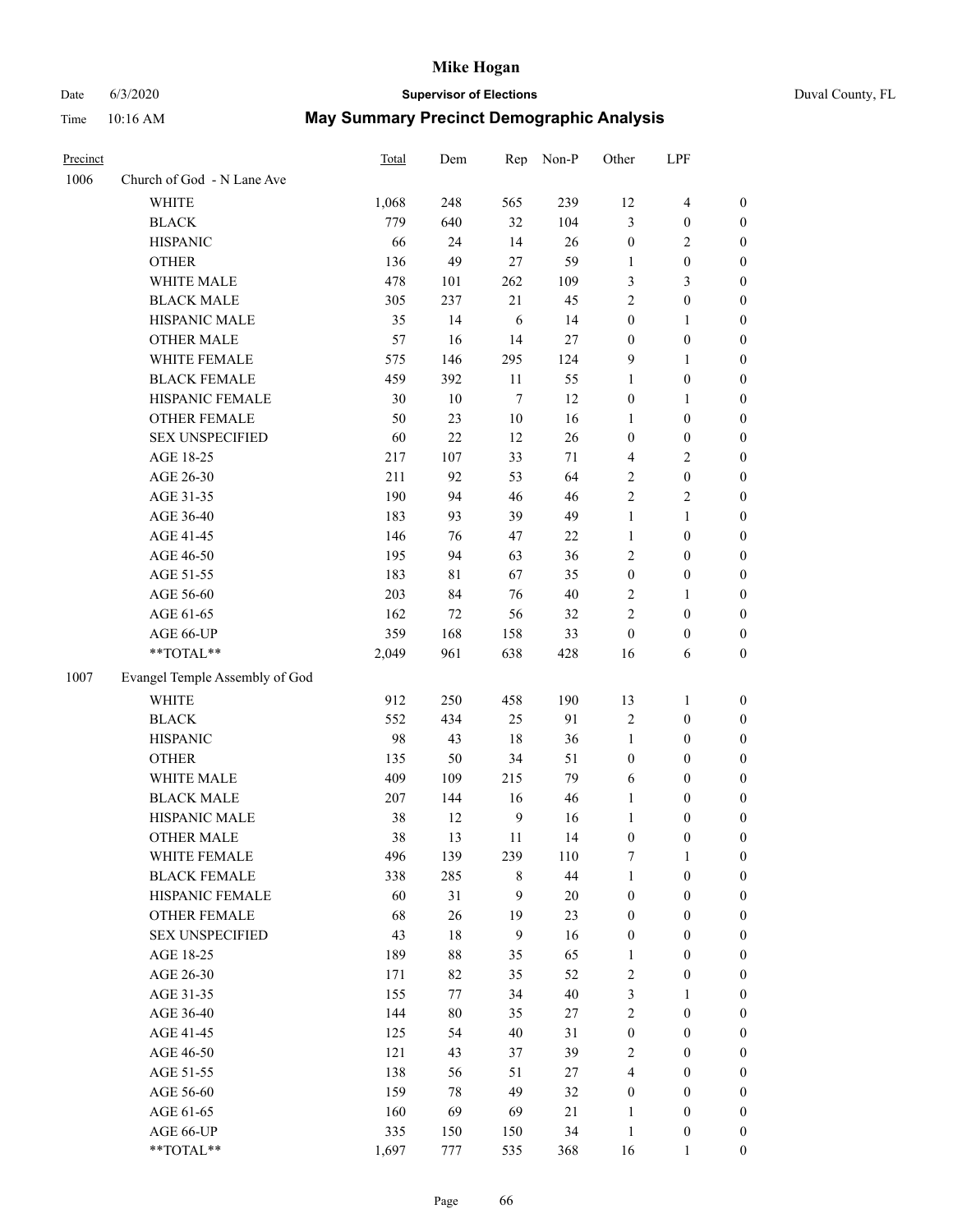# Date 6/3/2020 **Supervisor of Elections** Duval County, FL

| Precinct |                                 | <b>Total</b> | Dem    | Rep    | Non-P  | Other            | LPF              |                  |
|----------|---------------------------------|--------------|--------|--------|--------|------------------|------------------|------------------|
| 1008     | Mary Lena Gibbs Center          |              |        |        |        |                  |                  |                  |
|          | <b>WHITE</b>                    | 1,216        | 299    | 638    | 253    | 16               | 10               | 0                |
|          | <b>BLACK</b>                    | 2,080        | 1,702  | 73     | 297    | 8                | $\boldsymbol{0}$ | 0                |
|          | <b>HISPANIC</b>                 | 200          | 70     | 33     | 96     | $\mathbf{1}$     | $\boldsymbol{0}$ | $\boldsymbol{0}$ |
|          | <b>OTHER</b>                    | 371          | 116    | 102    | 149    | 3                | 1                | $\boldsymbol{0}$ |
|          | WHITE MALE                      | 559          | 109    | 309    | 127    | 8                | 6                | $\boldsymbol{0}$ |
|          | <b>BLACK MALE</b>               | 832          | 652    | 38     | 139    | 3                | $\boldsymbol{0}$ | $\boldsymbol{0}$ |
|          | HISPANIC MALE                   | 93           | $28\,$ | 21     | 43     | $\mathbf{1}$     | $\boldsymbol{0}$ | $\boldsymbol{0}$ |
|          | <b>OTHER MALE</b>               | 143          | 36     | 48     | 58     | $\mathbf{1}$     | $\boldsymbol{0}$ | $\boldsymbol{0}$ |
|          | WHITE FEMALE                    | 640          | 185    | 322    | 121    | 8                | $\overline{4}$   | $\boldsymbol{0}$ |
|          | <b>BLACK FEMALE</b>             | 1,212        | 1,024  | 34     | 149    | 5                | $\boldsymbol{0}$ | 0                |
|          | HISPANIC FEMALE                 | 102          | 41     | 12     | 49     | $\boldsymbol{0}$ | $\boldsymbol{0}$ | 0                |
|          | <b>OTHER FEMALE</b>             | 163          | 62     | 45     | 53     | 2                | $\mathbf{1}$     | $\boldsymbol{0}$ |
|          | <b>SEX UNSPECIFIED</b>          | 123          | 50     | 17     | 56     | $\boldsymbol{0}$ | $\boldsymbol{0}$ | $\boldsymbol{0}$ |
|          | AGE 18-25                       | 494          | 233    | $72\,$ | 181    | 6                | $\sqrt{2}$       | $\boldsymbol{0}$ |
|          | AGE 26-30                       | 369          | 195    | 53     | 120    | $\mathbf{1}$     | $\boldsymbol{0}$ | $\boldsymbol{0}$ |
|          | AGE 31-35                       | 378          | 206    | 68     | 94     | 6                | $\overline{4}$   | $\boldsymbol{0}$ |
|          | AGE 36-40                       | 370          | 227    | 47     | 91     | 5                | $\boldsymbol{0}$ | $\boldsymbol{0}$ |
|          | AGE 41-45                       | 327          | 185    | $70\,$ | 69     | $\overline{c}$   | $\mathbf{1}$     | $\boldsymbol{0}$ |
|          | AGE 46-50                       | 324          | 197    | 56     | 67     | $\overline{c}$   | $\sqrt{2}$       | $\boldsymbol{0}$ |
|          | AGE 51-55                       | 286          | 172    | 65     | 47     | $\mathbf{1}$     | $\mathbf{1}$     | 0                |
|          | AGE 56-60                       | 319          | 191    | 86     | 39     | 3                | $\boldsymbol{0}$ | 0                |
|          | AGE 61-65                       | 293          | 163    | 97     | 32     | $\mathbf{1}$     | $\boldsymbol{0}$ | 0                |
|          | AGE 66-UP                       | 707          | 418    | 232    | 55     | $\mathbf{1}$     | $\mathbf{1}$     | $\boldsymbol{0}$ |
|          | **TOTAL**                       | 3,867        | 2,187  | 846    | 795    | $28\,$           | 11               | $\boldsymbol{0}$ |
| 1009     | Oak Hill Church of the Nazarene |              |        |        |        |                  |                  |                  |
|          | <b>WHITE</b>                    | 939          | 214    | 533    | 181    | 5                | 6                | $\boldsymbol{0}$ |
|          | <b>BLACK</b>                    | 1,451        | 1,141  | 58     | 235    | 15               | $\sqrt{2}$       | $\boldsymbol{0}$ |
|          | <b>HISPANIC</b>                 | 191          | 86     | 43     | 61     | $\mathbf{1}$     | $\boldsymbol{0}$ | $\boldsymbol{0}$ |
|          | <b>OTHER</b>                    | 273          | $88\,$ | 71     | 111    | 2                | $\mathbf{1}$     | $\boldsymbol{0}$ |
|          | WHITE MALE                      | 422          | $80\,$ | 264    | 73     | 2                | 3                | $\boldsymbol{0}$ |
|          | <b>BLACK MALE</b>               | 589          | 443    | 26     | 115    | 4                | $\mathbf{1}$     | $\boldsymbol{0}$ |
|          | HISPANIC MALE                   | 101          | 44     | 25     | 31     | $\mathbf{1}$     | $\boldsymbol{0}$ | 0                |
|          | <b>OTHER MALE</b>               | 108          | 38     | 27     | 41     | $\mathbf{1}$     | $\mathbf{1}$     | 0                |
|          | WHITE FEMALE                    | 512          | 132    | 267    | 107    | 3                | 3                | 0                |
|          | <b>BLACK FEMALE</b>             | 838          | 680    | 32     | 115    | 10               | $\mathbf{1}$     | $\boldsymbol{0}$ |
|          | HISPANIC FEMALE                 | 85           | $40\,$ | 17     | $28\,$ | $\boldsymbol{0}$ | $\boldsymbol{0}$ | $\overline{0}$   |
|          | <b>OTHER FEMALE</b>             | 127          | 43     | 40     | $44\,$ | $\boldsymbol{0}$ | $\boldsymbol{0}$ | $\overline{0}$   |
|          | <b>SEX UNSPECIFIED</b>          | $72\,$       | 29     | 7      | 34     | 2                | $\boldsymbol{0}$ | 0                |
|          | AGE 18-25                       | 367          | 171    | 49     | 142    | 5                | $\boldsymbol{0}$ | 0                |
|          | AGE 26-30                       | 265          | 141    | 38     | $80\,$ | 4                | $\sqrt{2}$       | 0                |
|          | AGE 31-35                       | 249          | 135    | 45     | 65     | $\mathbf{1}$     | $\mathfrak{Z}$   | 0                |
|          | AGE 36-40                       | 230          | 139    | 38     | 51     | 2                | $\boldsymbol{0}$ | 0                |
|          | AGE 41-45                       | 264          | 163    | 54     | 43     | 3                | 1                | 0                |
|          | AGE 46-50                       | 269          | 153    | 69     | 45     | 2                | $\boldsymbol{0}$ | 0                |
|          | AGE 51-55                       | 233          | 142    | 53     | 37     | $\mathbf{1}$     | $\boldsymbol{0}$ | 0                |
|          | AGE 56-60                       | 263          | 127    | 88     | 45     | 3                | $\boldsymbol{0}$ | $\overline{0}$   |
|          | AGE 61-65                       | 249          | 119    | 93     | 36     | $\mathbf{1}$     | $\boldsymbol{0}$ | $\overline{0}$   |
|          | AGE 66-UP                       | 465          | 239    | 178    | $44\,$ | $\mathbf{1}$     | 3                | 0                |
|          | **TOTAL**                       | 2,854        | 1,529  | 705    | 588    | 23               | $\mathbf{9}$     | $\boldsymbol{0}$ |
|          |                                 |              |        |        |        |                  |                  |                  |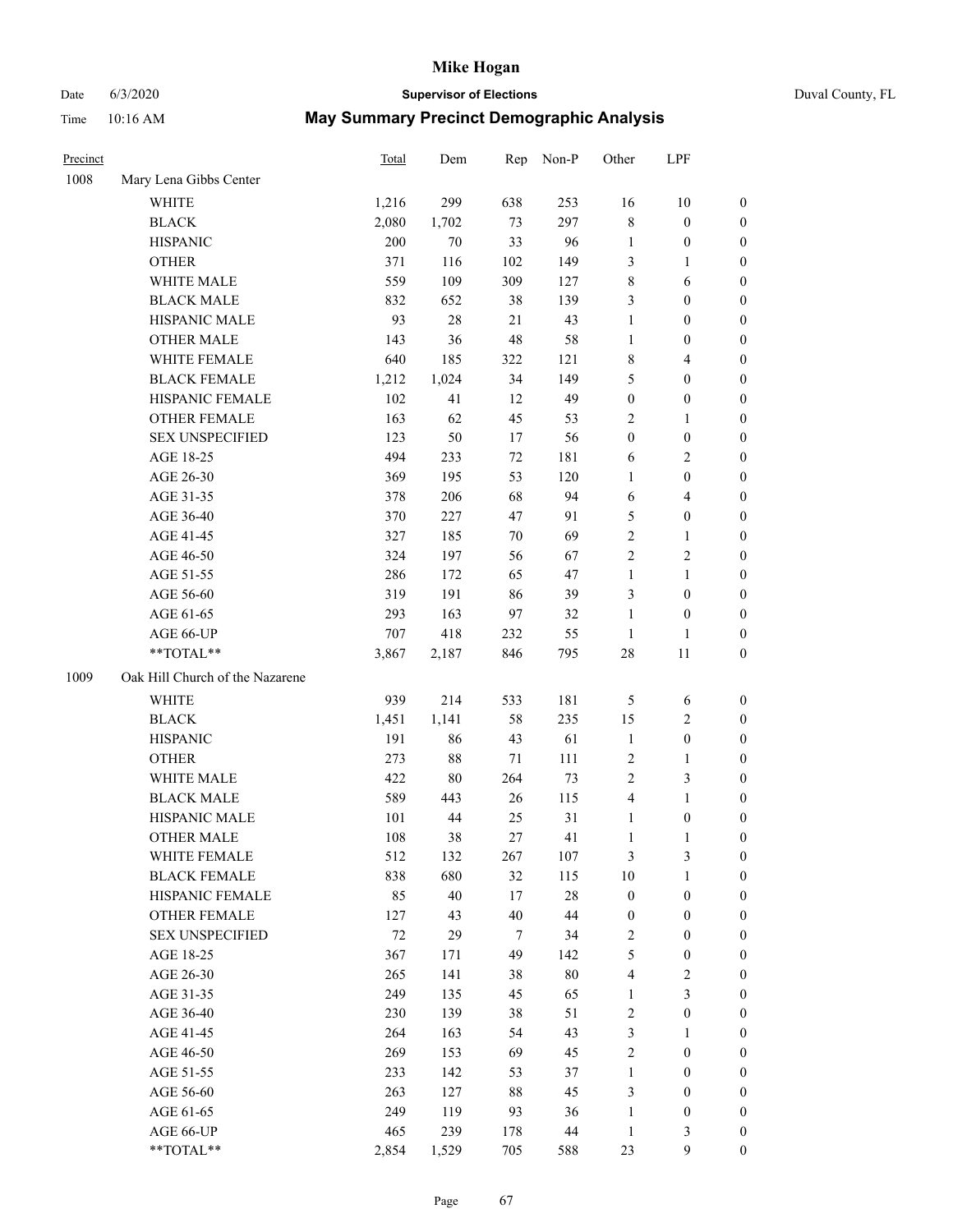# Date 6/3/2020 **Supervisor of Elections** Duval County, FL

| Precinct |                             | <b>Total</b> | Dem                     |              | Rep Non-P | Other            | LPF              |                  |
|----------|-----------------------------|--------------|-------------------------|--------------|-----------|------------------|------------------|------------------|
| 1010     | Sweetwater Church of Christ |              |                         |              |           |                  |                  |                  |
|          | <b>WHITE</b>                | 1,344        | 317                     | 697          | 304       | 21               | $\mathfrak s$    | 0                |
|          | <b>BLACK</b>                | 720          | 579                     | 24           | 108       | 8                | $\mathbf{1}$     | 0                |
|          | <b>HISPANIC</b>             | 134          | 61                      | 30           | 39        | 3                | $\mathbf{1}$     | $\boldsymbol{0}$ |
|          | <b>OTHER</b>                | 205          | 73                      | 44           | 86        | $\overline{c}$   | $\boldsymbol{0}$ | $\boldsymbol{0}$ |
|          | WHITE MALE                  | 604          | 120                     | 330          | 144       | 7                | $\mathfrak{Z}$   | $\boldsymbol{0}$ |
|          | <b>BLACK MALE</b>           | 291          | 214                     | 14           | 57        | 5                | $\mathbf{1}$     | $\boldsymbol{0}$ |
|          | HISPANIC MALE               | 66           | 23                      | 16           | 25        | $\mathbf{1}$     | $\mathbf{1}$     | $\boldsymbol{0}$ |
|          | <b>OTHER MALE</b>           | 76           | $30\,$                  | 15           | 29        | $\mathfrak{2}$   | $\boldsymbol{0}$ | $\boldsymbol{0}$ |
|          | WHITE FEMALE                | 727          | 193                     | 362          | 157       | 13               | $\sqrt{2}$       | $\boldsymbol{0}$ |
|          | <b>BLACK FEMALE</b>         | 421          | 359                     | $\mathbf{9}$ | 50        | 3                | $\boldsymbol{0}$ | 0                |
|          | HISPANIC FEMALE             | 63           | 34                      | 14           | 13        | $\overline{2}$   | $\boldsymbol{0}$ | 0                |
|          | <b>OTHER FEMALE</b>         | 91           | 33                      | 24           | 34        | $\boldsymbol{0}$ | $\boldsymbol{0}$ | $\boldsymbol{0}$ |
|          | <b>SEX UNSPECIFIED</b>      | 64           | 24                      | 11           | $28\,$    | $\mathbf{1}$     | $\boldsymbol{0}$ | $\boldsymbol{0}$ |
|          | AGE 18-25                   | 296          | 124                     | 37           | 127       | 8                | $\boldsymbol{0}$ | $\boldsymbol{0}$ |
|          | AGE 26-30                   | 220          | 93                      | 55           | 66        | 2                | $\overline{4}$   | $\boldsymbol{0}$ |
|          | AGE 31-35                   | 202          | 86                      | 50           | 63        | 3                | $\boldsymbol{0}$ | $\boldsymbol{0}$ |
|          | AGE 36-40                   | 181          | 85                      | 44           | 49        | $\mathbf{1}$     | $\sqrt{2}$       | $\boldsymbol{0}$ |
|          | AGE 41-45                   | 196          | $88\,$                  | 54           | 50        | 4                | $\boldsymbol{0}$ | $\boldsymbol{0}$ |
|          | AGE 46-50                   | 199          | 101                     | 60           | 34        | 4                | $\boldsymbol{0}$ | $\boldsymbol{0}$ |
|          | AGE 51-55                   | 207          | 99                      | 77           | 27        | 4                | $\boldsymbol{0}$ | $\boldsymbol{0}$ |
|          | AGE 56-60                   | 224          | 83                      | 102          | 39        | $\boldsymbol{0}$ | $\boldsymbol{0}$ | 0                |
|          | AGE 61-65                   | 217          | 88                      | 93           | 33        | 3                | $\boldsymbol{0}$ | 0                |
|          | AGE 66-UP                   | 461          | 183                     | 223          | 49        | 5                | $\mathbf{1}$     | $\boldsymbol{0}$ |
|          | **TOTAL**                   | 2,403        | 1,030                   | 795          | 537       | 34               | $\boldsymbol{7}$ | $\boldsymbol{0}$ |
| 1011     | Teamsters 512               |              |                         |              |           |                  |                  |                  |
|          | <b>WHITE</b>                | 1,037        | 221                     | 612          | 195       | 4                | $\mathfrak s$    | $\boldsymbol{0}$ |
|          | <b>BLACK</b>                | 303          | 232                     | 14           | 55        | $\mathbf{1}$     | $\mathbf{1}$     | $\boldsymbol{0}$ |
|          | <b>HISPANIC</b>             | 54           | 25                      | 12           | 16        | $\mathbf{1}$     | $\boldsymbol{0}$ | $\boldsymbol{0}$ |
|          | <b>OTHER</b>                | 54           | $10\,$                  | 23           | $21\,$    | $\boldsymbol{0}$ | $\boldsymbol{0}$ | $\boldsymbol{0}$ |
|          | WHITE MALE                  | 472          | 90                      | 293          | 83        | 3                | 3                | $\boldsymbol{0}$ |
|          | <b>BLACK MALE</b>           | 120          | 83                      | 6            | 29        | $\mathbf{1}$     | $\mathbf{1}$     | $\boldsymbol{0}$ |
|          | HISPANIC MALE               | 24           | 11                      | 7            | 6         | $\boldsymbol{0}$ | $\boldsymbol{0}$ | 0                |
|          | <b>OTHER MALE</b>           | 18           | $\overline{\mathbf{4}}$ | 8            | 6         | $\boldsymbol{0}$ | $\boldsymbol{0}$ | 0                |
|          | WHITE FEMALE                | 544          | 125                     | 313          | 104       | 0                | $\overline{c}$   | 0                |
|          | <b>BLACK FEMALE</b>         | 176          | 146                     | 6            | 24        | $\boldsymbol{0}$ | $\boldsymbol{0}$ | $\overline{0}$   |
|          | HISPANIC FEMALE             | 30           | 14                      | 5            | $10\,$    | $\mathbf{1}$     | $\boldsymbol{0}$ | $\overline{0}$   |
|          | OTHER FEMALE                | 26           | $\mathfrak{S}$          | 11           | $10\,$    | $\boldsymbol{0}$ | $\boldsymbol{0}$ | $\overline{0}$   |
|          | <b>SEX UNSPECIFIED</b>      | 38           | $10\,$                  | 12           | 15        | $\mathbf{1}$     | $\boldsymbol{0}$ | 0                |
|          | AGE 18-25                   | 117          | 32                      | 43           | 41        | $\mathbf{1}$     | $\boldsymbol{0}$ | 0                |
|          | AGE 26-30                   | 131          | 44                      | 39           | 45        | 2                | $\mathbf{1}$     | 0                |
|          | AGE 31-35                   | 112          | 37                      | 48           | 25        | $\mathbf{1}$     | $\mathbf{1}$     | 0                |
|          | AGE 36-40                   | 125          | 48                      | 53           | 24        | $\boldsymbol{0}$ | $\boldsymbol{0}$ | 0                |
|          | AGE 41-45                   | 115          | 42                      | 48           | 24        | $\boldsymbol{0}$ | $\mathbf{1}$     | 0                |
|          | AGE 46-50                   | 132          | 38                      | 61           | 31        | 0                | $\sqrt{2}$       | 0                |
|          | AGE 51-55                   | 120          | 52                      | 46           | 21        | $\boldsymbol{0}$ | $\mathbf{1}$     | $\overline{0}$   |
|          | AGE 56-60                   | 151          | 57                      | 64           | 29        | 1                | $\boldsymbol{0}$ | $\overline{0}$   |
|          | AGE 61-65                   | 137          | 36                      | 76           | 24        | $\mathbf{1}$     | $\boldsymbol{0}$ | $\overline{0}$   |
|          | AGE 66-UP                   | 308          | 102                     | 183          | 23        | $\boldsymbol{0}$ | $\boldsymbol{0}$ | 0                |
|          | **TOTAL**                   | 1,448        | 488                     | 661          | 287       | 6                | 6                | $\boldsymbol{0}$ |
|          |                             |              |                         |              |           |                  |                  |                  |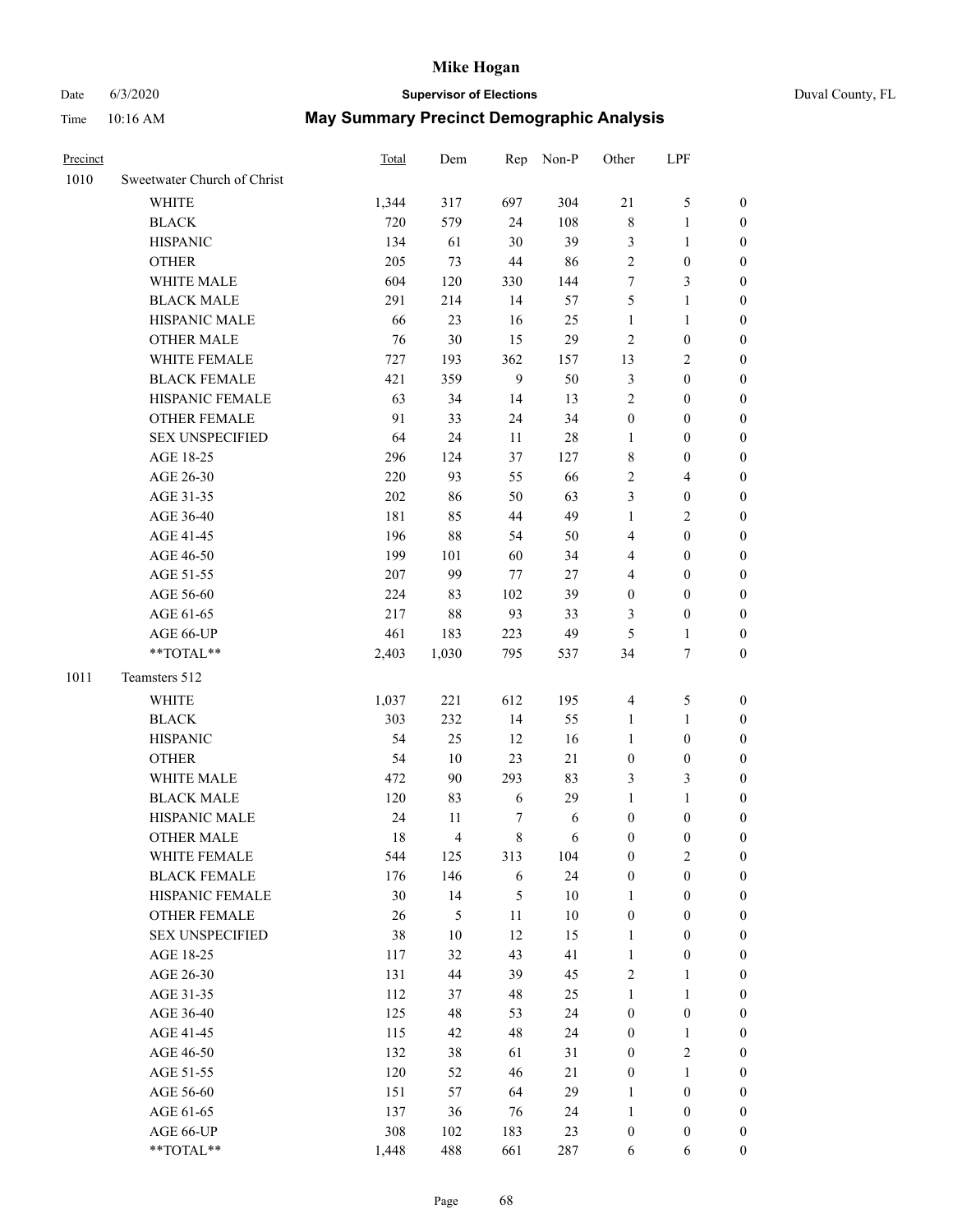# Date 6/3/2020 **Supervisor of Elections**

|  | Duval County, FL |  |
|--|------------------|--|
|--|------------------|--|

| Precinct |                                                             | Total  | Dem              |     | Rep Non-P | Other            | LPF              |                  |
|----------|-------------------------------------------------------------|--------|------------------|-----|-----------|------------------|------------------|------------------|
| 1012     | Gregory West Apartments                                     |        |                  |     |           |                  |                  |                  |
|          | <b>WHITE</b>                                                | 709    | 186              | 327 | 191       | $\overline{4}$   | $\mathbf{1}$     | 0                |
|          | <b>BLACK</b>                                                | 1,776  | 1,427            | 66  | 276       | 7                | $\boldsymbol{0}$ | 0                |
|          | <b>HISPANIC</b>                                             | 319    | 167              | 39  | 111       | $\mathbf{2}$     | $\boldsymbol{0}$ | $\boldsymbol{0}$ |
|          | <b>OTHER</b>                                                | 314    | 99               | 63  | 150       | 2                | $\boldsymbol{0}$ | $\boldsymbol{0}$ |
|          | WHITE MALE                                                  | 306    | 49               | 163 | 92        | 1                | $\mathbf{1}$     | $\boldsymbol{0}$ |
|          | <b>BLACK MALE</b>                                           | 620    | 456              | 40  | 121       | 3                | $\boldsymbol{0}$ | $\boldsymbol{0}$ |
|          | HISPANIC MALE                                               | 141    | 58               | 20  | 61        | $\overline{c}$   | $\boldsymbol{0}$ | $\boldsymbol{0}$ |
|          | <b>OTHER MALE</b>                                           | 110    | 31               | 24  | 53        | 2                | $\boldsymbol{0}$ | $\boldsymbol{0}$ |
|          | WHITE FEMALE                                                | 388    | 134              | 161 | 90        | 3                | $\boldsymbol{0}$ | $\boldsymbol{0}$ |
|          | <b>BLACK FEMALE</b>                                         | 1,132  | 953              | 26  | 149       | 4                | $\boldsymbol{0}$ | $\boldsymbol{0}$ |
|          | HISPANIC FEMALE                                             | 168    | 102              | 18  | 48        | 0                | $\boldsymbol{0}$ | 0                |
|          | OTHER FEMALE                                                | 163    | 60               | 34  | 69        | 0                | $\boldsymbol{0}$ | 0                |
|          | <b>SEX UNSPECIFIED</b>                                      | $90\,$ | 36               | 9   | 45        | $\boldsymbol{0}$ | $\boldsymbol{0}$ | $\boldsymbol{0}$ |
|          | AGE 18-25                                                   | 447    | 247              | 36  | 158       | 6                | $\boldsymbol{0}$ | $\boldsymbol{0}$ |
|          | AGE 26-30                                                   | 345    | 199              | 36  | 108       | 2                | $\boldsymbol{0}$ | $\boldsymbol{0}$ |
|          | AGE 31-35                                                   | 359    | 229              | 34  | 95        | 1                | $\boldsymbol{0}$ | $\boldsymbol{0}$ |
|          | AGE 36-40                                                   | 339    | 223              | 32  | 82        | 2                | $\boldsymbol{0}$ | $\boldsymbol{0}$ |
|          | AGE 41-45                                                   | 271    | 177              | 32  | 61        | $\boldsymbol{0}$ | $\mathbf{1}$     | $\boldsymbol{0}$ |
|          | AGE 46-50                                                   | 269    | 176              | 49  | 44        | 0                | $\boldsymbol{0}$ | $\boldsymbol{0}$ |
|          | AGE 51-55                                                   | 246    | 152              | 48  | 46        | $\boldsymbol{0}$ | $\boldsymbol{0}$ | 0                |
|          | AGE 56-60                                                   | 245    | 137              | 59  | 46        | 3                | $\boldsymbol{0}$ | 0                |
|          | AGE 61-65                                                   | 220    | 133              | 49  | 38        | $\boldsymbol{0}$ | $\boldsymbol{0}$ | $\boldsymbol{0}$ |
|          | AGE 66-UP                                                   | 377    | 206              | 120 | 50        | $\mathbf{1}$     | $\boldsymbol{0}$ | $\boldsymbol{0}$ |
|          | $\mathrm{*}\mathrm{*} \mathrm{TOTAL} \mathrm{*} \mathrm{*}$ | 3,118  | 1,879            | 495 | 728       | 15               | $\mathbf{1}$     | $\boldsymbol{0}$ |
| 1013     | Cedar Creek Baptist Church                                  |        |                  |     |           |                  |                  |                  |
|          | <b>WHITE</b>                                                | 808    | 191              | 474 | 129       | 8                | 6                | $\boldsymbol{0}$ |
|          | <b>BLACK</b>                                                | 484    | 384              | 13  | 84        | 3                | $\boldsymbol{0}$ | $\boldsymbol{0}$ |
|          | <b>HISPANIC</b>                                             | 82     | 35               | 15  | 30        | $\overline{c}$   | $\boldsymbol{0}$ | $\boldsymbol{0}$ |
|          | <b>OTHER</b>                                                | 74     | $21\,$           | 19  | 34        | $\boldsymbol{0}$ | $\boldsymbol{0}$ | $\boldsymbol{0}$ |
|          | WHITE MALE                                                  | 372    | 81               | 219 | 63        | 3                | 6                | $\boldsymbol{0}$ |
|          | <b>BLACK MALE</b>                                           | 168    | 122              | 7   | 36        | 3                | $\boldsymbol{0}$ | $\boldsymbol{0}$ |
|          | HISPANIC MALE                                               | 29     | $\boldsymbol{9}$ | 6   | 13        | 1                | $\boldsymbol{0}$ | $\boldsymbol{0}$ |
|          | <b>OTHER MALE</b>                                           | 28     | 6                | 7   | 15        | 0                | $\boldsymbol{0}$ | $\boldsymbol{0}$ |
|          | WHITE FEMALE                                                | 430    | 108              | 251 | 66        | 5                | $\boldsymbol{0}$ | 0                |
|          | <b>BLACK FEMALE</b>                                         | 303    | 252              | 6   | 45        | $\boldsymbol{0}$ | $\boldsymbol{0}$ | $\boldsymbol{0}$ |
|          | HISPANIC FEMALE                                             | 51     | 25               | 9   | 16        | 1                | $\boldsymbol{0}$ | $\overline{0}$   |
|          | <b>OTHER FEMALE</b>                                         | 27     | $\boldsymbol{7}$ | 8   | 12        | $\boldsymbol{0}$ | $\boldsymbol{0}$ | $\overline{0}$   |
|          | <b>SEX UNSPECIFIED</b>                                      | $40\,$ | $21\,$           | 8   | 11        | $\boldsymbol{0}$ | $\boldsymbol{0}$ | 0                |
|          | AGE 18-25                                                   | 161    | 65               | 47  | 45        | 4                | $\boldsymbol{0}$ | $\overline{0}$   |
|          | AGE 26-30                                                   | 174    | 85               | 38  | 46        | 5                | $\boldsymbol{0}$ | $\overline{0}$   |
|          | AGE 31-35                                                   | 131    | 55               | 37  | 35        | 1                | $\mathfrak{Z}$   | 0                |
|          | AGE 36-40                                                   | 125    | 57               | 38  | 30        | $\boldsymbol{0}$ | $\boldsymbol{0}$ | 0                |
|          | AGE 41-45                                                   | 105    | 54               | 20  | 30        | $\boldsymbol{0}$ | $\mathbf{1}$     | 0                |
|          | AGE 46-50                                                   | 115    | 59               | 34  | 19        | $\mathbf{1}$     | $\sqrt{2}$       | $\boldsymbol{0}$ |
|          | AGE 51-55                                                   | 119    | 52               | 46  | $21\,$    | $\boldsymbol{0}$ | $\boldsymbol{0}$ | $\overline{0}$   |
|          | AGE 56-60                                                   | 127    | 51               | 54  | $21\,$    | $\mathbf{1}$     | $\boldsymbol{0}$ | $\overline{0}$   |
|          | AGE 61-65                                                   | 109    | 53               | 43  | 13        | $\boldsymbol{0}$ | $\boldsymbol{0}$ | $\overline{0}$   |
|          | AGE 66-UP                                                   | 282    | 100              | 164 | 17        | $\mathbf{1}$     | $\boldsymbol{0}$ | 0                |
|          | **TOTAL**                                                   | 1,448  | 631              | 521 | 277       | 13               | 6                | $\overline{0}$   |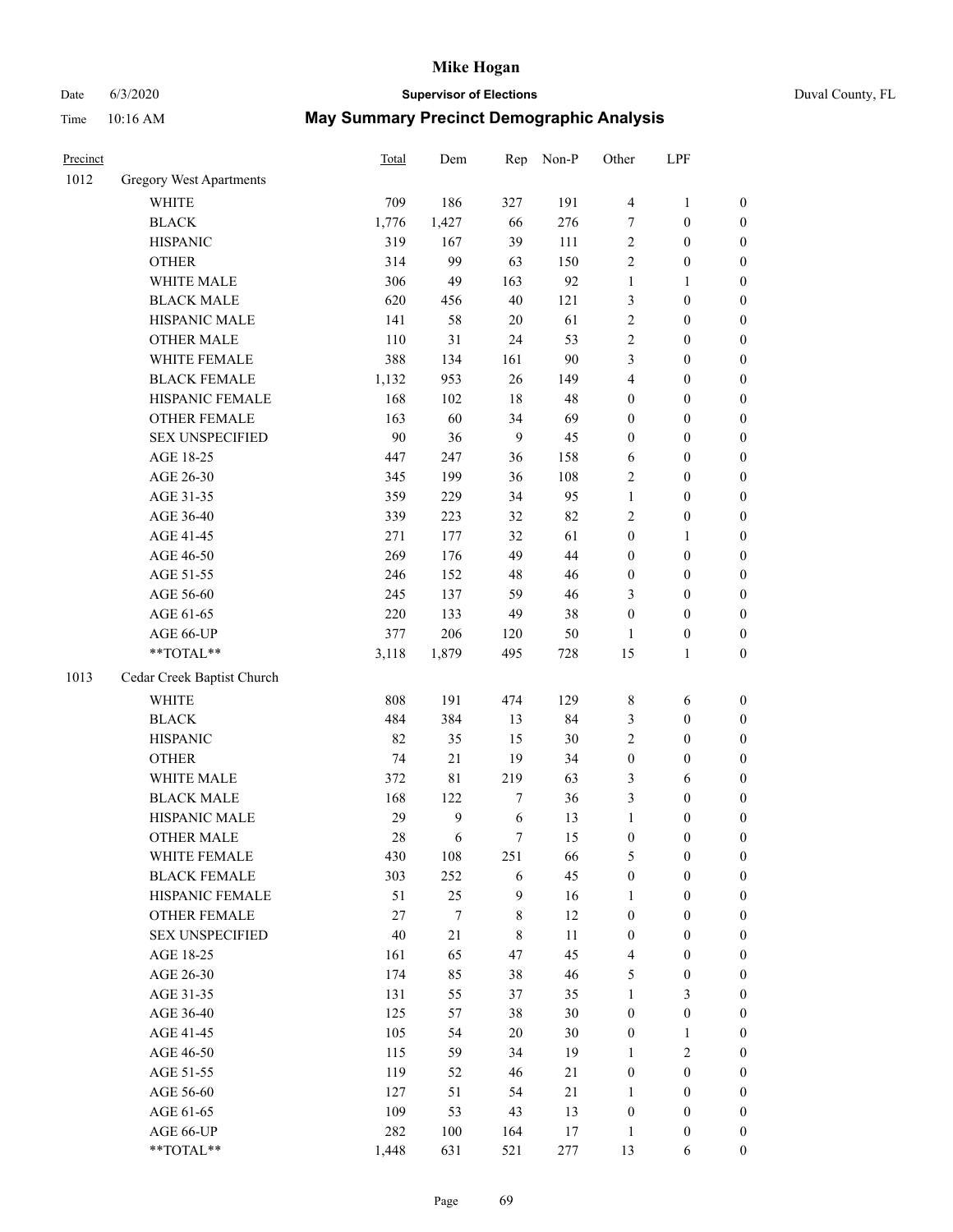# Date 6/3/2020 **Supervisor of Elections** Duval County, FL

| Precinct |                             | Total | Dem   | Rep    | Non-P | Other            | LPF              |                  |
|----------|-----------------------------|-------|-------|--------|-------|------------------|------------------|------------------|
| 1014     | McGirts Creek Regional Park |       |       |        |       |                  |                  |                  |
|          | <b>WHITE</b>                | 1,301 | 328   | 649    | 302   | 16               | 6                | 0                |
|          | <b>BLACK</b>                | 1,781 | 1,462 | 52     | 247   | 16               | $\overline{4}$   | 0                |
|          | <b>HISPANIC</b>             | 246   | 97    | 43     | 102   | 4                | $\boldsymbol{0}$ | $\boldsymbol{0}$ |
|          | <b>OTHER</b>                | 337   | 111   | 95     | 126   | 4                | 1                | $\boldsymbol{0}$ |
|          | WHITE MALE                  | 626   | 141   | 325    | 145   | 9                | 6                | $\boldsymbol{0}$ |
|          | <b>BLACK MALE</b>           | 733   | 557   | 32     | 133   | 9                | $\sqrt{2}$       | $\boldsymbol{0}$ |
|          | HISPANIC MALE               | 107   | 35    | 26     | 44    | 2                | $\boldsymbol{0}$ | $\boldsymbol{0}$ |
|          | <b>OTHER MALE</b>           | 127   | 39    | $40\,$ | 48    | $\boldsymbol{0}$ | $\boldsymbol{0}$ | $\boldsymbol{0}$ |
|          | WHITE FEMALE                | 664   | 185   | 317    | 155   | 7                | $\boldsymbol{0}$ | $\boldsymbol{0}$ |
|          | <b>BLACK FEMALE</b>         | 1,018 | 880   | 19     | 110   | 7                | $\sqrt{2}$       | $\boldsymbol{0}$ |
|          | HISPANIC FEMALE             | 133   | 58    | 16     | 57    | $\overline{c}$   | $\boldsymbol{0}$ | $\boldsymbol{0}$ |
|          | OTHER FEMALE                | 157   | 59    | 47     | 46    | 4                | $\mathbf{1}$     | $\boldsymbol{0}$ |
|          | <b>SEX UNSPECIFIED</b>      | 100   | 44    | 17     | 39    | $\boldsymbol{0}$ | $\boldsymbol{0}$ | $\boldsymbol{0}$ |
|          | AGE 18-25                   | 421   | 219   | 58     | 134   | 7                | $\mathfrak{Z}$   | $\boldsymbol{0}$ |
|          | AGE 26-30                   | 375   | 173   | 67     | 127   | 6                | $\sqrt{2}$       | $\boldsymbol{0}$ |
|          | AGE 31-35                   | 342   | 172   | 58     | 105   | 7                | $\boldsymbol{0}$ | $\boldsymbol{0}$ |
|          | AGE 36-40                   | 298   | 181   | 40     | 74    | $\overline{c}$   | $\mathbf{1}$     | $\boldsymbol{0}$ |
|          | AGE 41-45                   | 273   | 157   | 42     | 66    | 8                | $\boldsymbol{0}$ | $\boldsymbol{0}$ |
|          | AGE 46-50                   | 315   | 188   | 76     | 46    | 3                | $\sqrt{2}$       | $\boldsymbol{0}$ |
|          | AGE 51-55                   | 333   | 195   | 68     | 66    | $\overline{c}$   | $\sqrt{2}$       | $\boldsymbol{0}$ |
|          | AGE 56-60                   | 318   | 185   | 83     | 49    | $\mathbf{1}$     | $\boldsymbol{0}$ | $\boldsymbol{0}$ |
|          | AGE 61-65                   | 298   | 171   | 89     | 37    | $\boldsymbol{0}$ | 1                | $\boldsymbol{0}$ |
|          | AGE 66-UP                   | 692   | 357   | 258    | 73    | 4                | $\boldsymbol{0}$ | $\boldsymbol{0}$ |
|          | $**TOTAL**$                 | 3,665 | 1,998 | 839    | 777   | 40               | $11\,$           | $\boldsymbol{0}$ |
| 1015     | River City Community Church |       |       |        |       |                  |                  |                  |
|          | <b>WHITE</b>                | 1,241 | 312   | 650    | 260   | 15               | $\overline{4}$   | $\boldsymbol{0}$ |
|          | <b>BLACK</b>                | 1,239 | 1,011 | 30     | 184   | 14               | $\boldsymbol{0}$ | $\boldsymbol{0}$ |
|          | <b>HISPANIC</b>             | 212   | 97    | 40     | 71    | 2                | $\mathbf{2}$     | $\boldsymbol{0}$ |
|          | <b>OTHER</b>                | 343   | 105   | 98     | 135   | 5                | $\boldsymbol{0}$ | $\boldsymbol{0}$ |
|          | WHITE MALE                  | 597   | 117   | 327    | 140   | $10\,$           | 3                | $\boldsymbol{0}$ |
|          | <b>BLACK MALE</b>           | 517   | 412   | 16     | 83    | 6                | $\boldsymbol{0}$ | $\boldsymbol{0}$ |
|          | HISPANIC MALE               | 90    | 39    | $20\,$ | 29    | 1                | 1                | $\boldsymbol{0}$ |
|          | <b>OTHER MALE</b>           | 135   | 35    | 49     | 50    | $\mathbf{1}$     | $\boldsymbol{0}$ | $\boldsymbol{0}$ |
|          | WHITE FEMALE                | 629   | 192   | 317    | 114   | 5                | 1                | 0                |
|          | <b>BLACK FEMALE</b>         | 696   | 580   | 14     | 95    | 7                | $\boldsymbol{0}$ | $\overline{0}$   |
|          | HISPANIC FEMALE             | 118   | 58    | 19     | 39    | 1                | $\mathbf{1}$     | $\overline{0}$   |
|          | OTHER FEMALE                | 164   | 56    | 42     | 63    | 3                | $\boldsymbol{0}$ | $\overline{0}$   |
|          | <b>SEX UNSPECIFIED</b>      | 89    | 36    | 14     | 37    | 2                | $\boldsymbol{0}$ | 0                |
|          | AGE 18-25                   | 372   | 168   | 60     | 134   | 9                | $\mathbf{1}$     | 0                |
|          | AGE 26-30                   | 286   | 141   | 66     | 70    | 8                | $\mathbf{1}$     | 0                |
|          | AGE 31-35                   | 268   | 143   | 42     | 76    | 5                | $\sqrt{2}$       | 0                |
|          | AGE 36-40                   | 275   | 149   | 44     | 81    | $\boldsymbol{0}$ | $\mathbf{1}$     | 0                |
|          | AGE 41-45                   | 228   | 117   | 56     | 52    | 3                | $\boldsymbol{0}$ | 0                |
|          | AGE 46-50                   | 252   | 139   | 63     | 49    | 1                | $\boldsymbol{0}$ | 0                |
|          | AGE 51-55                   | 242   | 136   | 60     | 46    | $\boldsymbol{0}$ | $\boldsymbol{0}$ | 0                |
|          | AGE 56-60                   | 294   | 148   | 91     | 50    | 5                | $\boldsymbol{0}$ | $\overline{0}$   |
|          | AGE 61-65                   | 288   | 148   | 103    | 36    | 1                | $\boldsymbol{0}$ | $\overline{0}$   |
|          | AGE 66-UP                   | 530   | 236   | 233    | 56    | 4                | $\mathbf{1}$     | 0                |
|          | **TOTAL**                   | 3,035 | 1,525 | 818    | 650   | 36               | 6                | $\boldsymbol{0}$ |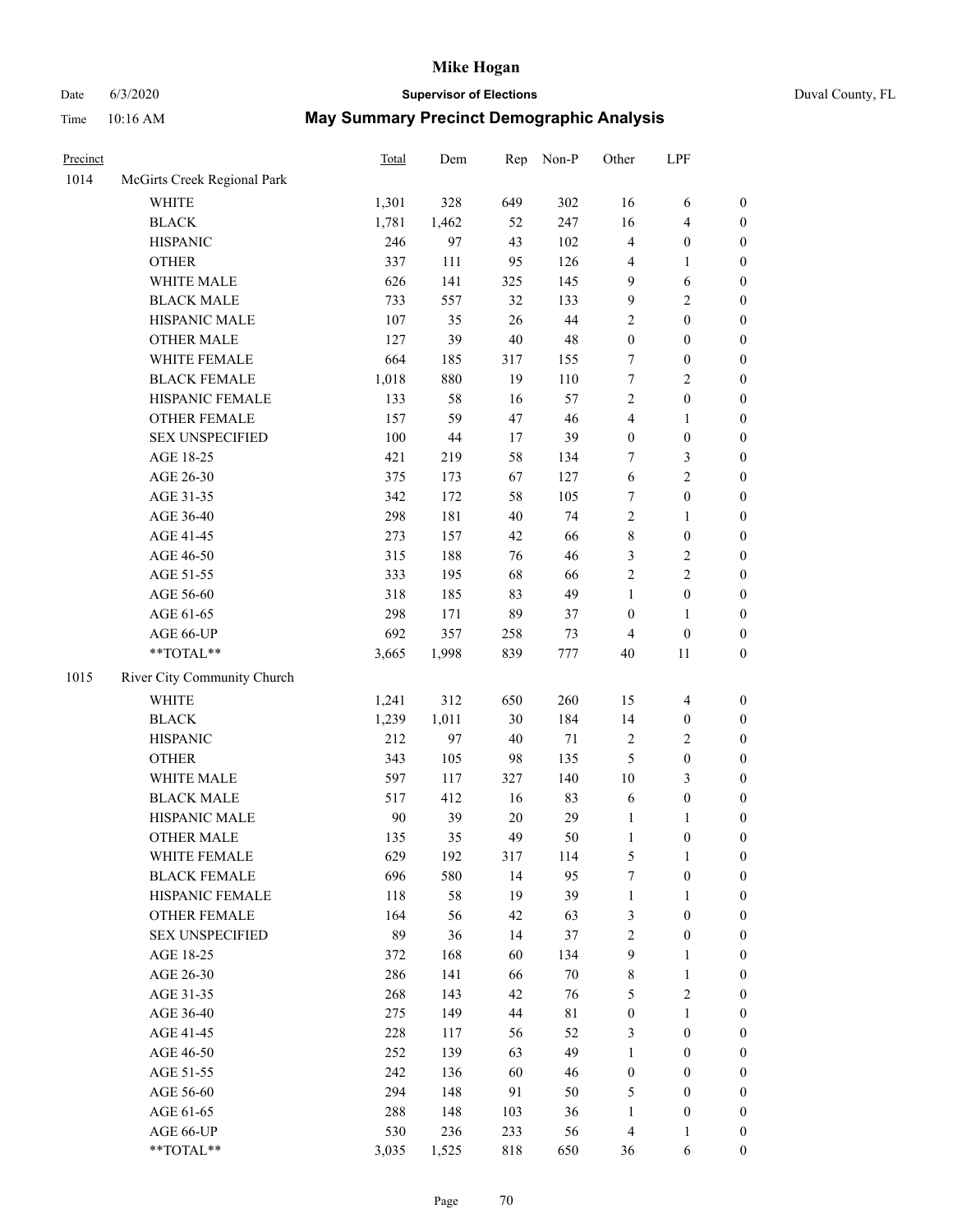# Date 6/3/2020 **Supervisor of Elections** Duval County, FL

| Precinct |                         | Total  | Dem              | Rep                     | Non-P            | Other            | LPF              |                  |
|----------|-------------------------|--------|------------------|-------------------------|------------------|------------------|------------------|------------------|
| 1016     | Argyle Church of Christ |        |                  |                         |                  |                  |                  |                  |
|          | <b>WHITE</b>            | 850    | 182              | 443                     | 215              | $\overline{4}$   | 6                | 0                |
|          | <b>BLACK</b>            | 791    | 609              | 39                      | 135              | 8                | $\boldsymbol{0}$ | 0                |
|          | <b>HISPANIC</b>         | 171    | 53               | 44                      | 72               | $\mathbf{1}$     | $\mathbf{1}$     | $\boldsymbol{0}$ |
|          | <b>OTHER</b>            | 230    | 80               | 69                      | 80               | $\boldsymbol{0}$ | $\mathbf{1}$     | $\boldsymbol{0}$ |
|          | WHITE MALE              | 398    | 79               | 214                     | 98               | 1                | 6                | $\boldsymbol{0}$ |
|          | <b>BLACK MALE</b>       | 318    | 218              | 23                      | 73               | 4                | $\boldsymbol{0}$ | $\boldsymbol{0}$ |
|          | HISPANIC MALE           | 85     | 24               | 23                      | 37               | 0                | $\mathbf{1}$     | $\boldsymbol{0}$ |
|          | <b>OTHER MALE</b>       | $80\,$ | 26               | 27                      | 26               | $\boldsymbol{0}$ | $\mathbf{1}$     | $\boldsymbol{0}$ |
|          | WHITE FEMALE            | 442    | 101              | 226                     | 112              | 3                | $\boldsymbol{0}$ | $\boldsymbol{0}$ |
|          | <b>BLACK FEMALE</b>     | 459    | 381              | 15                      | 59               | 4                | $\boldsymbol{0}$ | 0                |
|          | HISPANIC FEMALE         | 84     | 28               | 21                      | 34               | $\mathbf{1}$     | $\boldsymbol{0}$ | 0                |
|          | OTHER FEMALE            | 118    | 45               | 36                      | 37               | 0                | $\boldsymbol{0}$ | $\boldsymbol{0}$ |
|          | <b>SEX UNSPECIFIED</b>  | 58     | 22               | 10                      | 26               | $\boldsymbol{0}$ | $\boldsymbol{0}$ | $\boldsymbol{0}$ |
|          | AGE 18-25               | 271    | 131              | 56                      | 78               | 4                | $\sqrt{2}$       | $\boldsymbol{0}$ |
|          | AGE 26-30               | 266    | 128              | 46                      | 86               | 3                | 3                | $\boldsymbol{0}$ |
|          | AGE 31-35               | 180    | 76               | 39                      | 64               | $\mathbf{1}$     | $\boldsymbol{0}$ | $\boldsymbol{0}$ |
|          | AGE 36-40               | 170    | $70\,$           | 43                      | 56               | $\boldsymbol{0}$ | $\mathbf{1}$     | $\boldsymbol{0}$ |
|          | AGE 41-45               | 169    | 83               | 44                      | 39               | 3                | $\boldsymbol{0}$ | $\boldsymbol{0}$ |
|          | AGE 46-50               | 190    | 92               | 51                      | 44               | 1                | $\sqrt{2}$       | $\boldsymbol{0}$ |
|          | AGE 51-55               | 190    | 89               | 64                      | 37               | $\boldsymbol{0}$ | $\boldsymbol{0}$ | $\boldsymbol{0}$ |
|          | AGE 56-60               | 188    | 83               | 69                      | 36               | 0                | $\boldsymbol{0}$ | 0                |
|          | AGE 61-65               | 154    | 63               | 69                      | 22               | $\boldsymbol{0}$ | $\boldsymbol{0}$ | 0                |
|          | AGE 66-UP               | 264    | 109              | 114                     | 40               | 1                | $\boldsymbol{0}$ | $\boldsymbol{0}$ |
|          | $**TOTAL**$             | 2,042  | 924              | 595                     | 502              | 13               | $\,$ 8 $\,$      | $\boldsymbol{0}$ |
| 1101     | The Park at Potenza     |        |                  |                         |                  |                  |                  |                  |
|          | <b>WHITE</b>            | 747    | 167              | 409                     | 161              | 7                | $\mathfrak{Z}$   | $\boldsymbol{0}$ |
|          | <b>BLACK</b>            | 145    | 116              | 5                       | 21               | 3                | $\boldsymbol{0}$ | $\boldsymbol{0}$ |
|          | <b>HISPANIC</b>         | 69     | 26               | 21                      | 21               | $\mathbf{1}$     | $\boldsymbol{0}$ | $\boldsymbol{0}$ |
|          | <b>OTHER</b>            | 156    | 37               | 42                      | 74               | 3                | $\boldsymbol{0}$ | $\boldsymbol{0}$ |
|          | WHITE MALE              | 342    | 60               | 194                     | 83               | 5                | $\boldsymbol{0}$ | $\boldsymbol{0}$ |
|          | <b>BLACK MALE</b>       | 53     | 36               | $\overline{\mathbf{4}}$ | 12               | $\mathbf{1}$     | $\boldsymbol{0}$ | $\boldsymbol{0}$ |
|          | HISPANIC MALE           | 27     | $\boldsymbol{9}$ | $\,$ 8 $\,$             | $\boldsymbol{9}$ | $\mathbf{1}$     | $\boldsymbol{0}$ | 0                |
|          | <b>OTHER MALE</b>       | 67     | 13               | 22                      | 32               | $\boldsymbol{0}$ | $\boldsymbol{0}$ | $\boldsymbol{0}$ |
|          | WHITE FEMALE            | 393    | 106              | 210                     | 72               | 2                | 3                | 0                |
|          | <b>BLACK FEMALE</b>     | 91     | 79               | $\mathbf{1}$            | 9                | $\overline{c}$   | $\boldsymbol{0}$ | $\overline{0}$   |
|          | HISPANIC FEMALE         | 42     | 17               | 13                      | 12               | $\boldsymbol{0}$ | $\boldsymbol{0}$ | $\overline{0}$   |
|          | OTHER FEMALE            | 76     | 21               | 17                      | 35               | 3                | $\boldsymbol{0}$ | $\overline{0}$   |
|          | <b>SEX UNSPECIFIED</b>  | 26     | 5                | $\,$ $\,$               | 13               | $\boldsymbol{0}$ | $\boldsymbol{0}$ | 0                |
|          | AGE 18-25               | 101    | 29               | 34                      | 35               | 3                | $\boldsymbol{0}$ | 0                |
|          | AGE 26-30               | 81     | 28               | 31                      | 17               | 3                | $\mathbf{2}$     | 0                |
|          | AGE 31-35               | 106    | 46               | 24                      | 34               | $\overline{c}$   | $\boldsymbol{0}$ | 0                |
|          | AGE 36-40               | 78     | 27               | 25                      | 26               | $\boldsymbol{0}$ | $\boldsymbol{0}$ | 0                |
|          | AGE 41-45               | 97     | 38               | 31                      | 28               | $\boldsymbol{0}$ | $\boldsymbol{0}$ | 0                |
|          | AGE 46-50               | 110    | 24               | 52                      | 32               | $\mathbf{1}$     | 1                | 0                |
|          | AGE 51-55               | 126    | 30               | 60                      | 35               | $\mathbf{1}$     | $\boldsymbol{0}$ | 0                |
|          | AGE 56-60               | 113    | 37               | 52                      | 23               | $\mathbf{1}$     | $\boldsymbol{0}$ | 0                |
|          | AGE 61-65               | 86     | 29               | 45                      | 12               | $\boldsymbol{0}$ | $\boldsymbol{0}$ | 0                |
|          | AGE 66-UP               | 219    | 58               | 123                     | 35               | 3                | $\boldsymbol{0}$ | 0                |
|          | **TOTAL**               | 1,117  | 346              | 477                     | 277              | 14               | 3                | $\boldsymbol{0}$ |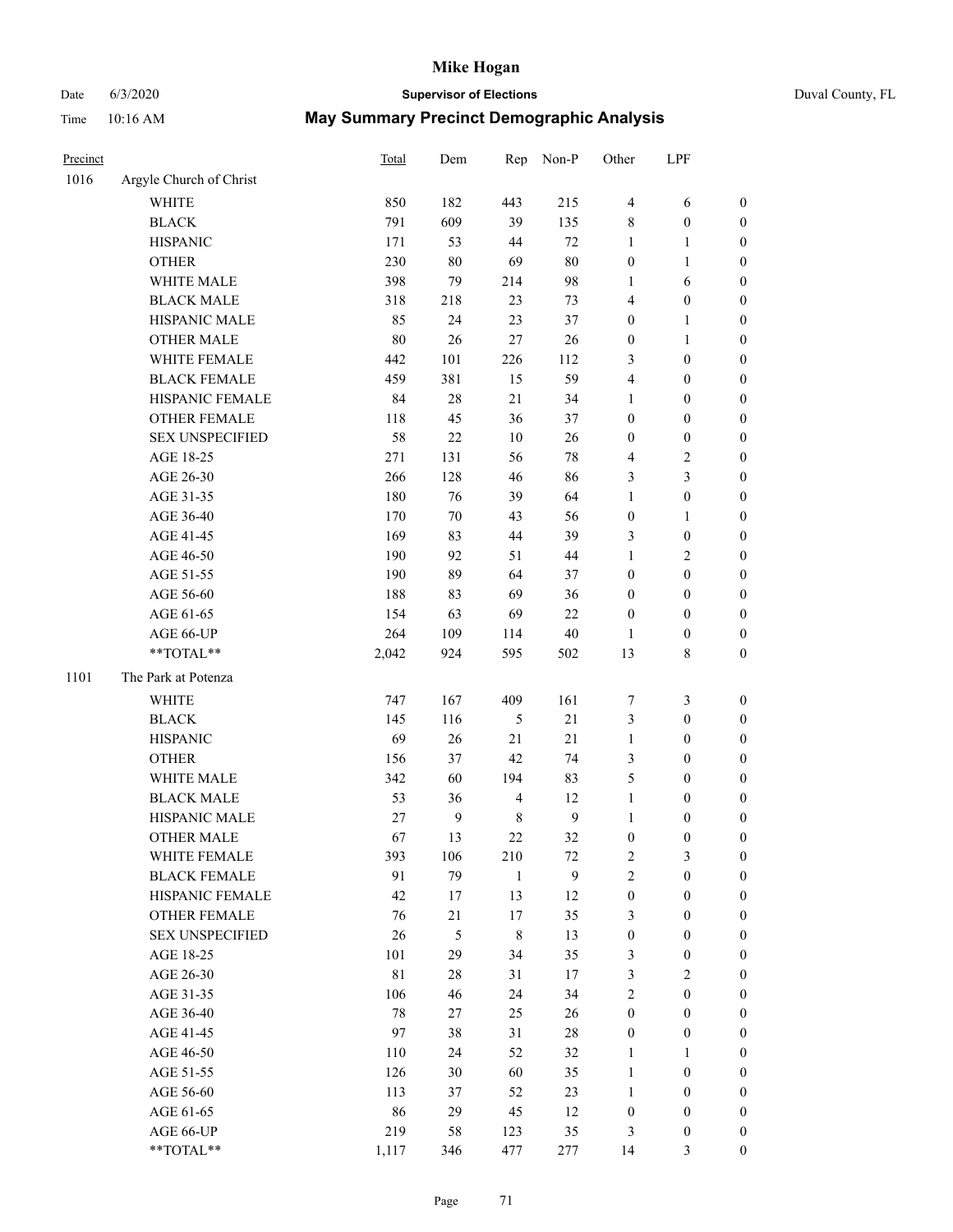Time 10:16 AM

# Date 6/3/2020 **Supervisor of Elections**

| Duval County, FL |  |
|------------------|--|
|------------------|--|

| <b>May Summary Precinct Demographic Analysis</b> |  |
|--------------------------------------------------|--|
|--------------------------------------------------|--|

| Glen Kernan Golf and Country Club | 357<br>$28\,$                                                                                                                                                                                                                                                                                                                                                                                              | 58                                                                                                                                                                                              | 234                                                                                                                                                                               | 60                                                                                                                                                                                                          | $\overline{4}$                                                                                                                                                                 | $\mathbf{1}$                                                                                                                                                                                                                                     |                                                                                                                                                                                                                                                                                                                                                                                                                                              |
|-----------------------------------|------------------------------------------------------------------------------------------------------------------------------------------------------------------------------------------------------------------------------------------------------------------------------------------------------------------------------------------------------------------------------------------------------------|-------------------------------------------------------------------------------------------------------------------------------------------------------------------------------------------------|-----------------------------------------------------------------------------------------------------------------------------------------------------------------------------------|-------------------------------------------------------------------------------------------------------------------------------------------------------------------------------------------------------------|--------------------------------------------------------------------------------------------------------------------------------------------------------------------------------|--------------------------------------------------------------------------------------------------------------------------------------------------------------------------------------------------------------------------------------------------|----------------------------------------------------------------------------------------------------------------------------------------------------------------------------------------------------------------------------------------------------------------------------------------------------------------------------------------------------------------------------------------------------------------------------------------------|
|                                   |                                                                                                                                                                                                                                                                                                                                                                                                            |                                                                                                                                                                                                 |                                                                                                                                                                                   |                                                                                                                                                                                                             |                                                                                                                                                                                |                                                                                                                                                                                                                                                  |                                                                                                                                                                                                                                                                                                                                                                                                                                              |
|                                   |                                                                                                                                                                                                                                                                                                                                                                                                            |                                                                                                                                                                                                 |                                                                                                                                                                                   |                                                                                                                                                                                                             |                                                                                                                                                                                |                                                                                                                                                                                                                                                  | 0                                                                                                                                                                                                                                                                                                                                                                                                                                            |
|                                   |                                                                                                                                                                                                                                                                                                                                                                                                            | $18\,$                                                                                                                                                                                          | $\overline{2}$                                                                                                                                                                    | $\,$ 8 $\,$                                                                                                                                                                                                 | $\boldsymbol{0}$                                                                                                                                                               | $\boldsymbol{0}$                                                                                                                                                                                                                                 | 0                                                                                                                                                                                                                                                                                                                                                                                                                                            |
|                                   | 20                                                                                                                                                                                                                                                                                                                                                                                                         | $\mathfrak{Z}$                                                                                                                                                                                  | 9                                                                                                                                                                                 | $\,$ 8 $\,$                                                                                                                                                                                                 | $\boldsymbol{0}$                                                                                                                                                               | $\boldsymbol{0}$                                                                                                                                                                                                                                 | $\boldsymbol{0}$                                                                                                                                                                                                                                                                                                                                                                                                                             |
|                                   | 130                                                                                                                                                                                                                                                                                                                                                                                                        | 41                                                                                                                                                                                              | 24                                                                                                                                                                                | 62                                                                                                                                                                                                          | 3                                                                                                                                                                              | $\boldsymbol{0}$                                                                                                                                                                                                                                 | $\boldsymbol{0}$                                                                                                                                                                                                                                                                                                                                                                                                                             |
|                                   | 171                                                                                                                                                                                                                                                                                                                                                                                                        | 22                                                                                                                                                                                              | 120                                                                                                                                                                               | $28\,$                                                                                                                                                                                                      | $\mathbf{1}$                                                                                                                                                                   | $\boldsymbol{0}$                                                                                                                                                                                                                                 | $\boldsymbol{0}$                                                                                                                                                                                                                                                                                                                                                                                                                             |
|                                   | 16                                                                                                                                                                                                                                                                                                                                                                                                         | 9                                                                                                                                                                                               | $\sqrt{2}$                                                                                                                                                                        | 5                                                                                                                                                                                                           | $\boldsymbol{0}$                                                                                                                                                               | $\boldsymbol{0}$                                                                                                                                                                                                                                 | $\boldsymbol{0}$                                                                                                                                                                                                                                                                                                                                                                                                                             |
|                                   | 6                                                                                                                                                                                                                                                                                                                                                                                                          | $\mathbf{1}$                                                                                                                                                                                    | $\mathbf{1}$                                                                                                                                                                      | $\overline{4}$                                                                                                                                                                                              | $\boldsymbol{0}$                                                                                                                                                               | $\boldsymbol{0}$                                                                                                                                                                                                                                 | $\boldsymbol{0}$                                                                                                                                                                                                                                                                                                                                                                                                                             |
|                                   | 60                                                                                                                                                                                                                                                                                                                                                                                                         | 19                                                                                                                                                                                              | 11                                                                                                                                                                                | 29                                                                                                                                                                                                          | $\mathbf{1}$                                                                                                                                                                   | $\boldsymbol{0}$                                                                                                                                                                                                                                 | $\boldsymbol{0}$                                                                                                                                                                                                                                                                                                                                                                                                                             |
|                                   |                                                                                                                                                                                                                                                                                                                                                                                                            | 36                                                                                                                                                                                              | 113                                                                                                                                                                               | 30                                                                                                                                                                                                          | 3                                                                                                                                                                              | 1                                                                                                                                                                                                                                                | $\boldsymbol{0}$                                                                                                                                                                                                                                                                                                                                                                                                                             |
|                                   | $11\,$                                                                                                                                                                                                                                                                                                                                                                                                     | 8                                                                                                                                                                                               | $\boldsymbol{0}$                                                                                                                                                                  | 3                                                                                                                                                                                                           | $\boldsymbol{0}$                                                                                                                                                               | $\boldsymbol{0}$                                                                                                                                                                                                                                 | 0                                                                                                                                                                                                                                                                                                                                                                                                                                            |
|                                   | 14                                                                                                                                                                                                                                                                                                                                                                                                         | $\mathbf{2}$                                                                                                                                                                                    | $\,$ 8 $\,$                                                                                                                                                                       | $\overline{4}$                                                                                                                                                                                              | $\boldsymbol{0}$                                                                                                                                                               | $\boldsymbol{0}$                                                                                                                                                                                                                                 | 0                                                                                                                                                                                                                                                                                                                                                                                                                                            |
|                                   | 59                                                                                                                                                                                                                                                                                                                                                                                                         | 19                                                                                                                                                                                              | 10                                                                                                                                                                                | $28\,$                                                                                                                                                                                                      | 2                                                                                                                                                                              | $\boldsymbol{0}$                                                                                                                                                                                                                                 | $\boldsymbol{0}$                                                                                                                                                                                                                                                                                                                                                                                                                             |
|                                   | 15                                                                                                                                                                                                                                                                                                                                                                                                         | 4                                                                                                                                                                                               | $\overline{4}$                                                                                                                                                                    | $\tau$                                                                                                                                                                                                      | $\boldsymbol{0}$                                                                                                                                                               | $\boldsymbol{0}$                                                                                                                                                                                                                                 | $\boldsymbol{0}$                                                                                                                                                                                                                                                                                                                                                                                                                             |
|                                   | 78                                                                                                                                                                                                                                                                                                                                                                                                         | 21                                                                                                                                                                                              | $27\,$                                                                                                                                                                            | $28\,$                                                                                                                                                                                                      | $\mathbf{2}$                                                                                                                                                                   | $\boldsymbol{0}$                                                                                                                                                                                                                                 | $\boldsymbol{0}$                                                                                                                                                                                                                                                                                                                                                                                                                             |
|                                   | $22\,$                                                                                                                                                                                                                                                                                                                                                                                                     | 7                                                                                                                                                                                               | 11                                                                                                                                                                                | 3                                                                                                                                                                                                           | $\boldsymbol{0}$                                                                                                                                                               | $\mathbf{1}$                                                                                                                                                                                                                                     | $\boldsymbol{0}$                                                                                                                                                                                                                                                                                                                                                                                                                             |
|                                   | 27                                                                                                                                                                                                                                                                                                                                                                                                         | 6                                                                                                                                                                                               | 12                                                                                                                                                                                | 7                                                                                                                                                                                                           | $\sqrt{2}$                                                                                                                                                                     | $\boldsymbol{0}$                                                                                                                                                                                                                                 | $\boldsymbol{0}$                                                                                                                                                                                                                                                                                                                                                                                                                             |
|                                   | 31                                                                                                                                                                                                                                                                                                                                                                                                         | $\,$ $\,$                                                                                                                                                                                       | 13                                                                                                                                                                                | $\,8\,$                                                                                                                                                                                                     | $\overline{c}$                                                                                                                                                                 | $\boldsymbol{0}$                                                                                                                                                                                                                                 | $\boldsymbol{0}$                                                                                                                                                                                                                                                                                                                                                                                                                             |
|                                   |                                                                                                                                                                                                                                                                                                                                                                                                            |                                                                                                                                                                                                 |                                                                                                                                                                                   |                                                                                                                                                                                                             |                                                                                                                                                                                |                                                                                                                                                                                                                                                  | $\boldsymbol{0}$                                                                                                                                                                                                                                                                                                                                                                                                                             |
|                                   | 84                                                                                                                                                                                                                                                                                                                                                                                                         | 18                                                                                                                                                                                              | 42                                                                                                                                                                                | 24                                                                                                                                                                                                          | $\boldsymbol{0}$                                                                                                                                                               | $\boldsymbol{0}$                                                                                                                                                                                                                                 | $\boldsymbol{0}$                                                                                                                                                                                                                                                                                                                                                                                                                             |
|                                   |                                                                                                                                                                                                                                                                                                                                                                                                            |                                                                                                                                                                                                 |                                                                                                                                                                                   |                                                                                                                                                                                                             | $\boldsymbol{0}$                                                                                                                                                               | $\boldsymbol{0}$                                                                                                                                                                                                                                 | $\boldsymbol{0}$                                                                                                                                                                                                                                                                                                                                                                                                                             |
|                                   | 62                                                                                                                                                                                                                                                                                                                                                                                                         | 13                                                                                                                                                                                              |                                                                                                                                                                                   |                                                                                                                                                                                                             | $\boldsymbol{0}$                                                                                                                                                               | $\boldsymbol{0}$                                                                                                                                                                                                                                 | 0                                                                                                                                                                                                                                                                                                                                                                                                                                            |
|                                   | 36                                                                                                                                                                                                                                                                                                                                                                                                         | 5                                                                                                                                                                                               | 20                                                                                                                                                                                | 11                                                                                                                                                                                                          | $\boldsymbol{0}$                                                                                                                                                               | $\boldsymbol{0}$                                                                                                                                                                                                                                 | 0                                                                                                                                                                                                                                                                                                                                                                                                                                            |
|                                   | 92                                                                                                                                                                                                                                                                                                                                                                                                         | 22                                                                                                                                                                                              |                                                                                                                                                                                   |                                                                                                                                                                                                             | 1                                                                                                                                                                              |                                                                                                                                                                                                                                                  | $\boldsymbol{0}$                                                                                                                                                                                                                                                                                                                                                                                                                             |
|                                   | 535                                                                                                                                                                                                                                                                                                                                                                                                        | 120                                                                                                                                                                                             | 269                                                                                                                                                                               | 138                                                                                                                                                                                                         | 7                                                                                                                                                                              | $\mathbf{1}$                                                                                                                                                                                                                                     | $\boldsymbol{0}$                                                                                                                                                                                                                                                                                                                                                                                                                             |
|                                   |                                                                                                                                                                                                                                                                                                                                                                                                            |                                                                                                                                                                                                 |                                                                                                                                                                                   |                                                                                                                                                                                                             |                                                                                                                                                                                |                                                                                                                                                                                                                                                  |                                                                                                                                                                                                                                                                                                                                                                                                                                              |
|                                   |                                                                                                                                                                                                                                                                                                                                                                                                            |                                                                                                                                                                                                 |                                                                                                                                                                                   |                                                                                                                                                                                                             |                                                                                                                                                                                |                                                                                                                                                                                                                                                  | $\boldsymbol{0}$                                                                                                                                                                                                                                                                                                                                                                                                                             |
|                                   |                                                                                                                                                                                                                                                                                                                                                                                                            |                                                                                                                                                                                                 |                                                                                                                                                                                   |                                                                                                                                                                                                             |                                                                                                                                                                                |                                                                                                                                                                                                                                                  | $\boldsymbol{0}$                                                                                                                                                                                                                                                                                                                                                                                                                             |
|                                   |                                                                                                                                                                                                                                                                                                                                                                                                            |                                                                                                                                                                                                 |                                                                                                                                                                                   |                                                                                                                                                                                                             |                                                                                                                                                                                |                                                                                                                                                                                                                                                  | $\boldsymbol{0}$                                                                                                                                                                                                                                                                                                                                                                                                                             |
|                                   |                                                                                                                                                                                                                                                                                                                                                                                                            |                                                                                                                                                                                                 |                                                                                                                                                                                   |                                                                                                                                                                                                             |                                                                                                                                                                                |                                                                                                                                                                                                                                                  | $\boldsymbol{0}$                                                                                                                                                                                                                                                                                                                                                                                                                             |
|                                   |                                                                                                                                                                                                                                                                                                                                                                                                            |                                                                                                                                                                                                 |                                                                                                                                                                                   |                                                                                                                                                                                                             |                                                                                                                                                                                |                                                                                                                                                                                                                                                  | $\boldsymbol{0}$                                                                                                                                                                                                                                                                                                                                                                                                                             |
|                                   |                                                                                                                                                                                                                                                                                                                                                                                                            |                                                                                                                                                                                                 |                                                                                                                                                                                   |                                                                                                                                                                                                             |                                                                                                                                                                                |                                                                                                                                                                                                                                                  | $\boldsymbol{0}$                                                                                                                                                                                                                                                                                                                                                                                                                             |
|                                   |                                                                                                                                                                                                                                                                                                                                                                                                            |                                                                                                                                                                                                 |                                                                                                                                                                                   |                                                                                                                                                                                                             |                                                                                                                                                                                |                                                                                                                                                                                                                                                  | $\boldsymbol{0}$                                                                                                                                                                                                                                                                                                                                                                                                                             |
|                                   |                                                                                                                                                                                                                                                                                                                                                                                                            |                                                                                                                                                                                                 |                                                                                                                                                                                   |                                                                                                                                                                                                             |                                                                                                                                                                                |                                                                                                                                                                                                                                                  | $\boldsymbol{0}$                                                                                                                                                                                                                                                                                                                                                                                                                             |
|                                   |                                                                                                                                                                                                                                                                                                                                                                                                            |                                                                                                                                                                                                 |                                                                                                                                                                                   |                                                                                                                                                                                                             |                                                                                                                                                                                |                                                                                                                                                                                                                                                  | 0                                                                                                                                                                                                                                                                                                                                                                                                                                            |
|                                   |                                                                                                                                                                                                                                                                                                                                                                                                            |                                                                                                                                                                                                 |                                                                                                                                                                                   |                                                                                                                                                                                                             |                                                                                                                                                                                |                                                                                                                                                                                                                                                  | $\boldsymbol{0}$                                                                                                                                                                                                                                                                                                                                                                                                                             |
|                                   |                                                                                                                                                                                                                                                                                                                                                                                                            |                                                                                                                                                                                                 |                                                                                                                                                                                   |                                                                                                                                                                                                             |                                                                                                                                                                                |                                                                                                                                                                                                                                                  | $\boldsymbol{0}$                                                                                                                                                                                                                                                                                                                                                                                                                             |
|                                   |                                                                                                                                                                                                                                                                                                                                                                                                            |                                                                                                                                                                                                 |                                                                                                                                                                                   |                                                                                                                                                                                                             |                                                                                                                                                                                |                                                                                                                                                                                                                                                  | $\overline{0}$                                                                                                                                                                                                                                                                                                                                                                                                                               |
|                                   |                                                                                                                                                                                                                                                                                                                                                                                                            |                                                                                                                                                                                                 |                                                                                                                                                                                   |                                                                                                                                                                                                             |                                                                                                                                                                                |                                                                                                                                                                                                                                                  | 0                                                                                                                                                                                                                                                                                                                                                                                                                                            |
|                                   |                                                                                                                                                                                                                                                                                                                                                                                                            |                                                                                                                                                                                                 |                                                                                                                                                                                   |                                                                                                                                                                                                             |                                                                                                                                                                                |                                                                                                                                                                                                                                                  | $\theta$                                                                                                                                                                                                                                                                                                                                                                                                                                     |
|                                   |                                                                                                                                                                                                                                                                                                                                                                                                            |                                                                                                                                                                                                 |                                                                                                                                                                                   |                                                                                                                                                                                                             |                                                                                                                                                                                |                                                                                                                                                                                                                                                  | 0                                                                                                                                                                                                                                                                                                                                                                                                                                            |
|                                   |                                                                                                                                                                                                                                                                                                                                                                                                            |                                                                                                                                                                                                 |                                                                                                                                                                                   |                                                                                                                                                                                                             |                                                                                                                                                                                |                                                                                                                                                                                                                                                  | 0                                                                                                                                                                                                                                                                                                                                                                                                                                            |
|                                   |                                                                                                                                                                                                                                                                                                                                                                                                            |                                                                                                                                                                                                 |                                                                                                                                                                                   |                                                                                                                                                                                                             |                                                                                                                                                                                |                                                                                                                                                                                                                                                  | 0                                                                                                                                                                                                                                                                                                                                                                                                                                            |
|                                   |                                                                                                                                                                                                                                                                                                                                                                                                            |                                                                                                                                                                                                 |                                                                                                                                                                                   |                                                                                                                                                                                                             |                                                                                                                                                                                |                                                                                                                                                                                                                                                  | 0                                                                                                                                                                                                                                                                                                                                                                                                                                            |
|                                   |                                                                                                                                                                                                                                                                                                                                                                                                            |                                                                                                                                                                                                 |                                                                                                                                                                                   |                                                                                                                                                                                                             |                                                                                                                                                                                |                                                                                                                                                                                                                                                  | 0                                                                                                                                                                                                                                                                                                                                                                                                                                            |
|                                   |                                                                                                                                                                                                                                                                                                                                                                                                            |                                                                                                                                                                                                 |                                                                                                                                                                                   |                                                                                                                                                                                                             |                                                                                                                                                                                |                                                                                                                                                                                                                                                  | $\boldsymbol{0}$                                                                                                                                                                                                                                                                                                                                                                                                                             |
|                                   |                                                                                                                                                                                                                                                                                                                                                                                                            |                                                                                                                                                                                                 |                                                                                                                                                                                   |                                                                                                                                                                                                             |                                                                                                                                                                                | $\mathbf{1}$                                                                                                                                                                                                                                     | $\boldsymbol{0}$                                                                                                                                                                                                                                                                                                                                                                                                                             |
|                                   |                                                                                                                                                                                                                                                                                                                                                                                                            |                                                                                                                                                                                                 |                                                                                                                                                                                   |                                                                                                                                                                                                             |                                                                                                                                                                                |                                                                                                                                                                                                                                                  | $\boldsymbol{0}$                                                                                                                                                                                                                                                                                                                                                                                                                             |
|                                   |                                                                                                                                                                                                                                                                                                                                                                                                            |                                                                                                                                                                                                 |                                                                                                                                                                                   |                                                                                                                                                                                                             |                                                                                                                                                                                |                                                                                                                                                                                                                                                  | $\boldsymbol{0}$                                                                                                                                                                                                                                                                                                                                                                                                                             |
|                                   |                                                                                                                                                                                                                                                                                                                                                                                                            |                                                                                                                                                                                                 |                                                                                                                                                                                   | 802                                                                                                                                                                                                         | 36                                                                                                                                                                             | $\mathbf{9}$                                                                                                                                                                                                                                     | $\boldsymbol{0}$                                                                                                                                                                                                                                                                                                                                                                                                                             |
|                                   | WHITE MALE<br><b>BLACK MALE</b><br>HISPANIC MALE<br><b>OTHER MALE</b><br>WHITE FEMALE<br><b>BLACK FEMALE</b><br>HISPANIC FEMALE<br>OTHER FEMALE<br><b>SEX UNSPECIFIED</b><br>AGE 66-UP<br>**TOTAL**<br>WHITE MALE<br><b>BLACK MALE</b><br>HISPANIC MALE<br><b>OTHER MALE</b><br>WHITE FEMALE<br><b>BLACK FEMALE</b><br>HISPANIC FEMALE<br>OTHER FEMALE<br><b>SEX UNSPECIFIED</b><br>AGE 66-UP<br>**TOTAL** | 183<br>43<br>60<br>1,988<br>358<br>206<br>615<br>917<br>151<br>95<br>263<br>1,060<br>205<br>104<br>302<br>$70\,$<br>423<br>333<br>252<br>211<br>220<br>310<br>323<br>309<br>237<br>549<br>3,167 | $10\,$<br>$10\,$<br>478<br>255<br>89<br>192<br>185<br>93<br>36<br>78<br>293<br>160<br>48<br>103<br>18<br>141<br>145<br>$87\,$<br>66<br>85<br>86<br>98<br>80<br>64<br>162<br>1,014 | 14<br>33<br>36<br>61<br>1,100<br>13<br>53<br>140<br>534<br>$\,$ 8 $\,$<br>25<br>61<br>558<br>$\mathfrak s$<br>26<br>$72\,$<br>17<br>120<br>96<br>92<br>70<br>78<br>138<br>126<br>158<br>137<br>291<br>1,306 | 19<br>17<br>13<br>$\,$ 8 $\,$<br>377<br>86<br>59<br>280<br>181<br>48<br>33<br>123<br>193<br>38<br>26<br>126<br>34<br>143<br>85<br>68<br>71<br>57<br>84<br>97<br>69<br>34<br>94 | $\boldsymbol{0}$<br>26<br>3<br>$\overline{4}$<br>3<br>13<br>$\mathbf{2}$<br>$\mathbf{1}$<br>$\mathbf{1}$<br>13<br>$\mathbf{1}$<br>3<br>$\mathbf{1}$<br>$\mathbf{1}$<br>14<br>6<br>4<br>3<br>$\boldsymbol{0}$<br>2<br>2<br>$\mathbf{1}$<br>2<br>2 | $\boldsymbol{0}$<br>$\boldsymbol{0}$<br>$\boldsymbol{7}$<br>$\mathbf{1}$<br>$\mathbf{1}$<br>$\boldsymbol{0}$<br>$\overline{4}$<br>$\boldsymbol{0}$<br>$\boldsymbol{0}$<br>$\boldsymbol{0}$<br>3<br>$\mathbf{1}$<br>$\mathbf{1}$<br>$\boldsymbol{0}$<br>$\boldsymbol{0}$<br>$\mathfrak s$<br>$\mathbf{1}$<br>$\mathbf{1}$<br>$\mathbf{1}$<br>$\boldsymbol{0}$<br>$\boldsymbol{0}$<br>$\boldsymbol{0}$<br>$\boldsymbol{0}$<br>$\boldsymbol{0}$ |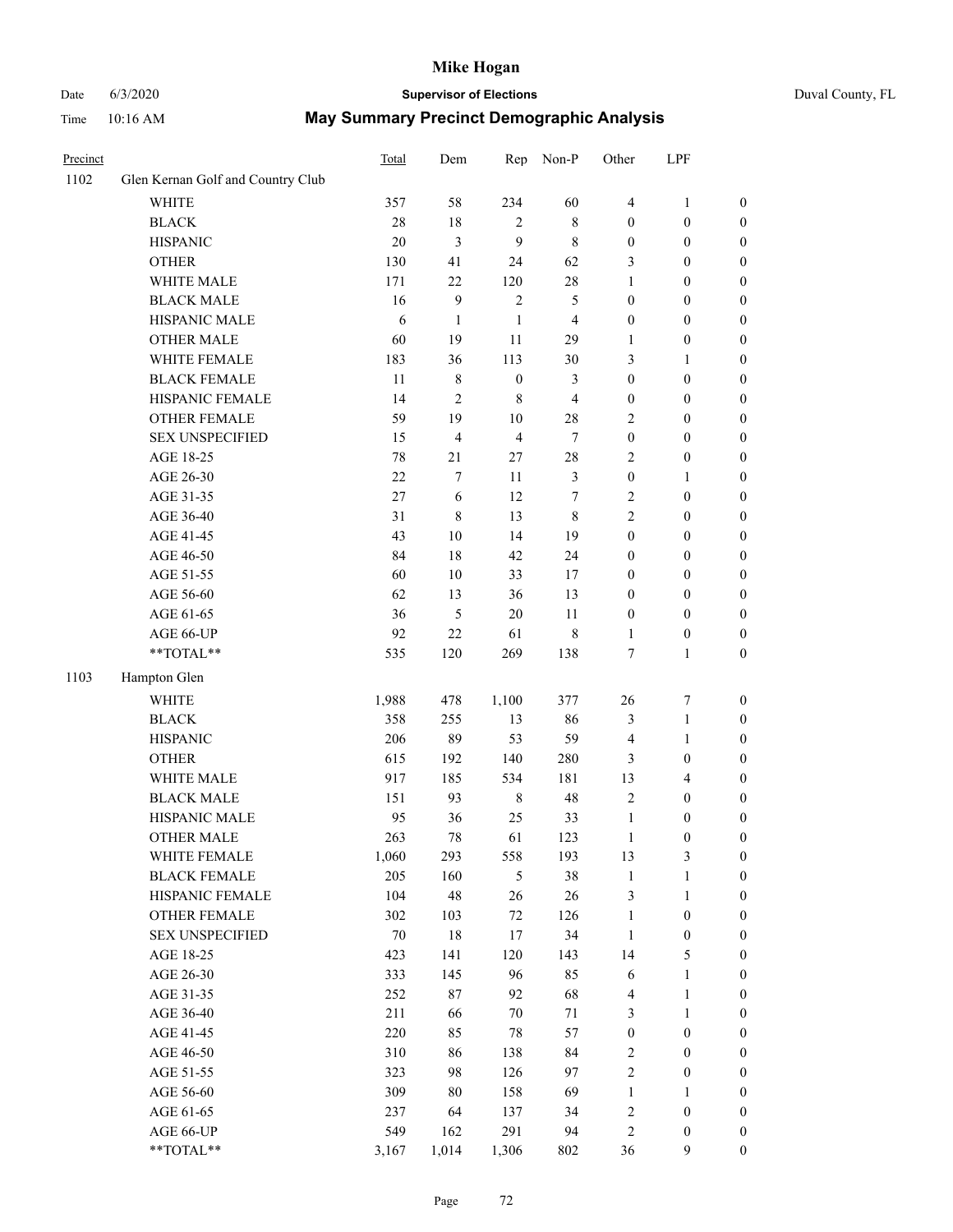### Date 6/3/2020 **Supervisor of Elections** Duval County, FL Time 10:16 AM **May Summary Precinct Demographic Analysis**

| Precinct |                                | <b>Total</b> | Dem   | Rep    | Non-P  | Other            | LPF                     |                  |
|----------|--------------------------------|--------------|-------|--------|--------|------------------|-------------------------|------------------|
| 1104     | Shepherd of the Woods Lutheran |              |       |        |        |                  |                         |                  |
|          | WHITE                          | 2,736        | 625   | 1,441  | 611    | 44               | 15                      | $\boldsymbol{0}$ |
|          | <b>BLACK</b>                   | 712          | 530   | 36     | 138    | $\tau$           | $\mathbf{1}$            | $\boldsymbol{0}$ |
|          | <b>HISPANIC</b>                | 310          | 113   | 78     | 117    | $\sqrt{2}$       | $\boldsymbol{0}$        | $\boldsymbol{0}$ |
|          | <b>OTHER</b>                   | 673          | 230   | 160    | 275    | $\overline{4}$   | 4                       | $\boldsymbol{0}$ |
|          | WHITE MALE                     | 1,310        | 266   | 718    | 298    | 16               | 12                      | $\boldsymbol{0}$ |
|          | <b>BLACK MALE</b>              | 307          | 209   | $22\,$ | 69     | 6                | $\mathbf{1}$            | $\boldsymbol{0}$ |
|          | HISPANIC MALE                  | 140          | 53    | 33     | 54     | $\boldsymbol{0}$ | $\boldsymbol{0}$        | $\boldsymbol{0}$ |
|          | <b>OTHER MALE</b>              | 289          | 96    | 65     | 123    | $\mathfrak{Z}$   | 2                       | $\boldsymbol{0}$ |
|          | WHITE FEMALE                   | 1,391        | 355   | 703    | 303    | 28               | $\mathbf{2}$            | $\boldsymbol{0}$ |
|          | <b>BLACK FEMALE</b>            | 393          | 314   | 13     | 65     | -1               | $\boldsymbol{0}$        | $\boldsymbol{0}$ |
|          | HISPANIC FEMALE                | 162          | 55    | 45     | 60     | $\sqrt{2}$       | $\boldsymbol{0}$        | $\boldsymbol{0}$ |
|          | <b>OTHER FEMALE</b>            | 334          | 126   | 88     | 117    | $\mathbf{1}$     | 2                       | $\boldsymbol{0}$ |
|          | <b>SEX UNSPECIFIED</b>         | 105          | 24    | 28     | 52     | $\boldsymbol{0}$ | 1                       | $\boldsymbol{0}$ |
|          | AGE 18-25                      | 483          | 157   | 157    | 156    | $\tau$           | 6                       | $\boldsymbol{0}$ |
|          | AGE 26-30                      | 500          | 147   | 182    | 157    | 12               | 2                       | $\boldsymbol{0}$ |
|          | AGE 31-35                      | 474          | 155   | 159    | 149    | 6                | 5                       | $\boldsymbol{0}$ |
|          | AGE 36-40                      | 446          | 165   | 136    | 137    | 6                | 2                       | $\boldsymbol{0}$ |
|          | AGE 41-45                      | 396          | 132   | 139    | 118    | 6                | 1                       | $\boldsymbol{0}$ |
|          | AGE 46-50                      | 448          | 139   | 173    | 129    | 5                | 2                       | $\boldsymbol{0}$ |
|          | AGE 51-55                      | 387          | 107   | 188    | 89     | 3                | $\boldsymbol{0}$        | $\boldsymbol{0}$ |
|          | AGE 56-60                      | 393          | 141   | 185    | 65     | $\sqrt{2}$       | $\boldsymbol{0}$        | $\boldsymbol{0}$ |
|          | AGE 61-65                      | 309          | 116   | 135    | 51     | 6                | 1                       | $\boldsymbol{0}$ |
|          | AGE 66-UP                      | 595          | 239   | 261    | 90     | $\overline{4}$   | 1                       | $\boldsymbol{0}$ |
|          | **TOTAL**                      | 4,431        | 1,498 | 1,715  | 1,141  | 57               | 20                      | $\boldsymbol{0}$ |
| 1105     | Kernan Blvd Baptist Church     |              |       |        |        |                  |                         |                  |
|          | <b>WHITE</b>                   | 3,303        | 910   | 1,434  | 886    | 49               | 24                      | $\boldsymbol{0}$ |
|          | <b>BLACK</b>                   | 682          | 485   | 30     | 161    | 5                | 1                       | $\boldsymbol{0}$ |
|          | <b>HISPANIC</b>                | 408          | 182   | 86     | 135    | 3                | $\overline{\mathbf{c}}$ | $\boldsymbol{0}$ |
|          | <b>OTHER</b>                   | 644          | 193   | 155    | 290    | 5                | $\mathbf{1}$            | $\boldsymbol{0}$ |
|          | WHITE MALE                     | 1,472        | 309   | 714    | 412    | 22               | 15                      | $\boldsymbol{0}$ |
|          | <b>BLACK MALE</b>              | 273          | 170   | 18     | $80\,$ | 5                | $\boldsymbol{0}$        | $\boldsymbol{0}$ |
|          | HISPANIC MALE                  | 169          | 61    | 43     | 63     | $\mathbf{1}$     | 1                       | $\boldsymbol{0}$ |
|          | <b>OTHER MALE</b>              | 223          | 58    | 62     | 100    | 2                |                         | $\boldsymbol{0}$ |
|          | WHITE FEMALE                   | 1,707        | 568   | 676    | 430    | 24               | 9                       | $\boldsymbol{0}$ |
|          | <b>BLACK FEMALE</b>            | 373          | 290   | 9      | 73     | $\boldsymbol{0}$ | 1                       | $\boldsymbol{0}$ |
|          | HISPANIC FEMALE                | 217          | 110   | 39     | 66     | $\sqrt{2}$       | $\boldsymbol{0}$        | $\boldsymbol{0}$ |
|          | <b>OTHER FEMALE</b>            | 248          | 96    | 66     | 84     | $\sqrt{2}$       | $\boldsymbol{0}$        | $\boldsymbol{0}$ |
|          | <b>SEX UNSPECIFIED</b>         | 355          | 108   | $78\,$ | 164    | $\overline{4}$   | 1                       | $\boldsymbol{0}$ |
|          | AGE 18-25                      | 1,465        | 630   | 371    | 436    | $22\,$           | 6                       | $\boldsymbol{0}$ |
|          | AGE 26-30                      | 858          | 287   | 262    | 291    | 14               | 4                       | $\boldsymbol{0}$ |
|          | AGE 31-35                      | 559          | 185   | 178    | 180    | $11\,$           | 5                       | $\boldsymbol{0}$ |
|          | AGE 36-40                      | 396          | 129   | 123    | 136    | $\mathfrak z$    | 5                       | $\boldsymbol{0}$ |
|          | AGE 41-45                      | 303          | 106   | $87\,$ | 102    | $\mathfrak{S}$   | 3                       | $\boldsymbol{0}$ |
|          | AGE 46-50                      | 309          | 94    | 131    | 79     | 3                | 2                       | $\boldsymbol{0}$ |
|          | AGE 51-55                      | 285          | 73    | 144    | 67     | $\boldsymbol{0}$ | 1                       | $\boldsymbol{0}$ |
|          | AGE 56-60                      | 291          | 84    | 134    | 73     | $\boldsymbol{0}$ | $\boldsymbol{0}$        | $\boldsymbol{0}$ |
|          | AGE 61-65                      | 229          | 68    | 104    | 54     | $\sqrt{2}$       | 1                       | $\boldsymbol{0}$ |
|          | AGE 66-UP                      | 342          | 114   | 171    | 54     | $\sqrt{2}$       | $\mathbf{1}$            | $\boldsymbol{0}$ |
|          | **TOTAL**                      | 5,037        | 1,770 | 1,705  | 1,472  | 62               | 28                      | $\boldsymbol{0}$ |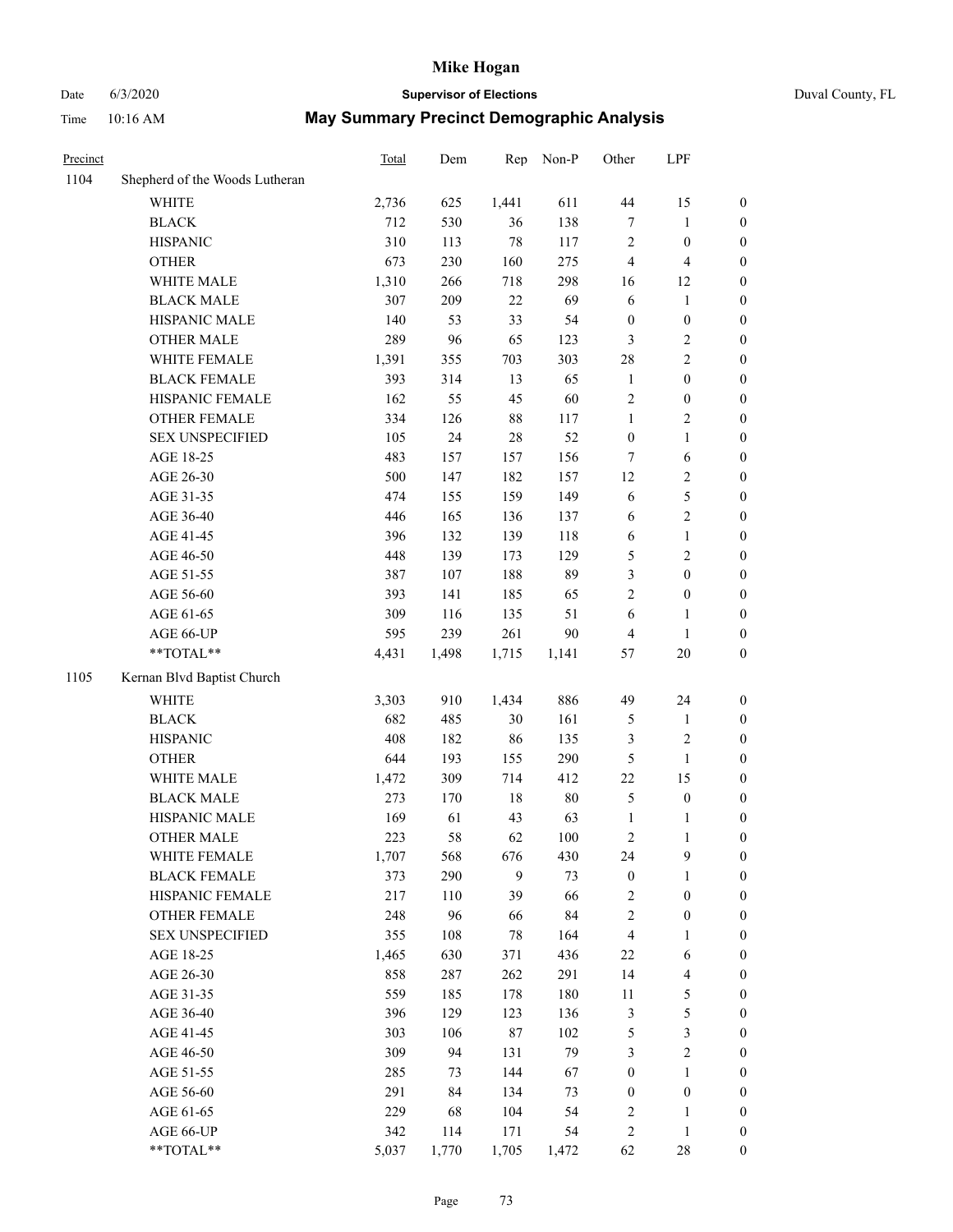# Date 6/3/2020 **Supervisor of Elections** Duval County, FL

| Precinct |                        | Total       | Dem         | Rep            | Non-P       | Other            | LPF              |                  |
|----------|------------------------|-------------|-------------|----------------|-------------|------------------|------------------|------------------|
| 1106     | Church of Eleven 22    |             |             |                |             |                  |                  |                  |
|          | <b>WHITE</b>           | 4,280       | 1,005       | 2,321          | 898         | 41               | 15               | 0                |
|          | <b>BLACK</b>           | 645         | 468         | 25             | 134         | 18               | $\boldsymbol{0}$ | $\boldsymbol{0}$ |
|          | <b>HISPANIC</b>        | 394         | 149         | 98             | 144         | $\mathbf{1}$     | $\overline{c}$   | $\boldsymbol{0}$ |
|          | <b>OTHER</b>           | 760         | 273         | 177            | 299         | 9                | $\sqrt{2}$       | $\boldsymbol{0}$ |
|          | WHITE MALE             | 1,892       | 388         | 1,026          | 450         | 19               | 9                | $\boldsymbol{0}$ |
|          | <b>BLACK MALE</b>      | 278         | 181         | 16             | 74          | 7                | $\boldsymbol{0}$ | $\boldsymbol{0}$ |
|          | HISPANIC MALE          | 161         | 58          | 37             | 64          | $\mathbf{1}$     | $\mathbf{1}$     | $\boldsymbol{0}$ |
|          | <b>OTHER MALE</b>      | 326         | 92          | 83             | 147         | $\overline{c}$   | $\mathbf{2}$     | $\boldsymbol{0}$ |
|          | WHITE FEMALE           | 2,354       | 605         | 1,281          | 440         | $22\,$           | 6                | $\boldsymbol{0}$ |
|          | <b>BLACK FEMALE</b>    | 364         | 285         | 9              | 60          | $10\,$           | $\boldsymbol{0}$ | 0                |
|          | HISPANIC FEMALE        | 224         | $88\,$      | 58             | $77 \,$     | $\boldsymbol{0}$ | $\mathbf{1}$     | 0                |
|          | OTHER FEMALE           | 371         | 154         | 81             | 130         | 6                | $\boldsymbol{0}$ | $\boldsymbol{0}$ |
|          | <b>SEX UNSPECIFIED</b> | 109         | $44\,$      | 30             | 33          | $\mathbf{2}$     | $\boldsymbol{0}$ | $\boldsymbol{0}$ |
|          | AGE 18-25              | 627         | 231         | 198            | 182         | 13               | $\mathfrak{Z}$   | $\boldsymbol{0}$ |
|          | AGE 26-30              | 517         | 152         | 191            | 156         | 12               | 6                | $\boldsymbol{0}$ |
|          | AGE 31-35              | 468         | 162         | 139            | 152         | $11\,$           | $\overline{4}$   | $\boldsymbol{0}$ |
|          | AGE 36-40              | 475         | 170         | 156            | 143         | 5                | $\mathbf{1}$     | $\boldsymbol{0}$ |
|          | AGE 41-45              | 426         | 133         | 157            | 134         | $\mathbf{1}$     | $\mathbf{1}$     | $\boldsymbol{0}$ |
|          | AGE 46-50              | 452         | 132         | 191            | 120         | 8                | $\mathbf{1}$     | $\boldsymbol{0}$ |
|          | AGE 51-55              | 437         | 138         | 186            | 110         | 3                | $\boldsymbol{0}$ | $\boldsymbol{0}$ |
|          | AGE 56-60              | 448         | 108         | 212            | 123         | 5                | $\boldsymbol{0}$ | 0                |
|          | AGE 61-65              | 394         | 122         | 190            | 75          | 5                | $\overline{c}$   | $\boldsymbol{0}$ |
|          | AGE 66-UP              | 1,835       | 547         | 1,001          | 280         | 6                | $\mathbf{1}$     | $\boldsymbol{0}$ |
|          | $**TOTAL**$            | 6,079       | 1,895       | 2,621          | 1,475       | 69               | 19               | $\boldsymbol{0}$ |
| 1107     | Deercreek Country Club |             |             |                |             |                  |                  |                  |
|          | <b>WHITE</b>           | 1,111       | 179         | 766            | 159         | 4                | $\mathfrak{Z}$   | $\boldsymbol{0}$ |
|          | <b>BLACK</b>           | $8\sqrt{1}$ | 51          | $8\,$          | $22\,$      | $\boldsymbol{0}$ | $\boldsymbol{0}$ | $\boldsymbol{0}$ |
|          | <b>HISPANIC</b>        | 62          | 15          | 27             | 20          | $\boldsymbol{0}$ | $\boldsymbol{0}$ | $\boldsymbol{0}$ |
|          | <b>OTHER</b>           | 415         | 126         | 109            | 174         | 4                | $\sqrt{2}$       | $\boldsymbol{0}$ |
|          | WHITE MALE             | 538         | 73          | 375            | 85          | $\overline{c}$   | 3                | $\boldsymbol{0}$ |
|          | <b>BLACK MALE</b>      | 37          | 21          | $\mathfrak{Z}$ | 13          | $\boldsymbol{0}$ | $\boldsymbol{0}$ | $\boldsymbol{0}$ |
|          | HISPANIC MALE          | 34          | $\,$ 8 $\,$ | 15             | $11\,$      | 0                | $\boldsymbol{0}$ | $\boldsymbol{0}$ |
|          | <b>OTHER MALE</b>      | 178         | 49          | 54             | 73          | $\boldsymbol{0}$ | $\mathfrak{2}$   | $\boldsymbol{0}$ |
|          | WHITE FEMALE           | 560         | 105         | 385            | 68          | 2                | 0                | 0                |
|          | <b>BLACK FEMALE</b>    | 43          | $30\,$      | $\mathfrak{S}$ | $\,$ 8 $\,$ | $\boldsymbol{0}$ | $\boldsymbol{0}$ | $\overline{0}$   |
|          | HISPANIC FEMALE        | $28\,$      | 7           | 12             | 9           | $\boldsymbol{0}$ | $\boldsymbol{0}$ | $\overline{0}$   |
|          | OTHER FEMALE           | 208         | $70\,$      | 50             | 84          | 4                | $\boldsymbol{0}$ | $\theta$         |
|          | <b>SEX UNSPECIFIED</b> | 43          | $\,$ 8 $\,$ | 11             | 24          | 0                | $\boldsymbol{0}$ | 0                |
|          | AGE 18-25              | 178         | 52          | 75             | 47          | 4                | $\boldsymbol{0}$ | 0                |
|          | AGE 26-30              | 92          | 29          | 39             | 23          | $\boldsymbol{0}$ | $\mathbf{1}$     | 0                |
|          | AGE 31-35              | 73          | $22\,$      | 27             | $22\,$      | $\boldsymbol{0}$ | $\sqrt{2}$       | 0                |
|          | AGE 36-40              | 73          | 21          | 25             | $27\,$      | 0                | $\boldsymbol{0}$ | 0                |
|          | AGE 41-45              | 94          | 22          | 42             | 29          | 0                | 1                | 0                |
|          | AGE 46-50              | 112         | 15          | 59             | 38          | 0                | $\boldsymbol{0}$ | 0                |
|          | AGE 51-55              | 154         | 34          | 69             | 49          | $\overline{c}$   | $\boldsymbol{0}$ | 0                |
|          | AGE 56-60              | 188         | 36          | 109            | 41          | 1                | 1                | 0                |
|          | AGE 61-65              | 203         | 33          | 137            | 32          | 1                | $\boldsymbol{0}$ | 0                |
|          | AGE 66-UP              | 502         | 107         | 328            | 67          | 0                | $\boldsymbol{0}$ | 0                |
|          | **TOTAL**              | 1,669       | 371         | 910            | 375         | 8                | $\mathfrak s$    | $\boldsymbol{0}$ |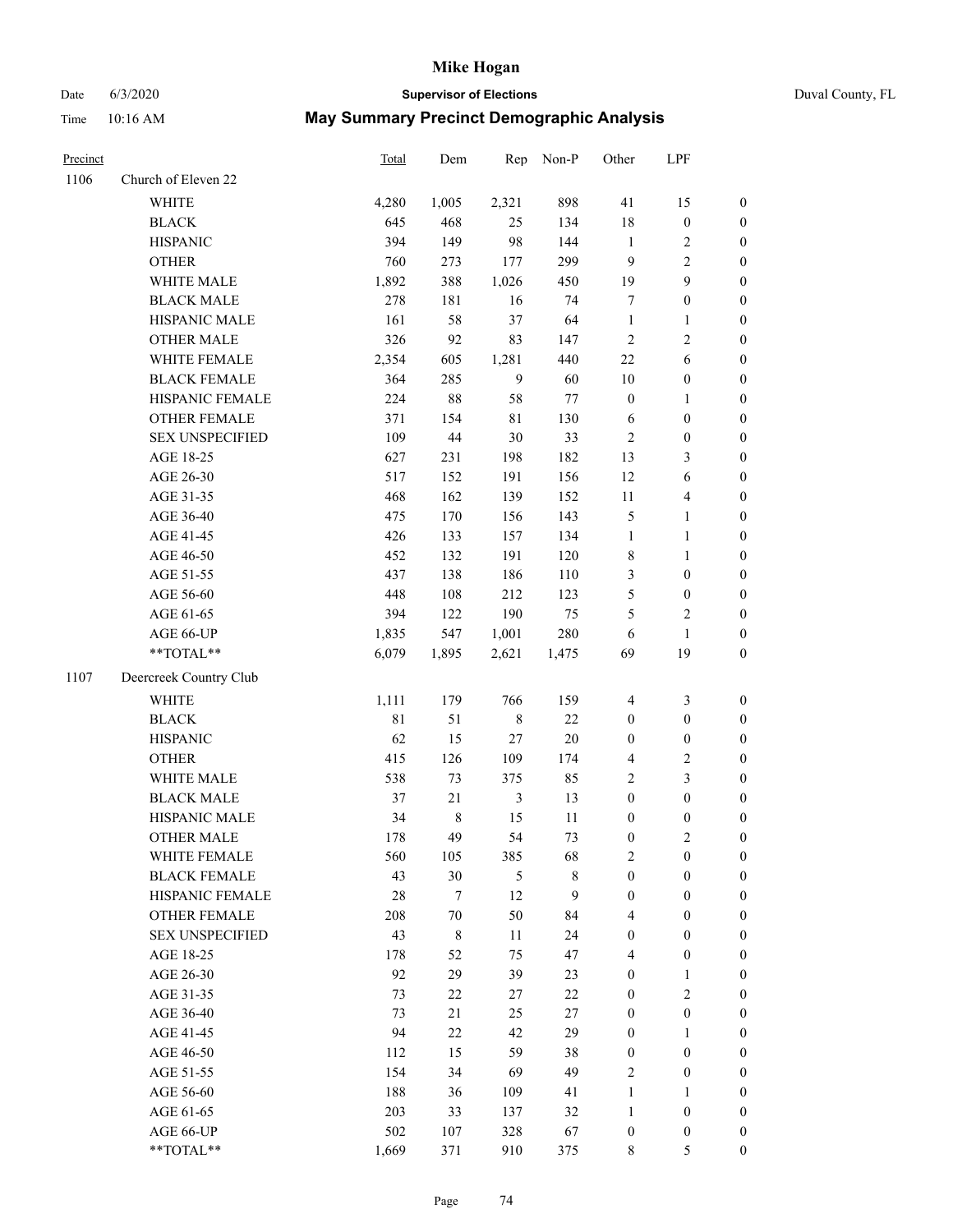## Date 6/3/2020 **Supervisor of Elections** Duval County, FL

| Precinct |                        | Total | Dem    | Rep            | Non-P      | Other                   | LPF                     |                  |
|----------|------------------------|-------|--------|----------------|------------|-------------------------|-------------------------|------------------|
| 1108     | The Park at Potenza    |       |        |                |            |                         |                         |                  |
|          | <b>WHITE</b>           | 2,224 | 639    | 991            | 545        | 35                      | 14                      | $\boldsymbol{0}$ |
|          | <b>BLACK</b>           | 737   | 534    | 29             | 165        | 8                       | $\mathbf{1}$            | $\boldsymbol{0}$ |
|          | <b>HISPANIC</b>        | 281   | 110    | 66             | 99         | 6                       | $\boldsymbol{0}$        | $\boldsymbol{0}$ |
|          | <b>OTHER</b>           | 315   | 114    | 57             | 139        | 4                       | $\mathbf{1}$            | $\boldsymbol{0}$ |
|          | WHITE MALE             | 1,029 | 250    | 478            | 276        | 14                      | 11                      | $\boldsymbol{0}$ |
|          | <b>BLACK MALE</b>      | 286   | 177    | 15             | 89         | 5                       | $\boldsymbol{0}$        | $\boldsymbol{0}$ |
|          | HISPANIC MALE          | 114   | 43     | 23             | 45         | 3                       | $\boldsymbol{0}$        | $\boldsymbol{0}$ |
|          | OTHER MALE             | 124   | $40\,$ | 25             | 57         | $\overline{c}$          | $\boldsymbol{0}$        | $\boldsymbol{0}$ |
|          | WHITE FEMALE           | 1,173 | 383    | 504            | 262        | 21                      | $\mathfrak{Z}$          | 0                |
|          | <b>BLACK FEMALE</b>    | 441   | 349    | 14             | 74         | 3                       | $\mathbf{1}$            | 0                |
|          | HISPANIC FEMALE        | 160   | 63     | 43             | 51         | 3                       | $\boldsymbol{0}$        | $\boldsymbol{0}$ |
|          | OTHER FEMALE           | 151   | 65     | 25             | 59         | $\mathbf{2}$            | $\boldsymbol{0}$        | $\boldsymbol{0}$ |
|          | <b>SEX UNSPECIFIED</b> | 79    | 27     | 16             | 35         | $\boldsymbol{0}$        | $\mathbf{1}$            | $\boldsymbol{0}$ |
|          | AGE 18-25              | 475   | 189    | 122            | 146        | 15                      | $\mathfrak{Z}$          | $\boldsymbol{0}$ |
|          | AGE 26-30              | 543   | 225    | 138            | 169        | $10\,$                  | $\mathbf{1}$            | $\boldsymbol{0}$ |
|          | AGE 31-35              | 424   | 191    | 91             | 132        | 6                       | $\overline{\mathbf{4}}$ | $\boldsymbol{0}$ |
|          | AGE 36-40              | 314   | 136    | 67             | 108        | $\mathbf{1}$            | $\sqrt{2}$              | $\boldsymbol{0}$ |
|          | AGE 41-45              | 277   | 113    | 81             | $78\,$     | 3                       | $\overline{c}$          | $\boldsymbol{0}$ |
|          | AGE 46-50              | 261   | 96     | 85             | 73         | 6                       | $\mathbf{1}$            | $\boldsymbol{0}$ |
|          | AGE 51-55              | 219   | 73     | 90             | 51         | $\overline{\mathbf{4}}$ | $\mathbf{1}$            | 0                |
|          | AGE 56-60              | 270   | 94     | 115            | 59         | $\sqrt{2}$              | $\boldsymbol{0}$        | $\boldsymbol{0}$ |
|          | AGE 61-65              | 234   | 88     | 102            | 41         | $\mathbf{2}$            | $\mathbf{1}$            | $\boldsymbol{0}$ |
|          | AGE 66-UP              | 540   | 192    | 252            | 91         | 4                       | $\mathbf{1}$            | $\boldsymbol{0}$ |
|          | **TOTAL**              | 3,557 | 1,397  | 1,143          | 948        | 53                      | 16                      | $\boldsymbol{0}$ |
| 1109     | Deerwood Country Club  |       |        |                |            |                         |                         |                  |
|          | <b>WHITE</b>           | 1,762 | 296    | 1,229          | 225        | $\overline{9}$          | $\mathfrak{Z}$          | $\boldsymbol{0}$ |
|          | <b>BLACK</b>           | 50    | 35     | 5              | 9          | $\mathbf{1}$            | $\boldsymbol{0}$        | $\boldsymbol{0}$ |
|          | <b>HISPANIC</b>        | 79    | 14     | 46             | 19         | $\boldsymbol{0}$        | $\boldsymbol{0}$        | $\boldsymbol{0}$ |
|          | <b>OTHER</b>           | 178   | 45     | $70\,$         | 63         | $\boldsymbol{0}$        | $\boldsymbol{0}$        | $\boldsymbol{0}$ |
|          | WHITE MALE             | 830   | 114    | 591            | 117        | 5                       | $\mathfrak{Z}$          | $\boldsymbol{0}$ |
|          | <b>BLACK MALE</b>      | 24    | 14     | $\sqrt{2}$     | $\tau$     | $\mathbf{1}$            | $\boldsymbol{0}$        | $\boldsymbol{0}$ |
|          | HISPANIC MALE          | 39    | 6      | 21             | 12         | $\boldsymbol{0}$        | $\boldsymbol{0}$        | 0                |
|          | OTHER MALE             | 68    | 20     | 25             | 23         | $\boldsymbol{0}$        | $\boldsymbol{0}$        | $\boldsymbol{0}$ |
|          | WHITE FEMALE           | 920   | 179    | 631            | 106        | 4                       | $\boldsymbol{0}$        | $\boldsymbol{0}$ |
|          | <b>BLACK FEMALE</b>    | 25    | $20\,$ | $\mathfrak{Z}$ | $\sqrt{2}$ | $\boldsymbol{0}$        | $\boldsymbol{0}$        | $\overline{0}$   |
|          | HISPANIC FEMALE        | 38    | 7      | 25             | $\sqrt{6}$ | $\boldsymbol{0}$        | $\boldsymbol{0}$        | $\overline{0}$   |
|          | <b>OTHER FEMALE</b>    | 83    | 23     | 34             | $26\,$     | $\boldsymbol{0}$        | $\boldsymbol{0}$        | $\overline{0}$   |
|          | <b>SEX UNSPECIFIED</b> | 42    | 7      | 18             | 17         | $\boldsymbol{0}$        | $\boldsymbol{0}$        | $\overline{0}$   |
|          | AGE 18-25              | 197   | 34     | 118            | 45         | $\boldsymbol{0}$        | $\boldsymbol{0}$        | 0                |
|          | AGE 26-30              | 124   | 22     | 73             | 29         | $\boldsymbol{0}$        | $\boldsymbol{0}$        | 0                |
|          | AGE 31-35              | 136   | $28\,$ | $90\,$         | 17         | $\mathbf{1}$            | $\boldsymbol{0}$        | 0                |
|          | AGE 36-40              | 132   | 23     | 77             | 31         | $\mathbf{1}$            | $\boldsymbol{0}$        | 0                |
|          | AGE 41-45              | 145   | 27     | 92             | 21         | 3                       | $\sqrt{2}$              | 0                |
|          | AGE 46-50              | 180   | 22     | 124            | 32         | 2                       | $\boldsymbol{0}$        | $\overline{0}$   |
|          | AGE 51-55              | 171   | 33     | 115            | 23         | $\boldsymbol{0}$        | $\boldsymbol{0}$        | $\boldsymbol{0}$ |
|          | AGE 56-60              | 177   | 32     | 110            | 34         | 1                       | $\boldsymbol{0}$        | $\overline{0}$   |
|          | AGE 61-65              | 165   | $28\,$ | 116            | 21         | $\boldsymbol{0}$        | $\boldsymbol{0}$        | 0                |
|          | AGE 66-UP              | 642   | 141    | 435            | 63         | 2                       | $\mathbf{1}$            | $\boldsymbol{0}$ |
|          | **TOTAL**              | 2,069 | 390    | 1,350          | 316        | $10\,$                  | 3                       | $\boldsymbol{0}$ |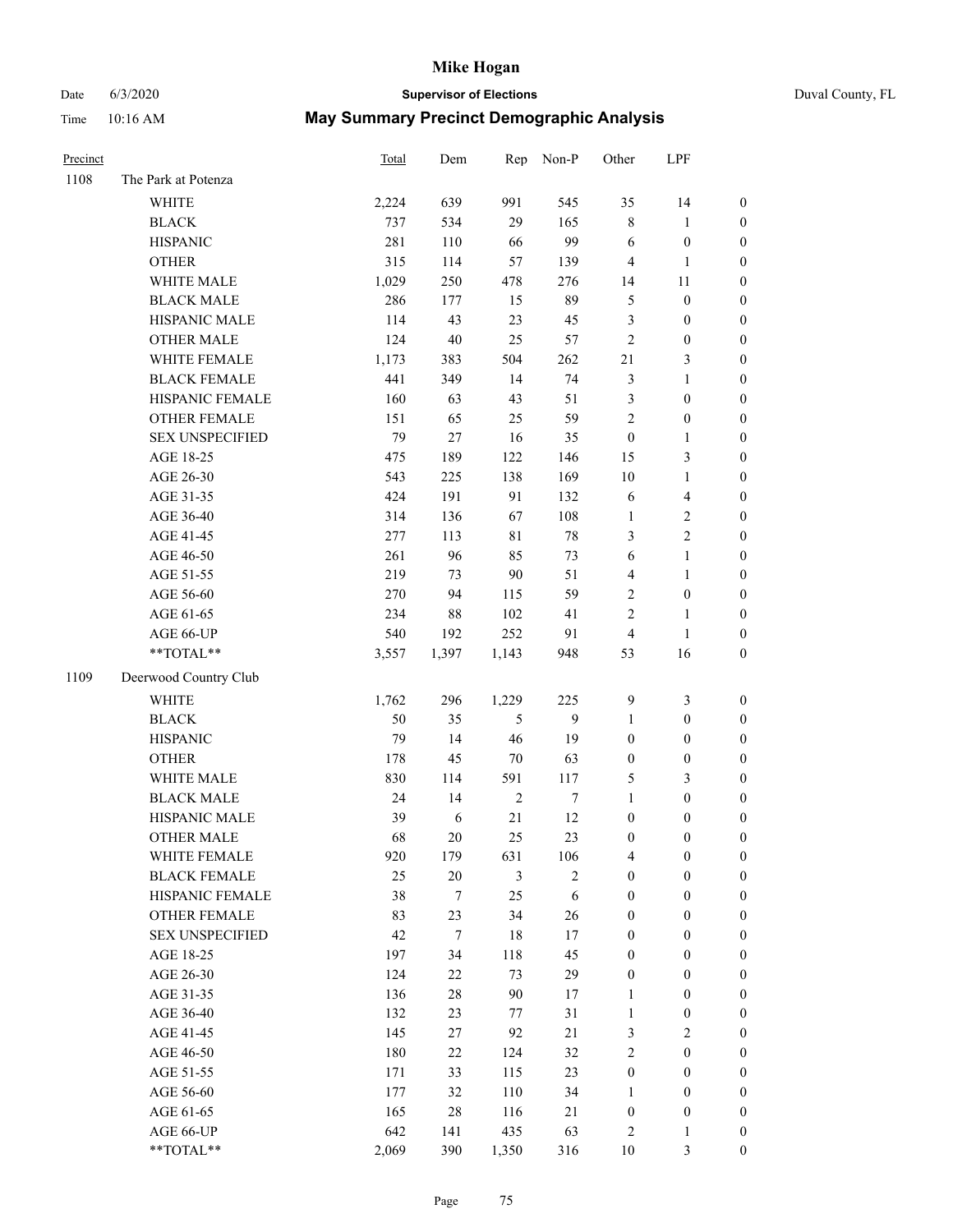# Date 6/3/2020 **Supervisor of Elections** Duval County, FL

| Precinct |                                     | Total | Dem    | Rep          | Non-P  | Other                   | LPF              |                  |
|----------|-------------------------------------|-------|--------|--------------|--------|-------------------------|------------------|------------------|
| 1110     | Courtyard Marriott                  |       |        |              |        |                         |                  |                  |
|          | WHITE                               | 4,830 | 1,115  | 2,480        | 1,119  | 97                      | 19               | 0                |
|          | <b>BLACK</b>                        | 1,013 | 726    | 47           | 218    | $20\,$                  | $\sqrt{2}$       | 0                |
|          | <b>HISPANIC</b>                     | 632   | 238    | 162          | 223    | 5                       | $\overline{4}$   | $\boldsymbol{0}$ |
|          | <b>OTHER</b>                        | 629   | 186    | 182          | 250    | 9                       | $\mathbf{2}$     | $\boldsymbol{0}$ |
|          | WHITE MALE                          | 2,057 | 397    | 1,102        | 508    | 41                      | 9                | $\boldsymbol{0}$ |
|          | <b>BLACK MALE</b>                   | 419   | 266    | 24           | 119    | 10                      | $\boldsymbol{0}$ | $\boldsymbol{0}$ |
|          | HISPANIC MALE                       | 281   | 100    | $71\,$       | 103    | 3                       | $\overline{4}$   | $\boldsymbol{0}$ |
|          | <b>OTHER MALE</b>                   | 254   | 67     | 75           | 105    | $\boldsymbol{7}$        | $\boldsymbol{0}$ | $\boldsymbol{0}$ |
|          | WHITE FEMALE                        | 2,743 | 708    | 1,368        | 602    | 55                      | $10\,$           | $\boldsymbol{0}$ |
|          | <b>BLACK FEMALE</b>                 | 581   | 452    | $22\,$       | 95     | 10                      | $\sqrt{2}$       | 0                |
|          | HISPANIC FEMALE                     | 347   | 137    | 91           | 117    | $\mathbf{2}$            | $\boldsymbol{0}$ | 0                |
|          | OTHER FEMALE                        | 321   | 102    | 99           | 116    | $\overline{c}$          | $\sqrt{2}$       | $\boldsymbol{0}$ |
|          | <b>SEX UNSPECIFIED</b>              | 101   | 36     | 19           | 45     | $\mathbf{1}$            | $\boldsymbol{0}$ | $\boldsymbol{0}$ |
|          | AGE 18-25                           | 716   | 222    | 260          | 213    | 17                      | $\overline{4}$   | $\boldsymbol{0}$ |
|          | AGE 26-30                           | 954   | 278    | 387          | 259    | 24                      | 6                | $\boldsymbol{0}$ |
|          | AGE 31-35                           | 932   | 271    | 362          | 282    | $11\,$                  | 6                | $\boldsymbol{0}$ |
|          | AGE 36-40                           | 754   | 238    | 243          | 255    | 12                      | 6                | $\boldsymbol{0}$ |
|          | AGE 41-45                           | 656   | 261    | 214          | 166    | 13                      | $\sqrt{2}$       | $\boldsymbol{0}$ |
|          | AGE 46-50                           | 620   | 200    | 241          | 167    | $\boldsymbol{9}$        | $\mathfrak{Z}$   | $\boldsymbol{0}$ |
|          | AGE 51-55                           | 505   | 165    | 219          | 113    | 8                       | $\boldsymbol{0}$ | $\boldsymbol{0}$ |
|          | AGE 56-60                           | 461   | 137    | 218          | 99     | 7                       | $\boldsymbol{0}$ | 0                |
|          | AGE 61-65                           | 460   | 147    | 223          | 85     | 5                       | $\boldsymbol{0}$ | $\boldsymbol{0}$ |
|          | AGE 66-UP                           | 1,046 | 346    | 504          | 171    | $25\,$                  | $\boldsymbol{0}$ | $\boldsymbol{0}$ |
|          | $**TOTAL**$                         | 7,104 | 2,265  | 2,871        | 1,810  | 131                     | $27\,$           | $\boldsymbol{0}$ |
| 1111     | Shepherd of the Woods Lutheran Chur |       |        |              |        |                         |                  |                  |
|          | <b>WHITE</b>                        | 1,009 | 304    | 385          | 301    | 15                      | $\overline{4}$   | $\boldsymbol{0}$ |
|          | <b>BLACK</b>                        | 507   | 384    | 15           | 102    | 6                       | $\boldsymbol{0}$ | $\boldsymbol{0}$ |
|          | <b>HISPANIC</b>                     | 218   | 93     | 36           | 86     | 1                       | $\mathfrak{2}$   | $\boldsymbol{0}$ |
|          | <b>OTHER</b>                        | 159   | 67     | 21           | 70     | $\mathbf{1}$            | $\boldsymbol{0}$ | $\boldsymbol{0}$ |
|          | WHITE MALE                          | 451   | 123    | 185          | 136    | 6                       | $\mathbf{1}$     | $\boldsymbol{0}$ |
|          | <b>BLACK MALE</b>                   | 198   | 133    | $\,$ 8 $\,$  | 55     | $\overline{c}$          | $\boldsymbol{0}$ | $\boldsymbol{0}$ |
|          | HISPANIC MALE                       | 92    | 35     | 19           | 37     | $\boldsymbol{0}$        | 1                | 0                |
|          | <b>OTHER MALE</b>                   | 57    | 25     | $\mathbf{9}$ | 23     | $\boldsymbol{0}$        | $\boldsymbol{0}$ | $\boldsymbol{0}$ |
|          | WHITE FEMALE                        | 539   | 175    | 195          | 157    | 9                       | 3                | 0                |
|          | <b>BLACK FEMALE</b>                 | 300   | 243    | 7            | 46     | 4                       | $\boldsymbol{0}$ | $\overline{0}$   |
|          | HISPANIC FEMALE                     | 122   | 57     | 15           | 48     | 1                       | $\mathbf{1}$     | $\overline{0}$   |
|          | OTHER FEMALE                        | 74    | 34     | $11\,$       | 28     | 1                       | $\boldsymbol{0}$ | 0                |
|          | <b>SEX UNSPECIFIED</b>              | 60    | 23     | 8            | 29     | $\boldsymbol{0}$        | $\boldsymbol{0}$ | 0                |
|          | AGE 18-25                           | 276   | 116    | 60           | 96     | 4                       | $\boldsymbol{0}$ | 0                |
|          | AGE 26-30                           | 368   | 171    | 66           | 122    | 7                       | $\mathbf{2}$     | 0                |
|          | AGE 31-35                           | 243   | 98     | 48           | 92     | 4                       | $\mathbf{1}$     | 0                |
|          | AGE 36-40                           | 173   | 84     | 30           | 58     | $\boldsymbol{0}$        | $\mathbf{1}$     | 0                |
|          | AGE 41-45                           | 128   | 60     | 28           | 40     | $\boldsymbol{0}$        | $\boldsymbol{0}$ | 0                |
|          | AGE 46-50                           | 128   | 60     | 28           | 36     | 3                       | 1                | 0                |
|          | AGE 51-55                           | 99    | 53     | 25           | 21     | $\boldsymbol{0}$        | $\boldsymbol{0}$ | 0                |
|          | AGE 56-60                           | 138   | $70\,$ | 39           | $27\,$ | 2                       | $\boldsymbol{0}$ | 0                |
|          | AGE 61-65                           | 86    | 41     | 25           | 19     | 1                       | $\boldsymbol{0}$ | 0                |
|          | AGE 66-UP                           | 254   | 95     | 108          | 48     | $\overline{\mathbf{c}}$ | $\mathbf{1}$     | 0                |
|          | **TOTAL**                           | 1,893 | 848    | 457          | 559    | 23                      | 6                | $\boldsymbol{0}$ |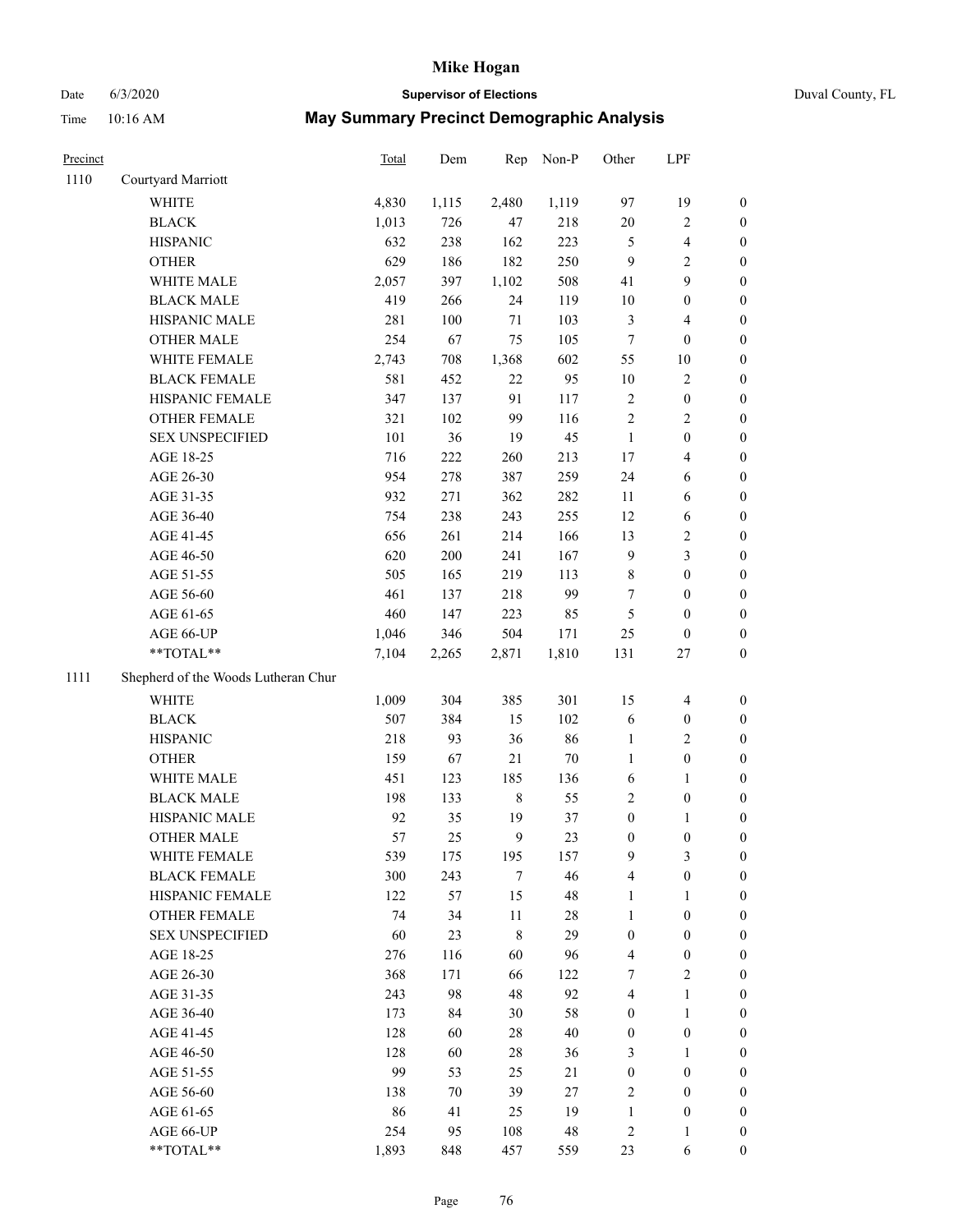## Date 6/3/2020 **Supervisor of Elections** Duval County, FL

| Precinct |                            | Total | Dem    | Rep    | Non-P  | Other            | LPF                     |                  |
|----------|----------------------------|-------|--------|--------|--------|------------------|-------------------------|------------------|
| 1112     | Southeast Regional Library |       |        |        |        |                  |                         |                  |
|          | <b>WHITE</b>               | 2,401 | 560    | 1,283  | 503    | $40\,$           | 15                      | $\boldsymbol{0}$ |
|          | <b>BLACK</b>               | 431   | 322    | 16     | 79     | 13               | $\mathbf{1}$            | $\boldsymbol{0}$ |
|          | <b>HISPANIC</b>            | 219   | 83     | 52     | $80\,$ | 4                | $\boldsymbol{0}$        | $\boldsymbol{0}$ |
|          | <b>OTHER</b>               | 535   | 172    | 133    | 222    | 6                | $\mathbf{2}$            | $\boldsymbol{0}$ |
|          | WHITE MALE                 | 1,116 | 214    | 616    | 260    | 16               | $10\,$                  | $\boldsymbol{0}$ |
|          | <b>BLACK MALE</b>          | 165   | 110    | 9      | 42     | 4                | $\boldsymbol{0}$        | $\boldsymbol{0}$ |
|          | HISPANIC MALE              | 92    | 34     | 21     | 35     | $\sqrt{2}$       | $\boldsymbol{0}$        | $\boldsymbol{0}$ |
|          | <b>OTHER MALE</b>          | 226   | 65     | 62     | 95     | $\overline{c}$   | $\sqrt{2}$              | $\boldsymbol{0}$ |
|          | WHITE FEMALE               | 1,266 | 343    | 658    | 237    | 24               | $\overline{4}$          | $\boldsymbol{0}$ |
|          | <b>BLACK FEMALE</b>        | 260   | 207    | $\tau$ | 36     | 9                | $\mathbf{1}$            | 0                |
|          | HISPANIC FEMALE            | 122   | 47     | 30     | 43     | 2                | $\boldsymbol{0}$        | $\boldsymbol{0}$ |
|          | OTHER FEMALE               | 259   | 89     | 63     | 103    | 4                | $\boldsymbol{0}$        | $\boldsymbol{0}$ |
|          | <b>SEX UNSPECIFIED</b>     | 80    | $28\,$ | 18     | 33     | $\boldsymbol{0}$ | $\mathbf{1}$            | $\boldsymbol{0}$ |
|          | AGE 18-25                  | 459   | 158    | 163    | 118    | 18               | $\sqrt{2}$              | $\boldsymbol{0}$ |
|          | AGE 26-30                  | 409   | 150    | 121    | 125    | 10               | $\mathfrak{Z}$          | $\boldsymbol{0}$ |
|          | AGE 31-35                  | 340   | 105    | 110    | 111    | 10               | $\overline{\mathbf{4}}$ | $\boldsymbol{0}$ |
|          | AGE 36-40                  | 322   | 119    | 108    | $88\,$ | 4                | $\mathfrak{Z}$          | $\boldsymbol{0}$ |
|          | AGE 41-45                  | 286   | 94     | 110    | $77\,$ | 3                | $\sqrt{2}$              | $\boldsymbol{0}$ |
|          | AGE 46-50                  | 344   | 99     | 147    | 91     | 7                | $\boldsymbol{0}$        | $\boldsymbol{0}$ |
|          | AGE 51-55                  | 299   | 84     | 140    | 71     | $\overline{4}$   | $\boldsymbol{0}$        | 0                |
|          | AGE 56-60                  | 325   | 94     | 166    | 61     | 3                | $\mathbf{1}$            | $\boldsymbol{0}$ |
|          | AGE 61-65                  | 267   | 73     | 135    | 56     | $\sqrt{2}$       | $\mathbf{1}$            | $\boldsymbol{0}$ |
|          | AGE 66-UP                  | 535   | 161    | 284    | 86     | $\mathbf{2}$     | $\sqrt{2}$              | $\boldsymbol{0}$ |
|          | **TOTAL**                  | 3,586 | 1,137  | 1,484  | 884    | 63               | $18\,$                  | $\boldsymbol{0}$ |
| 1113     | Deermeadows Church         |       |        |        |        |                  |                         |                  |
|          | WHITE                      | 1,899 | 608    | 726    | 523    | $31\,$           | 11                      | $\boldsymbol{0}$ |
|          | <b>BLACK</b>               | 994   | 754    | 37     | 194    | 9                | $\boldsymbol{0}$        | $\boldsymbol{0}$ |
|          | <b>HISPANIC</b>            | 300   | 138    | 45     | 113    | 3                | $\mathbf{1}$            | $\boldsymbol{0}$ |
|          | <b>OTHER</b>               | 282   | 118    | 49     | 111    | 4                | $\boldsymbol{0}$        | $\boldsymbol{0}$ |
|          | WHITE MALE                 | 874   | 257    | 346    | 254    | $\mathbf{9}$     | $8\,$                   | $\boldsymbol{0}$ |
|          | <b>BLACK MALE</b>          | 401   | 275    | 17     | 104    | 5                | $\boldsymbol{0}$        | $\boldsymbol{0}$ |
|          | HISPANIC MALE              | 143   | 65     | 25     | 50     | 2                | 1                       | 0                |
|          | <b>OTHER MALE</b>          | 115   | 39     | 24     | 50     | $\overline{c}$   | $\boldsymbol{0}$        | $\boldsymbol{0}$ |
|          | WHITE FEMALE               | 1,006 | 345    | 376    | 260    | 22               | 3                       | $\overline{0}$   |
|          | <b>BLACK FEMALE</b>        | 583   | 471    | $20\,$ | $88\,$ | 4                | $\boldsymbol{0}$        | $\boldsymbol{0}$ |
|          | HISPANIC FEMALE            | 151   | $70\,$ | 19     | 61     | $\mathbf{1}$     | $\boldsymbol{0}$        | $\overline{0}$   |
|          | OTHER FEMALE               | 127   | 67     | 20     | $40\,$ | $\boldsymbol{0}$ | $\boldsymbol{0}$        | 0                |
|          | <b>SEX UNSPECIFIED</b>     | 75    | 29     | 10     | 34     | $\sqrt{2}$       | $\boldsymbol{0}$        | 0                |
|          | AGE 18-25                  | 495   | 206    | 90     | 181    | 16               | $\sqrt{2}$              | 0                |
|          | AGE 26-30                  | 654   | 319    | 117    | 204    | $11\,$           | $\mathfrak{Z}$          | 0                |
|          | AGE 31-35                  | 433   | 211    | $80\,$ | 136    | 5                | $\mathbf{1}$            | 0                |
|          | AGE 36-40                  | 295   | 147    | 55     | $87\,$ | 3                | $\mathfrak{Z}$          | 0                |
|          | AGE 41-45                  | 246   | 123    | 52     | 68     | 3                | $\boldsymbol{0}$        | 0                |
|          | AGE 46-50                  | 237   | 118    | 54     | 61     | 4                | $\boldsymbol{0}$        | 0                |
|          | AGE 51-55                  | 248   | 128    | 58     | 60     | 1                | 1                       | 0                |
|          | AGE 56-60                  | 214   | 90     | 78     | 46     | $\boldsymbol{0}$ | $\boldsymbol{0}$        | $\boldsymbol{0}$ |
|          | AGE 61-65                  | 187   | 78     | 74     | 32     | $\mathbf{1}$     | $\mathbf{2}$            | 0                |
|          | AGE 66-UP                  | 466   | 198    | 199    | 66     | 3                | $\boldsymbol{0}$        | 0                |
|          | **TOTAL**                  | 3,475 | 1,618  | 857    | 941    | 47               | 12                      | $\boldsymbol{0}$ |
|          |                            |       |        |        |        |                  |                         |                  |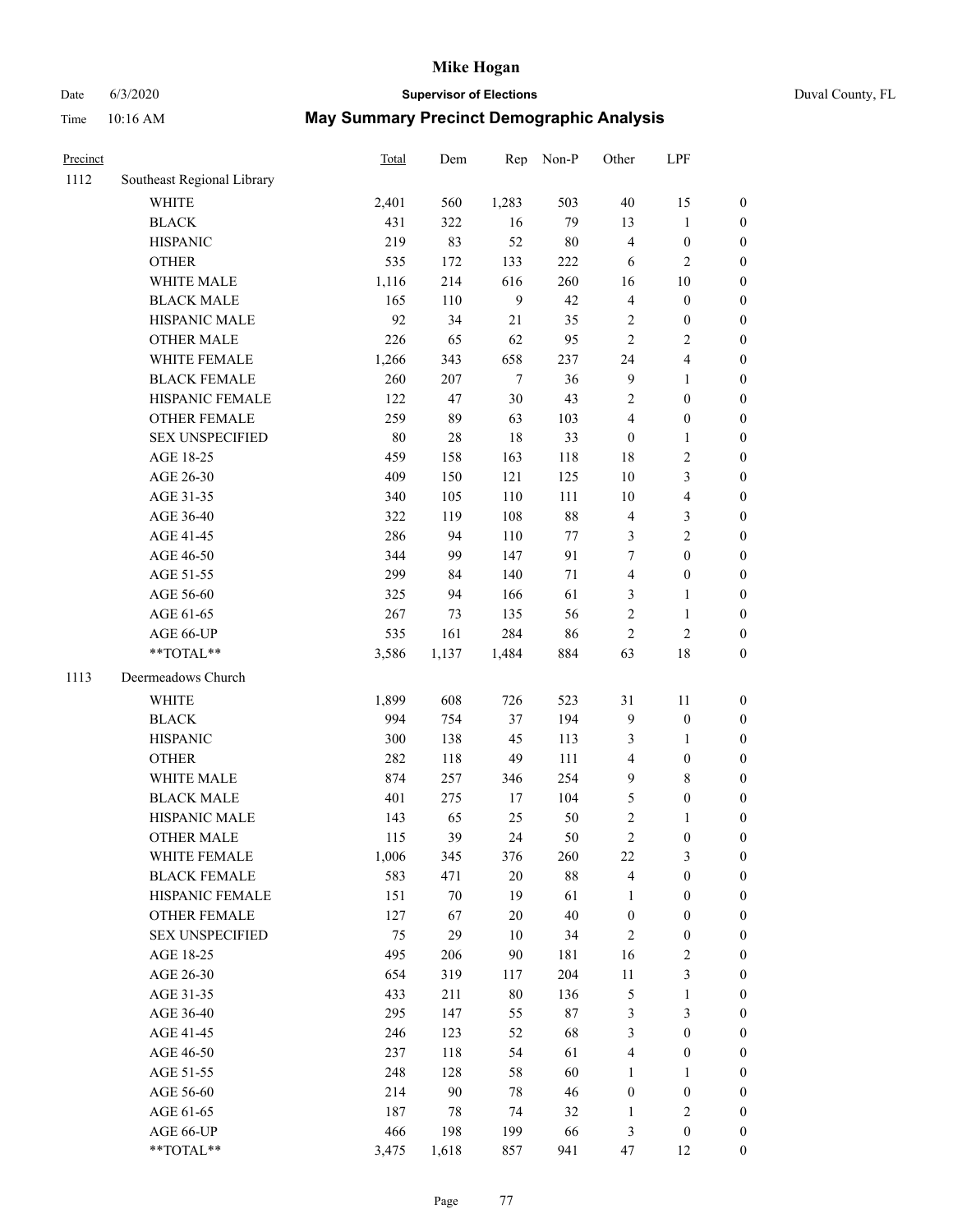# Date 6/3/2020 **Supervisor of Elections** Duval County, FL

| Precinct |                        | <b>Total</b> | Dem    |                | Rep Non-P | Other            | LPF              |                  |
|----------|------------------------|--------------|--------|----------------|-----------|------------------|------------------|------------------|
| 1114     | The Salem Center       |              |        |                |           |                  |                  |                  |
|          | WHITE                  | 2,315        | 627    | 1,081          | 547       | 47               | 13               | $\boldsymbol{0}$ |
|          | $\operatorname{BLACK}$ | 745          | 575    | $18\,$         | 140       | 11               | $\mathbf{1}$     | $\boldsymbol{0}$ |
|          | <b>HISPANIC</b>        | 323          | 123    | 66             | 129       | 5                | $\boldsymbol{0}$ | $\boldsymbol{0}$ |
|          | <b>OTHER</b>           | 372          | 150    | 63             | 149       | 8                | $\sqrt{2}$       | $\boldsymbol{0}$ |
|          | WHITE MALE             | 1,025        | 233    | 501            | 253       | 26               | 12               | $\boldsymbol{0}$ |
|          | <b>BLACK MALE</b>      | 273          | 201    | $\mathfrak{H}$ | 63        | 4                | $\boldsymbol{0}$ | $\boldsymbol{0}$ |
|          | HISPANIC MALE          | 144          | 47     | 39             | 56        | $\sqrt{2}$       | $\boldsymbol{0}$ | $\boldsymbol{0}$ |
|          | <b>OTHER MALE</b>      | 153          | 54     | 28             | 67        | $\overline{2}$   | $\sqrt{2}$       | $\boldsymbol{0}$ |
|          | WHITE FEMALE           | 1,268        | 387    | 575            | 286       | 19               | $\mathbf{1}$     | $\boldsymbol{0}$ |
|          | <b>BLACK FEMALE</b>    | 465          | 368    | 13             | 76        | $\boldsymbol{7}$ | $\mathbf{1}$     | 0                |
|          | HISPANIC FEMALE        | 173          | 73     | 26             | $71\,$    | 3                | $\boldsymbol{0}$ | $\boldsymbol{0}$ |
|          | OTHER FEMALE           | 174          | 84     | 31             | 53        | $\sqrt{6}$       | $\boldsymbol{0}$ | $\boldsymbol{0}$ |
|          | <b>SEX UNSPECIFIED</b> | 80           | $28\,$ | 10             | $40\,$    | $\sqrt{2}$       | $\boldsymbol{0}$ | $\boldsymbol{0}$ |
|          | AGE 18-25              | 554          | 220    | 166            | 152       | 15               | $\mathbf{1}$     | $\boldsymbol{0}$ |
|          | AGE 26-30              | 750          | 318    | 200            | 214       | 16               | $\sqrt{2}$       | $\boldsymbol{0}$ |
|          | AGE 31-35              | 458          | 170    | 116            | 161       | $\sqrt{6}$       | $\mathfrak s$    | $\boldsymbol{0}$ |
|          | AGE 36-40              | 316          | 133    | $80\,$         | 93        | 7                | $\mathfrak{Z}$   | $\boldsymbol{0}$ |
|          | AGE 41-45              | 233          | 101    | 55             | $70\,$    | 7                | $\boldsymbol{0}$ | $\boldsymbol{0}$ |
|          | AGE 46-50              | 248          | 91     | 75             | 75        | 5                | $\sqrt{2}$       | $\boldsymbol{0}$ |
|          | AGE 51-55              | 229          | 99     | 84             | 43        | $\overline{c}$   | $\mathbf{1}$     | 0                |
|          | AGE 56-60              | 202          | 68     | 86             | 43        | 5                | $\boldsymbol{0}$ | 0                |
|          | AGE 61-65              | 180          | 70     | 71             | 34        | 5                | $\boldsymbol{0}$ | $\boldsymbol{0}$ |
|          | AGE 66-UP              | 585          | 205    | 295            | $80\,$    | 3                | $\sqrt{2}$       | $\boldsymbol{0}$ |
|          | **TOTAL**              | 3,755        | 1,475  | 1,228          | 965       | $71\,$           | 16               | $\boldsymbol{0}$ |
| 1115     | Mission Way Church     |              |        |                |           |                  |                  |                  |
|          | WHITE                  | 2,666        | 553    | 1,436          | 632       | $30\,$           | 15               | $\boldsymbol{0}$ |
|          | <b>BLACK</b>           | 659          | 475    | 46             | 133       | 5                | $\boldsymbol{0}$ | $\boldsymbol{0}$ |
|          | <b>HISPANIC</b>        | 314          | 119    | $80\,$         | 114       | $\boldsymbol{0}$ | $\mathbf{1}$     | $\boldsymbol{0}$ |
|          | <b>OTHER</b>           | 524          | 180    | 141            | 197       | $\sqrt{6}$       | $\boldsymbol{0}$ | $\boldsymbol{0}$ |
|          | WHITE MALE             | 1,241        | 193    | 717            | 310       | 12               | $\mathbf{9}$     | $\boldsymbol{0}$ |
|          | <b>BLACK MALE</b>      | 282          | 180    | 29             | 69        | $\overline{4}$   | $\boldsymbol{0}$ | $\boldsymbol{0}$ |
|          | HISPANIC MALE          | 156          | 52     | 38             | 65        | $\boldsymbol{0}$ | 1                | 0                |
|          | <b>OTHER MALE</b>      | 212          | 68     | 66             | 76        | $\sqrt{2}$       | $\boldsymbol{0}$ | $\boldsymbol{0}$ |
|          | WHITE FEMALE           | 1,400        | 355    | 708            | 313       | 18               | 6                | $\boldsymbol{0}$ |
|          | <b>BLACK FEMALE</b>    | 373          | 291    | $17$           | 64        | $\mathbf{1}$     | $\boldsymbol{0}$ | $\boldsymbol{0}$ |
|          | HISPANIC FEMALE        | 154          | 65     | 41             | 48        | $\boldsymbol{0}$ | $\boldsymbol{0}$ | $\overline{0}$   |
|          | OTHER FEMALE           | 256          | 95     | 67             | $90\,$    | 4                | $\boldsymbol{0}$ | 0                |
|          | <b>SEX UNSPECIFIED</b> | 89           | $28\,$ | 20             | 41        | $\boldsymbol{0}$ | $\boldsymbol{0}$ | 0                |
|          | AGE 18-25              | 456          | 161    | 142            | 147       | 5                | $\mathbf{1}$     | 0                |
|          | AGE 26-30              | 355          | 117    | 128            | $100\,$   | 8                | $\sqrt{2}$       | 0                |
|          | AGE 31-35              | 456          | 138    | 149            | 162       | 4                | $\mathfrak{Z}$   | 0                |
|          | AGE 36-40              | 491          | 132    | 203            | 151       | 3                | $\sqrt{2}$       | 0                |
|          | AGE 41-45              | 485          | 142    | 191            | 139       | $\boldsymbol{7}$ | $\sqrt{6}$       | 0                |
|          | AGE 46-50              | 479          | 151    | 193            | 130       | 4                | $\mathbf{1}$     | 0                |
|          | AGE 51-55              | 394          | 122    | 193            | 75        | 3                | $\mathbf{1}$     | $\boldsymbol{0}$ |
|          | AGE 56-60              | 350          | 121    | 175            | 52        | 2                | $\boldsymbol{0}$ | $\boldsymbol{0}$ |
|          | AGE 61-65              | 224          | 91     | 101            | 31        | $\mathbf{1}$     | $\boldsymbol{0}$ | 0                |
|          | AGE 66-UP              | 473          | 152    | 228            | 89        | 4                | $\boldsymbol{0}$ | $\boldsymbol{0}$ |
|          | **TOTAL**              | 4,163        | 1,327  | 1,703          | 1,076     | 41               | 16               | $\boldsymbol{0}$ |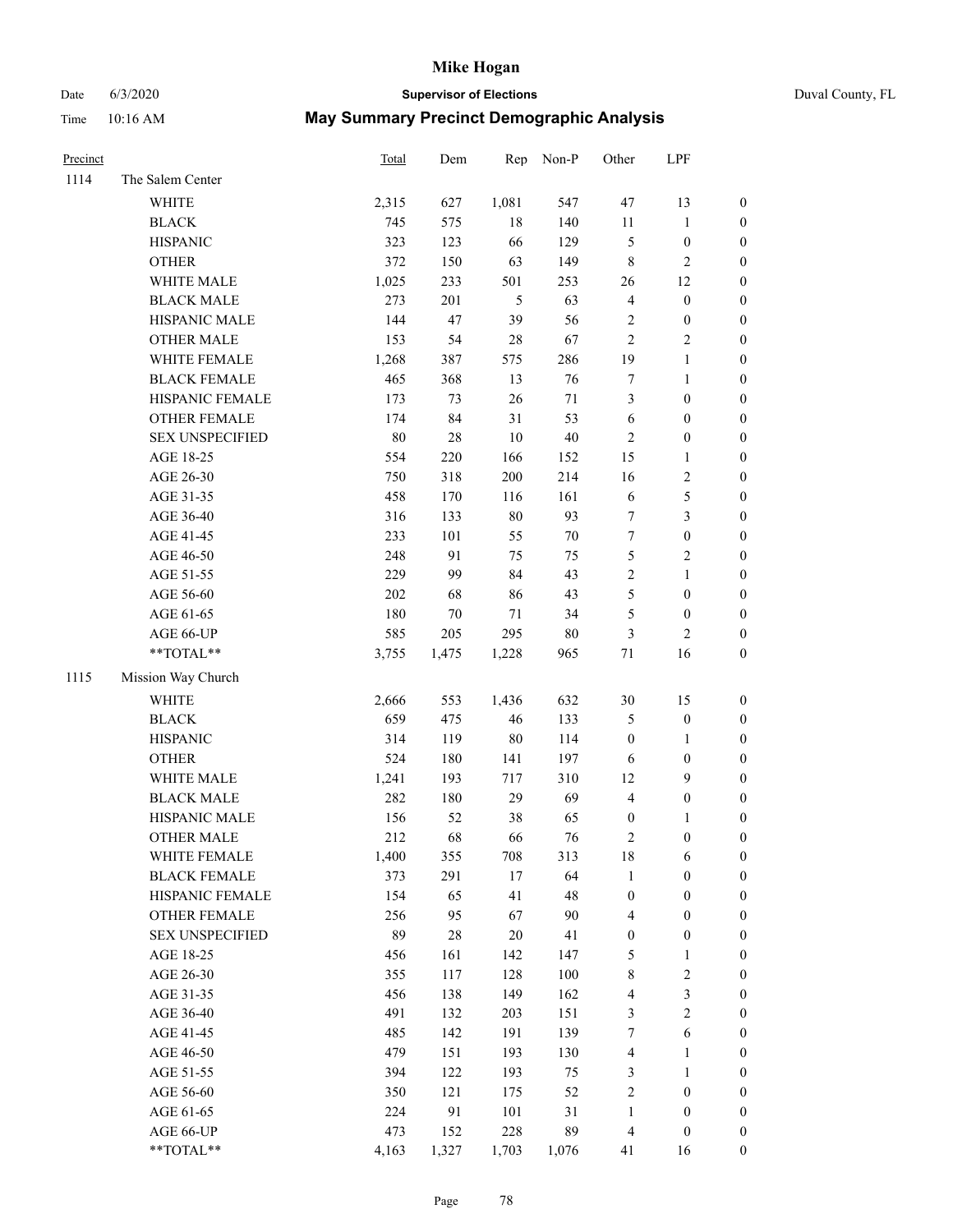# Date 6/3/2020 **Supervisor of Elections** Duval County, FL

| Precinct |                                 | <b>Total</b> | Dem            | Rep            | Non-P            | Other            | LPF              |                  |
|----------|---------------------------------|--------------|----------------|----------------|------------------|------------------|------------------|------------------|
| 1116     | First Baptist Church of Nocatee |              |                |                |                  |                  |                  |                  |
|          | <b>WHITE</b>                    | 1,565        | 355            | 903            | 276              | 26               | $\mathfrak s$    | 0                |
|          | <b>BLACK</b>                    | 80           | 51             | 10             | 17               | $\overline{c}$   | $\boldsymbol{0}$ | 0                |
|          | <b>HISPANIC</b>                 | 86           | 32             | 34             | $20\,$           | $\boldsymbol{0}$ | $\boldsymbol{0}$ | $\boldsymbol{0}$ |
|          | <b>OTHER</b>                    | 93           | 29             | 29             | 34               | $\boldsymbol{0}$ | 1                | $\boldsymbol{0}$ |
|          | WHITE MALE                      | 746          | 139            | 456            | 136              | 13               | $\sqrt{2}$       | $\boldsymbol{0}$ |
|          | <b>BLACK MALE</b>               | 43           | 26             | 6              | $\mathbf{9}$     | $\overline{c}$   | $\boldsymbol{0}$ | $\boldsymbol{0}$ |
|          | HISPANIC MALE                   | 40           | 15             | 16             | $\overline{9}$   | $\boldsymbol{0}$ | $\boldsymbol{0}$ | $\boldsymbol{0}$ |
|          | <b>OTHER MALE</b>               | 36           | 14             | $\tau$         | 14               | $\boldsymbol{0}$ | $\mathbf{1}$     | $\boldsymbol{0}$ |
|          | WHITE FEMALE                    | 810          | 215            | 441            | 138              | 13               | 3                | $\boldsymbol{0}$ |
|          | <b>BLACK FEMALE</b>             | 37           | 25             | $\overline{4}$ | $\,$ 8 $\,$      | $\boldsymbol{0}$ | $\boldsymbol{0}$ | $\boldsymbol{0}$ |
|          | HISPANIC FEMALE                 | 45           | 17             | $18\,$         | $10\,$           | $\boldsymbol{0}$ | $\boldsymbol{0}$ | $\boldsymbol{0}$ |
|          | OTHER FEMALE                    | 47           | 14             | 19             | 14               | $\boldsymbol{0}$ | $\boldsymbol{0}$ | $\boldsymbol{0}$ |
|          | <b>SEX UNSPECIFIED</b>          | 20           | $\overline{2}$ | 9              | 9                | $\boldsymbol{0}$ | $\boldsymbol{0}$ | $\boldsymbol{0}$ |
|          | AGE 18-25                       | 119          | 43             | 44             | 29               | $\mathbf{2}$     | $\mathbf{1}$     | $\boldsymbol{0}$ |
|          | AGE 26-30                       | 79           | 16             | 39             | 23               | $\boldsymbol{0}$ | $\mathbf{1}$     | $\boldsymbol{0}$ |
|          | AGE 31-35                       | 130          | 36             | 60             | 32               | $\boldsymbol{0}$ | $\sqrt{2}$       | $\boldsymbol{0}$ |
|          | AGE 36-40                       | 129          | 36             | 57             | 35               | 1                | $\boldsymbol{0}$ | $\boldsymbol{0}$ |
|          | AGE 41-45                       | 108          | 25             | 51             | 31               | $\mathbf{1}$     | $\boldsymbol{0}$ | $\boldsymbol{0}$ |
|          | AGE 46-50                       | 113          | 36             | 46             | 24               | 7                | $\boldsymbol{0}$ | $\boldsymbol{0}$ |
|          | AGE 51-55                       | 165          | 32             | 88             | 41               | $\mathbf{2}$     | $\sqrt{2}$       | $\boldsymbol{0}$ |
|          | AGE 56-60                       | 203          | 46             | 124            | 30               | 3                | $\boldsymbol{0}$ | $\boldsymbol{0}$ |
|          | AGE 61-65                       | 200          | 49             | 121            | 29               | $\mathbf{1}$     | $\boldsymbol{0}$ | $\boldsymbol{0}$ |
|          | AGE 66-UP                       | 578          | 148            | 346            | 73               | $11\,$           | $\boldsymbol{0}$ | $\boldsymbol{0}$ |
|          | $**TOTAL**$                     | 1,824        | 467            | 976            | 347              | 28               | 6                | $\boldsymbol{0}$ |
| 1201     | Church of God Marietta          |              |                |                |                  |                  |                  |                  |
|          | <b>WHITE</b>                    | 2,272        | 394            | 1,481          | 378              | $10\,$           | $\boldsymbol{9}$ | $\boldsymbol{0}$ |
|          | <b>BLACK</b>                    | 356          | 279            | 24             | 49               | 3                | $\mathbf{1}$     | $\boldsymbol{0}$ |
|          | <b>HISPANIC</b>                 | 113          | 56             | 33             | 24               | $\boldsymbol{0}$ | $\boldsymbol{0}$ | $\boldsymbol{0}$ |
|          | <b>OTHER</b>                    | 173          | 40             | 74             | 57               | $\overline{c}$   | $\boldsymbol{0}$ | $\boldsymbol{0}$ |
|          | WHITE MALE                      | 1,023        | 158            | 679            | 176              | 6                | $\overline{4}$   | $\boldsymbol{0}$ |
|          | <b>BLACK MALE</b>               | 152          | 108            | 17             | 25               | $\mathbf{1}$     | $\mathbf{1}$     | $\boldsymbol{0}$ |
|          | HISPANIC MALE                   | 49           | 25             | 15             | $\boldsymbol{9}$ | 0                | $\boldsymbol{0}$ | 0                |
|          | <b>OTHER MALE</b>               | 66           | 18             | 31             | 17               | $\boldsymbol{0}$ | $\boldsymbol{0}$ | $\boldsymbol{0}$ |
|          | WHITE FEMALE                    | 1,227        | 232            | 790            | 196              | 4                | 5                | 0                |
|          | <b>BLACK FEMALE</b>             | 195          | 164            | 7              | $22\,$           | $\overline{c}$   | $\boldsymbol{0}$ | 0                |
|          | HISPANIC FEMALE                 | 62           | 30             | 18             | 14               | $\boldsymbol{0}$ | $\boldsymbol{0}$ | $\overline{0}$   |
|          | OTHER FEMALE                    | 71           | $20\,$         | 29             | $21\,$           | 1                | $\boldsymbol{0}$ | 0                |
|          | <b>SEX UNSPECIFIED</b>          | 69           | 14             | 26             | 28               | $\mathbf{1}$     | $\boldsymbol{0}$ | 0                |
|          | AGE 18-25                       | 263          | 57             | 119            | $8\sqrt{1}$      | 5                | $\mathbf{1}$     | 0                |
|          | AGE 26-30                       | 221          | 35             | 113            | 67               | 4                | $\sqrt{2}$       | 0                |
|          | AGE 31-35                       | 217          | 57             | 99             | 57               | $\mathbf{2}$     | $\sqrt{2}$       | 0                |
|          | AGE 36-40                       | 222          | 56             | 114            | 50               | 1                | $\mathbf{1}$     | 0                |
|          | AGE 41-45                       | 193          | 59             | 89             | 45               | $\boldsymbol{0}$ | $\boldsymbol{0}$ | 0                |
|          | AGE 46-50                       | 213          | 57             | 116            | 37               | $\overline{c}$   | 1                | 0                |
|          | AGE 51-55                       | 236          | 65             | 131            | $40\,$           | $\boldsymbol{0}$ | $\boldsymbol{0}$ | 0                |
|          | AGE 56-60                       | 302          | 77             | 183            | 41               | 1                | $\boldsymbol{0}$ | 0                |
|          | AGE 61-65                       | 285          | 88             | 167            | 30               | 0                | $\boldsymbol{0}$ | 0                |
|          | AGE 66-UP                       | 762          | 218            | 481            | 60               | $\boldsymbol{0}$ | 3                | 0                |
|          | **TOTAL**                       | 2,914        | 769            | 1,612          | 508              | 15               | 10               | $\boldsymbol{0}$ |
|          |                                 |              |                |                |                  |                  |                  |                  |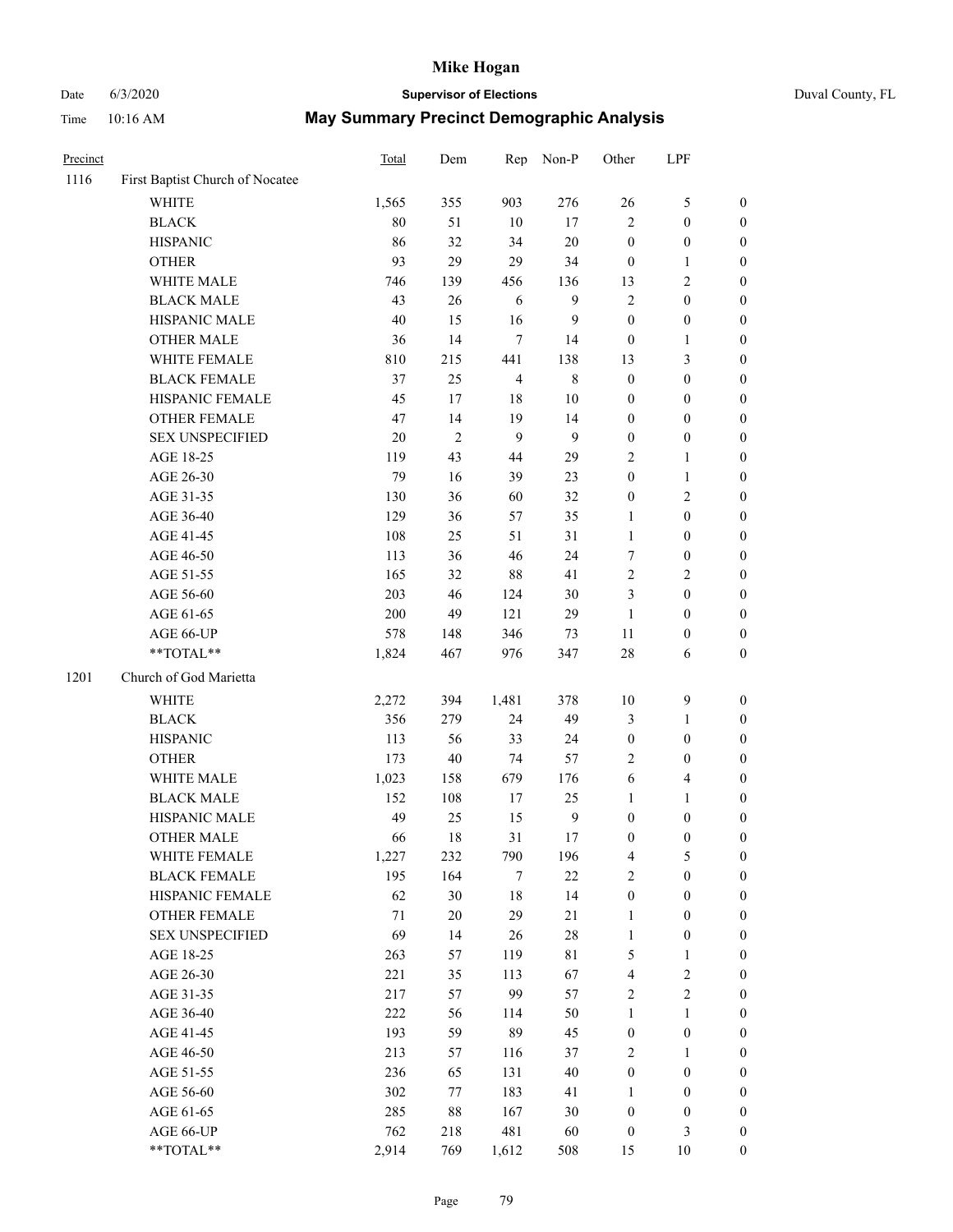# Date 6/3/2020 **Supervisor of Elections** Duval County, FL

| Precinct |                                | <b>Total</b> | Dem              | Rep              | Non-P          | Other            | LPF              |                  |
|----------|--------------------------------|--------------|------------------|------------------|----------------|------------------|------------------|------------------|
| 1202     | Hillcrest at Crystal Springs   |              |                  |                  |                |                  |                  |                  |
|          | <b>WHITE</b>                   | 1,593        | 261              | 1,118            | 198            | $10\,$           | 6                | 0                |
|          | <b>BLACK</b>                   | 556          | 448              | 29               | 75             | 4                | $\boldsymbol{0}$ | $\boldsymbol{0}$ |
|          | <b>HISPANIC</b>                | 86           | 24               | 36               | 24             | $\overline{c}$   | $\boldsymbol{0}$ | $\boldsymbol{0}$ |
|          | <b>OTHER</b>                   | 169          | 49               | 65               | 55             | $\boldsymbol{0}$ | $\boldsymbol{0}$ | $\boldsymbol{0}$ |
|          | WHITE MALE                     | 765          | 116              | 540              | 98             | 7                | $\overline{4}$   | $\boldsymbol{0}$ |
|          | <b>BLACK MALE</b>              | 251          | 190              | 17               | 44             | $\boldsymbol{0}$ | $\boldsymbol{0}$ | $\boldsymbol{0}$ |
|          | HISPANIC MALE                  | 39           | $10\,$           | 17               | 11             | 1                | $\boldsymbol{0}$ | $\boldsymbol{0}$ |
|          | <b>OTHER MALE</b>              | 58           | 18               | 25               | 15             | $\boldsymbol{0}$ | $\boldsymbol{0}$ | $\boldsymbol{0}$ |
|          | WHITE FEMALE                   | $800\,$      | 141              | 565              | 89             | 3                | $\sqrt{2}$       | $\boldsymbol{0}$ |
|          | <b>BLACK FEMALE</b>            | 296          | 251              | $11\,$           | $30\,$         | 4                | $\boldsymbol{0}$ | $\boldsymbol{0}$ |
|          | HISPANIC FEMALE                | 44           | 12               | $18\,$           | 13             | $\mathbf{1}$     | $\boldsymbol{0}$ | $\boldsymbol{0}$ |
|          | <b>OTHER FEMALE</b>            | 76           | 27               | 29               | $20\,$         | $\boldsymbol{0}$ | $\boldsymbol{0}$ | $\boldsymbol{0}$ |
|          | <b>SEX UNSPECIFIED</b>         | 75           | 17               | 26               | 32             | $\boldsymbol{0}$ | $\boldsymbol{0}$ | $\boldsymbol{0}$ |
|          | AGE 18-25                      | 257          | 75               | 108              | 69             | 4                | $\mathbf{1}$     | $\boldsymbol{0}$ |
|          | AGE 26-30                      | 194          | 60               | 82               | 49             | 2                | $\mathbf{1}$     | $\boldsymbol{0}$ |
|          | AGE 31-35                      | 186          | 62               | 84               | 39             | $\boldsymbol{0}$ | $\mathbf{1}$     | $\boldsymbol{0}$ |
|          | AGE 36-40                      | 162          | 55               | 83               | $21\,$         | 1                | $\sqrt{2}$       | $\boldsymbol{0}$ |
|          | AGE 41-45                      | 168          | 45               | 92               | 29             | $\mathbf{2}$     | $\boldsymbol{0}$ | $\boldsymbol{0}$ |
|          | AGE 46-50                      | 177          | 54               | 93               | $27\,$         | 3                | $\boldsymbol{0}$ | $\boldsymbol{0}$ |
|          | AGE 51-55                      | 246          | 86               | 126              | 31             | $\mathbf{2}$     | 1                | $\boldsymbol{0}$ |
|          | AGE 56-60                      | 275          | 94               | 155              | 26             | $\boldsymbol{0}$ | $\boldsymbol{0}$ | 0                |
|          | AGE 61-65                      | 248          | 75               | 150              | 22             | $\mathbf{1}$     | $\boldsymbol{0}$ | 0                |
|          | AGE 66-UP                      | 491          | 176              | 275              | 39             | $\mathbf{1}$     | $\boldsymbol{0}$ | $\boldsymbol{0}$ |
|          | $**TOTAL**$                    | 2,404        | 782              | 1,248            | 352            | 16               | 6                | $\boldsymbol{0}$ |
| 1203     | Leroy D. Clemons Senior Center |              |                  |                  |                |                  |                  |                  |
|          | <b>WHITE</b>                   | 1,118        | 174              | 729              | 200            | 9                | 6                | $\boldsymbol{0}$ |
|          | <b>BLACK</b>                   | 117          | 90               | $\sqrt{6}$       | $21\,$         | $\boldsymbol{0}$ | $\boldsymbol{0}$ | $\boldsymbol{0}$ |
|          | <b>HISPANIC</b>                | 33           | $\boldsymbol{7}$ | 14               | 12             | 0                | $\boldsymbol{0}$ | $\boldsymbol{0}$ |
|          | <b>OTHER</b>                   | 58           | $10\,$           | 24               | 23             | 1                | $\boldsymbol{0}$ | $\boldsymbol{0}$ |
|          | WHITE MALE                     | 517          | 63               | 358              | 91             | 3                | $\mathbf{2}$     | $\boldsymbol{0}$ |
|          | <b>BLACK MALE</b>              | 52           | 39               | $\mathfrak{Z}$   | $10\,$         | $\boldsymbol{0}$ | $\boldsymbol{0}$ | $\boldsymbol{0}$ |
|          | HISPANIC MALE                  | $18\,$       | $\sqrt{5}$       | $\boldsymbol{9}$ | $\overline{4}$ | 0                | $\boldsymbol{0}$ | $\boldsymbol{0}$ |
|          | <b>OTHER MALE</b>              | 23           | $\mathfrak{Z}$   | 11               | $\,$ 8 $\,$    | 1                | $\boldsymbol{0}$ | $\boldsymbol{0}$ |
|          | WHITE FEMALE                   | 587          | 108              | 363              | 106            | 6                | 4                | 0                |
|          | <b>BLACK FEMALE</b>            | 62           | 50               | 3                | 9              | 0                | $\boldsymbol{0}$ | $\overline{0}$   |
|          | HISPANIC FEMALE                | 14           | $\sqrt{2}$       | 5                | 7              | $\boldsymbol{0}$ | $\boldsymbol{0}$ | $\overline{0}$   |
|          | OTHER FEMALE                   | $22\,$       | 6                | 9                | 7              | $\boldsymbol{0}$ | $\boldsymbol{0}$ | $\theta$         |
|          | <b>SEX UNSPECIFIED</b>         | 31           | 5                | 12               | 14             | $\boldsymbol{0}$ | $\boldsymbol{0}$ | 0                |
|          | AGE 18-25                      | 126          | 22               | 62               | 38             | 3                | $\mathbf{1}$     | 0                |
|          | AGE 26-30                      | 113          | 19               | 60               | 32             | $\mathbf{1}$     | $\mathbf{1}$     | 0                |
|          | AGE 31-35                      | 116          | 16               | 67               | 32             | 1                | $\boldsymbol{0}$ | 0                |
|          | AGE 36-40                      | 104          | 19               | 56               | 26             | 2                | $\mathbf{1}$     | 0                |
|          | AGE 41-45                      | 82           | 14               | 43               | 25             | $\boldsymbol{0}$ | $\boldsymbol{0}$ | 0                |
|          | AGE 46-50                      | 106          | 11               | 68               | 25             | 1                | 1                | 0                |
|          | AGE 51-55                      | 115          | 28               | 64               | 22             | 0                | $\mathbf{1}$     | 0                |
|          | AGE 56-60                      | 160          | 35               | 103              | $22\,$         | 0                | $\boldsymbol{0}$ | 0                |
|          | AGE 61-65                      | 143          | 33               | 87               | 20             | 2                | $\mathbf{1}$     | 0                |
|          | AGE 66-UP                      | 261          | 84               | 163              | 14             | $\boldsymbol{0}$ | $\boldsymbol{0}$ | 0                |
|          | **TOTAL**                      | 1,326        | 281              | 773              | 256            | 10               | 6                | $\boldsymbol{0}$ |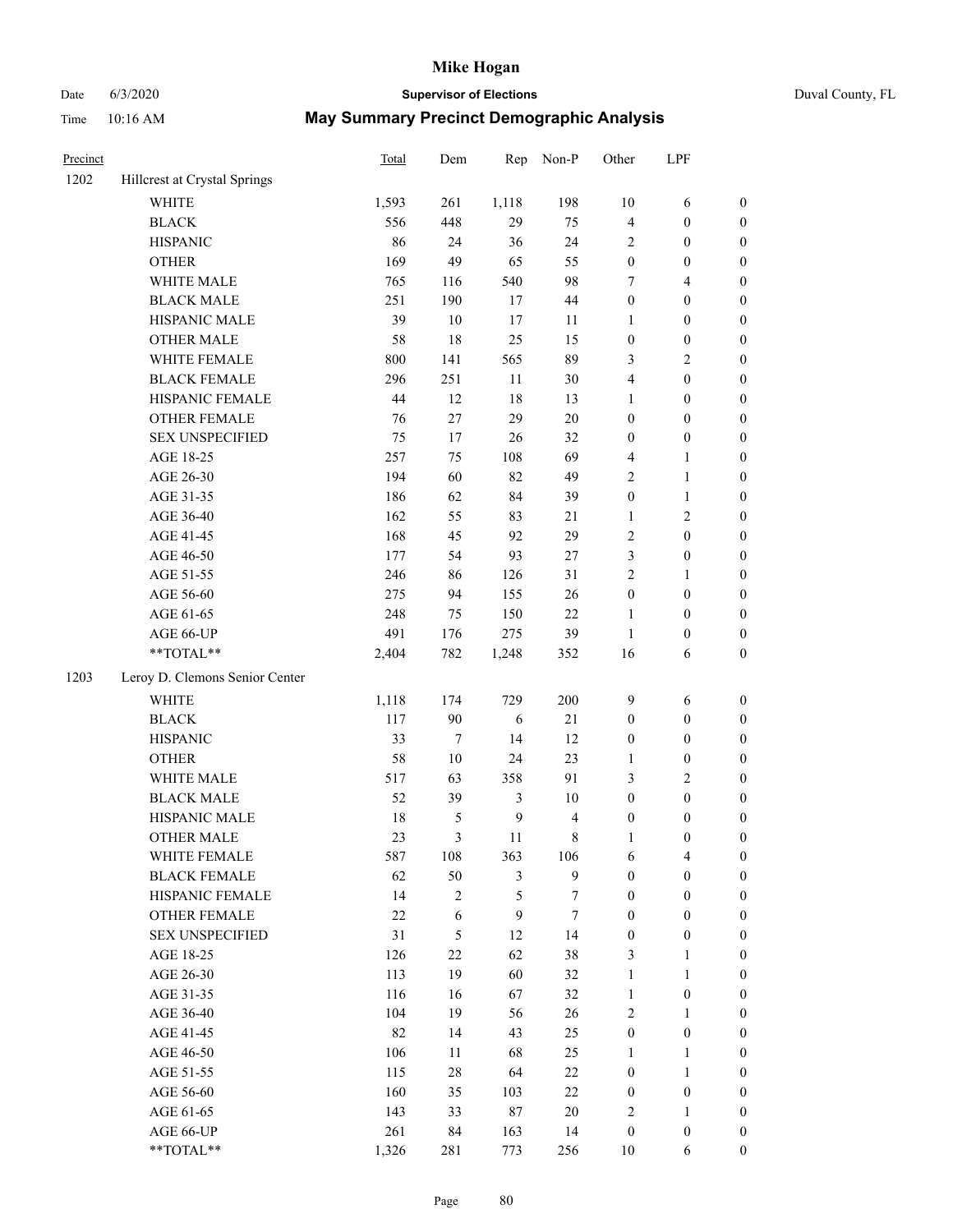# Date 6/3/2020 **Supervisor of Elections** Duval County, FL

| Precinct |                                                             | <b>Total</b> | Dem    | Rep         | Non-P            | Other            | LPF              |                  |
|----------|-------------------------------------------------------------|--------------|--------|-------------|------------------|------------------|------------------|------------------|
| 1204     | Maxville Community Center                                   |              |        |             |                  |                  |                  |                  |
|          | <b>WHITE</b>                                                | 1,529        | 266    | 990         | 255              | 12               | 6                | 0                |
|          | <b>BLACK</b>                                                | 289          | 240    | 12          | 37               | $\boldsymbol{0}$ | $\boldsymbol{0}$ | 0                |
|          | <b>HISPANIC</b>                                             | 59           | 19     | 25          | 15               | $\boldsymbol{0}$ | $\boldsymbol{0}$ | $\boldsymbol{0}$ |
|          | <b>OTHER</b>                                                | 96           | 25     | 42          | $28\,$           | 0                | 1                | $\boldsymbol{0}$ |
|          | WHITE MALE                                                  | 716          | 97     | 489         | 121              | 4                | 5                | $\boldsymbol{0}$ |
|          | <b>BLACK MALE</b>                                           | 123          | 100    | 5           | $18\,$           | $\boldsymbol{0}$ | $\boldsymbol{0}$ | $\boldsymbol{0}$ |
|          | HISPANIC MALE                                               | 29           | 6      | 16          | $\boldsymbol{7}$ | 0                | $\boldsymbol{0}$ | $\boldsymbol{0}$ |
|          | <b>OTHER MALE</b>                                           | 35           | 6      | 19          | $\mathbf{9}$     | $\boldsymbol{0}$ | $\mathbf{1}$     | $\boldsymbol{0}$ |
|          | WHITE FEMALE                                                | 792          | 166    | 484         | 133              | 8                | $\mathbf{1}$     | $\boldsymbol{0}$ |
|          | <b>BLACK FEMALE</b>                                         | 160          | 137    | 5           | 18               | $\boldsymbol{0}$ | $\boldsymbol{0}$ | $\boldsymbol{0}$ |
|          | HISPANIC FEMALE                                             | 27           | 11     | $\,$ 8 $\,$ | $\,$ 8 $\,$      | $\boldsymbol{0}$ | $\boldsymbol{0}$ | $\boldsymbol{0}$ |
|          | <b>OTHER FEMALE</b>                                         | $40\,$       | 17     | 15          | $\,$ 8 $\,$      | 0                | $\boldsymbol{0}$ | $\boldsymbol{0}$ |
|          | <b>SEX UNSPECIFIED</b>                                      | 51           | $10\,$ | 28          | 13               | $\boldsymbol{0}$ | $\boldsymbol{0}$ | $\boldsymbol{0}$ |
|          | AGE 18-25                                                   | 220          | 46     | 120         | 54               | $\boldsymbol{0}$ | $\boldsymbol{0}$ | $\boldsymbol{0}$ |
|          | AGE 26-30                                                   | 159          | 36     | $78\,$      | 39               | 2                | $\overline{4}$   | $\boldsymbol{0}$ |
|          | AGE 31-35                                                   | 167          | 45     | 73          | 46               | $\overline{c}$   | $\mathbf{1}$     | $\boldsymbol{0}$ |
|          | AGE 36-40                                                   | 167          | 63     | 71          | 29               | $\overline{c}$   | $\sqrt{2}$       | $\boldsymbol{0}$ |
|          | AGE 41-45                                                   | 156          | 50     | 68          | 35               | 3                | $\boldsymbol{0}$ | $\boldsymbol{0}$ |
|          | AGE 46-50                                                   | 166          | 45     | 91          | 29               | $\mathbf{1}$     | $\boldsymbol{0}$ | $\boldsymbol{0}$ |
|          | AGE 51-55                                                   | 191          | 50     | 114         | 26               | 1                | $\boldsymbol{0}$ | $\boldsymbol{0}$ |
|          | AGE 56-60                                                   | 219          | 63     | 131         | 25               | $\boldsymbol{0}$ | $\boldsymbol{0}$ | $\boldsymbol{0}$ |
|          | AGE 61-65                                                   | 177          | 51     | 101         | 24               | 1                | $\boldsymbol{0}$ | $\boldsymbol{0}$ |
|          | AGE 66-UP                                                   | 351          | 101    | 222         | $28\,$           | $\boldsymbol{0}$ | $\boldsymbol{0}$ | $\boldsymbol{0}$ |
|          | $\mathrm{*}\mathrm{*} \mathrm{TOTAL} \mathrm{*} \mathrm{*}$ | 1,973        | 550    | 1,069       | 335              | 12               | $\boldsymbol{7}$ | $\boldsymbol{0}$ |
| 1205     | Midnight Cry Ministries                                     |              |        |             |                  |                  |                  |                  |
|          | <b>WHITE</b>                                                | 2,205        | 441    | 1,244       | 481              | 23               | 16               | $\boldsymbol{0}$ |
|          | <b>BLACK</b>                                                | 1,499        | 1,206  | 55          | 229              | 9                | $\boldsymbol{0}$ | $\boldsymbol{0}$ |
|          | <b>HISPANIC</b>                                             | 269          | 109    | 51          | 108              | $\boldsymbol{0}$ | $\mathbf{1}$     | $\boldsymbol{0}$ |
|          | <b>OTHER</b>                                                | 361          | 95     | 98          | 163              | 3                | $\sqrt{2}$       | $\boldsymbol{0}$ |
|          | WHITE MALE                                                  | 1,039        | 179    | 590         | 244              | 15               | 11               | $\boldsymbol{0}$ |
|          | <b>BLACK MALE</b>                                           | 613          | 465    | 26          | 118              | 4                | $\boldsymbol{0}$ | $\boldsymbol{0}$ |
|          | HISPANIC MALE                                               | 119          | 56     | 21          | 42               | $\boldsymbol{0}$ | $\boldsymbol{0}$ | 0                |
|          | <b>OTHER MALE</b>                                           | 131          | 25     | 50          | 53               | 2                | $\mathbf{1}$     | $\boldsymbol{0}$ |
|          | WHITE FEMALE                                                | 1,133        | 254    | 638         | 228              | 8                | 5                | 0                |
|          | <b>BLACK FEMALE</b>                                         | 859          | 723    | 27          | 104              | 5                | $\boldsymbol{0}$ | $\boldsymbol{0}$ |
|          | HISPANIC FEMALE                                             | 143          | 50     | 28          | 64               | $\boldsymbol{0}$ | $\mathbf{1}$     | $\overline{0}$   |
|          | OTHER FEMALE                                                | 162          | 53     | 41          | 66               | 1                | $\mathbf{1}$     | $\overline{0}$   |
|          | <b>SEX UNSPECIFIED</b>                                      | 134          | 46     | 27          | 61               | $\boldsymbol{0}$ | $\boldsymbol{0}$ | 0                |
|          | AGE 18-25                                                   | 533          | 212    | 118         | 195              | 6                | $\sqrt{2}$       | 0                |
|          | AGE 26-30                                                   | 416          | 163    | 105         | 137              | 8                | 3                | 0                |
|          | AGE 31-35                                                   | 390          | 167    | 105         | 115              | 1                | $\sqrt{2}$       | 0                |
|          | AGE 36-40                                                   | 372          | 160    | 100         | 106              | 4                | $\sqrt{2}$       | 0                |
|          | AGE 41-45                                                   | 342          | 169    | 90          | 82               | 1                | $\boldsymbol{0}$ | 0                |
|          | AGE 46-50                                                   | 396          | 175    | 122         | 90               | 5                | $\overline{4}$   | 0                |
|          | AGE 51-55                                                   | 418          | 184    | 146         | 84               | 3                | $\mathbf{1}$     | $\boldsymbol{0}$ |
|          | AGE 56-60                                                   | 431          | 184    | 177         | 64               | 3                | $\mathfrak{Z}$   | $\overline{0}$   |
|          | AGE 61-65                                                   | 332          | 138    | 154         | 39               | $\boldsymbol{0}$ | $\mathbf{1}$     | $\overline{0}$   |
|          | AGE 66-UP                                                   | 704          | 299    | 331         | 69               | 4                | $\mathbf{1}$     | 0                |
|          | **TOTAL**                                                   | 4,334        | 1,851  | 1,448       | 981              | 35               | 19               | $\boldsymbol{0}$ |
|          |                                                             |              |        |             |                  |                  |                  |                  |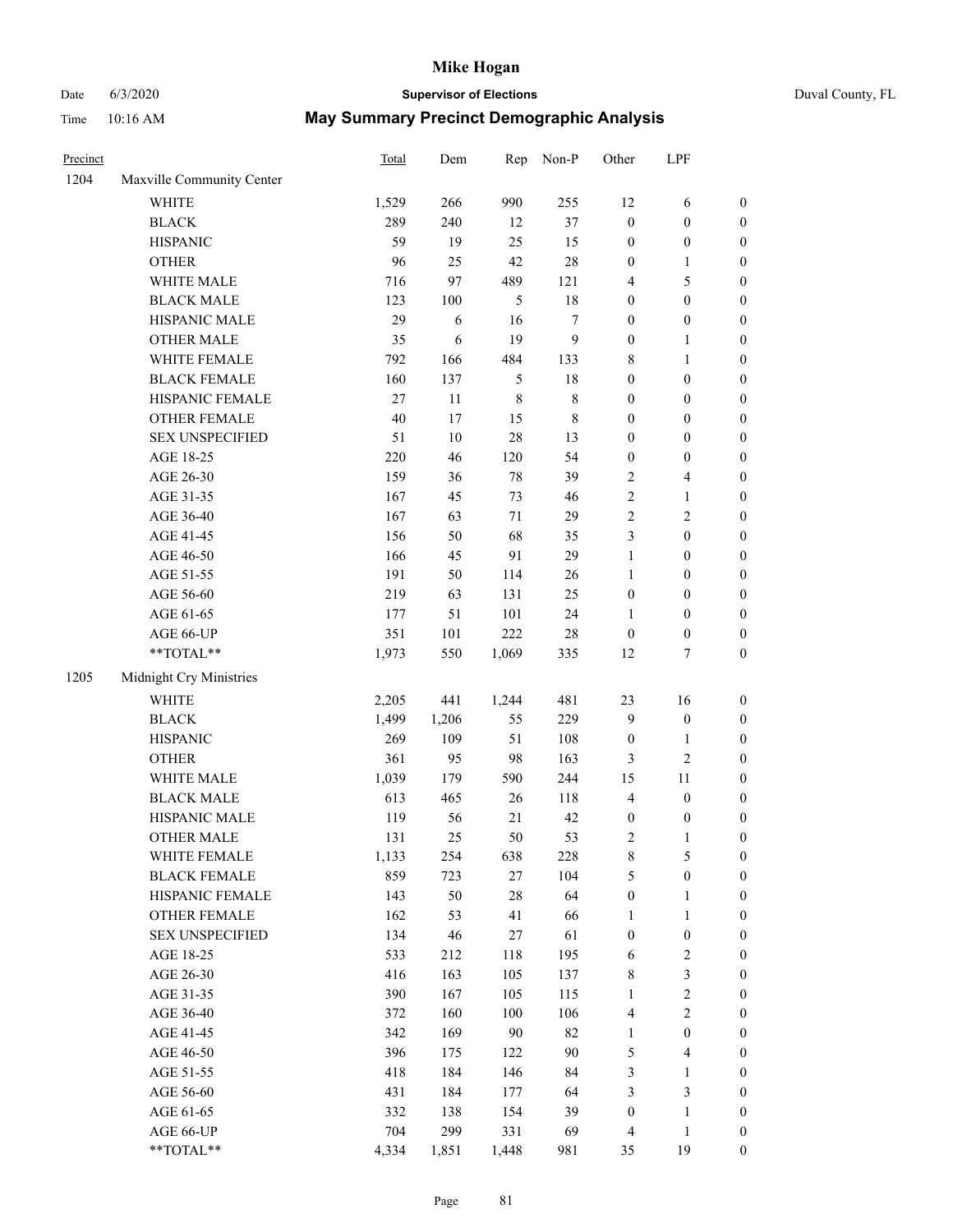## Date 6/3/2020 **Supervisor of Elections** Duval County, FL

| Precinct |                             | Total | Dem              | Rep              | Non-P            | Other            | LPF                     |                  |
|----------|-----------------------------|-------|------------------|------------------|------------------|------------------|-------------------------|------------------|
| 1206     | Promise Land Baptist Church |       |                  |                  |                  |                  |                         |                  |
|          | <b>WHITE</b>                | 2,008 | 289              | 1,438            | 261              | 13               | 7                       | $\boldsymbol{0}$ |
|          | <b>BLACK</b>                | 1,253 | 987              | 54               | 200              | 10               | $\sqrt{2}$              | $\boldsymbol{0}$ |
|          | <b>HISPANIC</b>             | 92    | 44               | 24               | 24               | $\boldsymbol{0}$ | $\boldsymbol{0}$        | $\boldsymbol{0}$ |
|          | <b>OTHER</b>                | 293   | $87\,$           | 101              | 96               | 8                | $\mathbf{1}$            | $\boldsymbol{0}$ |
|          | WHITE MALE                  | 952   | 110              | 713              | 120              | 5                | $\overline{\mathbf{4}}$ | $\boldsymbol{0}$ |
|          | <b>BLACK MALE</b>           | 565   | 416              | 33               | 109              | 6                | $\mathbf{1}$            | $\boldsymbol{0}$ |
|          | HISPANIC MALE               | 39    | 17               | 12               | $10\,$           | $\boldsymbol{0}$ | $\boldsymbol{0}$        | $\boldsymbol{0}$ |
|          | <b>OTHER MALE</b>           | 98    | 29               | 34               | 31               | 3                | $\mathbf{1}$            | $\boldsymbol{0}$ |
|          | WHITE FEMALE                | 1,029 | 175              | 706              | 137              | $\,$ $\,$        | $\mathfrak{Z}$          | 0                |
|          | <b>BLACK FEMALE</b>         | 658   | 551              | 19               | 83               | 4                | $\mathbf{1}$            | 0                |
|          | HISPANIC FEMALE             | 51    | 25               | 12               | 14               | $\boldsymbol{0}$ | $\boldsymbol{0}$        | $\boldsymbol{0}$ |
|          | OTHER FEMALE                | 146   | 45               | 54               | 43               | 4                | $\boldsymbol{0}$        | $\boldsymbol{0}$ |
|          | <b>SEX UNSPECIFIED</b>      | 108   | 39               | 34               | 34               | $\mathbf{1}$     | $\boldsymbol{0}$        | $\boldsymbol{0}$ |
|          | AGE 18-25                   | 423   | 144              | 149              | 125              | 5                | $\boldsymbol{0}$        | $\boldsymbol{0}$ |
|          | AGE 26-30                   | 298   | 96               | 108              | 87               | 4                | $\mathfrak{Z}$          | $\boldsymbol{0}$ |
|          | AGE 31-35                   | 296   | 96               | 125              | 69               | 4                | $\sqrt{2}$              | $\boldsymbol{0}$ |
|          | AGE 36-40                   | 286   | 116              | 117              | 48               | $\overline{4}$   | $\mathbf{1}$            | $\boldsymbol{0}$ |
|          | AGE 41-45                   | 302   | 144              | 111              | 44               | $\boldsymbol{0}$ | $\mathfrak{Z}$          | $\boldsymbol{0}$ |
|          | AGE 46-50                   | 327   | 136              | 137              | 53               | 1                | $\boldsymbol{0}$        | $\boldsymbol{0}$ |
|          | AGE 51-55                   | 363   | 163              | 159              | 41               | $\boldsymbol{0}$ | $\boldsymbol{0}$        | 0                |
|          | AGE 56-60                   | 423   | 156              | 212              | 51               | 4                | $\boldsymbol{0}$        | $\boldsymbol{0}$ |
|          | AGE 61-65                   | 307   | 135              | 136              | 34               | 1                | $\mathbf{1}$            | $\boldsymbol{0}$ |
|          | AGE 66-UP                   | 621   | 221              | 363              | 29               | 8                | $\boldsymbol{0}$        | $\boldsymbol{0}$ |
|          | **TOTAL**                   | 3,646 | 1,407            | 1,617            | 581              | 31               | $10\,$                  | $\boldsymbol{0}$ |
| 1207     | Baldwin Town Hall           |       |                  |                  |                  |                  |                         |                  |
|          | <b>WHITE</b>                | 641   | 139              | 374              | 121              | 5                | $\sqrt{2}$              | $\boldsymbol{0}$ |
|          | <b>BLACK</b>                | 243   | 221              | $\boldsymbol{9}$ | 13               | $\boldsymbol{0}$ | $\boldsymbol{0}$        | $\boldsymbol{0}$ |
|          | <b>HISPANIC</b>             | 13    | $\mathfrak{2}$   | $\,$ 8 $\,$      | 3                | $\boldsymbol{0}$ | $\boldsymbol{0}$        | $\boldsymbol{0}$ |
|          | <b>OTHER</b>                | 32    | 9                | 9                | 14               | $\boldsymbol{0}$ | $\boldsymbol{0}$        | $\boldsymbol{0}$ |
|          | WHITE MALE                  | 286   | 58               | 171              | 52               | 4                | $\mathbf{1}$            | $\boldsymbol{0}$ |
|          | <b>BLACK MALE</b>           | 91    | 79               | 6                | 6                | $\boldsymbol{0}$ | $\boldsymbol{0}$        | $\boldsymbol{0}$ |
|          | HISPANIC MALE               | 6     | $\boldsymbol{0}$ | $\overline{4}$   | $\sqrt{2}$       | $\boldsymbol{0}$ | $\boldsymbol{0}$        | 0                |
|          | <b>OTHER MALE</b>           | 17    | $\tau$           | 3                | $\boldsymbol{7}$ | $\boldsymbol{0}$ | $\boldsymbol{0}$        | $\boldsymbol{0}$ |
|          | WHITE FEMALE                | 347   | $8\sqrt{1}$      | 199              | 65               | $\mathbf{1}$     | $\mathbf{1}$            | $\boldsymbol{0}$ |
|          | <b>BLACK FEMALE</b>         | 144   | 136              | $\mathfrak{Z}$   | $\mathfrak{S}$   | $\boldsymbol{0}$ | $\boldsymbol{0}$        | $\overline{0}$   |
|          | HISPANIC FEMALE             | 7     | 2                | 4                | $\mathbf{1}$     | $\boldsymbol{0}$ | $\boldsymbol{0}$        | $\overline{0}$   |
|          | <b>OTHER FEMALE</b>         | 10    | $\mathbf{1}$     | 6                | $\mathfrak{Z}$   | $\boldsymbol{0}$ | $\boldsymbol{0}$        | $\overline{0}$   |
|          | <b>SEX UNSPECIFIED</b>      | 21    | 7                | $\overline{4}$   | $10\,$           | $\boldsymbol{0}$ | $\boldsymbol{0}$        | $\overline{0}$   |
|          | AGE 18-25                   | 89    | 26               | 34               | $28\,$           | $\boldsymbol{0}$ | $\mathbf{1}$            | $\overline{0}$   |
|          | AGE 26-30                   | 85    | 26               | 39               | $18\,$           | 2                | $\boldsymbol{0}$        | 0                |
|          | AGE 31-35                   | 76    | 25               | 36               | 14               | $\boldsymbol{0}$ | $\mathbf{1}$            | 0                |
|          | AGE 36-40                   | 75    | $18\,$           | 42               | 15               | $\boldsymbol{0}$ | $\boldsymbol{0}$        | 0                |
|          | AGE 41-45                   | 47    | 18               | 18               | 11               | $\boldsymbol{0}$ | $\boldsymbol{0}$        | 0                |
|          | AGE 46-50                   | 73    | 27               | 33               | 11               | 2                | $\boldsymbol{0}$        | $\overline{0}$   |
|          | AGE 51-55                   | 68    | $28\,$           | 29               | 11               | $\boldsymbol{0}$ | $\boldsymbol{0}$        | $\boldsymbol{0}$ |
|          | AGE 56-60                   | 83    | 33               | 36               | 14               | $\boldsymbol{0}$ | $\boldsymbol{0}$        | $\overline{0}$   |
|          | AGE 61-65                   | 93    | 38               | 42               | 13               | $\boldsymbol{0}$ | $\boldsymbol{0}$        | $\boldsymbol{0}$ |
|          | AGE 66-UP                   | 240   | 132              | 91               | 16               | $\mathbf{1}$     | $\boldsymbol{0}$        | 0                |
|          | **TOTAL**                   | 929   | 371              | 400              | 151              | 5                | $\overline{2}$          | $\boldsymbol{0}$ |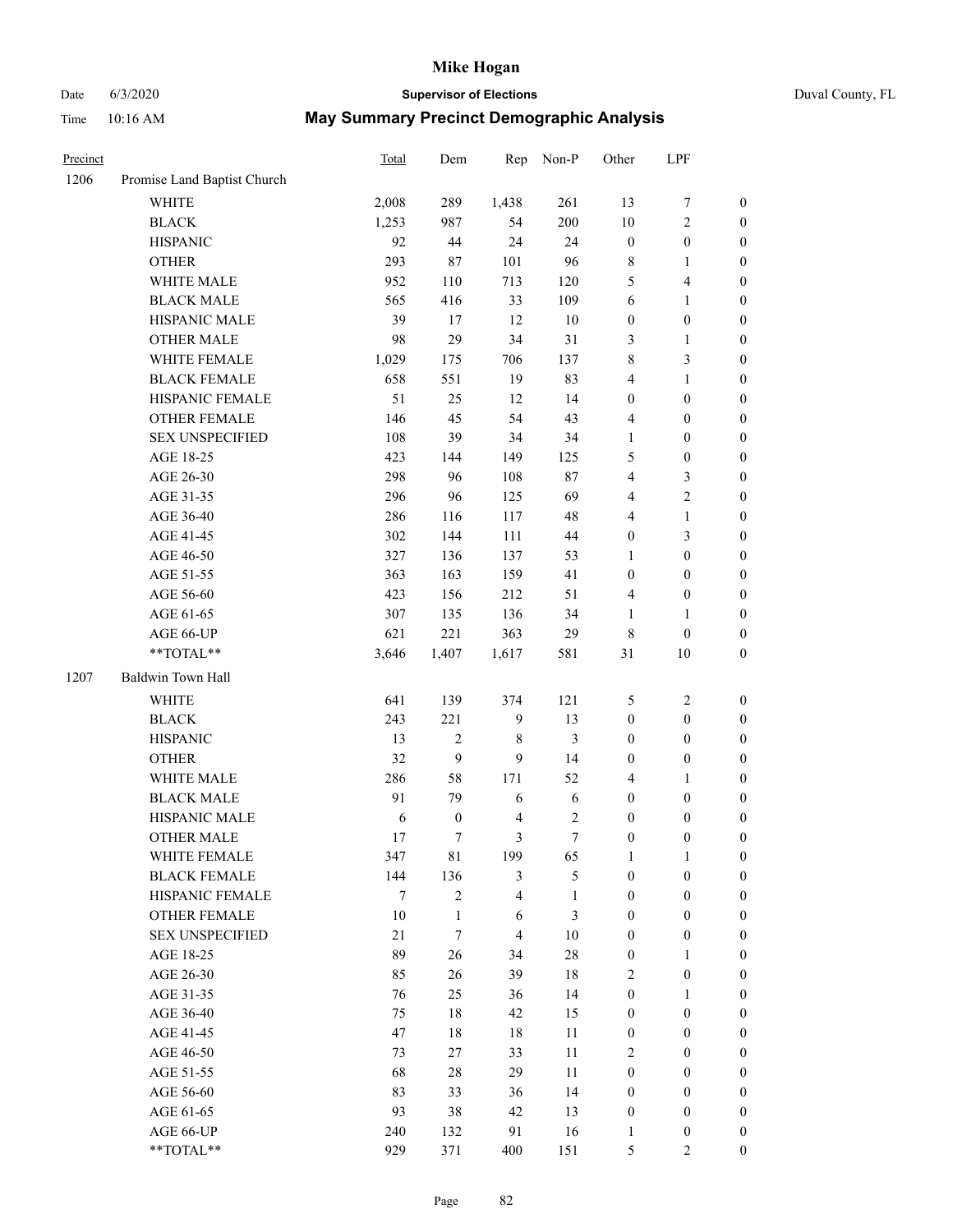# Date 6/3/2020 **Supervisor of Elections** Duval County, FL

| 1208 | Harvest Ministries        |       |       |        |         |                         |                  |                  |
|------|---------------------------|-------|-------|--------|---------|-------------------------|------------------|------------------|
|      |                           |       |       |        |         |                         |                  |                  |
|      | <b>WHITE</b>              | 1,927 | 417   | 1,122  | 368     | 13                      | $\boldsymbol{7}$ | $\boldsymbol{0}$ |
|      | <b>BLACK</b>              | 1,384 | 1,102 | 50     | 218     | 13                      | $\mathbf{1}$     | $\boldsymbol{0}$ |
|      | <b>HISPANIC</b>           | 222   | 92    | 47     | 79      | $\overline{\mathbf{4}}$ | $\boldsymbol{0}$ | $\boldsymbol{0}$ |
|      | <b>OTHER</b>              | 403   | 115   | 126    | 160     | 1                       | 1                | $\boldsymbol{0}$ |
|      | WHITE MALE                | 897   | 170   | 545    | 173     | 5                       | $\overline{4}$   | $\boldsymbol{0}$ |
|      | <b>BLACK MALE</b>         | 488   | 363   | $20\,$ | 96      | 8                       | $\mathbf{1}$     | $\boldsymbol{0}$ |
|      | HISPANIC MALE             | 100   | 38    | 23     | 37      | 2                       | $\boldsymbol{0}$ | $\boldsymbol{0}$ |
|      | <b>OTHER MALE</b>         | 160   | 45    | 48     | 66      | $\mathbf{1}$            | $\boldsymbol{0}$ | $\boldsymbol{0}$ |
|      | WHITE FEMALE              | 1,015 | 247   | 568    | 189     | 8                       | $\mathfrak{Z}$   | $\boldsymbol{0}$ |
|      | <b>BLACK FEMALE</b>       | 878   | 728   | 28     | 117     | 5                       | $\boldsymbol{0}$ | 0                |
|      | HISPANIC FEMALE           | 117   | 50    | 23     | 42      | $\overline{c}$          | $\boldsymbol{0}$ | $\boldsymbol{0}$ |
|      | OTHER FEMALE              | 191   | 59    | 66     | 65      | $\boldsymbol{0}$        | $\mathbf{1}$     | $\boldsymbol{0}$ |
|      | <b>SEX UNSPECIFIED</b>    | 90    | 26    | 24     | 40      | $\boldsymbol{0}$        | $\boldsymbol{0}$ | $\boldsymbol{0}$ |
|      | AGE 18-25                 | 470   | 196   | 112    | 153     | 9                       | $\boldsymbol{0}$ | $\boldsymbol{0}$ |
|      | AGE 26-30                 | 352   | 162   | 86     | 103     | $\mathbf{1}$            | $\boldsymbol{0}$ | $\boldsymbol{0}$ |
|      | AGE 31-35                 | 404   | 185   | 101    | 112     | 4                       | $\sqrt{2}$       | $\boldsymbol{0}$ |
|      | AGE 36-40                 | 356   | 159   | 97     | 95      | 3                       | $\sqrt{2}$       | $\boldsymbol{0}$ |
|      | AGE 41-45                 | 302   | 155   | 83     | 62      | $\mathbf{1}$            | $\mathbf{1}$     | $\boldsymbol{0}$ |
|      | AGE 46-50                 | 338   | 155   | 115    | 59      | 8                       | $\mathbf{1}$     | $\boldsymbol{0}$ |
|      | AGE 51-55                 | 306   | 130   | 118    | 55      | $\mathbf{1}$            | $\sqrt{2}$       | 0                |
|      | AGE 56-60                 | 391   | 170   | 164    | 54      | 2                       | $\mathbf{1}$     | $\boldsymbol{0}$ |
|      | AGE 61-65                 | 334   | 142   | 139    | 52      | $\mathbf{1}$            | $\boldsymbol{0}$ | $\boldsymbol{0}$ |
|      | AGE 66-UP                 | 683   | 272   | 330    | 80      | $\mathbf{1}$            | $\boldsymbol{0}$ | $\boldsymbol{0}$ |
|      | $**TOTAL**$               | 3,936 | 1,726 | 1,345  | 825     | 31                      | 9                | $\boldsymbol{0}$ |
| 1209 | Whitehouse Baptist Church |       |       |        |         |                         |                  |                  |
|      | <b>WHITE</b>              | 2,696 | 439   | 1,806  | 419     | 19                      | 13               | $\boldsymbol{0}$ |
|      | <b>BLACK</b>              | 503   | 396   | 26     | 78      | 3                       | $\boldsymbol{0}$ | $\boldsymbol{0}$ |
|      | <b>HISPANIC</b>           | 97    | 30    | 36     | 30      | $\boldsymbol{0}$        | $\mathbf{1}$     | $\boldsymbol{0}$ |
|      | <b>OTHER</b>              | 168   | 33    | $70\,$ | 61      | 3                       | $\mathbf{1}$     | $\boldsymbol{0}$ |
|      | WHITE MALE                | 1,263 | 185   | 863    | $202\,$ | 9                       | $\overline{4}$   | $\boldsymbol{0}$ |
|      | <b>BLACK MALE</b>         | 211   | 158   | 21     | 32      | $\boldsymbol{0}$        | $\boldsymbol{0}$ | $\boldsymbol{0}$ |
|      | HISPANIC MALE             | 59    | 16    | 24     | 19      | $\boldsymbol{0}$        | $\boldsymbol{0}$ | 0                |
|      | <b>OTHER MALE</b>         | 52    | 9     | 25     | 18      | 0                       | $\boldsymbol{0}$ | $\boldsymbol{0}$ |
|      | WHITE FEMALE              | 1,403 | 252   | 923    | 210     | 10                      | 8                | 0                |
|      | <b>BLACK FEMALE</b>       | 280   | 233   | 5      | 39      | 3                       | $\boldsymbol{0}$ | $\overline{0}$   |
|      | HISPANIC FEMALE           | 36    | 13    | 12     | 10      | $\boldsymbol{0}$        | $\mathbf{1}$     | $\overline{0}$   |
|      | OTHER FEMALE              | 65    | 15    | 31     | 18      | 1                       | $\boldsymbol{0}$ | 0                |
|      | <b>SEX UNSPECIFIED</b>    | 95    | 17    | 34     | 40      | $\overline{c}$          | $\sqrt{2}$       | 0                |
|      | AGE 18-25                 | 348   | 77    | 168    | 89      | $10\,$                  | $\overline{4}$   | 0                |
|      | AGE 26-30                 | 270   | 66    | 137    | 63      | $\mathbf{1}$            | $\sqrt{3}$       | 0                |
|      | AGE 31-35                 | 299   | 59    | 163    | 71      | 5                       | $\mathbf{1}$     | 0                |
|      | AGE 36-40                 | 291   | 71    | 147    | 69      | 2                       | $\sqrt{2}$       | 0                |
|      | AGE 41-45                 | 288   | 75    | 159    | 51      | $\mathbf{1}$            | $\sqrt{2}$       | 0                |
|      | AGE 46-50                 | 321   | 86    | 178    | 54      | 2                       | $\mathbf{1}$     | 0                |
|      | AGE 51-55                 | 334   | 98    | 189    | 46      | $\mathbf{1}$            | $\boldsymbol{0}$ | 0                |
|      | AGE 56-60                 | 373   | 110   | 208    | 54      | 1                       | $\boldsymbol{0}$ | $\boldsymbol{0}$ |
|      | AGE 61-65                 | 301   | 79    | 183    | 36      | $\overline{\mathbf{c}}$ | $\mathbf{1}$     | 0                |
|      | AGE 66-UP                 | 639   | 177   | 406    | 55      | $\boldsymbol{0}$        | $\mathbf{1}$     | 0                |
|      | **TOTAL**                 | 3,464 | 898   | 1,938  | 588     | 25                      | 15               | $\boldsymbol{0}$ |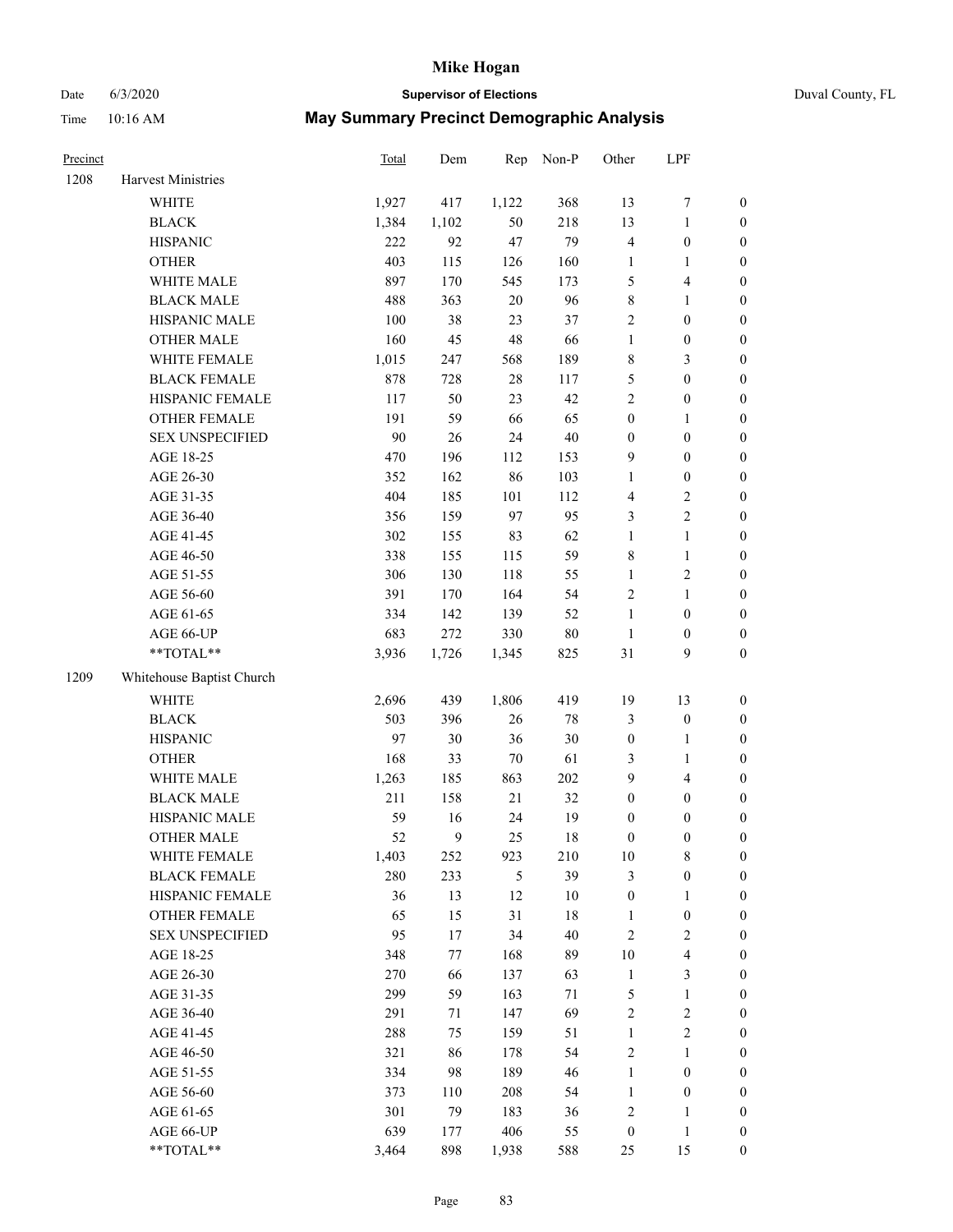# Date 6/3/2020 **Supervisor of Elections** Duval County, FL

| Precinct |                             | <b>Total</b> | Dem         | Rep    | Non-P       | Other            | LPF              |                  |
|----------|-----------------------------|--------------|-------------|--------|-------------|------------------|------------------|------------------|
| 1210     | Shindler Dr Baptist Church  |              |             |        |             |                  |                  |                  |
|          | <b>WHITE</b>                | 1,750        | 351         | 1,001  | 370         | 18               | 10               | 0                |
|          | <b>BLACK</b>                | 698          | 532         | 40     | 120         | $\sqrt{6}$       | $\boldsymbol{0}$ | $\boldsymbol{0}$ |
|          | <b>HISPANIC</b>             | 247          | 95          | 50     | 100         | 2                | $\boldsymbol{0}$ | $\boldsymbol{0}$ |
|          | <b>OTHER</b>                | 237          | $8\sqrt{1}$ | 69     | 85          | 2                | $\boldsymbol{0}$ | $\boldsymbol{0}$ |
|          | WHITE MALE                  | 833          | 145         | 497    | 175         | 8                | $\,$ 8 $\,$      | $\boldsymbol{0}$ |
|          | <b>BLACK MALE</b>           | 302          | 216         | 24     | 56          | 6                | $\boldsymbol{0}$ | $\boldsymbol{0}$ |
|          | HISPANIC MALE               | 122          | 47          | 26     | 48          | $\mathbf{1}$     | $\boldsymbol{0}$ | $\boldsymbol{0}$ |
|          | <b>OTHER MALE</b>           | 81           | 23          | 27     | $30\,$      | $\mathbf{1}$     | $\boldsymbol{0}$ | $\boldsymbol{0}$ |
|          | WHITE FEMALE                | 895          | 202         | 491    | 190         | $10\,$           | $\sqrt{2}$       | $\boldsymbol{0}$ |
|          | <b>BLACK FEMALE</b>         | 385          | 309         | 15     | 61          | $\boldsymbol{0}$ | $\boldsymbol{0}$ | $\boldsymbol{0}$ |
|          | HISPANIC FEMALE             | 119          | 44          | 23     | 51          | 1                | $\boldsymbol{0}$ | $\boldsymbol{0}$ |
|          | <b>OTHER FEMALE</b>         | 122          | 43          | 38     | $40\,$      | $\mathbf{1}$     | $\boldsymbol{0}$ | $\boldsymbol{0}$ |
|          | <b>SEX UNSPECIFIED</b>      | 73           | $30\,$      | 19     | 24          | $\boldsymbol{0}$ | $\boldsymbol{0}$ | $\boldsymbol{0}$ |
|          | AGE 18-25                   | 348          | 111         | 107    | 122         | 8                | $\boldsymbol{0}$ | $\boldsymbol{0}$ |
|          | AGE 26-30                   | 269          | 97          | 86     | $8\sqrt{1}$ | 4                | $\mathbf{1}$     | $\boldsymbol{0}$ |
|          | AGE 31-35                   | 253          | 94          | 87     | 71          | $\boldsymbol{0}$ | $\mathbf{1}$     | $\boldsymbol{0}$ |
|          | AGE 36-40                   | 234          | 76          | 76     | 74          | 4                | $\overline{4}$   | $\boldsymbol{0}$ |
|          | AGE 41-45                   | 242          | 86          | $87\,$ | 68          | $\mathbf{1}$     | $\boldsymbol{0}$ | $\boldsymbol{0}$ |
|          | AGE 46-50                   | 262          | 86          | 114    | 59          | 3                | $\boldsymbol{0}$ | $\boldsymbol{0}$ |
|          | AGE 51-55                   | 287          | 108         | 123    | 54          | $\mathbf{1}$     | 1                | $\boldsymbol{0}$ |
|          | AGE 56-60                   | 286          | 110         | 132    | 41          | 2                | $\mathbf{1}$     | 0                |
|          | AGE 61-65                   | 259          | 105         | 111    | $40\,$      | $\mathbf{1}$     | $\sqrt{2}$       | $\boldsymbol{0}$ |
|          | AGE 66-UP                   | 492          | 186         | 237    | 65          | 4                | $\boldsymbol{0}$ | $\boldsymbol{0}$ |
|          | $**TOTAL**$                 | 2,932        | 1,059       | 1,160  | 675         | $28\,$           | 10               | $\boldsymbol{0}$ |
| 1211     | Christian Family Fellowship |              |             |        |             |                  |                  |                  |
|          | <b>WHITE</b>                | 2,211        | 370         | 1,340  | 463         | 30               | $\,$ $\,$        | $\boldsymbol{0}$ |
|          | <b>BLACK</b>                | 1,752        | 1,332       | $78\,$ | 330         | $11\,$           | $\mathbf{1}$     | $\boldsymbol{0}$ |
|          | <b>HISPANIC</b>             | 445          | 159         | 114    | 163         | 9                | $\boldsymbol{0}$ | $\boldsymbol{0}$ |
|          | <b>OTHER</b>                | 505          | 151         | 148    | 201         | 4                | $\mathbf{1}$     | $\boldsymbol{0}$ |
|          | WHITE MALE                  | 1,080        | 141         | 666    | 257         | 12               | $\overline{4}$   | $\boldsymbol{0}$ |
|          | <b>BLACK MALE</b>           | 764          | 542         | 46     | 169         | 7                | $\boldsymbol{0}$ | $\boldsymbol{0}$ |
|          | HISPANIC MALE               | 207          | 66          | 60     | 78          | 3                | $\boldsymbol{0}$ | $\boldsymbol{0}$ |
|          | <b>OTHER MALE</b>           | 194          | 52          | 60     | 79          | $\overline{c}$   | $\mathbf{1}$     | $\boldsymbol{0}$ |
|          | WHITE FEMALE                | 1,117        | 228         | 664    | 203         | 18               | 4                | 0                |
|          | <b>BLACK FEMALE</b>         | 964          | 773         | 32     | 154         | 4                | $\mathbf{1}$     | $\boldsymbol{0}$ |
|          | HISPANIC FEMALE             | 232          | 92          | 51     | 83          | 6                | $\boldsymbol{0}$ | $\overline{0}$   |
|          | <b>OTHER FEMALE</b>         | 260          | 83          | 76     | 99          | 2                | $\boldsymbol{0}$ | $\overline{0}$   |
|          | <b>SEX UNSPECIFIED</b>      | 94           | 35          | 25     | 34          | $\boldsymbol{0}$ | $\boldsymbol{0}$ | 0                |
|          | AGE 18-25                   | 570          | 208         | 155    | 197         | 9                | $\mathbf{1}$     | $\overline{0}$   |
|          | AGE 26-30                   | 469          | 181         | 126    | 154         | 8                | $\boldsymbol{0}$ | 0                |
|          | AGE 31-35                   | 450          | 175         | 122    | 147         | 4                | $\sqrt{2}$       | 0                |
|          | AGE 36-40                   | 476          | 209         | 122    | 133         | 8                | $\overline{4}$   | 0                |
|          | AGE 41-45                   | 451          | 175         | 139    | 129         | 7                | $\mathbf{1}$     | 0                |
|          | AGE 46-50                   | 515          | 239         | 180    | 92          | 4                | $\boldsymbol{0}$ | 0                |
|          | AGE 51-55                   | 485          | 216         | 179    | 84          | 4                | $\mathfrak{2}$   | 0                |
|          | AGE 56-60                   | 476          | 213         | 179    | 82          | 2                | $\boldsymbol{0}$ | $\overline{0}$   |
|          | AGE 61-65                   | 368          | 156         | 161    | 49          | 2                | $\boldsymbol{0}$ | $\boldsymbol{0}$ |
|          | AGE 66-UP                   | 653          | 240         | 317    | 90          | 6                | $\boldsymbol{0}$ | 0                |
|          | **TOTAL**                   | 4,913        | 2,012       | 1,680  | 1,157       | 54               | 10               | $\boldsymbol{0}$ |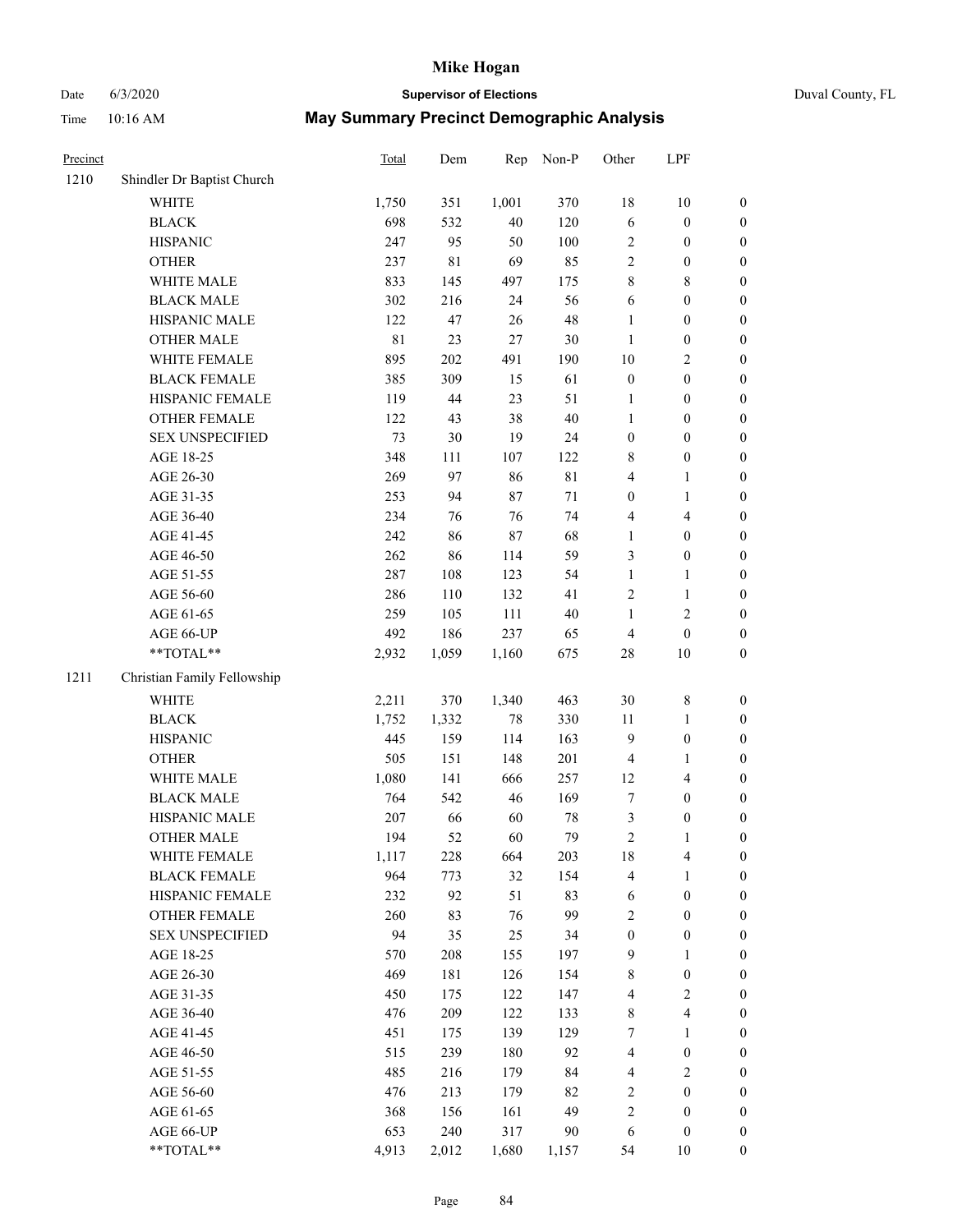|  | Duval County, FL |  |
|--|------------------|--|
|--|------------------|--|

| Date     | 6/3/2020               |                                                  | <b>Supervisor of Elections</b> |       |           |                  |                  |                  | Duval County, FL |
|----------|------------------------|--------------------------------------------------|--------------------------------|-------|-----------|------------------|------------------|------------------|------------------|
| Time     | 10:16 AM               | <b>May Summary Precinct Demographic Analysis</b> |                                |       |           |                  |                  |                  |                  |
| Precinct |                        | Total                                            | Dem                            |       | Rep Non-P | Other            | LPF              |                  |                  |
| 1212     | West Regional Library  |                                                  |                                |       |           |                  |                  |                  |                  |
|          | <b>WHITE</b>           | 2,819                                            | 475                            | 1,779 | 524       | 31               | 10               | 0                |                  |
|          | <b>BLACK</b>           | 2,655                                            | 2,145                          | 95    | 392       | 23               | $\mathbf{0}$     | $\overline{0}$   |                  |
|          | <b>HISPANIC</b>        | 371                                              | 152                            | 81    | 135       | 3                | $\mathbf{0}$     | $\mathbf{0}$     |                  |
|          | <b>OTHER</b>           | 495                                              | 173                            | 124   | 194       | 4                | $\theta$         | $\mathbf{0}$     |                  |
|          | <b>WHITE MALE</b>      | 1,308                                            | 189                            | 858   | 239       | 15               | 7                | $\mathbf{0}$     |                  |
|          | <b>BLACK MALE</b>      | 1,165                                            | 896                            | 52    | 203       | 14               | $\boldsymbol{0}$ | $\overline{0}$   |                  |
|          | <b>HISPANIC MALE</b>   | 171                                              | 66                             | 48    | 55        | 2                | $\theta$         | $\mathbf{0}$     |                  |
|          | <b>OTHER MALE</b>      | 184                                              | 62                             | 52    | 67        | 3                | $\theta$         | $\Omega$         |                  |
|          | WHITE FEMALE           | 1,478                                            | 283                            | 901   | 275       | 16               | 3                | $\mathbf{0}$     |                  |
|          | <b>BLACK FEMALE</b>    | 1,438                                            | 1,210                          | 41    | 178       | 9                | $\boldsymbol{0}$ | $\mathbf{0}$     |                  |
|          | HISPANIC FEMALE        | 189                                              | 82                             | 30    | 76        | 1                | $\overline{0}$   | $\mathbf{0}$     |                  |
|          | <b>OTHER FEMALE</b>    | 238                                              | 93                             | 65    | 79        |                  | $\overline{0}$   | $\mathbf{0}$     |                  |
|          | <b>SEX UNSPECIFIED</b> | 169                                              | 64                             | 32    | 73        | $\boldsymbol{0}$ | $\boldsymbol{0}$ | $\boldsymbol{0}$ |                  |
|          | AGE 18-25              | 770                                              | 350                            | 166   | 243       | 10               |                  | 0                |                  |
|          | AGE 26-30              | 518                                              | 236                            | 122   | 150       | 9                |                  | 0                |                  |
|          | AGE 31-35              | 629                                              | 287                            | 183   | 151       | 7                |                  | 0                |                  |
|          | AGE 36-40              | 644                                              | 297                            | 203   | 134       | 9                |                  | $\mathbf{0}$     |                  |
|          | AGE 41-45              | 647                                              | 313                            | 199   | 128       | 5                | 2                | $\overline{0}$   |                  |
|          | AGE 46-50              | 674                                              | 349                            | 208   | 104       | 11               | 2                | $\overline{0}$   |                  |
|          | AGE 51-55              | 628                                              | 326                            | 201   | 98        | 3                | $\Omega$         | $\Omega$         |                  |

AGE 51-55 628 326 201 98 3 0 0 AGE 56-60 560 260 226 71 2 1 0 AGE 61-65 429 200 172 55 1 1 0 AGE 66-UP 841 327 399 111 4 0 0 \*\*TOTAL\*\* 6,340 2,945 2,079 1,245 61 10 0 1213 New Hope Baptist Temple WHITE 2,517 509 1,424 552 24 8 0 BLACK 1,786 1,401 67 308 9 1 0 HISPANIC 395 155 54 180 6 0 0 OTHER 343 120 86 134 3 0 0 WHITE MALE 1,171 191 708 255 12 5 0 BLACK MALE 664 487 33 140 3 1 0 HISPANIC MALE 197 67 31 97 2 0 0 OTHER MALE 127 44 37 44 2 0 0 WHITE FEMALE 1,303 305 692 292 11 3 0 BLACK FEMALE 1,093 891 34 162 6 0 0 HISPANIC FEMALE 189 84 23 78 4 0 0 OTHER FEMALE 158 60 43 55 0 0 0 SEX UNSPECIFIED 139 56 30 51 2 0 0 AGE 18-25 601 244 130 221 6 0 0 AGE 26-30 541 225 128 181 6 1 0 AGE 31-35 487 227 109 145 5 1 0 AGE 36-40 437 209 100 123 5 0 0 AGE 41-45 423 191 105 122 2 3 0 AGE 46-50 396 189 129 73 3 2 0 AGE 51-55 503 232 165 99 6 1 0 AGE 56-60 449 183 186 77 3 0 0

AGE 61-65 419 180 189 49 0 1 0 AGE 66-UP 785 305 390 84 6 0 0 \*\*TOTAL\*\* 5,041 2,185 1,631 1,174 42 9 0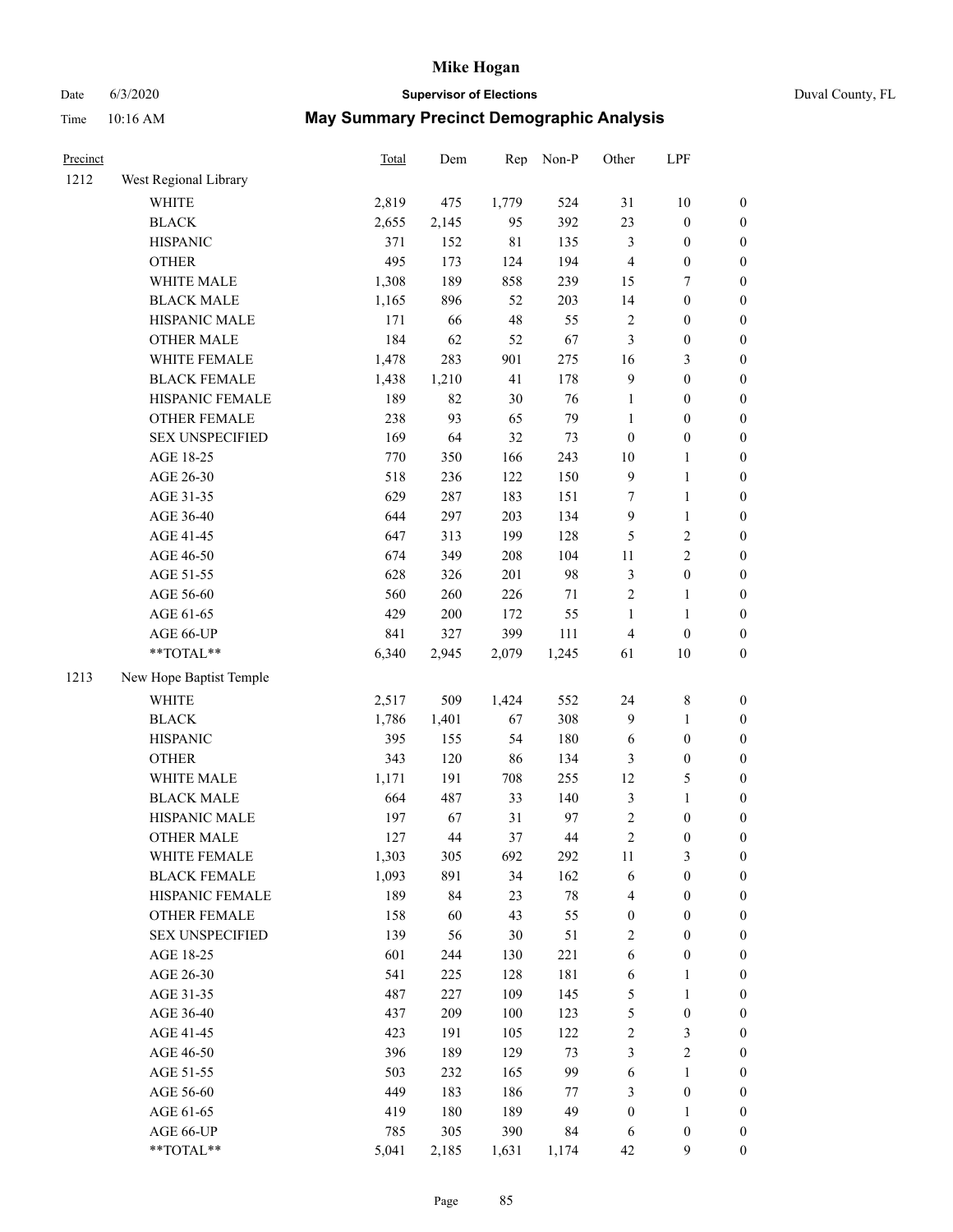## Date 6/3/2020 **Supervisor of Elections** Duval County, FL

| Precinct |                              | Total  | Dem         | Rep            | Non-P                   | Other                   | LPF              |                  |
|----------|------------------------------|--------|-------------|----------------|-------------------------|-------------------------|------------------|------------------|
| 1301     | Bennie Furlong Senior Center |        |             |                |                         |                         |                  |                  |
|          | <b>WHITE</b>                 | 3,012  | 768         | 1,629          | 571                     | 30                      | 14               | $\boldsymbol{0}$ |
|          | <b>BLACK</b>                 | 32     | 24          | $\overline{4}$ | $\overline{4}$          | $\boldsymbol{0}$        | $\boldsymbol{0}$ | $\boldsymbol{0}$ |
|          | <b>HISPANIC</b>              | 59     | 20          | 21             | 18                      | $\boldsymbol{0}$        | $\boldsymbol{0}$ | $\boldsymbol{0}$ |
|          | <b>OTHER</b>                 | 140    | 45          | 40             | 52                      | 2                       | 1                | $\boldsymbol{0}$ |
|          | WHITE MALE                   | 1,466  | 315         | 829            | 302                     | 11                      | $\mathbf{9}$     | $\boldsymbol{0}$ |
|          | <b>BLACK MALE</b>            | 17     | 12          | $\overline{2}$ | $\mathfrak{Z}$          | $\boldsymbol{0}$        | $\boldsymbol{0}$ | $\boldsymbol{0}$ |
|          | HISPANIC MALE                | 25     | 6           | $11\,$         | $8\,$                   | $\boldsymbol{0}$        | $\boldsymbol{0}$ | 0                |
|          | <b>OTHER MALE</b>            | 50     | 14          | 18             | 17                      | $\boldsymbol{0}$        | $\mathbf{1}$     | 0                |
|          | WHITE FEMALE                 | 1,515  | 446         | 783            | 263                     | 18                      | $\mathfrak{S}$   | 0                |
|          | <b>BLACK FEMALE</b>          | 14     | 11          | $\sqrt{2}$     | $\mathbf{1}$            | $\boldsymbol{0}$        | $\boldsymbol{0}$ | $\boldsymbol{0}$ |
|          | HISPANIC FEMALE              | 33     | 14          | $10\,$         | 9                       | $\boldsymbol{0}$        | $\boldsymbol{0}$ | $\boldsymbol{0}$ |
|          | OTHER FEMALE                 | 67     | 25          | 18             | $22\,$                  | 2                       | $\boldsymbol{0}$ | $\boldsymbol{0}$ |
|          | <b>SEX UNSPECIFIED</b>       | 56     | 14          | 21             | 20                      | $\mathbf{1}$            | $\boldsymbol{0}$ | $\boldsymbol{0}$ |
|          | AGE 18-25                    | 250    | 59          | 116            | 68                      | 6                       | $\mathbf{1}$     | $\boldsymbol{0}$ |
|          | AGE 26-30                    | 247    | 55          | 118            | 64                      | 4                       | $\sqrt{6}$       | $\boldsymbol{0}$ |
|          | AGE 31-35                    | 260    | 53          | 118            | 83                      | 4                       | $\sqrt{2}$       | $\boldsymbol{0}$ |
|          | AGE 36-40                    | 228    | 66          | 102            | 60                      | $\boldsymbol{0}$        | $\boldsymbol{0}$ | $\boldsymbol{0}$ |
|          | AGE 41-45                    | 215    | 57          | 99             | 54                      | 3                       | $\overline{2}$   | 0                |
|          | AGE 46-50                    | 281    | 67          | 146            | 65                      | 3                       | $\boldsymbol{0}$ | 0                |
|          | AGE 51-55                    | 270    | 52          | 166            | 49                      | $\mathbf{1}$            | $\sqrt{2}$       | $\boldsymbol{0}$ |
|          | AGE 56-60                    | 347    | 97          | 194            | 51                      | 3                       | $\overline{2}$   | $\boldsymbol{0}$ |
|          | AGE 61-65                    | 367    | 86          | 232            | $46\,$                  | 3                       | $\boldsymbol{0}$ | $\boldsymbol{0}$ |
|          | AGE 66-UP                    | 778    | 265         | 403            | 105                     | 5                       | $\boldsymbol{0}$ | $\boldsymbol{0}$ |
|          | **TOTAL**                    | 3,243  | 857         | 1,694          | 645                     | 32                      | 15               | $\boldsymbol{0}$ |
| 1302     | Bethlehem Lutheran Church    |        |             |                |                         |                         |                  |                  |
|          | <b>WHITE</b>                 | 2,903  | 681         | 1,630          | 548                     | 24                      | $20\,$           | $\boldsymbol{0}$ |
|          | <b>BLACK</b>                 | 23     | 13          | $\overline{4}$ | $\overline{\mathbf{4}}$ | $\sqrt{2}$              | $\boldsymbol{0}$ | $\boldsymbol{0}$ |
|          | <b>HISPANIC</b>              | 55     | $18\,$      | 24             | 11                      | $\mathbf{1}$            | $\mathbf{1}$     | $\boldsymbol{0}$ |
|          | <b>OTHER</b>                 | 160    | 44          | 63             | 51                      | $\mathbf{2}$            | $\boldsymbol{0}$ | $\boldsymbol{0}$ |
|          | WHITE MALE                   | 1,442  | 271         | 841            | 302                     | 12                      | 16               | 0                |
|          | <b>BLACK MALE</b>            | 15     | $\,8\,$     | $\overline{c}$ | 3                       | $\overline{2}$          | $\boldsymbol{0}$ | 0                |
|          | HISPANIC MALE                | 20     | $\,$ 8 $\,$ | 6              | $\mathfrak s$           | $\boldsymbol{0}$        | 1                | 0                |
|          | OTHER MALE                   | 68     | $20\,$      | 25             | $22\,$                  | $\mathbf{1}$            | $\boldsymbol{0}$ | $\boldsymbol{0}$ |
|          | WHITE FEMALE                 | 1,429  | 406         | 770            | 237                     | 12                      | $\overline{4}$   | $\boldsymbol{0}$ |
|          | <b>BLACK FEMALE</b>          | $\tau$ | 5           | $\mathbf{1}$   | $\mathbf{1}$            | $\boldsymbol{0}$        | $\boldsymbol{0}$ | $\overline{0}$   |
|          | HISPANIC FEMALE              | 35     | $10\,$      | 18             | $\sqrt{6}$              | $\mathbf{1}$            | $\boldsymbol{0}$ | $\overline{0}$   |
|          | <b>OTHER FEMALE</b>          | 55     | 17          | 25             | 13                      | $\boldsymbol{0}$        | $\boldsymbol{0}$ | $\theta$         |
|          | <b>SEX UNSPECIFIED</b>       | $70\,$ | 11          | 33             | 25                      | $\mathbf{1}$            | $\boldsymbol{0}$ | 0                |
|          | AGE 18-25                    | 263    | 56          | 135            | 64                      | 5                       | $\mathfrak{Z}$   | 0                |
|          | AGE 26-30                    | 301    | 63          | 159            | 74                      | $\overline{\mathbf{4}}$ | $\mathbf{1}$     | 0                |
|          | AGE 31-35                    | 328    | 76          | 156            | $87\,$                  | $\overline{\mathbf{4}}$ | $\mathfrak{S}$   | 0                |
|          | AGE 36-40                    | 313    | 72          | 153            | 84                      | 3                       | $\mathbf{1}$     | 0                |
|          | AGE 41-45                    | 276    | 58          | 139            | 76                      | $\mathbf{1}$            | $\sqrt{2}$       | 0                |
|          | AGE 46-50                    | 235    | 55          | 128            | 48                      | $\sqrt{2}$              | $\sqrt{2}$       | $\boldsymbol{0}$ |
|          | AGE 51-55                    | 242    | 48          | 152            | 37                      | 3                       | $\overline{2}$   | $\boldsymbol{0}$ |
|          | AGE 56-60                    | 314    | 70          | 199            | 42                      | 3                       | $\boldsymbol{0}$ | $\boldsymbol{0}$ |
|          | AGE 61-65                    | 290    | 77          | 169            | 41                      | $\boldsymbol{0}$        | $\mathfrak{Z}$   | $\overline{0}$   |
|          | AGE 66-UP                    | 579    | 181         | 331            | 61                      | $\overline{\mathbf{4}}$ | $\sqrt{2}$       | $\boldsymbol{0}$ |
|          | **TOTAL**                    | 3,141  | 756         | 1,721          | 614                     | 29                      | 21               | $\boldsymbol{0}$ |
|          |                              |        |             |                |                         |                         |                  |                  |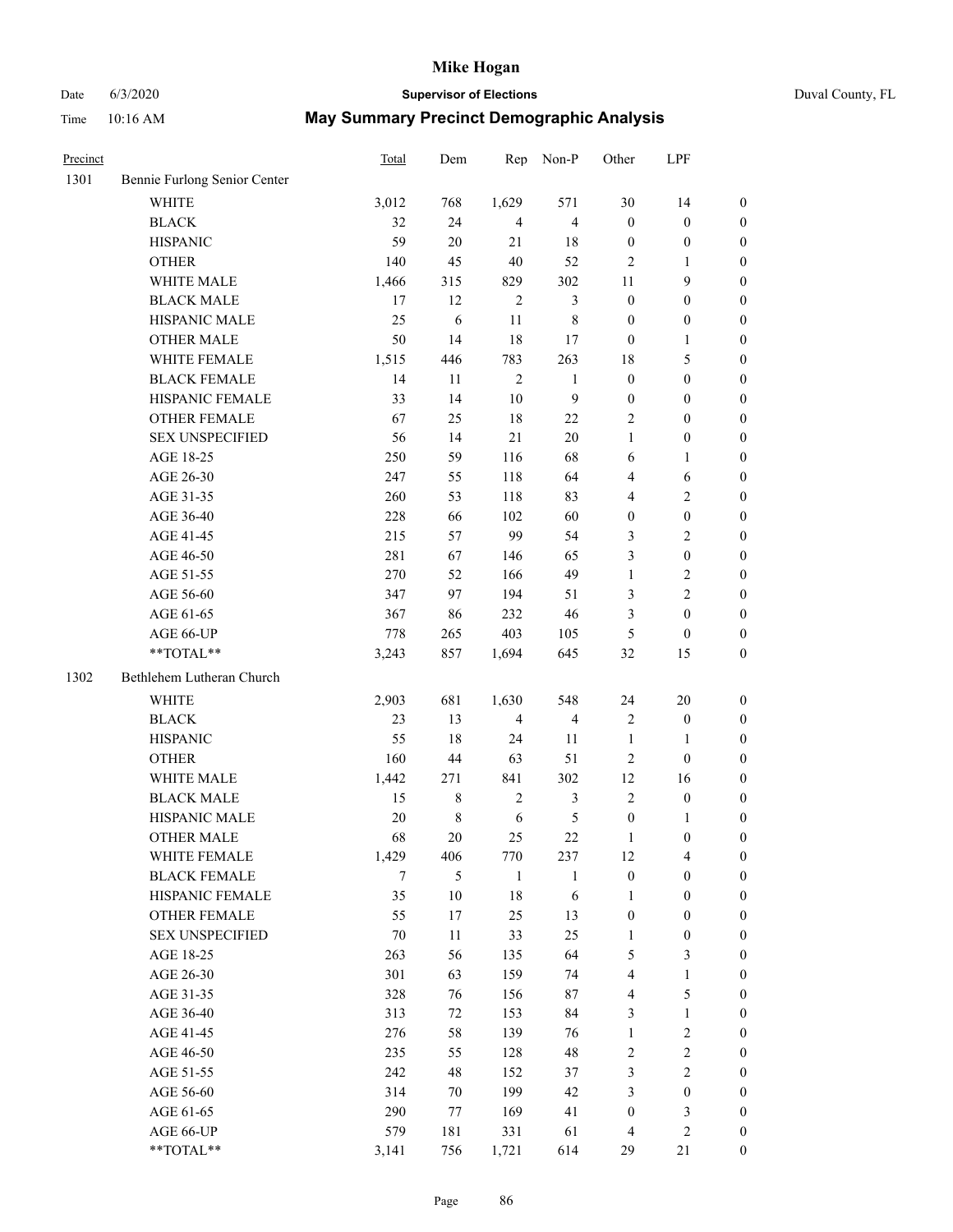### Date 6/3/2020 **Supervisor of Elections** Duval County, FL

| Precinct |                                                           | Total   | Dem            |                | Rep Non-P        | Other            | LPF              |                  |
|----------|-----------------------------------------------------------|---------|----------------|----------------|------------------|------------------|------------------|------------------|
| 1303     | American Legion Post 129                                  |         |                |                |                  |                  |                  |                  |
|          | <b>WHITE</b>                                              | 2,481   | 578            | 1,325          | 548              | $22\,$           | $\,$ 8 $\,$      | $\boldsymbol{0}$ |
|          | <b>BLACK</b>                                              | 111     | $8\sqrt{1}$    | $\tau$         | 21               | $\mathbf{2}$     | $\boldsymbol{0}$ | $\boldsymbol{0}$ |
|          | <b>HISPANIC</b>                                           | 81      | 24             | 31             | 26               | $\boldsymbol{0}$ | $\boldsymbol{0}$ | $\boldsymbol{0}$ |
|          | <b>OTHER</b>                                              | 131     | 26             | 55             | 48               | 2                | $\boldsymbol{0}$ | $\boldsymbol{0}$ |
|          | WHITE MALE                                                | 1,201   | 239            | 665            | 278              | 13               | 6                | $\boldsymbol{0}$ |
|          | <b>BLACK MALE</b>                                         | 49      | 30             | $\overline{4}$ | 14               | $\mathbf{1}$     | $\boldsymbol{0}$ | $\boldsymbol{0}$ |
|          | HISPANIC MALE                                             | 34      | $\overline{4}$ | 16             | 14               | $\boldsymbol{0}$ | $\boldsymbol{0}$ | $\boldsymbol{0}$ |
|          | <b>OTHER MALE</b>                                         | 37      | 6              | 19             | 11               | 1                | $\boldsymbol{0}$ | $\boldsymbol{0}$ |
|          | WHITE FEMALE                                              | 1,267   | 338            | 653            | 265              | 9                | $\sqrt{2}$       | $\boldsymbol{0}$ |
|          | <b>BLACK FEMALE</b>                                       | 60      | 49             | $\mathfrak{Z}$ | $\boldsymbol{7}$ | $\mathbf{1}$     | $\boldsymbol{0}$ | 0                |
|          | HISPANIC FEMALE                                           | 46      | 20             | 14             | 12               | $\boldsymbol{0}$ | $\boldsymbol{0}$ | $\boldsymbol{0}$ |
|          | OTHER FEMALE                                              | 63      | 16             | 28             | 18               | $\mathbf{1}$     | $\boldsymbol{0}$ | $\boldsymbol{0}$ |
|          | <b>SEX UNSPECIFIED</b>                                    | 47      | $\tau$         | 16             | 24               | $\boldsymbol{0}$ | $\boldsymbol{0}$ | $\boldsymbol{0}$ |
|          | AGE 18-25                                                 | 250     | 63             | 96             | $8\sqrt{1}$      | 7                | $\mathfrak{Z}$   | $\boldsymbol{0}$ |
|          | AGE 26-30                                                 | 333     | $70\,$         | 167            | 92               | 4                | $\boldsymbol{0}$ | $\boldsymbol{0}$ |
|          | AGE 31-35                                                 | 273     | 68             | 122            | 82               | $\boldsymbol{0}$ | $\mathbf{1}$     | $\boldsymbol{0}$ |
|          | AGE 36-40                                                 | 245     | 51             | 116            | 74               | 2                | $\mathbf{2}$     | $\boldsymbol{0}$ |
|          | AGE 41-45                                                 | 183     | 43             | $8\sqrt{1}$    | 58               | 1                | $\boldsymbol{0}$ | $\boldsymbol{0}$ |
|          | AGE 46-50                                                 | $202\,$ | 39             | 112            | 47               | 3                | 1                | $\boldsymbol{0}$ |
|          | AGE 51-55                                                 | 212     | 53             | 117            | 40               | $\overline{c}$   | $\boldsymbol{0}$ | 0                |
|          | AGE 56-60                                                 | 242     | 60             | 131            | 48               | 3                | $\boldsymbol{0}$ | $\boldsymbol{0}$ |
|          | AGE 61-65                                                 | 270     | 83             | 146            | 38               | 3                | $\boldsymbol{0}$ | $\boldsymbol{0}$ |
|          | AGE 66-UP                                                 | 594     | 179            | 330            | 83               | $\mathbf{1}$     | 1                | $\boldsymbol{0}$ |
|          | $\mathrm{*}\mathrm{*}\mathrm{TOTAL} \mathrm{*}\mathrm{*}$ | 2,804   | 709            | 1,418          | 643              | 26               | $\,$ $\,$        | $\boldsymbol{0}$ |
| 1304     | Jacksonville Beach City Hall                              |         |                |                |                  |                  |                  |                  |
|          | <b>WHITE</b>                                              | 2,665   | 705            | 1,246          | 655              | 40               | 19               | $\boldsymbol{0}$ |
|          | <b>BLACK</b>                                              | 235     | 184            | 12             | 38               | $\boldsymbol{0}$ | $\mathbf{1}$     | $\boldsymbol{0}$ |
|          | <b>HISPANIC</b>                                           | 114     | 41             | 36             | 34               | 2                | $\mathbf{1}$     | $\boldsymbol{0}$ |
|          | <b>OTHER</b>                                              | 195     | 63             | 49             | 81               | $\mathbf{1}$     | $\mathbf{1}$     | $\boldsymbol{0}$ |
|          | WHITE MALE                                                | 1,300   | 288            | 618            | 361              | $20\,$           | 13               | $\boldsymbol{0}$ |
|          | <b>BLACK MALE</b>                                         | 90      | 64             | 5              | $20\,$           | $\boldsymbol{0}$ | $\mathbf{1}$     | 0                |
|          | HISPANIC MALE                                             | 57      | 17             | 24             | 15               | $\boldsymbol{0}$ | $\mathbf{1}$     | 0                |
|          | <b>OTHER MALE</b>                                         | $77 \,$ | 24             | 21             | 30               | 1                | $\mathbf{1}$     | $\boldsymbol{0}$ |
|          | WHITE FEMALE                                              | 1,342   | 412            | 614            | 291              | $20\,$           | $\mathfrak s$    | $\boldsymbol{0}$ |
|          | <b>BLACK FEMALE</b>                                       | 141     | 116            | $\tau$         | 18               | $\boldsymbol{0}$ | $\boldsymbol{0}$ | $\overline{0}$   |
|          | HISPANIC FEMALE                                           | 54      | $22\,$         | $11\,$         | 19               | 2                | $\boldsymbol{0}$ | $\overline{0}$   |
|          | <b>OTHER FEMALE</b>                                       | 89      | 34             | 23             | 32               | $\boldsymbol{0}$ | $\boldsymbol{0}$ | 0                |
|          | <b>SEX UNSPECIFIED</b>                                    | 59      | 16             | 20             | 22               | $\boldsymbol{0}$ | $\mathbf{1}$     | $\overline{0}$   |
|          | AGE 18-25                                                 | 303     | 92             | 113            | 91               | 5                | $\sqrt{2}$       | 0                |
|          | AGE 26-30                                                 | 466     | 143            | 179            | 133              | 7                | $\overline{4}$   | 0                |
|          | AGE 31-35                                                 | 368     | 101            | 130            | 126              | 7                | $\overline{4}$   | 0                |
|          | AGE 36-40                                                 | 312     | 87             | 106            | 111              | 4                | $\overline{4}$   | 0                |
|          | AGE 41-45                                                 | 217     | 60             | $8\sqrt{1}$    | 69               | 6                | $\mathbf{1}$     | 0                |
|          | AGE 46-50                                                 | 228     | 68             | 109            | 50               | $\boldsymbol{0}$ | $\mathbf{1}$     | $\boldsymbol{0}$ |
|          | AGE 51-55                                                 | 224     | 59             | 112            | 49               | 2                | $\sqrt{2}$       | $\boldsymbol{0}$ |
|          | AGE 56-60                                                 | 254     | 74             | 122            | 51               | 5                | $\sqrt{2}$       | $\overline{0}$   |
|          | AGE 61-65                                                 | 192     | 74             | 87             | 30               | $\boldsymbol{0}$ | $\mathbf{1}$     | $\boldsymbol{0}$ |
|          | AGE 66-UP                                                 | 645     | 235            | 304            | 98               | 7                | $\mathbf{1}$     | 0                |
|          | **TOTAL**                                                 | 3,209   | 993            | 1,343          | 808              | 43               | 22               | $\boldsymbol{0}$ |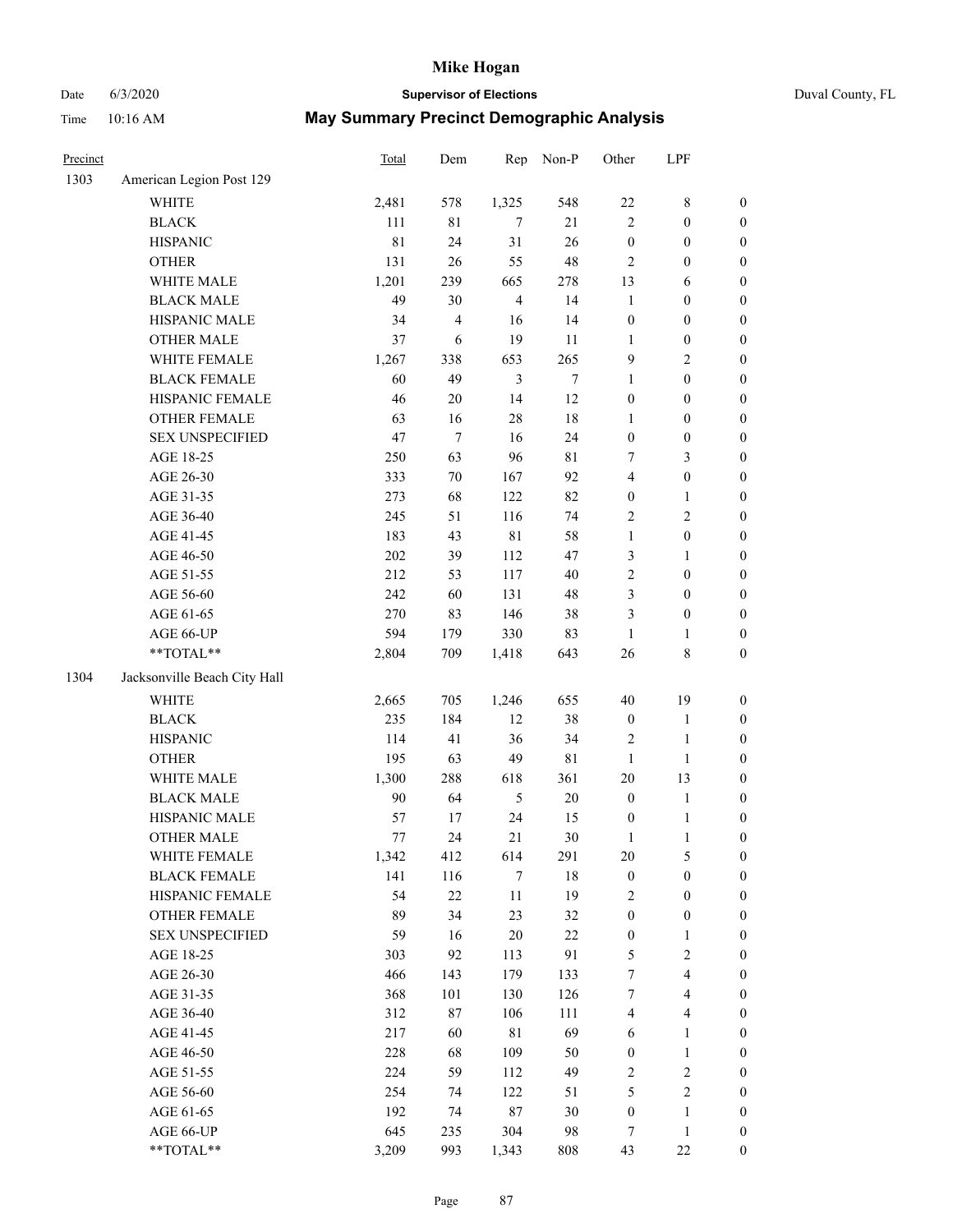### Date 6/3/2020 **Supervisor of Elections** Duval County, FL

| Precinct |                          | <b>Total</b> | Dem            | Rep              | Non-P          | Other            | LPF              |                  |
|----------|--------------------------|--------------|----------------|------------------|----------------|------------------|------------------|------------------|
| 1305     | Beaches Regional Library |              |                |                  |                |                  |                  |                  |
|          | <b>WHITE</b>             | 2,645        | 708            | 1,367            | 528            | 26               | 16               | 0                |
|          | <b>BLACK</b>             | 25           | 16             | $\overline{2}$   | $\sqrt{5}$     | $\overline{c}$   | $\boldsymbol{0}$ | 0                |
|          | <b>HISPANIC</b>          | 59           | 23             | 19               | 16             | $\mathbf{1}$     | $\boldsymbol{0}$ | $\boldsymbol{0}$ |
|          | <b>OTHER</b>             | 112          | 33             | 43               | 36             | $\boldsymbol{0}$ | $\boldsymbol{0}$ | $\boldsymbol{0}$ |
|          | WHITE MALE               | 1,246        | 267            | 691              | 264            | 11               | 13               | $\boldsymbol{0}$ |
|          | <b>BLACK MALE</b>        | 15           | 7              | $\sqrt{2}$       | $\overline{4}$ | $\overline{c}$   | $\boldsymbol{0}$ | $\boldsymbol{0}$ |
|          | HISPANIC MALE            | $20\,$       | $\mathfrak{S}$ | $\,$ 8 $\,$      | 6              | 1                | $\boldsymbol{0}$ | $\boldsymbol{0}$ |
|          | <b>OTHER MALE</b>        | 39           | 11             | 16               | 12             | $\boldsymbol{0}$ | $\boldsymbol{0}$ | $\boldsymbol{0}$ |
|          | WHITE FEMALE             | 1,370        | 434            | 666              | 252            | 15               | $\mathfrak{Z}$   | $\boldsymbol{0}$ |
|          | <b>BLACK FEMALE</b>      | $10\,$       | $\overline{9}$ | $\boldsymbol{0}$ | $\mathbf{1}$   | $\boldsymbol{0}$ | $\boldsymbol{0}$ | $\boldsymbol{0}$ |
|          | HISPANIC FEMALE          | 37           | 17             | 10               | 10             | $\boldsymbol{0}$ | $\boldsymbol{0}$ | $\boldsymbol{0}$ |
|          | <b>OTHER FEMALE</b>      | 45           | 16             | 16               | 13             | $\boldsymbol{0}$ | $\boldsymbol{0}$ | $\boldsymbol{0}$ |
|          | <b>SEX UNSPECIFIED</b>   | 59           | 14             | 22               | 23             | $\boldsymbol{0}$ | $\boldsymbol{0}$ | $\boldsymbol{0}$ |
|          | AGE 18-25                | 257          | 63             | 105              | $80\,$         | 8                | $\mathbf{1}$     | $\boldsymbol{0}$ |
|          | AGE 26-30                | 260          | 84             | 100              | $71\,$         | 4                | $\mathbf{1}$     | $\boldsymbol{0}$ |
|          | AGE 31-35                | 261          | 62             | 114              | 80             | 3                | $\sqrt{2}$       | $\boldsymbol{0}$ |
|          | AGE 36-40                | 226          | 53             | 103              | 66             | $\mathbf{1}$     | 3                | $\boldsymbol{0}$ |
|          | AGE 41-45                | 188          | 60             | 84               | 38             | $\mathbf{2}$     | $\overline{4}$   | $\boldsymbol{0}$ |
|          | AGE 46-50                | 239          | 53             | 125              | 55             | 3                | 3                | $\boldsymbol{0}$ |
|          | AGE 51-55                | 226          | 52             | 129              | 42             | $\mathbf{2}$     | $\mathbf{1}$     | $\boldsymbol{0}$ |
|          | AGE 56-60                | 286          | 75             | 172              | 37             | $\overline{c}$   | $\boldsymbol{0}$ | 0                |
|          | AGE 61-65                | 292          | 70             | 164              | 55             | $\overline{c}$   | 1                | $\boldsymbol{0}$ |
|          | AGE 66-UP                | 606          | 208            | 335              | 61             | $\overline{c}$   | $\boldsymbol{0}$ | $\boldsymbol{0}$ |
|          | $**TOTAL**$              | 2,841        | 780            | 1,431            | 585            | 29               | 16               | $\boldsymbol{0}$ |
| 1306     | Atlantic Beach City Hall |              |                |                  |                |                  |                  |                  |
|          |                          |              |                |                  |                |                  |                  |                  |
|          | <b>WHITE</b>             | 2,264        | 702            | 1,031            | 501            | 21               | $\mathbf{9}$     | $\boldsymbol{0}$ |
|          | <b>BLACK</b>             | 87           | 68             | $\overline{4}$   | 15             | $\boldsymbol{0}$ | $\boldsymbol{0}$ | $\boldsymbol{0}$ |
|          | <b>HISPANIC</b>          | 52           | 22             | 15               | 15             | $\boldsymbol{0}$ | $\boldsymbol{0}$ | $\boldsymbol{0}$ |
|          | <b>OTHER</b>             | 149          | 44             | 50               | 50             | $\mathbf{1}$     | $\overline{4}$   | $\boldsymbol{0}$ |
|          | WHITE MALE               | 1,070        | 272            | 521              | 256            | 14               | $\boldsymbol{7}$ | $\boldsymbol{0}$ |
|          | <b>BLACK MALE</b>        | 44           | 32             | $\sqrt{2}$       | $10\,$         | $\boldsymbol{0}$ | $\boldsymbol{0}$ | $\boldsymbol{0}$ |
|          | HISPANIC MALE            | 26           | $10\,$         | $10\,$           | 6              | $\boldsymbol{0}$ | $\boldsymbol{0}$ | $\boldsymbol{0}$ |
|          | <b>OTHER MALE</b>        | 48           | 10             | 16               | 21             | $\boldsymbol{0}$ | $\mathbf{1}$     | $\boldsymbol{0}$ |
|          | WHITE FEMALE             | 1,168        | 424            | 500              | 235            | 7                | $\overline{c}$   | 0                |
|          | <b>BLACK FEMALE</b>      | 43           | 36             | $\overline{c}$   | 5              | $\boldsymbol{0}$ | $\boldsymbol{0}$ | $\overline{0}$   |
|          | HISPANIC FEMALE          | 25           | 12             | 5                | $\,$ 8 $\,$    | $\boldsymbol{0}$ | $\boldsymbol{0}$ | 0                |
|          | OTHER FEMALE             | $72\,$       | $28\,$         | 26               | 15             | $\mathbf{1}$     | $\sqrt{2}$       | 0                |
|          | <b>SEX UNSPECIFIED</b>   | 56           | 12             | $18\,$           | 25             | $\boldsymbol{0}$ | $\mathbf{1}$     | 0                |
|          | AGE 18-25                | 216          | 74             | 78               | 59             | 4                | $\mathbf{1}$     | 0                |
|          | AGE 26-30                | 227          | 66             | 89               | 66             | 5                | $\mathbf{1}$     | 0                |
|          | AGE 31-35                | 221          | 73             | 72               | 68             | 6                | $\sqrt{2}$       | 0                |
|          | AGE 36-40                | 211          | 67             | 73               | 68             | 0                | 3                | 0                |
|          | AGE 41-45                | 181          | 55             | 69               | 53             | 3                | $\mathbf{1}$     | 0                |
|          | AGE 46-50                | 200          | 55             | 93               | 49             | $\overline{c}$   | $\mathbf{1}$     | 0                |
|          | AGE 51-55                | 192          | 51             | 96               | 44             | $\boldsymbol{0}$ | $\mathbf{1}$     | 0                |
|          | AGE 56-60                | 242          | 63             | 139              | $40\,$         | 0                | $\boldsymbol{0}$ | 0                |
|          | AGE 61-65                | 255          | 102            | 108              | 43             | 1                | 1                | 0                |
|          | AGE 66-UP                | 607          | 230            | 283              | 91             | $\mathbf{1}$     | $\sqrt{2}$       | 0                |
|          | **TOTAL**                | 2,552        | 836            | 1,100            | 581            | 22               | 13               | $\boldsymbol{0}$ |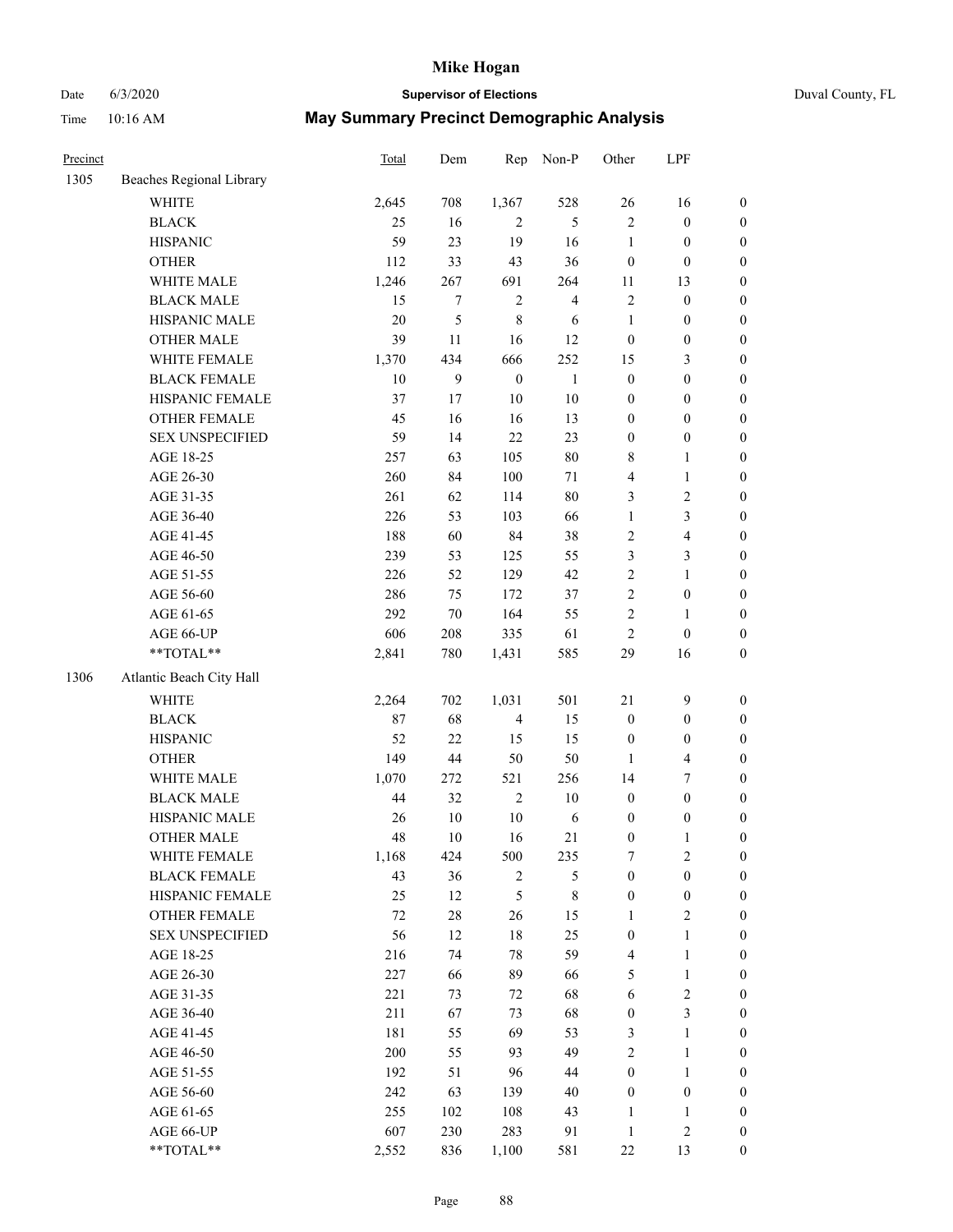# Date 6/3/2020 **Supervisor of Elections** Duval County, FL

| Precinct |                               | <b>Total</b> | Dem            | Rep            | Non-P            | Other                            | LPF                              |                  |
|----------|-------------------------------|--------------|----------------|----------------|------------------|----------------------------------|----------------------------------|------------------|
| 1307     | Adele Grage Cultural Center   |              |                |                |                  |                                  |                                  |                  |
|          | <b>WHITE</b>                  | 2,780        | 777            | 1,484          | 486              | 21                               | 12                               | 0                |
|          | <b>BLACK</b>                  | 15           | 11             | $\overline{2}$ | $\overline{2}$   | $\boldsymbol{0}$                 | $\boldsymbol{0}$                 | $\boldsymbol{0}$ |
|          | <b>HISPANIC</b>               | 48           | 16             | 24             | $\tau$           | $\mathbf{1}$                     | $\boldsymbol{0}$                 | $\boldsymbol{0}$ |
|          | <b>OTHER</b>                  | 123          | 39             | 39             | 43               | $\mathbf{2}$                     | $\boldsymbol{0}$                 | $\boldsymbol{0}$ |
|          | WHITE MALE                    | 1,269        | 287            | 708            | 254              | 12                               | $\,$ 8 $\,$                      | $\boldsymbol{0}$ |
|          | <b>BLACK MALE</b>             | 10           | $\tau$         | $\mathbf{1}$   | $\sqrt{2}$       | $\boldsymbol{0}$                 | $\boldsymbol{0}$                 | $\boldsymbol{0}$ |
|          | HISPANIC MALE                 | 23           | 6              | 11             | 5                | 1                                | $\boldsymbol{0}$                 | $\boldsymbol{0}$ |
|          | <b>OTHER MALE</b>             | 51           | 14             | $20\,$         | 17               | $\boldsymbol{0}$                 | $\boldsymbol{0}$                 | $\boldsymbol{0}$ |
|          | WHITE FEMALE                  | 1,487        | 482            | 765            | 227              | 9                                | $\overline{4}$                   | $\boldsymbol{0}$ |
|          | <b>BLACK FEMALE</b>           | 5            | $\overline{4}$ | $\mathbf{1}$   | $\boldsymbol{0}$ | $\boldsymbol{0}$                 | $\boldsymbol{0}$                 | $\boldsymbol{0}$ |
|          | HISPANIC FEMALE               | 23           | $10\,$         | 11             | $\sqrt{2}$       | $\boldsymbol{0}$                 | $\boldsymbol{0}$                 | $\boldsymbol{0}$ |
|          | <b>OTHER FEMALE</b>           | 49           | 18             | 16             | 14               | 1                                | $\boldsymbol{0}$                 | $\boldsymbol{0}$ |
|          | <b>SEX UNSPECIFIED</b>        | 49           | 15             | 16             | 17               | $\mathbf{1}$                     | $\boldsymbol{0}$                 | $\boldsymbol{0}$ |
|          | AGE 18-25                     | 201          | 62             | 94             | 41               | 3                                | 1                                | $\boldsymbol{0}$ |
|          | AGE 26-30                     | 131          | 35             | 54             | 38               | 3                                | $\mathbf{1}$                     | $\boldsymbol{0}$ |
|          | AGE 31-35                     | 107          | 33             | 33             | 38               | $\overline{c}$                   | $\mathbf{1}$                     | $\boldsymbol{0}$ |
|          | AGE 36-40                     | 147          | 33             | 61             | 52               | $\boldsymbol{0}$                 | $\mathbf{1}$                     | $\boldsymbol{0}$ |
|          | AGE 41-45                     | 112          | 36             | 51             | 25               | $\boldsymbol{0}$                 | $\boldsymbol{0}$                 | $\boldsymbol{0}$ |
|          | AGE 46-50                     | 140          | 32             | 60             | 43               | $\mathbf{1}$                     | $\overline{4}$                   | $\boldsymbol{0}$ |
|          | AGE 51-55                     | 238          | 59             | 138            | 36               | 3                                | $\sqrt{2}$                       | $\boldsymbol{0}$ |
|          | AGE 56-60                     | 268          | 62             | 161            | 40               | 3                                | $\sqrt{2}$                       | 0                |
|          | AGE 61-65                     | 323          | 114            | 162            | 45               | 2                                | $\boldsymbol{0}$                 | $\boldsymbol{0}$ |
|          | AGE 66-UP                     | 1,299        | 377            | 735            | 180              | $\tau$                           | $\boldsymbol{0}$                 | $\boldsymbol{0}$ |
|          | **TOTAL**                     | 2,966        | 843            | 1,549          | 538              | 24                               | 12                               | $\boldsymbol{0}$ |
| 1308     | Community Presbyterian Church |              |                |                |                  |                                  |                                  |                  |
|          |                               |              |                |                |                  |                                  |                                  |                  |
|          | <b>WHITE</b>                  | 2,479        | 684            | 1,252          | 518              | $10\,$                           | 15                               | $\boldsymbol{0}$ |
|          | <b>BLACK</b>                  | 373          | 299            | $17\,$         | 55               | $\mathbf{1}$                     | $\mathbf{1}$                     | $\boldsymbol{0}$ |
|          | <b>HISPANIC</b>               | 73           | $30\,$         | 18             | 25               | $\boldsymbol{0}$                 | $\boldsymbol{0}$                 | $\boldsymbol{0}$ |
|          | <b>OTHER</b>                  | 150          | 53             | 46             | $48\,$           | 2                                | $\mathbf{1}$                     | $\boldsymbol{0}$ |
|          | WHITE MALE                    | 1,174        | 270            | 620            | 271              | 3                                | 10                               | $\boldsymbol{0}$ |
|          | <b>BLACK MALE</b>             | 156          | 113            | 11             | 31               | $\mathbf{1}$                     | $\boldsymbol{0}$                 | $\boldsymbol{0}$ |
|          | HISPANIC MALE                 | 25           | $\overline{9}$ | 6              | $10\,$           | $\boldsymbol{0}$                 | $\boldsymbol{0}$                 | $\boldsymbol{0}$ |
|          | <b>OTHER MALE</b>             | 46           | 12             | 19             | 13               | 2                                | $\boldsymbol{0}$                 | $\boldsymbol{0}$ |
|          | WHITE FEMALE                  | 1,285        | 407            | 626            | 240              | 7                                | 5                                | 0                |
|          | <b>BLACK FEMALE</b>           | 210          | 180            | 6              | 23               | $\boldsymbol{0}$                 | $\mathbf{1}$                     | 0                |
|          | HISPANIC FEMALE               | 47           | $20\,$         | 12             | 15               | $\boldsymbol{0}$                 | $\boldsymbol{0}$                 | 0                |
|          | <b>OTHER FEMALE</b>           | 65           | $28\,$         | 19             | 18               | $\boldsymbol{0}$                 | $\boldsymbol{0}$                 | 0                |
|          | <b>SEX UNSPECIFIED</b>        | 66           | 27             | 14             | 24               | $\boldsymbol{0}$                 | $\mathbf{1}$                     | 0                |
|          | AGE 18-25<br>AGE 26-30        | 315          | 105            | 107            | 99               | 3                                | $\mathbf{1}$                     | 0                |
|          |                               | 192<br>237   | 67<br>84       | 69<br>74       | 53               | $\mathbf{1}$                     | $\sqrt{2}$<br>$\sqrt{2}$         | 0<br>0           |
|          | AGE 31-35                     |              |                |                | 74               | 3                                |                                  |                  |
|          | AGE 36-40                     | 248<br>214   | 67<br>69       | 101<br>79      | 75<br>62         | $\mathbf{1}$<br>$\boldsymbol{0}$ | $\overline{4}$<br>$\overline{4}$ | 0                |
|          | AGE 41-45                     |              |                |                |                  |                                  |                                  | 0                |
|          | AGE 46-50                     | 262          | 86             | 118            | 57               | $\boldsymbol{0}$                 | $\mathbf{1}$                     | 0                |
|          | AGE 51-55                     | 270          | 87             | 134            | 47               | 1                                | $\mathbf{1}$                     | 0                |
|          | AGE 56-60                     | 342          | 103            | 179            | 57               | 1                                | $\sqrt{2}$                       | 0                |
|          | AGE 61-65                     | 292          | 108            | 147            | 37               | $\boldsymbol{0}$                 | $\boldsymbol{0}$                 | 0                |
|          | AGE 66-UP                     | 703          | 290            | 325            | 85               | 3                                | $\boldsymbol{0}$                 | 0                |
|          | **TOTAL**                     | 3,075        | 1,066          | 1,333          | 646              | 13                               | 17                               | $\boldsymbol{0}$ |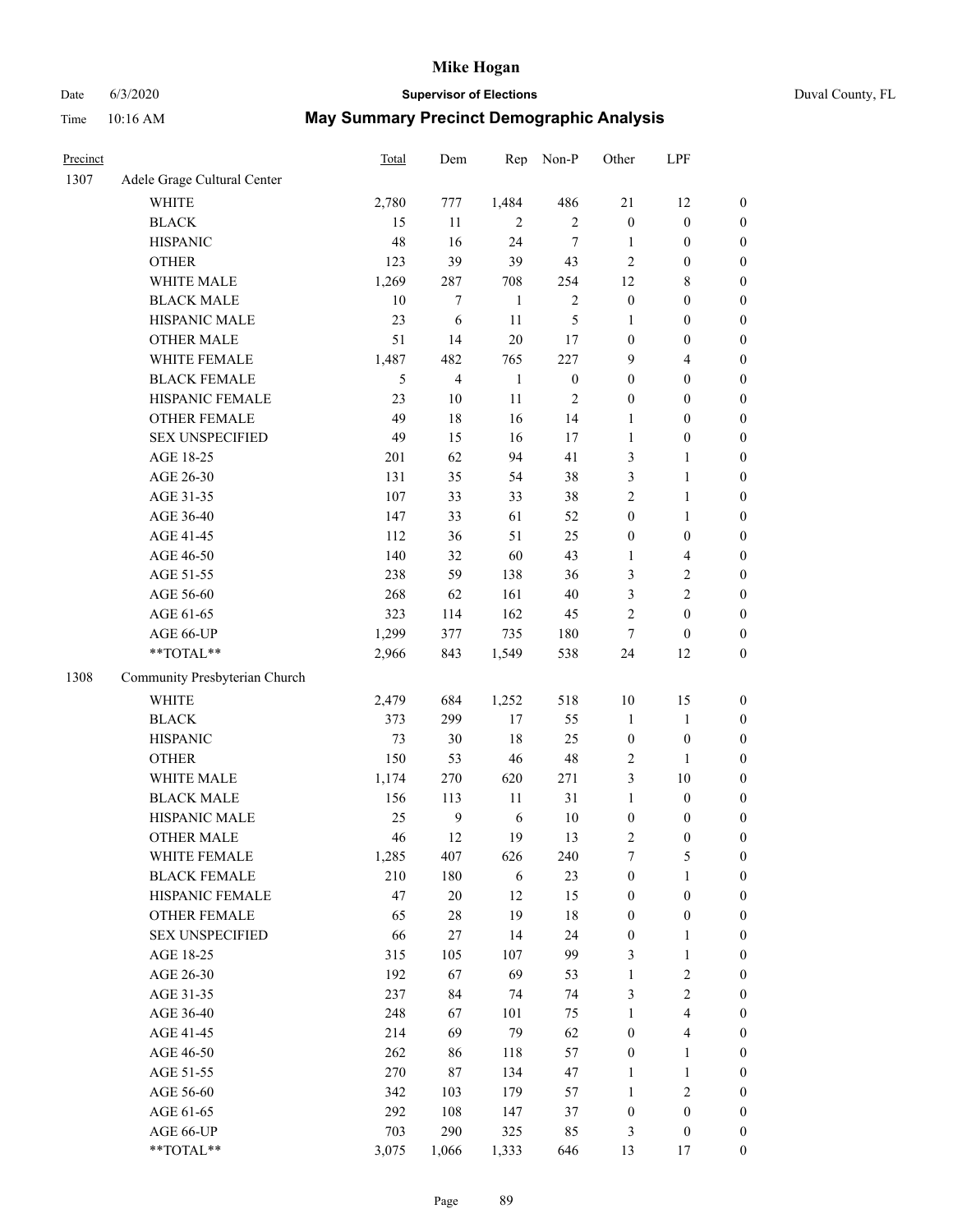# Date 6/3/2020 **Supervisor of Elections**

|  | Duval County, FL |  |
|--|------------------|--|
|--|------------------|--|

| Precinct |                                     | Total | Dem         | Rep                      | Non-P            | Other                   | LPF              |                  |
|----------|-------------------------------------|-------|-------------|--------------------------|------------------|-------------------------|------------------|------------------|
| 1309     | Christ United Methodist Church      |       |             |                          |                  |                         |                  |                  |
|          | <b>WHITE</b>                        | 2,737 | 678         | 1,452                    | 571              | 23                      | 13               | 0                |
|          | <b>BLACK</b>                        | 35    | 18          | 6                        | 10               | $\mathbf{1}$            | $\boldsymbol{0}$ | 0                |
|          | <b>HISPANIC</b>                     | 58    | 19          | 18                       | 19               | $\mathbf{1}$            | $\mathbf{1}$     | 0                |
|          | <b>OTHER</b>                        | 143   | 39          | 35                       | 63               | 3                       | $\mathfrak{Z}$   | $\boldsymbol{0}$ |
|          | WHITE MALE                          | 1,306 | 239         | 737                      | 307              | 14                      | 9                | $\boldsymbol{0}$ |
|          | <b>BLACK MALE</b>                   | 19    | 10          | $\sqrt{2}$               | 6                | $\mathbf{1}$            | $\boldsymbol{0}$ | $\boldsymbol{0}$ |
|          | HISPANIC MALE                       | 30    | 7           | 11                       | 11               | 1                       | $\boldsymbol{0}$ | $\boldsymbol{0}$ |
|          | <b>OTHER MALE</b>                   | 50    | 11          | 15                       | 21               | $\mathbf{1}$            | $\mathbf{2}$     | $\boldsymbol{0}$ |
|          | WHITE FEMALE                        | 1,389 | 432         | 694                      | 250              | 9                       | $\overline{4}$   | 0                |
|          | <b>BLACK FEMALE</b>                 | 16    | $\,$ 8 $\,$ | $\overline{\mathcal{L}}$ | $\overline{4}$   | $\boldsymbol{0}$        | $\boldsymbol{0}$ | 0                |
|          | HISPANIC FEMALE                     | 28    | 12          | 7                        | $\,$ 8 $\,$      | 0                       | 1                | 0                |
|          | OTHER FEMALE                        | 66    | 23          | $17\,$                   | 24               | $\mathbf{1}$            | $\mathbf{1}$     | 0                |
|          | <b>SEX UNSPECIFIED</b>              | 68    | 12          | 24                       | 31               | $\mathbf{1}$            | $\boldsymbol{0}$ | $\boldsymbol{0}$ |
|          | AGE 18-25                           | 265   | 58          | 105                      | 95               | 4                       | $\mathfrak{Z}$   | $\boldsymbol{0}$ |
|          | AGE 26-30                           | 248   | 51          | 106                      | 85               | 6                       | $\boldsymbol{0}$ | $\boldsymbol{0}$ |
|          | AGE 31-35                           | 271   | 72          | 122                      | 73               | 3                       | $\mathbf{1}$     | $\boldsymbol{0}$ |
|          | AGE 36-40                           | 320   | 73          | 147                      | 94               | $\overline{c}$          | $\overline{4}$   | $\boldsymbol{0}$ |
|          | AGE 41-45                           | 254   | 64          | 109                      | 77               | 2                       | $\mathbf{2}$     | 0                |
|          | AGE 46-50                           | 252   | 53          | 126                      | 69               | $\mathbf{1}$            | 3                | 0                |
|          | AGE 51-55                           | 222   | 56          | 126                      | 36               | 3                       | $\mathbf{1}$     | 0                |
|          | AGE 56-60                           | 256   | 52          | 157                      | 44               | 2                       | $\mathbf{1}$     | 0                |
|          | AGE 61-65                           | 279   | 68          | 168                      | 42               | $\mathbf{1}$            | $\boldsymbol{0}$ | 0                |
|          | AGE 66-UP                           | 606   | 207         | 345                      | 48               | 4                       | $\overline{2}$   | 0                |
|          | $**TOTAL**$                         | 2,973 | 754         | 1,511                    | 663              | 28                      | 17               | $\boldsymbol{0}$ |
| 1310     | First Christian Church of the Beach |       |             |                          |                  |                         |                  |                  |
|          | <b>WHITE</b>                        | 2,899 | 742         | 1,437                    | 673              | 36                      | 11               | $\boldsymbol{0}$ |
|          | <b>BLACK</b>                        | 40    | 24          | 6                        | 10               | $\boldsymbol{0}$        | $\boldsymbol{0}$ | $\boldsymbol{0}$ |
|          | <b>HISPANIC</b>                     | 79    | 26          | 31                       | 22               | $\boldsymbol{0}$        | $\boldsymbol{0}$ | $\boldsymbol{0}$ |
|          | <b>OTHER</b>                        | 152   | 39          | 49                       | 61               | 2                       | $\mathbf{1}$     | $\boldsymbol{0}$ |
|          | WHITE MALE                          | 1,412 | 319         | 693                      | 374              | 17                      | 9                | $\boldsymbol{0}$ |
|          | <b>BLACK MALE</b>                   | 23    | 11          | $\overline{4}$           | $\,$ $\,$        | $\boldsymbol{0}$        | $\boldsymbol{0}$ | $\boldsymbol{0}$ |
|          | HISPANIC MALE                       | 38    | 10          | 19                       | $\boldsymbol{9}$ | $\boldsymbol{0}$        | $\boldsymbol{0}$ | 0                |
|          | <b>OTHER MALE</b>                   | 55    | 12          | 19                       | 22               | 2                       | $\boldsymbol{0}$ | 0                |
|          | WHITE FEMALE                        | 1,460 | 417         | 731                      | 291              | 19                      | $\overline{c}$   | 0                |
|          | <b>BLACK FEMALE</b>                 | 16    | 12          | $\mathbf{2}$             | $\mathbf{2}$     | $\boldsymbol{0}$        | $\boldsymbol{0}$ | $\overline{0}$   |
|          | HISPANIC FEMALE                     | 41    | 16          | 12                       | 13               | 0                       | $\boldsymbol{0}$ | $\overline{0}$   |
|          | OTHER FEMALE                        | 68    | $21\,$      | 26                       | 21               | $\boldsymbol{0}$        | $\boldsymbol{0}$ | 0                |
|          | <b>SEX UNSPECIFIED</b>              | 57    | 13          | 17                       | 26               | $\boldsymbol{0}$        | $\mathbf{1}$     | 0                |
|          | AGE 18-25                           | 279   | 71          | 100                      | 97               | 9                       | $\sqrt{2}$       | 0                |
|          | AGE 26-30                           | 357   | 93          | 134                      | 123              | 5                       | $\overline{c}$   | 0                |
|          | AGE 31-35                           | 340   | 89          | 139                      | 103              | 5                       | $\overline{4}$   | 0                |
|          | AGE 36-40                           | 279   | 77          | 111                      | 86               | 4                       | $\mathbf{1}$     | 0                |
|          | AGE 41-45                           | 218   | 61          | 99                       | 52               | 4                       | $\mathbf{2}$     | 0                |
|          | AGE 46-50                           | 228   | 61          | 108                      | 59               | 0                       | $\boldsymbol{0}$ | 0                |
|          | AGE 51-55                           | 289   | 67          | 168                      | 50               | 4                       | $\boldsymbol{0}$ | 0                |
|          | AGE 56-60                           | 300   | 66          | 173                      | 59               | 1                       | 1                | 0                |
|          | AGE 61-65                           | 263   | 69          | 135                      | 57               | $\overline{\mathbf{c}}$ | $\boldsymbol{0}$ | 0                |
|          | AGE 66-UP                           | 617   | 177         | 356                      | 80               | 4                       | $\boldsymbol{0}$ | 0                |
|          | **TOTAL**                           | 3,170 | 831         | 1,523                    | 766              | 38                      | 12               | $\boldsymbol{0}$ |
|          |                                     |       |             |                          |                  |                         |                  |                  |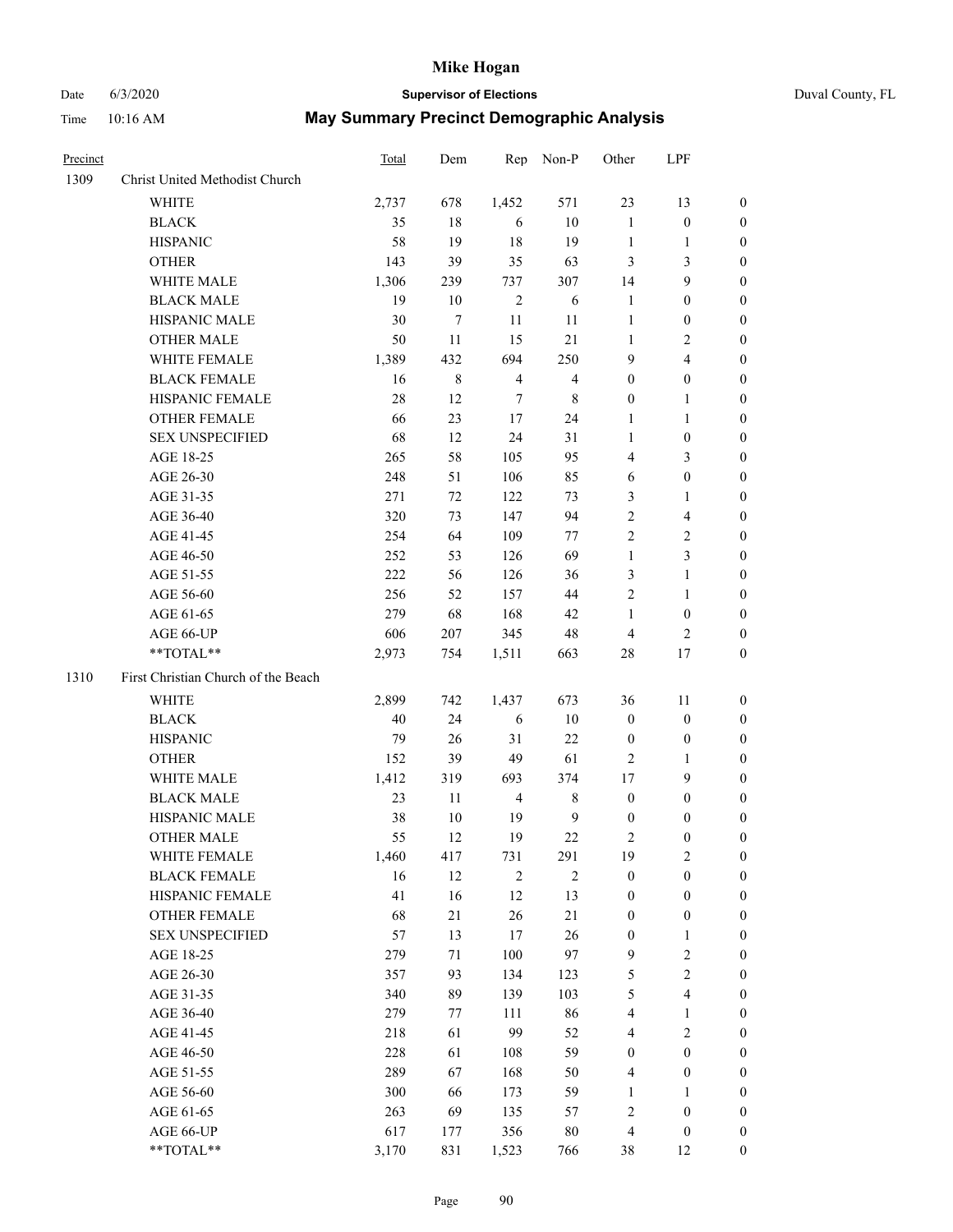Date 6/3/2020 **Supervisor of Elections** Duval County, FL

| Precinct |                            | Total | Dem    | Rep            | Non-P          | Other            | LPF                     |                  |
|----------|----------------------------|-------|--------|----------------|----------------|------------------|-------------------------|------------------|
| 1311     | Hampton Inn                |       |        |                |                |                  |                         |                  |
|          | WHITE                      | 3,320 | 751    | 1,809          | 698            | 37               | 25                      | 0                |
|          | <b>BLACK</b>               | 67    | 45     | 6              | 14             | $\mathbf{1}$     | $\mathbf{1}$            | 0                |
|          | <b>HISPANIC</b>            | 83    | 35     | 26             | 21             | $\mathbf{1}$     | $\boldsymbol{0}$        | $\boldsymbol{0}$ |
|          | <b>OTHER</b>               | 205   | 60     | 86             | 58             | $\boldsymbol{0}$ | $\mathbf{1}$            | $\boldsymbol{0}$ |
|          | WHITE MALE                 | 1,516 | 260    | 876            | 351            | 17               | 12                      | $\boldsymbol{0}$ |
|          | <b>BLACK MALE</b>          | 42    | 26     | $\overline{4}$ | 11             | $\mathbf{1}$     | $\boldsymbol{0}$        | $\boldsymbol{0}$ |
|          | HISPANIC MALE              | 24    | 9      | $\,$ 8 $\,$    | $\tau$         | $\boldsymbol{0}$ | $\boldsymbol{0}$        | $\boldsymbol{0}$ |
|          | <b>OTHER MALE</b>          | 78    | $21\,$ | 38             | $18\,$         | $\boldsymbol{0}$ | $\mathbf{1}$            | $\boldsymbol{0}$ |
|          | WHITE FEMALE               | 1,774 | 483    | 921            | 337            | 20               | 13                      | $\boldsymbol{0}$ |
|          | <b>BLACK FEMALE</b>        | 25    | 19     | $\sqrt{2}$     | $\mathfrak{Z}$ | $\boldsymbol{0}$ | $\mathbf{1}$            | 0                |
|          | HISPANIC FEMALE            | 58    | 26     | 17             | 14             | 1                | $\boldsymbol{0}$        | 0                |
|          | <b>OTHER FEMALE</b>        | 99    | 34     | 40             | 25             | $\boldsymbol{0}$ | $\boldsymbol{0}$        | 0                |
|          | <b>SEX UNSPECIFIED</b>     | 59    | 13     | $21\,$         | 25             | $\boldsymbol{0}$ | $\boldsymbol{0}$        | $\boldsymbol{0}$ |
|          | AGE 18-25                  | 301   | 57     | 136            | 98             | 7                | $\mathfrak{Z}$          | $\boldsymbol{0}$ |
|          | AGE 26-30                  | 307   | 79     | 140            | 82             | 3                | $\mathfrak{Z}$          | $\boldsymbol{0}$ |
|          | AGE 31-35                  | 339   | 65     | 159            | 105            | 3                | $\boldsymbol{7}$        | $\boldsymbol{0}$ |
|          | AGE 36-40                  | 334   | 84     | 143            | 99             | 4                | $\overline{\mathbf{4}}$ | $\boldsymbol{0}$ |
|          | AGE 41-45                  | 276   | 67     | 132            | 72             | 2                | $\mathfrak{Z}$          | $\boldsymbol{0}$ |
|          | AGE 46-50                  | 296   | 50     | 174            | 64             | 4                | $\overline{\mathbf{4}}$ | $\boldsymbol{0}$ |
|          | AGE 51-55                  | 343   | 59     | 221            | 60             | $\mathbf{1}$     | $\sqrt{2}$              | 0                |
|          | AGE 56-60                  | 334   | 82     | 192            | 53             | 6                | $\mathbf{1}$            | 0                |
|          | AGE 61-65                  | 326   | 107    | 177            | $40\,$         | $\mathfrak{2}$   | $\boldsymbol{0}$        | 0                |
|          | AGE 66-UP                  | 819   | 241    | 453            | 118            | $\tau$           | $\boldsymbol{0}$        | $\boldsymbol{0}$ |
|          | **TOTAL**                  | 3,675 | 891    | 1,927          | 791            | 39               | $27\,$                  | $\boldsymbol{0}$ |
| 1312     | Oceanside Church of Christ |       |        |                |                |                  |                         |                  |
|          | <b>WHITE</b>               | 1,931 | 515    | 826            | 560            | $22\,$           | $\,$ 8 $\,$             | $\boldsymbol{0}$ |
|          | <b>BLACK</b>               | 341   | 247    | 16             | 76             | 2                | $\boldsymbol{0}$        | $\boldsymbol{0}$ |
|          | <b>HISPANIC</b>            | 132   | 58     | 34             | 40             | $\boldsymbol{0}$ | $\boldsymbol{0}$        | $\boldsymbol{0}$ |
|          | <b>OTHER</b>               | 184   | 56     | 52             | 74             | $\mathbf{1}$     | $\mathbf{1}$            | $\boldsymbol{0}$ |
|          | WHITE MALE                 | 938   | 188    | 438            | 300            | 7                | $\mathfrak{S}$          | $\boldsymbol{0}$ |
|          | <b>BLACK MALE</b>          | 147   | 98     | $11\,$         | 38             | $\boldsymbol{0}$ | $\boldsymbol{0}$        | $\boldsymbol{0}$ |
|          | HISPANIC MALE              | 60    | $20\,$ | 19             | 21             | $\boldsymbol{0}$ | $\boldsymbol{0}$        | 0                |
|          | <b>OTHER MALE</b>          | 58    | 16     | 14             | 28             | $\boldsymbol{0}$ | $\boldsymbol{0}$        | $\boldsymbol{0}$ |
|          | WHITE FEMALE               | 976   | 321    | 381            | 256            | 15               | 3                       | 0                |
|          | <b>BLACK FEMALE</b>        | 187   | 147    | $\overline{4}$ | 34             | 2                | $\boldsymbol{0}$        | $\boldsymbol{0}$ |
|          | HISPANIC FEMALE            | 71    | 37     | 15             | 19             | $\boldsymbol{0}$ | $\boldsymbol{0}$        | $\overline{0}$   |
|          | OTHER FEMALE               | 93    | 29     | 32             | 30             | $\mathbf{1}$     | $\mathbf{1}$            | $\overline{0}$   |
|          | <b>SEX UNSPECIFIED</b>     | 58    | 20     | 14             | 24             | $\boldsymbol{0}$ | $\boldsymbol{0}$        | 0                |
|          | AGE 18-25                  | 306   | 90     | 92             | 118            | 4                | $\sqrt{2}$              | $\theta$         |
|          | AGE 26-30                  | 312   | 97     | 97             | 109            | 5                | $\overline{\mathbf{4}}$ | 0                |
|          | AGE 31-35                  | 314   | 104    | 90             | 114            | 6                | $\boldsymbol{0}$        | 0                |
|          | AGE 36-40                  | 267   | 89     | 74             | 99             | 3                | $\sqrt{2}$              | 0                |
|          | AGE 41-45                  | 200   | 72     | 64             | 63             | $\mathbf{1}$     | $\boldsymbol{0}$        | 0                |
|          | AGE 46-50                  | 225   | 70     | 94             | 58             | 2                | $\mathbf{1}$            | 0                |
|          | AGE 51-55                  | 216   | 58     | 102            | 56             | $\boldsymbol{0}$ | $\boldsymbol{0}$        | $\overline{0}$   |
|          | AGE 56-60                  | 222   | 72     | 104            | 46             | $\boldsymbol{0}$ | $\boldsymbol{0}$        | $\overline{0}$   |
|          | AGE 61-65                  | 210   | 92     | 87             | 28             | 3                | $\boldsymbol{0}$        | $\overline{0}$   |
|          | AGE 66-UP                  | 316   | 132    | 124            | 59             | $\mathbf{1}$     | $\boldsymbol{0}$        | 0                |
|          | **TOTAL**                  | 2,588 | 876    | 928            | 750            | 25               | $\mathbf{9}$            | $\boldsymbol{0}$ |
|          |                            |       |        |                |                |                  |                         |                  |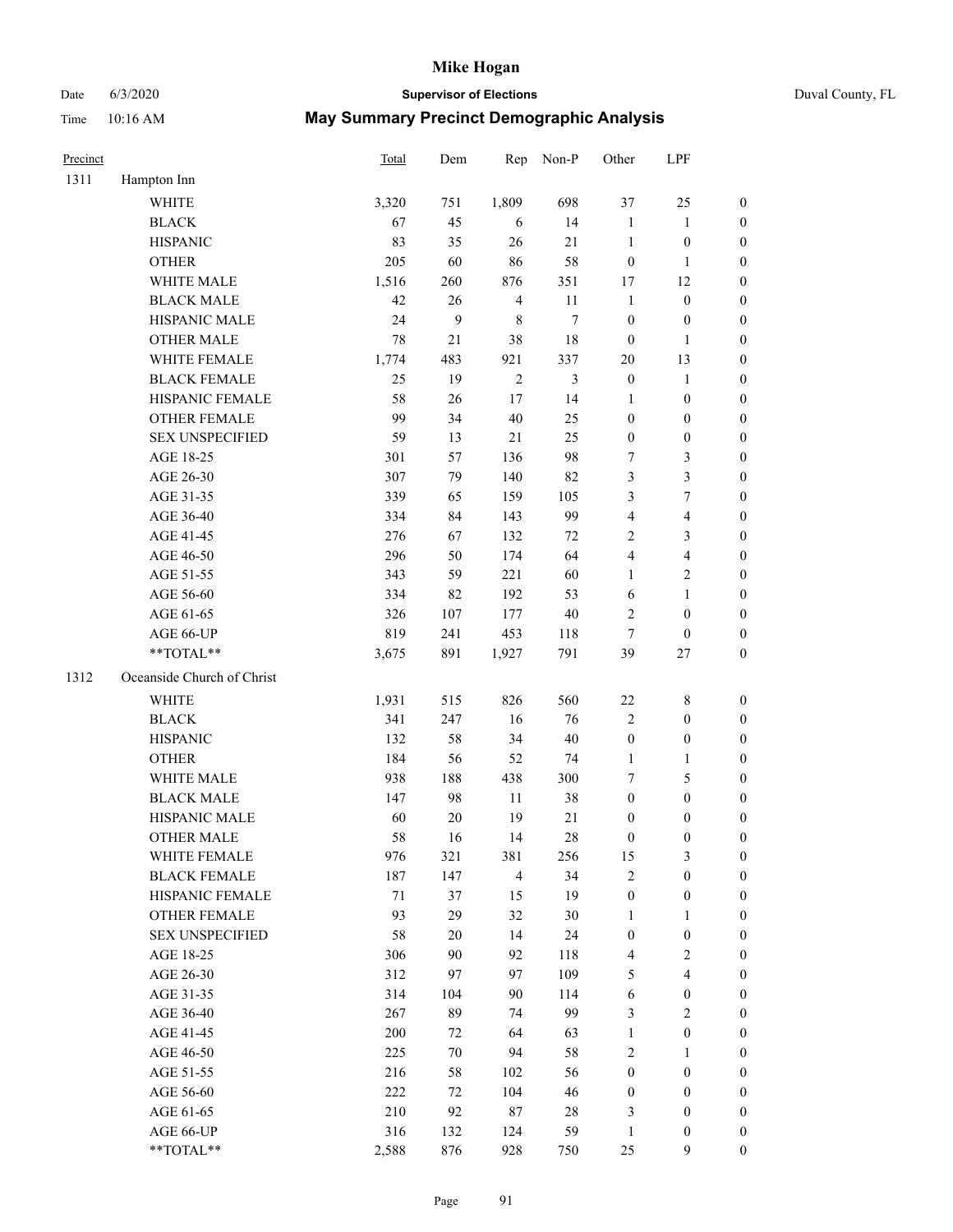## Date 6/3/2020 **Supervisor of Elections** Duval County, FL

| Precinct |                          | Total  | Dem   | Rep            | Non-P            | Other            | LPF              |                  |
|----------|--------------------------|--------|-------|----------------|------------------|------------------|------------------|------------------|
| 1313     | Rivertown Church         |        |       |                |                  |                  |                  |                  |
|          | <b>WHITE</b>             | 3,674  | 628   | 2,285          | 719              | 32               | $10\,$           | 0                |
|          | <b>BLACK</b>             | 189    | 140   | 6              | 43               | $\boldsymbol{0}$ | $\boldsymbol{0}$ | $\boldsymbol{0}$ |
|          | <b>HISPANIC</b>          | 139    | 57    | 40             | $40\,$           | $\mathbf{1}$     | 1                | $\boldsymbol{0}$ |
|          | <b>OTHER</b>             | 290    | 60    | 113            | 113              | 4                | $\boldsymbol{0}$ | $\boldsymbol{0}$ |
|          | WHITE MALE               | 1,797  | 237   | 1,159          | 387              | 10               | $\overline{4}$   | $\boldsymbol{0}$ |
|          | <b>BLACK MALE</b>        | 69     | 49    | 3              | 17               | $\boldsymbol{0}$ | $\boldsymbol{0}$ | $\boldsymbol{0}$ |
|          | HISPANIC MALE            | 69     | 25    | 20             | 22               | $\mathbf{1}$     | $\mathbf{1}$     | $\boldsymbol{0}$ |
|          | <b>OTHER MALE</b>        | 98     | 19    | 34             | 45               | $\boldsymbol{0}$ | $\boldsymbol{0}$ | $\boldsymbol{0}$ |
|          | WHITE FEMALE             | 1,848  | 388   | 1,105          | 327              | $22\,$           | 6                | $\boldsymbol{0}$ |
|          | <b>BLACK FEMALE</b>      | 120    | 91    | 3              | 26               | $\boldsymbol{0}$ | $\boldsymbol{0}$ | $\boldsymbol{0}$ |
|          | HISPANIC FEMALE          | 66     | 30    | 19             | 17               | $\boldsymbol{0}$ | $\boldsymbol{0}$ | 0                |
|          | <b>OTHER FEMALE</b>      | 142    | 34    | 65             | $40\,$           | 3                | $\boldsymbol{0}$ | $\boldsymbol{0}$ |
|          | <b>SEX UNSPECIFIED</b>   | 83     | 12    | 36             | 34               | $\mathbf{1}$     | $\boldsymbol{0}$ | $\boldsymbol{0}$ |
|          | AGE 18-25                | 394    | 94    | 160            | 134              | 6                | $\boldsymbol{0}$ | $\boldsymbol{0}$ |
|          | AGE 26-30                | 330    | 90    | 148            | $87\,$           | 4                | $\mathbf{1}$     | $\boldsymbol{0}$ |
|          | AGE 31-35                | 361    | 88    | 164            | 98               | 6                | $\mathfrak{S}$   | $\boldsymbol{0}$ |
|          | AGE 36-40                | 356    | 65    | 167            | 117              | 5                | $\overline{c}$   | $\boldsymbol{0}$ |
|          | AGE 41-45                | 351    | 77    | 189            | 82               | 3                | $\boldsymbol{0}$ | $\boldsymbol{0}$ |
|          | AGE 46-50                | 343    | 68    | $200\,$        | $70\,$           | 4                | $\mathbf{1}$     | $\boldsymbol{0}$ |
|          | AGE 51-55                | 339    | 58    | 206            | $72\,$           | 3                | $\boldsymbol{0}$ | 0                |
|          | AGE 56-60                | 442    | 63    | 307            | $70\,$           | $\mathbf{1}$     | $\mathbf{1}$     | 0                |
|          | AGE 61-65                | 358    | 57    | 232            | 67               | $\mathbf{1}$     | $\mathbf{1}$     | 0                |
|          | AGE 66-UP                | 1,018  | 225   | 671            | 118              | $\overline{4}$   | $\boldsymbol{0}$ | $\boldsymbol{0}$ |
|          | **TOTAL**                | 4,292  | 885   | 2,444          | 915              | 37               | 11               | $\boldsymbol{0}$ |
| 1314     | Mayport Community Center |        |       |                |                  |                  |                  |                  |
|          | WHITE                    | 707    | 118   | 386            | 186              | $\mathbf{9}$     | $8\,$            | $\boldsymbol{0}$ |
|          | <b>BLACK</b>             | 159    | 109   | $\tau$         | 38               | 5                | $\boldsymbol{0}$ | $\boldsymbol{0}$ |
|          | <b>HISPANIC</b>          | 67     | 17    | 24             | 26               | $\boldsymbol{0}$ | $\boldsymbol{0}$ | $\boldsymbol{0}$ |
|          | <b>OTHER</b>             | 100    | 27    | 35             | 36               | 2                | $\boldsymbol{0}$ | $\boldsymbol{0}$ |
|          | WHITE MALE               | 365    | 48    | 216            | 92               | 5                | $\overline{4}$   | $\boldsymbol{0}$ |
|          | <b>BLACK MALE</b>        | $70\,$ | 43    | $\overline{4}$ | $20\,$           | 3                | $\boldsymbol{0}$ | $\boldsymbol{0}$ |
|          | HISPANIC MALE            | 33     | $8\,$ | 14             | 11               | $\boldsymbol{0}$ | $\boldsymbol{0}$ | $\boldsymbol{0}$ |
|          | OTHER MALE               | 34     | 9     | 14             | 9                | 2                | $\boldsymbol{0}$ | $\boldsymbol{0}$ |
|          | WHITE FEMALE             | 328    | 68    | 161            | 91               | 4                | 4                | 0                |
|          | <b>BLACK FEMALE</b>      | 86     | 64    | 3              | 17               | $\overline{c}$   | $\boldsymbol{0}$ | $\overline{0}$   |
|          | HISPANIC FEMALE          | 33     | 9     | 9              | 15               | $\boldsymbol{0}$ | $\boldsymbol{0}$ | $\overline{0}$   |
|          | OTHER FEMALE             | 48     | 13    | 15             | $20\,$           | $\boldsymbol{0}$ | $\boldsymbol{0}$ | $\overline{0}$   |
|          | <b>SEX UNSPECIFIED</b>   | 36     | 9     | 16             | 11               | $\boldsymbol{0}$ | $\boldsymbol{0}$ | 0                |
|          | AGE 18-25                | 138    | 41    | 48             | 47               | 2                | $\boldsymbol{0}$ | 0                |
|          | AGE 26-30                | 105    | 26    | 30             | 46               | $\mathbf{1}$     | $\sqrt{2}$       | 0                |
|          | AGE 31-35                | 131    | 41    | 48             | 38               | $\overline{c}$   | $\sqrt{2}$       | 0                |
|          | AGE 36-40                | 163    | 35    | 78             | 46               | $\mathbf{1}$     | $\mathfrak{Z}$   | 0                |
|          | AGE 41-45                | 114    | 25    | 53             | 33               | 2                | $\mathbf{1}$     | 0                |
|          | AGE 46-50                | 123    | 30    | 66             | 24               | 3                | $\boldsymbol{0}$ | 0                |
|          | AGE 51-55                | 71     | 16    | 37             | 15               | 3                | $\boldsymbol{0}$ | 0                |
|          | AGE 56-60                | 66     | 21    | 27             | 17               | 1                | $\boldsymbol{0}$ | 0                |
|          | AGE 61-65                | 45     | 11    | 23             | 11               | $\boldsymbol{0}$ | $\boldsymbol{0}$ | 0                |
|          | AGE 66-UP                | 77     | 25    | 42             | $\boldsymbol{9}$ | $\mathbf{1}$     | $\boldsymbol{0}$ | 0                |
|          | **TOTAL**                | 1,033  | 271   | 452            | 286              | 16               | $\,$ 8 $\,$      | $\boldsymbol{0}$ |
|          |                          |        |       |                |                  |                  |                  |                  |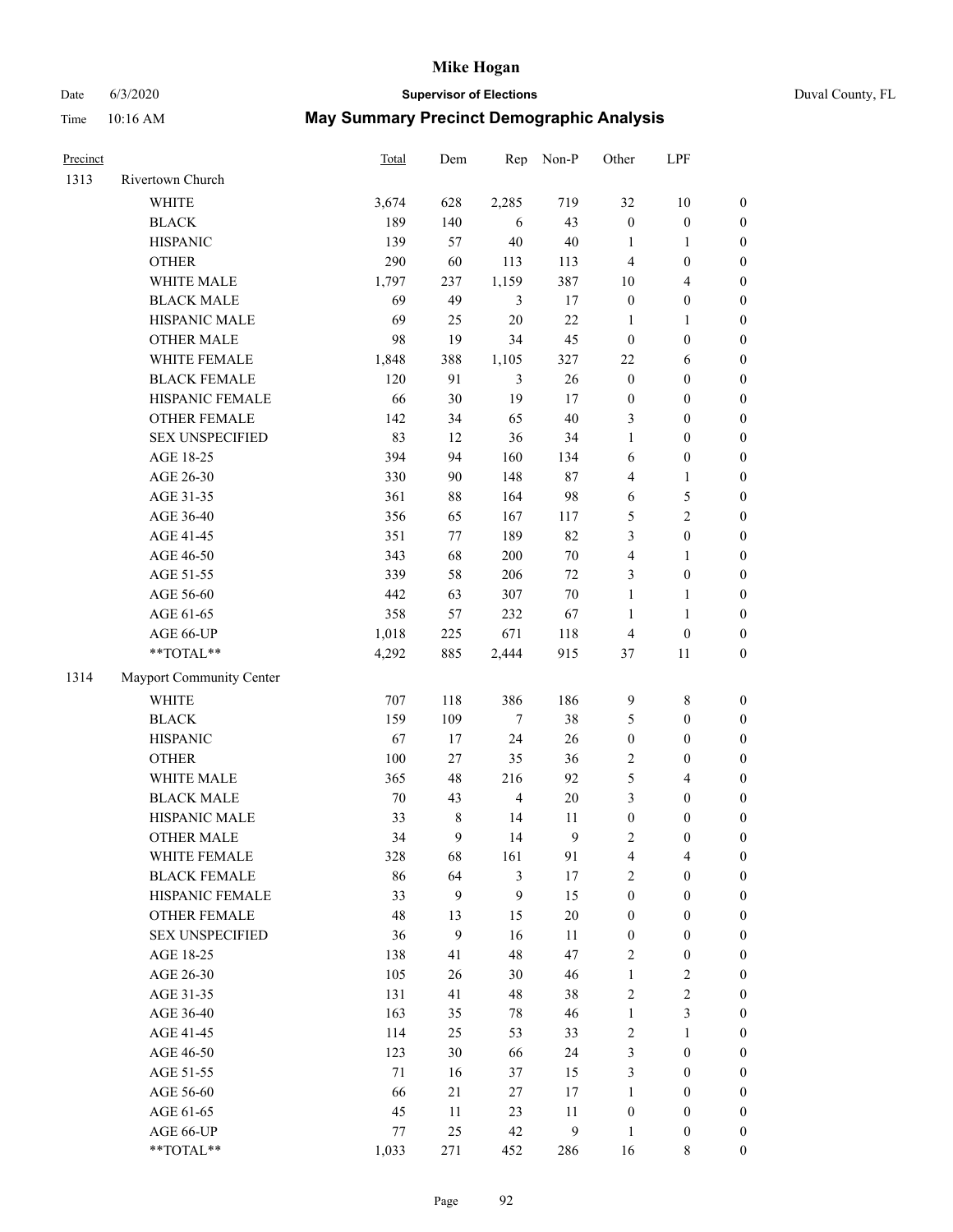Date 6/3/2020 **Supervisor of Elections** Duval County, FL

| Precinct |                            | Total | Dem    | Rep    | Non-P       | Other            | LPF              |                  |
|----------|----------------------------|-------|--------|--------|-------------|------------------|------------------|------------------|
| 1315     | USO Center of Jacksonville |       |        |        |             |                  |                  |                  |
|          | WHITE                      | 4,198 | 1,037  | 1,914  | 1,177       | 49               | $21\,$           | $\boldsymbol{0}$ |
|          | <b>BLACK</b>               | 768   | 541    | 53     | 161         | 10               | $\mathfrak{Z}$   | $\boldsymbol{0}$ |
|          | <b>HISPANIC</b>            | 413   | 149    | 101    | 157         | 5                | $\mathbf{1}$     | $\boldsymbol{0}$ |
|          | <b>OTHER</b>               | 515   | 143    | 150    | 216         | $\overline{4}$   | $\sqrt{2}$       | $\boldsymbol{0}$ |
|          | WHITE MALE                 | 1,998 | 396    | 990    | 569         | 28               | 15               | $\boldsymbol{0}$ |
|          | <b>BLACK MALE</b>          | 345   | 218    | 33     | 89          | 3                | $\sqrt{2}$       | $\boldsymbol{0}$ |
|          | HISPANIC MALE              | 192   | 54     | 55     | 79          | $\overline{4}$   | $\boldsymbol{0}$ | $\boldsymbol{0}$ |
|          | <b>OTHER MALE</b>          | 192   | 50     | 69     | 71          | $\mathbf{1}$     | $\mathbf{1}$     | $\boldsymbol{0}$ |
|          | WHITE FEMALE               | 2,160 | 628    | 912    | 593         | $21\,$           | 6                | 0                |
|          | <b>BLACK FEMALE</b>        | 405   | 308    | $20\,$ | $70\,$      | 7                | $\boldsymbol{0}$ | 0                |
|          | HISPANIC FEMALE            | 209   | 89     | 44     | 74          | $\mathbf{1}$     | $\mathbf{1}$     | $\boldsymbol{0}$ |
|          | OTHER FEMALE               | 234   | 68     | 66     | 96          | 3                | $\mathbf{1}$     | $\boldsymbol{0}$ |
|          | <b>SEX UNSPECIFIED</b>     | 159   | 59     | 29     | $70\,$      | $\boldsymbol{0}$ | $\mathbf{1}$     | $\boldsymbol{0}$ |
|          | AGE 18-25                  | 661   | 190    | 197    | 252         | 16               | 6                | $\boldsymbol{0}$ |
|          | AGE 26-30                  | 685   | 202    | 201    | 262         | 14               | 6                | $\boldsymbol{0}$ |
|          | AGE 31-35                  | 616   | 205    | 177    | 220         | $\overline{9}$   | $\mathfrak{S}$   | $\boldsymbol{0}$ |
|          | AGE 36-40                  | 596   | 202    | 180    | 206         | 5                | $\mathfrak{Z}$   | $\boldsymbol{0}$ |
|          | AGE 41-45                  | 429   | 114    | 172    | 140         | $\mathbf{1}$     | $\sqrt{2}$       | $\boldsymbol{0}$ |
|          | AGE 46-50                  | 533   | 178    | 184    | 161         | 8                | $\sqrt{2}$       | $\boldsymbol{0}$ |
|          | AGE 51-55                  | 457   | 139    | 209    | 107         | 2                | $\boldsymbol{0}$ | 0                |
|          | AGE 56-60                  | 501   | 151    | 230    | 114         | 4                | $\sqrt{2}$       | $\boldsymbol{0}$ |
|          | AGE 61-65                  | 461   | 161    | 213    | $8\sqrt{1}$ | 5                | $\mathbf{1}$     | $\boldsymbol{0}$ |
|          | AGE 66-UP                  | 955   | 328    | 455    | 168         | 4                | $\boldsymbol{0}$ | $\boldsymbol{0}$ |
|          | $**TOTAL**$                | 5,894 | 1,870  | 2,218  | 1,711       | 68               | $27\,$           | $\boldsymbol{0}$ |
| 1401     | Church at Argyle           |       |        |        |             |                  |                  |                  |
|          | <b>WHITE</b>               | 1,538 | 343    | 810    | 353         | 24               | $\,$ 8 $\,$      | $\boldsymbol{0}$ |
|          | <b>BLACK</b>               | 812   | 614    | 42     | 148         | $\,$ $\,$        | $\boldsymbol{0}$ | $\boldsymbol{0}$ |
|          | <b>HISPANIC</b>            | 256   | 116    | 45     | $88\,$      | 5                | $\sqrt{2}$       | $\boldsymbol{0}$ |
|          | <b>OTHER</b>               | 288   | 94     | 82     | 108         | 3                | $\mathbf{1}$     | $\boldsymbol{0}$ |
|          | WHITE MALE                 | 702   | 123    | 383    | 182         | $\boldsymbol{9}$ | $\mathfrak s$    | $\boldsymbol{0}$ |
|          | <b>BLACK MALE</b>          | 316   | 216    | 24     | $70\,$      | 6                | $\boldsymbol{0}$ | $\boldsymbol{0}$ |
|          | HISPANIC MALE              | 114   | 51     | 20     | 39          | 3                | $\mathbf{1}$     | 0                |
|          | <b>OTHER MALE</b>          | 107   | 22     | 42     | 40          | $\mathfrak{2}$   | $\mathbf{1}$     | $\boldsymbol{0}$ |
|          | WHITE FEMALE               | 824   | 219    | 421    | 168         | 15               | $\mathbf{1}$     | $\boldsymbol{0}$ |
|          | <b>BLACK FEMALE</b>        | 484   | 389    | 17     | 76          | $\sqrt{2}$       | $\boldsymbol{0}$ | $\overline{0}$   |
|          | HISPANIC FEMALE            | 137   | 62     | 25     | 48          | $\sqrt{2}$       | $\boldsymbol{0}$ | $\overline{0}$   |
|          | <b>OTHER FEMALE</b>        | 151   | 65     | 37     | 48          | $\mathbf{1}$     | $\boldsymbol{0}$ | $\overline{0}$   |
|          | <b>SEX UNSPECIFIED</b>     | 59    | $20\,$ | $10\,$ | 26          | $\boldsymbol{0}$ | $\mathfrak{Z}$   | $\overline{0}$   |
|          | AGE 18-25                  | 294   | 107    | 74     | 104         | 9                | $\boldsymbol{0}$ | 0                |
|          | AGE 26-30                  | 318   | 143    | 67     | 101         | 5                | $\sqrt{2}$       | 0                |
|          | AGE 31-35                  | 321   | 145    | 84     | 84          | 5                | $\mathfrak{Z}$   | 0                |
|          | AGE 36-40                  | 299   | 119    | 77     | 91          | 7                | $\mathfrak s$    | 0                |
|          | AGE 41-45                  | 231   | 89     | 64     | 71          | 6                | $\mathbf{1}$     | 0                |
|          | AGE 46-50                  | 226   | 90     | 86     | 50          | $\boldsymbol{0}$ | $\boldsymbol{0}$ | $\overline{0}$   |
|          | AGE 51-55                  | 230   | 92     | 93     | 45          | $\boldsymbol{0}$ | $\boldsymbol{0}$ | $\boldsymbol{0}$ |
|          | AGE 56-60                  | 247   | 101    | 100    | 44          | 2                | $\boldsymbol{0}$ | $\overline{0}$   |
|          | AGE 61-65                  | 239   | 78     | 118    | 40          | 3                | $\boldsymbol{0}$ | $\boldsymbol{0}$ |
|          | AGE 66-UP                  | 489   | 203    | 216    | 67          | 3                | $\boldsymbol{0}$ | $\boldsymbol{0}$ |
|          | **TOTAL**                  | 2,894 | 1,167  | 979    | 697         | $40\,$           | 11               | $\boldsymbol{0}$ |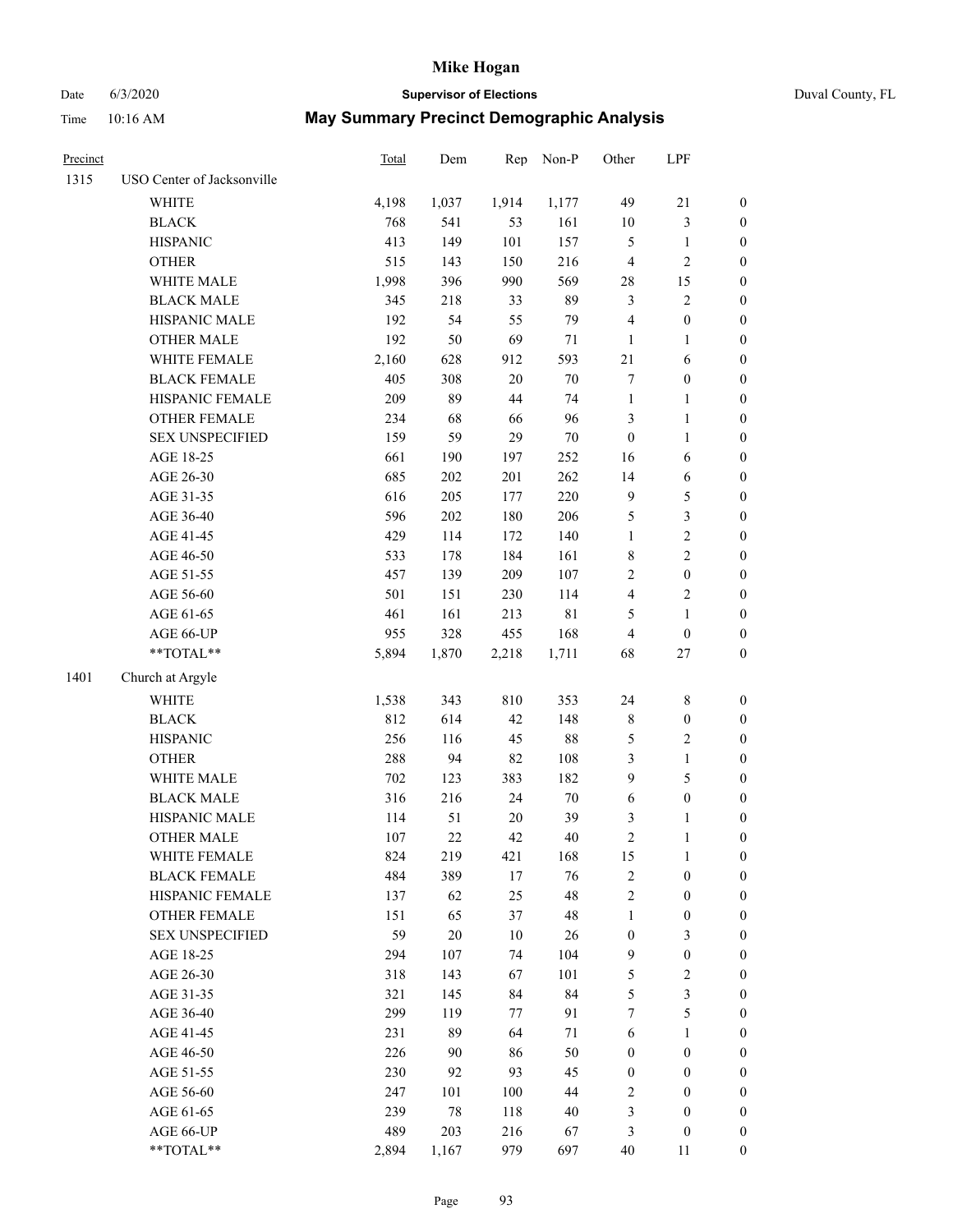# Date 6/3/2020 **Supervisor of Elections**

| Time | $10:16$ AM | <b>May Summary Precinct Demographic Analysis</b> |
|------|------------|--------------------------------------------------|
|      |            |                                                  |

| Precinct |                              | Total | Dem         | Rep         | Non-P  | Other            | LPF                     |                  |
|----------|------------------------------|-------|-------------|-------------|--------|------------------|-------------------------|------------------|
| 1402     | Kirkwood Presbyterian Church |       |             |             |        |                  |                         |                  |
|          | <b>WHITE</b>                 | 1,514 | 278         | 922         | 291    | 16               | $\boldsymbol{7}$        | 0                |
|          | <b>BLACK</b>                 | 772   | 588         | 53          | 126    | 5                | $\boldsymbol{0}$        | 0                |
|          | <b>HISPANIC</b>              | 247   | 86          | 79          | $80\,$ | $\mathbf{1}$     | $\mathbf{1}$            | $\boldsymbol{0}$ |
|          | <b>OTHER</b>                 | 383   | 95          | 149         | 133    | 6                | $\boldsymbol{0}$        | $\boldsymbol{0}$ |
|          | WHITE MALE                   | 721   | 108         | 456         | 145    | 7                | 5                       | $\boldsymbol{0}$ |
|          | <b>BLACK MALE</b>            | 334   | 241         | 25          | 66     | $\sqrt{2}$       | $\boldsymbol{0}$        | $\boldsymbol{0}$ |
|          | HISPANIC MALE                | 121   | 38          | 47          | 34     | $\mathbf{1}$     | $\mathbf{1}$            | $\boldsymbol{0}$ |
|          | <b>OTHER MALE</b>            | 156   | $40\,$      | 63          | 50     | 3                | $\boldsymbol{0}$        | $\boldsymbol{0}$ |
|          | WHITE FEMALE                 | 778   | 169         | 456         | 142    | 9                | $\overline{2}$          | $\boldsymbol{0}$ |
|          | <b>BLACK FEMALE</b>          | 425   | 336         | 28          | 58     | 3                | $\boldsymbol{0}$        | 0                |
|          | HISPANIC FEMALE              | 126   | 48          | 32          | 46     | $\boldsymbol{0}$ | $\boldsymbol{0}$        | 0                |
|          | OTHER FEMALE                 | 188   | 48          | 78          | 59     | 3                | $\boldsymbol{0}$        | $\boldsymbol{0}$ |
|          | <b>SEX UNSPECIFIED</b>       | 67    | 19          | 18          | 30     | $\boldsymbol{0}$ | $\boldsymbol{0}$        | $\boldsymbol{0}$ |
|          | AGE 18-25                    | 261   | $80\,$      | 73          | 103    | 5                | $\boldsymbol{0}$        | $\boldsymbol{0}$ |
|          | AGE 26-30                    | 258   | 90          | 86          | $78\,$ | 2                | $\sqrt{2}$              | $\boldsymbol{0}$ |
|          | AGE 31-35                    | 254   | 91          | 87          | 73     | $\overline{c}$   | $\mathbf{1}$            | $\boldsymbol{0}$ |
|          | AGE 36-40                    | 225   | 99          | 59          | 58     | 6                | $\mathfrak{Z}$          | $\boldsymbol{0}$ |
|          | AGE 41-45                    | 249   | 102         | $8\sqrt{1}$ | 60     | 5                | $\mathbf{1}$            | $\boldsymbol{0}$ |
|          | AGE 46-50                    | 242   | $8\sqrt{1}$ | 112         | 47     | $\overline{c}$   | $\boldsymbol{0}$        | $\boldsymbol{0}$ |
|          | AGE 51-55                    | 279   | 102         | 123         | 54     | $\boldsymbol{0}$ | $\boldsymbol{0}$        | 0                |
|          | AGE 56-60                    | 313   | 113         | 151         | 47     | $\sqrt{2}$       | $\boldsymbol{0}$        | 0                |
|          | AGE 61-65                    | 262   | $80\,$      | 143         | 37     | $\mathbf{2}$     | $\boldsymbol{0}$        | 0                |
|          | AGE 66-UP                    | 573   | 209         | 288         | 73     | $\sqrt{2}$       | $\mathbf{1}$            | $\boldsymbol{0}$ |
|          | **TOTAL**                    | 2,916 | 1,047       | 1,203       | 630    | 28               | $8\,$                   | $\boldsymbol{0}$ |
| 1403     | Argyle Branch Library        |       |             |             |        |                  |                         |                  |
|          | <b>WHITE</b>                 | 1,475 | 282         | 844         | 320    | 25               | $\overline{\mathbf{4}}$ | $\boldsymbol{0}$ |
|          | <b>BLACK</b>                 | 751   | 591         | 29          | 125    | 6                | $\boldsymbol{0}$        | $\boldsymbol{0}$ |
|          | <b>HISPANIC</b>              | 294   | 115         | 77          | 100    | 2                | $\boldsymbol{0}$        | $\boldsymbol{0}$ |
|          | <b>OTHER</b>                 | 307   | 89          | 115         | 101    | $\mathfrak{2}$   | $\boldsymbol{0}$        | $\boldsymbol{0}$ |
|          | WHITE MALE                   | 693   | 110         | 419         | 147    | 13               | $\overline{\mathbf{4}}$ | $\boldsymbol{0}$ |
|          | <b>BLACK MALE</b>            | 321   | 239         | 16          | 62     | 4                | $\boldsymbol{0}$        | $\boldsymbol{0}$ |
|          | HISPANIC MALE                | 140   | 50          | 39          | 50     | $\mathbf{1}$     | $\boldsymbol{0}$        | $\boldsymbol{0}$ |
|          | <b>OTHER MALE</b>            | 121   | 29          | 50          | 41     | $\mathbf{1}$     | $\boldsymbol{0}$        | $\boldsymbol{0}$ |
|          | WHITE FEMALE                 | 768   | 170         | 417         | 170    | 11               | $\boldsymbol{0}$        | 0                |
|          | <b>BLACK FEMALE</b>          | 414   | 342         | 12          | 58     | 2                | $\boldsymbol{0}$        | $\boldsymbol{0}$ |
|          | HISPANIC FEMALE              | 147   | 62          | 36          | 48     | $\mathbf{1}$     | $\boldsymbol{0}$        | $\overline{0}$   |
|          | OTHER FEMALE                 | 154   | 47          | 62          | 44     | $\mathbf{1}$     | $\boldsymbol{0}$        | $\overline{0}$   |
|          | <b>SEX UNSPECIFIED</b>       | 69    | $28\,$      | 14          | 26     | $\mathbf{1}$     | $\boldsymbol{0}$        | 0                |
|          | AGE 18-25                    | 307   | 125         | 71          | 104    | 7                | $\boldsymbol{0}$        | $\overline{0}$   |
|          | AGE 26-30                    | 280   | 93          | 99          | 85     | 3                | $\boldsymbol{0}$        | 0                |
|          | AGE 31-35                    | 282   | 95          | 103         | 81     | 3                | $\boldsymbol{0}$        | 0                |
|          | AGE 36-40                    | 293   | 119         | 77          | 91     | 4                | $\sqrt{2}$              | 0                |
|          | AGE 41-45                    | 262   | 101         | 83          | 74     | $\overline{4}$   | $\boldsymbol{0}$        | 0                |
|          | AGE 46-50                    | 243   | 95          | 99          | 44     | 4                | $\mathbf{1}$            | 0                |
|          | AGE 51-55                    | 227   | 91          | 88          | 46     | 2                | $\boldsymbol{0}$        | 0                |
|          | AGE 56-60                    | 264   | 97          | 135         | 30     | 1                | $\mathbf{1}$            | 0                |
|          | AGE 61-65                    | 234   | 102         | 96          | 32     | 4                | $\boldsymbol{0}$        | $\overline{0}$   |
|          | AGE 66-UP                    | 435   | 159         | 214         | 59     | 3                | $\boldsymbol{0}$        | 0                |
|          | **TOTAL**                    | 2,827 | 1,077       | 1,065       | 646    | 35               | $\overline{4}$          | $\boldsymbol{0}$ |
|          |                              |       |             |             |        |                  |                         |                  |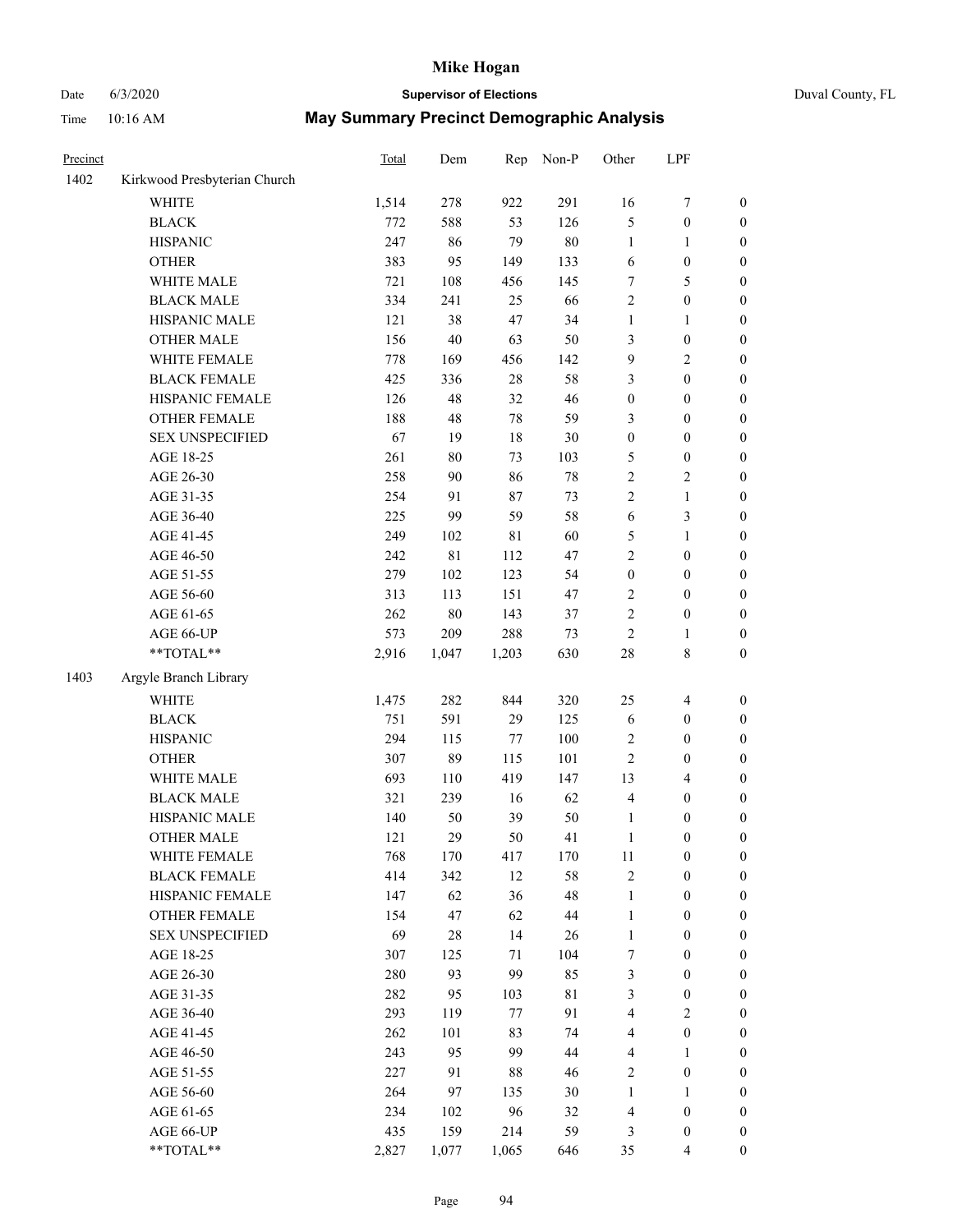### Date 6/3/2020 **Supervisor of Elections** Duval County, FL

| Precinct |                            | Total | Dem    | Rep            | Non-P          | Other                   | LPF                     |                  |
|----------|----------------------------|-------|--------|----------------|----------------|-------------------------|-------------------------|------------------|
| 1404     | Grace Church of Avondale   |       |        |                |                |                         |                         |                  |
|          | <b>WHITE</b>               | 3,936 | 1,628  | 1,574          | 672            | 35                      | $27\,$                  | $\boldsymbol{0}$ |
|          | <b>BLACK</b>               | 84    | 62     | 7              | 14             | $\mathbf{1}$            | $\boldsymbol{0}$        | $\boldsymbol{0}$ |
|          | <b>HISPANIC</b>            | 129   | 69     | 22             | 35             | 2                       | 1                       | $\boldsymbol{0}$ |
|          | <b>OTHER</b>               | 210   | $88\,$ | 46             | 74             | $\mathbf{1}$            | $\mathbf{1}$            | $\boldsymbol{0}$ |
|          | WHITE MALE                 | 1,831 | 670    | 772            | 356            | 16                      | $17\,$                  | $\boldsymbol{0}$ |
|          | <b>BLACK MALE</b>          | 42    | 29     | 3              | $\overline{9}$ | $\mathbf{1}$            | $\boldsymbol{0}$        | $\boldsymbol{0}$ |
|          | HISPANIC MALE              | 58    | 31     | 12             | 13             | $\mathbf{1}$            | $\mathbf{1}$            | $\boldsymbol{0}$ |
|          | OTHER MALE                 | 87    | 40     | 18             | 29             | $\boldsymbol{0}$        | $\boldsymbol{0}$        | $\boldsymbol{0}$ |
|          | WHITE FEMALE               | 2,079 | 949    | 795            | 306            | 19                      | $10\,$                  | 0                |
|          | <b>BLACK FEMALE</b>        | 41    | 33     | $\overline{4}$ | $\overline{4}$ | $\boldsymbol{0}$        | $\boldsymbol{0}$        | 0                |
|          | HISPANIC FEMALE            | 69    | 37     | $10\,$         | 21             | 1                       | $\boldsymbol{0}$        | $\boldsymbol{0}$ |
|          | OTHER FEMALE               | 85    | 38     | $20\,$         | 26             | $\mathbf{1}$            | $\boldsymbol{0}$        | $\boldsymbol{0}$ |
|          | <b>SEX UNSPECIFIED</b>     | 67    | $20\,$ | 15             | 31             | $\boldsymbol{0}$        | $\mathbf{1}$            | $\boldsymbol{0}$ |
|          | AGE 18-25                  | 320   | 136    | 100            | $78\,$         | 4                       | $\sqrt{2}$              | $\boldsymbol{0}$ |
|          | AGE 26-30                  | 459   | 190    | 155            | 103            | 7                       | $\overline{\mathbf{4}}$ | $\boldsymbol{0}$ |
|          | AGE 31-35                  | 512   | 215    | 168            | 120            | 7                       | $\sqrt{2}$              | $\boldsymbol{0}$ |
|          | AGE 36-40                  | 500   | 226    | 140            | 123            | $\overline{4}$          | $\tau$                  | $\boldsymbol{0}$ |
|          | AGE 41-45                  | 344   | 147    | 109            | $78\,$         | 4                       | $\sqrt{6}$              | $\boldsymbol{0}$ |
|          | AGE 46-50                  | 365   | 140    | 146            | 76             | $\mathbf{1}$            | $\sqrt{2}$              | $\boldsymbol{0}$ |
|          | AGE 51-55                  | 359   | 134    | 157            | 64             | $\overline{\mathbf{4}}$ | $\boldsymbol{0}$        | 0                |
|          | AGE 56-60                  | 377   | 152    | 168            | 50             | 5                       | $\sqrt{2}$              | 0                |
|          | AGE 61-65                  | 321   | 154    | 130            | 34             | $\mathbf{1}$            | $\overline{2}$          | $\boldsymbol{0}$ |
|          | AGE 66-UP                  | 802   | 353    | 376            | 69             | $\mathbf{2}$            | $\overline{c}$          | $\boldsymbol{0}$ |
|          | **TOTAL**                  | 4,359 | 1,847  | 1,649          | 795            | 39                      | 29                      | $\boldsymbol{0}$ |
| 1405     | Murray Hill Baptist Church |       |        |                |                |                         |                         |                  |
|          | <b>WHITE</b>               | 1,837 | 781    | 676            | 352            | 15                      | 13                      | $\boldsymbol{0}$ |
|          | <b>BLACK</b>               | 194   | 155    | $\tau$         | 32             | $\boldsymbol{0}$        | $\boldsymbol{0}$        | $\boldsymbol{0}$ |
|          | <b>HISPANIC</b>            | 109   | 61     | 24             | 23             | $\boldsymbol{0}$        | $\mathbf{1}$            | $\boldsymbol{0}$ |
|          | <b>OTHER</b>               | 124   | 50     | 28             | 42             | $\overline{c}$          | $\overline{2}$          | $\boldsymbol{0}$ |
|          | WHITE MALE                 | 835   | 325    | 317            | 179            | 7                       | 7                       | $\boldsymbol{0}$ |
|          | <b>BLACK MALE</b>          | 79    | 59     | $\mathfrak{Z}$ | 17             | $\boldsymbol{0}$        | $\boldsymbol{0}$        | $\boldsymbol{0}$ |
|          | HISPANIC MALE              | 49    | 25     | 13             | 11             | $\boldsymbol{0}$        | $\boldsymbol{0}$        | 0                |
|          | OTHER MALE                 | 57    | 21     | 12             | 22             | $\mathbf{1}$            | $\mathbf{1}$            | $\boldsymbol{0}$ |
|          | WHITE FEMALE               | 983   | 451    | 350            | 169            | 8                       | $\mathfrak{S}$          | $\boldsymbol{0}$ |
|          | <b>BLACK FEMALE</b>        | 112   | 93     | $\overline{4}$ | 15             | $\boldsymbol{0}$        | $\boldsymbol{0}$        | $\overline{0}$   |
|          | HISPANIC FEMALE            | 53    | 32     | 10             | $10\,$         | $\boldsymbol{0}$        | $\mathbf{1}$            | $\overline{0}$   |
|          | <b>OTHER FEMALE</b>        | 41    | $22\,$ | 11             | 7              | $\mathbf{1}$            | $\boldsymbol{0}$        | 0                |
|          | <b>SEX UNSPECIFIED</b>     | 55    | 19     | 15             | 19             | $\boldsymbol{0}$        | $\sqrt{2}$              | 0                |
|          | AGE 18-25                  | 146   | 58     | $28\,$         | 54             | 5                       | $\mathbf{1}$            | 0                |
|          | AGE 26-30                  | 272   | 136    | 62             | 67             | $\overline{c}$          | $\mathfrak s$           | 0                |
|          | AGE 31-35                  | 304   | 160    | 74             | 62             | 4                       | $\overline{\mathbf{4}}$ | 0                |
|          | AGE 36-40                  | 234   | 124    | 59             | 51             | $\boldsymbol{0}$        | $\boldsymbol{0}$        | 0                |
|          | AGE 41-45                  | 183   | 95     | 40             | 45             | 2                       | $\mathbf{1}$            | 0                |
|          | AGE 46-50                  | 150   | 54     | 56             | 36             | $\mathbf{1}$            | $\mathfrak{Z}$          | $\overline{0}$   |
|          | AGE 51-55                  | 154   | 59     | 62             | 32             | $\boldsymbol{0}$        | $\mathbf{1}$            | $\boldsymbol{0}$ |
|          | AGE 56-60                  | 149   | 63     | 61             | 25             | $\boldsymbol{0}$        | $\boldsymbol{0}$        | $\overline{0}$   |
|          | AGE 61-65                  | 166   | 69     | 73             | 24             | $\boldsymbol{0}$        | $\boldsymbol{0}$        | 0                |
|          | AGE 66-UP                  | 506   | 229    | 220            | 53             | 3                       | $\mathbf{1}$            | 0                |
|          | **TOTAL**                  | 2,264 | 1,047  | 735            | 449            | 17                      | 16                      | $\boldsymbol{0}$ |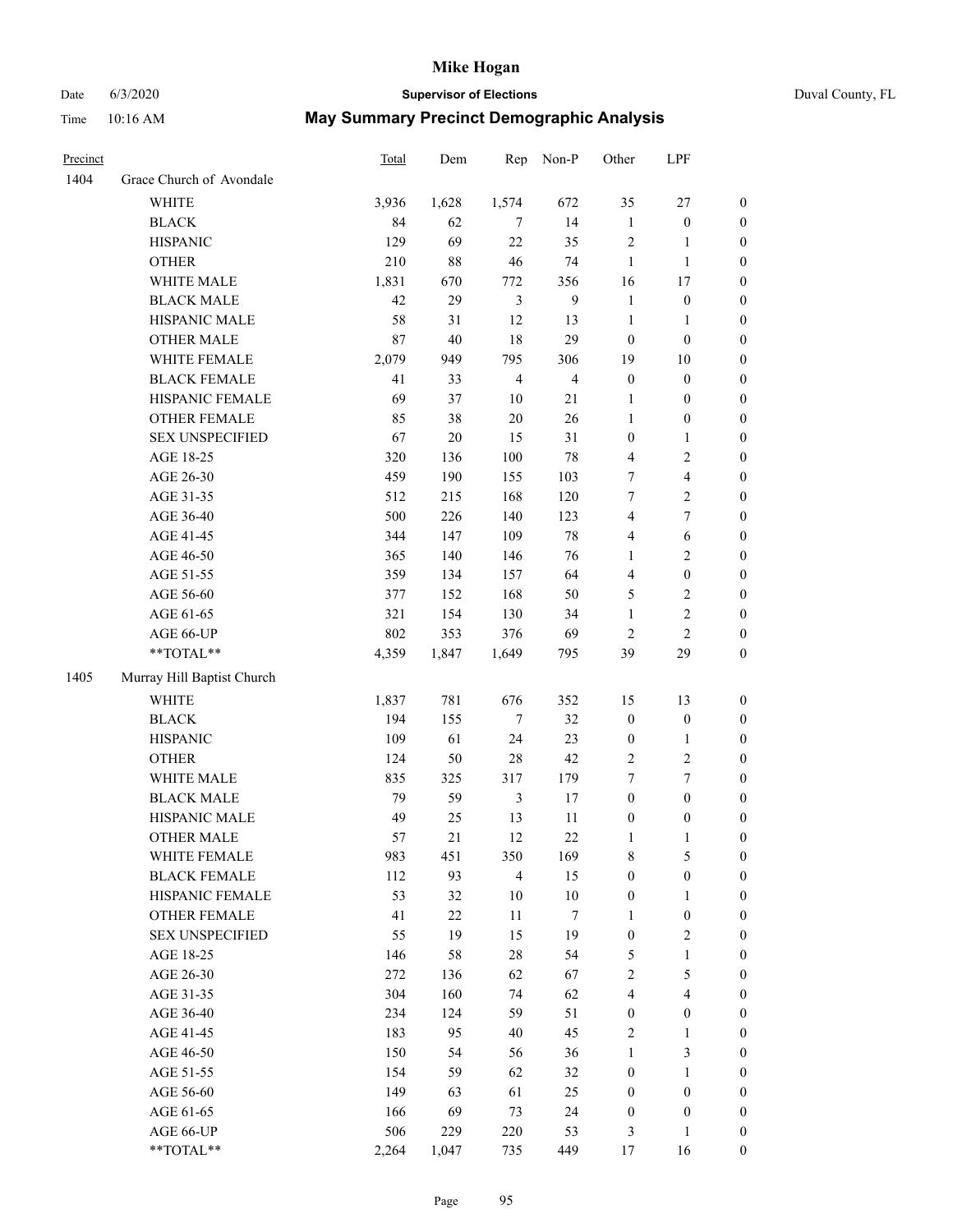# Date 6/3/2020 **Supervisor of Elections** Duval County, FL

| Precinct |                                     | Total  | Dem              | Rep            | Non-P          | Other            | LPF              |                  |
|----------|-------------------------------------|--------|------------------|----------------|----------------|------------------|------------------|------------------|
| 1406     | Hillcrest Baptist                   |        |                  |                |                |                  |                  |                  |
|          | <b>WHITE</b>                        | 1,059  | 214              | 610            | 222            | 6                | $\boldsymbol{7}$ | 0                |
|          | <b>BLACK</b>                        | 360    | 287              | 16             | 52             | 3                | $\sqrt{2}$       | 0                |
|          | <b>HISPANIC</b>                     | 131    | 59               | 32             | 38             | $\mathbf{1}$     | $\mathbf{1}$     | $\boldsymbol{0}$ |
|          | <b>OTHER</b>                        | 162    | 32               | 51             | 73             | $\overline{4}$   | $\sqrt{2}$       | $\boldsymbol{0}$ |
|          | WHITE MALE                          | 482    | $8\sqrt{1}$      | 298            | 99             | 3                | $\mathbf{1}$     | $\boldsymbol{0}$ |
|          | <b>BLACK MALE</b>                   | 154    | 115              | 10             | 25             | $\sqrt{2}$       | $\sqrt{2}$       | $\boldsymbol{0}$ |
|          | HISPANIC MALE                       | 50     | 19               | 15             | 15             | $\boldsymbol{0}$ | $\mathbf{1}$     | $\boldsymbol{0}$ |
|          | <b>OTHER MALE</b>                   | 68     | 13               | 25             | $27\,$         | $\mathbf{2}$     | $\mathbf{1}$     | $\boldsymbol{0}$ |
|          | WHITE FEMALE                        | 567    | 130              | 307            | 123            | 3                | $\overline{4}$   | $\boldsymbol{0}$ |
|          | <b>BLACK FEMALE</b>                 | 203    | 171              | 6              | 25             | $\mathbf{1}$     | $\boldsymbol{0}$ | $\boldsymbol{0}$ |
|          | HISPANIC FEMALE                     | 77     | 36               | $17\,$         | 23             | $\mathbf{1}$     | $\boldsymbol{0}$ | $\boldsymbol{0}$ |
|          | OTHER FEMALE                        | $78\,$ | 17               | 23             | 35             | $\mathbf{2}$     | $\mathbf{1}$     | $\boldsymbol{0}$ |
|          | <b>SEX UNSPECIFIED</b>              | 33     | $10\,$           | $\,8\,$        | 13             | $\boldsymbol{0}$ | $\sqrt{2}$       | $\boldsymbol{0}$ |
|          | AGE 18-25                           | 146    | 52               | 42             | 50             | $\mathbf{1}$     | $\mathbf{1}$     | $\boldsymbol{0}$ |
|          | AGE 26-30                           | 148    | 45               | 52             | 45             | $\mathbf{1}$     | $\mathfrak s$    | $\boldsymbol{0}$ |
|          | AGE 31-35                           | 169    | 61               | 56             | 47             | 3                | $\sqrt{2}$       | $\boldsymbol{0}$ |
|          | AGE 36-40                           | 153    | 57               | 42             | 50             | $\sqrt{2}$       | $\sqrt{2}$       | $\boldsymbol{0}$ |
|          | AGE 41-45                           | 115    | 39               | $40\,$         | 34             | $\sqrt{2}$       | $\boldsymbol{0}$ | $\boldsymbol{0}$ |
|          | AGE 46-50                           | 132    | 42               | 60             | $27\,$         | 3                | $\boldsymbol{0}$ | $\boldsymbol{0}$ |
|          | AGE 51-55                           | 167    | 55               | $8\sqrt{1}$    | 31             | $\boldsymbol{0}$ | $\boldsymbol{0}$ | $\boldsymbol{0}$ |
|          | AGE 56-60                           | 175    | 61               | $8\sqrt{1}$    | $30\,$         | 1                | $\sqrt{2}$       | 0                |
|          | AGE 61-65                           | 171    | 64               | 84             | 23             | $\boldsymbol{0}$ | $\boldsymbol{0}$ | $\boldsymbol{0}$ |
|          | AGE 66-UP                           | 336    | 116              | 171            | $48\,$         | $\mathbf{1}$     | $\boldsymbol{0}$ | $\boldsymbol{0}$ |
|          | **TOTAL**                           | 1,712  | 592              | 709            | 385            | 14               | 12               | $\boldsymbol{0}$ |
| 1407     | Jacksonville Association of Fire Fi |        |                  |                |                |                  |                  |                  |
|          | <b>WHITE</b>                        | 1,105  | 520              | 288            | 261            | 24               | 12               | $\boldsymbol{0}$ |
|          | <b>BLACK</b>                        | 242    | 187              | 11             | 42             | $\overline{c}$   | $\boldsymbol{0}$ | $\boldsymbol{0}$ |
|          | <b>HISPANIC</b>                     | 56     | 35               | $10\,$         | 11             | $\boldsymbol{0}$ | $\boldsymbol{0}$ | $\boldsymbol{0}$ |
|          | <b>OTHER</b>                        | 132    | 57               | 17             | 56             | $\overline{c}$   | $\boldsymbol{0}$ | $\boldsymbol{0}$ |
|          | WHITE MALE                          | 556    | 227              | 154            | 152            | 16               | $\boldsymbol{7}$ | $\boldsymbol{0}$ |
|          | <b>BLACK MALE</b>                   | 104    | 74               | $\overline{4}$ | 26             | $\boldsymbol{0}$ | $\boldsymbol{0}$ | $\boldsymbol{0}$ |
|          | HISPANIC MALE                       | 16     | $\boldsymbol{9}$ | $\mathfrak{Z}$ | $\overline{4}$ | $\boldsymbol{0}$ | $\boldsymbol{0}$ | 0                |
|          | <b>OTHER MALE</b>                   | 60     | 27               | $10\,$         | 22             | $\mathbf{1}$     | $\boldsymbol{0}$ | $\boldsymbol{0}$ |
|          | WHITE FEMALE                        | 533    | 285              | 132            | 103            | 8                | 5                | 0                |
|          | <b>BLACK FEMALE</b>                 | 136    | 113              | 6              | 15             | $\sqrt{2}$       | $\boldsymbol{0}$ | $\overline{0}$   |
|          | HISPANIC FEMALE                     | 39     | 25               | 7              | 7              | $\boldsymbol{0}$ | $\boldsymbol{0}$ | $\overline{0}$   |
|          | OTHER FEMALE                        | 46     | 19               | 6              | $20\,$         | $\mathbf{1}$     | $\boldsymbol{0}$ | 0                |
|          | <b>SEX UNSPECIFIED</b>              | 45     | $20\,$           | $\overline{4}$ | 21             | $\boldsymbol{0}$ | $\boldsymbol{0}$ | 0                |
|          | AGE 18-25                           | 146    | 85               | 12             | 45             | 3                | $\mathbf{1}$     | 0                |
|          | AGE 26-30                           | 270    | 137              | 64             | 63             | 5                | $\mathbf{1}$     | 0                |
|          | AGE 31-35                           | 269    | 138              | 49             | 73             | 7                | $\overline{c}$   | 0                |
|          | AGE 36-40                           | 175    | 73               | 25             | $70\,$         | 4                | $\mathfrak{Z}$   | 0                |
|          | AGE 41-45                           | 126    | 59               | 26             | 35             | 3                | 3                | 0                |
|          | AGE 46-50                           | 124    | 67               | 35             | $20\,$         | $\mathbf{1}$     | $\mathbf{1}$     | 0                |
|          | AGE 51-55                           | 87     | 47               | 21             | 17             | $\mathbf{1}$     | $\mathbf{1}$     | 0                |
|          | AGE 56-60                           | $80\,$ | 43               | 21             | 16             | $\boldsymbol{0}$ | $\boldsymbol{0}$ | 0                |
|          | AGE 61-65                           | 83     | 51               | 21             | $10\,$         | 1                | $\boldsymbol{0}$ | 0                |
|          | AGE 66-UP                           | 175    | 99               | 52             | 21             | 3                | $\boldsymbol{0}$ | 0                |
|          | **TOTAL**                           | 1,535  | 799              | 326            | 370            | 28               | 12               | $\boldsymbol{0}$ |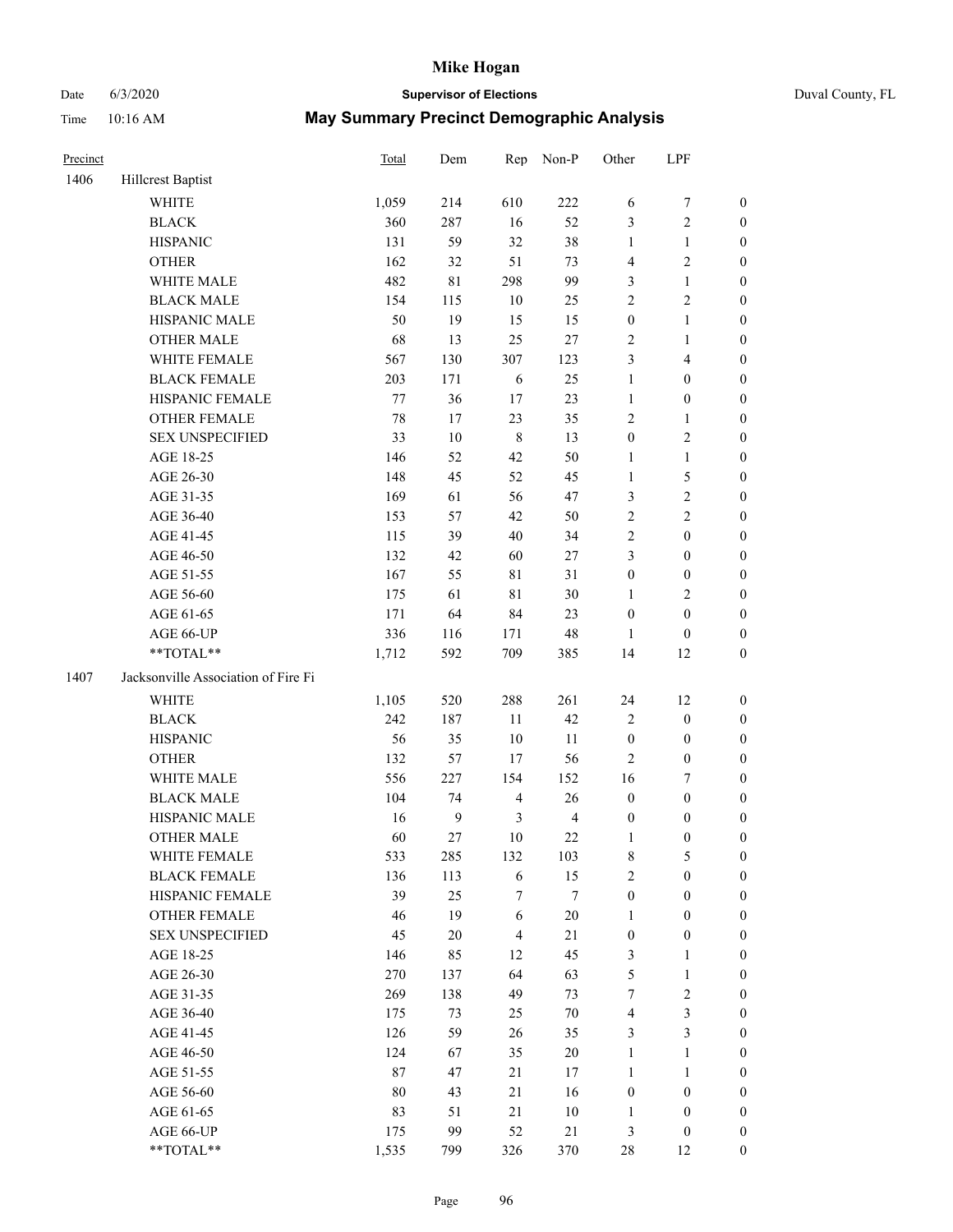# Date 6/3/2020 **Supervisor of Elections** Duval County, FL

| Precinct |                               | Total | Dem    | Rep          | Non-P       | Other                   | LPF              |                  |
|----------|-------------------------------|-------|--------|--------------|-------------|-------------------------|------------------|------------------|
| 1408     | St. Johns Presbyterian Church |       |        |              |             |                         |                  |                  |
|          | <b>WHITE</b>                  | 2,988 | 931    | 1,480        | 533         | 28                      | 16               | 0                |
|          | <b>BLACK</b>                  | 193   | 134    | 19           | 39          | $\mathbf{1}$            | $\boldsymbol{0}$ | 0                |
|          | <b>HISPANIC</b>               | 110   | 52     | 25           | 32          | $\mathbf{1}$            | $\boldsymbol{0}$ | $\boldsymbol{0}$ |
|          | <b>OTHER</b>                  | 175   | 50     | 54           | 64          | 6                       | 1                | $\boldsymbol{0}$ |
|          | WHITE MALE                    | 1,400 | 371    | 735          | 269         | 13                      | 12               | $\boldsymbol{0}$ |
|          | <b>BLACK MALE</b>             | 87    | 54     | 10           | 22          | $\mathbf{1}$            | $\boldsymbol{0}$ | $\boldsymbol{0}$ |
|          | HISPANIC MALE                 | 54    | $27\,$ | 13           | 14          | $\boldsymbol{0}$        | $\boldsymbol{0}$ | $\boldsymbol{0}$ |
|          | <b>OTHER MALE</b>             | 78    | 24     | 28           | 24          | $\mathbf{1}$            | $\mathbf{1}$     | $\boldsymbol{0}$ |
|          | WHITE FEMALE                  | 1,554 | 551    | 728          | 256         | 15                      | $\overline{4}$   | $\boldsymbol{0}$ |
|          | <b>BLACK FEMALE</b>           | 104   | 78     | $\mathbf{9}$ | 17          | $\boldsymbol{0}$        | $\boldsymbol{0}$ | $\boldsymbol{0}$ |
|          | HISPANIC FEMALE               | 54    | 25     | 11           | 17          | 1                       | $\boldsymbol{0}$ | 0                |
|          | OTHER FEMALE                  | 64    | 18     | 21           | 21          | 4                       | $\boldsymbol{0}$ | $\boldsymbol{0}$ |
|          | <b>SEX UNSPECIFIED</b>        | 71    | 19     | 23           | 28          | $\mathbf{1}$            | $\boldsymbol{0}$ | $\boldsymbol{0}$ |
|          | AGE 18-25                     | 251   | 82     | 80           | 83          | 5                       | 1                | $\boldsymbol{0}$ |
|          | AGE 26-30                     | 323   | 116    | 121          | 75          | 10                      | $\mathbf{1}$     | $\boldsymbol{0}$ |
|          | AGE 31-35                     | 362   | 122    | 128          | 103         | 5                       | $\overline{4}$   | $\boldsymbol{0}$ |
|          | AGE 36-40                     | 290   | 108    | 102          | $72\,$      | 6                       | $\sqrt{2}$       | $\boldsymbol{0}$ |
|          | AGE 41-45                     | 268   | 87     | 104          | $71\,$      | 3                       | 3                | $\boldsymbol{0}$ |
|          | AGE 46-50                     | 246   | 74     | 123          | 46          | $\mathbf{1}$            | $\overline{c}$   | $\boldsymbol{0}$ |
|          | AGE 51-55                     | 270   | 78     | 142          | 48          | $\mathbf{1}$            | $\mathbf{1}$     | $\boldsymbol{0}$ |
|          | AGE 56-60                     | 301   | 103    | 153          | 44          | $\mathbf{1}$            | $\boldsymbol{0}$ | 0                |
|          | AGE 61-65                     | 356   | 109    | 198          | 47          | $\mathbf{1}$            | 1                | 0                |
|          | AGE 66-UP                     | 799   | 288    | 427          | 79          | 3                       | $\sqrt{2}$       | $\boldsymbol{0}$ |
|          | $**TOTAL**$                   | 3,466 | 1,167  | 1,578        | 668         | 36                      | 17               | $\boldsymbol{0}$ |
| 1409     | Super Target Shopping Center  |       |        |              |             |                         |                  |                  |
|          | <b>WHITE</b>                  | 3,148 | 698    | 1,724        | 672         | 43                      | 11               | $\boldsymbol{0}$ |
|          | <b>BLACK</b>                  | 1,246 | 928    | 53           | 256         | 8                       | $\mathbf{1}$     | $\boldsymbol{0}$ |
|          | <b>HISPANIC</b>               | 402   | 170    | 80           | 147         | 5                       | $\boldsymbol{0}$ | $\boldsymbol{0}$ |
|          | <b>OTHER</b>                  | 454   | 117    | 127          | 202         | $\boldsymbol{7}$        | $\mathbf{1}$     | $\boldsymbol{0}$ |
|          | WHITE MALE                    | 1,516 | 286    | 867          | 336         | $20\,$                  | $\boldsymbol{7}$ | $\boldsymbol{0}$ |
|          | <b>BLACK MALE</b>             | 534   | 362    | 26           | 141         | 5                       | $\boldsymbol{0}$ | $\boldsymbol{0}$ |
|          | HISPANIC MALE                 | 200   | 69     | 47           | $8\sqrt{1}$ | 3                       | $\boldsymbol{0}$ | $\boldsymbol{0}$ |
|          | <b>OTHER MALE</b>             | 177   | 43     | 57           | 74          | 3                       | $\boldsymbol{0}$ | $\boldsymbol{0}$ |
|          | WHITE FEMALE                  | 1,590 | 406    | 830          | 328         | 22                      | 4                | 0                |
|          | <b>BLACK FEMALE</b>           | 690   | 552    | 25           | 109         | 3                       | $\mathbf{1}$     | $\boldsymbol{0}$ |
|          | HISPANIC FEMALE               | 195   | 97     | 31           | 65          | $\overline{\mathbf{c}}$ | $\boldsymbol{0}$ | $\overline{0}$   |
|          | <b>OTHER FEMALE</b>           | 213   | 59     | 61           | 89          | 3                       | $\mathbf{1}$     | $\overline{0}$   |
|          | <b>SEX UNSPECIFIED</b>        | 135   | 39     | 40           | 54          | $\overline{\mathbf{c}}$ | $\boldsymbol{0}$ | 0                |
|          | AGE 18-25                     | 609   | 207    | 140          | 245         | 15                      | $\sqrt{2}$       | 0                |
|          | AGE 26-30                     | 510   | 177    | 148          | 178         | 7                       | $\boldsymbol{0}$ | 0                |
|          | AGE 31-35                     | 478   | 177    | 136          | 152         | 9                       | $\overline{4}$   | 0                |
|          | AGE 36-40                     | 446   | 177    | 138          | 121         | 8                       | $\sqrt{2}$       | 0                |
|          | AGE 41-45                     | 408   | 143    | 151          | 111         | 3                       | $\boldsymbol{0}$ | 0                |
|          | AGE 46-50                     | 411   | 141    | 160          | 106         | 4                       | $\boldsymbol{0}$ | 0                |
|          | AGE 51-55                     | 415   | 159    | 154          | 95          | 6                       | $\mathbf{1}$     | 0                |
|          | AGE 56-60                     | 517   | 213    | 218          | 83          | 1                       | $\sqrt{2}$       | $\overline{0}$   |
|          | AGE 61-65                     | 468   | 163    | 234          | 66          | 4                       | $\mathbf{1}$     | $\boldsymbol{0}$ |
|          | AGE 66-UP                     | 988   | 356    | 505          | 120         | 6                       | $\mathbf{1}$     | $\boldsymbol{0}$ |
|          | **TOTAL**                     | 5,250 | 1,913  | 1,984        | 1,277       | 63                      | 13               | $\boldsymbol{0}$ |
|          |                               |       |        |              |             |                         |                  |                  |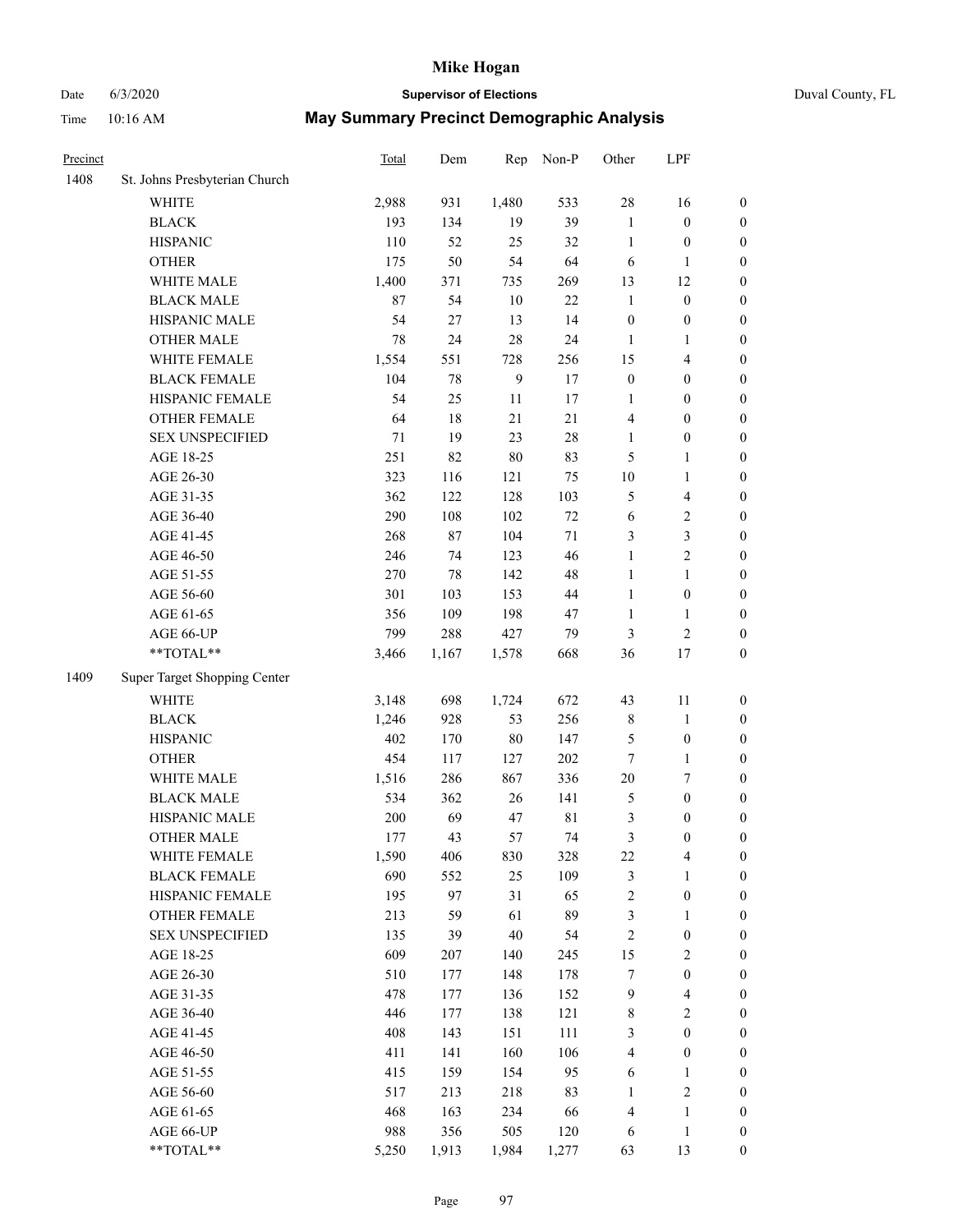# Date 6/3/2020 **Supervisor of Elections** Duval County, FL

| Precinct |                                  | Total | Dem    | Rep            | Non-P       | Other                   | LPF              |                  |
|----------|----------------------------------|-------|--------|----------------|-------------|-------------------------|------------------|------------------|
| 1410     | Fleet Reserve                    |       |        |                |             |                         |                  |                  |
|          | <b>WHITE</b>                     | 2,584 | 539    | 1,410          | 587         | 35                      | 13               | 0                |
|          | <b>BLACK</b>                     | 1,562 | 1,210  | 65             | 276         | 9                       | $\sqrt{2}$       | 0                |
|          | <b>HISPANIC</b>                  | 400   | 167    | 73             | 156         | 2                       | $\sqrt{2}$       | $\boldsymbol{0}$ |
|          | <b>OTHER</b>                     | 488   | 161    | 121            | 202         | $\mathbf{2}$            | $\sqrt{2}$       | $\boldsymbol{0}$ |
|          | WHITE MALE                       | 1,153 | 179    | 672            | 279         | 15                      | $\,$ 8 $\,$      | $\boldsymbol{0}$ |
|          | <b>BLACK MALE</b>                | 595   | 419    | 37             | 134         | 4                       | 1                | $\boldsymbol{0}$ |
|          | HISPANIC MALE                    | 180   | 69     | 37             | 74          | $\boldsymbol{0}$        | $\boldsymbol{0}$ | $\boldsymbol{0}$ |
|          | <b>OTHER MALE</b>                | 179   | 52     | 48             | $77 \,$     | $\mathbf{1}$            | $\mathbf{1}$     | $\boldsymbol{0}$ |
|          | WHITE FEMALE                     | 1,400 | 351    | 725            | 299         | $20\,$                  | 5                | $\boldsymbol{0}$ |
|          | <b>BLACK FEMALE</b>              | 939   | 768    | 26             | 139         | 5                       | $\mathbf{1}$     | 0                |
|          | HISPANIC FEMALE                  | 211   | 96     | 31             | 80          | $\overline{c}$          | $\sqrt{2}$       | 0                |
|          | OTHER FEMALE                     | 241   | 92     | 59             | 89          | $\boldsymbol{0}$        | $\mathbf{1}$     | 0                |
|          | <b>SEX UNSPECIFIED</b>           | 136   | 51     | 34             | 50          | $\mathbf{1}$            | $\boldsymbol{0}$ | $\boldsymbol{0}$ |
|          | AGE 18-25                        | 552   | 248    | 99             | 191         | $11\,$                  | $\mathfrak{Z}$   | $\boldsymbol{0}$ |
|          | AGE 26-30                        | 513   | 220    | 118            | 167         | 4                       | $\overline{4}$   | $\boldsymbol{0}$ |
|          | AGE 31-35                        | 483   | 196    | 122            | 154         | 6                       | $\mathfrak s$    | $\boldsymbol{0}$ |
|          | AGE 36-40                        | 464   | 203    | 102            | 153         | 3                       | 3                | $\boldsymbol{0}$ |
|          | AGE 41-45                        | 382   | 156    | 122            | 98          | 5                       | $\mathbf{1}$     | $\boldsymbol{0}$ |
|          | AGE 46-50                        | 404   | 158    | 157            | 85          | 4                       | $\boldsymbol{0}$ | $\boldsymbol{0}$ |
|          | AGE 51-55                        | 462   | 180    | 171            | 106         | 5                       | $\boldsymbol{0}$ | 0                |
|          | AGE 56-60                        | 454   | 190    | 182            | $78\,$      | 3                       | 1                | 0                |
|          | AGE 61-65                        | 420   | 186    | 168            | 62          | $\mathbf{2}$            | $\sqrt{2}$       | 0                |
|          | AGE 66-UP                        | 900   | 340    | 428            | 127         | 5                       | $\boldsymbol{0}$ | $\boldsymbol{0}$ |
|          | $\mathrm{``TOTAL}^{\mathrm{**}}$ | 5,034 | 2,077  | 1,669          | 1,221       | 48                      | 19               | $\boldsymbol{0}$ |
| 1411     | Ortega United Methodist Church   |       |        |                |             |                         |                  |                  |
|          | <b>WHITE</b>                     | 5,065 | 1,012  | 3,416          | 586         | 34                      | 17               | $\boldsymbol{0}$ |
|          | <b>BLACK</b>                     | 113   | 88     | $\overline{4}$ | 20          | $\mathbf{1}$            | $\boldsymbol{0}$ | $\boldsymbol{0}$ |
|          | <b>HISPANIC</b>                  | 98    | $28\,$ | 50             | 18          | 2                       | $\boldsymbol{0}$ | $\boldsymbol{0}$ |
|          | <b>OTHER</b>                     | 197   | 49     | 79             | 63          | 5                       | $\mathbf{1}$     | $\boldsymbol{0}$ |
|          | WHITE MALE                       | 2,367 | 388    | 1,645          | 311         | 16                      | $\boldsymbol{7}$ | $\boldsymbol{0}$ |
|          | <b>BLACK MALE</b>                | 53    | 35     | $\mathfrak{Z}$ | 14          | $\mathbf{1}$            | $\boldsymbol{0}$ | $\boldsymbol{0}$ |
|          | HISPANIC MALE                    | 48    | 16     | 23             | $\,$ 8 $\,$ | $\mathbf{1}$            | $\boldsymbol{0}$ | 0                |
|          | <b>OTHER MALE</b>                | 74    | 17     | 33             | $22\,$      | 2                       | $\boldsymbol{0}$ | 0                |
|          | WHITE FEMALE                     | 2,648 | 618    | 1,735          | 268         | 18                      | 9                | 0                |
|          | <b>BLACK FEMALE</b>              | 58    | 51     | $\mathbf{1}$   | 6           | $\boldsymbol{0}$        | $\boldsymbol{0}$ | $\boldsymbol{0}$ |
|          | HISPANIC FEMALE                  | 49    | 12     | 26             | 10          | $\mathbf{1}$            | $\boldsymbol{0}$ | $\overline{0}$   |
|          | OTHER FEMALE                     | 82    | $27\,$ | 34             | 17          | 3                       | $\mathbf{1}$     | $\overline{0}$   |
|          | <b>SEX UNSPECIFIED</b>           | 94    | 13     | 49             | 31          | $\boldsymbol{0}$        | $\mathbf{1}$     | 0                |
|          | AGE 18-25                        | 532   | 100    | 315            | 108         | 6                       | $\mathfrak{Z}$   | 0                |
|          | AGE 26-30                        | 393   | 72     | 245            | $71\,$      | 5                       | $\boldsymbol{0}$ | 0                |
|          | AGE 31-35                        | 497   | 106    | 283            | 97          | 6                       | $\mathfrak s$    | 0                |
|          | AGE 36-40                        | 418   | 87     | 230            | 95          | 4                       | $\sqrt{2}$       | 0                |
|          | AGE 41-45                        | 378   | 81     | 222            | 68          | 4                       | $\mathfrak{Z}$   | 0                |
|          | AGE 46-50                        | 437   | 90     | 268            | 75          | 3                       | $\mathbf{1}$     | 0                |
|          | AGE 51-55                        | 439   | 88     | 298            | 46          | 3                       | $\overline{4}$   | 0                |
|          | AGE 56-60                        | 454   | 89     | 338            | 26          | 1                       | $\boldsymbol{0}$ | 0                |
|          | AGE 61-65                        | 506   | 124    | 350            | 30          | $\overline{\mathbf{c}}$ | $\boldsymbol{0}$ | $\boldsymbol{0}$ |
|          | AGE 66-UP                        | 1,419 | 340    | 1,000          | 71          | 8                       | $\boldsymbol{0}$ | 0                |
|          | **TOTAL**                        | 5,473 | 1,177  | 3,549          | 687         | 42                      | 18               | $\boldsymbol{0}$ |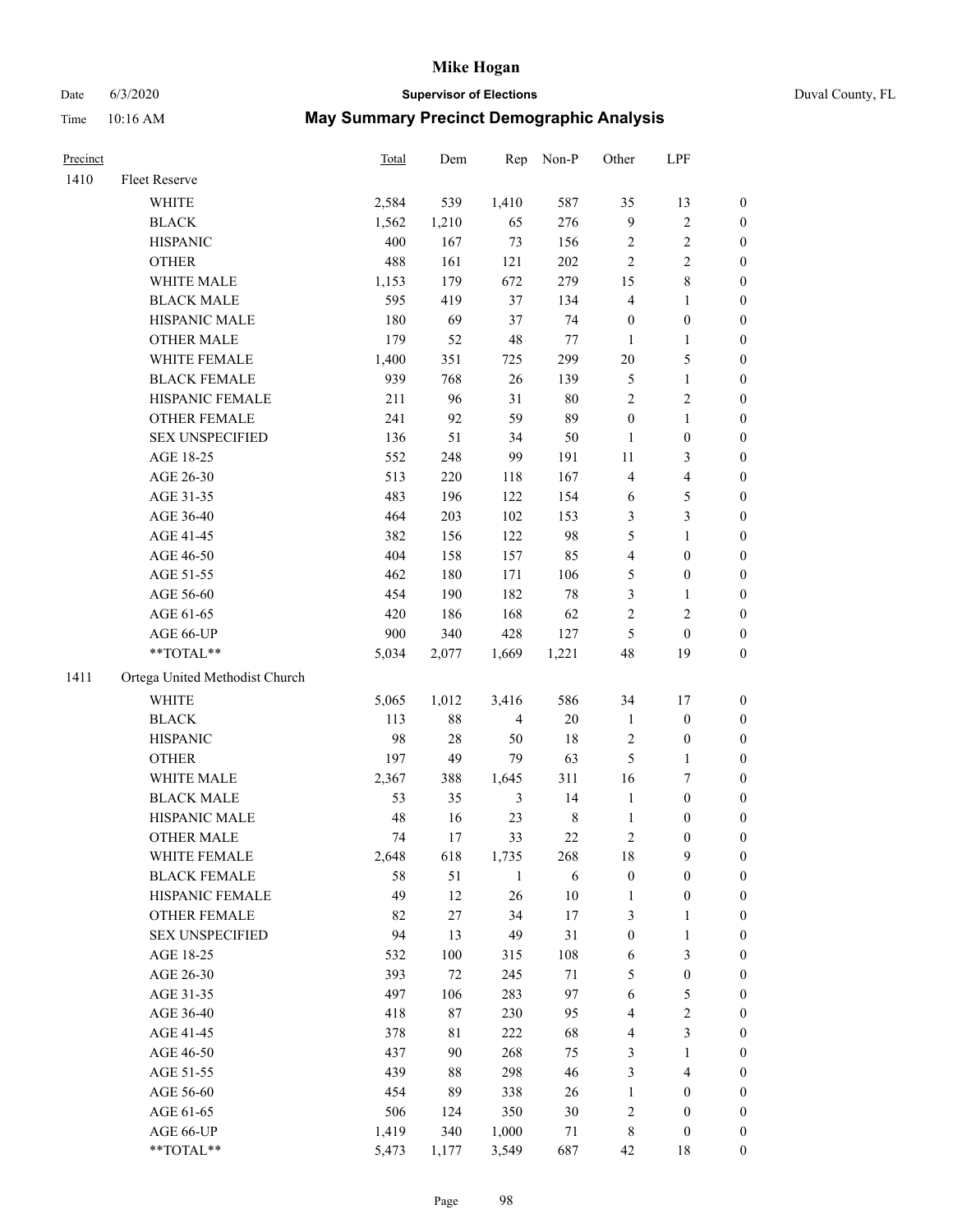# Date 6/3/2020 **Supervisor of Elections** Duval County, FL

| Precinct |                                    | Total  | Dem   | Rep              | Non-P  | Other                   | LPF              |                  |
|----------|------------------------------------|--------|-------|------------------|--------|-------------------------|------------------|------------------|
| 1412     | Saint Catherine's Episcopal Church |        |       |                  |        |                         |                  |                  |
|          | <b>WHITE</b>                       | 1,881  | 580   | 872              | 392    | 25                      | 12               | 0                |
|          | <b>BLACK</b>                       | 567    | 459   | 15               | $88\,$ | 5                       | $\boldsymbol{0}$ | 0                |
|          | <b>HISPANIC</b>                    | 146    | 58    | 30               | 53     | 5                       | $\boldsymbol{0}$ | $\boldsymbol{0}$ |
|          | <b>OTHER</b>                       | 189    | 53    | 47               | 85     | $\overline{c}$          | $\mathfrak{2}$   | $\boldsymbol{0}$ |
|          | WHITE MALE                         | 862    | 239   | 427              | 174    | 12                      | 10               | $\boldsymbol{0}$ |
|          | <b>BLACK MALE</b>                  | 186    | 143   | $\boldsymbol{7}$ | 33     | 3                       | $\boldsymbol{0}$ | $\boldsymbol{0}$ |
|          | HISPANIC MALE                      | 64     | 26    | 18               | 18     | $\overline{c}$          | $\boldsymbol{0}$ | $\boldsymbol{0}$ |
|          | <b>OTHER MALE</b>                  | 57     | 14    | 15               | 25     | $\mathbf{1}$            | $\mathfrak{2}$   | $\boldsymbol{0}$ |
|          | WHITE FEMALE                       | 994    | 334   | 433              | 212    | 13                      | $\sqrt{2}$       | $\boldsymbol{0}$ |
|          | <b>BLACK FEMALE</b>                | 368    | 308   | $\,$ 8 $\,$      | 50     | 2                       | $\boldsymbol{0}$ | $\boldsymbol{0}$ |
|          | HISPANIC FEMALE                    | 80     | 32    | 12               | 33     | 3                       | $\boldsymbol{0}$ | $\boldsymbol{0}$ |
|          | OTHER FEMALE                       | 88     | 28    | 23               | 36     | $\mathbf{1}$            | $\boldsymbol{0}$ | $\boldsymbol{0}$ |
|          | <b>SEX UNSPECIFIED</b>             | 84     | 26    | 21               | 37     | $\boldsymbol{0}$        | $\boldsymbol{0}$ | $\boldsymbol{0}$ |
|          | AGE 18-25                          | 261    | 108   | 53               | 93     | 7                       | $\boldsymbol{0}$ | $\boldsymbol{0}$ |
|          | AGE 26-30                          | 309    | 139   | 66               | 90     | 9                       | $\mathfrak s$    | $\boldsymbol{0}$ |
|          | AGE 31-35                          | 295    | 124   | 72               | 87     | $\boldsymbol{7}$        | 5                | $\boldsymbol{0}$ |
|          | AGE 36-40                          | 279    | 116   | 81               | 79     | $\overline{c}$          | $\mathbf{1}$     | $\boldsymbol{0}$ |
|          | AGE 41-45                          | 199    | 66    | 75               | 52     | 5                       | $\mathbf{1}$     | $\boldsymbol{0}$ |
|          | AGE 46-50                          | 204    | 93    | $70\,$           | $40\,$ | $\mathbf{1}$            | $\boldsymbol{0}$ | $\boldsymbol{0}$ |
|          | AGE 51-55                          | 219    | 94    | 87               | 37     | 1                       | $\boldsymbol{0}$ | $\boldsymbol{0}$ |
|          | AGE 56-60                          | 278    | 104   | 118              | 49     | 5                       | $\mathfrak{2}$   | 0                |
|          | AGE 61-65                          | 246    | 102   | 113              | 31     | $\boldsymbol{0}$        | $\boldsymbol{0}$ | $\boldsymbol{0}$ |
|          | AGE 66-UP                          | 493    | 204   | 229              | 60     | $\boldsymbol{0}$        | $\boldsymbol{0}$ | $\boldsymbol{0}$ |
|          | $**TOTAL**$                        | 2,783  | 1,150 | 964              | 618    | 37                      | 14               | $\boldsymbol{0}$ |
| 1413     | Trinity Lutheran Church - ELCA     |        |       |                  |        |                         |                  |                  |
|          | <b>WHITE</b>                       | 3,274  | 1,457 | 1,121            | 625    | 51                      | 20               | $\boldsymbol{0}$ |
|          | <b>BLACK</b>                       | 240    | 178   | 12               | 49     | $\mathbf{1}$            | $\boldsymbol{0}$ | $\boldsymbol{0}$ |
|          | <b>HISPANIC</b>                    | 137    | 73    | 25               | 37     | 2                       | $\boldsymbol{0}$ | $\boldsymbol{0}$ |
|          | <b>OTHER</b>                       | 246    | 114   | 45               | 77     | $\boldsymbol{7}$        | 3                | $\boldsymbol{0}$ |
|          | WHITE MALE                         | 1,545  | 602   | 570              | 328    | 27                      | 18               | $\boldsymbol{0}$ |
|          | <b>BLACK MALE</b>                  | 111    | 82    | 6                | 23     | $\boldsymbol{0}$        | $\boldsymbol{0}$ | $\boldsymbol{0}$ |
|          | HISPANIC MALE                      | 62     | 33    | 12               | 16     | 1                       | $\boldsymbol{0}$ | 0                |
|          | <b>OTHER MALE</b>                  | 95     | 39    | 21               | 29     | 4                       | $\mathfrak{2}$   | $\boldsymbol{0}$ |
|          | WHITE FEMALE                       | 1,690  | 842   | 533              | 290    | 23                      | $\overline{c}$   | 0                |
|          | <b>BLACK FEMALE</b>                | 127    | 95    | 5                | 26     | $\mathbf{1}$            | $\boldsymbol{0}$ | $\boldsymbol{0}$ |
|          | HISPANIC FEMALE                    | $70\,$ | 38    | 12               | 19     | $\mathbf{1}$            | $\boldsymbol{0}$ | $\overline{0}$   |
|          | <b>OTHER FEMALE</b>                | 102    | 53    | 19               | $27\,$ | 2                       | $\mathbf{1}$     | $\overline{0}$   |
|          | <b>SEX UNSPECIFIED</b>             | 95     | 38    | 25               | 30     | 2                       | $\boldsymbol{0}$ | 0                |
|          | AGE 18-25                          | 298    | 148   | 59               | 79     | 9                       | 3                | 0                |
|          | AGE 26-30                          | 542    | 270   | 128              | 135    | 8                       | $\mathbf{1}$     | 0                |
|          | AGE 31-35                          | 654    | 318   | 150              | 163    | 16                      | $\overline{7}$   | 0                |
|          | AGE 36-40                          | 408    | 191   | 104              | 100    | 8                       | $\mathfrak s$    | 0                |
|          | AGE 41-45                          | 275    | 125   | 73               | 67     | 6                       | $\overline{4}$   | 0                |
|          | AGE 46-50                          | 260    | 118   | 87               | 50     | 4                       | 1                | 0                |
|          | AGE 51-55                          | 246    | 95    | 94               | 54     | 2                       | $\mathbf{1}$     | 0                |
|          | AGE 56-60                          | 262    | 115   | 109              | 34     | 4                       | $\boldsymbol{0}$ | $\overline{0}$   |
|          | AGE 61-65                          | 281    | 144   | 98               | 36     | $\overline{\mathbf{c}}$ | 1                | $\overline{0}$   |
|          | AGE 66-UP                          | 671    | 298   | 301              | 70     | $\overline{\mathbf{c}}$ | $\boldsymbol{0}$ | 0                |
|          | **TOTAL**                          | 3,897  | 1,822 | 1,203            | 788    | 61                      | 23               | $\boldsymbol{0}$ |
|          |                                    |        |       |                  |        |                         |                  |                  |